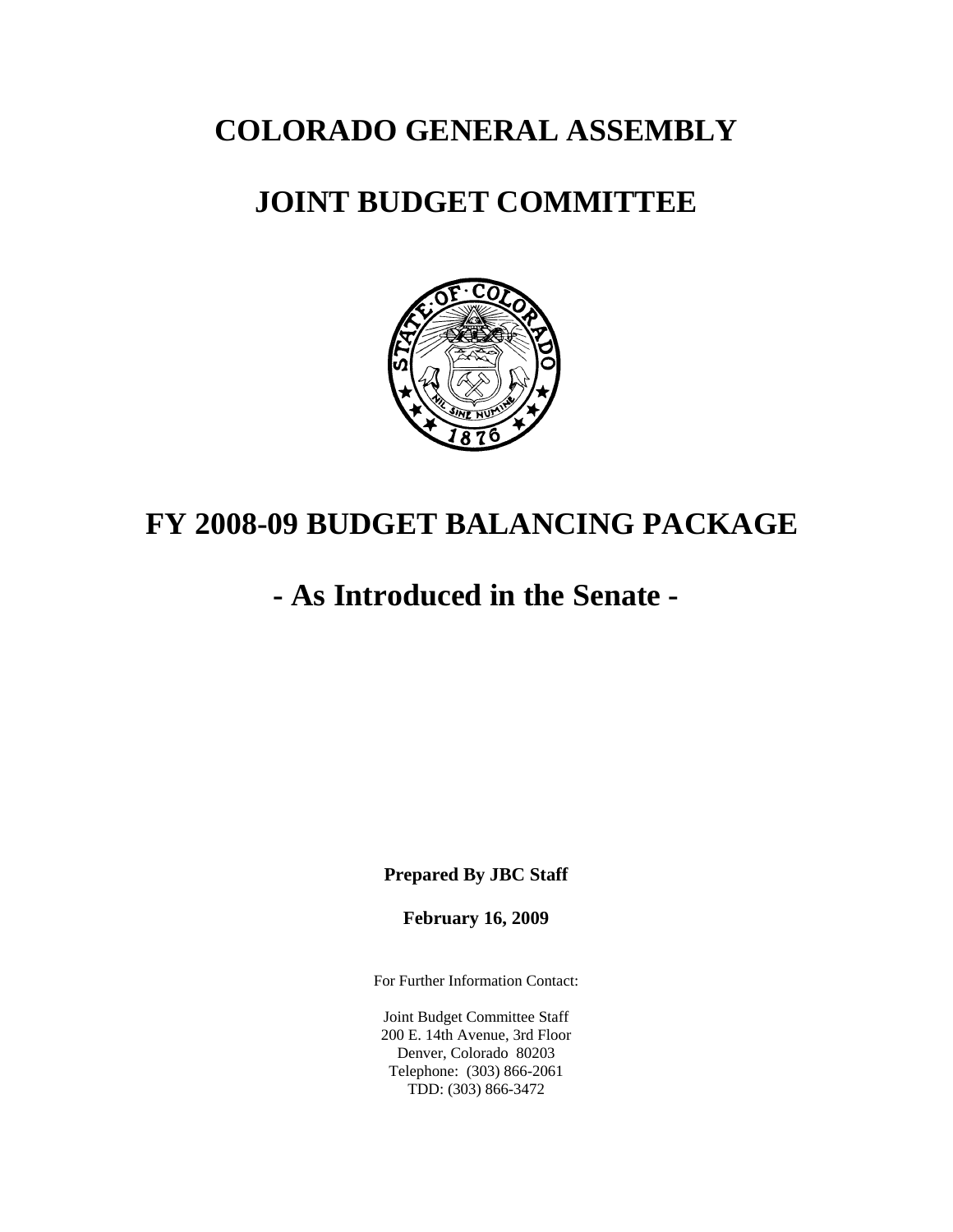## **TABLE OF CONTENTS**

|                                                      | Page |
|------------------------------------------------------|------|
|                                                      |      |
|                                                      |      |
| <b>Summaries of Supplemental Bills by Department</b> |      |
|                                                      |      |
|                                                      |      |
|                                                      |      |
|                                                      |      |
|                                                      |      |
|                                                      |      |
|                                                      |      |
|                                                      |      |
|                                                      |      |
|                                                      |      |
|                                                      |      |
|                                                      |      |
|                                                      |      |
|                                                      |      |
|                                                      |      |
|                                                      |      |
|                                                      |      |
|                                                      |      |
|                                                      |      |
|                                                      |      |
|                                                      |      |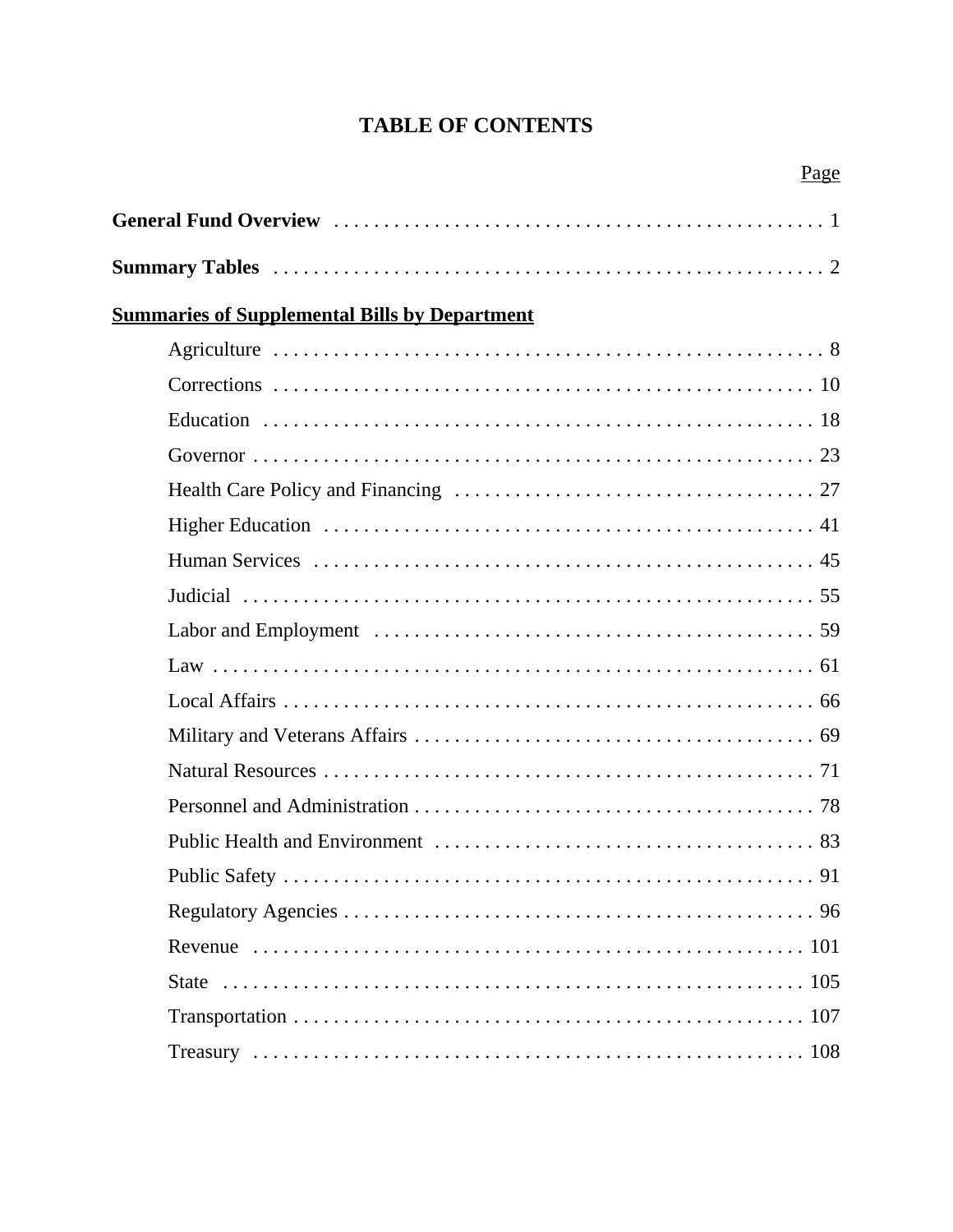## **Summaries of Supplemental Balancing Bills**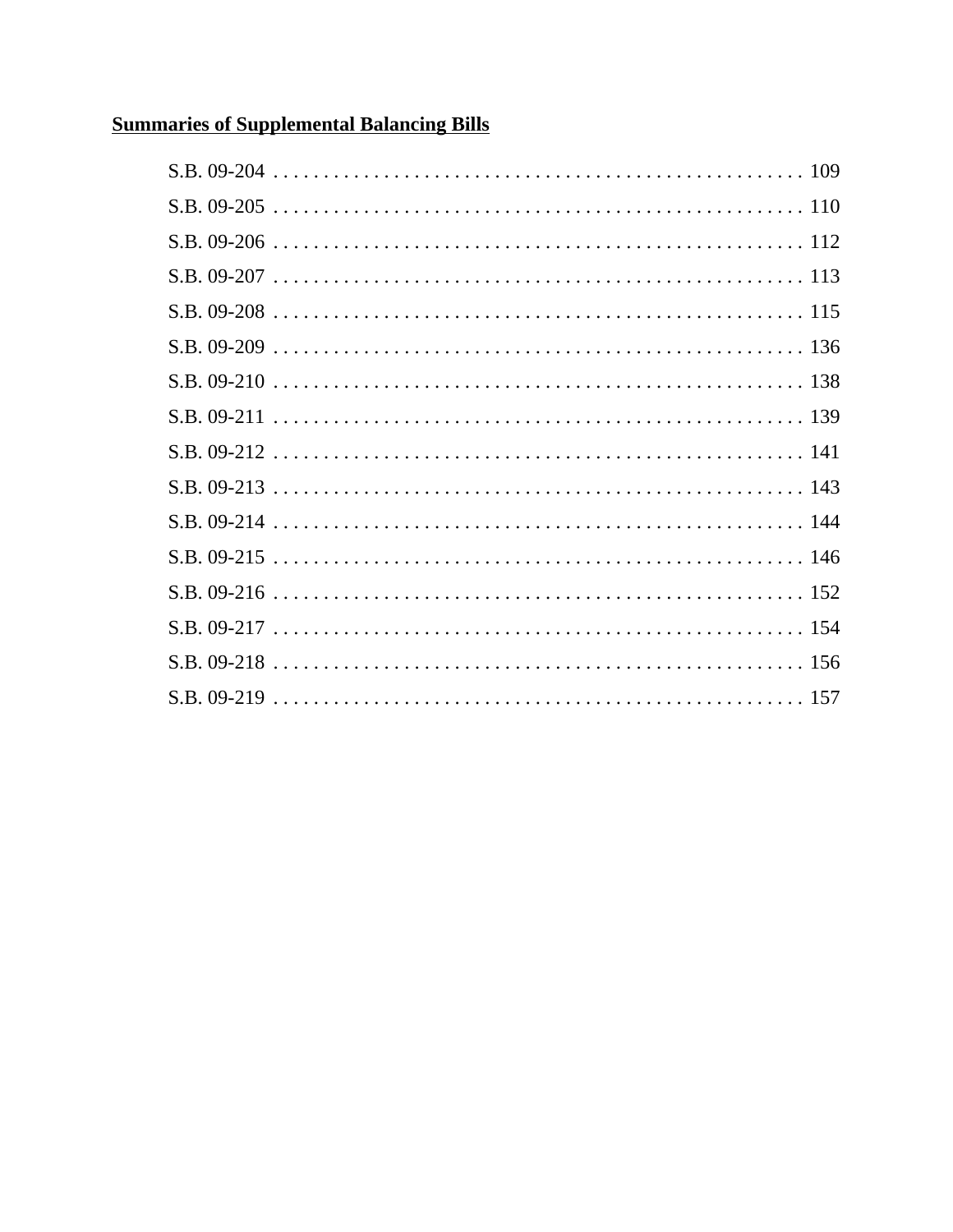| FY 2008-09 GENERAL FUND OVERVIEW (in millions)                                                                                                                                                                                                                                                                                                     |               |                |
|----------------------------------------------------------------------------------------------------------------------------------------------------------------------------------------------------------------------------------------------------------------------------------------------------------------------------------------------------|---------------|----------------|
| <b>GENERAL FUND REVENUES AVAILABLE:</b>                                                                                                                                                                                                                                                                                                            |               |                |
| <b>Beginning General Fund Reserve</b>                                                                                                                                                                                                                                                                                                              | \$<br>325.0   |                |
| <b>General Fund Nonexempt Revenues</b>                                                                                                                                                                                                                                                                                                             | 6,850.5       |                |
| <b>General Fund Exempt Revenues</b>                                                                                                                                                                                                                                                                                                                | 363.0         |                |
| Transfers/Paybacks                                                                                                                                                                                                                                                                                                                                 | (2.9)         |                |
| Transfer to Older Coloradans Fund                                                                                                                                                                                                                                                                                                                  | (8.8)         |                |
| Cash Fund Transfers as Part of Supplemental Package                                                                                                                                                                                                                                                                                                | 230.9         |                |
| Policy Changes that Increase General Fund Revenues as Part of<br>Supplemental Package                                                                                                                                                                                                                                                              | 12.8          |                |
| <b>TABOR Surplus Liability</b>                                                                                                                                                                                                                                                                                                                     | 0.0           |                |
| S.B. 97-1 Diversion                                                                                                                                                                                                                                                                                                                                | 0.0           |                |
| <b>Total General Fund Available</b>                                                                                                                                                                                                                                                                                                                | \$<br>7,770.5 |                |
| <b>GENERAL FUND OBLIGATIONS:</b>                                                                                                                                                                                                                                                                                                                   |               |                |
| General Fund FY 2008-09 Appropriations as passed in 2008 Session                                                                                                                                                                                                                                                                                   | \$<br>7,519.2 | $\overline{a}$ |
| Other General Fund Appropriations - Not Exempt from 6 Percent Limit                                                                                                                                                                                                                                                                                | (90.1)        | $\overline{P}$ |
| Other General Fund Appropriations - Exempt from 6 Percent Limit                                                                                                                                                                                                                                                                                    | $0.2^{\circ}$ | c/             |
| <b>Capital Construction Transfer</b>                                                                                                                                                                                                                                                                                                               | 24.9          |                |
| Transfer of Prior Year Excess Reserve to HUTF                                                                                                                                                                                                                                                                                                      | 27.7          |                |
| Transfer of Prior Year Excess to Capital Construction Fund                                                                                                                                                                                                                                                                                         | 13.8          |                |
| Rebates and Expenditures                                                                                                                                                                                                                                                                                                                           | 148.7         | ₫/             |
| Homestead Exemption                                                                                                                                                                                                                                                                                                                                | 85.2          |                |
| Estimated Federal Medical Assistance Percentage (FMAP) Change                                                                                                                                                                                                                                                                                      | (107.7)       |                |
| <b>Total General Fund Obligations</b>                                                                                                                                                                                                                                                                                                              | \$<br>7,621.9 |                |
| <b>2 % STATUTORY GENERAL FUND RESERVE</b>                                                                                                                                                                                                                                                                                                          | \$<br>148.6   | e/             |
| <b>EXCESS GENERAL FUND RESERVE:</b>                                                                                                                                                                                                                                                                                                                | \$<br>0.0     |                |
| $\frac{1}{2}$ Includes appropriations made in the 2008 Session for FY 2008-09 that were not exempt from                                                                                                                                                                                                                                            |               |                |
| the 6 percent limit.<br>$\frac{1}{2}$ Includes reduction of \$85.4 million from FY 2008-09 supplemental bills and reduction of \$4.7<br>million as a result of other bills included as part of the FY 2008-09 supplemental budget<br>package.<br>$\leq$ Includes \$0.2 million for federal mandates in the Office of Child's Representative in the |               |                |
| Judicial Branch.<br>$\frac{d}{dx}$ Includes a reduction of \$34.9 million for delaying payment of Fire and Police Pension<br>Association (FPPA) old hire payments.<br>$\frac{e}{2}$ Assumes FY 2008-09 statutory reserve requirement is lowered to 2.0 percent.                                                                                    |               |                |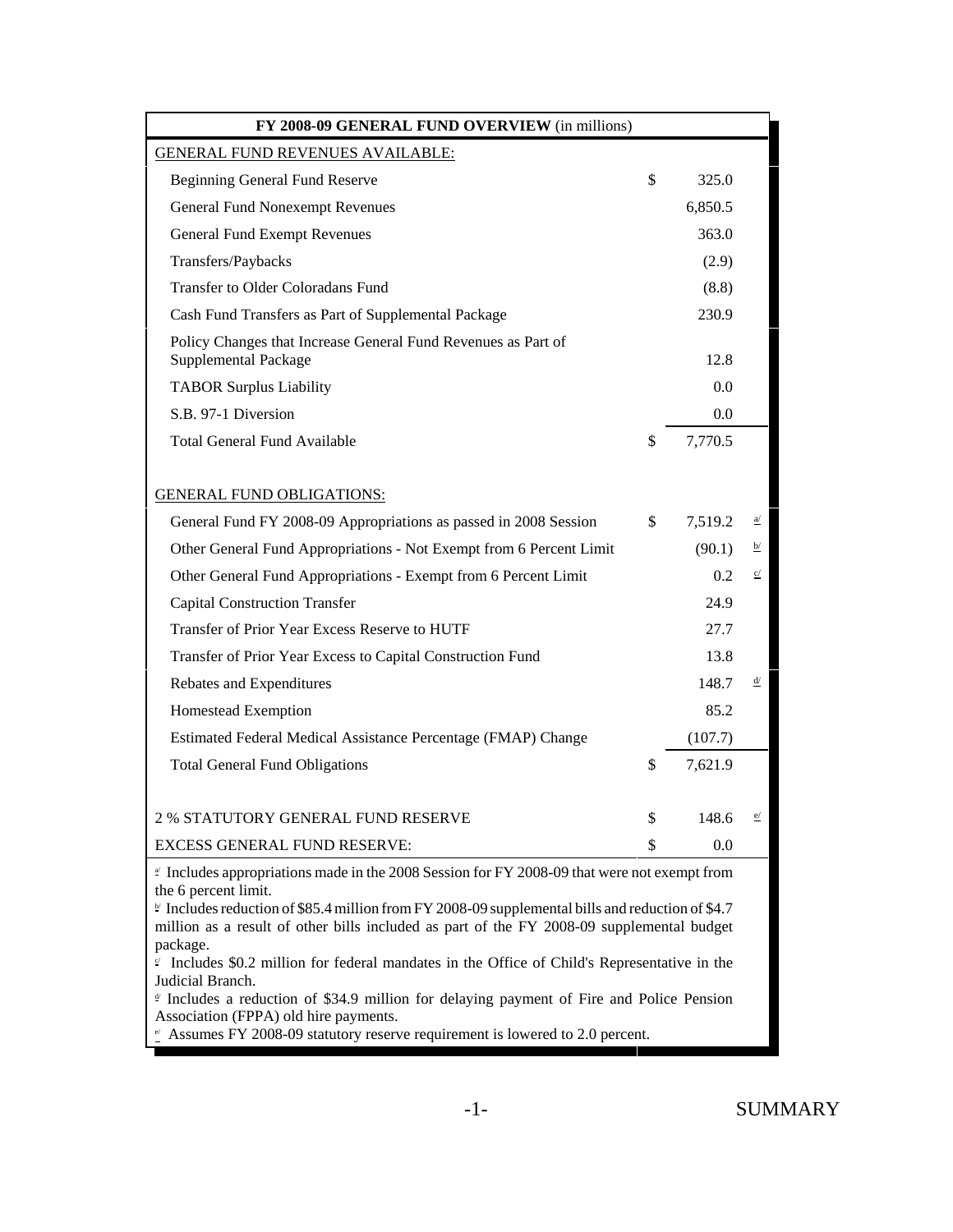## **Joint Budget Committee FY 2008-09 Budget Balancing Package**

| <b>General Fund Revenue Enhancements Summary Table</b>     |               |  |  |  |  |  |  |
|------------------------------------------------------------|---------------|--|--|--|--|--|--|
|                                                            |               |  |  |  |  |  |  |
| <b>General Fund Statutory Revenue Changes:</b>             |               |  |  |  |  |  |  |
| S.B. 09-208 (Cash Fund Transfer Bill)                      | \$226,556,443 |  |  |  |  |  |  |
| S.B. 09-210 (Tobacco Bill)                                 | 1,714,070     |  |  |  |  |  |  |
| S.B. 09-212 (Cap Vendor Fee)                               | 12,800,000    |  |  |  |  |  |  |
| S.B. 09-217 (Limited Gaming Fund Money Transfer Reduction) | 2,700,000     |  |  |  |  |  |  |
| <b>Subtotal</b>                                            | \$243,770,513 |  |  |  |  |  |  |

| <b>Appropriation Summary Table</b> |                                                                                      |                 |                 |                       |                 |            |  |  |  |  |  |
|------------------------------------|--------------------------------------------------------------------------------------|-----------------|-----------------|-----------------------|-----------------|------------|--|--|--|--|--|
|                                    |                                                                                      | <b>General</b>  | Cash            | <b>Reappropriated</b> | Federal         |            |  |  |  |  |  |
| <b>Item</b>                        | <b>Total</b>                                                                         | Fund            | <b>Funds</b>    | <b>Funds</b>          | <b>Funds</b>    | <b>FTE</b> |  |  |  |  |  |
|                                    | * Please note: General Fund amounts include dollars considered "General Fund Exempt" |                 |                 |                       |                 |            |  |  |  |  |  |
| Current FY 2008-09 Appropriation   | \$18,605,529,553                                                                     | \$7,676,191,276 | \$5,231,937,526 | \$1,587,890,944       | \$4,109,509,807 | 50,940.8   |  |  |  |  |  |
| Summary of Supplemental Bills      | 18,794,933                                                                           | (94,775,986)    | 113,771,712     | (41, 731, 261)        | 41,530,468      | (6.9)      |  |  |  |  |  |
| Summary of Other Special Bills     | (45,834,685)                                                                         | (30,040,032)    | (13,925,652)    | 1,663,182             | (3,532,183)     | (1.0)      |  |  |  |  |  |
| <b>Total Appropriation Changes</b> | $(\$27,039,752)$                                                                     | (\$124,816,018) | \$99,846,060    | $(\$40,068,079)$      | \$37,998,285    | (7.9)      |  |  |  |  |  |
| Percent Change:                    | $-0.1\%$                                                                             | $-1.6\%$        | 1.9%            | $-2.5%$               | $0.9\%$         | $0.0\%$    |  |  |  |  |  |
| New FY 2008-09 Appropriation       | \$18,578,489,801                                                                     | \$7,551,375,258 | \$5,331,783,586 | \$1,547,822,865       | \$4,147,508,092 | 50,932.9   |  |  |  |  |  |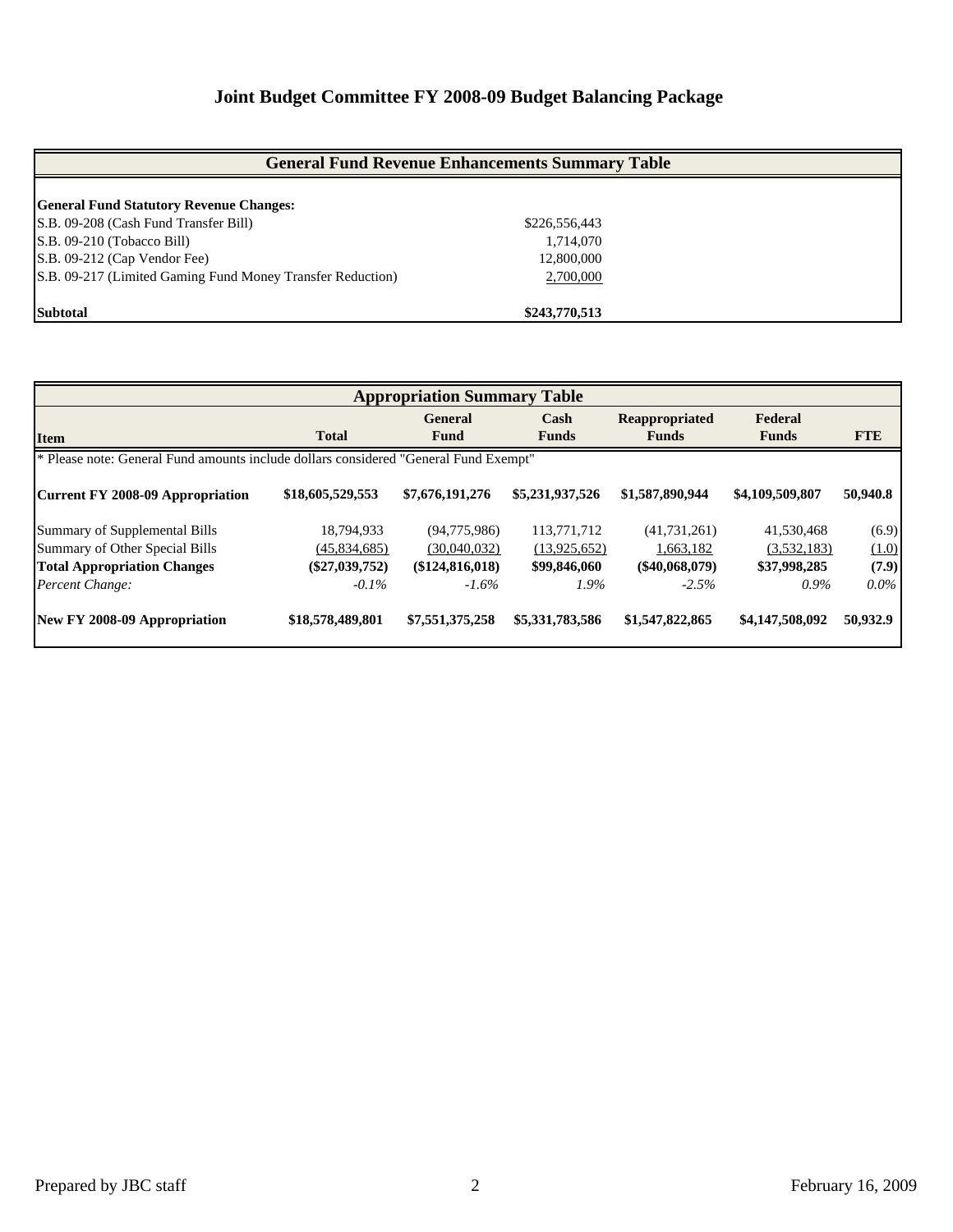| <b>Appropriation Detail by Department</b>                                            |                 |                               |                                 |                                |                         |            |  |  |  |
|--------------------------------------------------------------------------------------|-----------------|-------------------------------|---------------------------------|--------------------------------|-------------------------|------------|--|--|--|
| <b>Department / Item</b>                                                             | <b>Total</b>    | <b>General</b><br><b>Fund</b> | $\mathbf{Cash}$<br><b>Funds</b> | Reappropriated<br><b>Funds</b> | Federal<br><b>Funds</b> | <b>FTE</b> |  |  |  |
| * Please note: General Fund amounts include dollars considered "General Fund Exempt" |                 |                               |                                 |                                |                         |            |  |  |  |
| <b>FY 2008-09 Expenditure Changes</b>                                                |                 |                               |                                 |                                |                         |            |  |  |  |
| <b>AGRICULTURE</b>                                                                   |                 |                               |                                 |                                |                         |            |  |  |  |
| Current FY 2008-09 Appropriation                                                     | \$39,258,254    | \$7,695,912                   | \$26,655,992                    | \$914,335                      | \$3,992,015             | 291.9      |  |  |  |
| S.B. 09-183 (Supplemental Bill)                                                      | (207, 324)      | (472, 744)                    | 140,495                         | 150,971                        | (26,046)                | (0.1)      |  |  |  |
| Subtotal - Agriculture                                                               | \$39,050,930    | \$7,223,168                   | \$26,796,487                    | \$1,065,306                    | \$3,965,969             | 291.8      |  |  |  |
| Total Change:                                                                        | $(\$207,324)$   | ( \$472, 744)                 | \$140,495                       | \$150,971                      | $(\$26,046)$            | (0.1)      |  |  |  |
| Percent Change:                                                                      | $-0.5%$         | $-6.1\%$                      | 0.5%                            | 16.5%                          | $-0.7%$                 | $0.0\%$    |  |  |  |
| <b>CORRECTIONS</b>                                                                   |                 |                               |                                 |                                |                         |            |  |  |  |
| Current FY 2008-09 Appropriation                                                     | \$761,566,800   | \$676,820,771                 | \$39,120,906                    | \$42,403,526                   | \$3,221,597             | 6,575.9    |  |  |  |
| S.B. 09-184 (Supplemental Bill)                                                      | (6,532,972)     | (5,780,572)                   | 1,282,667                       | (109, 024)                     | (1,926,043)             | 8.0        |  |  |  |
| Subtotal - Corrections                                                               | \$755,033,828   | \$671,040,199                 | \$40,403,573                    | \$42,294,502                   | \$1,295,554             | 6,583.9    |  |  |  |
| Total Change:                                                                        | $(\$6,532,972)$ | $(\$5,780,572)$               | \$1,282,667                     | (\$109,024)                    | (\$1,926,043)           | 8.0        |  |  |  |
| Percent Change:                                                                      | $-0.9\%$        | $-0.9\%$                      | 3.3%                            | $-0.3%$                        | $-59.8%$                | 0.1%       |  |  |  |
| <b>EDUCATION</b>                                                                     |                 |                               |                                 |                                |                         |            |  |  |  |
| Current FY 2008-09 Appropriation                                                     | \$4,295,454,896 | \$3,175,366,143               | \$606,969,031                   | \$15,466,543                   | \$497,653,179           | 536.3      |  |  |  |
| S.B. 09-185 (Supplemental Bill)                                                      | (38,083,681)    | (63,931,992)                  | 25,356,696                      | 491,615                        | $\Omega$                | 0.8        |  |  |  |
| S.B. 09-213 (Alternative Teacher)                                                    | (1,000,000)     | $\mathbf{0}$                  | (1,000,000)                     | $\theta$                       | $\mathbf{0}$            | 0.0        |  |  |  |
| S.B. 09-214 (Teacher Quality)                                                        | (1, 156, 997)   | $\overline{0}$                | (1, 156, 997)                   | $\mathbf{0}$                   | $\mathbf{0}$            | 0.0        |  |  |  |
| S.B. 09-215 (School Finance)                                                         | (5,147,545)     | (1,345,439)                   | (5,495,616)                     | 1,693,510                      | $\overline{0}$          | (1.0)      |  |  |  |
| Subtotal - Education                                                                 | \$4,250,066,673 | \$3,110,088,712               | \$624,673,114                   | \$17,651,668                   | \$497,653,179           | 536.1      |  |  |  |
| Total Change:                                                                        | ( \$45,388,223) | $(\$65, 277, 431)$            | \$17,704,083                    | \$2,185,125                    | \$0                     | (0.2)      |  |  |  |
| Percent Change:                                                                      | $-1.1\%$        | $-2.1\%$                      | 2.9%                            | 14.1%                          | $0.0\%$                 | $0.0\%$    |  |  |  |
| <b>GOVERNOR</b>                                                                      |                 |                               |                                 |                                |                         |            |  |  |  |
| Current FY 2008-09 Appropriation                                                     | \$136,646,456   | \$16,004,195                  | \$38,296,185                    | \$49,364,090                   | \$32,981,986            | 376.7      |  |  |  |
| S.B. 09-186 (Supplemental Bill)                                                      | (1,522,738)     | (2,560,759)                   | 203,416                         | 834,605                        | $\overline{0}$          | 0.0        |  |  |  |
| Subtotal - Governor                                                                  | \$135,123,718   | \$13,443,436                  | \$38,499,601                    | \$50,198,695                   | \$32,981,986            | 376.7      |  |  |  |
| Total Change:                                                                        | (\$1,522,738)   | (\$2,560,759)                 | \$203,416                       | \$834,605                      | \$0                     | $0.0\,$    |  |  |  |
| Percent Change:                                                                      | $-1.1%$         | $-16.0\%$                     | 0.5%                            | 1.7%                           | $0.0\%$                 | $0.0\%$    |  |  |  |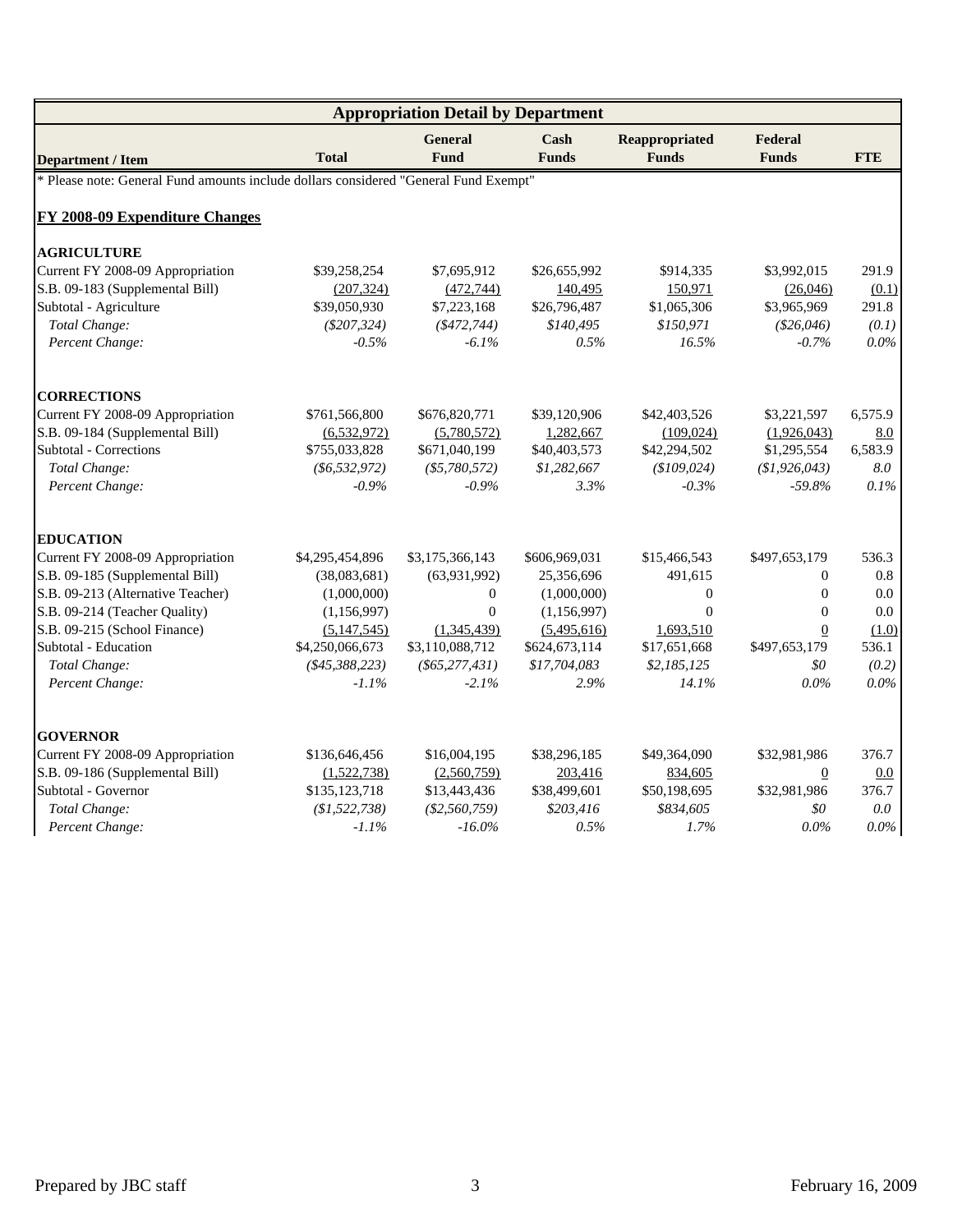| <b>Appropriation Detail by Department</b>                                            |                                 |                               |                               |                                  |                                |                 |  |  |  |  |
|--------------------------------------------------------------------------------------|---------------------------------|-------------------------------|-------------------------------|----------------------------------|--------------------------------|-----------------|--|--|--|--|
| <b>Department / Item</b>                                                             | <b>Total</b>                    | <b>General</b><br>Fund        | Cash<br><b>Funds</b>          | Reappropriated<br><b>Funds</b>   | Federal<br><b>Funds</b>        | <b>FTE</b>      |  |  |  |  |
| * Please note: General Fund amounts include dollars considered "General Fund Exempt" |                                 |                               |                               |                                  |                                |                 |  |  |  |  |
| <b>FY 2008-09 Expenditure Changes</b>                                                |                                 |                               |                               |                                  |                                |                 |  |  |  |  |
|                                                                                      |                                 |                               |                               |                                  |                                |                 |  |  |  |  |
| <b>HEALTH CARE POLICY AND FINANCING</b>                                              |                                 |                               |                               |                                  |                                |                 |  |  |  |  |
| Current FY 2008-09 Appropriation<br>S.B. 09-187 (Supplemental Bill)                  | \$3,763,974,895<br>80,860,982   | \$1,528,855,914<br>41,224,499 | \$372,755,219<br>(334,968)    | \$25,531,640<br>(552, 734)       | \$1,836,832,122<br>40,524,185  | 272.7<br>0.0    |  |  |  |  |
| S.B. 09-132 (Prescription Info)                                                      | (3,918,036)                     | 6,655                         | (3,931,345)                   | $\mathbf{0}$                     | 6,654                          | 0.0             |  |  |  |  |
| S.B. 09-209 (Inmate Assist Grants)                                                   | (2,000)                         | (1,000)                       | $\overline{0}$                | $\mathbf{0}$                     | (1,000)                        | 0.0             |  |  |  |  |
| S.B. 09-210 (Tobacco Programs)                                                       | (3,000,000)                     | $\boldsymbol{0}$              | (1,500,000)                   | $\theta$                         | (1,500,000)                    | 0.0             |  |  |  |  |
| S.B. 09-211 (Delay C.H.P. Expansion)                                                 | (3,195,789)                     | $\mathbf{0}$                  | (1,127,624)                   | (30,328)                         | (2,037,837)                    | 0.0             |  |  |  |  |
| Subtotal - Health Care Policy/Financing                                              | \$3,834,720,052                 | \$1,570,086,068               | \$365,861,282                 | \$24,948,578                     | \$1,873,824,124                | 272.7           |  |  |  |  |
| Total Change:                                                                        | \$70,745,157                    | \$41,230,154                  | ( \$6,893,937)                | $(*583,062)$                     | \$36,992,002                   | 0.0             |  |  |  |  |
| Percent Change:                                                                      | 1.9%                            | 2.7%                          | $-1.8\%$                      | $-2.3%$                          | 2.0%                           | $0.0\%$         |  |  |  |  |
|                                                                                      |                                 |                               |                               |                                  |                                |                 |  |  |  |  |
| <b>HIGHER EDUCATION</b>                                                              |                                 | \$812,937,855                 |                               |                                  | \$20,230,113                   |                 |  |  |  |  |
| Current FY 2008-09 Appropriation<br>S.B. 09-188 (Supplemental Bill)                  | \$2,773,769,830<br>(47,868,009) | (30,000,000)                  | \$1,213,712,129<br>11,213,922 | \$726,889,733<br>(29,081,931)    |                                | 19,803.3<br>0.0 |  |  |  |  |
| Subtotal - Higher Education                                                          | \$2,725,901,821                 | \$782,937,855                 | \$1,224,926,051               | \$697,807,802                    | $\overline{0}$<br>\$20,230,113 | 19,803.3        |  |  |  |  |
| Total Change:                                                                        | $(*47,868,009)$                 | $(*30,000,000)$               | \$11,213,922                  | $(\$29,081,931)$                 | \$0                            | $0.0\,$         |  |  |  |  |
| Percent Change:                                                                      | $-1.7\%$                        | $-3.7\%$                      | 0.9%                          | $-4.0\%$                         | $0.0\%$                        | $0.0\%$         |  |  |  |  |
|                                                                                      |                                 |                               |                               |                                  |                                |                 |  |  |  |  |
| <b>HUMAN SERVICES</b>                                                                |                                 |                               |                               |                                  |                                |                 |  |  |  |  |
| Current FY 2008-09 Appropriation                                                     | \$2,134,929,534                 | \$694,456,823                 | \$342,226,235                 | \$437,011,561                    | \$661,234,915                  | 5,534.6         |  |  |  |  |
| S.B. 09-189 (Supplemental Bill)<br>S.B. 09-207 (Child Mental Health)                 | (19,209,735)<br>(2,100,169)     | (14,239,108)<br>(2,100,169)   | 7,393,121<br>0                | (15,571,176)<br>$\boldsymbol{0}$ | 3,207,428<br>$\mathbf{0}$      | (6.5)<br>0.0    |  |  |  |  |
| S.B. 09-206 (Disability Navigator Pilot)                                             | (500,000)                       | (500,000)                     | 0                             | $\boldsymbol{0}$                 | $\mathbf{0}$                   | 0.0             |  |  |  |  |
| S.B. 09-209 (Inmate Assist Grants)                                                   | (279,000)                       | (279,000)                     | $\boldsymbol{0}$              | 0                                | $\overline{0}$                 | 0.0             |  |  |  |  |
| Subtotal - Human Services                                                            | \$2,112,840,630                 | \$677,338,546                 | \$349,619,356                 | \$421,440,385                    | \$664,442,343                  | 5,528.1         |  |  |  |  |
| Total Change:                                                                        | (\$22,088,904)                  | \$17,118,277                  | \$7,393,121                   | (\$15,571,176)                   | \$3,207,428                    | (6.5)           |  |  |  |  |
| Percent Change:                                                                      | $-1.0\%$                        | $-2.5%$                       | 2.2%                          | $-3.6\%$                         | 0.5%                           | $-0.1\%$        |  |  |  |  |
|                                                                                      |                                 |                               |                               |                                  |                                |                 |  |  |  |  |
| <b>JUDICIAL</b><br>Current FY 2008-09 Appropriation                                  | \$431,612,378                   | \$327,715,384                 | \$95,532,107                  | \$6,074,622                      | \$2,290,265                    | 4,082.9         |  |  |  |  |
| S.B. 09-190 (Supplemental Bill)                                                      | 1,025,340                       | (1,773,055)                   | 2,906,911                     | (108,516)                        | $\overline{0}$                 | <u>1.8</u>      |  |  |  |  |
| Subtotal - Judicial                                                                  | \$432,637,718                   | \$325,942,329                 | \$98,439,018                  | \$5,966,106                      | \$2,290,265                    | 4,084.7         |  |  |  |  |
| Total Change:                                                                        | \$1,025,340                     | (\$1,773,055)                 | \$2,906,911                   | (\$108,516)                      | \$0                            | 1.8             |  |  |  |  |
| Percent Change:                                                                      | 0.2%                            | $-0.5%$                       | 3.0%                          | $-1.8%$                          | $0.0\%$                        | $0.0\%$         |  |  |  |  |
|                                                                                      |                                 |                               |                               |                                  |                                |                 |  |  |  |  |
| <b>LABOR AND EMPLOYMENT</b>                                                          | \$161,772,597                   |                               |                               |                                  |                                |                 |  |  |  |  |
| Current FY 2008-09 Appropriation<br>S.B. 09-191 (Supplemental Bill)                  | (554, 051)                      | \$0<br>$\overline{0}$         | \$62,716,073<br>(475, 827)    | \$1,621,014<br>467               | \$97,435,510<br>(78,691)       | 1,118.0<br>6.7  |  |  |  |  |
| Subtotal - Labor and Employment                                                      | \$161,218,546                   | \$0                           | \$62,240,246                  | \$1,621,481                      | \$97,356,819                   | 1,124.7         |  |  |  |  |
| Total Change:                                                                        | $(*554,051)$                    | \$0                           | $(*475, 827)$                 | \$467                            | ( \$78,691)                    | 6.7             |  |  |  |  |
| Percent Change:                                                                      | $-0.3%$                         | N/A                           | $-0.8%$                       | 0.0%                             | $-0.1%$                        | 0.6%            |  |  |  |  |
|                                                                                      |                                 |                               |                               |                                  |                                |                 |  |  |  |  |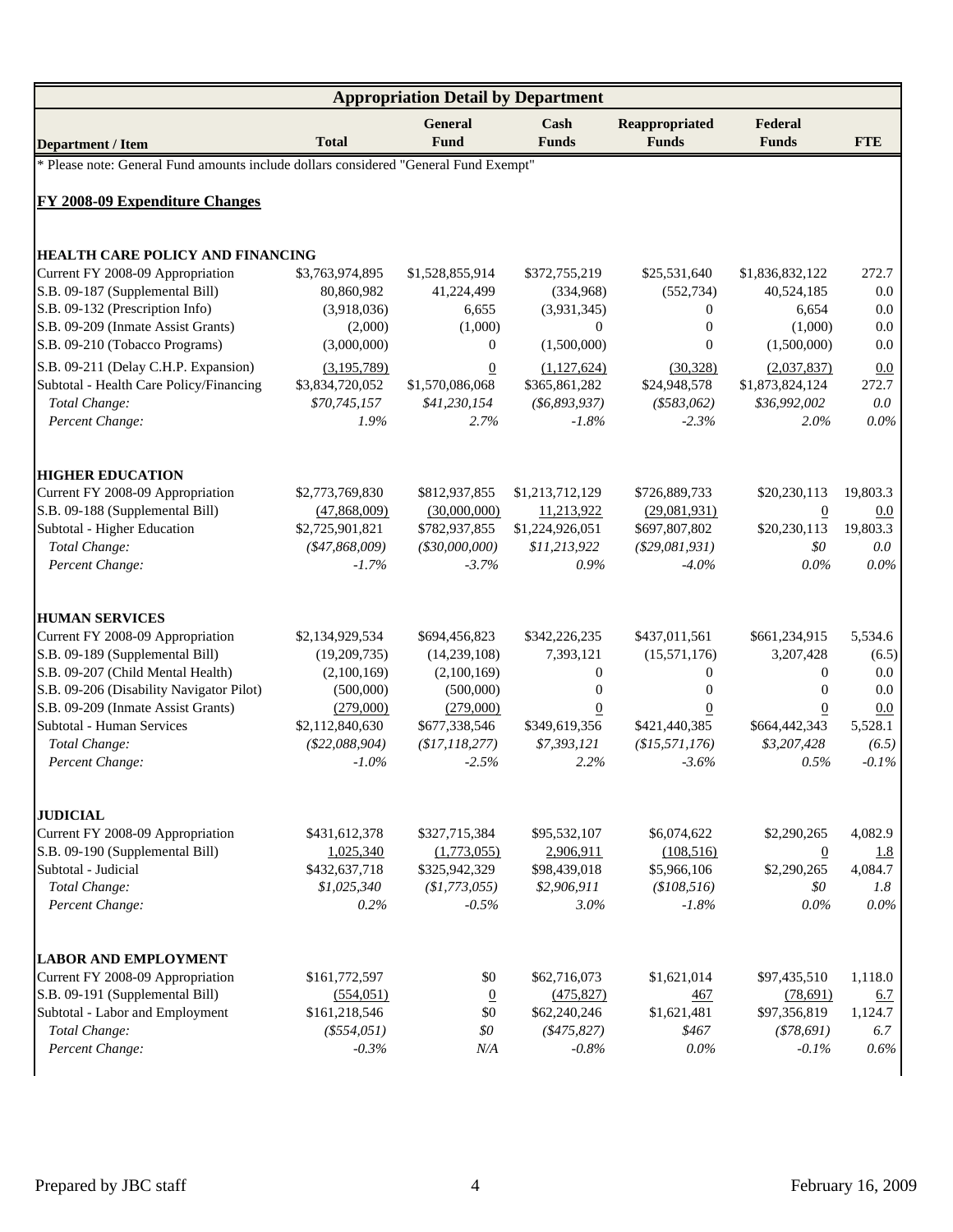| <b>Appropriation Detail by Department</b>                                            |                 |                        |                      |                                |                         |            |  |  |  |  |
|--------------------------------------------------------------------------------------|-----------------|------------------------|----------------------|--------------------------------|-------------------------|------------|--|--|--|--|
| <b>Department / Item</b>                                                             | <b>Total</b>    | <b>General</b><br>Fund | Cash<br><b>Funds</b> | Reappropriated<br><b>Funds</b> | Federal<br><b>Funds</b> | <b>FTE</b> |  |  |  |  |
| * Please note: General Fund amounts include dollars considered "General Fund Exempt" |                 |                        |                      |                                |                         |            |  |  |  |  |
| <b>FY 2008-09 Expenditure Changes</b>                                                |                 |                        |                      |                                |                         |            |  |  |  |  |
| <b>LAW</b>                                                                           |                 |                        |                      |                                |                         |            |  |  |  |  |
| Current FY 2008-09 Appropriation                                                     | \$47,956,013    | \$9,645,044            | \$7,758,602          | \$29,395,316                   | \$1,157,051             | 390.9      |  |  |  |  |
| S.B. 09-192 (Supplemental Bill)                                                      | (179, 195)      | (790,000)              | 359,144              | 311,661                        | (60,000)                | 1.5        |  |  |  |  |
| Subtotal - Law                                                                       | \$47,776,818    | \$8,855,044            | \$8,117,746          | \$29,706,977                   | \$1,097,051             | 392.4      |  |  |  |  |
| Total Change:                                                                        | (\$179,195)     | $(*790,000)$           | \$359,144            | \$311.661                      | $($ \$60,000)           | 1.5        |  |  |  |  |
| Percent Change:                                                                      | $-0.4\%$        | $-8.2\%$               | 4.6%                 | $1.1\%$                        | $-5.2\%$                | 0.4%       |  |  |  |  |
| <b>LEGISLATURE</b>                                                                   |                 |                        |                      |                                |                         |            |  |  |  |  |
| Current FY 2008-09 Appropriation                                                     | \$35,872,707    | \$34,889,177           | \$177,030            | \$806,500                      | \$0                     | 277.1      |  |  |  |  |
| (no supplemental bill)                                                               | $\overline{0}$  | $\overline{0}$         | $\overline{0}$       | $\overline{0}$                 | $\overline{0}$          | 0.0        |  |  |  |  |
| Subtotal - Legislature                                                               | \$35,872,707    | \$34,889,177           | \$177,030            | \$806,500                      | \$0                     | 277.1      |  |  |  |  |
| Total Change:                                                                        | \$0             | \$0                    | \$0                  | \$0\$                          | \$0                     | $0.0\,$    |  |  |  |  |
| Percent Change:                                                                      | $0.0\%$         | $0.0\%$                | $0.0\%$              | $0.0\%$                        | N/A                     | $0.0\%$    |  |  |  |  |
| <b>LOCAL AFFAIRS</b>                                                                 |                 |                        |                      |                                |                         |            |  |  |  |  |
| Current FY 2008-09 Appropriation                                                     | \$263,753,937   | \$12,778,187           | \$190,796,121        | \$5,288,590                    | \$54,891,039            | 180.5      |  |  |  |  |
| S.B. 09-193 (Supplemental Bill)                                                      | (386, 830)      | (425,548)              | (12, 372)            | 36,132                         | 14,958                  | 0.0        |  |  |  |  |
| Subtotal - Local Affairs                                                             | \$263,367,107   | \$12,352,639           | \$190,783,749        | \$5,324,722                    | \$54,905,997            | 180.5      |  |  |  |  |
| Total Change:                                                                        | ( \$386, 830)   | ( \$425, 548)          | \$12,372)            | \$36,132                       | \$14,958                | $0.0\,$    |  |  |  |  |
| Percent Change:                                                                      | $-0.1%$         | $-3.3\%$               | 0.0%                 | 0.7%                           | $0.0\%$                 | $0.0\%$    |  |  |  |  |
| <b>MILITARY AFFAIRS</b>                                                              |                 |                        |                      |                                |                         |            |  |  |  |  |
| Current FY 2008-09 Appropriation                                                     | \$203,247,032   | \$5,854,264            | \$958,889            | \$653,509                      | \$195,780,370           | 1,386.9    |  |  |  |  |
| S.B. 09-194 (Supplemental Bill)                                                      | (242, 158)      | (168, 551)             | $\overline{0}$       | $\overline{0}$                 | (73,607)                | 0.0        |  |  |  |  |
| Subtotal - Military Affairs                                                          | \$203,004,874   | \$5,685,713            | \$958,889            | \$653,509                      | \$195,706,763           | 1.386.9    |  |  |  |  |
| Total Change:                                                                        | $(\$242, 158)$  | (\$168,551)            | \$0                  | \$0                            | $(\$73,607)$            | 0.0        |  |  |  |  |
| Percent Change:                                                                      | $-0.1%$         | $-2.9%$                | $0.0\%$              | $0.0\%$                        | $0.0\%$                 | $0.0\%$    |  |  |  |  |
| <b>NATURAL RESOURCES</b>                                                             |                 |                        |                      |                                |                         |            |  |  |  |  |
| Current FY 2008-09 Appropriation                                                     | \$237,797,503   | \$32,095,945           | \$180,970,014        | \$7,374,280                    | \$17,357,264            | 1,549.8    |  |  |  |  |
| S.B. 09-195 (Supplemental Bill)                                                      | (3,627,924)     | (1,038,446)            | (2,568,995)          | 3,489                          | (23,972)                | (3.0)      |  |  |  |  |
| S.B. 09-216 (Well Permit Fees)                                                       | $\overline{0}$  | (500,000)              | 500,000              | $\overline{0}$                 | $\overline{0}$          | 0.0        |  |  |  |  |
| <b>Subtotal - Natural Resources</b>                                                  | \$234,169,579   | \$30,557,499           | \$178,901,019        | \$7,377,769                    | \$17,333,292            | 1,546.8    |  |  |  |  |
| Total Change:                                                                        | $(\$3,627,924)$ | (\$1,538,446)          | (\$2,068,995)        | \$3,489                        | (\$23,972)              | (3.0)      |  |  |  |  |
| Percent Change:                                                                      | $-1.5\%$        | $-4.8\%$               | $-1.1\%$             | $0.0\%$                        | $-0.1%$                 | $-0.2%$    |  |  |  |  |
| <b>PERSONNEL</b>                                                                     |                 |                        |                      |                                |                         |            |  |  |  |  |
| Current FY 2008-09 Appropriation                                                     | \$147,082,557   | \$6,378,983            | \$6,396,415          | \$134,307,159                  | \$0                     | 392.9      |  |  |  |  |
| S.B. 09-196 (Supplemental Bill)                                                      | 1,421,975       | (594,261)              | 271,254              | 1,744,982                      | $\overline{0}$          | 0.0        |  |  |  |  |
| Subtotal - Personnel                                                                 | \$148,504,532   | \$5,784,722            | \$6,667,669          | \$136,052,141                  | \$0                     | 392.9      |  |  |  |  |
| Total Change:                                                                        | \$1,421,975     | $(*594,261)$           | \$271,254            | \$1,744,982                    | \$0                     | $0.0\,$    |  |  |  |  |
| Percent Change:                                                                      | $1.0\%$         | $-9.3%$                | 4.2%                 | 1.3%                           | N/A                     | $0.0\%$    |  |  |  |  |
|                                                                                      |                 |                        |                      |                                |                         |            |  |  |  |  |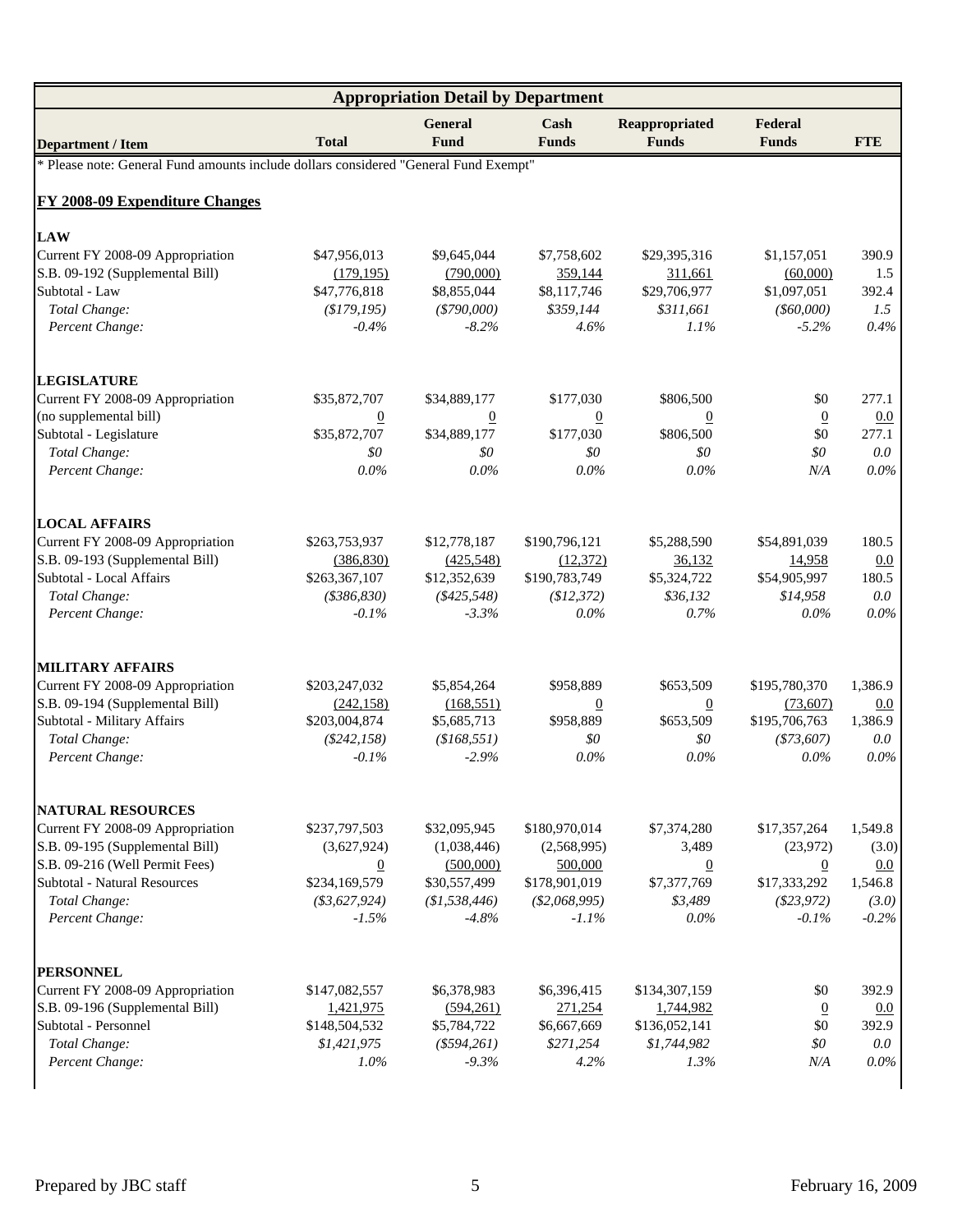| <b>Appropriation Detail by Department</b>                                            |                 |                        |                      |                                |                         |            |  |  |  |  |
|--------------------------------------------------------------------------------------|-----------------|------------------------|----------------------|--------------------------------|-------------------------|------------|--|--|--|--|
| <b>Department / Item</b>                                                             | <b>Total</b>    | <b>General</b><br>Fund | Cash<br><b>Funds</b> | Reappropriated<br><b>Funds</b> | Federal<br><b>Funds</b> | <b>FTE</b> |  |  |  |  |
| * Please note: General Fund amounts include dollars considered "General Fund Exempt" |                 |                        |                      |                                |                         |            |  |  |  |  |
| <b>FY 2008-09 Expenditure Changes</b>                                                |                 |                        |                      |                                |                         |            |  |  |  |  |
| PUBLIC HEALTH AND ENVIRONMENT                                                        |                 |                        |                      |                                |                         |            |  |  |  |  |
| Current FY 2008-09 Appropriation                                                     | 467,221,928     | 26,833,837             | 161,562,745          | 69,183,635                     | 209,641,711             | 1,225.1    |  |  |  |  |
| S.B. 09-197 (Supplemental Bill)                                                      | 2,958,141       | (247, 480)             | 3,091,564            | 142,052                        | (27,995)                | (0.3)      |  |  |  |  |
| S.B. 09-210 (Tobacco Programs)                                                       | (214,070)       | $\overline{0}$         | (214,070)            | $\overline{0}$                 | $\overline{0}$          | 0.0        |  |  |  |  |
| Subtotal - Public Health and Environment                                             | 469,965,999     | 26,586,357             | 164,440,239          | 69,325,687                     | 209,613,716             | 1,224.8    |  |  |  |  |
| Total Change:                                                                        | 2,744,071       | (247, 480)             | 2,877,494            | 142,052                        | (27,995)                | (0.3)      |  |  |  |  |
| Percent Change:                                                                      | 0.6%            | $-0.9\%$               | 1.8%                 | 0.2%                           | $0.0\%$                 | $0.0\%$    |  |  |  |  |
| <b>PUBLIC SAFETY</b>                                                                 |                 |                        |                      |                                |                         |            |  |  |  |  |
| Current FY 2008-09 Appropriation                                                     | \$248,005,939   | \$82,378,618           | \$117,502,488        | \$21,637,002                   | \$26,487,831            | 1,357.2    |  |  |  |  |
| S.B. 09-198 (Supplemental Bill)                                                      | (2,270,455)     | (2,643,177)            | 339,865              | 32,857                         | $\overline{0}$          | (6.3)      |  |  |  |  |
| Subtotal - Public Safety                                                             | \$245,735,484   | \$79,735,441           | \$117,842,353        | \$21,669,859                   | \$26,487,831            | 1,350.9    |  |  |  |  |
| Total Change:                                                                        | $(\$2,270,455)$ | $(\$2,643,177)$        | \$339,865            | \$32,857                       | \$0                     | (6.3)      |  |  |  |  |
| Percent Change:                                                                      | $-0.9%$         | $-3.2%$                | 0.3%                 | 0.2%                           | $0.0\%$                 | $-0.5%$    |  |  |  |  |
| <b>REGULATORY AGENCIES</b>                                                           |                 |                        |                      |                                |                         |            |  |  |  |  |
| Current FY 2008-09 Appropriation                                                     | \$78,771,182    | \$1,578,627            | \$67,283,577         | \$8,590,895                    | \$1,318,083             | 579.6      |  |  |  |  |
| S.B. 09-199 (Supplemental Bill)                                                      | (1,060,714)     | (112,765)              | (952, 455)           | 4,255                          | 251                     | (3.5)      |  |  |  |  |
| Subtotal - Regulatory Agencies                                                       | \$77,710,468    | \$1,465,862            | \$66,331,122         | \$8,595,150                    | \$1,318,334             | 576.1      |  |  |  |  |
| Total Change:                                                                        | (\$1,060,714)   | (\$112,765)            | $($ \$952,455)       | \$4,255                        | \$251                   | (3.5)      |  |  |  |  |
| Percent Change:                                                                      | $-1.3%$         | $-7.1%$                | $-1.4%$              | 0.0%                           | 0.0%                    | $-0.6\%$   |  |  |  |  |
| <b>REVENUE</b>                                                                       |                 |                        |                      |                                |                         |            |  |  |  |  |
| Current FY 2008-09 Appropriation                                                     | \$622,103,639   | \$101,575,192          | \$517,664,401        | \$1,392,448                    | \$1,471,598             | 1,495.4    |  |  |  |  |
| S.B. 09-200 (Supplemental Bill)                                                      | 64,697,885      | (1,428,538)            | 66,126,423           | $\overline{0}$                 | $\boldsymbol{0}$        | 0.0        |  |  |  |  |
| Subtotal - Revenue                                                                   | \$686,801,524   | \$100,146,654          | \$583,790,824        | \$1,392,448                    | \$1,471,598             | 1,495.4    |  |  |  |  |
| Total Change:                                                                        | \$64,697,885    | (\$1,428,538)          | \$66,126,423         | \$0                            | \$0                     | 0.0        |  |  |  |  |
| Percent Change:                                                                      | 10.4%           | $-1.4\%$               | 12.8%                | $0.0\%$                        | $0.0\%$                 | $0.0\%$    |  |  |  |  |
| <b>STATE</b>                                                                         |                 |                        |                      |                                |                         |            |  |  |  |  |
| Current FY 2008-09 Appropriation                                                     | \$28,352,933    | \$0                    | \$28,352,933         | \$0                            | \$0                     | 133.1      |  |  |  |  |
| S.B. 09-201 (Supplemental Bill)                                                      | (783, 539)      | $\overline{0}$         | (783, 539)           | $\overline{0}$                 | $\overline{0}$          | (6.0)      |  |  |  |  |
| Subtotal - State                                                                     | \$27,569,394    | \$0                    | \$27,569,394         | \$0                            | \$0                     | 127.1      |  |  |  |  |
| Total Change:                                                                        | $(*783,539)$    | \$0                    | $(*783,539)$         | \$0                            | \$0                     | (6.0)      |  |  |  |  |
| Percent Change:                                                                      | $-2.8%$         | N/A                    | $-2.8%$              | N/A                            | N/A                     | $-4.5%$    |  |  |  |  |
| <b>TRANSPORTATION</b>                                                                |                 |                        |                      |                                |                         |            |  |  |  |  |
| Current FY 2008-09 Appropriation                                                     | \$1,301,794,846 | \$0                    | \$852,277,142        | \$3,984,546                    | \$445,533,158           | 3,350.5    |  |  |  |  |
| S.B. 09-202 (Supplemental Bill)                                                      | (60, 966)       | $\overline{0}$         | $\overline{0}$       | (60, 966)                      | $\overline{0}$          | 0.0        |  |  |  |  |
| Subtotal - Transportation                                                            | \$1,301,733,880 | \$0                    | \$852,277,142        | \$3,923,580                    | \$445,533,158           | 3,350.5    |  |  |  |  |
| Total Change:                                                                        | $($ \$60,966)   | \$0                    | \$0                  | $($ \$60,966)                  | \$0                     | 0.0        |  |  |  |  |
| Percent Change:                                                                      | $0.0\%$         | N/A                    | $0.0\%$              | $-1.5%$                        | $0.0\%$                 | $0.0\%$    |  |  |  |  |
|                                                                                      |                 |                        |                      |                                |                         |            |  |  |  |  |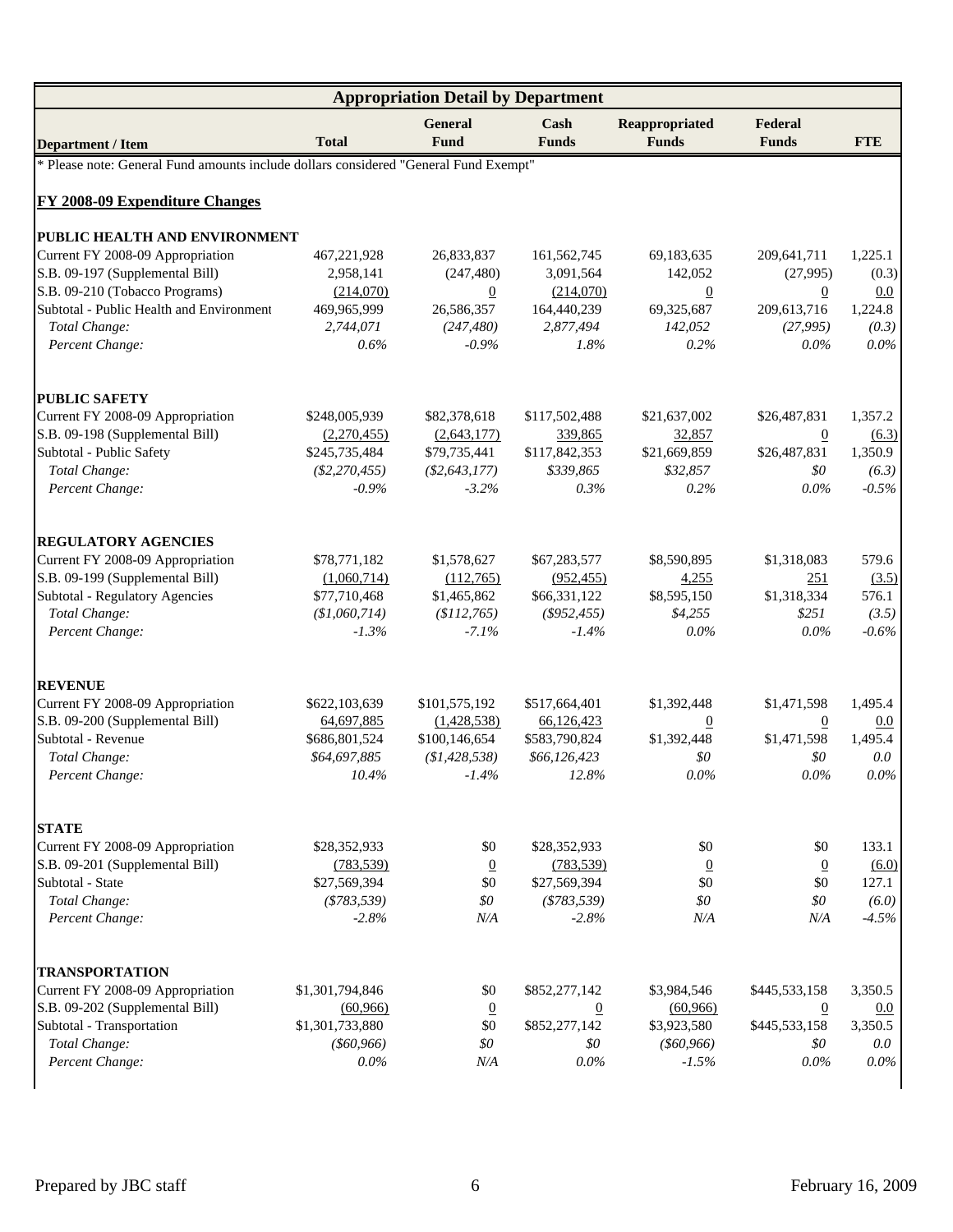| <b>Appropriation Detail by Department</b>                                            |                              |                                 |                  |                  |                       |                    |  |  |  |  |
|--------------------------------------------------------------------------------------|------------------------------|---------------------------------|------------------|------------------|-----------------------|--------------------|--|--|--|--|
|                                                                                      |                              | <b>General</b>                  | Cash             | Reappropriated   | Federal               |                    |  |  |  |  |
| <b>Department / Item</b>                                                             | <b>Total</b>                 | <b>Fund</b>                     | <b>Funds</b>     | <b>Funds</b>     | <b>Funds</b>          | <b>FTE</b>         |  |  |  |  |
| * Please note: General Fund amounts include dollars considered "General Fund Exempt" |                              |                                 |                  |                  |                       |                    |  |  |  |  |
| <b>FY 2008-09 Expenditure Changes</b>                                                |                              |                                 |                  |                  |                       |                    |  |  |  |  |
|                                                                                      |                              |                                 |                  |                  |                       |                    |  |  |  |  |
| <b>TREASURY</b><br>Current FY 2008-09 Appropriation                                  |                              |                                 | \$302,253,292    | \$0              | \$0                   | 29.5               |  |  |  |  |
| S.B. 09-203 (Supplemental Bill)                                                      | \$424,262,136<br>(9,506,799) | \$122,008,844<br>(9,721,189)    | 214,390          | $\mathbf{0}$     | $\theta$              | 0.0                |  |  |  |  |
| S.B. 09-205 (Suspend FPPA Payments)                                                  | (25,321,079)                 |                                 | $\boldsymbol{0}$ | $\overline{0}$   |                       |                    |  |  |  |  |
| Subtotal - Treasury                                                                  |                              | (25,321,079)                    |                  | \$0              | $\overline{0}$<br>\$0 | 0.0<br>29.5        |  |  |  |  |
| Total Change:                                                                        | \$389,434,258                | \$86,966,576<br>$(*35,042,268)$ | \$302,467,682    | \$0              | \$0                   |                    |  |  |  |  |
|                                                                                      | $(*34,827,878)$              |                                 | \$214,390        |                  |                       | $0.0\,$<br>$0.0\%$ |  |  |  |  |
| Percent Change:                                                                      | $-8.2%$                      | $-28.7%$                        | 0.1%             | N/A              | N/A                   |                    |  |  |  |  |
| <b>CONTROLLED MAINTENANCE TRUST FUND</b>                                             |                              |                                 |                  |                  |                       |                    |  |  |  |  |
| Current FY 2008-09 Appropriation                                                     | \$321,561                    | \$321,561                       | \$0              | \$0              | \$0                   | 0.0                |  |  |  |  |
| S.B. 09-187 (HCPF Supplemental Bill)                                                 | (72,300)                     | (72,300)                        | $\Omega$         | $\mathbf{0}$     | $\theta$              | 0.0                |  |  |  |  |
| Subtotal - Controlled Maintenance                                                    | \$249,261                    | \$249,261                       | $\frac{$0}{}$    | \$0              | $\frac{$0}{}$         | 0.0                |  |  |  |  |
| Total Change:                                                                        | $(\$72,300)$                 | $(*72,300)$                     | \$0              | \$0              | \$0                   | $0.0\,$            |  |  |  |  |
| Percent Change:                                                                      | $-22.5%$                     | $-22.5%$                        | N/A              | N/A              | N/A                   | N/A                |  |  |  |  |
|                                                                                      |                              |                                 |                  |                  |                       |                    |  |  |  |  |
| <b>Current FY 2008-09 Appropriation</b>                                              | \$18,605,529,553             | \$7,676,191,276                 | \$5,231,937,526  | \$1,587,890,944  | \$4,109,509,807       | 50,940.8           |  |  |  |  |
| <b>Grand Total Appropriation Changes</b>                                             | $(\$27,039,752)$             | (\$124, 816, 018)               | \$99,846,060     | $(\$40,068,079)$ | \$37,998,285          | (7.9)              |  |  |  |  |
| <b>Percent Change:</b>                                                               | $-0.1%$                      | $-1.6%$                         | 1.9%             | $-2.5%$          | $0.9\%$               | $0.0\%$            |  |  |  |  |
| <b>Summary of Changes:</b>                                                           |                              |                                 |                  |                  |                       |                    |  |  |  |  |
| Supplemental Bills                                                                   | \$18,794,933                 | $(\$94,775,986)$                | \$113,771,712    | $(\$41,731,261)$ | \$41,530,468          | (6.9)              |  |  |  |  |
| Other Special Bills:                                                                 | $(\$45,834,685)$             | $(\$30,040,032)$                | (\$13,925,652)   | \$1,663,182      | $(\$3,532,183)$       | (1.0)              |  |  |  |  |
| S.B. 09-132 (Prescription Info)                                                      | (3,918,036)                  | 6,655                           | (3,931,345)      | $\boldsymbol{0}$ | 6,654                 | 0.0                |  |  |  |  |
| S.B. 09-205 (Suspend FPPA Payments)                                                  | (25, 321, 079)               | (25, 321, 079)                  | $\overline{0}$   | $\mathbf{0}$     | $\overline{0}$        | $0.0\,$            |  |  |  |  |
| S.B. 09-206 (Disability Navigator Pilot)                                             | (500,000)                    | (500,000)                       | $\mathbf{0}$     | $\mathbf{0}$     | $\boldsymbol{0}$      | $0.0\,$            |  |  |  |  |
| S.B. 09-207 (Child Mental Health)                                                    | (2,100,169)                  | (2,100,169)                     | $\Omega$         | $\Omega$         | $\theta$              | 0.0                |  |  |  |  |
| S.B. 09-209 (Inmate Assist Grants)                                                   | (281,000)                    | (280,000)                       | $\Omega$         | $\mathbf{0}$     | (1,000)               | 0.0                |  |  |  |  |
| S.B. 09-210 (Tobacco Programs)                                                       | (3,214,070)                  | $\boldsymbol{0}$                | (1,714,070)      | $\overline{0}$   | (1,500,000)           | $0.0\,$            |  |  |  |  |
| S.B. 09-211 (Delay C.H.P. Expansion)                                                 | (3,195,789)                  | $\boldsymbol{0}$                | (1,127,624)      | (30, 328)        | (2,037,837)           | $0.0\,$            |  |  |  |  |
| S.B. 09-213 (Alternative Teacher)                                                    | (1,000,000)                  | $\overline{0}$                  | (1,000,000)      | $\overline{0}$   | $\Omega$              | 0.0                |  |  |  |  |
| S.B. 09-214 (Teacher Quality)                                                        | (1, 156, 997)                | $\overline{0}$                  | (1,156,997)      | $\overline{0}$   | $\boldsymbol{0}$      | $0.0\,$            |  |  |  |  |
| S.B. 09-215 (School Finance)                                                         | (5,147,545)                  | (1,345,439)                     | (5,495,616)      | 1,693,510        | $\boldsymbol{0}$      | (1.0)              |  |  |  |  |
| S.B. 09-216 (Well Permit Fees)                                                       | $\theta$                     | (500,000)                       | 500,000          | $\mathbf{0}$     | $\mathbf{0}$          | 0.0                |  |  |  |  |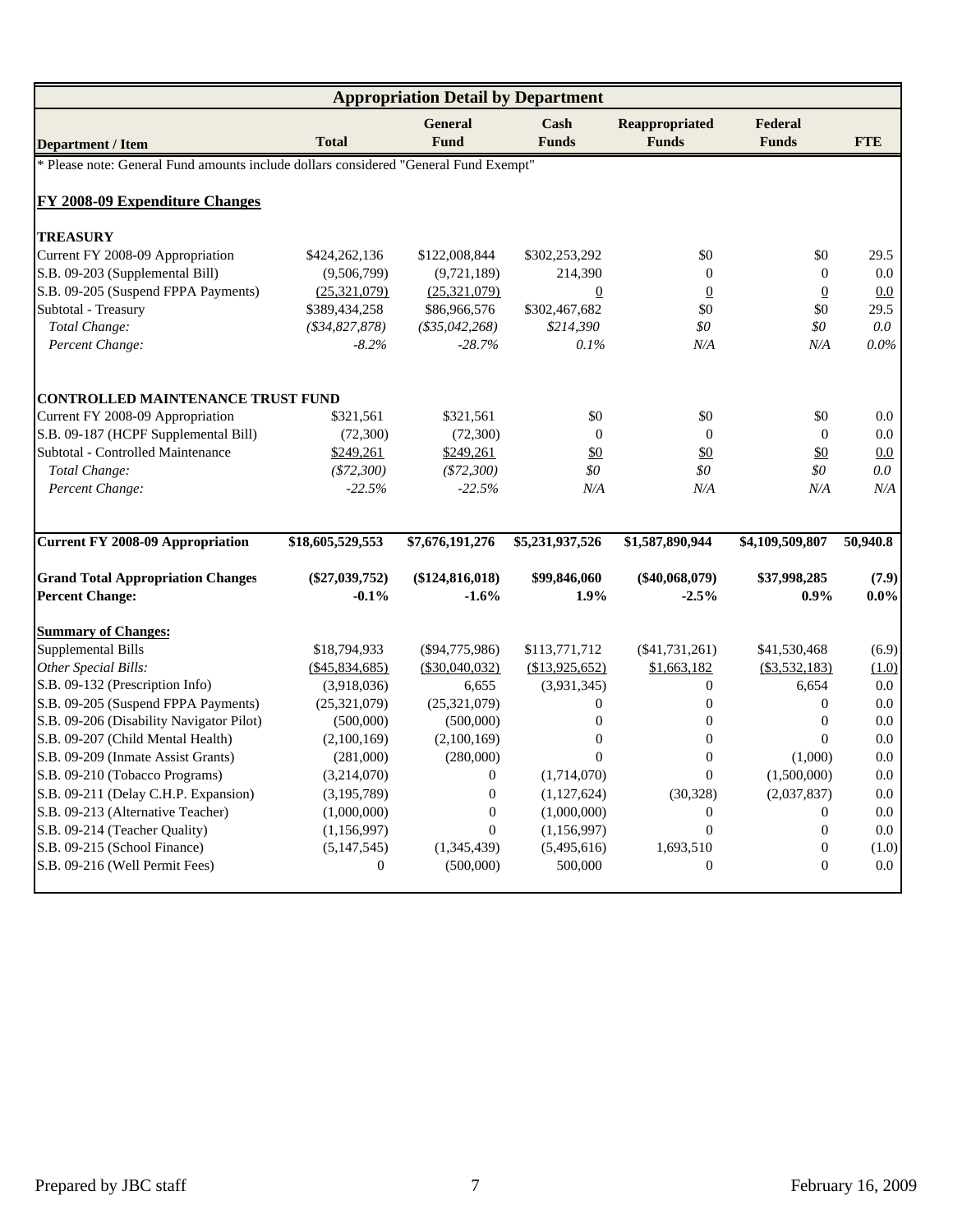## DEPARTMENT OF AGRICULTURE / S.B. 09-183

| <b>Location of Appropriation</b><br>in Long Bill                                                       | Total                                      | <b>General</b><br>Fund                   | Cash<br><b>Funds</b>                    | <b>Reappropriated</b><br><b>Funds</b> | Federal<br><b>Funds</b>                 | <b>FTE</b>              | <b>Brief Description</b>                                                                                                                                                                                                                                                                            |
|--------------------------------------------------------------------------------------------------------|--------------------------------------------|------------------------------------------|-----------------------------------------|---------------------------------------|-----------------------------------------|-------------------------|-----------------------------------------------------------------------------------------------------------------------------------------------------------------------------------------------------------------------------------------------------------------------------------------------------|
| Summary of Recommended Changes to the Total Appropriations to the Department of Agriculture            |                                            |                                          |                                         |                                       |                                         |                         |                                                                                                                                                                                                                                                                                                     |
| Current FY 2008-09 Appropriation<br><b>Recommended Changes</b><br>New FY 2008-09 Appropriation         | \$39,258,254<br>(207, 324)<br>\$39,050,930 | \$7,695,912<br>(472, 744)<br>\$7,223,168 | \$26,655,992<br>140,495<br>\$26,796,487 | \$914,335<br>150,971<br>\$1,065,306   | \$3,992,015<br>(26, 046)<br>\$3,965,969 | 291.9<br>(0.1)<br>291.8 |                                                                                                                                                                                                                                                                                                     |
| Recommended Changes to the FY 2008-09 Appropriations to the Department in H.B. 08-1375 (The Long Bill) |                                            |                                          |                                         |                                       |                                         |                         |                                                                                                                                                                                                                                                                                                     |
| (1) COMMISSIONER'S OFFICE AND ADMINISTRATIVE SERVICES<br><b>Personal Services</b>                      | (88, 514)                                  | (239, 485)                               | $\boldsymbol{0}$                        | 150,971                               | $\mathbf{0}$                            | 0.0                     | Reflect savings (\$150,971 General Fund<br>and a like increase in reappropriated funds)<br>related to indirect cost recoveries; savings<br>(\$82,011 cash funds) related to hiring<br>freeze; and savings (\$6,503 General Fund)<br>related to the consolidation of the<br>Governor's Office of IT. |
| <b>MANAGEMENT AND</b><br>ADMINISTRATON OF OIT                                                          | 11,107                                     | 11,107                                   | $\boldsymbol{0}$                        | $\mathbf{0}$                          | $\overline{0}$                          | 0.0                     | New line item; consolidate funding of<br>Governor's Office of IT                                                                                                                                                                                                                                    |
| <b>Indirect Cost Assessment</b>                                                                        | (26, 516)                                  | $\underline{0}$                          | $\overline{0}$                          | $\underline{0}$                       | (26,516)                                | 0.0                     | Recalculation of indirect cost recoveries.                                                                                                                                                                                                                                                          |
| Subtotal - (1) Commissioner's Office<br>and Administrative Services                                    | (103, 923)                                 | (228,378)                                | $\bf{0}$                                | 150,971                               | (26, 516)                               | 0.0                     |                                                                                                                                                                                                                                                                                                     |
| (2) AGRICULTURAL SERVICES DIVISION                                                                     |                                            |                                          |                                         |                                       |                                         |                         |                                                                                                                                                                                                                                                                                                     |
| <b>Personal Services</b>                                                                               | (80, 888)                                  | (44,366)                                 | (36,522)                                | $\boldsymbol{0}$                      | $\mathbf{0}$                            | (0.1)                   | Reflects savings (\$70,888 cash funds)<br>related to hiring freeze; \$20,000 refinancing<br>of the Seed Inspection Program; \$14,366<br>refinancing of the Phytosanitary Inspection<br>Program; and savings (\$10,000 General<br>Fund) related to the Colorado Feed<br>Program.                     |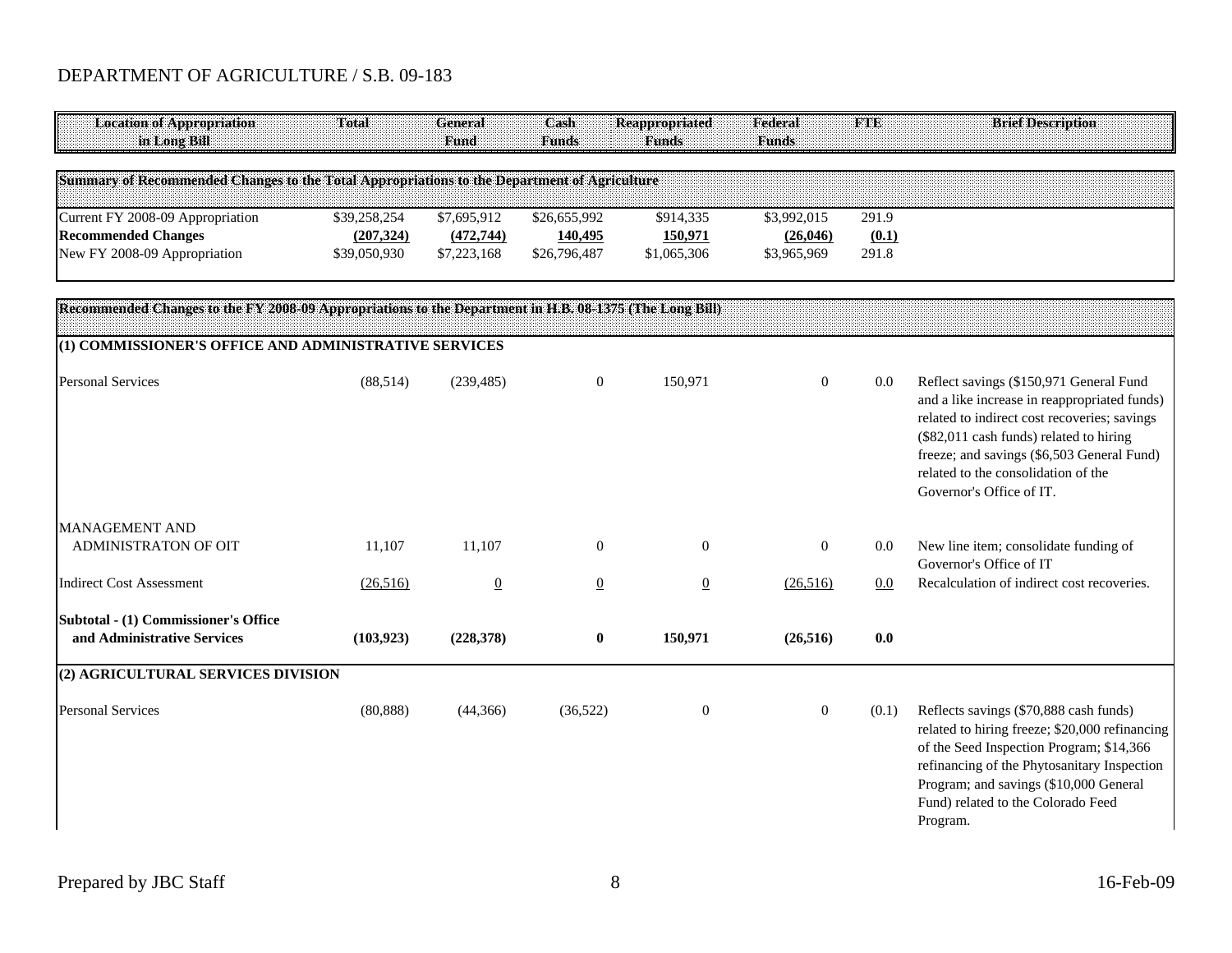## DEPARTMENT OF AGRICULTURE / S.B. 09-183

| <b>Location of Appropriation</b><br>in Long Bill                                   | Total      | <b>General</b><br>Fund | Cash<br><b>Funds</b> | <b>Reappropriated</b><br><b>Funds</b> | Federal<br><b>Funds</b> | <b>FTE</b> | <b>Brief Description</b>                                                                                       |
|------------------------------------------------------------------------------------|------------|------------------------|----------------------|---------------------------------------|-------------------------|------------|----------------------------------------------------------------------------------------------------------------|
| <b>Indirect Cost Assessment</b>                                                    | 22,897     | $\overline{0}$         | 22,427               | $\underline{0}$                       | 470                     | 0.0        | Recalculation of indirect recoveries.                                                                          |
| Subtotal - (2) Agricultural Services<br><b>Division</b>                            | (57, 991)  | (44,366)               | (14,095)             | $\bf{0}$                              | 470                     | (0.1)      |                                                                                                                |
| (3) AGRICULTURAL MARKETS DIVISION                                                  |            |                        |                      |                                       |                         |            |                                                                                                                |
| <b>Indirect Cost Assessment</b>                                                    | 78         | $\mathbf{0}$           | 78                   | $\bf{0}$                              | $\mathbf{0}$            | 0.0        | Recalculation of indirect cost recoveries.                                                                     |
| (5) SPECIAL PURPOSE                                                                |            |                        |                      |                                       |                         |            |                                                                                                                |
| <b>Indirect Cost Assessment</b>                                                    | 47,827     | $\bf{0}$               | 47,827               | $\bf{0}$                              | $\bf{0}$                | 0.0        | Recalculation of indirect cost recoveries:<br>letternote changed to reflect source of<br>funding.              |
| (6) COLORADO STATE FAIR                                                            |            |                        |                      |                                       |                         |            |                                                                                                                |
| <b>INDIRECT COST ASSESSMENT</b>                                                    | 106,685    | $\mathbf{0}$           | 106,685              | $\bf{0}$                              | $\bf{0}$                | 0.0        | New line item; recalculation of indirect cost<br>recoveries; letternote added to reflect source<br>of funding. |
| (7) CONSERVATION BOARD                                                             |            |                        |                      |                                       |                         |            |                                                                                                                |
| Matching Grants to Districts                                                       | (200,000)  | (200,000)              | $\bf{0}$             | $\bf{0}$                              | $\mathbf{0}$            | 0.0        | Reflects a reduction of uncommitted grant<br>moneys.                                                           |
| <b>Total Recommended Change to the FY 2008-09</b><br>Appropriation in H.B. 08-1375 | (207, 324) | (472, 744)             | 140,495              | 150,971                               | (26,046)                | (0.1)      |                                                                                                                |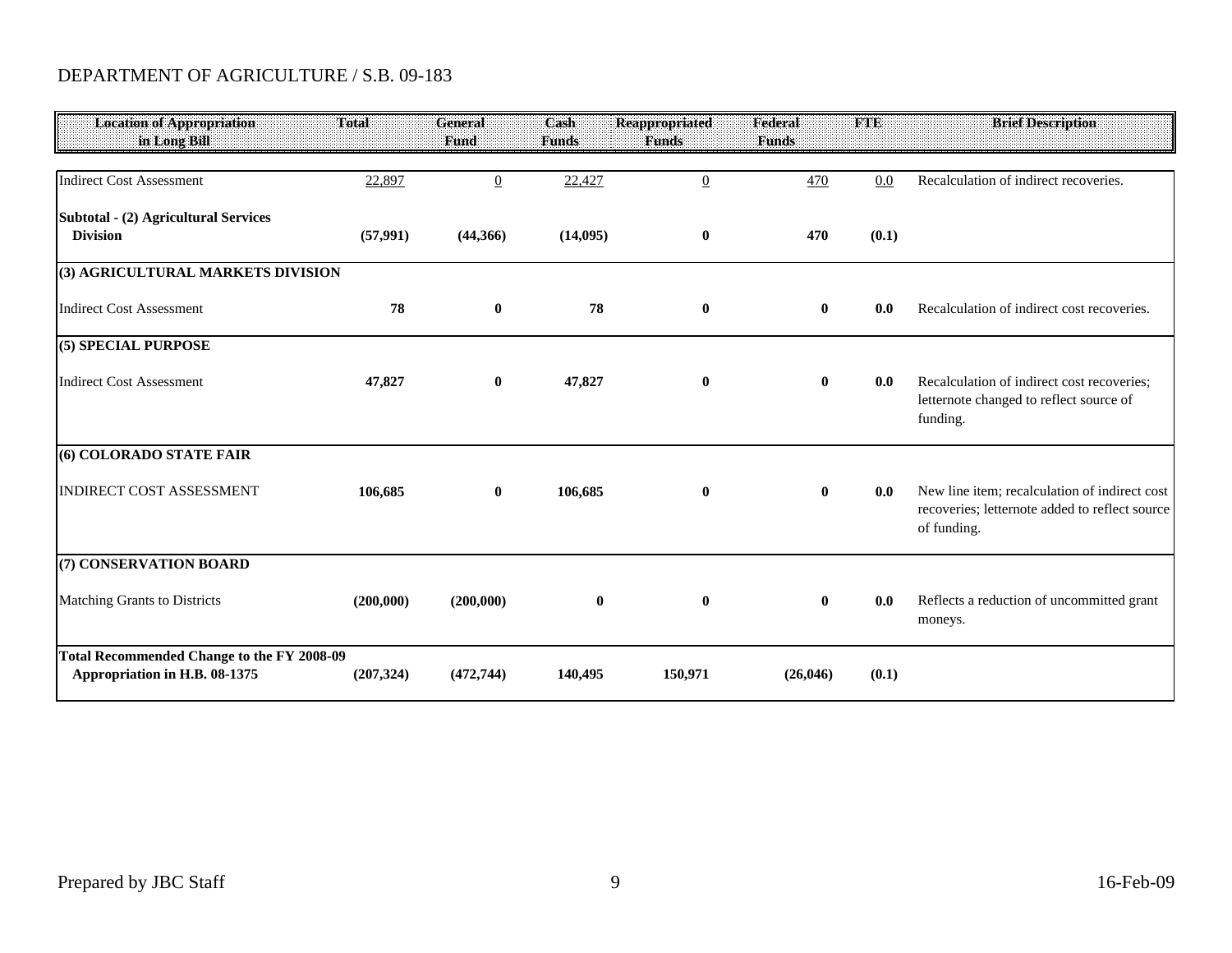| <b>Location of Appropriation</b><br>in Long Bill                                                                                                                                                                                                        | Total         | General<br>Fund         | Cash<br><b>Funds</b>    | <b>Reappropriated</b><br><b>Funds</b> | Federal<br><b>Funds</b> | <b>FTE</b> | <b>Brief Description</b>                                                                                                                                                                                                                      |
|---------------------------------------------------------------------------------------------------------------------------------------------------------------------------------------------------------------------------------------------------------|---------------|-------------------------|-------------------------|---------------------------------------|-------------------------|------------|-----------------------------------------------------------------------------------------------------------------------------------------------------------------------------------------------------------------------------------------------|
| Summary of Recommended Changes to the Total Appropriations to the Department of Corrections                                                                                                                                                             |               |                         |                         |                                       |                         |            |                                                                                                                                                                                                                                               |
| Current FY 2008-09 Appropriation                                                                                                                                                                                                                        | \$761,566,800 | \$676,820,771           | \$39,120,906            | \$42,403,526                          | \$3,221,597             | 6,575.9    |                                                                                                                                                                                                                                               |
| <b>Recommended Changes</b>                                                                                                                                                                                                                              | (6,532,972)   | (5,780,572)             | 1,282,667               | (109, 024)                            | (1,926,043)             | 8.0        |                                                                                                                                                                                                                                               |
| New FY 2008-09 Appropriation                                                                                                                                                                                                                            | \$755,033,828 | \$671,040,199           | \$40,403,573            | \$42,294,502                          | \$1,295,554             | 6,583.9    |                                                                                                                                                                                                                                               |
| Current FY 2007-08 Appropriation                                                                                                                                                                                                                        | \$710,499,729 | \$624,606,171           | \$2,974,432             | \$79,697,837                          | \$3,221,289             | 6,310.9    |                                                                                                                                                                                                                                               |
| <b>Recommended Changes</b>                                                                                                                                                                                                                              | 111,989       | $\overline{\mathbf{0}}$ | $\overline{\mathbf{0}}$ | 111,989                               | $\overline{\mathbf{0}}$ | 0.0        |                                                                                                                                                                                                                                               |
| New FY 2007-08 Appropriation                                                                                                                                                                                                                            | \$710,611,718 | \$624,606,171           | \$2,974,432             | \$79,809,826                          | \$3,221,289             | 6,310.9    |                                                                                                                                                                                                                                               |
| Recommended Changes to the FY 2008-09 Appropriations to the Department in H.B. 08-1375 (The Long Bill)                                                                                                                                                  |               |                         |                         |                                       |                         |            |                                                                                                                                                                                                                                               |
| (1) MANAGEMENT                                                                                                                                                                                                                                          |               |                         |                         |                                       |                         |            |                                                                                                                                                                                                                                               |
| (A) Executive Director's Office<br>Subprogram                                                                                                                                                                                                           |               |                         |                         |                                       |                         |            |                                                                                                                                                                                                                                               |
| <b>Personal Services</b>                                                                                                                                                                                                                                | (84,951)      | (150,000)               | $\mathbf{0}$            | 65,049                                | $\overline{0}$          | 2.3        | Reduce \$150,000 General Fund to offset an<br>increase for payments to district attorneys;<br>increase 65,049 reappropriated funds and<br>2.3 FTE associated with additional Victims<br>Assistance and Law Enforcement (VALE)<br>grant funds. |
| <b>Operating Expenses</b>                                                                                                                                                                                                                               | 37,902        | $\theta$                | $\overline{0}$          | 28,302                                | 9,600                   | 0.0        | Increase for additional VALE grant funds<br>(reappropriated funds) and federal funds.                                                                                                                                                         |
| Payments to District Attorneys                                                                                                                                                                                                                          | 150,000       | 150,000                 | $\mathbf{0}$            | $\boldsymbol{0}$                      | $\boldsymbol{0}$        | $0.0\,$    | Increase for payments to district attorneys as<br>a result of an over-expenditure in FY 2007-<br>08.                                                                                                                                          |
| (B) External Capacity Subprogram<br>(2) Payments to House State Prisoners<br>Payments to in-state private prisons at a<br>rate of \$54.93 per inmate per day<br>Payments to pre-release parole revocation<br>facilities at a rate of \$54.93 per inmate | (1,607,424)   | (1,607,424)             | $\mathbf{0}$            | $\boldsymbol{0}$                      | $\boldsymbol{0}$        | 0.0        | Reduce for provider rate decrease; add<br>Footnote #5a.                                                                                                                                                                                       |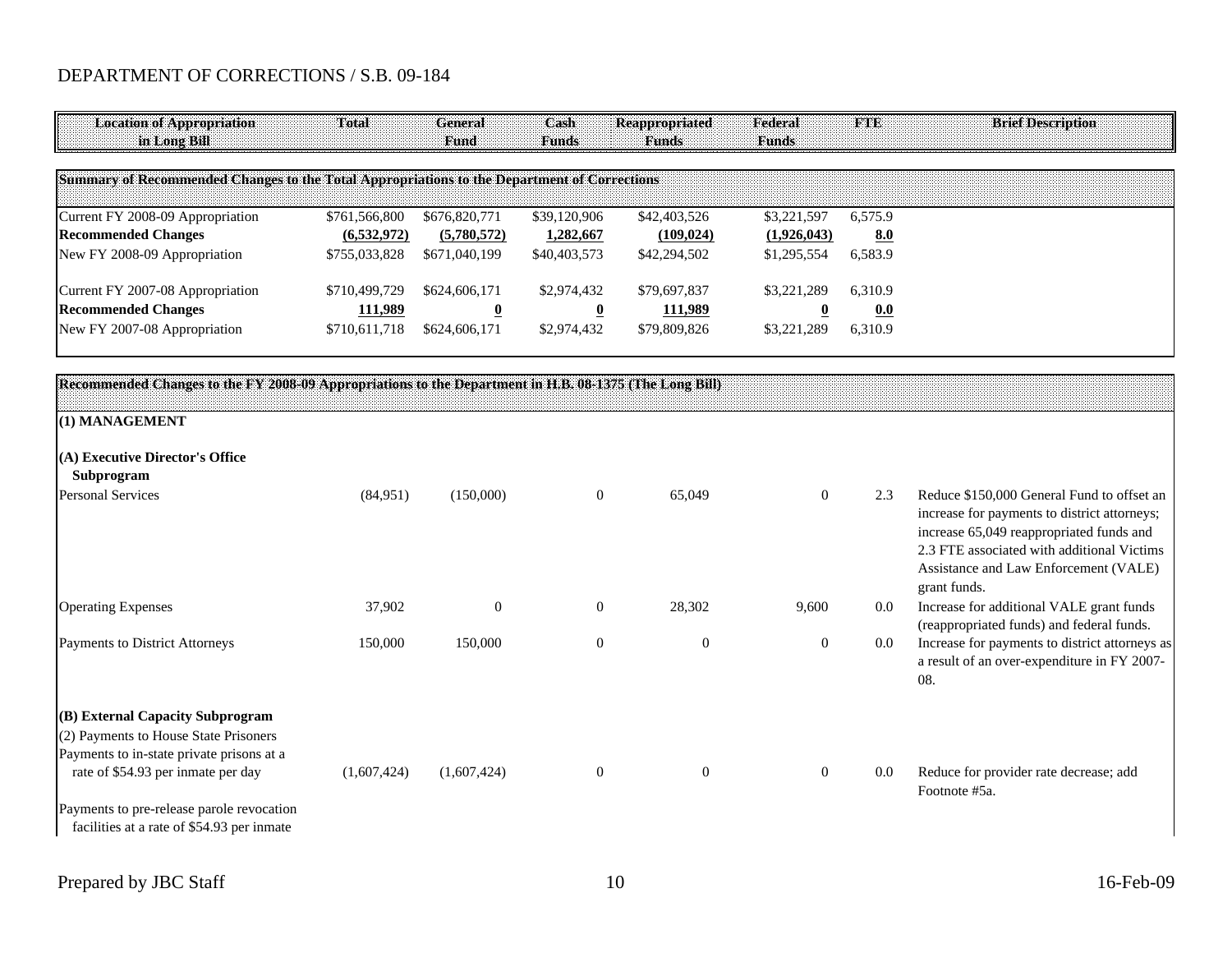| <b>Location of Appropriation</b>    | Total         | General<br><b>Fund</b> | Cash<br><b>Funds</b> | <b>Reappropriated</b> | Federal<br><b>Funds</b> | <b>FTE</b> | <b>Brief Description</b>                                                                                                                                                                                        |
|-------------------------------------|---------------|------------------------|----------------------|-----------------------|-------------------------|------------|-----------------------------------------------------------------------------------------------------------------------------------------------------------------------------------------------------------------|
| in Long Bill                        |               |                        |                      | <b>Funds</b>          |                         |            |                                                                                                                                                                                                                 |
| per day                             | (234, 528)    | (234, 528)             | $\boldsymbol{0}$     | $\overline{0}$        | $\overline{0}$          | 0.0        | Reduce for provider rate decrease; add<br>Footnote #5a.                                                                                                                                                         |
| (C) Inspector General Subprogram    |               |                        |                      |                       |                         |            |                                                                                                                                                                                                                 |
| <b>Personal Services</b>            | (68, 730)     | (68, 730)              | $\boldsymbol{0}$     | $\boldsymbol{0}$      | $\overline{0}$          | 0.0        | Reduction related to reimbursement from<br>Democratic National Convention.                                                                                                                                      |
| <b>Inspector General Grants</b>     | (523, 756)    | $\overline{0}$         | $\overline{0}$       | (274, 557)            | (249, 199)              | 1.0        | Reflect adjustments in grant funding.                                                                                                                                                                           |
| Subtotal - (1) Management           | (2, 331, 487) | (1,910,682)            | $\bf{0}$             | (181, 206)            | (239, 599)              | 3.3        |                                                                                                                                                                                                                 |
| (2) INSTITUTIONS                    |               |                        |                      |                       |                         |            |                                                                                                                                                                                                                 |
| (C) Housing and Security Subprogram |               |                        |                      |                       |                         |            |                                                                                                                                                                                                                 |
| <b>Personal Services</b>            | (57, 627)     | (57, 627)              | $\boldsymbol{0}$     | $\boldsymbol{0}$      | $\mathbf{0}$            | 0.0        | Reduction related to reimbursement from<br>Democratic National Convention.                                                                                                                                      |
| (G) Superintendents Subprogram      |               |                        |                      |                       |                         |            |                                                                                                                                                                                                                 |
| <b>Personal Services</b>            | (14, 537)     | (14, 537)              | $\overline{0}$       | $\overline{0}$        | $\overline{0}$          | 0.0        | Reflect savings related to hiring freeze.                                                                                                                                                                       |
| Subtotal - (2) Institutions         | (72, 164)     | (72, 164)              | $\bf{0}$             | $\bf{0}$              | $\bf{0}$                | 0.0        |                                                                                                                                                                                                                 |
| (3) SUPPORT SERVICES                |               |                        |                      |                       |                         |            |                                                                                                                                                                                                                 |
| (A) Business Operations Subprogram  |               |                        |                      |                       |                         |            |                                                                                                                                                                                                                 |
| <b>Personal Services</b>            | (42, 851)     | 81,393                 | (124, 244)           | $\boldsymbol{0}$      | $\overline{0}$          | 0.0        | Increase \$98,592 General Fund and<br>decrease \$124,244 cash funds due to a<br>technical error in accounting for S.B. 07-<br>228; reduce \$17,199 General Fund to reflect<br>savings related to hiring freeze. |
| <b>Operating Expenses</b>           | 2,140         | 2,140                  | $\boldsymbol{0}$     | $\boldsymbol{0}$      | $\boldsymbol{0}$        | $0.0\,$    | Increase due to a technical error in                                                                                                                                                                            |
| <b>START-UP COSTS</b>               | 23,512        | 23,512                 | $\boldsymbol{0}$     | $\boldsymbol{0}$      | $\boldsymbol{0}$        | $0.0\,$    | accounting for S.B. 07-228.<br>New line item; increase due to a technical<br>error in accounting for S.B. 07-228.                                                                                               |
| (G) Information Systems Subprogram  |               |                        |                      |                       |                         |            |                                                                                                                                                                                                                 |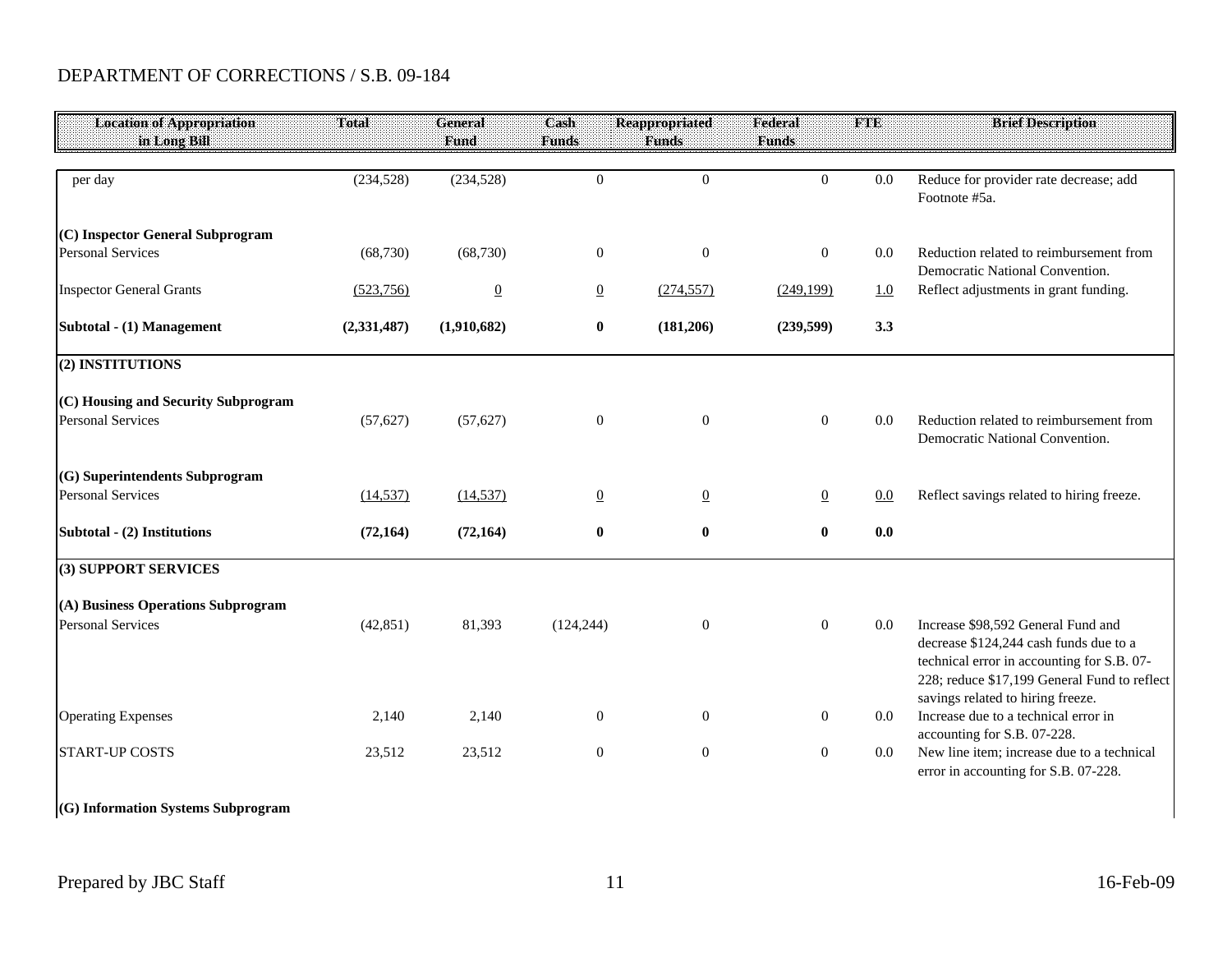| <b>Location of Appropriation</b>                      | Total        | <b>General</b> | Cash             | <b>Reappropriated</b> | Federal          | <b>FTE</b> | <b>Brief Description</b>                                                                                                                               |
|-------------------------------------------------------|--------------|----------------|------------------|-----------------------|------------------|------------|--------------------------------------------------------------------------------------------------------------------------------------------------------|
| in Long Bill                                          |              | Fund           | <b>Funds</b>     | <b>Funds</b>          | <b>Funds</b>     |            |                                                                                                                                                        |
| <b>Personal Services</b>                              | (83, 222)    | (83, 222)      | $\theta$         | $\theta$              | $\overline{0}$   | 0.0        | Consolidate funding of Governor's Office of<br>IT.                                                                                                     |
| <b>Operating Expenses</b>                             | 10,000       | $\mathbf{0}$   | $\boldsymbol{0}$ | 10,000                | $\boldsymbol{0}$ | 0.0        | Increase for interagency agreement with the<br>Department of Labor and Employment to<br>determine offenders' eligibility for<br>unemployment benefits. |
| <b>MANAGEMENT AND</b><br><b>ADMINISTRATION OF OIT</b> | 142,138      | 142,138        | $\overline{0}$   | $\overline{0}$        | $\overline{0}$   | 0.0        | New line item; consolidate funding of<br>Governor's Office of IT.                                                                                      |
| <b>Subtotal - (3) Support Services</b>                | 51,717       | 165,961        | (124, 244)       | 10,000                | $\bf{0}$         | 0.0        |                                                                                                                                                        |
| (4) INMATE PROGRAMS                                   |              |                |                  |                       |                  |            |                                                                                                                                                        |
| (B) Education Subprogram                              |              |                |                  |                       |                  |            |                                                                                                                                                        |
| <b>Personal Services</b>                              | $\mathbf{0}$ | (873, 044)     | 873,044          | $\mathbf{0}$          | $\boldsymbol{0}$ | 0.0        | Refinance line item with Canteen funds.                                                                                                                |
| <b>Operating Expenses</b>                             | 300,000      | $\mathbf{0}$   | 200,000          | 100,000               | $\boldsymbol{0}$ | 0.0        | Increase for additional revenue from<br>vocational programs.                                                                                           |
| <b>Education Grants</b>                               | (1,354,085)  | $\mathbf{0}$   | $\boldsymbol{0}$ | 35,318                | (1,389,403)      | 1.0        | Reflect adjustments to grant funding<br>received.                                                                                                      |
| (D) Drug and Alcohol Treatment<br>Subprogram          |              |                |                  |                       |                  |            |                                                                                                                                                        |
| <b>Treatment Grants</b>                               | (213, 352)   | $\theta$       | $\boldsymbol{0}$ | (102,778)             | (110, 574)       | 0.0        | Reflect reductions to grant funding received.                                                                                                          |
| (E) Sex Offender Treatment<br>Subprogram              |              |                |                  |                       |                  |            |                                                                                                                                                        |
| <b>Sex Offender Treatment Grants</b>                  | (127,070)    | $\overline{0}$ | $\overline{0}$   | $\overline{0}$        | (127,070)        | 0.0        | Eliminate line item; reflect reductions to<br>grant funding received.                                                                                  |
| Subtotal - (4) Inmate Programs                        | (1,394,507)  | (873, 044)     | 1,073,044        | 32,540                | (1,627,047)      | 1.0        |                                                                                                                                                        |
| (5) COMMUNITY SERVICES                                |              |                |                  |                       |                  |            |                                                                                                                                                        |
| (A) Parole Subprogram                                 |              |                |                  |                       |                  |            |                                                                                                                                                        |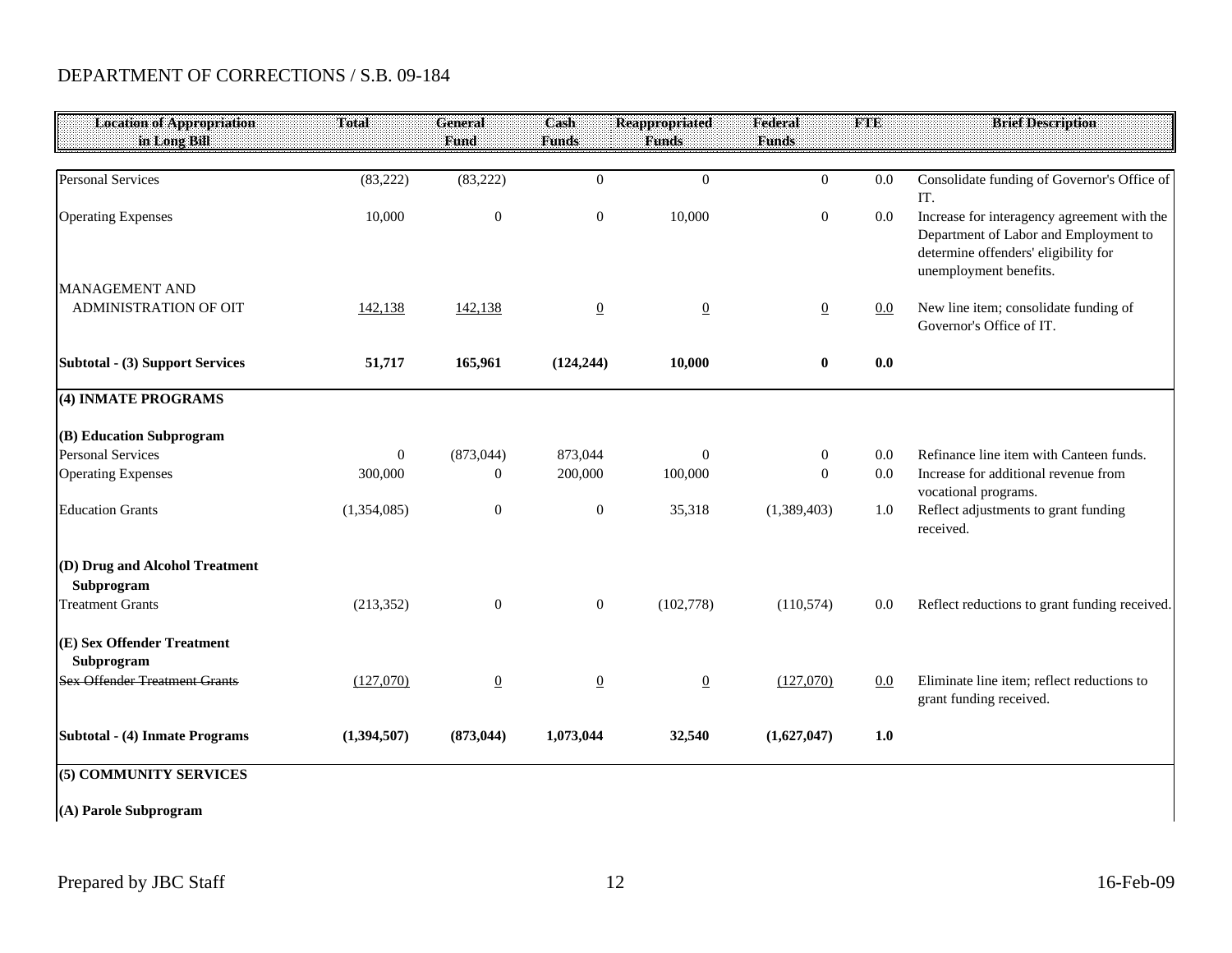| <b>Location of Appropriation</b><br>in Long Bill                                   | Total         | <b>General</b><br>Fund | Cash<br><b>Funds</b> | <b>Reappropriated</b><br><b>Funds</b> | Federal<br><b>Funds</b> | <b>FTE</b> | <b>Brief Description</b>                                                      |
|------------------------------------------------------------------------------------|---------------|------------------------|----------------------|---------------------------------------|-------------------------|------------|-------------------------------------------------------------------------------|
|                                                                                    |               |                        |                      |                                       |                         |            |                                                                               |
| <b>Personal Services</b>                                                           | (290, 643)    | (290, 643)             | $\theta$             | $\mathbf{0}$                          | $\overline{0}$          | 0.0        | Reduction related to reimbursement from                                       |
|                                                                                    |               |                        |                      |                                       |                         |            | Democratic National Convention.                                               |
| Wrap-Around Services Program                                                       | (1,800,000)   | (1,800,000)            | $\boldsymbol{0}$     | $\mathbf{0}$                          | $\boldsymbol{0}$        | $0.0\,$    | Eliminate appropriation for this line item.                                   |
| Parole Grants                                                                      | 42,842        | $\Omega$               | $\mathbf{0}$         | 42,842                                | $\overline{0}$          | 0.0        | Reflect increase to grant funding received.                                   |
| (C) Community Intensive Supervision<br>Subprogram<br><b>Contract Services</b>      | (1,000,000)   | (1,000,000)            | $\boldsymbol{0}$     | $\boldsymbol{0}$                      | $\mathbf{0}$            | 0.0        | Refinance line item with external capacity<br>flexible funds.                 |
| (E) Community Re-entry Subprogram<br><b>Community Reintegration Grants</b>         | (72, 597)     | $\overline{0}$         | $\underline{0}$      | (13,200)                              | (59, 397)               | 1.0        | Reflect adjustments to grant funding<br>received.                             |
| <b>Subtotal - (5) Community Services</b>                                           | (3,120,398)   | (3,090,643)            | $\bf{0}$             | 29,642                                | (59, 397)               | 1.0        |                                                                               |
| (7) CORRECTIONAL INDUSTRIES                                                        |               |                        |                      |                                       |                         |            |                                                                               |
| <b>Personal Services</b>                                                           | 128,814       | $\overline{0}$         | 128,814              | $\mathbf{0}$                          | $\mathbf{0}$            | 2.7        | Increase related to higher than expected<br>sales in Correctional Industries. |
| <b>Operating Expenses</b>                                                          | 173,053       | $\overline{0}$         | 173,053              | $\Omega$                              | $\mathbf{0}$            | $0.0\,$    | Increase related to higher than expected<br>sales in Correctional Industries. |
| <b>Inmate Pay</b>                                                                  | 32,000        | $\overline{0}$         | 32,000               | $\underline{0}$                       | $\underline{0}$         | $0.0\,$    | Increase related to higher than expected<br>sales in Correctional Industries. |
| <b>Subtotal - (7) Correctional Industries</b>                                      | 333,867       | $\bf{0}$               | 333,867              | $\bf{0}$                              | $\bf{0}$                | 2.7        |                                                                               |
| <b>Total Recommended Change to the FY 2008-09</b><br>Appropriation in H.B. 08-1375 | (6, 532, 972) | (5,780,572)            | 1,282,667            | (109, 024)                            | (1,926,043)             | 8.0        |                                                                               |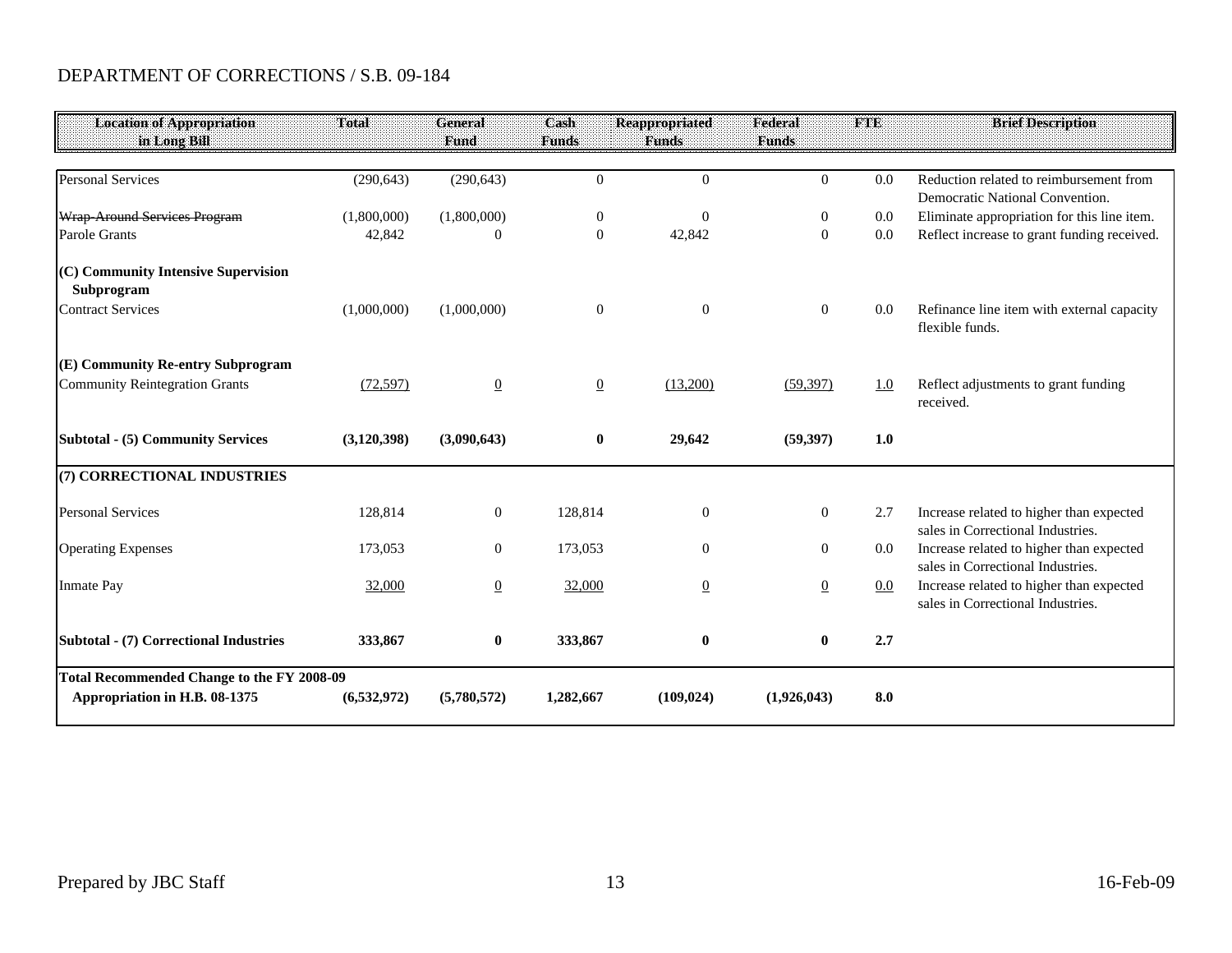| <b>Location of Appropriation</b><br>in Long Bill                                                      | Total      | General<br>Fund | Cash<br><b>Funds</b> | <b>Reappropriated</b><br><b>Funds</b> | Federal<br><b>Funds</b> | <b>FTE</b> | <b>Brief Description</b>              |
|-------------------------------------------------------------------------------------------------------|------------|-----------------|----------------------|---------------------------------------|-------------------------|------------|---------------------------------------|
|                                                                                                       |            |                 |                      |                                       |                         |            |                                       |
| Recommended Changes to the FY 2007-08 Appropriations to the Department in S.B. 07-239 (The Long Bill) |            |                 |                      |                                       |                         |            |                                       |
| (1) MANAGEMENT                                                                                        |            |                 |                      |                                       |                         |            |                                       |
|                                                                                                       |            |                 |                      |                                       |                         |            |                                       |
| (A) Executive Director's Office<br>Subprogram                                                         |            |                 |                      |                                       |                         |            |                                       |
| Short-term Disability                                                                                 | (9,017)    | (9,017)         | $\mathbf{0}$         | $\overline{0}$                        | $\boldsymbol{0}$        | $0.0\,$    | Adjust to balance at fiscal year-end. |
| Legal Services for 15,298 12,521 hours                                                                | (200,000)  | (200,000)       | $\theta$             | $\boldsymbol{0}$                      | $\boldsymbol{0}$        | $0.0\,$    | Adjust to balance at fiscal year-end. |
| Payments to District Attorneys                                                                        | 38,860     | 38,860          | $\overline{0}$       | $\boldsymbol{0}$                      | $\boldsymbol{0}$        | $0.0\,$    | Adjust to balance at fiscal year-end. |
| (B) External Capacity Subprogram                                                                      |            |                 |                      |                                       |                         |            |                                       |
| (1) Private Prison Monitoring Unit                                                                    |            |                 |                      |                                       |                         |            |                                       |
| <b>Personal Services</b>                                                                              | (11, 464)  | (11, 464)       | $\theta$             | $\overline{0}$                        | $\mathbf{0}$            | 0.0        | Adjust to balance at fiscal year-end. |
| (2) Payments to House State Prisoners                                                                 |            |                 |                      |                                       |                         |            |                                       |
| Payments to local jails at a rate of \$49.69                                                          |            |                 |                      |                                       |                         |            |                                       |
| per inmate per day                                                                                    | 1,117,578  | 1,117,578       | $\mathbf{0}$         | $\Omega$                              | $\boldsymbol{0}$        | $0.0\,$    | Adjust to balance at fiscal year-end. |
| Payments to in-state private prisons at a                                                             |            |                 |                      |                                       |                         |            |                                       |
| rate of \$52.69 per inmate per day                                                                    | 1,122,798  | 1,010,809       | $\mathbf{0}$         | 111,989                               | $\mathbf{0}$            | 0.0        | Adjust to balance at fiscal year-end. |
| Payments to out-of-state private prisons                                                              |            |                 |                      |                                       |                         |            |                                       |
| at a rate of \$54.00 per inmate per day                                                               | 1,174,365  | 1,174,365       | $\mathbf{0}$         | $\mathbf{0}$                          | $\boldsymbol{0}$        | 0.0        | Adjust to balance at fiscal year-end. |
| Payments to pre-release parole revocation                                                             |            |                 |                      |                                       |                         |            |                                       |
| facilities at a rate of \$52.69 per inmate                                                            |            |                 |                      |                                       |                         |            |                                       |
| per day                                                                                               | (238, 370) | (238, 370)      | $\mathbf{0}$         | $\mathbf{0}$                          | $\boldsymbol{0}$        | 0.0        | Adjust to balance at fiscal year-end. |
| <b>Community Corrections Programs</b>                                                                 | (35,522)   | (35,522)        | $\overline{0}$       | $\underline{0}$                       | $\overline{0}$          | 0.0        | Adjust to balance at fiscal year-end. |
| Subtotal - (1) Management                                                                             | 2,959,228  | 2,847,239       | $\boldsymbol{0}$     | 111,989                               | $\bf{0}$                | 0.0        |                                       |
| (2) INSTITUTIONS                                                                                      |            |                 |                      |                                       |                         |            |                                       |
| (A) Utilities Subprogram                                                                              |            |                 |                      |                                       |                         |            |                                       |
| <b>Start-up Costs</b>                                                                                 | (336,000)  | (336,000)       | $\mathbf{0}$         | $\overline{0}$                        | $\mathbf{0}$            | 0.0        | Adjust to balance at fiscal year-end. |
|                                                                                                       |            |                 |                      |                                       |                         |            |                                       |
| (B) Maintenance Subprogram                                                                            |            |                 |                      |                                       |                         |            |                                       |
| <b>Personal Services</b>                                                                              | (171, 629) | (171, 629)      | $\mathbf{0}$         | $\mathbf{0}$                          | $\mathbf{0}$            | $0.0\,$    | Adjust to balance at fiscal year-end. |
|                                                                                                       |            |                 |                      |                                       |                         |            |                                       |
| (C) Housing and Security Subprogram                                                                   |            |                 |                      |                                       |                         |            |                                       |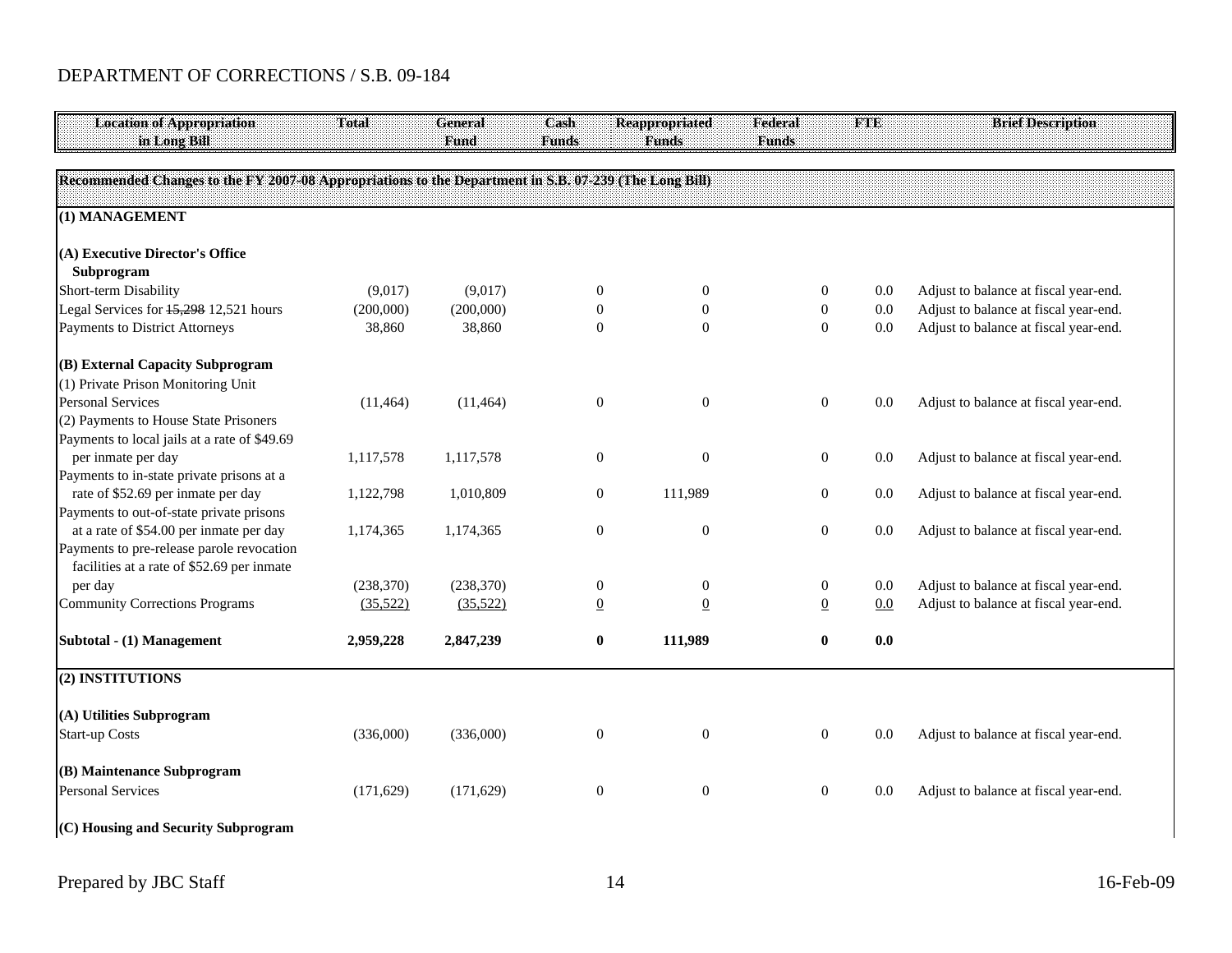| <b>Location of Appropriation</b>                                    | Total       | <b>General</b> | Cash             | <b>Reappropriated</b> | Federal          | <b>FTE</b> | <b>Brief Description</b>              |
|---------------------------------------------------------------------|-------------|----------------|------------------|-----------------------|------------------|------------|---------------------------------------|
| in Long Bill                                                        |             | Fund           | <b>Funds</b>     | <b>Funds</b>          | <b>Funds</b>     |            |                                       |
| <b>Personal Services</b>                                            | (510,023)   | (510, 023)     | $\boldsymbol{0}$ | $\boldsymbol{0}$      | $\mathbf{0}$     | 0.0        | Adjust to balance at fiscal year-end. |
| (D) Food Service Subprogram                                         |             |                |                  |                       |                  |            |                                       |
| <b>Personal Services</b>                                            | (125, 654)  | (125, 654)     | $\boldsymbol{0}$ | $\boldsymbol{0}$      | $\boldsymbol{0}$ | 0.0        | Adjust to balance at fiscal year-end. |
| (E) Medical Services Subprogram                                     |             |                |                  |                       |                  |            |                                       |
| <b>Personal Services</b><br>Purchase of Medical Services from Other | (380, 665)  | (380, 665)     | $\boldsymbol{0}$ | $\boldsymbol{0}$      | $\boldsymbol{0}$ | $0.0\,$    | Adjust to balance at fiscal year-end. |
| <b>Medical Facilities</b>                                           | (118,000)   | (118,000)      | $\boldsymbol{0}$ | $\boldsymbol{0}$      | $\boldsymbol{0}$ | $0.0\,$    | Adjust to balance at fiscal year-end. |
| Purchase of Medical Services from State<br>Hospital                 | (106,000)   | (106,000)      | $\boldsymbol{0}$ | $\boldsymbol{0}$      | $\boldsymbol{0}$ | $0.0\,$    | Adjust to balance at fiscal year-end. |
| (F) Laundry Subprogram                                              |             |                |                  |                       |                  |            |                                       |
| <b>Personal Services</b>                                            | (18, 810)   | (18, 810)      | $\boldsymbol{0}$ | $\boldsymbol{0}$      | $\boldsymbol{0}$ | $0.0\,$    | Adjust to balance at fiscal year-end. |
| (G) Superintendents Subprogram                                      |             |                |                  |                       |                  |            |                                       |
| <b>Personal Services</b>                                            | (92, 252)   | (92, 252)      | $\boldsymbol{0}$ | $\boldsymbol{0}$      | $\mathbf{0}$     | 0.0        | Adjust to balance at fiscal year-end. |
| (H) Boot Camp Subprogram                                            |             |                |                  |                       |                  |            |                                       |
| <b>Personal Services</b>                                            | (15, 152)   | (15, 152)      | $\boldsymbol{0}$ | $\boldsymbol{0}$      | $\boldsymbol{0}$ | 0.0        | Adjust to balance at fiscal year-end. |
| (I) Youthful Offender System                                        |             |                |                  |                       |                  |            |                                       |
| Subprogram<br><b>Personal Services</b>                              | (85, 248)   | (85, 248)      | $\mathbf{0}$     | $\boldsymbol{0}$      | $\mathbf{0}$     | 0.0        | Adjust to balance at fiscal year-end. |
| (J) Case Management Subprogram                                      |             |                |                  |                       |                  |            |                                       |
| <b>Personal Services</b>                                            | (132, 585)  | (132, 585)     | $\boldsymbol{0}$ | $\boldsymbol{0}$      | $\boldsymbol{0}$ | 0.0        | Adjust to balance at fiscal year-end. |
| (K) Mental Health Subprogram                                        |             |                |                  |                       |                  |            |                                       |
| <b>Personal Services</b>                                            | (47, 187)   | (47, 187)      | $\boldsymbol{0}$ | $\boldsymbol{0}$      | $\boldsymbol{0}$ | 0.0        | Adjust to balance at fiscal year-end. |
| (M) San Carlos Subprogram                                           |             |                |                  |                       |                  |            |                                       |
| <b>Personal Services</b>                                            | (183, 267)  | (183, 267)     | $\overline{0}$   | $\underline{0}$       | $\underline{0}$  | 0.0        | Adjust to balance at fiscal year-end. |
| Subtotal - (2) Institutions                                         | (2,322,472) | (2,322,472)    | $\bf{0}$         | $\bf{0}$              | $\bf{0}$         | 0.0        |                                       |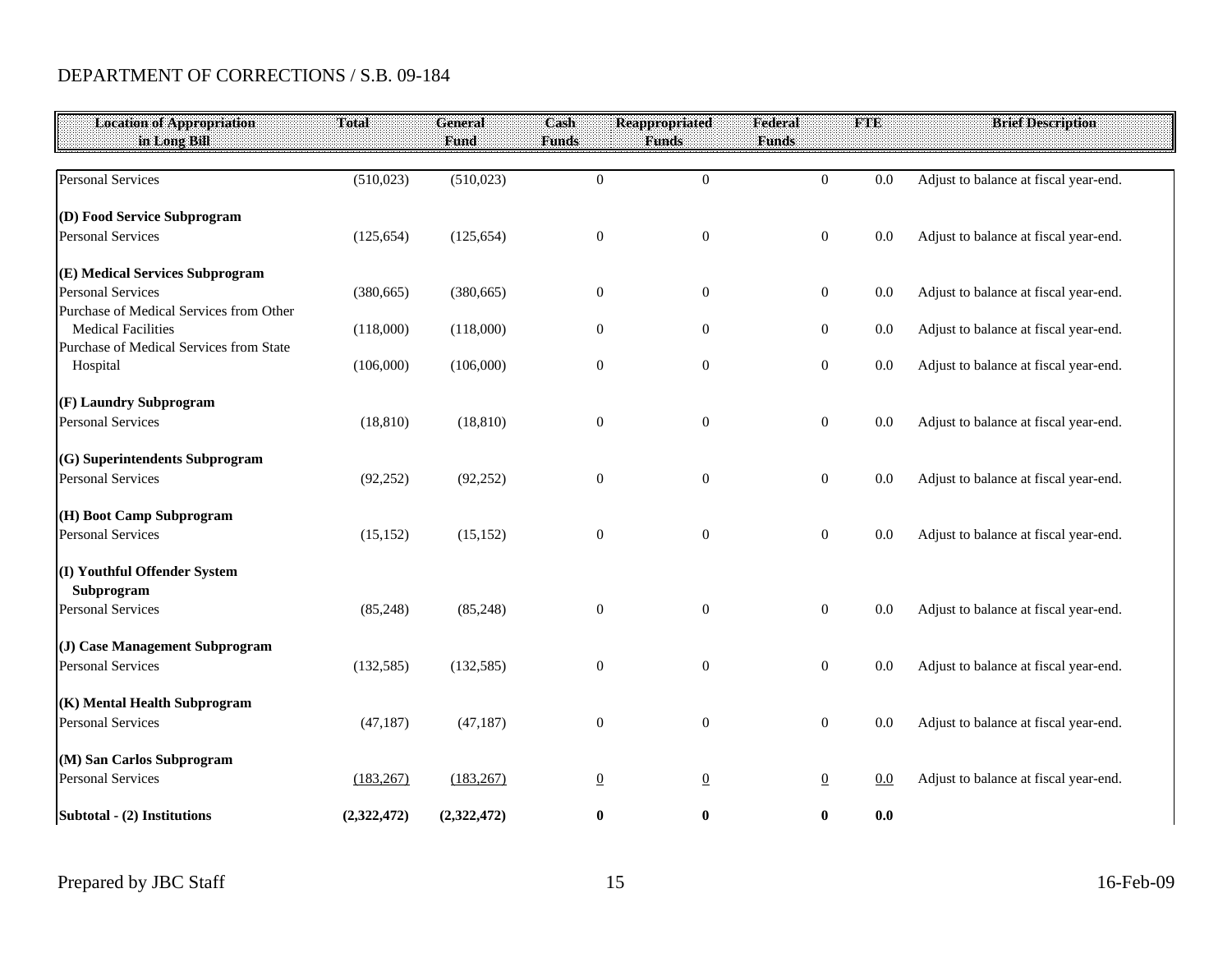| <b>Location of Appropriation</b>                     | Total      | <b>General</b> | Cash             | Reappropriated   | Federal          | FTE     | <b>Brief Description</b>              |
|------------------------------------------------------|------------|----------------|------------------|------------------|------------------|---------|---------------------------------------|
| in Long Bill                                         |            | Fund           | <b>Funds</b>     | <b>Funds</b>     | <b>Funds</b>     |         |                                       |
|                                                      |            |                |                  |                  |                  |         |                                       |
|                                                      |            |                |                  |                  |                  |         |                                       |
| (3) SUPPORT SERVICES                                 |            |                |                  |                  |                  |         |                                       |
| (A) Business Operations Subprogram                   |            |                |                  |                  |                  |         |                                       |
| <b>Personal Services</b>                             | (31,661)   | (31,661)       | $\mathbf{0}$     | $\boldsymbol{0}$ | $\overline{0}$   | $0.0\,$ | Adjust to balance at fiscal year-end. |
|                                                      |            |                |                  |                  |                  |         |                                       |
| (E) Transportation Subprogram                        |            |                |                  |                  |                  |         |                                       |
| <b>Personal Services</b>                             | (16,600)   | (16,600)       | $\mathbf{0}$     | $\mathbf{0}$     | $\boldsymbol{0}$ | $0.0\,$ | Adjust to balance at fiscal year-end. |
|                                                      |            |                |                  |                  |                  |         |                                       |
| (F) Training Subprogram                              |            |                |                  |                  |                  |         |                                       |
| <b>Personal Services</b>                             | (16,024)   | (16,024)       | $\overline{0}$   | $\underline{0}$  | $\overline{0}$   | $0.0\,$ | Adjust to balance at fiscal year-end. |
| <b>Subtotal - (3) Support Services</b>               | (64, 285)  | (64, 285)      | $\bf{0}$         | $\bf{0}$         | $\bf{0}$         | 0.0     |                                       |
|                                                      |            |                |                  |                  |                  |         |                                       |
| (4) INMATE PROGRAMS                                  |            |                |                  |                  |                  |         |                                       |
|                                                      |            |                |                  |                  |                  |         |                                       |
| (A) Labor Subprogram                                 |            |                |                  |                  |                  |         |                                       |
| <b>Personal Services</b>                             | (48, 844)  | (48, 844)      | $\boldsymbol{0}$ | $\boldsymbol{0}$ | $\boldsymbol{0}$ | 0.0     | Adjust to balance at fiscal year-end. |
|                                                      |            |                |                  |                  |                  |         |                                       |
| (B) Education Subprogram<br><b>Personal Services</b> | (76, 144)  | (76, 144)      | $\mathbf{0}$     | $\overline{0}$   | $\overline{0}$   | 0.0     | Adjust to balance at fiscal year-end. |
|                                                      |            |                |                  |                  |                  |         |                                       |
| (C) Recreation Subprogram                            |            |                |                  |                  |                  |         |                                       |
| <b>Personal Services</b>                             | (56,180)   | (56,180)       | $\mathbf{0}$     | $\overline{0}$   | $\overline{0}$   | 0.0     | Adjust to balance at fiscal year-end. |
|                                                      |            |                |                  |                  |                  |         |                                       |
| (E) Sex Offender Treatment                           |            |                |                  |                  |                  |         |                                       |
| Subprogram                                           |            |                |                  |                  |                  |         |                                       |
| <b>Personal Services</b>                             | (21,073)   | (21,073)       | $\overline{0}$   | $\underline{0}$  | $\overline{0}$   | 0.0     | Adjust to balance at fiscal year-end. |
| Subtotal - (4) Inmate Programs                       |            | (202, 241)     | $\bf{0}$         | $\bf{0}$         | $\bf{0}$         | 0.0     |                                       |
|                                                      | (202, 241) |                |                  |                  |                  |         |                                       |
| (5) COMMUNITY SERVICES                               |            |                |                  |                  |                  |         |                                       |
|                                                      |            |                |                  |                  |                  |         |                                       |
| (A) Parole Subprogram                                |            |                |                  |                  |                  |         |                                       |
| <b>Personal Services</b>                             | (79, 814)  | (79, 814)      | $\mathbf{0}$     | $\mathbf{0}$     | $\overline{0}$   | 0.0     | Adjust to balance at fiscal year-end. |
|                                                      |            |                |                  |                  |                  |         |                                       |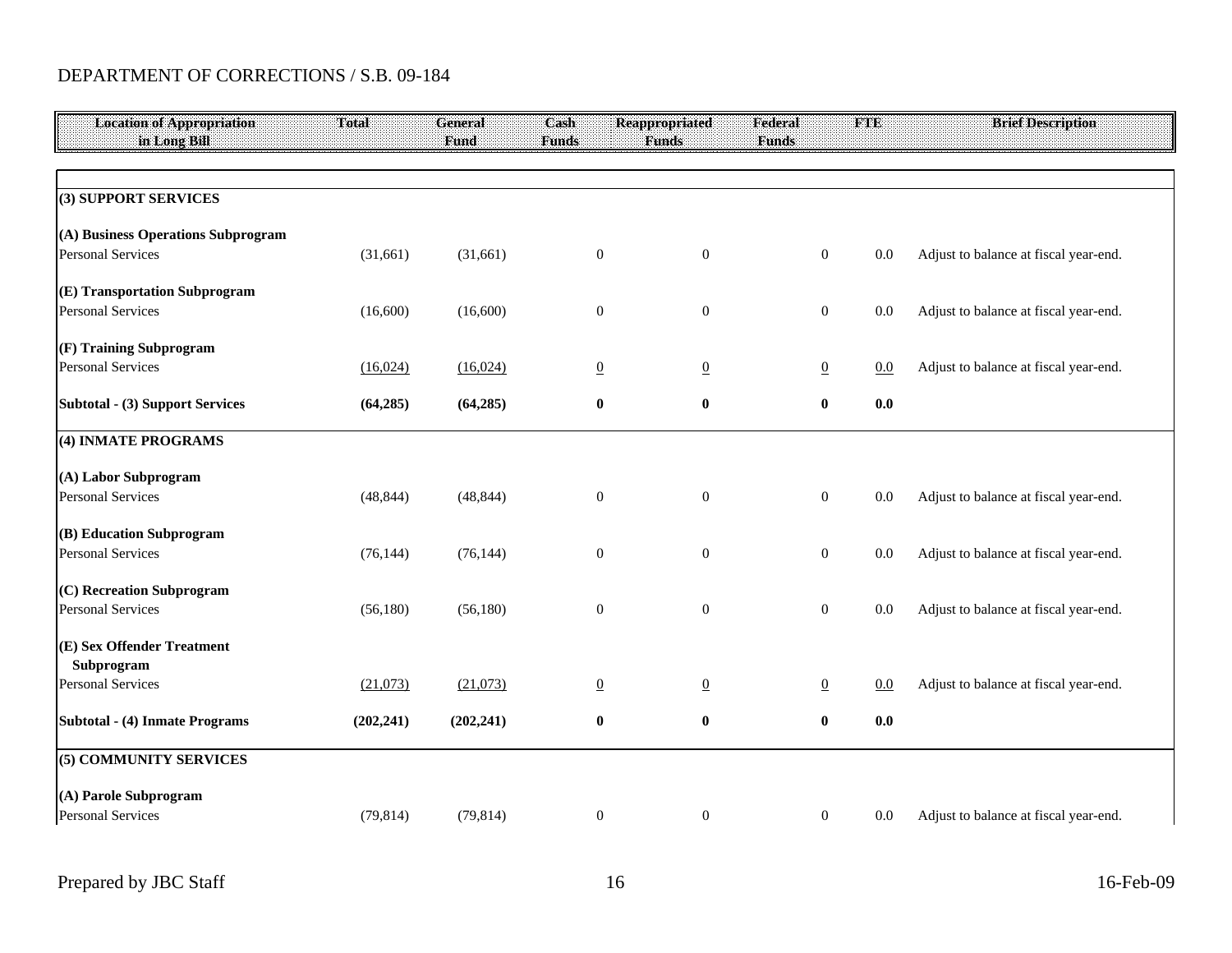| <b>Location of Appropriation</b><br>in Long Bill                                  | Total      | General<br>Fund | Cash<br><b>Funds</b> | <b>Reappropriated</b><br><b>Funds</b> | Federal<br><b>Funds</b> | <b>FTE</b> | <b>Brief Description</b>              |
|-----------------------------------------------------------------------------------|------------|-----------------|----------------------|---------------------------------------|-------------------------|------------|---------------------------------------|
| (B) Parole Intensive Supervision                                                  |            |                 |                      |                                       |                         |            |                                       |
| Subprogram                                                                        |            |                 |                      |                                       |                         |            |                                       |
| <b>Personal Services</b>                                                          | (39, 304)  | (39, 304)       | $\overline{0}$       | $\overline{0}$                        | 0                       | 0.0        | Adjust to balance at fiscal year-end. |
| <b>Contract Services</b>                                                          | (15,588)   | (15,588)        | $\Omega$             | $\Omega$                              | $\overline{0}$          | 0.0        | Adjust to balance at fiscal year-end. |
| Non-residential Services                                                          | (20, 221)  | (20, 221)       | $\theta$             | $\theta$                              | $\mathbf{0}$            | 0.0        | Adjust to balance at fiscal year-end. |
| (C) Community Intensive Supervision<br>Subprogram                                 |            |                 |                      |                                       |                         |            |                                       |
| <b>Personal Services</b>                                                          | (27, 177)  | (27, 177)       | $\mathbf{0}$         | $\overline{0}$                        | $\overline{0}$          | 0.0        | Adjust to balance at fiscal year-end. |
| <b>Contract Services</b>                                                          | (48, 232)  | (48, 232)       | $\theta$             | $\mathbf{0}$                          | $\overline{0}$          | 0.0        | Adjust to balance at fiscal year-end. |
| (D) Community Supervision<br>Subprogram                                           |            |                 |                      |                                       |                         |            |                                       |
| (1) Community Supervision                                                         |            |                 |                      |                                       |                         |            |                                       |
| <b>Personal Services</b>                                                          | (23,034)   | (23,034)        | $\boldsymbol{0}$     | $\mathbf{0}$                          | $\overline{0}$          | 0.0        | Adjust to balance at fiscal year-end. |
| (2) Youthful Offender System Aftercare<br><b>Personal Services</b>                | (4,871)    | (4,871)         | $\underline{0}$      | $\underline{0}$                       | $\underline{0}$         | 0.0        | Adjust to balance at fiscal year-end. |
| <b>Subtotal - (5) Community Services</b>                                          | (258, 241) | (258, 241)      | $\bf{0}$             | $\bf{0}$                              | $\bf{0}$                | 0.0        |                                       |
| <b>Total Recommended Change to the FY 2007-08</b><br>Appropriation in S.B. 07-239 | 111,989    | $\bf{0}$        | $\bf{0}$             | 111,989                               | 0                       | 0.0        |                                       |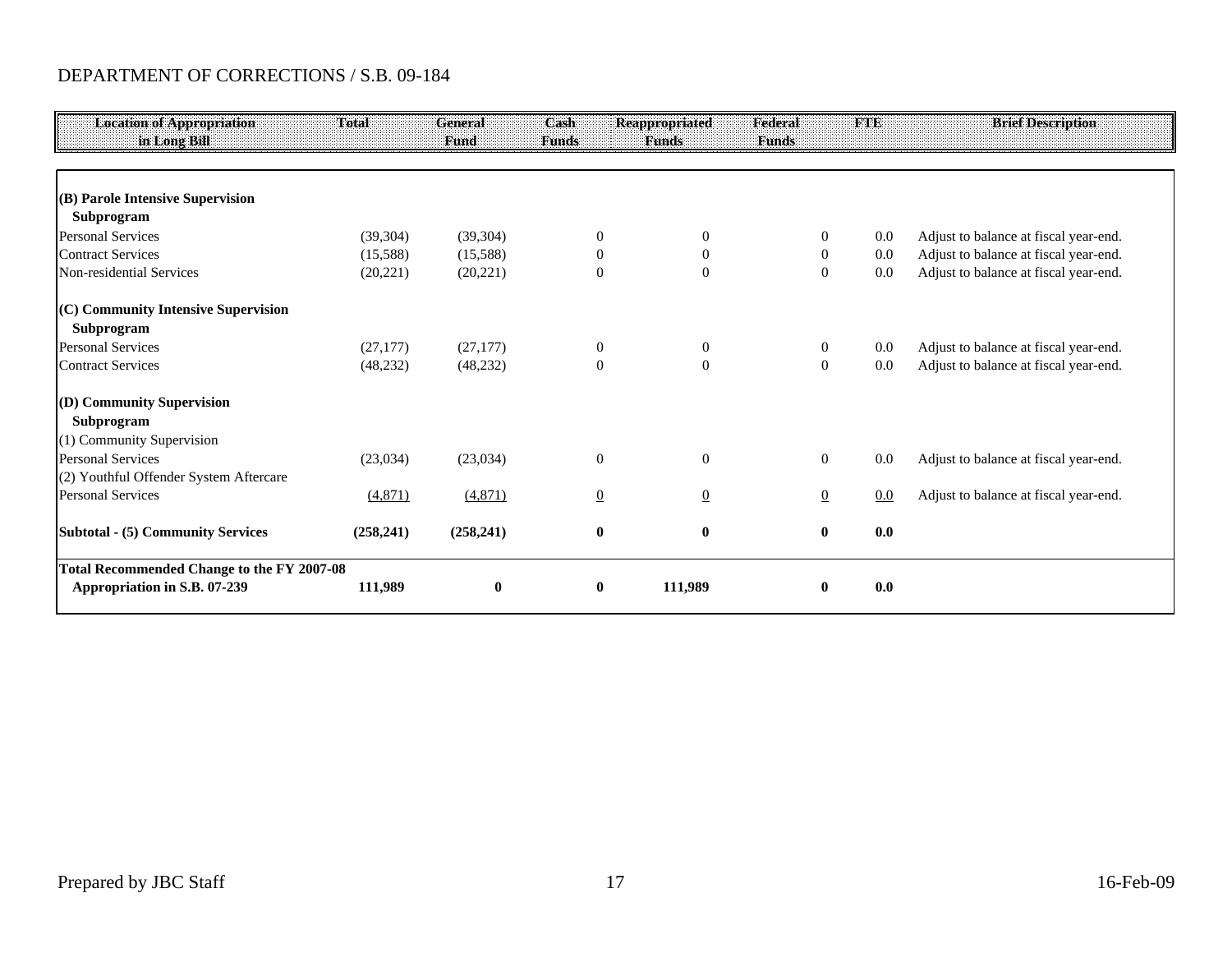| <b>Location of Appropriation</b><br>in Long Bill                                                       | Total           | General<br>Fund         | Cash<br><b>Funds</b>    | <b>Reappropriated</b><br>Funds/CFE | Federal<br><b>Funds</b> | <b>FTE</b> | <b>Brief Description</b>                                                                                                         |
|--------------------------------------------------------------------------------------------------------|-----------------|-------------------------|-------------------------|------------------------------------|-------------------------|------------|----------------------------------------------------------------------------------------------------------------------------------|
| Summary of Recommended Changes to the Total Appropriations to the Department of Education              |                 |                         |                         |                                    |                         |            |                                                                                                                                  |
| Current FY 2008-09 Appropriation                                                                       | \$4,295,454,896 | \$3,175,366,143         | \$606,969,031           | \$15,466,543                       | \$497,653,179           | 536.3      |                                                                                                                                  |
| <b>Recommended Changes</b>                                                                             | (38,083,681)    | (63,931,992)            | 25,356,696              | 491,615                            | $\overline{\mathbf{0}}$ | 0.8        |                                                                                                                                  |
| New FY 2008-09 Appropriation                                                                           | \$4,257,371,215 | \$3,111,434,151         | \$632,325,727           | \$15,958,158                       | \$497,653,179           | 537.1      |                                                                                                                                  |
| Current FY 2007-08 Appropriation                                                                       | \$3,957,013,919 | \$3,023,327,981         | \$15,090,644            | \$421,755,405                      | \$496,839,889           | 476.1      |                                                                                                                                  |
| <b>Recommended Changes</b>                                                                             | 166,116         | $\overline{\mathbf{0}}$ | $\overline{\mathbf{0}}$ | 166,116                            | $\overline{\mathbf{0}}$ | 0.0        |                                                                                                                                  |
| New FY 2007-08 Appropriation                                                                           | \$3,957,180,035 | \$3,023,327,981         | \$15,090,644            | \$421,921,521                      | \$496,839,889           | 476.1      |                                                                                                                                  |
| Recommended Changes to the FY 2008-09 Appropriations to the Department in H.B. 08-1375 (The Long Bill) |                 |                         |                         |                                    |                         |            |                                                                                                                                  |
| (1) MANAGEMENT AND ADMINISTRATION                                                                      |                 |                         |                         |                                    |                         |            |                                                                                                                                  |
| New footnote referencing Section (1)                                                                   | $\overline{0}$  | $\boldsymbol{0}$        | $\mathbf{0}$            | $\theta$                           | $\overline{0}$          | 0.0        | Add new footnote authorizing the<br>Department to make fiscal year-end<br>transfers of General Fund among certain<br>line items. |
| (A) Administration and Centrally-<br><b>Appropriated Line Items</b>                                    |                 |                         |                         |                                    |                         |            |                                                                                                                                  |
| Office of Professional Services                                                                        | 46,239          | $\boldsymbol{0}$        | 46,239                  | $\mathbf{0}$                       | $\boldsymbol{0}$        | 0.8        | Implement H.B. 08-1344 (Educator<br>Background Checks).                                                                          |
| Legal Services for 4,640 6,167 hours                                                                   | 116,898         | 100,000                 | 16,898                  | $\theta$                           | $\mathbf{0}$            | 0.0        | Increase based on year-to-date billings and<br>to implement H.B. 08-1344 (Educator<br>Background Checks).                        |
| <b>Emeritus Retirement</b>                                                                             | (1,918)         | (1,918)                 | $\boldsymbol{0}$        | $\boldsymbol{0}$                   | $\mathbf{0}$            | 0.0        | Reduce based on actual number of<br>participants.                                                                                |
| (B) Information Technology                                                                             |                 |                         |                         |                                    |                         |            |                                                                                                                                  |
| <b>Information Technology Services</b>                                                                 | (12,685)        | (12,685)                | $\boldsymbol{0}$        | $\boldsymbol{0}$                   | $\mathbf{0}$            | 0.0        | Reduce based on contract cancellation.                                                                                           |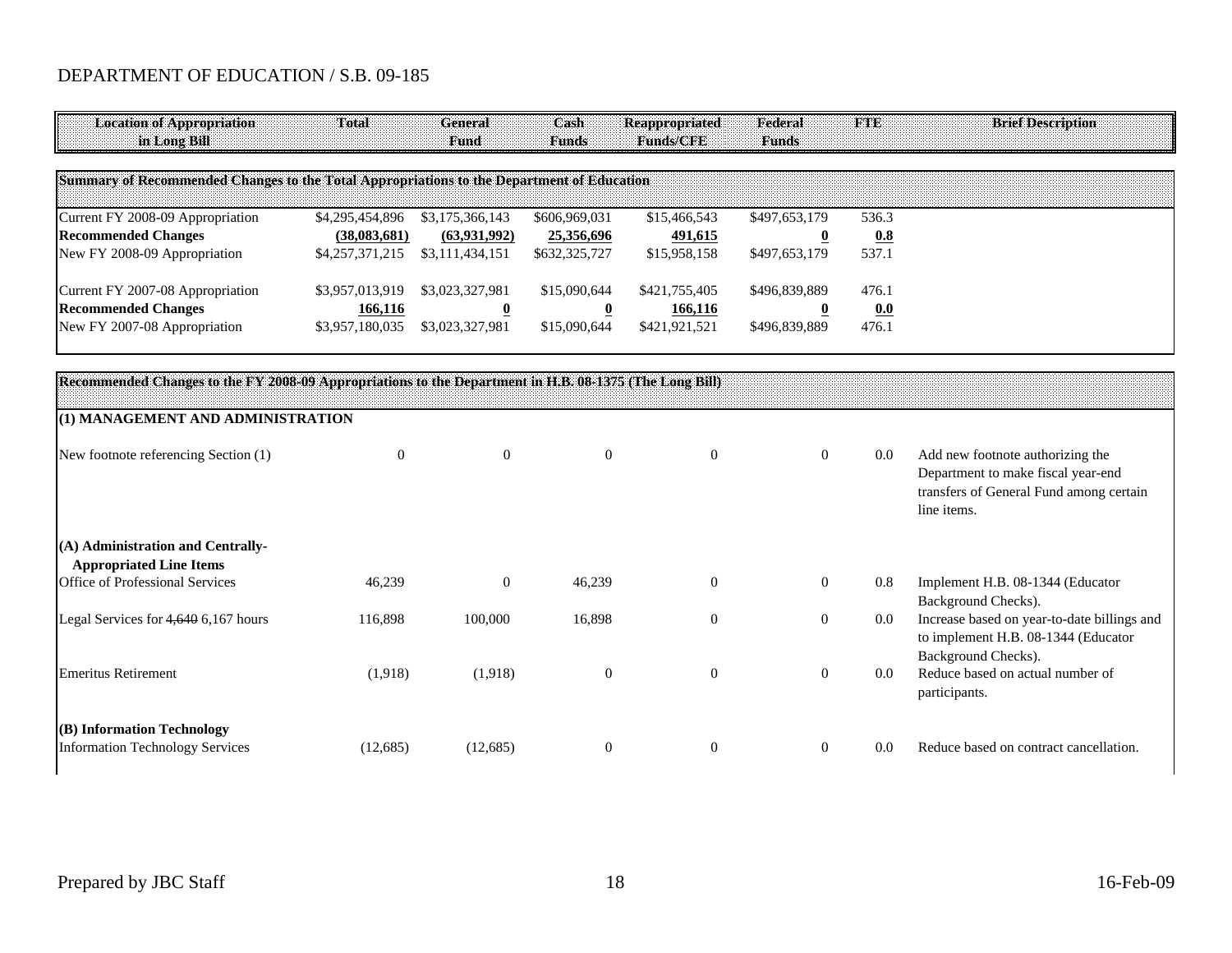| <b>Location of Appropriation</b><br>in Long Bill                                                            | Total            | <b>General</b><br>Fund | Cash<br><b>Funds</b> | <b>Reappropriated</b><br>Funds/CFE | Federal<br><b>Funds</b> | FTE     | <b>Brief Description</b>                                                                                                                               |
|-------------------------------------------------------------------------------------------------------------|------------------|------------------------|----------------------|------------------------------------|-------------------------|---------|--------------------------------------------------------------------------------------------------------------------------------------------------------|
| (D) State Charter School Institute<br>Other Transfers to Institute Charter<br><b>Schools</b>                | 791,615          | $\overline{0}$         | $\overline{0}$       | 791,615                            | $\overline{0}$          | $0.0\,$ | Reflect an increase in spending authority<br>related to special bills passed in 2008.                                                                  |
| Subtotal - (1) Management and<br>Administration                                                             | 940,149          | 85,397                 | 63,137               | 791,615                            | 0                       | 0.8     |                                                                                                                                                        |
| (2) ASSISTANCE TO PUBLIC SCHOOLS                                                                            |                  |                        |                      |                                    |                         |         |                                                                                                                                                        |
| (A) Public School Finance<br>State Share of Districts' Total Program<br>Funding                             | $\mathbf{0}$     | (26, 558, 352)         | 26,558,352           | $\overline{0}$                     | $\overline{0}$          | 0.0     | Refinance line item, reducing General Fund<br>portion to minimum amount allowable and<br>increasing State Education Fund (SEF)<br>portion accordingly. |
| <b>Additional State Aid Related to Locally</b><br><b>Negotiated Business Incentive</b><br><b>Agreements</b> | (418,016)        | (418,016)              | $\overline{0}$       | $\overline{0}$                     | $\overline{0}$          | 0.0     | Eliminate state aid related to these<br>agreements.                                                                                                    |
| (B) Categorical Programs<br>(I) District Programs Required by Statute<br>Special Education - Children with  |                  |                        |                      |                                    |                         |         |                                                                                                                                                        |
| Disabilities                                                                                                | $\mathbf{0}$     | (28,000,029)           | 28,000,029           | $\mathbf{0}$                       | $\boldsymbol{0}$        | 0.0     | Refinance line item, reducing General Fund<br>portion to minimum amount allowable and<br>increasing SEF portion accordingly.                           |
| English Language Proficiency Program<br>(II) Other Categorical Programs                                     | $\overline{0}$   | (1,556,046)            | 1,556,046            | $\theta$                           | $\overline{0}$          | 0.0     | Same as above.                                                                                                                                         |
| Public School Transportation<br>Transfer to the Department of Higher<br>Education for Distribution of State | $\mathbf{0}$     | (1, 157, 374)          | 1,157,374            | $\theta$                           | $\overline{0}$          | 0.0     | Same as above.                                                                                                                                         |
| Assistance for Vocational Education<br>Special Education - Gifted and Talented                              | $\boldsymbol{0}$ | (556, 198)             | 556,198              | $\mathbf{0}$                       | $\overline{0}$          | 0.0     | Same as above.                                                                                                                                         |
| Children<br>Expelled and At-risk Student Services                                                           | $\mathbf{0}$     | (1,550,000)            | 1,550,000            | $\theta$                           | $\boldsymbol{0}$        | 0.0     | Same as above.                                                                                                                                         |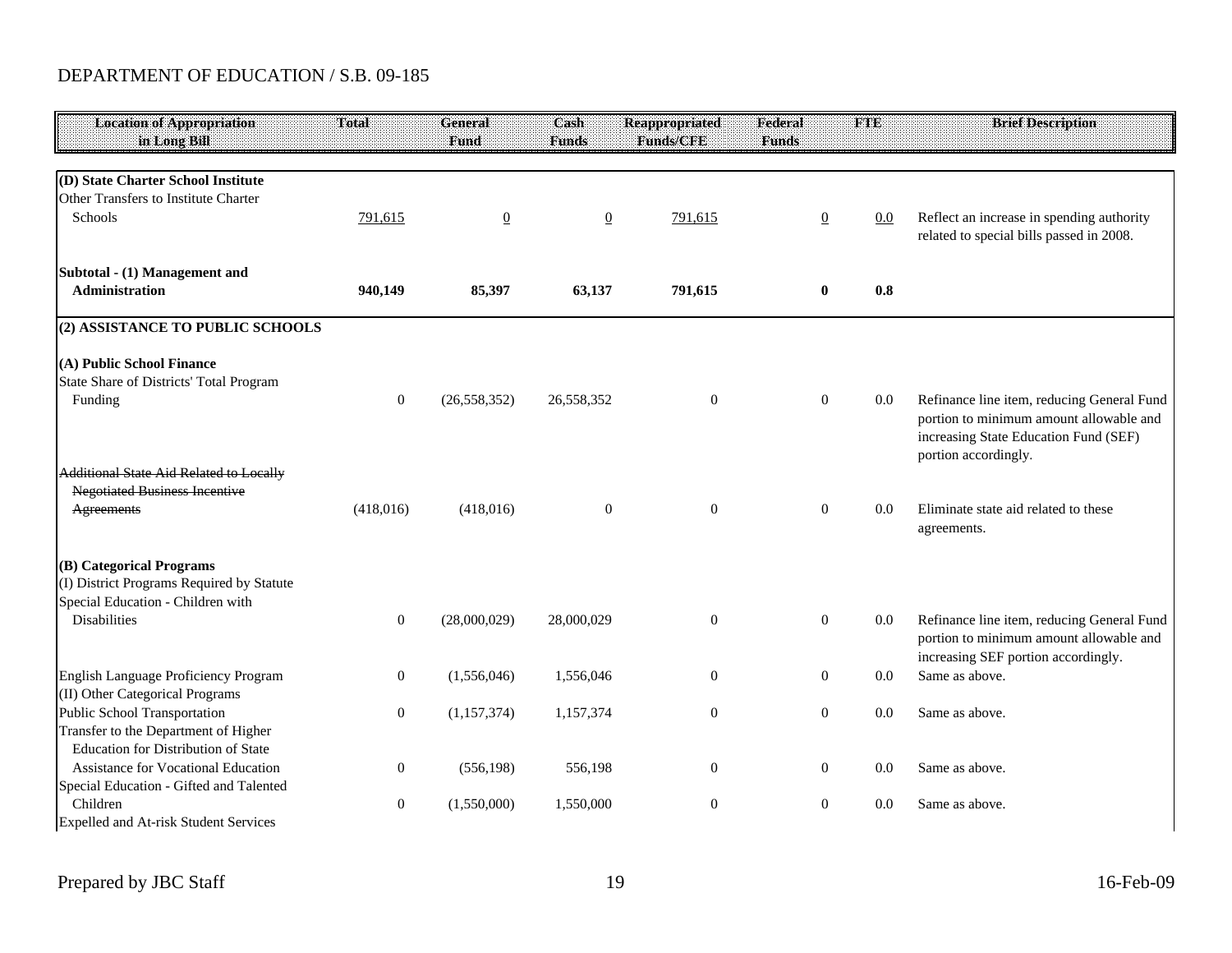| <b>Location of Appropriation</b>                                                      | Total            | <b>General</b>   | Cash           | <b>Reappropriated</b> | Federal          | <b>FTE</b> | <b>Brief Description</b>                                                                                                                                |
|---------------------------------------------------------------------------------------|------------------|------------------|----------------|-----------------------|------------------|------------|---------------------------------------------------------------------------------------------------------------------------------------------------------|
| in Long Bill                                                                          |                  | Fund             | <b>Funds</b>   | <b>Funds/CFE</b>      | <b>Funds</b>     |            |                                                                                                                                                         |
| <b>Grant Program</b>                                                                  | $\Omega$         | (55,505)         | 55,505         | $\mathbf{0}$          | $\overline{0}$   | 0.0        | Same as above.                                                                                                                                          |
| Small Attendance Center Aid                                                           | $\mathbf{0}$     | (46, 834)        | 46,834         | $\boldsymbol{0}$      | $\mathbf{0}$     | 0.0        | Same as above.                                                                                                                                          |
| Comprehensive Health Education                                                        | $\overline{0}$   | (100,000)        | 100,000        | $\boldsymbol{0}$      | $\mathbf{0}$     | $0.0\,$    | Refinance line item, eliminating General<br>Fund appropriation and increasing<br>appropriation from Comprehensive Health<br>Education Fund accordingly. |
| (C) Grant Programs, Distributions, and Other Assistance<br>(III) Reading and Literacy |                  |                  |                |                       |                  |            |                                                                                                                                                         |
| Read-to-Achieve Grant Program                                                         | (150, 669)       | $\boldsymbol{0}$ | (150, 669)     | $\boldsymbol{0}$      | $\boldsymbol{0}$ | 0.0        | Adjust to reflect actual tobacco settlement-<br>revenues received.                                                                                      |
| (IV) Professional Development and Instructional Support                               |                  |                  |                |                       |                  |            |                                                                                                                                                         |
| Closing the Achievement Gap                                                           | (99,000)         | (1,800,000)      | 1,701,000      | $\boldsymbol{0}$      | $\boldsymbol{0}$ | $0.0\,$    | Suspend program assessment (\$99,000);<br>refinance program with SEF (\$1,701,000).                                                                     |
| <b>Content Specialists</b>                                                            | $\boldsymbol{0}$ | (433, 480)       | 433,480        | $\boldsymbol{0}$      | $\boldsymbol{0}$ | 0.0        | Refinance program with SEF.                                                                                                                             |
| Science and Technology Education                                                      |                  |                  |                |                       |                  |            |                                                                                                                                                         |
| Fund                                                                                  | (300,000)        | $\boldsymbol{0}$ | (300,000)      | $\overline{0}$        | $\boldsymbol{0}$ | 0.0        | Suspend program.                                                                                                                                        |
| <b>Science and Technology Center Grant</b>                                            |                  |                  |                |                       |                  |            |                                                                                                                                                         |
| Program                                                                               | (300,000)        | $\boldsymbol{0}$ | $\mathbf{0}$   | (300,000)             | $\boldsymbol{0}$ | 0.0        | Suspend program.                                                                                                                                        |
| Civic Education                                                                       | (197, 695)       | $\overline{0}$   | (197, 695)     | $\Omega$              | $\overline{0}$   | 0.0        | Suspend program.                                                                                                                                        |
| (V) Summer and After-school Programs                                                  |                  |                  |                |                       |                  |            |                                                                                                                                                         |
| Summer School Grant Program                                                           | (972, 895)       | $\boldsymbol{0}$ | (972, 895)     | $\theta$              | $\boldsymbol{0}$ | 0.0        | Suspend program.                                                                                                                                        |
| (VI) Other Assistance                                                                 |                  |                  |                |                       |                  |            |                                                                                                                                                         |
| Military Dependent Supplemental Pupil                                                 |                  |                  |                |                       |                  |            |                                                                                                                                                         |
| Enrollment                                                                            | (1,818,517)      | (1,818,517)      | $\overline{0}$ | $\overline{0}$        | $\overline{0}$   | 0.0        | Suspend program.                                                                                                                                        |
| Subtotal - (2) Assistance to Public<br><b>Schools</b>                                 | (4,256,792)      | (64,050,351)     | 60,093,559     | (300,000)             | $\bf{0}$         | 0.0        |                                                                                                                                                         |
| (3) LIBRARY PROGRAMS                                                                  |                  |                  |                |                       |                  |            |                                                                                                                                                         |
| New footnote referencing Section (3)                                                  | $\bf{0}$         | $\bf{0}$         | $\mathbf{0}$   | $\bf{0}$              | $\bf{0}$         | 0.0        | Add new footnote authorizing the<br>Department to make fiscal year-end<br>transfers of General Fund among certain<br>line items.                        |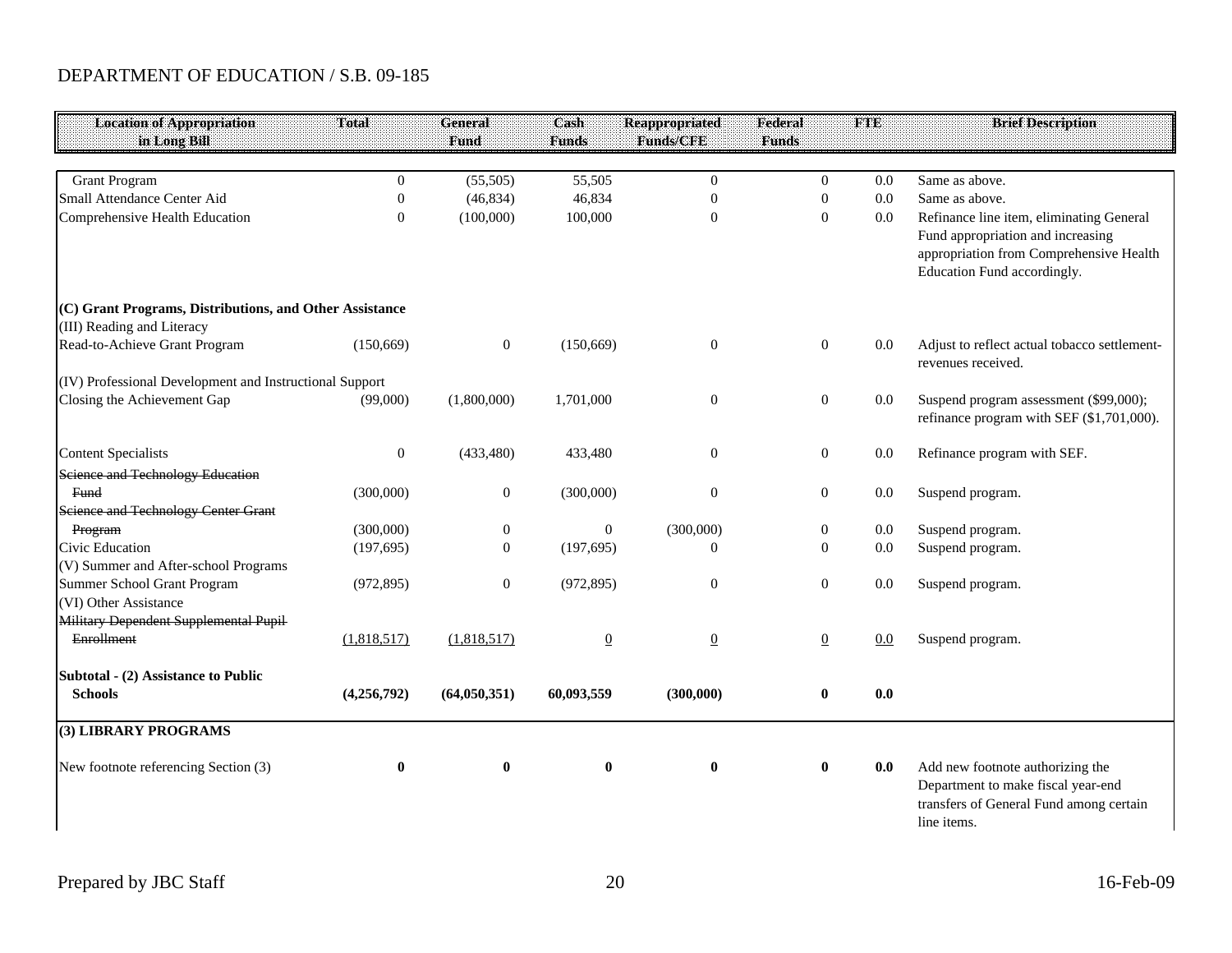| <b>Location of Appropriation</b><br>in Long Bill                                                                            | Total       | General<br>Fund | Cash<br><b>Funds</b> | <b>Reappropriated</b><br><b>Funds/CFE</b> | Federal<br>Funds | <b>FTE</b> | <b>Brief Description</b>                                                           |  |  |  |
|-----------------------------------------------------------------------------------------------------------------------------|-------------|-----------------|----------------------|-------------------------------------------|------------------|------------|------------------------------------------------------------------------------------|--|--|--|
| (4) COLORADO SCHOOL FOR THE DEAF AND THE BLIND                                                                              |             |                 |                      |                                           |                  |            |                                                                                    |  |  |  |
| (A) School Operations<br><b>Utilities</b>                                                                                   | 32,962      | 32,962          | $\bf{0}$             | $\bf{0}$                                  | $\bf{0}$         | 0.0        | Increase appropriation due to increased<br>water and wastewater services rates.    |  |  |  |
| <b>Total Recommended Change to the FY 2008-09</b><br>Appropriation in H.B. 08-1375                                          | (3,283,681) | (63,931,992)    | 60,156,696           | 491,615                                   | $\mathbf{0}$     | 0.8        |                                                                                    |  |  |  |
| Recommended Changes to the FY 2007-08 Appropriations to the Department in S.B. 07-239 (FY 2007-08 Long Bill)                |             |                 |                      |                                           |                  |            |                                                                                    |  |  |  |
| (1) MANAGEMENT AND ADMINISTRATION<br><b>Information Technology Asset</b><br>Maintenance<br>(2) ASSISTANCE TO PUBLIC SCHOOLS | 216,116     | 50,000          | $\mathbf{0}$         | 166,116                                   | $\mathbf{0}$     | 0.0        | Reassignment of information technology<br>costs from federal funds to state funds. |  |  |  |
| (C) Grant Programs and Other Distributions<br>School Breakfast Program                                                      | (50,000)    | (50,000)        | $\bf{0}$             | $\bf{0}$                                  | $\bf{0}$         | 0.0        | Reduction from School Breakfast Program<br>that would have otherwise reverted.     |  |  |  |
| <b>Total Recommended Change to the FY 2007-08</b><br>Appropriation in S.B. 07-239                                           | 166,116     | $\bf{0}$        | $\bf{0}$             | 166,116                                   | $\bf{0}$         | 0.0        |                                                                                    |  |  |  |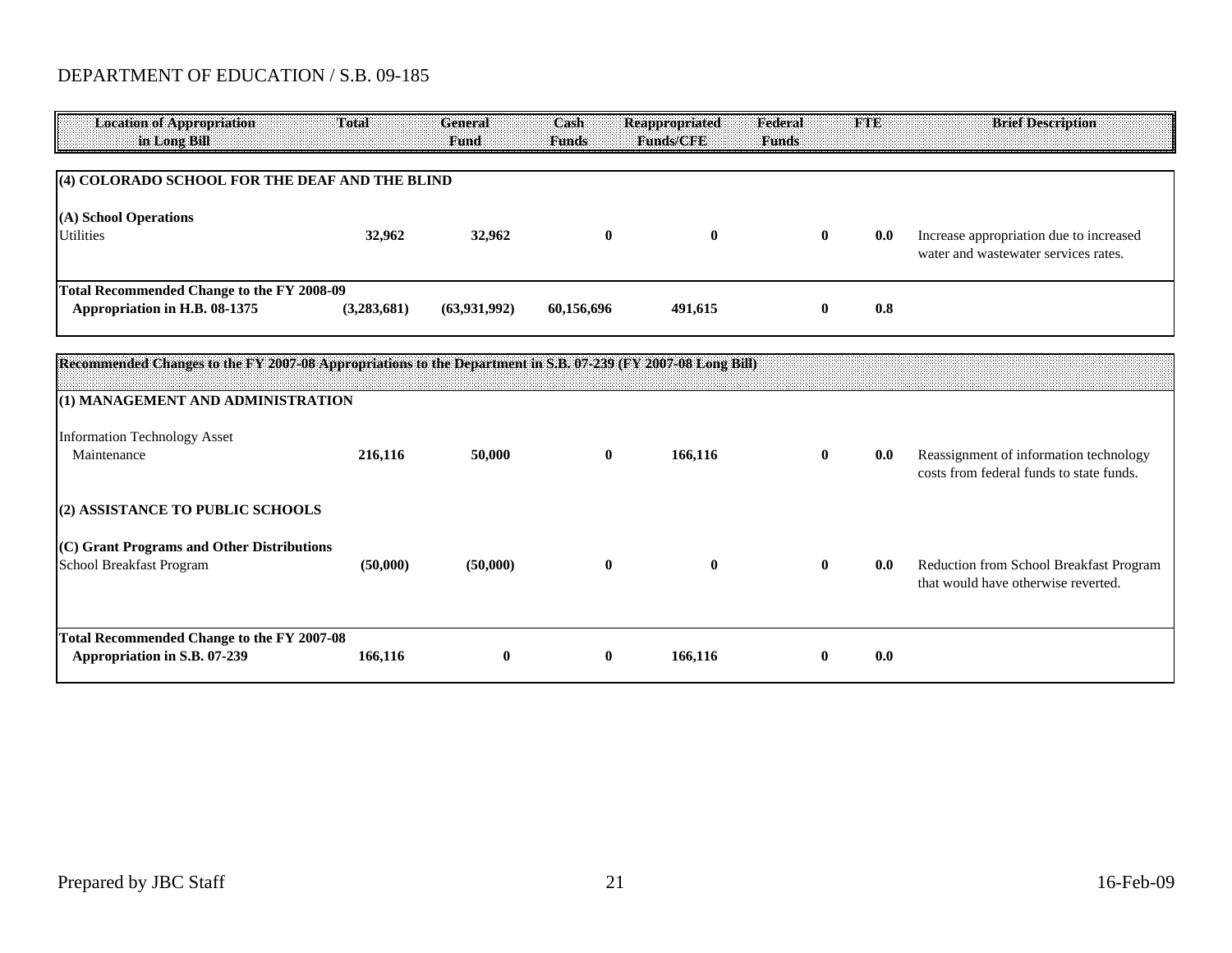| <b>Location of Appropriation</b><br>in Long Bill                                                                     | Total        | General<br>Fund | Cash<br><b>Funds</b> | <b>Reappropriated</b><br><b>Emms/CRE</b> | Federal<br>Funds | <b>FTE</b> | <b>Brief Description</b>             |
|----------------------------------------------------------------------------------------------------------------------|--------------|-----------------|----------------------|------------------------------------------|------------------|------------|--------------------------------------|
|                                                                                                                      |              |                 |                      |                                          |                  |            |                                      |
| Recommended Changes to the FY 2008-09 Appropriations to the Department in H.B. 08-1388 (Financing of Public Schools) |              |                 |                      |                                          |                  |            |                                      |
|                                                                                                                      |              |                 |                      |                                          |                  |            |                                      |
| (2) ASSISTANCE TO PUBLIC SCHOOLS                                                                                     |              |                 |                      |                                          |                  |            |                                      |
|                                                                                                                      |              |                 |                      |                                          |                  |            |                                      |
| $(C)$ Grant Programs, Distributions, and Other Assistance                                                            |              |                 |                      |                                          |                  |            |                                      |
| (II) Capital Construction                                                                                            |              |                 |                      |                                          |                  |            |                                      |
| Full-day Kindergarten Facility Capital                                                                               |              |                 |                      |                                          |                  |            |                                      |
| <b>Construction Fund</b>                                                                                             | (34,500,000) | $\theta$        | (34,500,000)         | $\Omega$                                 | $\theta$         | 0.0        | Suspend program.                     |
| (V) Summer and After-school Programs                                                                                 |              |                 |                      |                                          |                  |            |                                      |
| <b>STEM After-school Education Pilot</b>                                                                             |              |                 |                      |                                          |                  |            |                                      |
| <b>Grant Program</b>                                                                                                 | (300,000)    | $\theta$        | (300,000)            | $\theta$                                 | $\theta$         | 0.0        | Eliminate state funding for program. |
|                                                                                                                      |              |                 |                      |                                          |                  |            |                                      |
| Total Recommended Change to the FY 2008-09                                                                           |              |                 |                      |                                          |                  |            |                                      |
| Appropriation in H.B. 08-1388                                                                                        | (34,800,000) |                 | (34,800,000)         | v                                        |                  | 0.0        |                                      |
|                                                                                                                      |              |                 |                      |                                          |                  |            |                                      |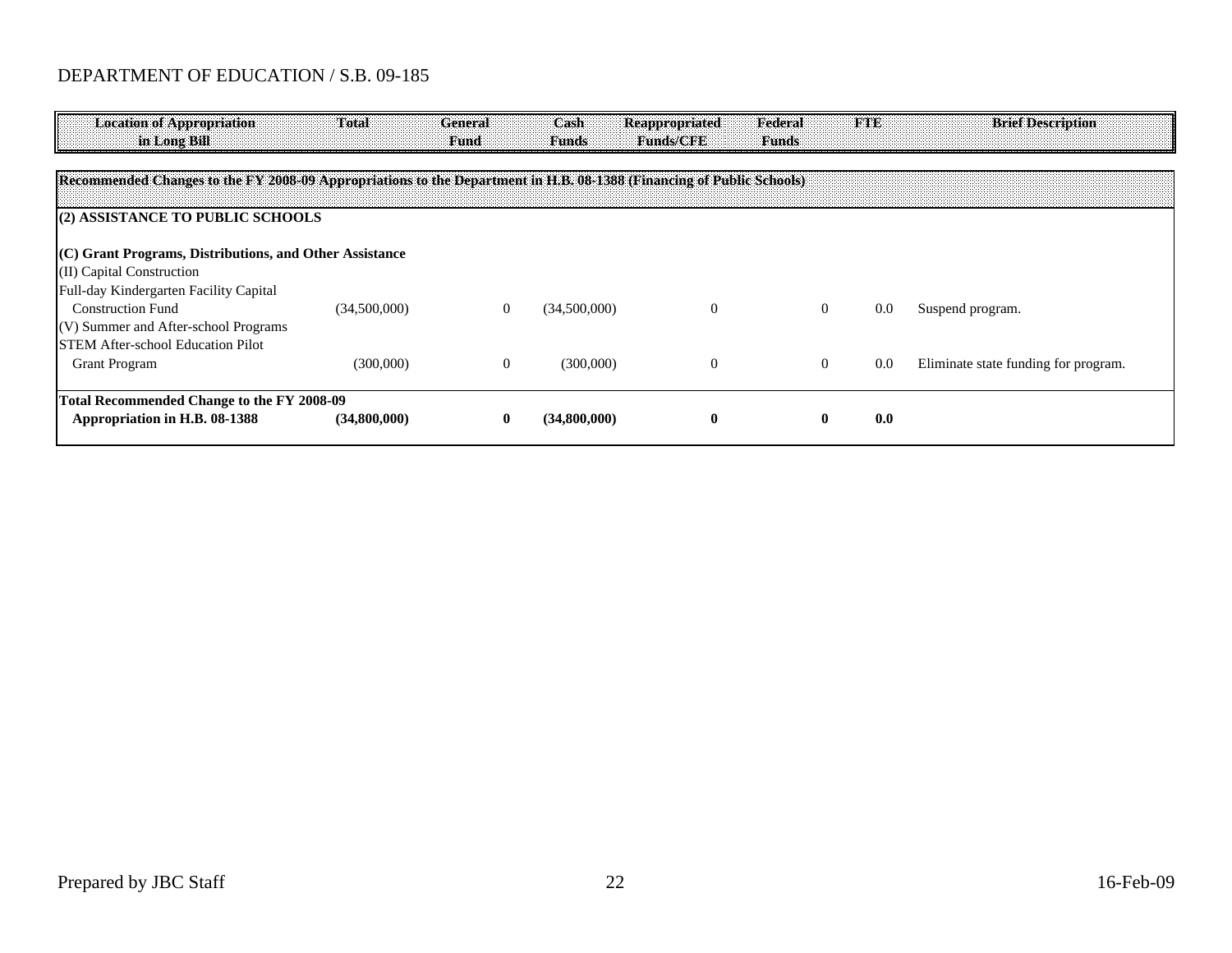| <b>Location of Appropriation</b><br>in Long Bill                                                       | Total                                                                                                                                         | <b>General</b><br>Fund      | Cash<br><b>Funds</b>    | <b>Reappropriated</b><br><b>Funds</b> | Federal<br><b>Funds</b>                 | <b>FTE</b>   | <b>Brief Description</b>                                                                                                                                          |  |  |  |  |  |  |
|--------------------------------------------------------------------------------------------------------|-----------------------------------------------------------------------------------------------------------------------------------------------|-----------------------------|-------------------------|---------------------------------------|-----------------------------------------|--------------|-------------------------------------------------------------------------------------------------------------------------------------------------------------------|--|--|--|--|--|--|
|                                                                                                        | Summary of Recommended Changes to the Total Appropriations to the Department of Governor - Lieutenant Governor - State Planning and Budgeting |                             |                         |                                       |                                         |              |                                                                                                                                                                   |  |  |  |  |  |  |
| Current FY 2008-09 Appropriation<br><b>Recommended Changes</b>                                         | \$136,646,456<br>(1,522,738)                                                                                                                  | \$16,004,195<br>(2,560,759) | \$38,296,185<br>203,416 | \$49,364,090<br>834,605               | \$32,981,986<br>$\overline{\mathbf{0}}$ | 376.7<br>0.0 |                                                                                                                                                                   |  |  |  |  |  |  |
| New FY 2008-09 Appropriation                                                                           | \$135,123,718                                                                                                                                 | \$13,443,436                | \$38,499,601            | \$50,198,695                          | \$32,981,986                            | 376.7        |                                                                                                                                                                   |  |  |  |  |  |  |
| Recommended Changes to the FY 2008-09 Appropriations to the Department in H.B. 08-1375 (The Long Bill) |                                                                                                                                               |                             |                         |                                       |                                         |              |                                                                                                                                                                   |  |  |  |  |  |  |
| (1) OFFICE OF THE GOVERNOR                                                                             |                                                                                                                                               |                             |                         |                                       |                                         |              |                                                                                                                                                                   |  |  |  |  |  |  |
| (A) Governor's Office<br>Administration of Governor's Office                                           |                                                                                                                                               |                             |                         |                                       |                                         |              |                                                                                                                                                                   |  |  |  |  |  |  |
| and Residence                                                                                          | (83,769)                                                                                                                                      | (83,769)                    | $\boldsymbol{0}$        | $\boldsymbol{0}$                      | $\boldsymbol{0}$                        | 0.0          | Operating expense reduction of \$65,131;<br>consolidate funding of Governor's Office of<br>Information Technology (IT) \$18,638                                   |  |  |  |  |  |  |
| Discretionary Fund                                                                                     | (500)                                                                                                                                         | (500)                       | $\boldsymbol{0}$        | $\boldsymbol{0}$                      | $\overline{0}$                          | 0.0          | Operating expense reduction.                                                                                                                                      |  |  |  |  |  |  |
| (B) Special Purpose                                                                                    |                                                                                                                                               |                             |                         |                                       |                                         |              |                                                                                                                                                                   |  |  |  |  |  |  |
| Health, Life, and Dental                                                                               | $\boldsymbol{0}$                                                                                                                              | (82, 544)                   | 7,040                   | 75,504                                | $\overline{0}$                          | 0.0          | Refinance \$7,040 General Fund for<br>Colorado Welcome Centers; refinance<br>\$75,504 General Fund due to consolidation<br>of funding of Governor's Office of IT. |  |  |  |  |  |  |
| Short-term Disability                                                                                  | $\overline{0}$                                                                                                                                | (731)                       | $\boldsymbol{0}$        | 731                                   | $\boldsymbol{0}$                        | 0.0          | Consolidate funding of Governor's Office of<br>IT.                                                                                                                |  |  |  |  |  |  |
| SB 04-257 Amortization Equalization<br>Disbursement                                                    | $\theta$                                                                                                                                      | (8,814)                     | $\boldsymbol{0}$        | 8,814                                 | $\overline{0}$                          | 0.0          | Consolidate funding of Governor's Office of<br>IT.                                                                                                                |  |  |  |  |  |  |
| SB 06-235 Supplemental Amortization<br><b>Equalization Disbursement</b>                                | $\mathbf{0}$                                                                                                                                  | (3,985)                     | $\boldsymbol{0}$        | 3,985                                 | $\boldsymbol{0}$                        | 0.0          | Consolidate funding of Governor's Office of<br>IT.                                                                                                                |  |  |  |  |  |  |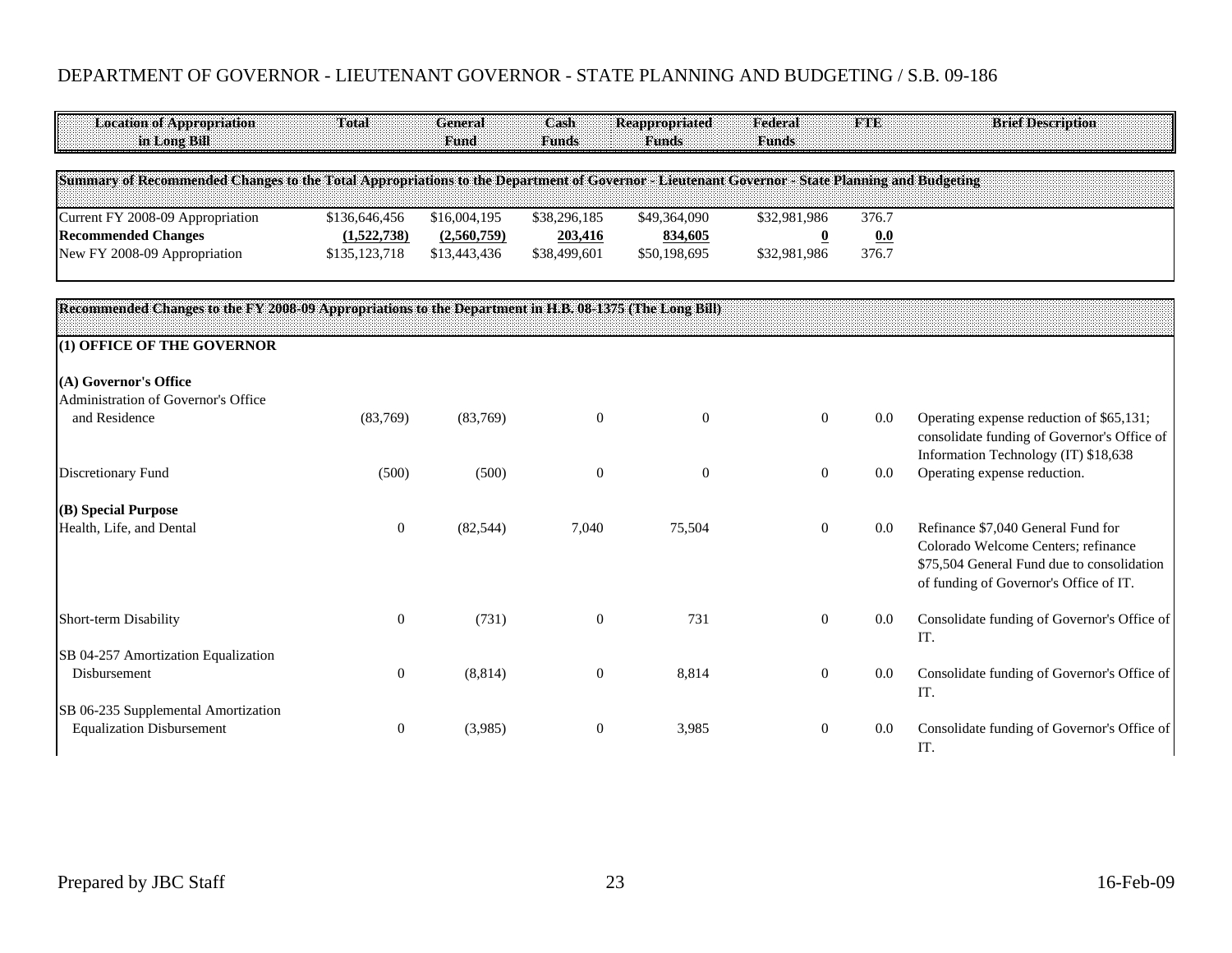| <b>Location of Appropriation</b>           | Total            | General          | Cash             | <b>Reappropriated</b> | Federal          | <b>FTE</b> | <b>Brief Description</b>                                                              |
|--------------------------------------------|------------------|------------------|------------------|-----------------------|------------------|------------|---------------------------------------------------------------------------------------|
| in Long Bill                               |                  | Fund             | <b>Funds</b>     | <b>Funds</b>          | <b>Funds</b>     |            |                                                                                       |
| Salary Survey and Senior Executive         |                  |                  |                  |                       |                  |            |                                                                                       |
| Service                                    | $\boldsymbol{0}$ | (36,711)         | 3,017            | 33,694                | $\overline{0}$   | $0.0\,$    | Refinance \$3,017 General Fund for<br>Colorado Welcome Centers; refinance             |
|                                            |                  |                  |                  |                       |                  |            | \$33,694 General Fund for consolidation of<br>funding of Governor's Office of IT      |
| Performance-based Pay Awards               | $\overline{0}$   | (15,049)         | $\mathbf{0}$     | 15,049                | $\mathbf{0}$     | 0.0        | Consolidate funding of Governor's Office of<br>IT.                                    |
| <b>MANAGEMENT AND</b>                      |                  |                  |                  |                       |                  |            |                                                                                       |
| ADMINISTRATION OF OIT                      | 53,009           | 45,366           | 2,115            | 2,490                 | 3,038            | 0.0        | New line item; consolidate funding of<br>Governor's Office of IT.                     |
| (C) Governor's Energy Office               |                  |                  |                  |                       |                  |            |                                                                                       |
| Program Administration                     | (1,297)          | $\mathbf{0}$     | $\boldsymbol{0}$ | $\mathbf{0}$          | (1,297)          | 0.0        | Consolidate funding of Governor's Office of<br>IT.                                    |
| <b>Clean Energy</b>                        | (2,115)          | $\boldsymbol{0}$ | (2,115)          | $\mathbf{0}$          | $\boldsymbol{0}$ | 0.0        | Consolidate funding of Governor's Office of<br>IT.                                    |
| <b>Solar Incentives</b>                    | (1,000,000)      | (1,000,000)      | $\underline{0}$  | $\underline{0}$       | $\overline{0}$   | 0.0        | Solar incentive program reduction.                                                    |
| Subtotal - (1) Office of the Governor      | (1,034,672)      | (1, 186, 737)    | 10,057           | 140,267               | 1,741            | 0.0        |                                                                                       |
| (2) OFFICE OF THE LIEUTENANT GOVERNOR      |                  |                  |                  |                       |                  |            |                                                                                       |
| Administration                             | (6,747)          | (6,747)          | $\mathbf{0}$     | $\mathbf{0}$          | $\mathbf{0}$     | 0.0        | Operating expense reduction (\$5,923);<br>consolidate funding of Governor's Office of |
| Discretionary Fund                         | (125)            | (125)            | $\mathbf{0}$     | $\boldsymbol{0}$      | $\mathbf{0}$     | 0.0        | IT (\$824).<br>Operating expense reduction.                                           |
| Commission of Indian Affairs               | (2,499)          | (2,499)          | $\underline{0}$  | $\underline{0}$       | $\overline{0}$   | 0.0        | Operating expense reduction.                                                          |
| Subtotal - (2) Office of the Lieutenant    |                  |                  |                  |                       |                  |            |                                                                                       |
| Governor                                   | (9,371)          | (9,371)          | $\bf{0}$         | $\bf{0}$              | $\bf{0}$         | 0.0        |                                                                                       |
| (3) OFFICE OF STATE PLANNING AND BUDGETING |                  |                  |                  |                       |                  |            |                                                                                       |
| <b>Operating Expenses</b>                  | (685)            | $\bf{0}$         | $\bf{0}$         | (685)                 | $\bf{0}$         | 0.0        | Consolidate funding of Governor's Office of<br>IT.                                    |
|                                            |                  |                  |                  |                       |                  |            |                                                                                       |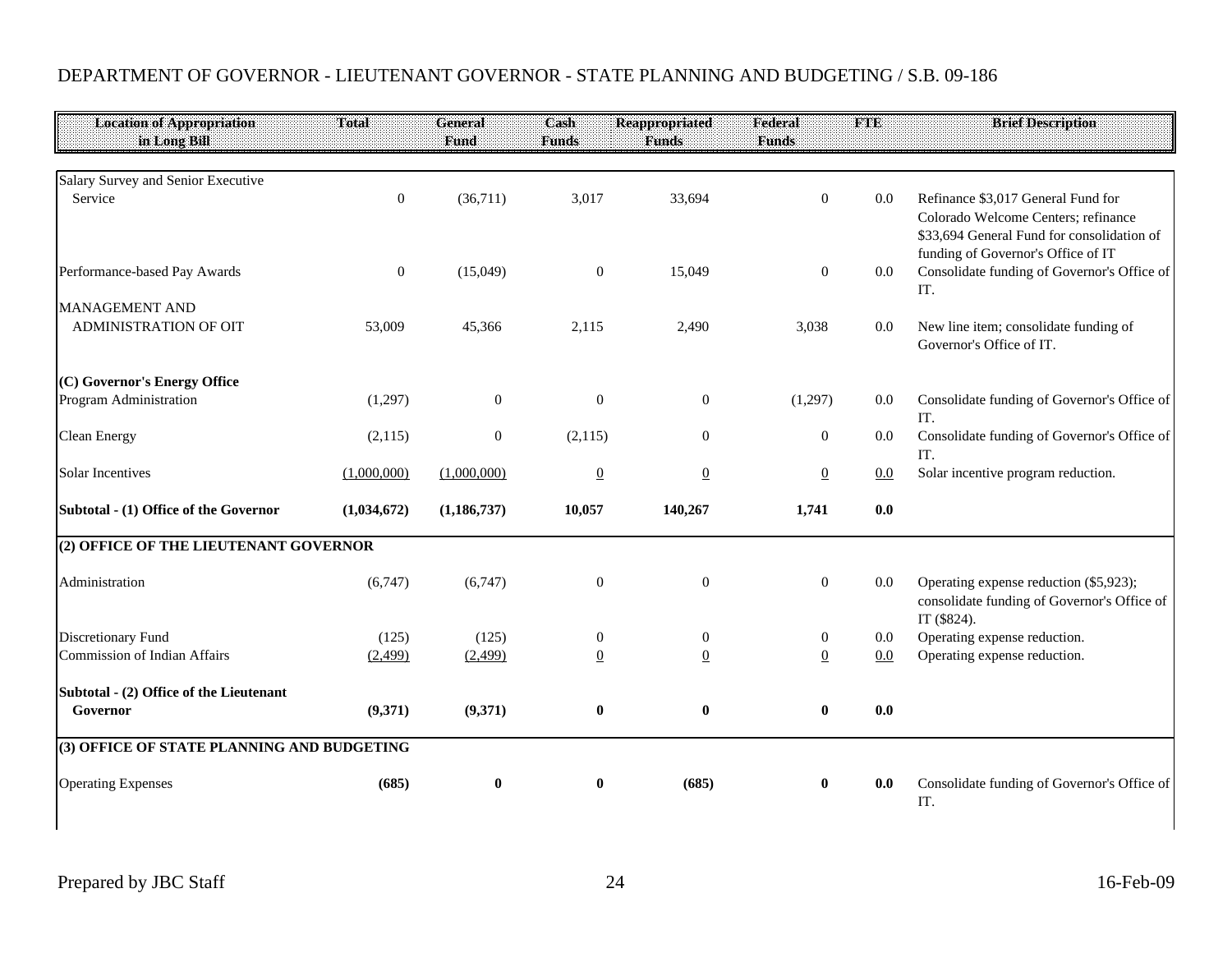| <b>Location of Appropriation</b><br>in Long Bill                                              | Total            | General<br>Fund | Cash<br><b>Funds</b> | <b>Reappropriated</b><br><b>Funds</b> | Federal<br><b>Funds</b> | <b>FTE</b> | <b>Brief Description</b>                           |
|-----------------------------------------------------------------------------------------------|------------------|-----------------|----------------------|---------------------------------------|-------------------------|------------|----------------------------------------------------|
|                                                                                               |                  |                 |                      |                                       |                         |            |                                                    |
| (4) ECONOMIC DEVELOPMENT PROGRAMS                                                             |                  |                 |                      |                                       |                         |            |                                                    |
| Administration                                                                                | (346)            | (346)           | $\boldsymbol{0}$     | $\boldsymbol{0}$                      | $\boldsymbol{0}$        | 0.0        | Consolidate funding of Governor's Office of<br>IT. |
| <b>Business Development</b>                                                                   | (1,196)          | (1,196)         | $\mathbf{0}$         | $\boldsymbol{0}$                      | $\boldsymbol{0}$        | 0.0        | Consolidate funding of Governor's Office of<br>IT. |
| Minority Business Office                                                                      | (1,195)          | (1,195)         | $\mathbf{0}$         | $\boldsymbol{0}$                      | $\boldsymbol{0}$        | 0.0        | Consolidate funding of Governor's Office of<br>IT. |
| <b>Small Business Development Centers</b>                                                     | (1,195)          | $\mathbf{0}$    | $\boldsymbol{0}$     | $\boldsymbol{0}$                      | (1,195)                 | 0.0        | Consolidate funding of Governor's Office of<br>IT. |
| <b>International Trade Office</b>                                                             | (1,195)          | (1,195)         | $\boldsymbol{0}$     | $\boldsymbol{0}$                      | $\boldsymbol{0}$        | 0.0        | Consolidate funding of Governor's Office of<br>IT. |
| Colorado Promotion - Colorado<br><b>Welcome Centers</b><br>Colorado Promotion - Other Program | $\boldsymbol{0}$ | (195, 164)      | 195,164              | $\mathbf{0}$                          | $\boldsymbol{0}$        | 0.0        | Refinance Colorado Welcome Centers.                |
| Costs                                                                                         | (1,805)          | $\mathbf{0}$    | (1,805)              | $\overline{0}$                        | $\boldsymbol{0}$        | 0.0        | Consolidate funding of Governor's Office of<br>IT. |
| Council on the Arts                                                                           | (546)            | $\overline{0}$  | $\overline{0}$       | $\overline{0}$                        | (546)                   | 0.0        | Consolidate funding of Governor's Office of<br>IT. |
| Subtotal - (4) Office of Economic<br><b>Development and International</b>                     |                  |                 |                      |                                       |                         |            |                                                    |
| Trade                                                                                         | (7, 478)         | (199,096)       | 193,359              | $\bf{0}$                              | (1,741)                 | 0.0        |                                                    |
| (5) OFFICE OF INFORMATION TECHNOLOGY                                                          |                  |                 |                      |                                       |                         |            |                                                    |
| (A) Administration                                                                            |                  |                 |                      |                                       |                         |            |                                                    |
| <b>Personal Services</b>                                                                      | 68,514           | (1,013,334)     | $\boldsymbol{0}$     | 1,081,848                             | $\boldsymbol{0}$        | 0.0        | Consolidate funding of Governor's Office of<br>IT. |
| <b>Operating Expenses</b>                                                                     | $\mathbf{0}$     | (150, 268)      | $\boldsymbol{0}$     | 150,268                               | $\boldsymbol{0}$        | 0.0        | Consolidate funding of Governor's Office of<br>IT. |
| Legal Services for 26 hours                                                                   | $\boldsymbol{0}$ | (1,953)         | $\boldsymbol{0}$     | 1,953                                 | $\boldsymbol{0}$        | 0.0        | Consolidate funding of Governor's Office of<br>IT. |
| (D) Statewide Information<br><b>Technology Services</b>                                       |                  |                 |                      |                                       |                         |            |                                                    |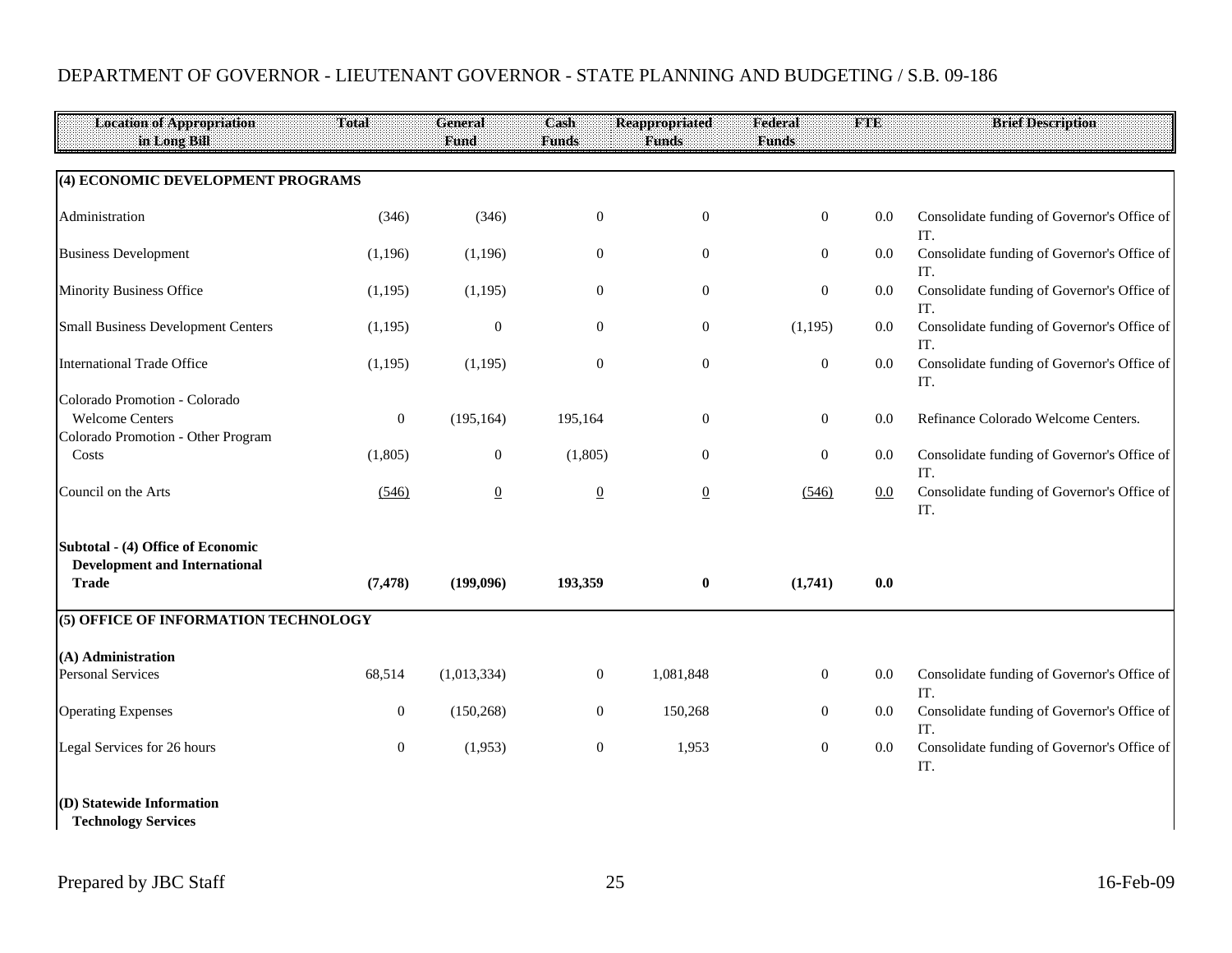| <b>Location of Appropriation</b>                  | Total       | <b>General</b> | Cash             | Reappropriated | Federal        | THE | <b>Brief Description</b>                  |
|---------------------------------------------------|-------------|----------------|------------------|----------------|----------------|-----|-------------------------------------------|
| in Long Bill.                                     |             | Fund           | <b>Funds</b>     | <b>Funds</b>   | <b>Funds</b>   |     |                                           |
| (1) Administration                                |             |                |                  |                |                |     |                                           |
| <b>Personal Services</b>                          | (14, 199)   | $\mathbf{0}$   | $\boldsymbol{0}$ | (14, 199)      | $\overline{0}$ | 0.0 | Reflect savings related to hiring freeze. |
| (3) Statewide Information Technology              |             |                |                  |                |                |     |                                           |
| Management                                        |             |                |                  |                |                |     |                                           |
| Program Costs                                     | (30, 427)   | $\theta$       | $\boldsymbol{0}$ | (30, 427)      | $\overline{0}$ | 0.0 | Reflect savings related to hiring freeze. |
| $(6)$ Order Billing                               |             |                |                  |                |                |     |                                           |
| <b>Personal Services</b>                          | (27,180)    | $\mathbf{0}$   | $\boldsymbol{0}$ | (27,180)       | $\overline{0}$ | 0.0 | Reflect savings related to hiring freeze. |
| (7) Communications Services                       |             |                |                  |                |                |     |                                           |
| <b>Personal Services</b>                          | (122, 676)  | $\theta$       | $\boldsymbol{0}$ | (122, 676)     | $\overline{0}$ | 0.0 | Reflect savings related to hiring freeze. |
| (8) Network Services                              |             |                |                  |                |                |     |                                           |
| <b>Personal Services</b>                          | (14, 199)   | $\theta$       | $\boldsymbol{0}$ | (14, 199)      | $\overline{0}$ | 0.0 | Reflect savings related to hiring freeze. |
| (9) Computer Services                             |             |                |                  |                |                |     |                                           |
| <b>Personal Services</b>                          | (30, 365)   | $\overline{0}$ | $\overline{0}$   | (30, 365)      | $\overline{0}$ | 0.0 | Reflect savings related to hiring freeze. |
| Subtotal - (5) Office of Information              |             |                |                  |                |                |     |                                           |
| <b>Technology</b>                                 | (170, 532)  | (1,165,555)    | $\bf{0}$         | 995,023        | $\bf{0}$       | 0.0 |                                           |
| <b>Total Recommended Change to the FY 2008-09</b> |             |                |                  |                |                |     |                                           |
| Appropriation in H.B. 08-1375                     | (1,222,738) | (2,560,759)    | 203,416          | 1,134,605      | 0              | 0.0 |                                           |

**Recommended Changes to the FY 2008-09 Appropriations to the Department in H.B. 08-1388 (Financing of Public Schools)**

#### **(4) OFFICE OF ECONOMIC DEVELOPMENT AND INTERNATIONAL TRADE**

| <b>STEM Program</b> | (300.000) |  | (300.000) | 0.0 | Eliminate funding for science, technology,<br>engineering and math after-school program. |
|---------------------|-----------|--|-----------|-----|------------------------------------------------------------------------------------------|
|                     |           |  |           |     |                                                                                          |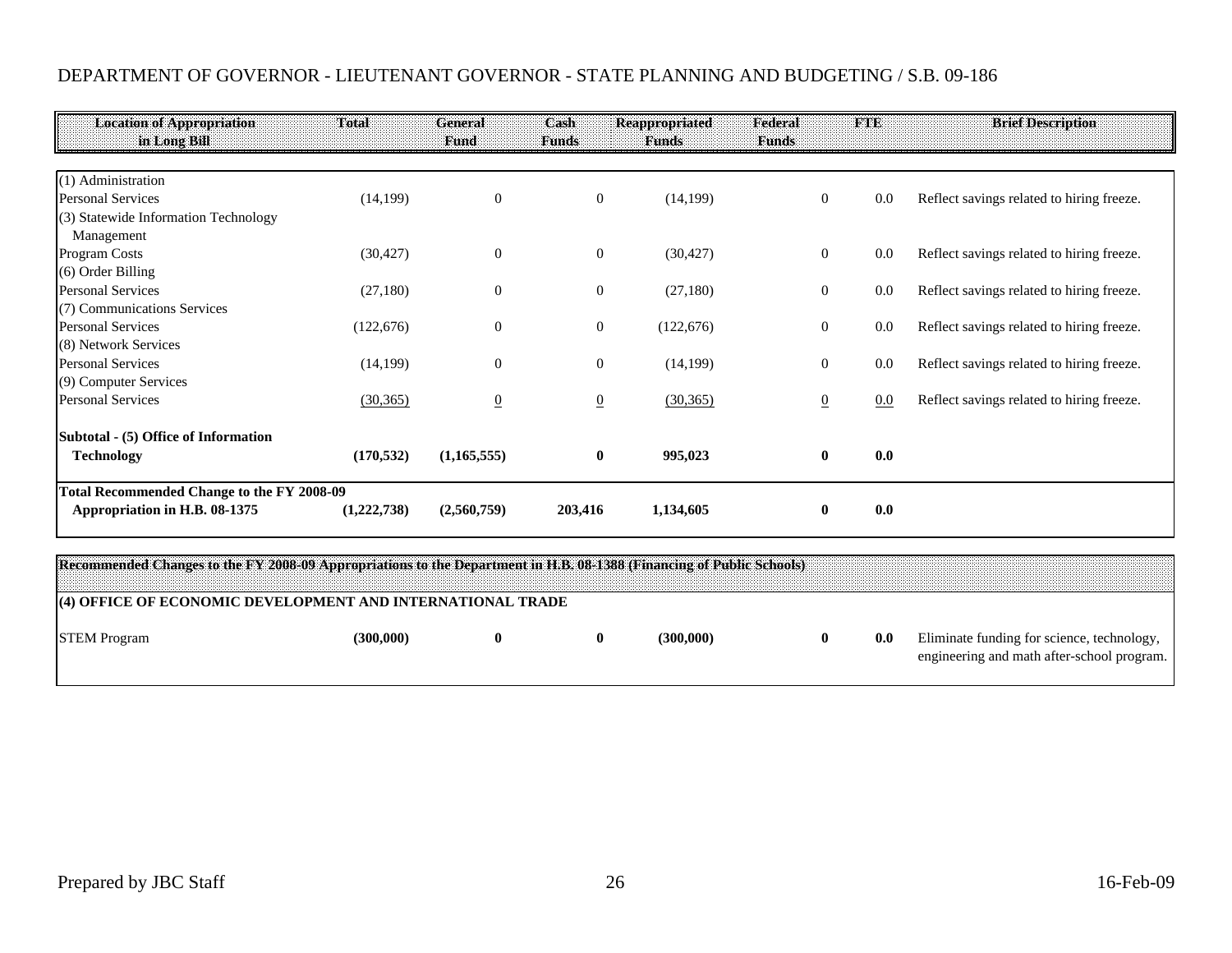| <b>Location of Appropriation</b><br>in Long Bill                                                                 | Total           | General<br>Fund | Cash<br><b>Funds</b>    | <b>Reappropriated</b><br>Hunds/GJ99 | Federal<br><b>Funds</b> | <b>FTE:</b> | <b>Brief Description</b> |
|------------------------------------------------------------------------------------------------------------------|-----------------|-----------------|-------------------------|-------------------------------------|-------------------------|-------------|--------------------------|
| Summary of Recommended Changes to the Total Appropriations to the Department of Health Care Policy and Financing |                 |                 |                         |                                     |                         |             |                          |
| Current FY 2008-09 Appropriation                                                                                 | \$3,763,974,895 | \$1,528,855,914 | \$372,755,219           | \$25,531,640                        | \$1,836,832,122         | 272.7       |                          |
| <b>Recommended Changes</b>                                                                                       | 80,860,982      | 41,224,499      | (334,968)               | (552, 734)                          | 40,524,185              | 0.0         |                          |
| New FY 2008-09 Appropriation                                                                                     | \$3,844,835,877 | \$1,570,080,413 | \$372,420,251           | \$24,978,906                        | \$1,877,356,307         | 272.7       |                          |
| Current FY 2007-08 Appropriation                                                                                 | \$3,549,019,601 | \$1,458,708,463 | \$2,972,810             | \$364,968,810                       | \$1,722,369,518         | 257.3       |                          |
| <b>Recommended Changes</b>                                                                                       | 22,170,026      | 23,010,207      | 466,523                 | $\bf{0}$                            | (1,306,704)             | 0.0         |                          |
| New FY 2007-08 Appropriation                                                                                     | \$3,571,189,627 | \$1,481,718,670 | \$3,439,333             | \$364,968,810                       | \$1,721,062,814         | 257.3       |                          |
| Other FY 2008-09 Statewide Impact                                                                                |                 |                 |                         |                                     |                         |             |                          |
| Current Controlled Maintenance Trust Fund                                                                        | \$321,561       | \$321,561       | \$0                     | \$0                                 | \$0                     | 0.0         |                          |
| <b>Recommended Changes</b>                                                                                       | (72,300)        | (72,300)        | $\overline{\mathbf{0}}$ | $\overline{\mathbf{0}}$             |                         | 0.0         |                          |
| Change to FY 2008-09 Appropriation                                                                               | \$249,261       | \$249,261       | \$0                     | \$0                                 | \$0                     | 0.0         |                          |

| (Recommended Changes to the FY 2008-09 Appropriations to the Department in H.B. 08-1375 (The Long Bill) |            |            |                |                |           |     |                                                                                                               |
|---------------------------------------------------------------------------------------------------------|------------|------------|----------------|----------------|-----------|-----|---------------------------------------------------------------------------------------------------------------|
| (1) EXECUTIVE DIRECTOR'S OFFICE                                                                         |            |            |                |                |           |     |                                                                                                               |
| $(A)$ General Administration                                                                            |            |            |                |                |           |     |                                                                                                               |
| <b>Operating Expenses</b>                                                                               | (225, 256) | (112, 628) | $\overline{0}$ | $\overline{0}$ | (112,628) | 0.0 | Reduces funding by delaying remodel of<br>office space at 1570 Grant Street.                                  |
| MANAGEMENT AND                                                                                          |            |            |                |                |           |     |                                                                                                               |
| <b>ADMINISTRATION OF OIT</b>                                                                            | 459,984    | 229,992    | $\Omega$       | $\theta$       | 229,992   | 0.0 | Consolidation of funding for Governor's<br>Office of IT.                                                      |
| General Professional Services and Special                                                               |            |            |                |                |           |     |                                                                                                               |
| Projects                                                                                                | (361, 498) | (155,749)  | $\theta$       | $\theta$       | (205,749) | 0.0 | Reduce funding in order to meet the<br>Department's saving obligations under the<br>Governor's hiring freeze. |
| $  (B)$ Transfers to Other Departments                                                                  |            |            |                |                |           |     |                                                                                                               |
| Transfer to Department of Public Health<br>and Environment Facility for Survey                          |            |            |                |                |           |     |                                                                                                               |
| and Certification                                                                                       | (8,268)    | 56,209     | $\Omega$       | $\theta$       | (64, 477) | 0.0 | Reflect savings related to hiring freeze; correct<br>fund splits.                                             |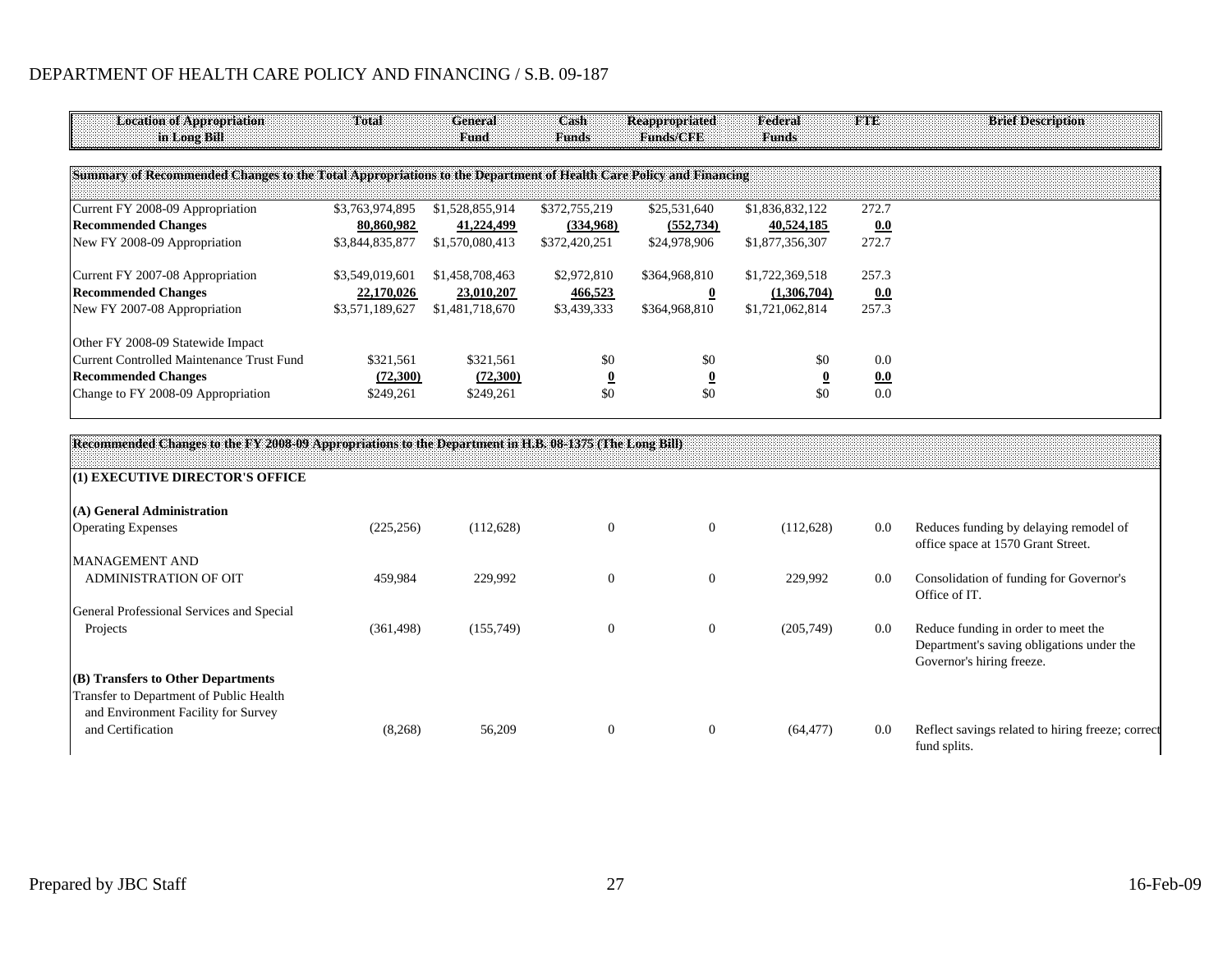| <b>Location of Appropriation</b><br>in Long Bill             | Total       | <b>General</b><br>Fund | Cash<br><b>Funds</b> | <b>Reappropriated</b><br><b>Funds/CEE</b> | Federal<br><b>Funds</b> | <b>FTE</b> | <b>Brief Description</b>                                                                                                                                                                                                                                             |
|--------------------------------------------------------------|-------------|------------------------|----------------------|-------------------------------------------|-------------------------|------------|----------------------------------------------------------------------------------------------------------------------------------------------------------------------------------------------------------------------------------------------------------------------|
|                                                              |             |                        |                      |                                           |                         |            |                                                                                                                                                                                                                                                                      |
| (C) Information Technology Contracts<br>and Projects         |             |                        |                      |                                           |                         |            |                                                                                                                                                                                                                                                                      |
| Colorado Benefits Management System                          |             |                        |                      |                                           |                         |            |                                                                                                                                                                                                                                                                      |
| Medical Assistance Project                                   | (3,739,000) | (1,789,243)            | $\overline{0}$       | $\overline{0}$                            | (1,949,757)             | 0.0        | Reduce funding by spreading the cost of this<br>project over a three-year, rather than two-<br>year, timeframe.                                                                                                                                                      |
| (D) Eligibility Determinations and Client<br><b>Services</b> |             |                        |                      |                                           |                         |            |                                                                                                                                                                                                                                                                      |
| Contracts for Special Eligibility                            |             |                        |                      |                                           |                         |            |                                                                                                                                                                                                                                                                      |
| Determinations                                               | (100,000)   | (25,000)               | $\mathbf{0}$         | $\bf{0}$                                  | (75,000)                | 0.0        | Reduce funding based on one-time savings in<br>the Department's contracts for special<br>eligibility determinations.                                                                                                                                                 |
| Administrative Case Management                               | (2,377,784) | (1,188,892)            | $\overline{0}$       | $\overline{0}$                            | (1, 188, 892)           | 0.0        | Reduce funding based on certain case<br>management activities in the foster care<br>program not qualifying for federal funds. The<br>Department of Human Services includes a<br>\$1.2 million General Fund increase that<br>partially offsets this funding decrease. |
| Subtotal - (1) Executive Director's<br><b>Office</b>         | (6,351,822) | (2,985,311)            | $\bf{0}$             | $\bf{0}$                                  | (3,366,511)             | 0.0        |                                                                                                                                                                                                                                                                      |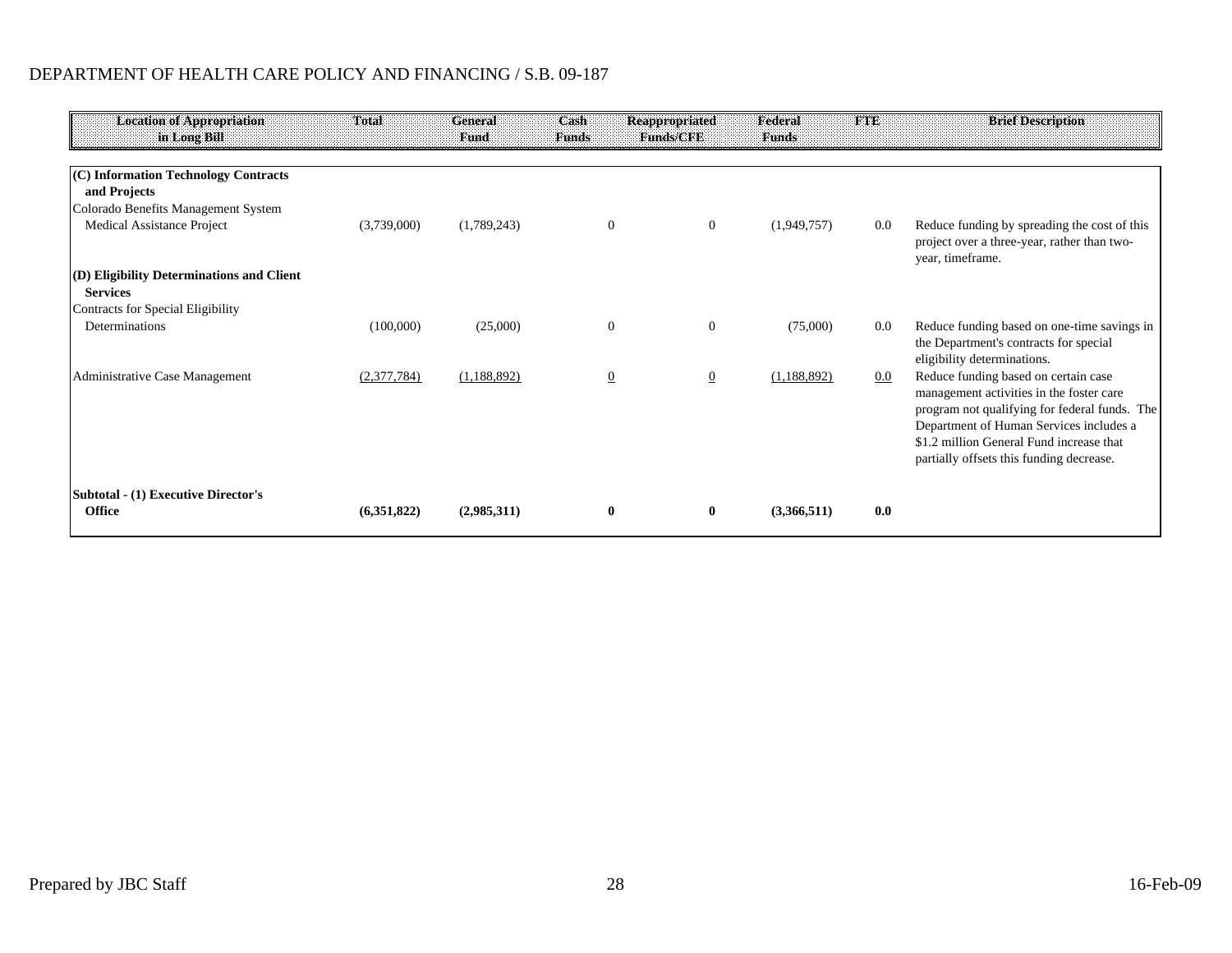| <b>Location of Appropriation</b><br>in Long Bill                                                                                                                                                                                                           | <b>Total</b>            | <b>General</b><br>Fund   | Cash<br><b>Funds</b> | <b>Reappropriated</b><br><b>Funds/CFE</b> | Federal<br><b>Funds</b> | FTE        | <b>Brief Description</b>                                                                                                                                                                                                                                                                                                                                                                                                                                                                                                                                                                                                                                                                                                                      |
|------------------------------------------------------------------------------------------------------------------------------------------------------------------------------------------------------------------------------------------------------------|-------------------------|--------------------------|----------------------|-------------------------------------------|-------------------------|------------|-----------------------------------------------------------------------------------------------------------------------------------------------------------------------------------------------------------------------------------------------------------------------------------------------------------------------------------------------------------------------------------------------------------------------------------------------------------------------------------------------------------------------------------------------------------------------------------------------------------------------------------------------------------------------------------------------------------------------------------------------|
| (2) MEDICAL SERVICES PREMIUMS                                                                                                                                                                                                                              |                         |                          |                      |                                           |                         |            | Change Medical Services Premiums funding<br>as follows: (1) adds \$139.5 million total funds<br>due to new Medicaid caseload and cost<br>forecasts and fund split adjustments; (2) adds<br>\$6.1 million total funds for additional<br>Medicaid reimbursement for Denver Health<br>Hospital; (3) reduces \$12.8 million total funds<br>based on certain acute care and community<br>long-term care provider reimbursement rate<br>reductions; and (4) reduces \$2.3 million total<br>fund savings from lowering outpatient<br>hospital cost to charge ratios. This<br>explanation applies to the whole Medical<br>Services Premiums division. Each line item in<br>this section shows the estimated impact for<br>that Medicaid aid category. |
| Services for 36,278 37,483 Supplemental<br>Security Income Adults 65 and<br>Older (SSI 65+) at an average cost<br>of \$20,682.83 \$20,091.20<br>Services for 6,216 6,368 Supplemental<br>Security Income Adults 60 to 64<br>Years of Age (SSI 60-64) at an | 2,746,963               | (2,093,697)              | 3,467,179            | $\boldsymbol{0}$                          | 1,373,481               | 0.0        | Described above.                                                                                                                                                                                                                                                                                                                                                                                                                                                                                                                                                                                                                                                                                                                              |
| average cost of \$16,513.40 \$17,288.34.<br>Services for 15,068 15,172 Qualified Medicare<br>Beneficiaries (QMBs) and Special<br>Low-Income Medicare Beneficiaries<br>(SLIMBs) at an average cost<br>of \$1,391.23 \$1,329.89                              | 7,444,831<br>(786, 033) | 3,248,097<br>(1,467,933) | 474,319<br>39,363    | $\boldsymbol{0}$<br>$\mathbf{0}$          | 3,722,415<br>642,537    | 0.0<br>0.0 | Described above.<br>Described above.                                                                                                                                                                                                                                                                                                                                                                                                                                                                                                                                                                                                                                                                                                          |
| Services for 50,123 51,263 Supplemental<br>Security Income Disabled Individuals<br>at an average cost of \$12,977.53<br>\$14,038.40                                                                                                                        | 69,178,065              | 31,188,721               | 3,400,312            | $\overline{0}$                            | 34,589,032              | 0.0        | Described above.                                                                                                                                                                                                                                                                                                                                                                                                                                                                                                                                                                                                                                                                                                                              |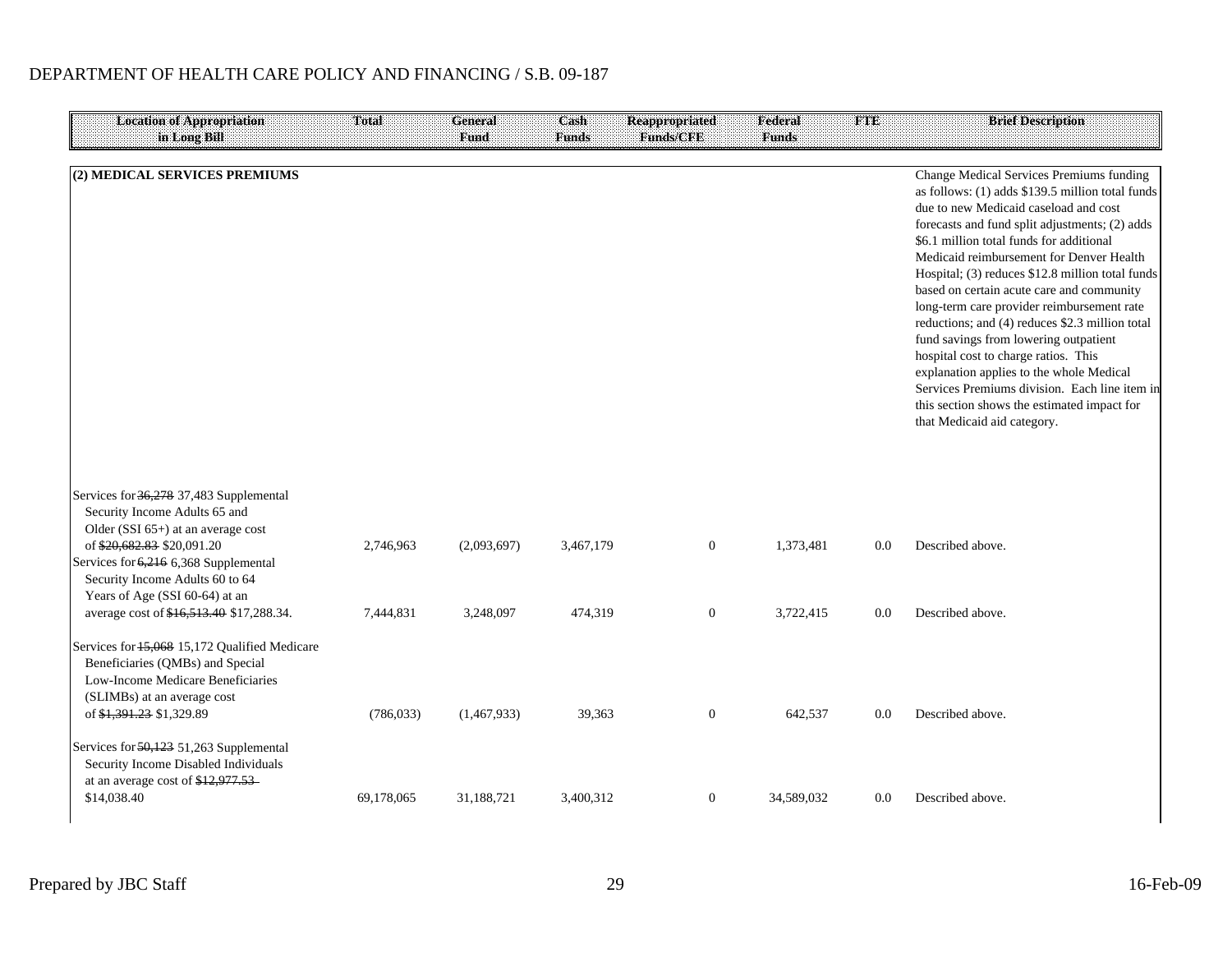| <b>Location of Appropriation</b><br>in Long Bill                                                                           | <b>Total</b> | <b>General</b><br>Fund | Cash<br><b>Funds</b> | <b>Reappropriated</b><br><b>Funds/CFE</b> | Federal<br><b>Funds</b> | <b>FTE</b> | <b>Brief Description</b>                                                                                                                                     |
|----------------------------------------------------------------------------------------------------------------------------|--------------|------------------------|----------------------|-------------------------------------------|-------------------------|------------|--------------------------------------------------------------------------------------------------------------------------------------------------------------|
|                                                                                                                            |              |                        |                      |                                           |                         |            |                                                                                                                                                              |
| Services for 41,667 48,328 Categorically<br>Eligible Low-income Adults at an<br>average cost of \$4,673.42 \$4,445.80      | 20,128,876   | 9,164,629              | 899,809              | $\overline{0}$                            | 10,064,438              | 0.0        | Described above.                                                                                                                                             |
| Services for 6,028 6,922 Baby Care<br>Program Adults at an average cost<br>of \$9,872.93 \$8,738.04                        | 970,647      | 210,317                | 275,007              | $\mathbf{0}$                              | 485,323                 | 0.0        | Described above.                                                                                                                                             |
| Services for 301 Breast and Cervical<br>Cancer Treatment Clients at an average<br>cost of \$24,335.75 \$22,938.31.         | (420, 631)   | (63,160)               | $\overline{0}$       | (106, 523)                                | (250,948)               | 0.0        | Described above.                                                                                                                                             |
| Services for 9,629 12,514 Expansion<br>Health Care Low-Income Adult Clients<br>at an average cost of \$2,673.56 \$1,766.12 | (3,642,579)  | $\mathbf{0}$           | (1,821,289)          | $\mathbf{0}$                              | (1,821,290)             | 0.0        | Described above.                                                                                                                                             |
| Services for 193,484 231,030 Eligible<br>Children at an average cost of \$1,963.43<br>\$1,789.05                           | 33,432,265   | 14,960,705             | 1,755,428            | $\overline{0}$                            | 16.716.132              | 0.0        | Described above.                                                                                                                                             |
| Services for 18.657 18.003 Foster Children<br>an average cost of \$3,725.71 \$3,684.54                                     | (3,177,804)  | (1,910,101)            | 321,199              | $\boldsymbol{0}$                          | (1,588,902)             | 0.0        | Described above.                                                                                                                                             |
| Services for 3.738 4.030 Non-Citizens at an<br>average cost of \$15,057.57 \$15,086.95                                     | 4,515,189    | 1,997,508              | 260,086              | $\mathbf{0}$                              | 2,257,595               | 0.0        | Described above.                                                                                                                                             |
| <b>REPAYMENT OF FEDERAL</b><br><b>DISALLOWANCE</b>                                                                         | 3,176,846    | 3,176,846              | $\overline{0}$       | $\overline{0}$                            | $\overline{0}$          | 0.0        | Adds new line item to reflect the costs<br>associated with repaying federal<br>disallowances for the SLIMB and QMB<br>programs in FY 2005-06 and FY 2006-07. |
| <b>Subtotal - (2) Medical Services</b><br><b>Premiums</b>                                                                  | 133,566,635  | 58,411,932             | 9,071,413            | (106, 523)                                | 66,189,813              | 0.0        |                                                                                                                                                              |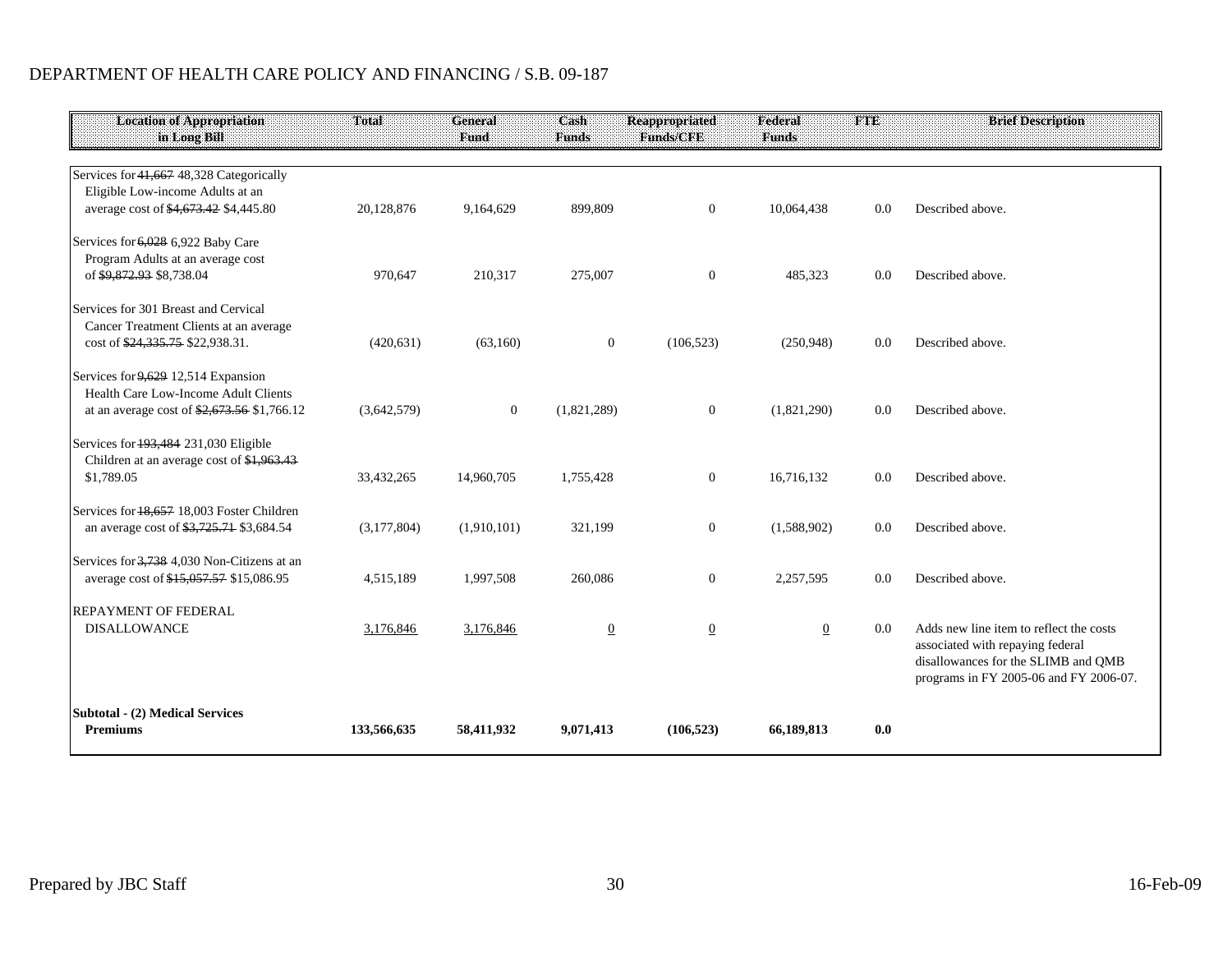| <b>Location of Appropriation</b><br>in Long Bill                                                           | Total      | <b>General</b><br>Fund | Cash<br><b>Funds</b> | <b>Reappropriated</b><br>Funds/CFF | Federal<br><b>Funds</b> | <b>THE</b> | <b>Brief Description</b>                                                                                                                                                                                                                                                                                                       |
|------------------------------------------------------------------------------------------------------------|------------|------------------------|----------------------|------------------------------------|-------------------------|------------|--------------------------------------------------------------------------------------------------------------------------------------------------------------------------------------------------------------------------------------------------------------------------------------------------------------------------------|
|                                                                                                            |            |                        |                      |                                    |                         |            |                                                                                                                                                                                                                                                                                                                                |
| (3) MEDICAID MENTAL HEALTH COMMUNITY PROGRAMS                                                              |            |                        |                      |                                    |                         |            |                                                                                                                                                                                                                                                                                                                                |
| (A) Mental Health Capitation Payments<br>for 373,893 412,302 Estimated Medicaid<br><b>Eligible Clients</b> | 5,654,201  | 971,609                | 1,854,299            | 125                                | 2,828,168               | 0.0        | Adds \$7.9 million total funds based on new<br>caseload and cost-per-client costs for the<br>Medicaid mental health managed care<br>program; and reduces \$2.2 million total funds<br>based on lowering capitation rates for<br>Behavioral Health Organizations to the mid-<br>point of the actuarially acceptable rate range. |
|                                                                                                            |            |                        |                      |                                    |                         |            |                                                                                                                                                                                                                                                                                                                                |
| (B) Other Medicaid Mental Health Payments<br>Medicaid Mental Health Fee for Service<br>Payments            | (148, 115) | (74, 057)              | $\overline{0}$       | $\overline{0}$                     | (74, 058)               | 0.0        | Reflect lower than anticipated expenditures.                                                                                                                                                                                                                                                                                   |
| Subtotal - (3) Medicaid Mental Health<br><b>Community Programs</b>                                         | 5,506,086  | 897,552                | 1,854,299            | 125                                | 2,754,110               | 0.0        |                                                                                                                                                                                                                                                                                                                                |
|                                                                                                            |            |                        |                      |                                    |                         |            |                                                                                                                                                                                                                                                                                                                                |
| (4) INDIGENT CARE PROGRAM                                                                                  |            |                        |                      |                                    |                         |            |                                                                                                                                                                                                                                                                                                                                |
| The Children's Hospital, Clinic Based                                                                      |            |                        |                      |                                    |                         |            |                                                                                                                                                                                                                                                                                                                                |
| <b>Indigent Care</b>                                                                                       | 738,000    | $\boldsymbol{0}$       | $\mathbf{0}$         | 369,000                            | 369,000                 | 0.0        | Reflects a transfer of funding from the Health<br>Care Services Fund Programs line item to<br>reflect higher client utilization rates at<br>community health care clinics rather than<br>primary care clinics operated by hospitals.                                                                                           |
| Health Care Services Fund Programs                                                                         | (738,000)  | $\mathbf{0}$           | $\mathbf{0}$         | (369,000)                          | (369,000)               | 0.0        | Transfers funding to The Children's Hospital,<br>Clinic Based Indigent Care line item to reflect<br>higher client utilization rates at community<br>health care clinics rather than primary care<br>clinics operated by hospitals.                                                                                             |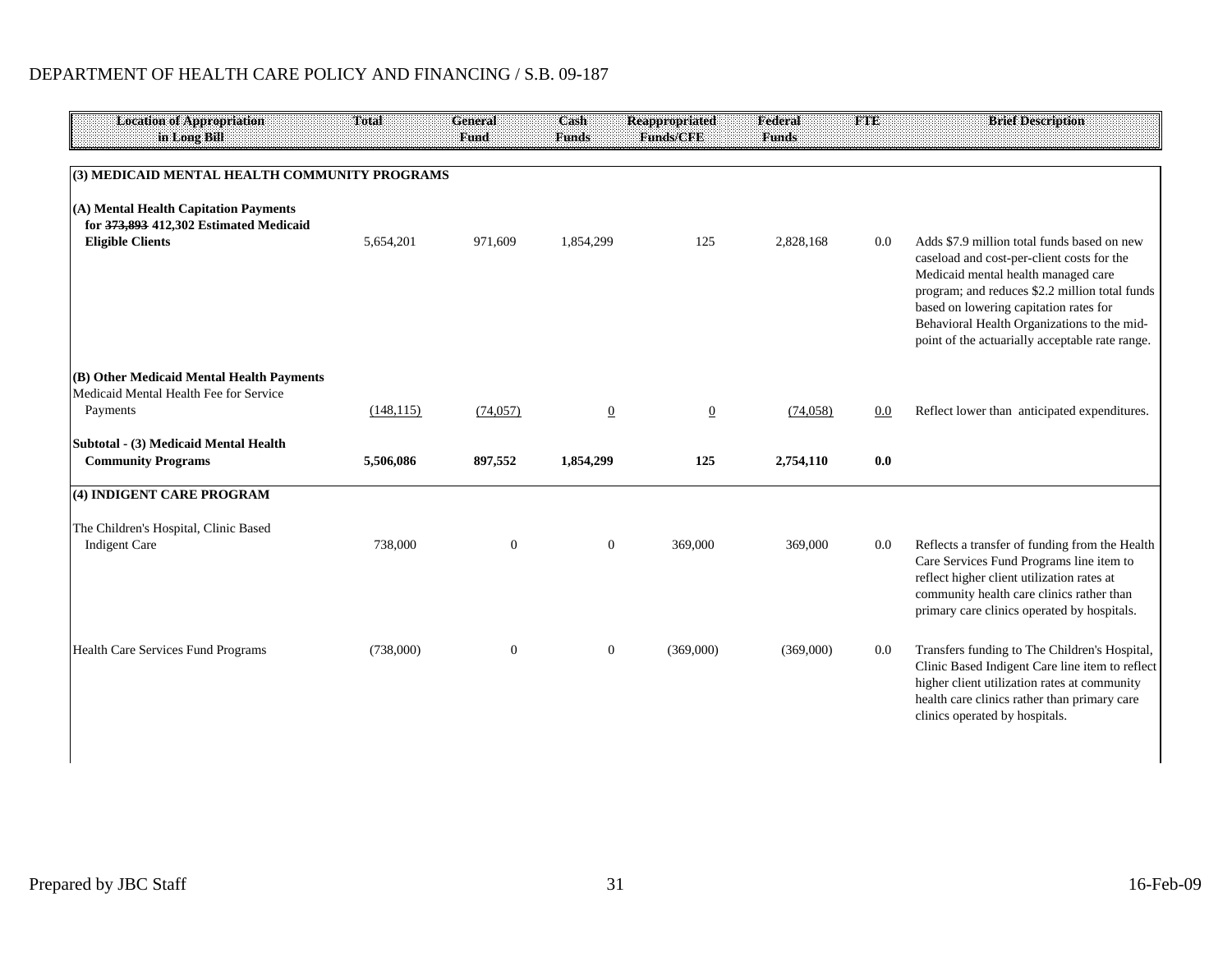| <b>Location of Appropriation</b><br>in Long Bill            | Total          | <b>General</b><br>Fund | Cash<br><b>Funds</b> | <b>Reappropriated</b><br>Funds/CFE | Federal<br><b>Funds</b> | IMB. | <b>Brief Description</b>                                                                                                                                                                                      |
|-------------------------------------------------------------|----------------|------------------------|----------------------|------------------------------------|-------------------------|------|---------------------------------------------------------------------------------------------------------------------------------------------------------------------------------------------------------------|
|                                                             |                |                        |                      |                                    |                         |      |                                                                                                                                                                                                               |
| Pediatric Specialty Hospital                                | (4,036,628)    | (2,000,000)            | (18, 314)            | $\overline{0}$                     | (2,018,314)             | 0.0  | Eliminates \$4.0 million provided to Children's<br>Hospital to offset some of their Medicaid<br>losses; reduces funding by \$36,628 due to<br>lower revenues from the Tobacco Master<br>Settlement Agreement. |
| S.B. 06 145 Inpatient Provider Fee                          | (2,154,322)    | $\boldsymbol{0}$       | (1,077,161)          | $\boldsymbol{0}$                   | (1,077,161)             | 0.0  | Eliminates funding for the S.B. 06-145<br>Inpatient Provider Fee program because the<br>federal Medicaid waiver for this program has<br>not yet been approved.                                                |
| S.B. 06 145 Outpatient Provider Fee                         | (3,051,374)    | $\mathbf{0}$           | (1,525,687)          | $\mathbf{0}$                       | (1,525,687)             | 0.0  | Eliminates funding for the S.B. 06-145<br>Outpatient Provider Fee program because the<br>federal Medicaid waiver for this program has<br>not yet been approved.                                               |
| H.B. 97 1304 Children's Based Health<br>Plan Trust          | (375, 717)     | $\boldsymbol{0}$       | (375, 717)           | $\boldsymbol{0}$                   | $\overline{0}$          | 0.0  | Eliminates the appropriation of enrollment<br>fees into the Children's Basic Health Plan<br>(CBHP) Trust Fund.                                                                                                |
| Children's Basic Health Plan<br>Administration              | (600,000)      | $\boldsymbol{0}$       | (230, 430)           | $\boldsymbol{0}$                   | (369, 570)              | 0.0  | Reduces the \$1.4 million appropriated in FY<br>2008-09 for additional marketing and<br>outreach for the CBHP program by the<br>amount not already expended.                                                  |
| Children's Basic Health Plan Premium<br>Costs               | (23, 374, 872) | $\mathbf{0}$           | (8,216,271)          | $\boldsymbol{0}$                   | (15, 158, 601)          | 0.0  | Reduce funding for adult pregnant women<br>and children served by the CBHP program<br>based on new caseload and cost-per-client<br>estimates.                                                                 |
| Children's Basic Health Plan Dental<br><b>Benefit Costs</b> | (1,763,681)    | $\boldsymbol{0}$       | (617, 288)           | $\boldsymbol{0}$                   | (1, 146, 393)           | 0.0  | Reduces funding for the CBHP children's<br>dental program based on new caseload and<br>cost-per-client estimates.                                                                                             |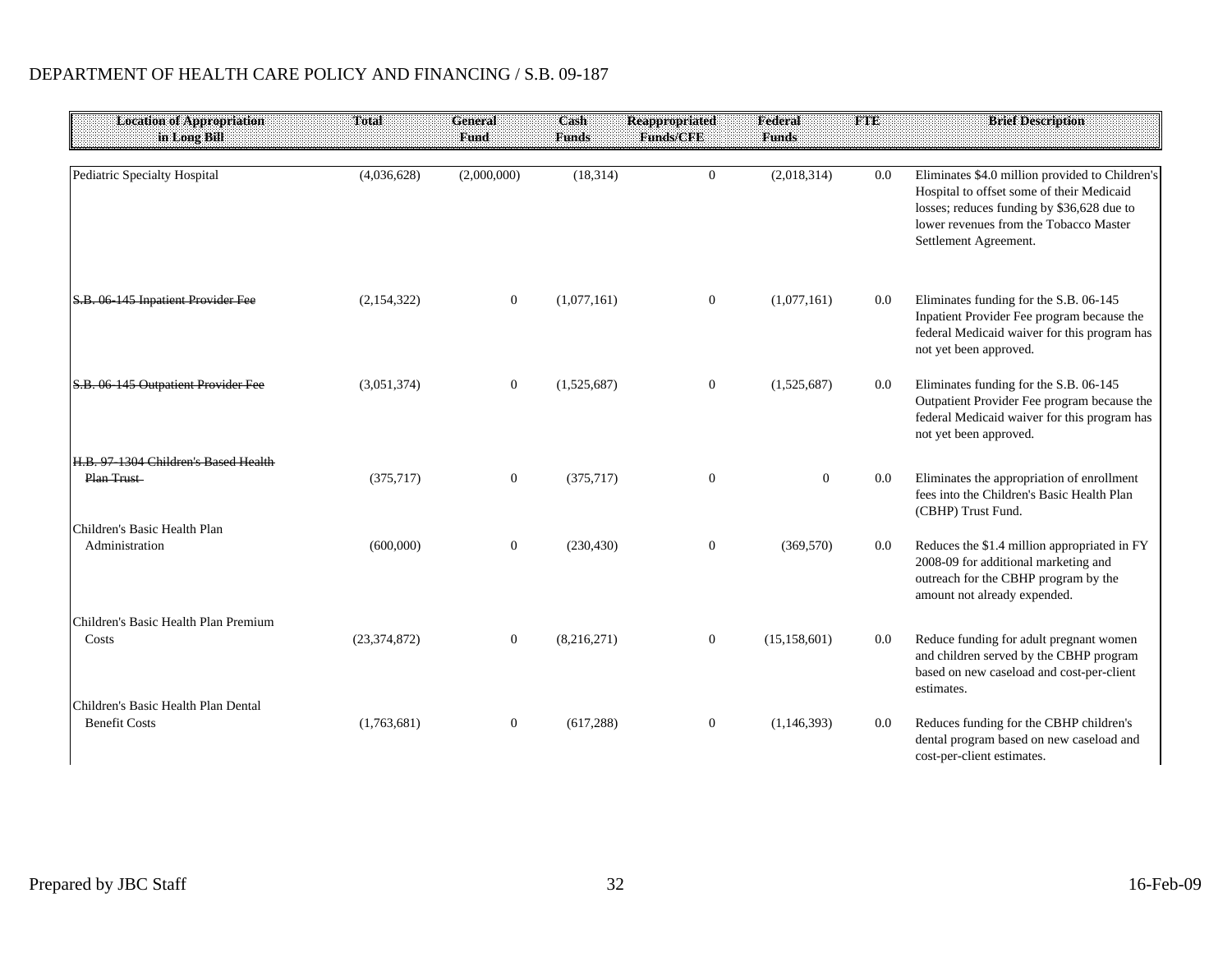| <b>Location of Appropriation</b><br>in Long Bill                                                                  | Total          | General<br>Fund | Cash<br><b>Funds</b> | <b>Reappropriated</b><br>Funds/CFE | Federal<br><b>Funds</b> | <b>TORE</b> | <b>Brief Description</b>                                                                                                                                                                                                                                                    |
|-------------------------------------------------------------------------------------------------------------------|----------------|-----------------|----------------------|------------------------------------|-------------------------|-------------|-----------------------------------------------------------------------------------------------------------------------------------------------------------------------------------------------------------------------------------------------------------------------------|
|                                                                                                                   |                |                 |                      |                                    |                         |             |                                                                                                                                                                                                                                                                             |
| Comprehensive Primary and Preventative<br>Care Grants Programs                                                    | (3,376,556)    | $\mathbf{0}$    | (3,376,556)          | $\boldsymbol{0}$                   | $\Omega$                | 0.0         | Transfers \$3.3 million to the new line item<br>below; reduces funding by \$90,401 to reflect<br>new revenue estimates for the Tobacco<br>Master Settlement Agreement.                                                                                                      |
| COMPEHENSIVE PRIMARY AND<br>PREVENTATIVE CARE RURAL AND                                                           |                |                 |                      |                                    |                         |             |                                                                                                                                                                                                                                                                             |
| PUBLIC HOSPITALS PAYMENT                                                                                          | 6,260,962      | $\overline{0}$  | 3,130,481            | $\overline{0}$                     | 3,130,481               | 0.0         | Adds new line item to reflect the payment to<br>rural and public hospitals that are eligible to<br>receive federal match; reflects a decrease of<br>\$311,348 due to lower revenue estimates for<br>the Tobacco Master Settlement Agreement<br>than originally anticipated. |
| Subtotal - (4) Indigent Care Program                                                                              | (32, 472, 188) | (2,000,000)     | (12,306,943)         | $\bf{0}$                           | (18, 165, 245)          | 0.0         |                                                                                                                                                                                                                                                                             |
| (5) OTHER MEDICAL SERVICES                                                                                        |                |                 |                      |                                    |                         |             |                                                                                                                                                                                                                                                                             |
| Medicare Modernization Act of 2003 State<br><b>Contribution Payment</b>                                           | (5,871,804)    | (5,871,804)     | $\bf{0}$             | $\bf{0}$                           |                         | 0.0         | Reduces \$6.8 million by delaying the May<br>2009 monthly payment until July 2009; adds<br>\$1.0 million due to higher caseload and costs<br>than originally forecasted.                                                                                                    |
| (6) DEPARTMENT OF HUMAN SERVICES MEDICAID-FUNDED PROGRAMS                                                         |                |                 |                      |                                    |                         |             |                                                                                                                                                                                                                                                                             |
| (A) Executive Director's Office -<br><b>Medicaid Funding</b>                                                      | (75,680)       | 122,324         | $\mathbf{0}$         | $\mathbf{0}$                       | (198,004)               | 0.0         | Reflect savings related to hiring freeze; correct<br>a technical error in FY 2008-09 Long Bill.                                                                                                                                                                             |
| (B) Office of Information Technology Services -<br><b>Medicaid Funding</b><br>Colorado Benefits Management System | 1,741,865      | (17, 556)       | 1,115,501            | (445, 785)                         | 1,089,705               | 0.0         | Reallocation of funds for FY 2008-09; new<br>vendor transition expenses; refinance past<br>changes; correct technical error in FY 2008-<br>09 Long Bill.                                                                                                                    |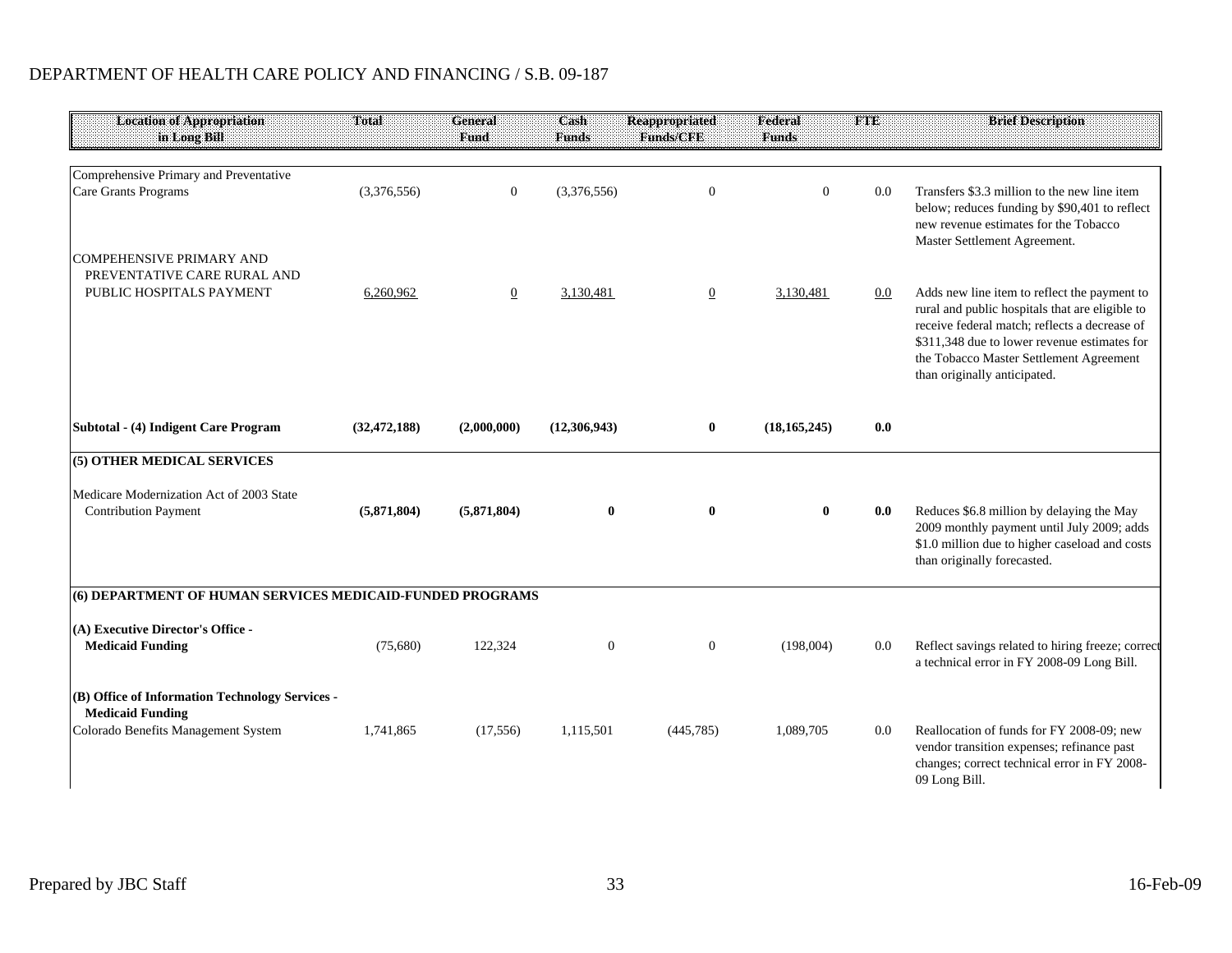| <b>Location of Appropriation</b>                                                 | Total        | <b>General</b> | Cash         | <b>Reappropriated</b> | Federal      | <b>THE</b> | <b>Brief Description</b>                                                                                                                                                                                                                                                                                                                                                                                                               |
|----------------------------------------------------------------------------------|--------------|----------------|--------------|-----------------------|--------------|------------|----------------------------------------------------------------------------------------------------------------------------------------------------------------------------------------------------------------------------------------------------------------------------------------------------------------------------------------------------------------------------------------------------------------------------------------|
| in Long Bill                                                                     |              | Fund           | <b>Funds</b> | <b>Funds/CFE</b>      | <b>Funds</b> |            |                                                                                                                                                                                                                                                                                                                                                                                                                                        |
| CBMS SAS-70 Audit                                                                | 5,357        | $\theta$       | 1,319        | (64)                  | 4,102        | 0.0        | Reallocation of funds for FY 2008-09;<br>refinance past changes; correct technical error<br>in FY 2008-09 Long Bill.                                                                                                                                                                                                                                                                                                                   |
| <b>CBMS FEDERAL REALLOCATION</b>                                                 | 974,393      | $\overline{0}$ | $\mathbf{0}$ | $\boldsymbol{0}$      | 974,393      | 0.0        | Reallocation of funds for FY 2006-07 and FY<br>2007-08; new line item.                                                                                                                                                                                                                                                                                                                                                                 |
| Other Office of Information Technology<br>Services line items                    | 14,738       | 7,228          | $\mathbf{0}$ | $\boldsymbol{0}$      | 7,510        | 0.0        | Consolidation of funding for Governor's<br>Office of IT: General Fund increase is offset<br>in the Governor's Office.                                                                                                                                                                                                                                                                                                                  |
| (D) Division of Child Welfare - Medicaid Funding                                 |              |                |              |                       |              |            |                                                                                                                                                                                                                                                                                                                                                                                                                                        |
| Administration                                                                   | (3,026)      | (1,513)        | $\bf{0}$     | $\boldsymbol{0}$      | (1,513)      | 0.0        | Reflect savings related to hiring freeze.                                                                                                                                                                                                                                                                                                                                                                                              |
| Child Welfare Services                                                           | (438,959)    | (219, 480)     | $\mathbf{0}$ | $\boldsymbol{0}$      | (219, 479)   | 0.0        | Correct error in appropriation, including<br>reduction of \$264,779 Medicaid funds; reflect<br>provider rate reduction, including \$174,180<br>Medicaid funds.                                                                                                                                                                                                                                                                         |
| (F) Services for People with Disabilities - Medicaid Funding                     |              |                |              |                       |              |            |                                                                                                                                                                                                                                                                                                                                                                                                                                        |
| Community Services for People with                                               |              |                |              |                       |              |            |                                                                                                                                                                                                                                                                                                                                                                                                                                        |
| Developmental Disabilities, Administration<br>Community Services for People with | (117, 283)   | (58, 642)      | $\mathbf{0}$ | $\boldsymbol{0}$      | (58, 641)    | 0.0        | Reflect savings related to hiring freeze.                                                                                                                                                                                                                                                                                                                                                                                              |
| Developmental Disabilities, Program Costs                                        | (16,211,452) | (8,102,147)    | (3,579)      | $\boldsymbol{0}$      | (8,105,726)  | 0.0        | Reduce \$5.4 million for projected Medicaid<br>under-expenditure due to systems change;<br>reduce \$3.3 million for projected Medicaid<br>under-expenditure associated with new<br>placements; reduce \$1,668,362 for projected<br>Medicaid under-expenditure due to systematic<br>client turnover; reduce \$5,057,748 to offset<br>Medicaid funds rolled-forward from FY 2007-<br>08; reduce \$885,345 for provider rate<br>decrease. |
| (H) Division of Youth Corrections -<br><b>Medicaid Funding</b>                   | (13, 848)    | (6,924)        | $\mathbf{0}$ | $\overline{0}$        | (6,924)      | 0.0        | Reduction for provider rate decrease.                                                                                                                                                                                                                                                                                                                                                                                                  |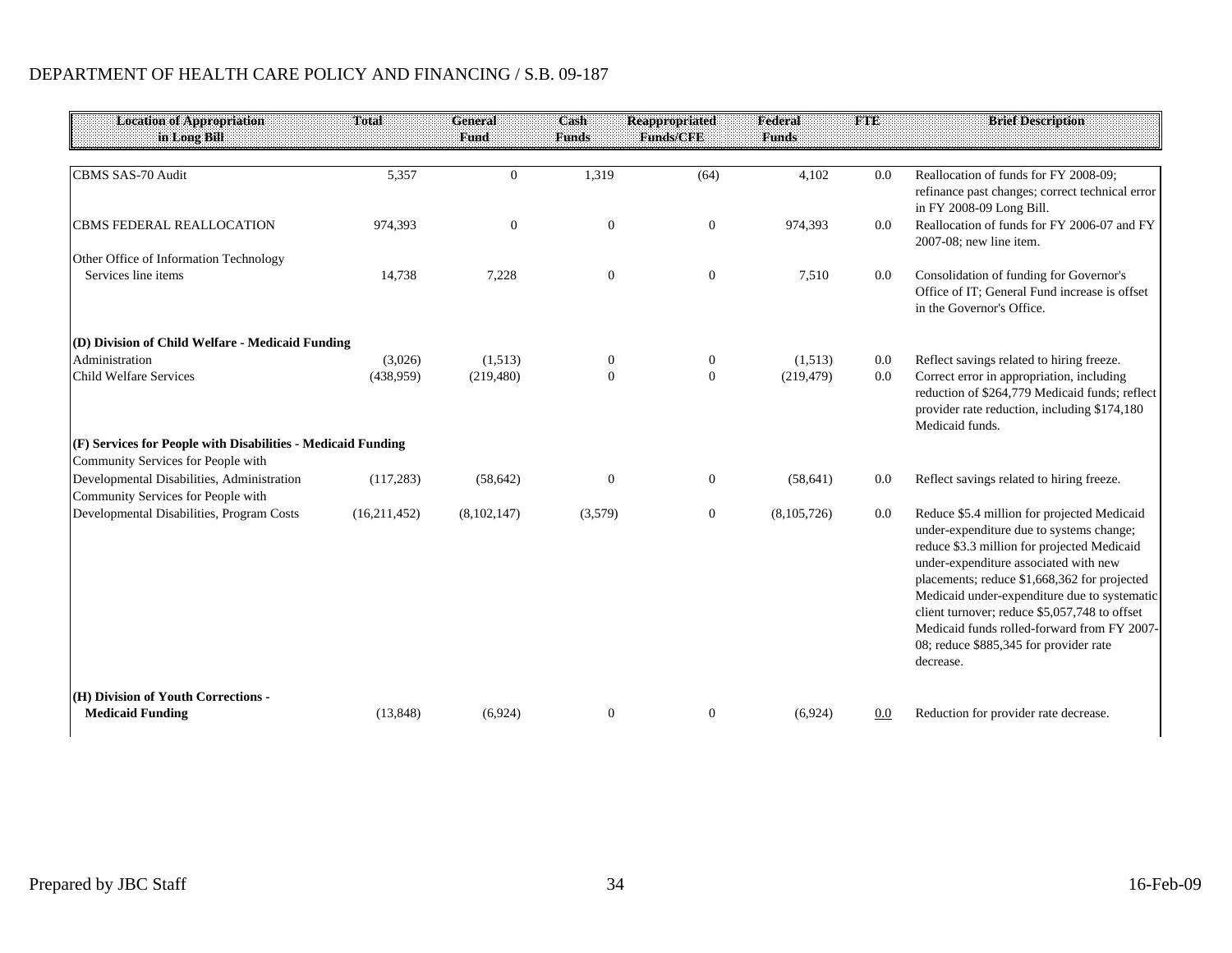| <b>Location of Appropriation</b><br>in Long Bill                            | <b>Total</b> | General<br>Fund | Cash<br><b>Funds</b> | <b>Reappropriated</b><br><b>Funds/CFE</b> | Federal<br><b>Funds</b> | <b>FTE</b> | <b>Brief Description</b>                                                                                                                                                                                                                              |
|-----------------------------------------------------------------------------|--------------|-----------------|----------------------|-------------------------------------------|-------------------------|------------|-------------------------------------------------------------------------------------------------------------------------------------------------------------------------------------------------------------------------------------------------------|
| (I) Other Contractual Services<br>FEDERAL DISALLOWANCE                      | 1,210,857    | 1,210,857       | $\overline{0}$       | $\overline{0}$                            | $\boldsymbol{0}$        | $0.0\,$    | Add line item to repay federal disallowance<br>that resulted from the Department incorrectly<br>applying a higher federal match rate for some<br>of the administrative costs in the Department<br>of Human Services Medicaid-Funded program<br>lines. |
| Subtotal - (6) Human Services<br><b>Medicaid-funded Programs</b>            | (12,913,038) | (7,065,853)     | 1,113,241            | (445, 849)                                | (6,514,577)             | 0.0        |                                                                                                                                                                                                                                                       |
| Total Recommended Change to the FY 2008-09<br>Appropriation in H.B. 08-1375 | 81,463,869   | 41,386,516      | (267,990)            | (552, 247)                                | 40,897,590              | 0.0        |                                                                                                                                                                                                                                                       |

| Recommended Changes to the FY 2007-08 Appropriations to the Department in S.B. 07-239 (FY 2007-08 Long Bill)                                                           |            |            |              |              |              |     |                                                                                                                                                                          |
|------------------------------------------------------------------------------------------------------------------------------------------------------------------------|------------|------------|--------------|--------------|--------------|-----|--------------------------------------------------------------------------------------------------------------------------------------------------------------------------|
| (2) MEDICAL SERVICES PREMIUMS<br>Services for 35,790 Supplemental Security<br>Income Adults 65 and Older (SSI 65+) at<br>an average cost of \$19,925.97<br>\$19,939.00 | 466,523    | $\bf{0}$   | 466,523      | $\bf{0}$     | $\mathbf{0}$ | 0.0 | Allocates \$466,523 from the Nursing Home<br>Penalty Cash Fund to relocate Medicaid<br>clients from the Grand Oaks Nursing Facility<br>that closed due to safety issues. |
| (5) OTHER MEDICAL SERVICES<br>Medicare Modernization Act of 2003<br><b>State Contribution Payment</b>                                                                  | (744, 208) | (744, 208) | $\mathbf{0}$ | $\mathbf 0$  | $\mathbf{0}$ | 0.0 | Reduces the Medicare Modernization Act of<br>2003 State Contribution Payment based on<br>actual bill amount received in FY 2007-08.                                      |
| (6) DEPARTMENT OF HUMAN SERVICES MEDICAID-FUNDED PROGRAMS<br>(B) Office of Information Technology Services - Medicaid Funding<br><b>CBMS</b> Federal reallocation      | 659,296    | 0          | $\mathbf{0}$ | $\mathbf{0}$ | 659,296      | 0.0 | Reallocation of funds for FY 2005-06                                                                                                                                     |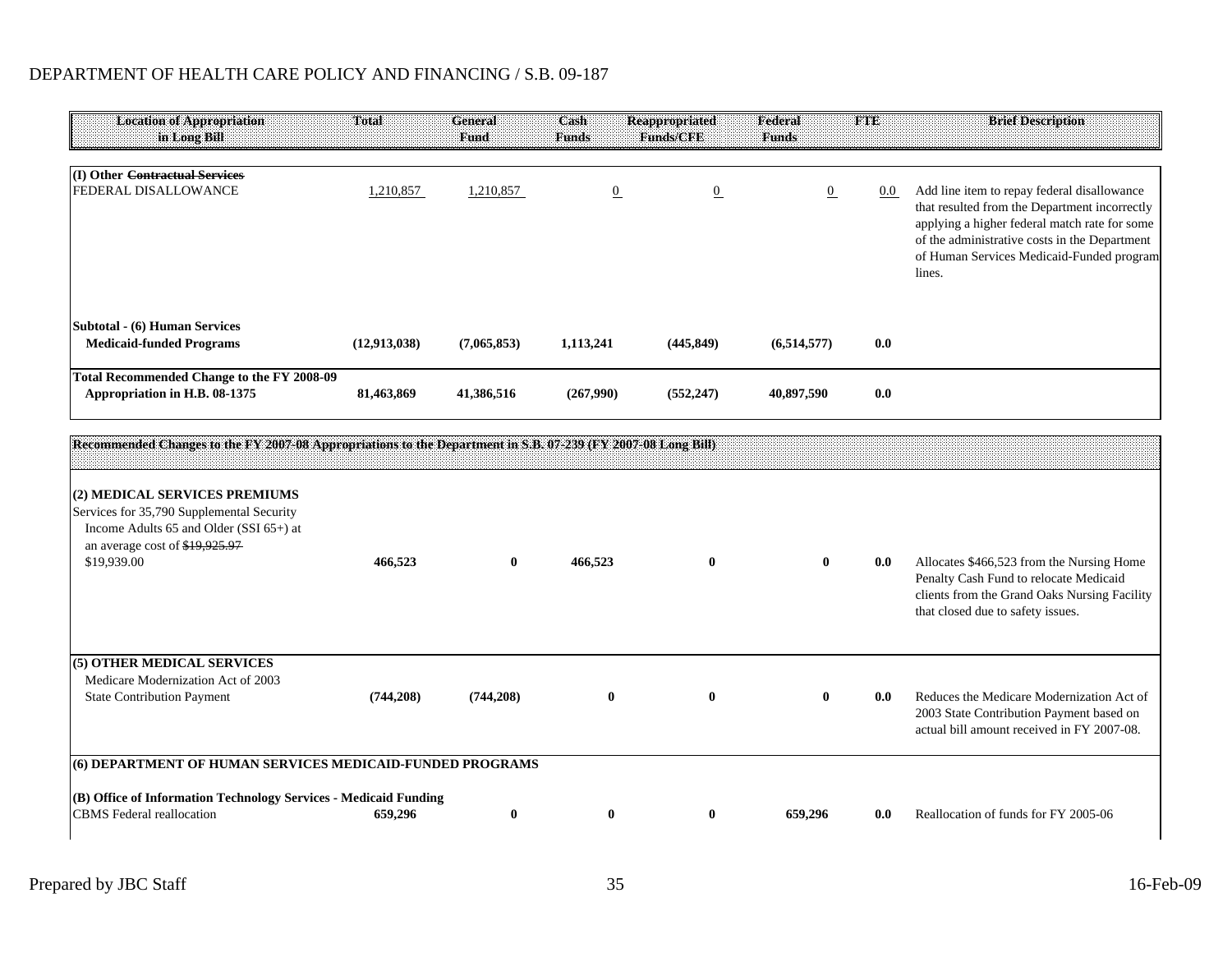| <b>Location of Appropriation</b><br>in Long Bill                                                        | <b>Total</b> | General<br>Fund | Cash<br><b>Funds</b> | <b>Reappropriated</b><br>Funds/CFE | Federal<br><b>Funds</b> | TOND | <b>Brief Description</b>                                          |
|---------------------------------------------------------------------------------------------------------|--------------|-----------------|----------------------|------------------------------------|-------------------------|------|-------------------------------------------------------------------|
| $(F)$ Services for People with Disabilities, Developmental Disability Services - Medicaid Funding       |              |                 |                      |                                    |                         |      |                                                                   |
| <b>Community Services</b>                                                                               |              |                 |                      |                                    |                         |      |                                                                   |
| Program Costs                                                                                           | (3,932,000)  | (1,966,000)     | $\bf{0}$             | $\bf{0}$                           | (1,966,000)             | 0.0  | Reduce for projected Medicaid under-<br>expenditure.              |
| <b>Total Recommended Change to the FY 2007-08</b>                                                       |              |                 |                      |                                    |                         |      |                                                                   |
| Appropriation in S.B. 07-239                                                                            | (3,550,389)  | (2,710,208)     | 466,523              | $\bf{0}$                           | (1,306,704)             | 0.0  |                                                                   |
| (1) EXECUTIVE DIRECTOR'S OFFICE                                                                         |              |                 |                      |                                    |                         |      |                                                                   |
|                                                                                                         |              |                 |                      |                                    |                         |      |                                                                   |
| (C) Information Technology Contracts<br>and Projects                                                    |              |                 |                      |                                    |                         |      |                                                                   |
| <b>Information Technology Contracts</b>                                                                 | (298, 495)   | (74, 624)       | $\bf{0}$             | $\bf{0}$                           | (223, 871)              | 0.0  | Eliminates appropriation clause due to<br>delayed implementation. |
| (6) DEPARTMENT OF HUMAN SERVICES MEDICAID-FUNDED PROGRAMS                                               |              |                 |                      |                                    |                         |      |                                                                   |
| (B) Office of Information Technology Services - Medicaid Funding<br>Colorado Benefits Management System | (94,092)     | (44,079)        | (5,142)              | (487)                              | (44,384)                | 0.0  | Eliminates appropriation clause due to<br>delayed implementation. |
|                                                                                                         |              |                 |                      |                                    |                         |      |                                                                   |
| Total Recommended Change to the FY 2008-09<br>Appropriation in S.B. 08-007                              | (392, 587)   | (118,703)       | (5, 142)             | (487)                              | (268, 255)              | 0.0  |                                                                   |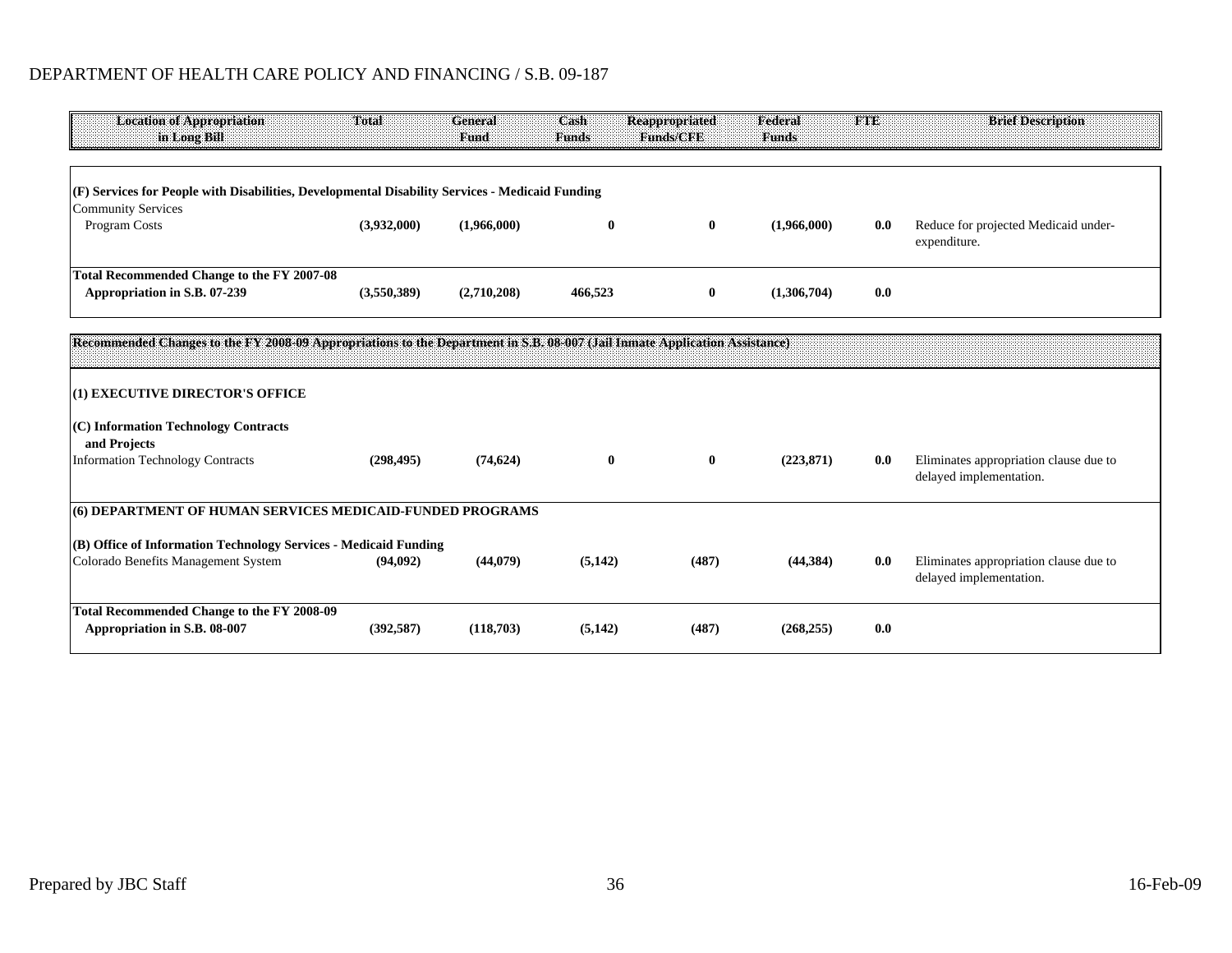| <b>Location of Appropriation</b><br>in Long Bill                                                                                                                      | <b>Total</b> | <b>General</b><br>Fund | Cash<br><b>Funds</b>    | <b>Reappropriated</b><br><b>Funds/CFE</b> | Federal<br><b>Funds</b> | <b>FTE</b> | <b>Brief Description</b>                                                                                                                                                                                                                                                       |
|-----------------------------------------------------------------------------------------------------------------------------------------------------------------------|--------------|------------------------|-------------------------|-------------------------------------------|-------------------------|------------|--------------------------------------------------------------------------------------------------------------------------------------------------------------------------------------------------------------------------------------------------------------------------------|
| Recommended Changes to the FY 2008-09 Appropriations to the Department in H.B. 08-1114 (Medicaid Nursing Facility Reimbursements).                                    |              |                        |                         |                                           |                         |            |                                                                                                                                                                                                                                                                                |
| Section 7. of H.B. 08-1114 Appropriation - Effective if federal waiver is not approved by the Centers for Medicare and Medicaid Services by April 1, 2009 May 1, 2009 |              |                        |                         |                                           |                         |            |                                                                                                                                                                                                                                                                                |
| (1) EXECUTIVE DIRECTOR'S OFFICE<br><b>Executive Director's Office</b>                                                                                                 | 144,600      | 72,300                 | $\mathbf{0}$            | $\boldsymbol{0}$                          | 72,300                  | 0.0        | Increases appropriation to audit nursing                                                                                                                                                                                                                                       |
|                                                                                                                                                                       |              |                        |                         |                                           |                         |            | facilities in order to implement the new rate<br>setting methodology.                                                                                                                                                                                                          |
| <b>Total Recommended Change to the FY 2008-09</b><br><b>Appropriation to the Department</b>                                                                           |              |                        |                         |                                           |                         |            |                                                                                                                                                                                                                                                                                |
| in H.B. 08-1114                                                                                                                                                       | 144,600      | 72,300                 | $\bf{0}$                | $\bf{0}$                                  | 72,300                  | 0.0        |                                                                                                                                                                                                                                                                                |
| <b>Change to Controlled Maintenance</b>                                                                                                                               |              |                        |                         |                                           |                         |            |                                                                                                                                                                                                                                                                                |
| <b>Trust Fund</b>                                                                                                                                                     | (72,300)     | (72,300)               | $\overline{\mathbf{0}}$ | $\overline{\mathbf{0}}$                   | 0                       | 0.0        | Offsets the General Fund increase above.                                                                                                                                                                                                                                       |
| <b>Total STATEWIDE Impact</b>                                                                                                                                         | 72,300       | $\bf{0}$               | $\bf{0}$                | $\bf{0}$                                  | 72,300                  | $\bf{0}$   |                                                                                                                                                                                                                                                                                |
| Section 8. in H.B. 08-1114 Appropriation - Effective if federal waiver is approved by the Centers for Medicare and Medicaid Services by April 1, 2009 May 1, 2009.    |              |                        |                         |                                           |                         |            |                                                                                                                                                                                                                                                                                |
| (This is a non-add to the totals)<br>(1) EXECUTIVE DIRECTOR'S OFFICE                                                                                                  |              |                        |                         |                                           |                         |            |                                                                                                                                                                                                                                                                                |
| <b>Executive Director's Office</b>                                                                                                                                    | 144,600      | $\overline{0}$         | 72,300                  | $\overline{0}$                            | 72,300                  | 0.0        | Increases appropriation to audit nursing<br>facilities in order to implement the new rate<br>setting methodology. If the waiver is approved<br>by CMS by April 1, 2009, then this cost will<br>be financed from the Nursing Facility Cash<br>Fund instead of the General Fund. |
|                                                                                                                                                                       |              |                        |                         |                                           |                         |            |                                                                                                                                                                                                                                                                                |

**Recommended Changes to the FY 2008-09 Appropriations to the Department in H.B. 08-1373 (Breast and Cervical Cancer Fund)**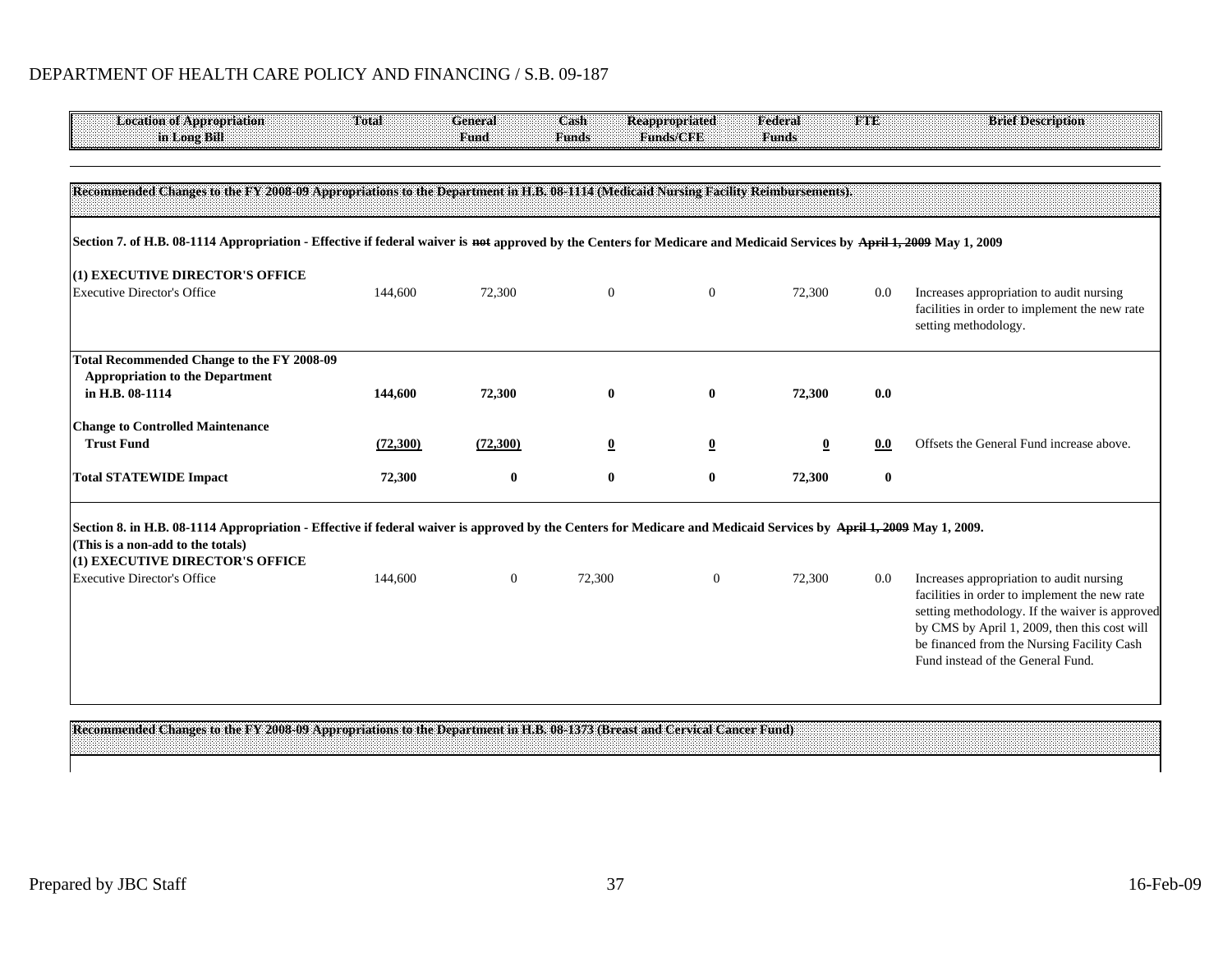| <b>Location of Appropriation</b><br>in Long Bill                                   | <b>Total</b>   | <b>General</b><br>Fund | Cash<br><b>Funds</b> | <b>Reappropriated</b><br><b>Funds/CFE</b> | Federal<br><b>Funds</b> | <b>THE</b> | <b>Brief Description</b>                                                                                                                                                                                   |
|------------------------------------------------------------------------------------|----------------|------------------------|----------------------|-------------------------------------------|-------------------------|------------|------------------------------------------------------------------------------------------------------------------------------------------------------------------------------------------------------------|
| (2) MEDICAL SERVICES PREMIUMS                                                      | $\mathbf{0}$   | 63,160                 | (63,160)             | $\mathbf{0}$                              | $\mathbf{0}$            | 0.0        | Adjusts financing of the Breast and Cervical<br>Cancer Treatment and Prevention program<br>based on current caseload and cost-per-client<br>estimates.                                                     |
| (3) MEDICAID MENTAL HEALTH COMMUNITY PROGRAMS                                      |                |                        |                      |                                           |                         |            |                                                                                                                                                                                                            |
| Mental Health Capitation Payments                                                  | 0              | (2,362)                | 2,362                | $\bf{0}$                                  | $\mathbf{0}$            | 0.0        | Adjusts financing of the Breast and Cervical<br>Cancer Treatment and Prevention program<br>based on current caseload and cost-per-client<br>estimates.                                                     |
| (1) EXECUTIVE DIRECTOR'S OFFICE                                                    |                |                        |                      |                                           |                         |            |                                                                                                                                                                                                            |
| (A) General Administration                                                         |                |                        |                      |                                           |                         |            |                                                                                                                                                                                                            |
| <b>Personal Services</b>                                                           | $\overline{0}$ | (19, 879)              | 19,879               | $\boldsymbol{0}$                          | $\Omega$                | 0.0        | Refinances the administrative costs for the<br>Breast and Cervical Cancer Treatment and<br>Prevention program from the General Fund to<br>the Breast and Cervical Cancer Treatment and<br>Prevention Fund. |
| <b>Operating Expenses</b>                                                          | $\overline{0}$ | (333)                  | 333                  | $\overline{0}$                            | 0                       | 0.0        | Refinances the administrative costs for the<br>Breast and Cervical Cancer Treatment and<br>Prevention program from the General Fund to<br>the Breast and Cervical Cancer Treatment and<br>Prevention Fund. |
| <b>Subtotal - (1) Executive Director's</b><br><b>Office</b>                        | $\bf{0}$       | (20, 212)              | 20,212               | $\bf{0}$                                  | $\mathbf{0}$            | $\bf{0}$   |                                                                                                                                                                                                            |
| <b>Total Recommended Change to the FY 2008-09</b><br>Appropriation in H.B. 08-1373 | 0              | 40,586                 | (40, 586)            | $\bf{0}$                                  |                         | 0.0        |                                                                                                                                                                                                            |

**Recommended Changes to the FY 2008-09 Appropriations to the Department in S.B. 08-217 (Centennial Care Choices)**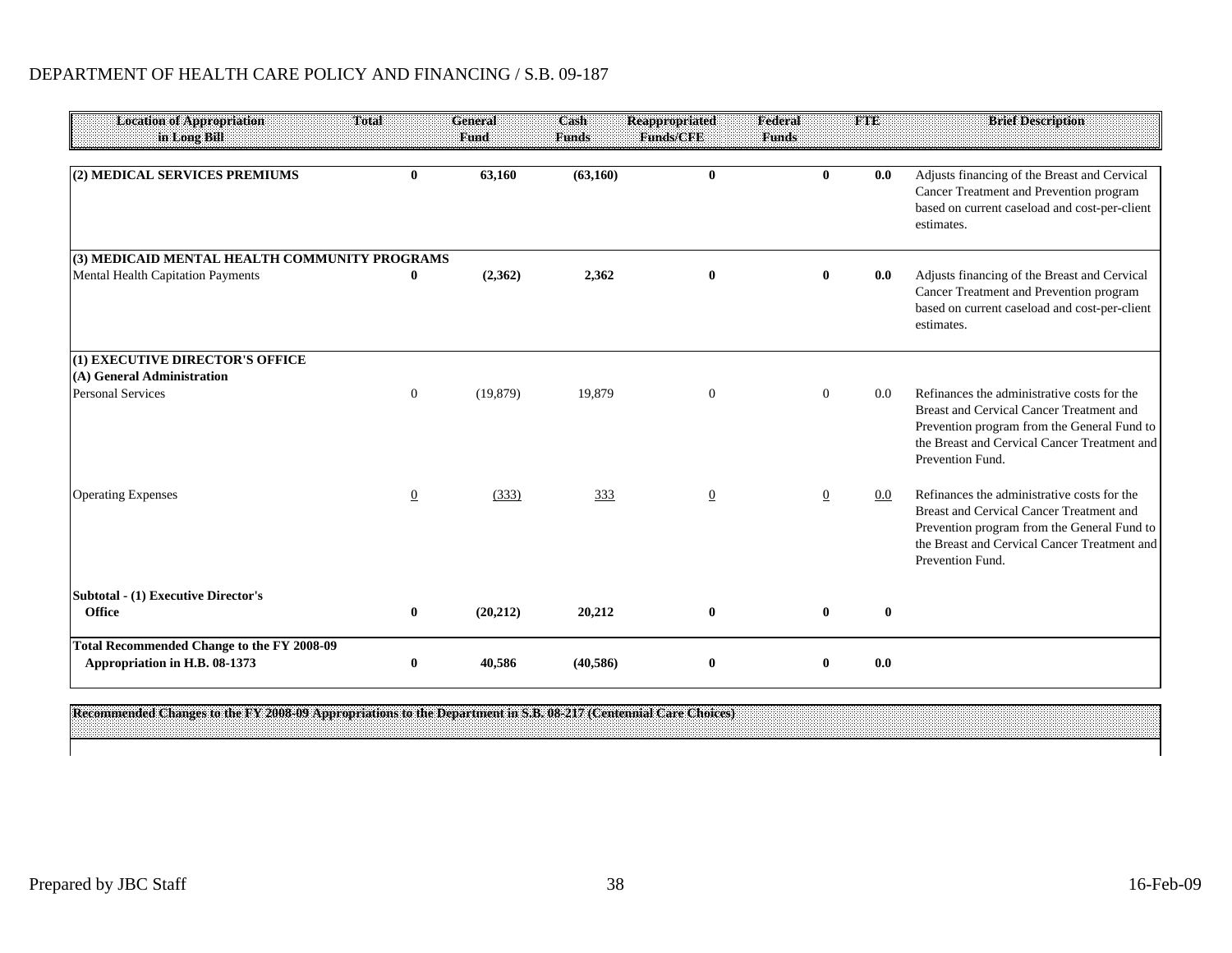| <b>Location of Appropriation</b><br>in Long Bill                                                                                      | <b>Total</b> | <b>General</b><br>Fund | Cash<br><b>Funds</b> | <b>Reappropriated</b><br>Funds/CFE | Federal<br><b>Funds</b> | <b>FTE</b> | <b>Brief Description</b>                                                                                           |
|---------------------------------------------------------------------------------------------------------------------------------------|--------------|------------------------|----------------------|------------------------------------|-------------------------|------------|--------------------------------------------------------------------------------------------------------------------|
| (1) EXECUTIVE DIRECTOR'S OFFICE                                                                                                       |              |                        |                      |                                    |                         |            |                                                                                                                    |
| (A) General Administration                                                                                                            |              |                        |                      |                                    |                         |            |                                                                                                                    |
| General Professional Services and                                                                                                     |              |                        |                      |                                    |                         |            |                                                                                                                    |
| <b>Special Projects</b>                                                                                                               | (299,900)    | (128,700)              | (21,250)             | $\overline{0}$                     | (149,950)               | 0.0        | Adjusts appropriation based on lower than<br>anticipated costs for the actuarial study for<br>value benefit plans. |
| Total Recommended Change to the FY 2008-09                                                                                            |              |                        |                      |                                    |                         |            |                                                                                                                    |
| Appropriation in S.B. 08-217                                                                                                          | (299,900)    | (128,700)              | (21,250)             | $\bf{0}$                           | (149,950)               | 0.0        |                                                                                                                    |
| Recommended Changes to the FY 2008-09 Appropriations to the Department in H.B. 08-1072 (Medicaid Buy-in Program For Disabled Persons) |              |                        |                      |                                    |                         |            |                                                                                                                    |
|                                                                                                                                       |              |                        |                      |                                    |                         |            |                                                                                                                    |
| (1) EXECUTIVE DIRECTOR'S OFFICE                                                                                                       |              |                        |                      |                                    |                         |            |                                                                                                                    |
| (A) General Administration                                                                                                            |              |                        |                      |                                    |                         |            |                                                                                                                    |
| General Professional Services and                                                                                                     |              |                        |                      |                                    |                         |            |                                                                                                                    |
| <b>Special Projects</b>                                                                                                               | (55,000)     | (27,500)               | $\overline{0}$       | $\theta$                           | (27,500)                | 0.0        | Delays actuarial study to determine if a<br>certain Medicaid program is cost-effective.                            |
| Total Recommended Change to the FY 2008-09                                                                                            |              |                        |                      |                                    |                         |            |                                                                                                                    |
| Appropriation in H.B. 08-1072                                                                                                         | (55,000)     | (27,500)               | $\bf{0}$             | $\bf{0}$                           | (27,500)                | 0.0        |                                                                                                                    |
| Recommended Changes to the FY 2007-08 Appropriations to the Department in S.B. 07-239                                                 |              |                        |                      |                                    |                         |            |                                                                                                                    |
|                                                                                                                                       |              |                        |                      |                                    |                         |            |                                                                                                                    |
| (2) MEDICAL SERVICES                                                                                                                  |              |                        |                      |                                    |                         |            |                                                                                                                    |
| <b>PREMIUMS</b>                                                                                                                       | 23,119,872   | 23,119,872             | $\bf{0}$             | $\bf{0}$                           | 0                       | 0.0        | Releases restriction of FY 2007-08 over-<br>expenditure for Medical Services Premiums<br>line items.               |
| (3) MEDICAID MENTAL HEALTH COMMUNITY PROGRAMS                                                                                         |              |                        |                      |                                    |                         |            |                                                                                                                    |
| (A) Mental Health Capitation Payments                                                                                                 | 2,347,326    | 2,347,326              | $\bf{0}$             | $\bf{0}$                           | $\mathbf{0}$            | 0.0        | Releases restriction of FY 2007-08 over-<br>expenditure for Mental Health Capitation<br>Payments.                  |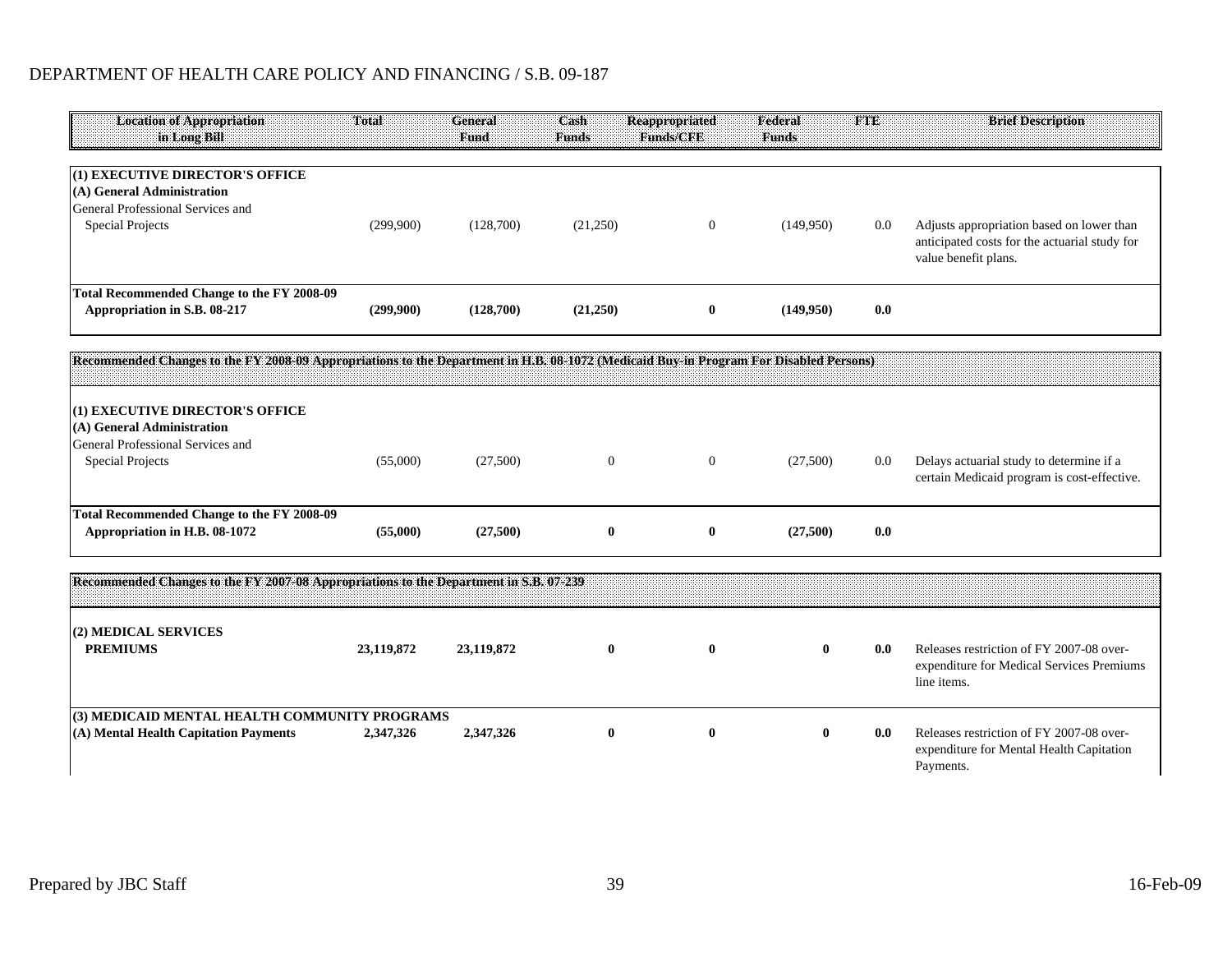| <b>Location of Appropriation</b><br>in Long Bill                                                                                                                          | <b>Total</b> | <b>General</b><br>Fund | Cash<br><b>Funds</b> | <b>Reappropriated</b><br><b>Funds/GRB</b> | Federal Federal<br>Funds |     | <b>Brief Description</b><br><b>FTE EXECUTE</b>                                                  |
|---------------------------------------------------------------------------------------------------------------------------------------------------------------------------|--------------|------------------------|----------------------|-------------------------------------------|--------------------------|-----|-------------------------------------------------------------------------------------------------|
| (6) DEPARTMENT OF HUMAN SERVICES MEDICAID-FUNDED PROGRAMS<br>(E) Mental Health and Alcohol and Drug Abuse Services - Medicaid Funding<br>High Risk Pregnant Women Program | 253,217      | 253,217                |                      |                                           | $\mathbf{0}$             | 0.0 | Releases restriction of FY 2007-08 over-<br>expenditure for High Risk Pregnant Women<br>Program |
| Total Recommended Change to the FY 2007-08<br>Appropriation in S.B. 07-239                                                                                                | 25,720,415   | 25,720,415             |                      |                                           |                          | 0.0 |                                                                                                 |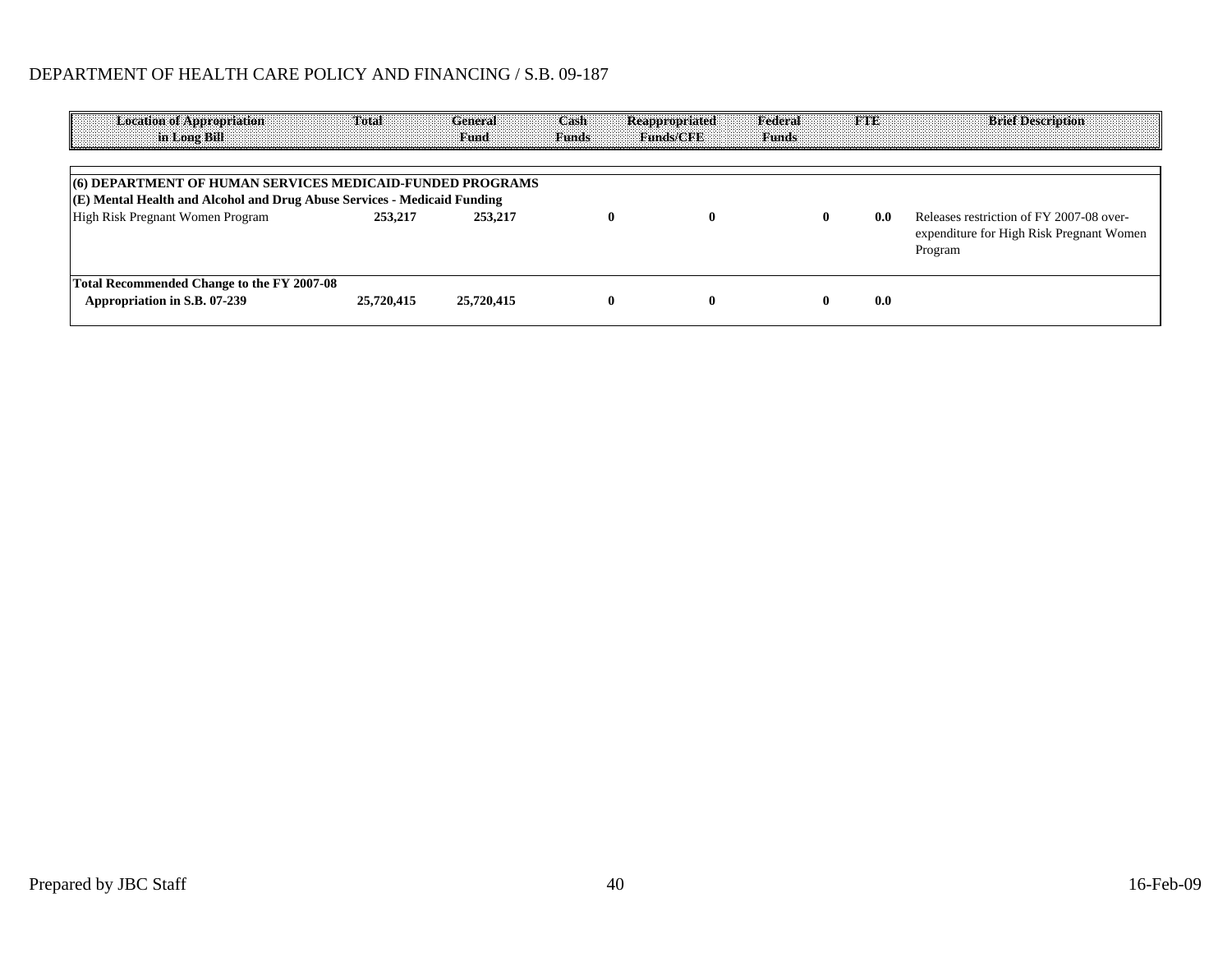| <b>Location of Appropriation</b><br><b>in Long Bill</b>                                          | <b>Total</b>                                       | <b>General</b><br><b>Fund</b>                  | Cash<br>Funds                                    | Reappropriated<br>Funds                        | Federal<br><b>Funds</b>      | <b>Hav</b>                  | <b>Brief Description</b> |  |
|--------------------------------------------------------------------------------------------------|----------------------------------------------------|------------------------------------------------|--------------------------------------------------|------------------------------------------------|------------------------------|-----------------------------|--------------------------|--|
| Summary of Recommended Changes to the Total Appropriations to the Department of Higher Education |                                                    |                                                |                                                  |                                                |                              |                             |                          |  |
| Current FY 2008-09 Appropriation<br><b>Recommended Changes</b><br>New FY 2008-09 Appropriation   | \$2,773,769,830<br>(47,868,009)<br>\$2,725,901,821 | \$812,937,855<br>(30,000,000)<br>\$782,937,855 | \$1,213,712,129<br>11,213,922<br>\$1,224,926,051 | \$726,889,733<br>(29,081,931)<br>\$697,807,802 | \$20,230,113<br>\$20,230,113 | 19.803.3<br>0.0<br>19,803.3 |                          |  |
| Current FY 2007-08 Appropriation<br><b>Recommended Changes</b><br>New FY 2007-08 Appropriation   | \$2,556,073,789<br>(100,000)<br>\$2,555,973,789    | \$747,717,300<br>\$747,717,300                 | \$23,304,523<br>(100,000)<br>\$23,204,523        | \$1,764,573,730<br>\$1,764,573,730             | \$20,478,236<br>\$20,478,236 | 19.277.9<br>0.0<br>19.277.9 |                          |  |

| Recommended Changes to the FY 2008-09 Appropriations to the Department in H.B. 08-1375 (The Long Bill) |              |                |                  |                |                |     |                                                                                                                                                                                                     |
|--------------------------------------------------------------------------------------------------------|--------------|----------------|------------------|----------------|----------------|-----|-----------------------------------------------------------------------------------------------------------------------------------------------------------------------------------------------------|
| (2) Colorado Commission on Higher Education                                                            |              |                |                  |                |                |     |                                                                                                                                                                                                     |
| (A) Administration                                                                                     |              |                |                  |                |                |     |                                                                                                                                                                                                     |
| Administration                                                                                         | (113, 153)   | $\mathbf{0}$   | $\boldsymbol{0}$ | (113, 153)     | $\overline{0}$ | 0.0 | Reflect savings related to hiring freeze.                                                                                                                                                           |
| (B) Division of Private Occupational                                                                   |              |                |                  |                |                |     |                                                                                                                                                                                                     |
| Schools                                                                                                | (20,001)     | $\overline{0}$ | (20,001)         | $\overline{0}$ | $\overline{0}$ | 0.0 | Reflect savings related to hiring freeze.                                                                                                                                                           |
| Subtotal - (2) Colorado Commission                                                                     |              |                |                  |                |                |     |                                                                                                                                                                                                     |
| on Higher Education                                                                                    | (133, 154)   | $\bf{0}$       | (20,001)         | (113, 153)     | $\bf{0}$       | 0.0 |                                                                                                                                                                                                     |
| (4) College Opportunity Fund Program                                                                   |              |                |                  |                |                |     |                                                                                                                                                                                                     |
| (B) Fee-for-service Contracts                                                                          |              |                |                  |                |                |     |                                                                                                                                                                                                     |
| with State Institutions                                                                                | (28,968,778) | (28,968,778)   | $\bf{0}$         | $\bf{0}$       | $\bf{0}$       | 0.0 | General Fund reduction from fee-for-service<br>contracts with the governing boards,<br>allocated in proportion to the amount of new<br>General Fund each governing board<br>received in FY 2008-09. |
| (5) Governing Boards                                                                                   |              |                |                  |                |                |     |                                                                                                                                                                                                     |
| (A) Trustees of Adams State College                                                                    | (557, 851)   | $\overline{0}$ | $\boldsymbol{0}$ | (557, 851)     | $\overline{0}$ | 0.0 | Fee-for-service contract reduction.                                                                                                                                                                 |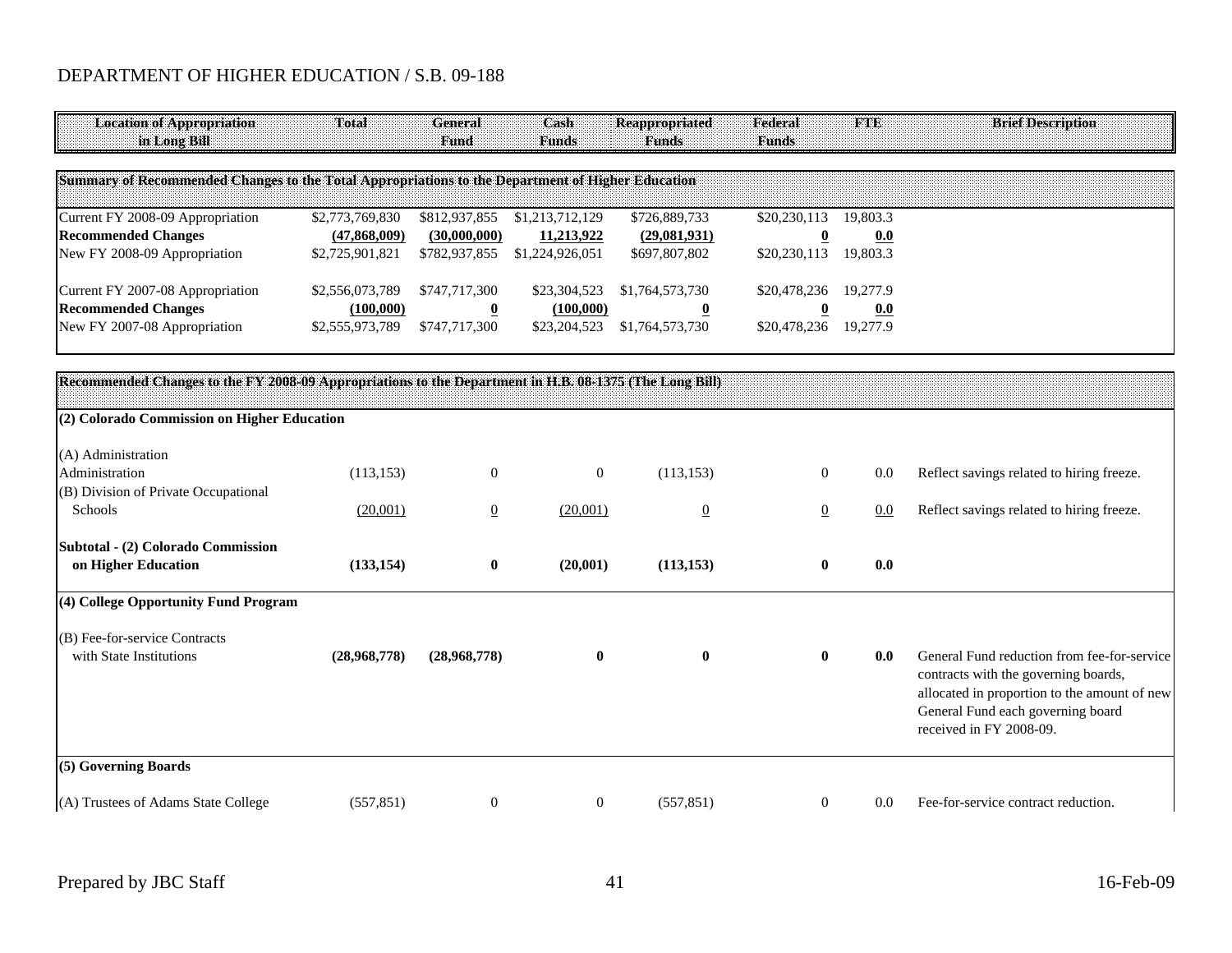| <b>Location of Appropriation</b>                     | Total          | General          | Cash            | <b>Reappropriated</b> | Federal          | <b>FTE</b> | <b>Brief Description</b>                                                                  |
|------------------------------------------------------|----------------|------------------|-----------------|-----------------------|------------------|------------|-------------------------------------------------------------------------------------------|
| in Long Bill                                         |                | Fund             | <b>Funds</b>    | <b>Funds</b>          | <b>Funds</b>     |            |                                                                                           |
|                                                      |                |                  |                 |                       |                  |            |                                                                                           |
| (B) Trustees of Mesa State College                   | (201, 556)     | $\overline{0}$   | 721,765         | (923, 321)            | $\Omega$         | 0.0        | Fee-for-service contract reduction; cash                                                  |
|                                                      |                |                  |                 |                       |                  |            | spending authority for \$5 per credit hour                                                |
| (C) Trustees of Metropolitan State                   |                |                  |                 |                       |                  |            | tuition surcharge.                                                                        |
| College of Denver                                    | (2,833,265)    | $\mathbf{0}$     | $\overline{0}$  | (2,833,265)           | $\mathbf{0}$     | 0.0        | Fee-for-service contract reduction.                                                       |
| (D) Trustees of Western State College                | (463, 186)     | $\mathbf{0}$     | $\Omega$        | (463, 186)            | $\overline{0}$   | 0.0        | Fee-for-service contract reduction.                                                       |
| (E) Board of Governors of the Colorado               |                |                  |                 |                       |                  |            |                                                                                           |
| <b>State University System</b>                       | (346, 574)     | $\mathbf{0}$     | 7,062,000       | (7,408,574)           | $\mathbf{0}$     | 0.0        | Fee-for-service contract reduction; cash                                                  |
|                                                      |                |                  |                 |                       |                  |            | spending authority for nonresident tuition.                                               |
| (F) Trustees of Fort Lewis College                   | (449, 481)     | $\mathbf{0}$     | 163,923         | (613, 404)            | $\mathbf{0}$     | 0.0        | Fee-for-service contract reduction; cash                                                  |
|                                                      |                |                  |                 |                       |                  |            | spending authority for nonresident tuition.                                               |
| (G) Regents of the University of                     |                |                  |                 |                       |                  |            |                                                                                           |
| Colorado                                             | (8,895,446)    | $\mathbf{0}$     | (897, 416)      | (7,998,030)           | $\overline{0}$   | 0.0        | Fee-for-service contract reduction.                                                       |
| (H) Trustees of the Colorado School                  |                |                  |                 |                       |                  |            |                                                                                           |
| of Mines                                             | 3,333,522      | $\boldsymbol{0}$ | 4,183,651       | (850, 129)            | $\boldsymbol{0}$ | $0.0\,$    | Fee-for-service contract reduction of \$0.9<br>million; an increase of \$3.2 million cash |
|                                                      |                |                  |                 |                       |                  |            | spending authority for nonresident tuition;                                               |
|                                                      |                |                  |                 |                       |                  |            | and an increase of \$0.9 million cash                                                     |
|                                                      |                |                  |                 |                       |                  |            | spending authority for an academic facility                                               |
|                                                      |                |                  |                 |                       |                  |            | fee.                                                                                      |
| (I) University of Northern Colorado                  | (1,660,538)    | $\overline{0}$   | $\overline{0}$  | (1,660,538)           | $\mathbf{0}$     | 0.0        | Fee-for-service contract reduction.                                                       |
| (J) State Board for Community                        |                |                  |                 |                       |                  |            |                                                                                           |
| Colleges and Occupational Education                  |                |                  |                 |                       |                  |            |                                                                                           |
| <b>State System Community Colleges</b>               | (5,660,480)    | $\overline{0}$   | $\underline{0}$ | (5,660,480)           | $\underline{0}$  | $0.0\,$    | Fee-for-service contract reduction.                                                       |
| <b>Subtotal - (5) Governing Boards</b>               | (17, 734, 855) | $\bf{0}$         | 11,233,923      | (28,968,778)          | $\bf{0}$         | 0.0        |                                                                                           |
| (6) Local District Junior College Grants Pursuant to |                |                  |                 |                       |                  |            |                                                                                           |
| Section 23-71-301, C.R.S.                            | (604, 824)     | (604, 824)       | $\bf{0}$        | $\bf{0}$              | $\bf{0}$         | 0.0        | Proportional General Fund reduction.                                                      |
|                                                      |                |                  |                 |                       |                  |            |                                                                                           |
| (8) Division of Occupational Education               |                |                  |                 |                       |                  |            |                                                                                           |
| (C) Area Vocational School Support                   | (426,398)      | (426,398)        | $\bf{0}$        | $\boldsymbol{0}$      | $\bf{0}$         | 0.0        | Proportional General Fund reduction.                                                      |
|                                                      |                |                  |                 |                       |                  |            |                                                                                           |
| Total Recommended Change to the FY 2008-09           |                |                  |                 |                       |                  |            |                                                                                           |
| Appropriation in H.B. 08-1375                        | (47, 868, 009) | (30,000,000)     | 11,213,922      | (29,081,931)          | $\bf{0}$         | 0.0        |                                                                                           |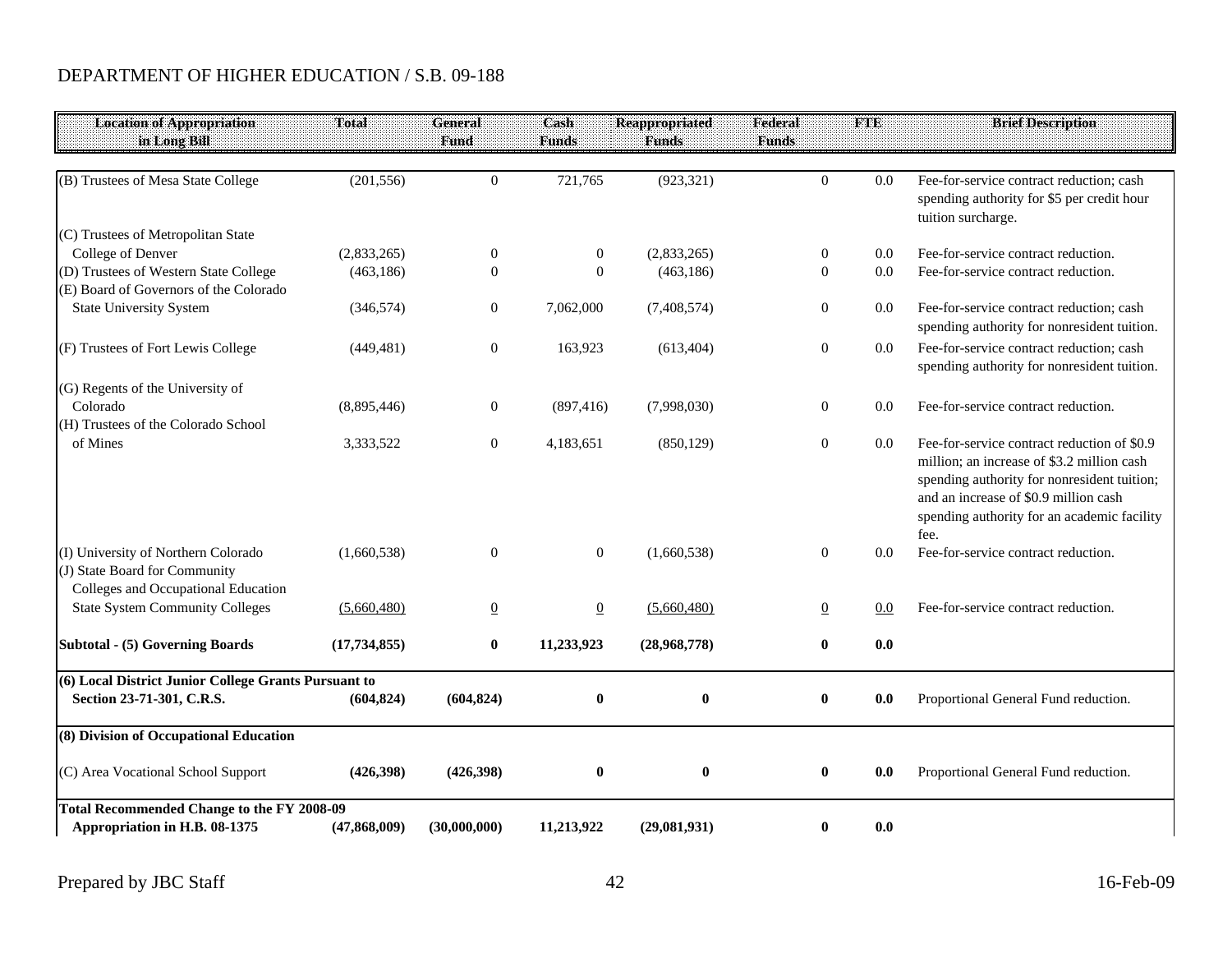| <b>Location of Appropriation</b><br>in Long Bill                                                                   | <b>Total</b>     | <b>General</b><br>Fund | Cash<br><b>Funds</b> | <b>Reappropriated</b><br><b>Funds</b> | Federal<br><b>Funds</b> | <b>FTE</b> | <b>Brief Description</b>                                                                                          |
|--------------------------------------------------------------------------------------------------------------------|------------------|------------------------|----------------------|---------------------------------------|-------------------------|------------|-------------------------------------------------------------------------------------------------------------------|
|                                                                                                                    |                  |                        |                      |                                       |                         |            |                                                                                                                   |
|                                                                                                                    |                  |                        |                      |                                       |                         |            |                                                                                                                   |
| Recommended Changes to the FY 2007-08 Appropriations to the Department in S.B. 07-239 (The Long Bill)              |                  |                        |                      |                                       |                         |            |                                                                                                                   |
| (4) College Opportunity Fund Program                                                                               |                  |                        |                      |                                       |                         |            |                                                                                                                   |
| (A) Stipends<br>Stipends for eligible full-time equivalent<br>students attending state institutions                | 2,685,272        | 2,685,272              | $\overline{0}$       | $\mathbf{0}$                          | $\boldsymbol{0}$        | $0.0\,$    | Increase stipends and decrease fee-for-<br>service based on actual stipend-eligible<br>enrollment.                |
| (B) Fee-for-service Contracts<br>with State Institutions                                                           | (2,685,272)      | (2,685,272)            | $\overline{0}$       | $\overline{0}$                        | $\overline{0}$          | $0.0\,$    | Increase stipends and decrease fee-for-<br>service based on actual stipend-eligible<br>enrollment.                |
| <b>Subtotal - (4) College Opportunity</b><br><b>Fund Program</b>                                                   | $\bf{0}$         | $\bf{0}$               | $\boldsymbol{0}$     | $\bf{0}$                              | $\bf{0}$                | 0.0        |                                                                                                                   |
| (5) Governing Boards                                                                                               |                  |                        |                      |                                       |                         |            |                                                                                                                   |
| (B) Trustees of Mesa State College                                                                                 | $\boldsymbol{0}$ | $\mathbf{0}$           | $\overline{0}$       | $\mathbf{0}$                          | $\boldsymbol{0}$        | $0.0\,$    | Increase stipends and decrease fee-for-<br>service by \$206,943 based on actual stipend-<br>eligible enrollment.  |
| (E) Colorado State University System                                                                               | $\mathbf{0}$     | $\mathbf{0}$           | $\boldsymbol{0}$     | $\mathbf{0}$                          | $\boldsymbol{0}$        | $0.0\,$    | Increase stipends and decrease fee-for-<br>service by \$169,292 based on actual stipend-<br>eligible enrollment.  |
| (I) University of Northern Colorado                                                                                | $\mathbf{0}$     | $\mathbf{0}$           | $\boldsymbol{0}$     | $\mathbf{0}$                          | $\boldsymbol{0}$        | $0.0\,$    | Increase stipends and decrease fee-for-<br>service by \$355,106 based on actual stipend-<br>eligible enrollment.  |
| (J) State Board for the Community<br>Colleges and Occupational Education<br><b>State System Community Colleges</b> | $\underline{0}$  | $\underline{0}$        | $\overline{0}$       | $\overline{0}$                        | $\overline{0}$          | 0.0        | Increase stipends and decrease fee-for-<br>service by \$1,953,931 based on actual<br>stipend-eligible enrollment. |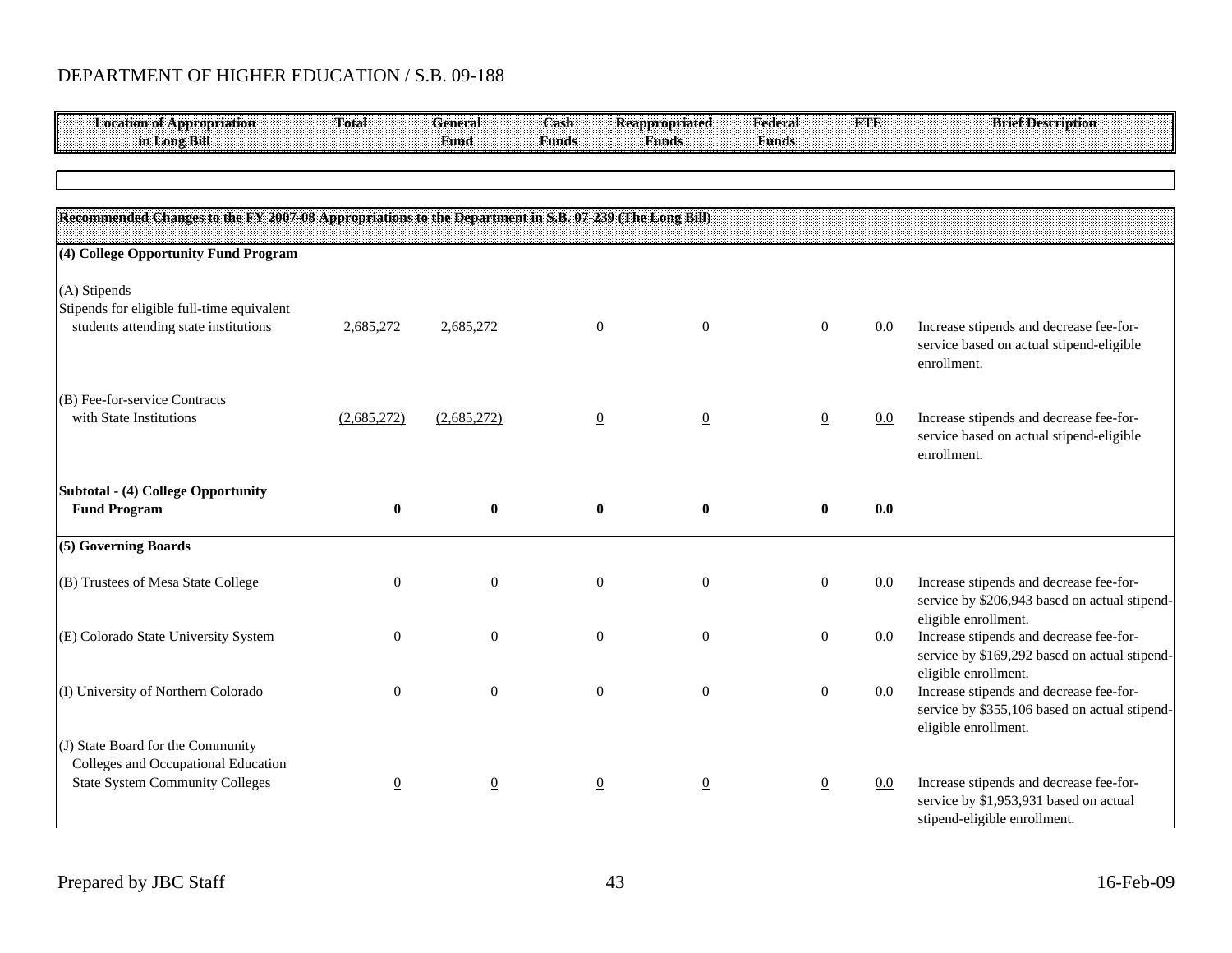| <b>Location of Appropriation</b><br>in Long Bill                           | <b>Total</b> | General<br>Fund | Cash<br><b>Funds</b> | Reappropriated<br><b>Funds</b> | Federal<br><b>Funds</b> | <b>FTE</b> | <b>Brief Description</b>                                                                                                         |
|----------------------------------------------------------------------------|--------------|-----------------|----------------------|--------------------------------|-------------------------|------------|----------------------------------------------------------------------------------------------------------------------------------|
| Subtotal - (5) Governing Boards                                            | $\mathbf{0}$ | $\bf{0}$        | $\mathbf 0$          | $\bf{0}$                       |                         | 0.0        |                                                                                                                                  |
| (9) Auraria Higher Education Center                                        |              |                 |                      |                                |                         |            |                                                                                                                                  |
| <b>Auxiliary Revenue</b>                                                   | (100,000)    | $\bf{0}$        | (100,000)            | $\bf{0}$                       |                         | 0.0        | Eliminates appropriation limits on auxiliary<br>program expenditures consistent with the<br>practice for other governing boards. |
| Total Recommended Change to the FY 2007-08<br>Appropriation in S.B. 07-239 | (100,000)    | 0               | (100,000)            | $\bf{0}$                       |                         | 0.0        |                                                                                                                                  |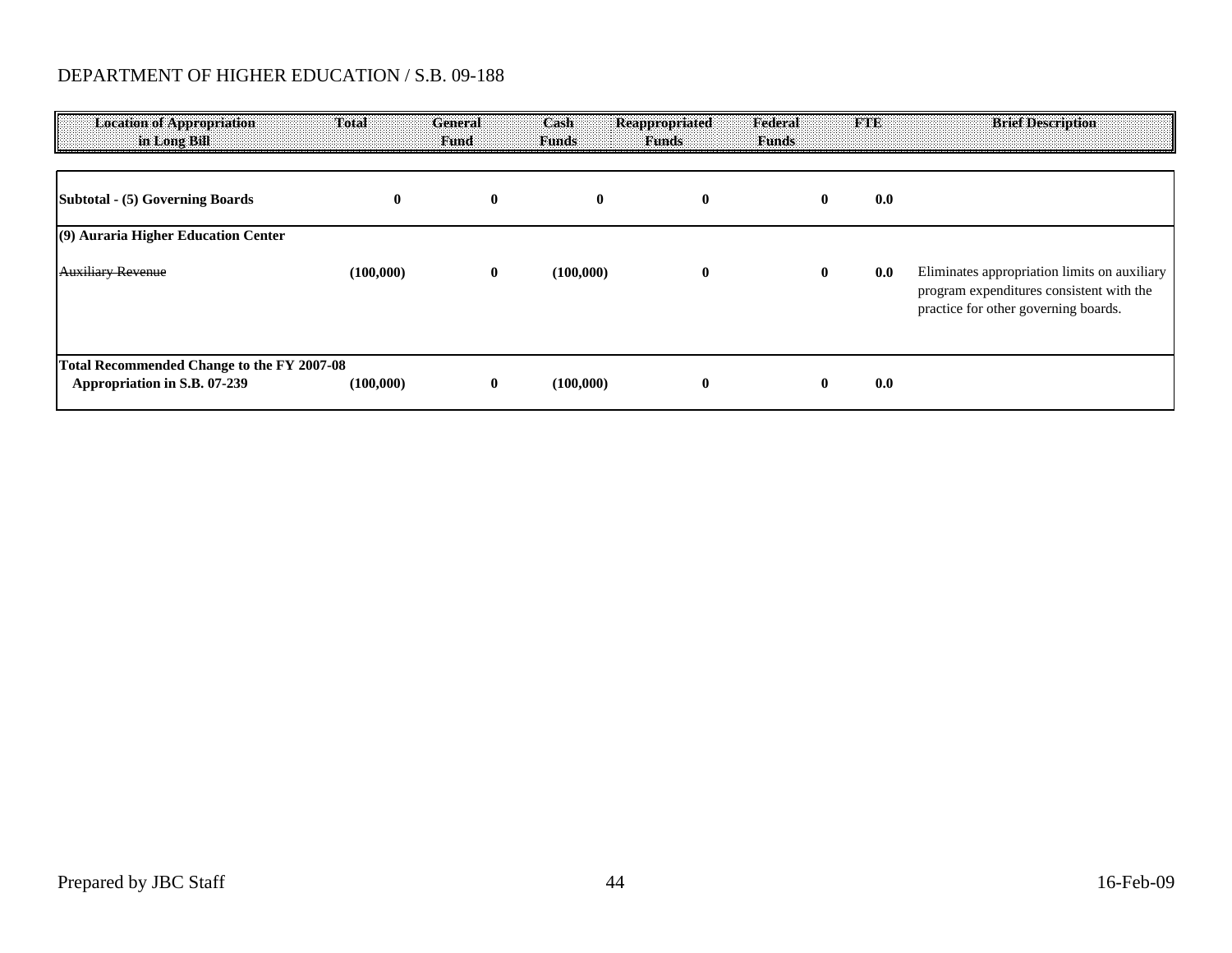| <b>Location of Appropriation</b><br>in Long Bill                                                       | Total           | <b>General</b><br>Fund | Cash<br><b>Funds</b>    | <b>Reappropriated</b><br><b>Funds/CFE</b> | Federal<br><b>Funds</b> | <b>FTE</b> | <b>Brief Description</b>                                                                                                                                          |
|--------------------------------------------------------------------------------------------------------|-----------------|------------------------|-------------------------|-------------------------------------------|-------------------------|------------|-------------------------------------------------------------------------------------------------------------------------------------------------------------------|
| Summary of Recommended Changes to the Total Appropriations to the Department of Human Services         |                 |                        |                         |                                           |                         |            |                                                                                                                                                                   |
| Current FY 2008-09 Appropriation                                                                       | \$2,134,929,534 | \$694,456,823          | \$342,226,235           | \$437,011,561                             | \$661,234,915           | 5,534.6    |                                                                                                                                                                   |
| <b>Recommended Changes</b>                                                                             | (19,209,735)    | (14, 239, 108)         | 7,393,121               | (15,571,176)                              | 3,207,428               | (6.5)      |                                                                                                                                                                   |
| New FY 2008-09 Appropriation                                                                           | \$2,115,719,799 | \$680,217,715          | \$349,619,356           | \$421,440,385                             | \$664,442,343           | 5,528.1    |                                                                                                                                                                   |
| Current FY 2007-08 Appropriation                                                                       | \$2,033,554,346 | \$647,517,006          | \$110,605,461           | \$635,811,187                             | \$639,620,692           | 5.489.3    |                                                                                                                                                                   |
| <b>Recommended Changes</b>                                                                             | 157,089         | 1,966,000              | $\overline{\mathbf{0}}$ | (1,808,911)                               | $\overline{\mathbf{0}}$ | 0.0        |                                                                                                                                                                   |
| New FY 2007-08 Appropriation                                                                           | \$2,033,711,435 | \$649,483,006          | \$110,605,461           | \$634,002,276                             | \$639,620,692           | 5,489.3    |                                                                                                                                                                   |
| Recommended Changes to the FY 2008-09 Appropriations to the Department in H.B. 08-1375 (The Long Bill) |                 |                        |                         |                                           |                         |            |                                                                                                                                                                   |
| (1) EXECUTIVE DIRECTOR'S OFFICE                                                                        |                 |                        |                         |                                           |                         |            |                                                                                                                                                                   |
| (B) Special Purpose                                                                                    |                 |                        |                         |                                           |                         |            |                                                                                                                                                                   |
| Office of Performance Improvement                                                                      | (199,740)       | (79, 896)              | (3,995)                 | (31,958)                                  | (83, 891)               | 0.0        | Reflect savings related to hiring freeze.                                                                                                                         |
| Administrative Review Unit                                                                             | 54,282          | $\overline{0}$         | $\overline{0}$          | $\overline{0}$                            | 54,282                  | 0.8        | Add staff to comply with federal<br>requirements for timely review of child<br>out-of-home placements.                                                            |
| <b>Subtotal - (1) Executive Director's</b>                                                             |                 |                        |                         |                                           |                         |            |                                                                                                                                                                   |
| Office                                                                                                 | (145, 458)      | (79, 896)              | (3,995)                 | (31,958)                                  | (29,609)                | 0.8        |                                                                                                                                                                   |
| (2) OFFICE OF INFORMATION TECHNOLOGY SERVICES                                                          |                 |                        |                         |                                           |                         |            |                                                                                                                                                                   |
| <b>Personal Services</b>                                                                               | (520, 470)      | (401, 343)             | (12, 522)               | (40, 452)                                 | (66, 153)               | 0.0        | Consolidate funding for Governor's Office<br>of IT.                                                                                                               |
| Colorado Benefits Management System<br>(CBMS)                                                          | 2,500,000       | $\boldsymbol{0}$       | 1,729,381               | 1,779,340                                 | (1,008,721)             | 0.0        | Reallocate fund sources for FY 2008-09;<br>add \$2,500,000 for new vendor transition<br>expenses; refinance previously approved<br>interim supplemental requests. |
| CBMS SAS-70 Audit                                                                                      | $\overline{0}$  | $\mathbf{0}$           | 6,677                   | 5,357                                     | (12,034)                | 0.0        | Reallocate fund sources for FY 2008-09;<br>refinance previously approved interim<br>supplemental requests.                                                        |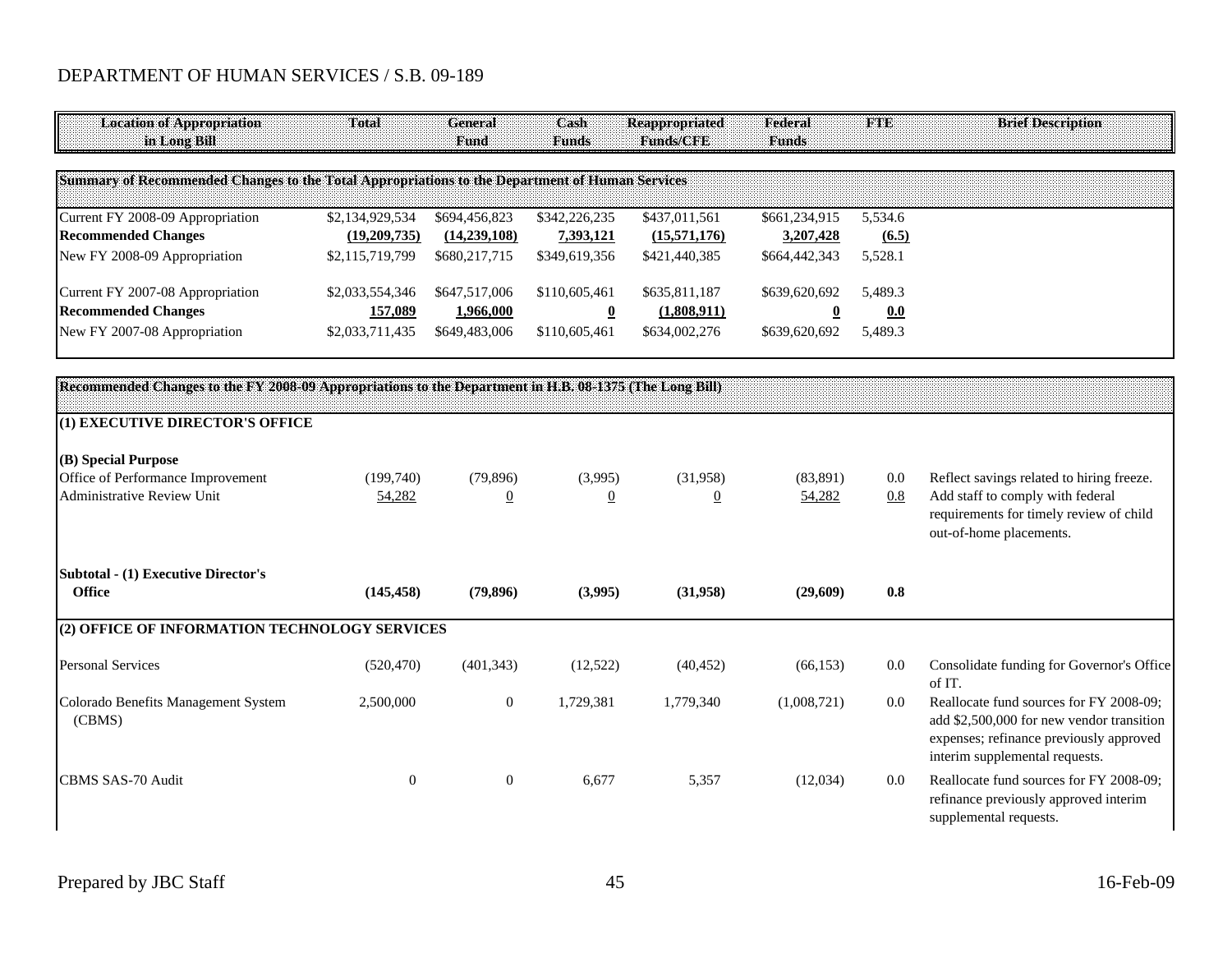| <b>Location of Appropriation</b><br>in Long Bill                   | Total                   | General<br>Fund          | Cash<br><b>Funds</b>           | <b>Reappropriated</b><br><b>Funds/CFE</b> | Federal<br><b>Funds</b> | <b>FTE</b> | <b>Brief Description</b>                                                                                                                                                                                                                                                                                                                                                                                            |
|--------------------------------------------------------------------|-------------------------|--------------------------|--------------------------------|-------------------------------------------|-------------------------|------------|---------------------------------------------------------------------------------------------------------------------------------------------------------------------------------------------------------------------------------------------------------------------------------------------------------------------------------------------------------------------------------------------------------------------|
| <b>CBMS FEDERAL REALLOCATION</b><br><b>MANAGEMENT AND</b>          | 4,702,859               | $\mathbf{0}$             | 3,728,466                      | 974,393                                   | $\overline{0}$          | 0.0        | Reallocate fund sources associated with<br>FY 2006-07 and FY 2007-08<br>expenditures in accordance with federal<br>rules; new line item.                                                                                                                                                                                                                                                                            |
| <b>ADMINISTRATION OF OIT</b>                                       | 888,928                 | 685,055                  | 19,891                         | 69,929                                    | 114,053                 | 0.0        | Consolidate funding for Governor's Office<br>of IT; new centrally appropriated line<br>item; General Fund increase is offset by<br>changes in other lines in this budget, and<br>changes in the Governor's Office.                                                                                                                                                                                                  |
| Subtotal - (2) Office of Information<br><b>Technology Services</b> | 7,571,317               | 283,712                  | 5,471,893                      | 2,788,567                                 | (972, 855)              | 0.0        |                                                                                                                                                                                                                                                                                                                                                                                                                     |
| (5) DIVISION OF CHILD WELFARE                                      |                         |                          |                                |                                           |                         |            |                                                                                                                                                                                                                                                                                                                                                                                                                     |
| Administration<br><b>Child Welfare Services</b>                    | (53,282)<br>(3,636,686) | (33, 445)<br>(3,625,390) | $\boldsymbol{0}$<br>(744, 948) | (3,026)<br>(438,959)                      | (16, 811)<br>1,172,611  | 0.0<br>0.0 | Reflect savings related to hiring freeze.<br>Reduce \$2,543,665 to correct technical<br>error; reduce \$1,673,320 for provider rate<br>reduction; add \$580,299 General Fund<br>from Health Care Policy and Financing<br>(HCPF), based on Medicaid<br>administrative case management<br>restrictions; refinance \$1,545,747 General<br>Fund with federal funds. Adjust footnote<br>to reflect provider rate change. |
| Family and Children's Programs                                     | 383,317                 | 419,309                  | (25, 684)                      | $\overline{0}$                            | (10, 308)               | 0.0        | Add \$608,593 General Fund from HCPF,<br>based on Medicaid administrative case<br>management restrictions; reduce \$225,276<br>for provider rate reduction. Adjust<br>footnotes to reflect provider rate change.                                                                                                                                                                                                    |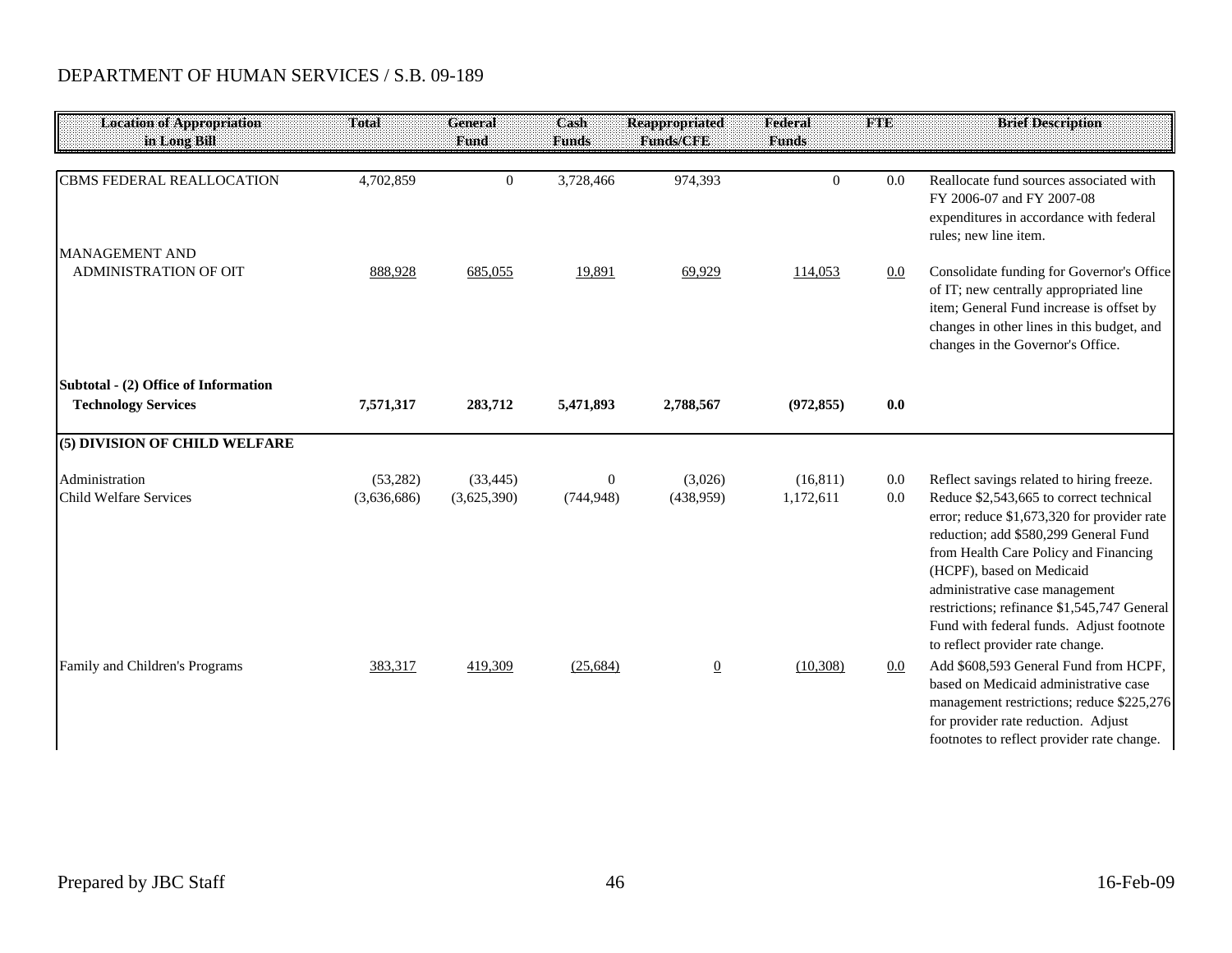| <b>Location of Appropriation</b><br>in Long Bill                                      | Total                 | General<br>Fund               | Cash<br><b>Funds</b> | <b>Reappropriated</b><br>Funds/CFE | Federal<br><b>Funds</b>   | <b>FTE</b> | <b>Brief Description</b>                                                                                                         |
|---------------------------------------------------------------------------------------|-----------------------|-------------------------------|----------------------|------------------------------------|---------------------------|------------|----------------------------------------------------------------------------------------------------------------------------------|
| Subtotal - (5) Division of Child Welfare                                              | (3,306,651)           | (3,239,526)                   | (770, 632)           | (441, 985)                         | 1,145,492                 | 0.0        |                                                                                                                                  |
| (7) OFFICE OF SELF SUFFICIENCY                                                        |                       |                               |                      |                                    |                           |            |                                                                                                                                  |
| (A) Administration<br><b>Personal Services</b><br>FOOD STAMP COLA SANCTION            | (172, 942)<br>380,860 | (86, 471)<br>$\boldsymbol{0}$ | $\theta$<br>380,860  | $\boldsymbol{0}$<br>$\overline{0}$ | (86, 471)<br>$\mathbf{0}$ | 0.0<br>0.0 | Reflect savings related to hiring freeze.<br>Settlement of federal Food Stamp                                                    |
|                                                                                       |                       |                               |                      |                                    |                           |            | sanction resulting from early Colorado<br>Benefits Management System (CBMS)<br>problem with cost of living adjustment<br>(COLA). |
| FOOD STAMP SETTLEMENT                                                                 | 10,082,040            | $\boldsymbol{0}$              | 10,082,040           | $\boldsymbol{0}$                   | $\mathbf{0}$              | 0.0        | Settlement of federal Food Stamp<br>sanction resulting from early CBMS<br>programming and county data entry                      |
| (B) Colorado Works Program                                                            |                       |                               |                      |                                    |                           |            |                                                                                                                                  |
| <b>County Reserve Accounts</b>                                                        | 10,789,260            | $\boldsymbol{0}$              | $\overline{0}$       | $\overline{0}$                     | 10,789,260                | $0.0\,$    | Adjustment to county TANF reserve<br>accounts.                                                                                   |
| Workforce Development Council                                                         | 16,169                | $\boldsymbol{0}$              | $\overline{0}$       | $\boldsymbol{0}$                   | 16,169                    | $0.0\,$    | Annual adjustment required by federal<br>rule.                                                                                   |
| (D) Child Support Enforcement<br><b>Automated Child Support Enforcement</b><br>System | (112, 884)            | (38, 381)                     | $\overline{0}$       | $\underline{0}$                    | (74, 503)                 | 0.0        | Reflect savings related to hiring freeze.                                                                                        |
| Subtotal - (7) Office of Self<br><b>Sufficiency</b>                                   | 20,982,503            | (124, 852)                    | 10,462,900           | $\bf{0}$                           | 10,644,455                | 0.0        |                                                                                                                                  |
| (8) MENTAL HEALTH AND ALCOHOL AND DRUG ABUSE SERVICES                                 |                       |                               |                      |                                    |                           |            |                                                                                                                                  |
| (A) Administration<br><b>Personal Services</b>                                        | (75, 759)             | (16,254)                      | (59, 505)            | $\boldsymbol{0}$                   | $\mathbf{0}$              | (0.6)      | Reduce \$59,505 and 0.4 FTE based on<br>available cash fund sources; reduce<br>\$16,254 and 0.2 FTE for technical<br>correction. |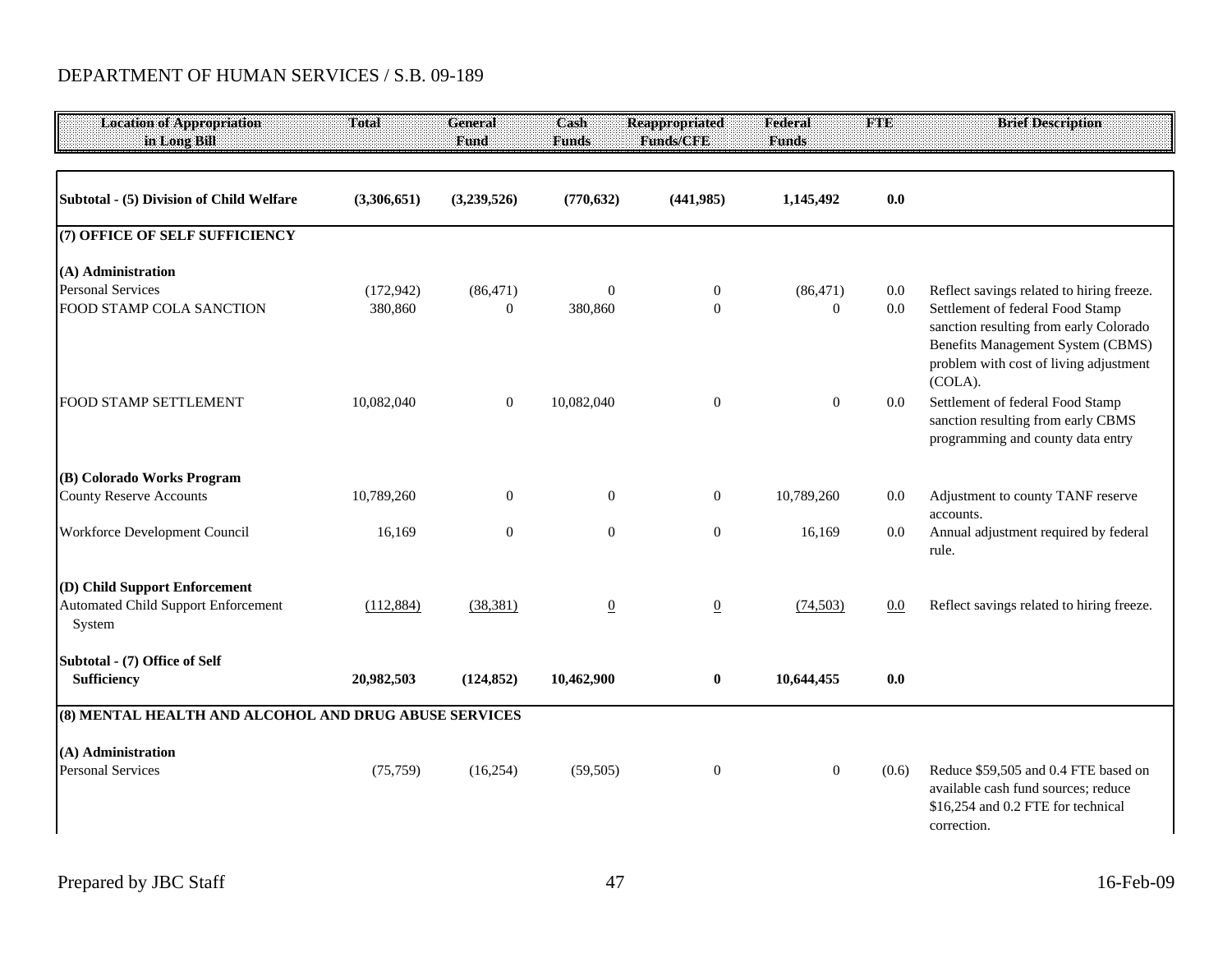| <b>Location of Appropriation</b>                         | Total          | General          | Cash             | <b>Reappropriated</b> | Federal          | <b>BIND</b> | <b>Brief Description</b>                                                                                  |
|----------------------------------------------------------|----------------|------------------|------------------|-----------------------|------------------|-------------|-----------------------------------------------------------------------------------------------------------|
| in Long Bill                                             |                | Fund             | <b>Funds</b>     | Funds/CFE             | <b>Funds</b>     |             |                                                                                                           |
|                                                          |                |                  |                  |                       |                  |             |                                                                                                           |
| (B) Mental Health Community Programs                     |                |                  |                  |                       |                  |             |                                                                                                           |
| (1) Mental Health Services for the<br>Medically Indigent |                |                  |                  |                       |                  |             |                                                                                                           |
| Services for 10,296 Indigent Mentally Ill                | (1,829,703)    | (1,829,703)      | $\boldsymbol{0}$ | $\boldsymbol{0}$      | $\boldsymbol{0}$ | 0.0         | Transfer \$1,713,993 to a new line item                                                                   |
| Clients                                                  |                |                  |                  |                       |                  |             | (Medications for Indigent Mentally Ill                                                                    |
|                                                          |                |                  |                  |                       |                  |             | Clients); reduce \$90,000 to eliminate<br>funds for community-based forensic                              |
|                                                          |                |                  |                  |                       |                  |             | patients; reduce \$25,710 for technical                                                                   |
| <b>MEDICATIONS FOR INDIGENT</b>                          |                |                  |                  |                       |                  |             |                                                                                                           |
| MENTALLY ILL CLIENTS                                     | 1,713,993      | 1,713,993        | $\mathbf{0}$     | $\boldsymbol{0}$      | $\mathbf{0}$     | 0.0         | New line item to improve Long Bill<br>transparency.                                                       |
| Family Advocacy Demonstration Sites                      | (2, 354)       | $\boldsymbol{0}$ | (2, 354)         | $\boldsymbol{0}$      | $\boldsymbol{0}$ | $0.0\,$     | Reduce for technical correction.                                                                          |
| Veteran Mental Health                                    | (4,283)        | $\mathbf{0}$     | (4,283)          | $\overline{0}$        | $\mathbf{0}$     | 0.0         | Reduce for technical correction.                                                                          |
| (2) Residential Treatment for Youth                      | (137, 935)     | (137, 935)       | $\overline{0}$   | $\mathbf{0}$          | $\theta$         | 0.0         | Reduce to reflect updated caseload.                                                                       |
| (C) Mental Health Institutes                             |                |                  |                  |                       |                  |             |                                                                                                           |
| <b>Mental Health Institutes</b>                          | (289, 147)     | (289, 147)       | $\mathbf{0}$     | $\boldsymbol{0}$      | $\mathbf{0}$     | 0.0         | Reduce \$243,252 due to savings related to<br>hiring freeze; reduce \$45,895 for<br>technical correction. |
| (D) Alcohol and Drug Abuse Division                      |                |                  |                  |                       |                  |             |                                                                                                           |
| (1) Administration                                       |                |                  |                  |                       |                  |             |                                                                                                           |
| <b>Personal Services</b>                                 | $\overline{0}$ | $\boldsymbol{0}$ | 12,172           | (12, 172)             | $\boldsymbol{0}$ | 0.0         | Recategorize fund source.                                                                                 |
| (2) Community Programs                                   |                |                  |                  |                       |                  |             |                                                                                                           |
| (a) Treatment Services                                   |                |                  |                  |                       |                  |             |                                                                                                           |
| <b>Treatment and Detoxification Contracts</b>            | (10, 592)      | (10, 592)        | 15,000           | (15,000)              | $\boldsymbol{0}$ | 0.0         | Reduce \$10,592 for technical correction;<br>recategorize fund source.                                    |
| Short-term Intensive Residential                         |                |                  |                  |                       |                  |             |                                                                                                           |
| Remediation and Treatment (STIRRT)                       |                |                  |                  |                       |                  |             |                                                                                                           |
|                                                          | (9,533)        | (9, 533)         | $\mathbf{0}$     | $\boldsymbol{0}$      | $\mathbf{0}$     | 0.0         | Reduce for technical correction.                                                                          |
| (b) Prevention and Intervention                          |                |                  |                  |                       |                  |             |                                                                                                           |
| Persistent Drunk Driver Programs                         | 0              | $\overline{0}$   | 143,215          | (143, 215)            | $\boldsymbol{0}$ | 0.0         | Recategorize fund source.                                                                                 |
| Law Enforcement Assistance Contracts                     | $\overline{0}$ | $\overline{0}$   | 5,000            | (5,000)               | $\overline{0}$   | 0.0         | Recategorize fund source.                                                                                 |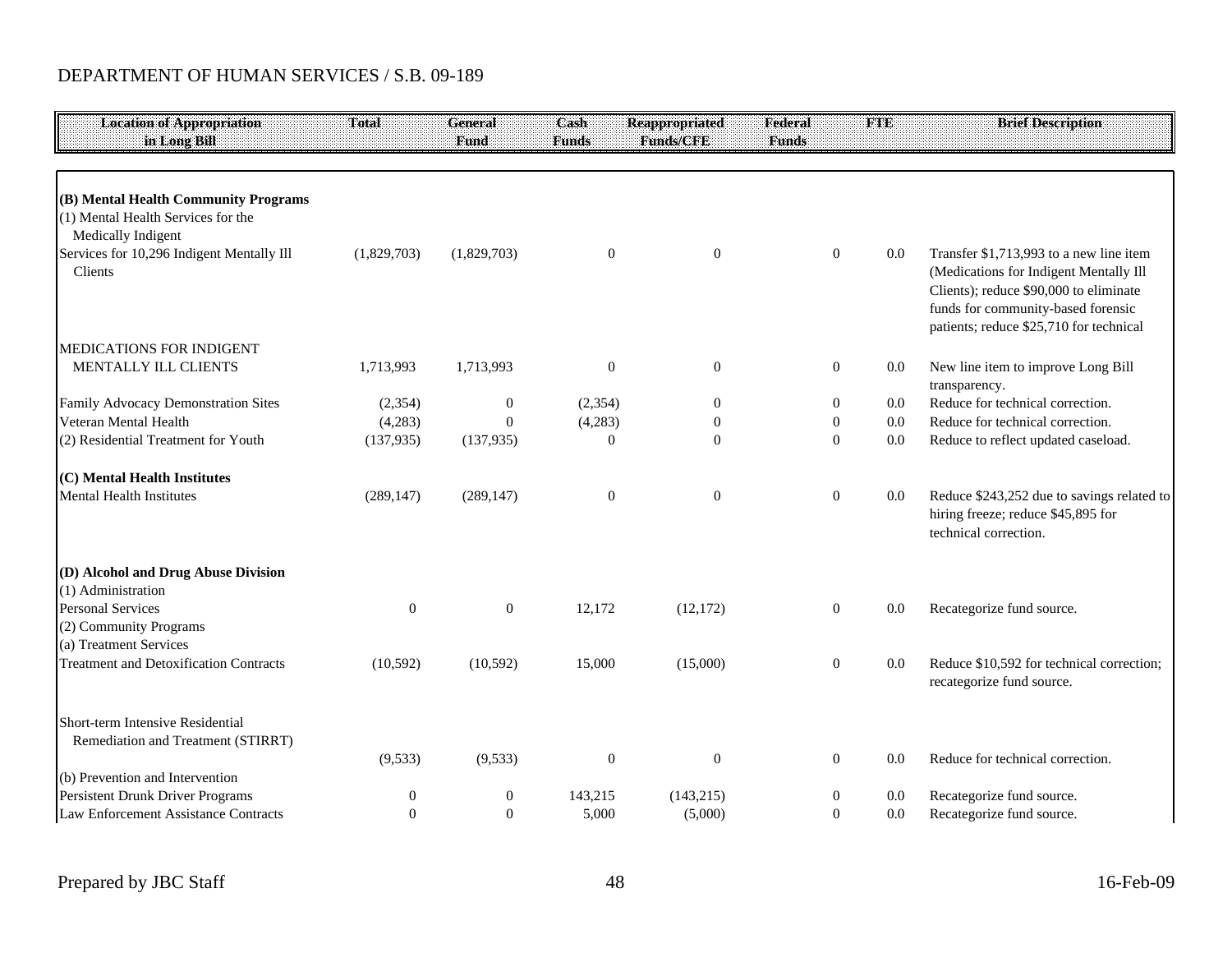| <b>Location of Appropriation</b><br>in Long Bill                                                                          | <b>Total</b>   | <b>General</b><br>Fund | Cash<br><b>Funds</b> | <b>Reappropriated</b><br><b>Funds/CFE</b> | Federal<br><b>Funds</b> | <b>FTE</b> | <b>Brief Description</b>                                                                                                                                                                                                                                                                                                                                 |
|---------------------------------------------------------------------------------------------------------------------------|----------------|------------------------|----------------------|-------------------------------------------|-------------------------|------------|----------------------------------------------------------------------------------------------------------------------------------------------------------------------------------------------------------------------------------------------------------------------------------------------------------------------------------------------------------|
| (c) Other Programs                                                                                                        |                |                        |                      |                                           |                         |            |                                                                                                                                                                                                                                                                                                                                                          |
| <b>Community Treatment and Prevention</b>                                                                                 | $\overline{0}$ | $\overline{0}$         | 1,043,689            | (1,043,689)                               | $\overline{0}$          | 0.0        | Recategorize fund source.                                                                                                                                                                                                                                                                                                                                |
| Subtotal - (8) Mental Health and<br><b>Alcohol and Drug Abuse Services</b>                                                | (645,313)      | (579, 171)             | 1,152,934            | (1,219,076)                               | $\bf{0}$                | (0.6)      |                                                                                                                                                                                                                                                                                                                                                          |
| (9) SERVICES FOR PEOPLE WITH DISABILITIES                                                                                 |                |                        |                      |                                           |                         |            |                                                                                                                                                                                                                                                                                                                                                          |
| (A) Community Services for People with Developmental Disabilities                                                         |                |                        |                      |                                           |                         |            |                                                                                                                                                                                                                                                                                                                                                          |
| (1) Administration<br><b>Personal Services</b>                                                                            | (117, 283)     | $\boldsymbol{0}$       | $\boldsymbol{0}$     | (117, 283)                                | $\boldsymbol{0}$        | 0.0        | Reflect savings related to hiring freeze.                                                                                                                                                                                                                                                                                                                |
| (2) Program Costs<br><b>Adult Comprehensive Services</b><br>for 66 General Fund and 4,002.5<br>3,982.5 Medicaid resources | (19, 389, 907) | (8,142)                | (3,615,350)          | (15,766,415)                              | $\boldsymbol{0}$        | 0.0        | Reduce \$5,300,000 reappropriated funds<br>for projected Medicaid under-expenditure<br>due to systems change; reduce \$5,057,748<br>reappropriated funds to offset Medicaid<br>funds rolled-forward from FY 2007-08;<br>technical correction to eliminate<br>\$4,256,810 local cash funds per H.B. 08-                                                   |
|                                                                                                                           |                |                        |                      |                                           |                         |            | 1220; reduce \$3,300,000 reappropriated<br>funds for projected Medicaid under-<br>expenditure associated with new<br>placements; reduce \$1,291,720<br>reappropriated funds, \$138,407 cash<br>funds, and 20 resources (full-year<br>placement slots) for projected Medicaid<br>under-expenditure due to systematic<br>client turnover; reduce \$816,947 |
|                                                                                                                           |                |                        |                      |                                           |                         |            | reappropriated Medicaid funds and<br>\$8,142 General Fund for provider rate<br>reduction; add \$779,867 client cash funds<br>for increase in room and board.                                                                                                                                                                                             |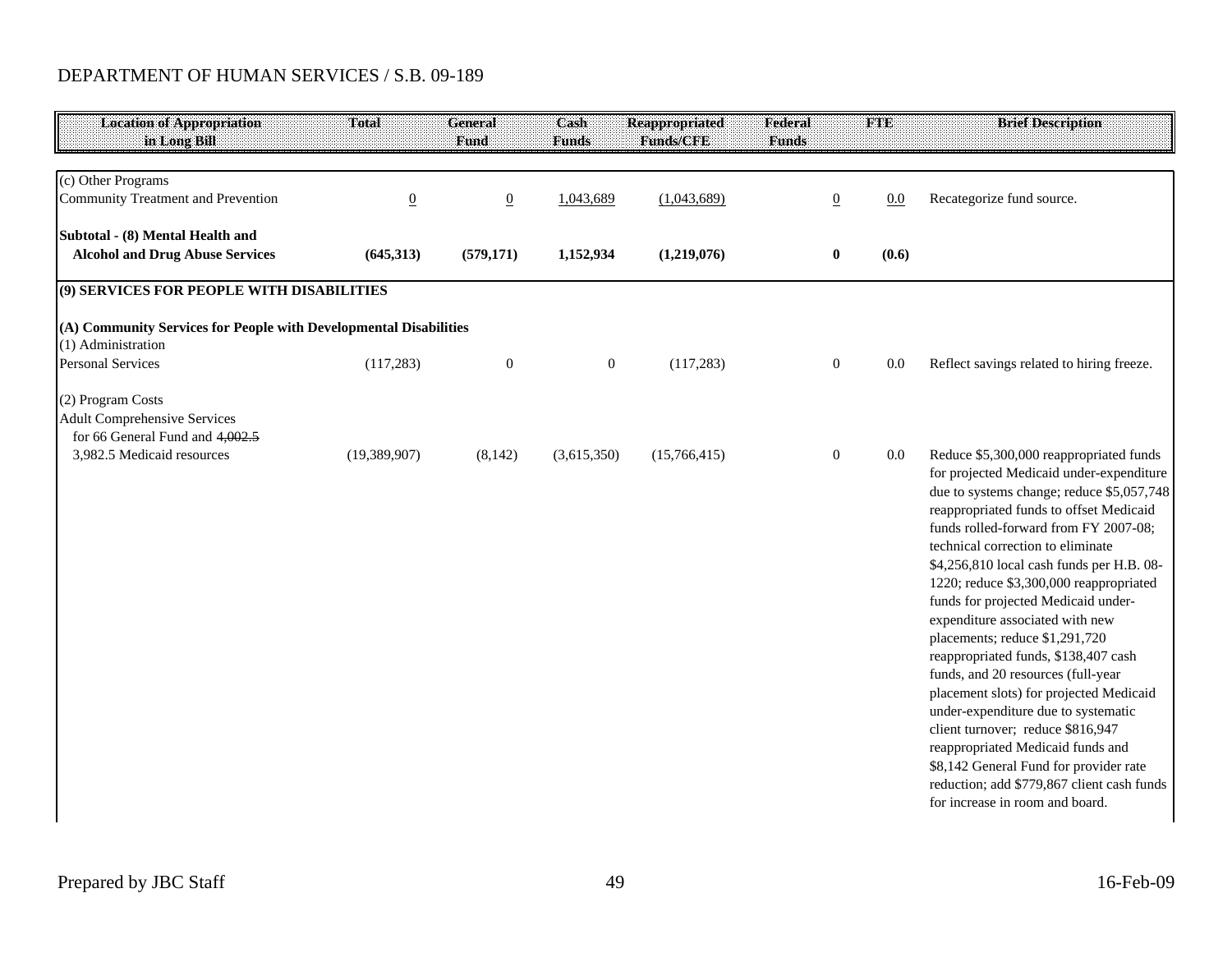| <b>Location of Appropriation</b><br>in Long Bill | Total       | General<br>Fund  | Cash<br><b>Eunds</b> | <b>Reappropriated</b><br><b>Funds/CFE</b> | Federal<br><b>Funds</b> | <b>FTE</b> | <b>Brief Description</b>                                                                                                                                                                                                                                                             |
|--------------------------------------------------|-------------|------------------|----------------------|-------------------------------------------|-------------------------|------------|--------------------------------------------------------------------------------------------------------------------------------------------------------------------------------------------------------------------------------------------------------------------------------------|
| <b>Adult Supported Living Services</b>           |             |                  |                      |                                           |                         |            |                                                                                                                                                                                                                                                                                      |
| for 692 General Fund and $3,135$                 |             |                  |                      |                                           |                         |            |                                                                                                                                                                                                                                                                                      |
| 3,119.5 Medicaid resources                       | (3,058,592) | (39, 343)        | (2,774,349)          | (244,900)                                 | $\overline{0}$          | 0.0        | Reduce \$244,900 and 15.5 resources for<br>projected Medicaid under-expenditure<br>due to systematic client turnover; reduce<br>\$39,343 General Fund for provider rate<br>reduction; technical correction to<br>eliminate \$2,774,349 million local cash<br>funds per H.B. 08-1220. |
| <b>Early Intervention Services</b>               |             |                  |                      |                                           |                         |            |                                                                                                                                                                                                                                                                                      |
| for 2,176 General Fund resources                 | (620, 118)  | (54, 752)        | (565, 366)           | $\boldsymbol{0}$                          | $\Omega$                | 0.0        | Reduce \$54,752 General Fund for<br>provider rate reduction; technical<br>correction to eliminate \$565,366 local<br>cash funds per H.B. 08-1220.                                                                                                                                    |
| <b>Family Support Services</b>                   |             |                  |                      |                                           |                         |            |                                                                                                                                                                                                                                                                                      |
| for 1.226 General Fund resources                 | (362,011)   | (32,106)         | (329, 905)           | $\theta$                                  | $\overline{0}$          | 0.0        | Reduce \$32,106 General Fund for<br>provider rate reduction; technical<br>correction to eliminate \$329,905 local<br>cash funds per H.B. 08-1220.                                                                                                                                    |
| Children's Extensive Support Services            |             |                  |                      |                                           |                         |            |                                                                                                                                                                                                                                                                                      |
| for 395 393 Medicaid resources                   | (405,905)   | $\boldsymbol{0}$ | (369,001)            | (36,904)                                  | $\overline{0}$          | 0.0        | Reduce \$36,904 reappropriated funds and<br>2 resources for projected Medicaid under-<br>expenditure due to systematic client<br>turnover; technical correction to eliminate<br>\$369,001 local cash funds per H.B. 08-<br>1220.                                                     |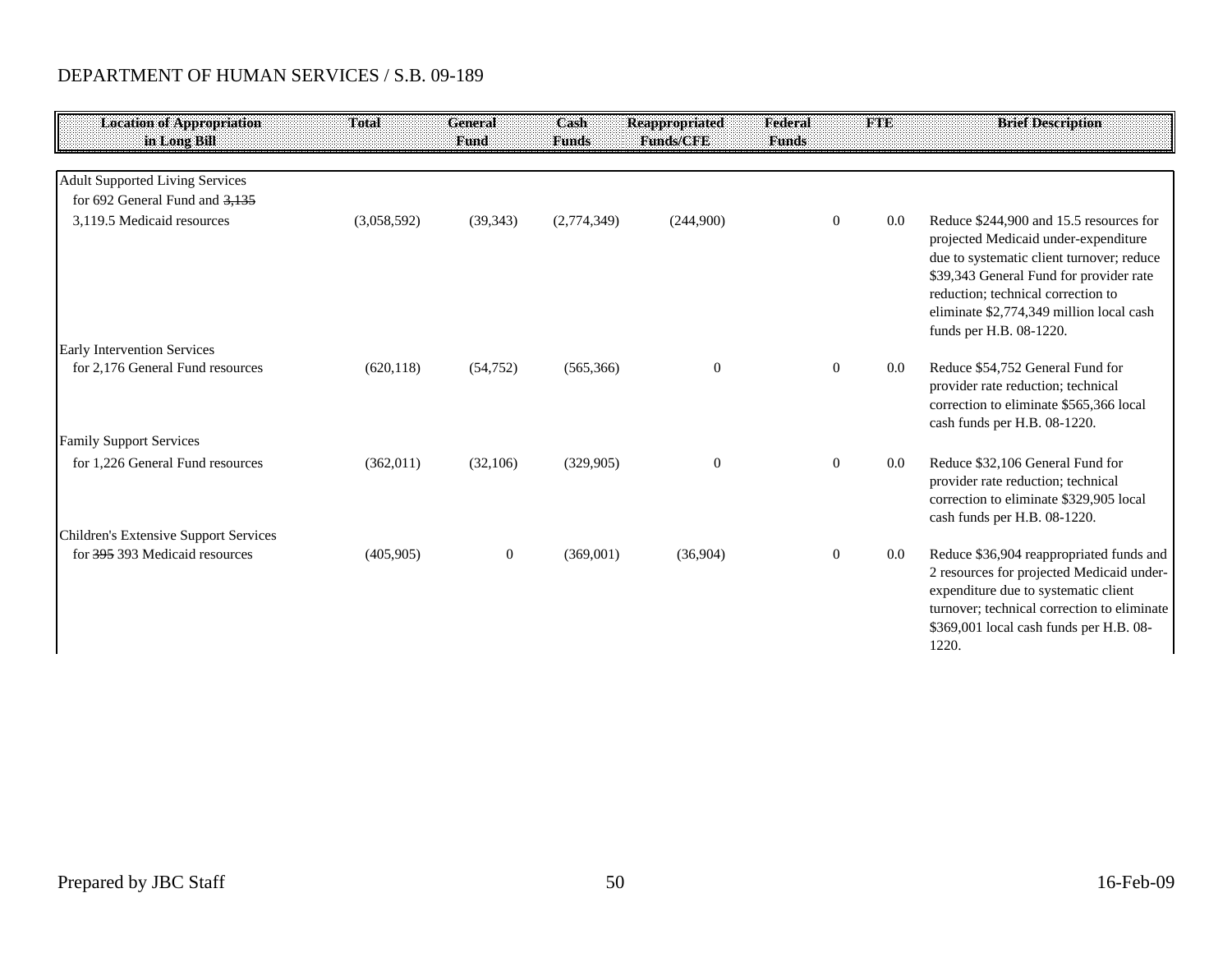| <b>Location of Appropriation</b><br>in Long Bill                               | Total          | <b>General</b><br>Fund | Cash<br><b>Funds</b> | <b>Reappropriated</b><br>Funds/CFE | Federal<br><b>Funds</b> | <b>FTE</b> | <b>Brief Description</b>                                                                                                                                                                                                                                                                                                                       |
|--------------------------------------------------------------------------------|----------------|------------------------|----------------------|------------------------------------|-------------------------|------------|------------------------------------------------------------------------------------------------------------------------------------------------------------------------------------------------------------------------------------------------------------------------------------------------------------------------------------------------|
|                                                                                |                |                        |                      |                                    |                         |            |                                                                                                                                                                                                                                                                                                                                                |
| Case Management for 3,713 General Fund<br>and 7,979.5 7,942 Medicaid resources | (1,408,442)    | (19, 181)              | (1,226,028)          | (163, 233)                         | $\mathbf{0}$            | 0.0        | Reduce \$94,838 reappropriated funds and<br>37.5 resources for projected Medicaid<br>under-expenditure due to systematic<br>client turnover; reduce \$68,395 Medicaid<br>reappropriated funds and \$19,181 General<br>Fund for provider rate reduction; technical<br>correction to eliminate \$1,226,028 local<br>cash funds per H.B. 08-1220. |
| <b>Special Purpose</b>                                                         | (8, 429)       | (1,780)                | (6,649)              | $\mathbf{0}$                       | $\overline{0}$          | 0.0        | Reduce \$1,780 General Fund for provider<br>rate reduction; technical correction to<br>eliminate \$6,649 local cash funds per<br>H.B. 08-1220.                                                                                                                                                                                                 |
| (D) Division of Vocational Rehabilitation<br>Rehabilitation Programs -         |                |                        |                      |                                    |                         |            |                                                                                                                                                                                                                                                                                                                                                |
| <b>General Fund Match</b>                                                      | (583,909)      | (124, 373)             | $\boldsymbol{0}$     | $\boldsymbol{0}$                   | (459, 536)              | 0.0        | Reflect savings related to hiring freeze.                                                                                                                                                                                                                                                                                                      |
| Rehabilitation Programs -                                                      |                |                        |                      |                                    |                         |            |                                                                                                                                                                                                                                                                                                                                                |
| <b>Local Funds Match</b>                                                       | (7, 186, 300)  | $\boldsymbol{0}$       | (3,109)              | (225, 023)                         | (6,958,168)             | (6.7)      | Reduce \$797,470 and 6.7 FTE for<br>program transferred to Department of<br>Labor; reflect \$88,830 savings related to<br>hiring freeze; technical correction to<br>eliminate \$6,300,000 federal funds not<br>anticipated to be received.                                                                                                     |
| Business Enterprise Program for People                                         |                |                        |                      |                                    |                         |            |                                                                                                                                                                                                                                                                                                                                                |
| who are Blind                                                                  | (39,757)       | $\overline{0}$         | (8, 468)             | $\overline{0}$                     | (31,289)                | 0.0        | Reflect savings related to hiring freeze.                                                                                                                                                                                                                                                                                                      |
| Subtotal - (9) Services for People<br><b>With Disabilities</b>                 | (33, 180, 653) | (279, 677)             | (8,898,225)          | (16, 553, 758)                     | (7, 448, 993)           | (6.7)      |                                                                                                                                                                                                                                                                                                                                                |
| (10) ADULT ASSISTANCE PROGRAMS                                                 |                |                        |                      |                                    |                         |            |                                                                                                                                                                                                                                                                                                                                                |
| (A) Administration                                                             | (28, 398)      | (4,998)                | $\bf{0}$             | (5,026)                            | (18, 374)               | 0.0        | Reflect savings related to hiring freeze.                                                                                                                                                                                                                                                                                                      |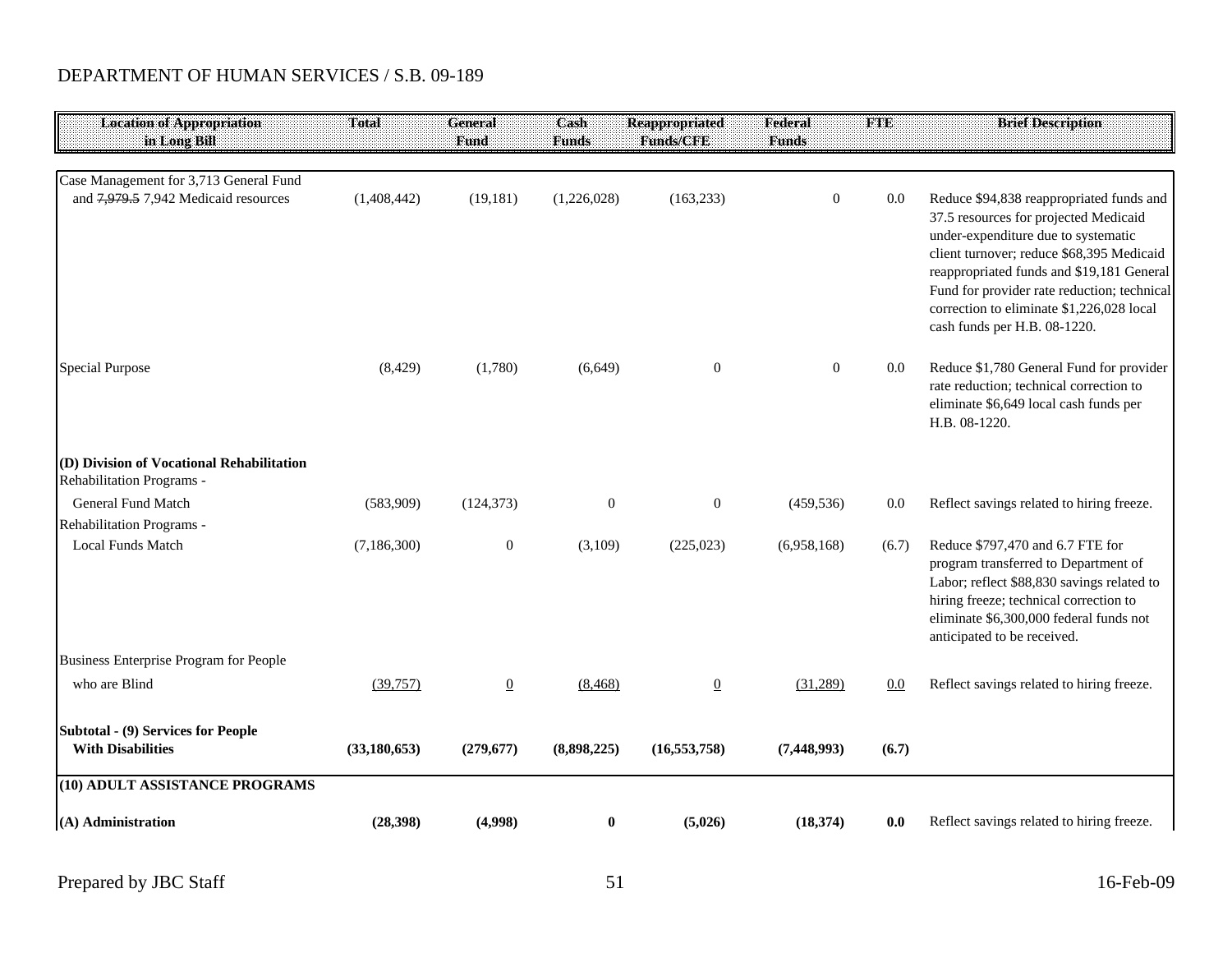| <b>Location of Appropriation</b><br>in Long Bill                                                                          | Total        | <b>General</b><br>Fund | Cash<br><b>Funds</b> | <b>Reappropriated</b><br><b>Funds/CFE</b> | Federal<br><b>Funds</b> | <b>FTE</b> | <b>Brief Description</b>                                                                                                                                                                                                           |
|---------------------------------------------------------------------------------------------------------------------------|--------------|------------------------|----------------------|-------------------------------------------|-------------------------|------------|------------------------------------------------------------------------------------------------------------------------------------------------------------------------------------------------------------------------------------|
|                                                                                                                           |              |                        |                      |                                           |                         |            |                                                                                                                                                                                                                                    |
| (11) DIVISION OF YOUTH CORRECTIONS                                                                                        |              |                        |                      |                                           |                         |            |                                                                                                                                                                                                                                    |
| (B) Institutional Programs<br><b>Personal Services</b>                                                                    | (399, 735)   | (399, 735)             | $\boldsymbol{0}$     | $\mathbf{0}$                              | $\mathbf{0}$            | 0.0        | Reflect savings related to hiring freeze.                                                                                                                                                                                          |
| (C) Community Programs<br><b>Purchase of Contract Placements</b>                                                          | (9,369,600)  | (9,355,752)            | $\overline{0}$       | (13, 848)                                 | $\overline{0}$          | 0.0        | Reduce \$9,149,992 General Fund related<br>to the elimination of funding flexibility;<br>reduce \$219,608, including \$205,760<br>General Fund and \$13,848 reappropriated<br>funds, associated with a provider rate<br>reduction. |
| Subtotal - (11) Division of Youth<br>Corrections                                                                          | (9,769,335)  | (9,755,487)            | $\bf{0}$             | (13, 848)                                 | $\bf{0}$                | 0.0        |                                                                                                                                                                                                                                    |
| <b>Total Recommended Change to the FY 2008-09</b><br>Appropriation in H.B. 08-1375                                        | (18,521,988) | (13,779,895)           | 7,414,875            | (15, 477, 084)                            | 3,320,116               | (6.5)      |                                                                                                                                                                                                                                    |
| Recommended Changes to the FY 2007-08 Appropriations to the Department in S.B. 07-239 (2007 Long Bill)                    |              |                        |                      |                                           |                         |            |                                                                                                                                                                                                                                    |
| (2) OFFICE OF INFORMATION TECHNOLOGY SERVICES                                                                             |              |                        |                      |                                           |                         |            |                                                                                                                                                                                                                                    |
| <b>CBMS</b> Federal Reallocation                                                                                          | 1,616,656    | $\bf{0}$               | $\bf{0}$             | 1,616,656                                 | $\bf{0}$                | 0.0        | Reallocate FY 2005-06 expenses as<br>negotiated with federal partners.                                                                                                                                                             |
| (8) MENTAL HEALTH AND ALCOHOL AND DRUG ABUSE SERVICES                                                                     |              |                        |                      |                                           |                         |            |                                                                                                                                                                                                                                    |
| (D) Alcohol & Drug Abuse Division<br>(2) Community Programs<br>(a) Treatment Services<br>High Risk Pregnant Women Program | 506,433      | $\bf{0}$               | $\bf{0}$             | 506,433                                   | $\bf{0}$                | 0.0        | Release restriction for FY 2008-09                                                                                                                                                                                                 |

spending due to over expenditure in FY 2007-08.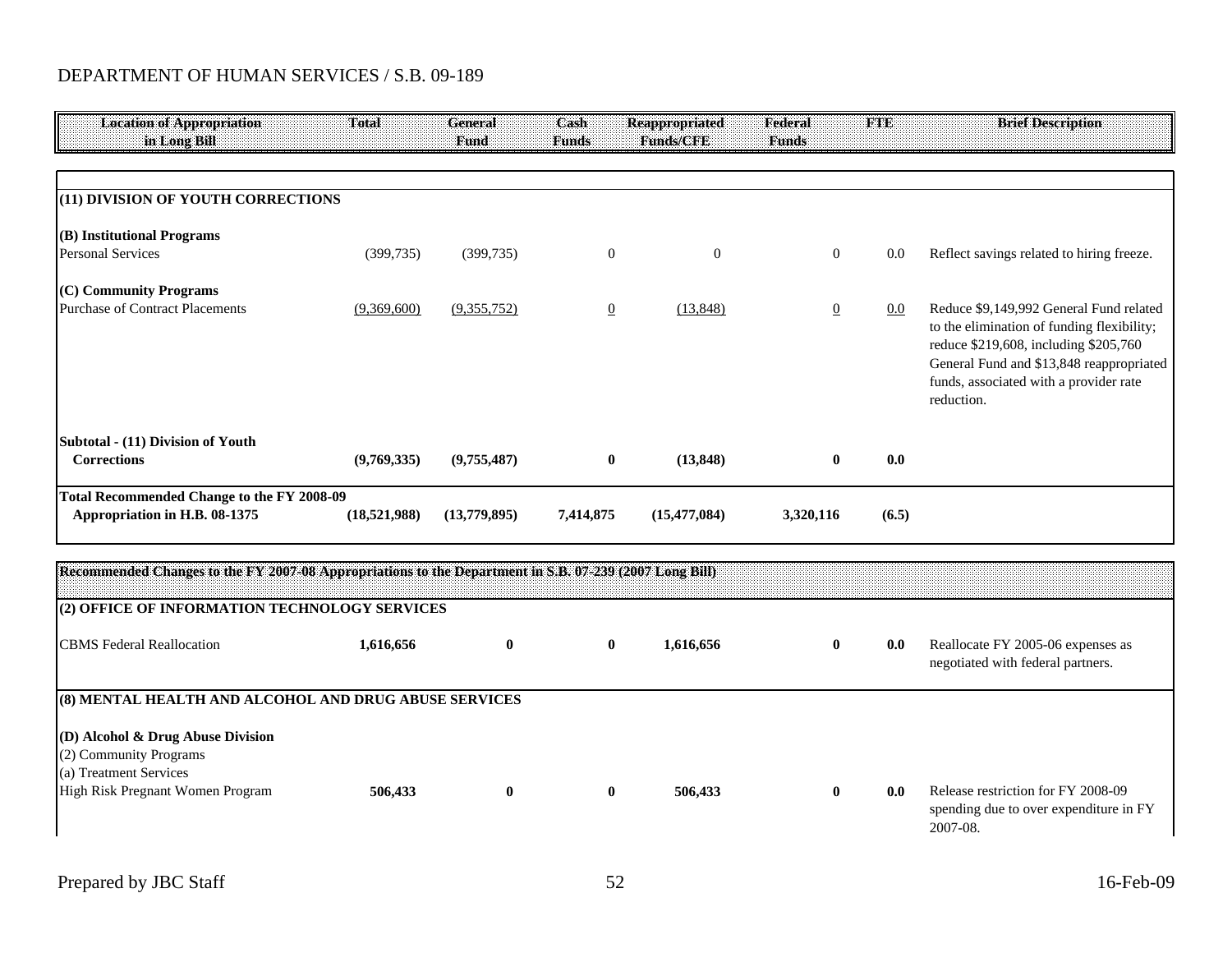| <b>Location of Appropriation</b>                                                                                              | Total       | General   | Cash           | <b>Reappropriated</b><br><b>Funds/CFE</b> | Federal        | <b>FTE</b> | <b>Brief Description</b>                                                                                                |
|-------------------------------------------------------------------------------------------------------------------------------|-------------|-----------|----------------|-------------------------------------------|----------------|------------|-------------------------------------------------------------------------------------------------------------------------|
| in Long Bill                                                                                                                  |             | Fund      | <b>Funds</b>   |                                           | <b>Funds</b>   |            |                                                                                                                         |
|                                                                                                                               |             |           |                |                                           |                |            |                                                                                                                         |
| (9) SERVICES FOR PEOPLE WITH DISABILITIES                                                                                     |             |           |                |                                           |                |            |                                                                                                                         |
| (A) Developmental Disability Services<br>(1) Community Services                                                               |             |           |                |                                           |                |            |                                                                                                                         |
| (b) Program Costs                                                                                                             |             |           |                |                                           |                |            | Add a footnote that provides roll forward<br>authority to FY 2008-09 of up to<br>\$1,966,000 General Fund.              |
| Adult Comprehensive Services for 66<br>General Fund and 3,806 Medicaid                                                        |             |           |                |                                           |                |            |                                                                                                                         |
| resources                                                                                                                     | (1,932,000) | $\theta$  | $\overline{0}$ | (1,932,000)                               | $\overline{0}$ | 0.0        | Reduce for Medicaid under-expenditure.                                                                                  |
| Adult Supported Living Services for<br>692 General Fund and 2,892 Medicaid                                                    |             |           |                |                                           |                |            |                                                                                                                         |
| resources                                                                                                                     | (2,000,000) | $\theta$  | $\overline{0}$ | (2,000,000)                               | $\overline{0}$ | 0.0        | Reduce for Medicaid under-expenditure.                                                                                  |
| <b>Special Purpose</b>                                                                                                        | 1,966,000   | 1,966,000 | $\overline{0}$ | $\overline{0}$                            | $\overline{0}$ | 0.0        | Assist financially-troubled community<br>centered board for El Paso, Park, Teller<br>counties in FY 07-08 and FY 08-09. |
| Subtotal - (9) Services for People with                                                                                       |             |           |                |                                           |                |            |                                                                                                                         |
| <b>Disabilities</b>                                                                                                           | (1,966,000) | 1,966,000 | $\bf{0}$       | (3,932,000)                               | $\bf{0}$       | 0.0        |                                                                                                                         |
| <b>Total Recommended Change to the FY 2007-08</b><br>Appropriation in S.B. 07-239                                             | 157,089     | 1,966,000 | $\bf{0}$       | (1,808,911)                               | $\bf{0}$       | 0.0        |                                                                                                                         |
|                                                                                                                               |             |           |                |                                           |                |            |                                                                                                                         |
| Recommended Changes to the FY 2008-09 Appropriations to the Department in S.B. 08-006 (Suspend Medicaid for Confined Persons) |             |           |                |                                           |                |            |                                                                                                                         |
| (2) OFFICE OF INFORMATION TECHNOLOGY SERVICES                                                                                 |             |           |                |                                           |                |            |                                                                                                                         |
| Colorado Benefits Management System                                                                                           | (271,080)   | (42, 546) | (21,754)       | (94,092)                                  | (112,688)      | 0.0        | Eliminate CBMS changes associated with<br>S.B. 08-006.                                                                  |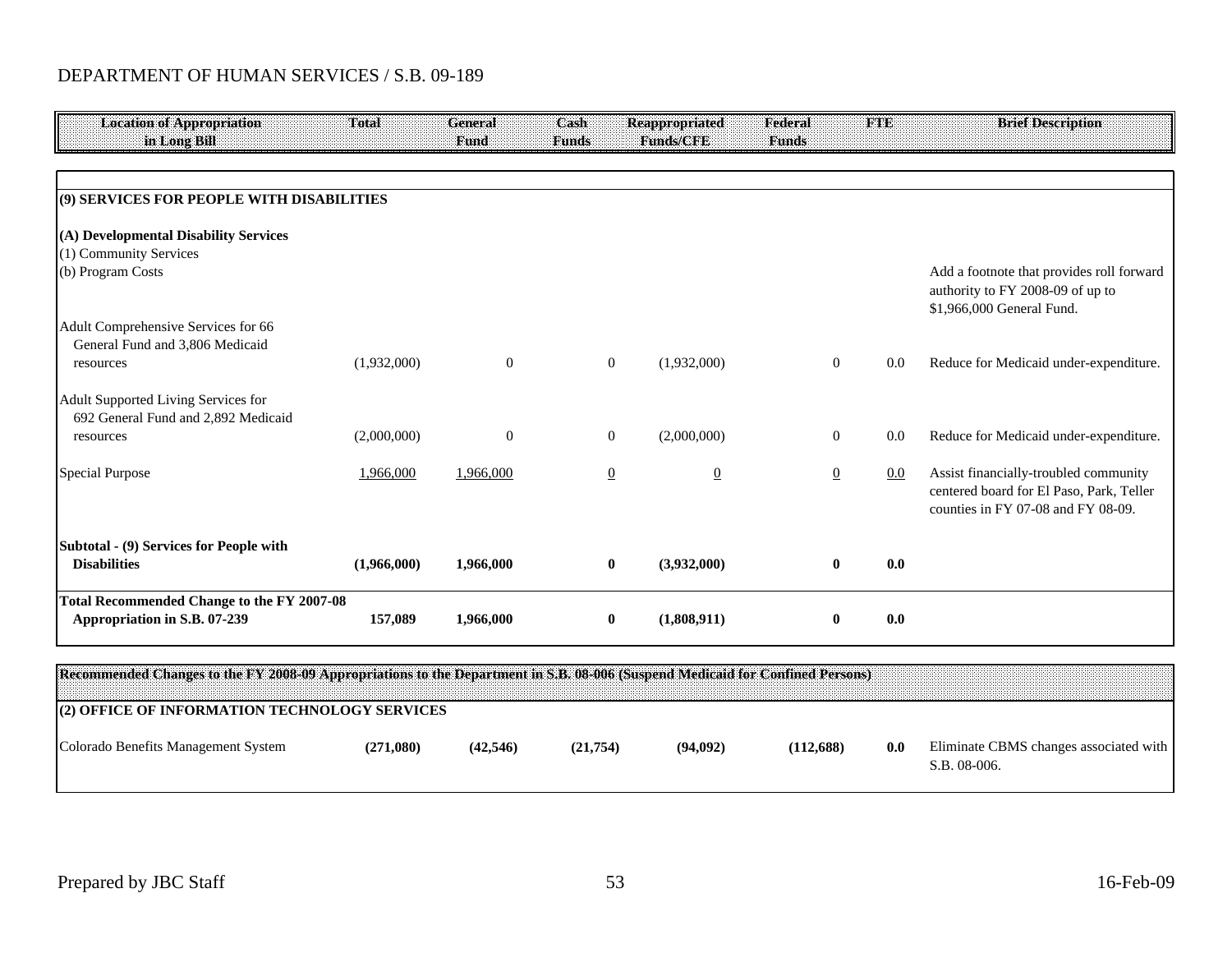| <b>Location of Appropriation</b><br>in Long Bill                                                                                                         | Total      | General<br>Fund | Cash<br><b>Funds</b> | Reappropriated<br><b>Funds/CFB</b> | Federal<br><b>Funds</b> | ETE | <b>Brief Description</b>                               |
|----------------------------------------------------------------------------------------------------------------------------------------------------------|------------|-----------------|----------------------|------------------------------------|-------------------------|-----|--------------------------------------------------------|
| Total Recommended Change to the FY 2008-09<br>Appropriation in S.B. 08-006                                                                               | (271,080)  | (42, 546)       | (21,754)             | (94,092)                           | (112,688)               | 0.0 |                                                        |
| Recommended Changes to the FY 2008-09 Appropriations to the Department in H.B. 08-1250 (County Social Services Funds Relief)<br>(4) COUNTY ADMINSTRATION |            |                 |                      |                                    |                         |     |                                                        |
| County Tax Base Relief                                                                                                                                   | (416, 667) | (416, 667)      | $\bf{0}$             | $\bf{0}$                           | $\bf{0}$                | 0.0 | Reduce County Tax Base Relief for<br>budget balancing. |
| Total Recommended Change to the FY 2008-09<br>Appropriation in H.B. 08-1250                                                                              | (416, 667) | (416, 667)      | v                    | $\bf{0}$                           | $\mathbf{0}$            | 0.0 |                                                        |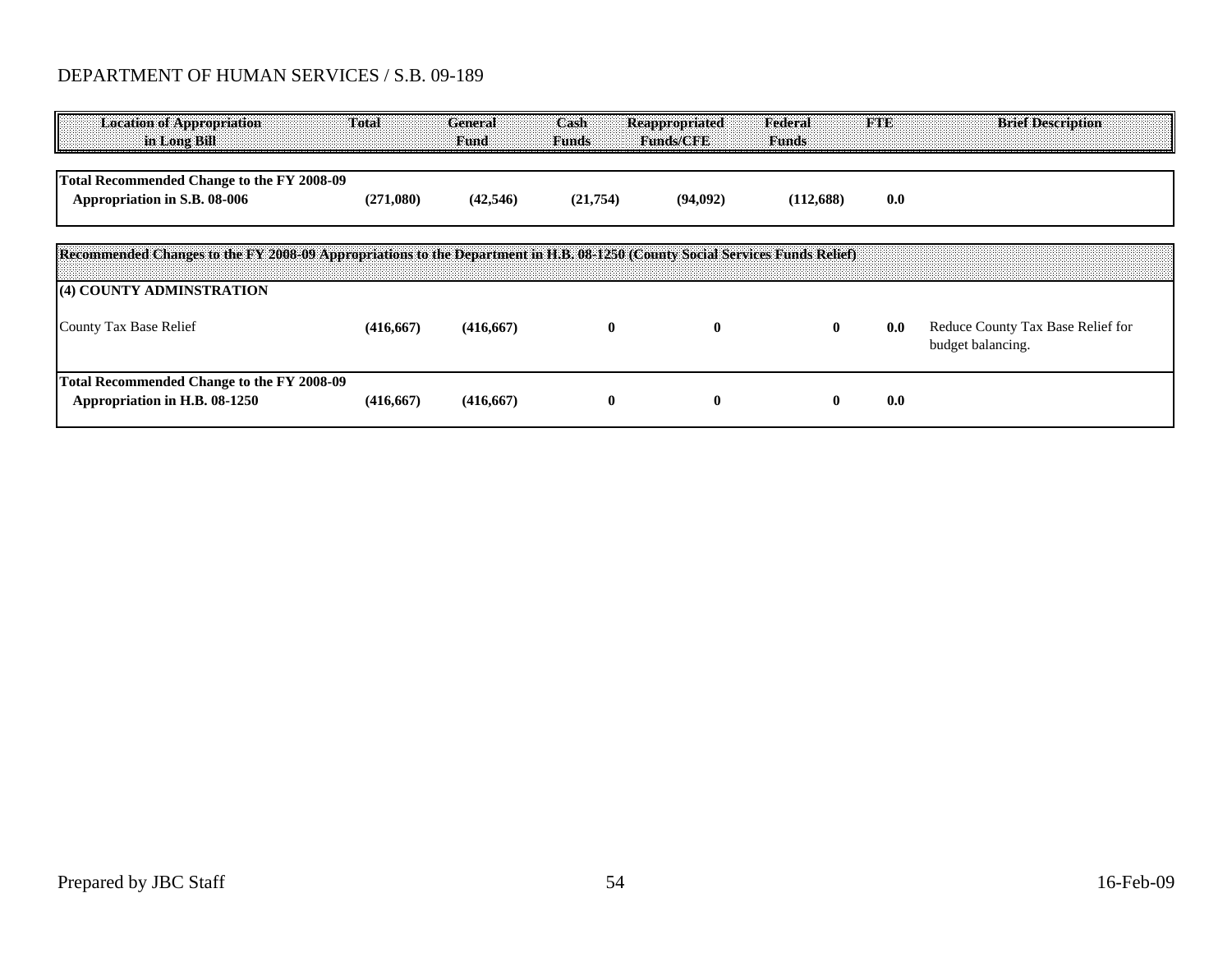| <b>Location of Appropriation</b><br>in Long Bill                                                       | Total         | General<br>Fund  | Cash<br><b>Funds</b>    | <b>Reappropriated</b><br>Funds/CFE | Federal<br><b>Funds</b> | <b>FTE</b> | <b>Brief Description</b>                                                                                                    |
|--------------------------------------------------------------------------------------------------------|---------------|------------------|-------------------------|------------------------------------|-------------------------|------------|-----------------------------------------------------------------------------------------------------------------------------|
| Summary of Recommended Changes to the Total Appropriations to the Judicial Department                  |               |                  |                         |                                    |                         |            |                                                                                                                             |
| Current FY 2008-09 Appropriation                                                                       | \$431,612,378 | \$327,715,384    | \$95,532,107            | \$6,074,622                        | \$2,290,265             | 4,082.9    |                                                                                                                             |
| <b>Recommended Changes</b>                                                                             | 1,025,340     | (1,773,055)      | 2,906,911               | (108, 516)                         | $\overline{\mathbf{0}}$ | 1.8        |                                                                                                                             |
| New FY 2008-09 Appropriation                                                                           | \$432,637,718 | \$325,942,329    | \$98,439,018            | \$5,966,106                        | \$2,290,265             | 4,084.7    |                                                                                                                             |
| Current FY 2007-08 Appropriation                                                                       | \$389,440,358 | \$298,917,903    | \$77,689,182            | \$10,541,809                       | \$2,291,464             | 3,854.2    |                                                                                                                             |
| <b>Recommended Changes</b>                                                                             | 686,137       | 686,137          | $\overline{\mathbf{0}}$ | $\overline{0}$                     | $\bf{0}$                | 0.0        |                                                                                                                             |
| New FY 2007-08 Appropriation                                                                           | \$390,126,495 | \$299,604,040    | \$77,689,182            | \$10,541,809                       | \$2,291,464             | 3,854.2    |                                                                                                                             |
|                                                                                                        |               |                  |                         |                                    |                         |            |                                                                                                                             |
| Recommended Changes to the FY 2008-09 Appropriations to the Department in H.B. 08-1375 (The Long Bill) |               |                  |                         |                                    |                         |            |                                                                                                                             |
| (1) SUPREME COURT/COURT OF APPEALS                                                                     |               |                  |                         |                                    |                         |            |                                                                                                                             |
| <b>Appellate Court Programs</b>                                                                        | $\bf{0}$      | $\bf{0}$         | $\mathbf{0}$            | $\mathbf{0}$                       | $\bf{0}$                | 0.0        | Adjust FTE notations to properly reflect<br>positions that are supported by cash funds.                                     |
| (2) COURTS ADMINISTRATION                                                                              |               |                  |                         |                                    |                         |            |                                                                                                                             |
| $(A)$ Administration                                                                                   |               |                  |                         |                                    |                         |            |                                                                                                                             |
| <b>Personal Services</b>                                                                               | (38,000)      | (188,000)        | 150,000                 | $\mathbf{0}$                       | $\overline{0}$          | 0.0        | Reflect savings related to hiring freeze<br>(\$38,000); refinance using cash funds<br>(\$150,000).                          |
| Courthouse Security                                                                                    | 750,000       | $\boldsymbol{0}$ | 750,000                 | $\mathbf{0}$                       | $\mathbf{0}$            | $0.0\,$    | Increase cash funds spending authority to<br>allow Department to reimburse counties that<br>were awarded grants in CY 2008. |
| (B) Administrative Special Purpose                                                                     |               |                  |                         |                                    |                         |            |                                                                                                                             |
| Health, Life and Dental                                                                                | (1,700,000)   | (1,700,000)      | $\overline{0}$          | $\overline{0}$                     | $\theta$                | 0.0        | Reflect savings related to hiring freeze.                                                                                   |
| Short-term Disability                                                                                  | (49,000)      | (49,000)         | $\overline{0}$          | $\mathbf{0}$                       | $\mathbf{0}$            | 0.0        | Reflect savings related to hiring freeze.                                                                                   |
| <b>Salary Survey</b>                                                                                   | (56,000)      | (56,000)         | $\overline{0}$          | $\Omega$                           | $\overline{0}$          | 0.0        | Reflect savings related to voluntary<br>furloughs.                                                                          |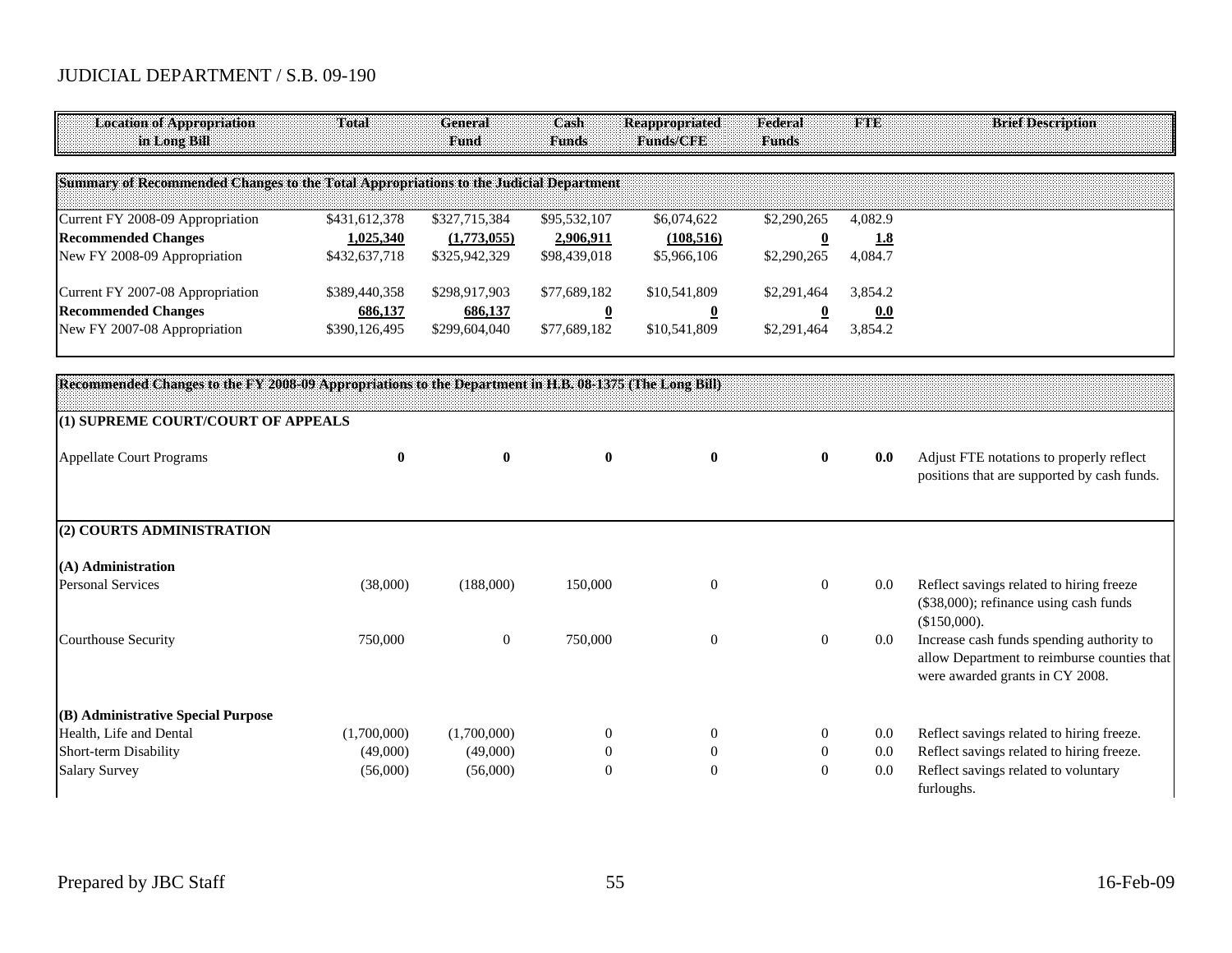| <b>Location of Appropriation</b>        | Total       | <b>General</b>   | Cash             | <b>Reappropriated</b> | Federal          | <b>FTE</b> | <b>Brief Description</b>                                                                                                    |
|-----------------------------------------|-------------|------------------|------------------|-----------------------|------------------|------------|-----------------------------------------------------------------------------------------------------------------------------|
| in Long Bill                            |             | Fund             | <b>Funds</b>     | Funds/CFE             | <b>Funds</b>     |            |                                                                                                                             |
| Legal Services for 4,227 2,896 hours    | (100,000)   | (100,000)        | $\theta$         | $\overline{0}$        | $\overline{0}$   | 0.0        | Reduce based on year-to-date billings.                                                                                      |
| <b>Retired Judges</b>                   | 510,000     | 510,000          | $\overline{0}$   | $\overline{0}$        | $\boldsymbol{0}$ | 0.0        | Add funding for retired judge services<br>rendered in FY 2007-08 that must be paid<br>in FY 2008-09.                        |
| <b>Collections Investigators</b>        | 125,000     | $\boldsymbol{0}$ | $\boldsymbol{0}$ | 125,000               | $\boldsymbol{0}$ | 0.0        | Increase spending authority for the receipt<br>of additional Victims and Witness<br>Assistance and Law Enforcement (VALE)   |
| (C) Integrated Information Services     |             |                  |                  |                       |                  |            |                                                                                                                             |
| <b>Personal Services</b>                | 216,780     | $\mathbf{0}$     | 216,780          | $\overline{0}$        | $\boldsymbol{0}$ | 1.8        | Increase spending and FTE authority to<br>allow the Department to begin developing<br>and deploying a public access system. |
| <b>Operating Expenses</b>               | 100,000     | $\boldsymbol{0}$ | 100,000          | $\boldsymbol{0}$      | $\boldsymbol{0}$ | 0.0        | Same as above.                                                                                                              |
| Hardware Replacement                    | 405,516     | $\underline{0}$  | 405,516          | $\overline{0}$        | $\underline{0}$  | 0.0        | Same as above.                                                                                                              |
| Subtotal - (2) Courts Administration    | 164,296     | (1,583,000)      | 1,622,296        | 125,000               | $\bf{0}$         | 1.8        |                                                                                                                             |
| (3) TRIAL COURTS                        |             |                  |                  |                       |                  |            |                                                                                                                             |
| <b>Trial Court Programs</b>             | (1,600,000) | (1,600,000)      | $\boldsymbol{0}$ | $\boldsymbol{0}$      | $\mathbf{0}$     | 0.0        | Reflect savings related to hiring freeze.                                                                                   |
| Capital Outlay                          | 727,677     | $\boldsymbol{0}$ | 727,677          | $\theta$              | $\overline{0}$   | 0.0        | Correct technical error which understated<br>capital outlay associated with judges and<br>staff added through H.B. 07-1054. |
| Court Costs, Jury Costs, and Court-     |             |                  |                  |                       |                  |            |                                                                                                                             |
| appointed Counsel                       | 1,360,000   | 1,360,000        | $\boldsymbol{0}$ | $\boldsymbol{0}$      | $\boldsymbol{0}$ | 0.0        | Increase funding for court-appointed counsel<br>(\$1,225,000) and jury costs (\$135,000).                                   |
| Language Interpreters                   | 501,042     | 501,042          | $\boldsymbol{0}$ | $\boldsymbol{0}$      | $\boldsymbol{0}$ | 0.0        | Increase funding for language interpreter<br>services provided for certain court<br>proceedings.                            |
| <b>District Attorney Mandated Costs</b> | 300,000     | 300,000          | $\overline{0}$   | $\boldsymbol{0}$      | $\mathbf{0}$     | $0.0\,$    | Increase funding for reimbursement of<br>district attorneys for costs incurred for<br>prosecution of state matters.         |
| Sex Offender Surcharge Fund Program     | (23, 559)   | (23, 559)        | $\overline{0}$   | $\overline{0}$        | $\underline{0}$  | 0.0        | Eliminate appropriation for administrative<br>costs associated with sex offender<br>surcharge.                              |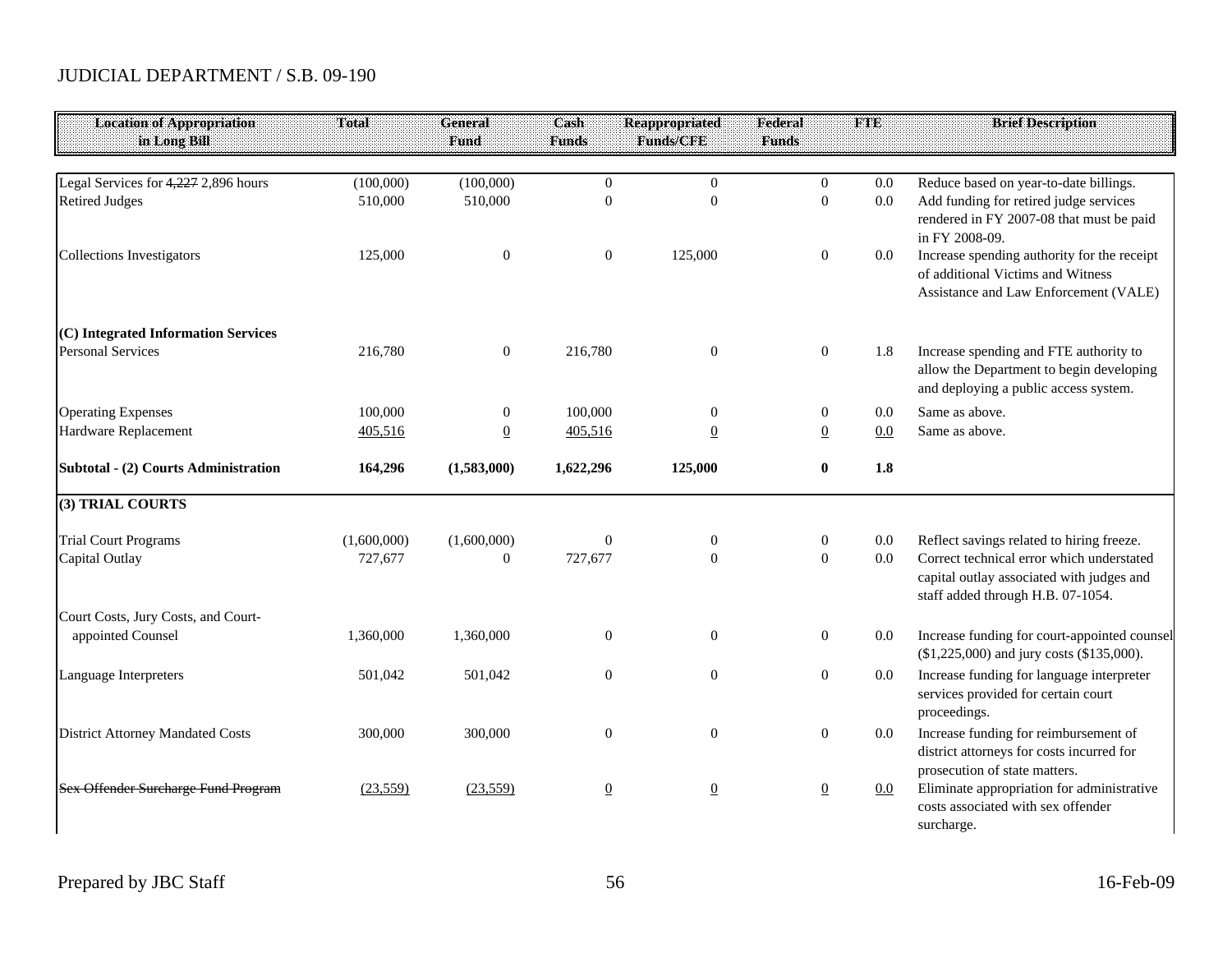| <b>Location of Appropriation</b><br>in Long Bill        | Total                         | General<br>Fund        | Cash<br><b>Funds</b>       | <b>Reappropriated</b><br><b>Funds/CFE</b> | Federal<br><b>Funds</b> | <b>FTE</b>                         |                    | <b>Brief Description</b>                                                                                                                                                                                                           |
|---------------------------------------------------------|-------------------------------|------------------------|----------------------------|-------------------------------------------|-------------------------|------------------------------------|--------------------|------------------------------------------------------------------------------------------------------------------------------------------------------------------------------------------------------------------------------------|
|                                                         |                               |                        |                            |                                           |                         |                                    |                    |                                                                                                                                                                                                                                    |
| Subtotal - (3) Trial Courts                             | 1,265,160                     | 537,483                | 727,677                    | $\boldsymbol{0}$                          |                         | $\bf{0}$                           | 0.0                |                                                                                                                                                                                                                                    |
| (4) PROBATION AND RELATED SERVICES                      |                               |                        |                            |                                           |                         |                                    |                    |                                                                                                                                                                                                                                    |
| <b>Personal Services</b><br><b>Operating Expenses</b>   | (760,000)<br>$\boldsymbol{0}$ | (760,000)<br>(69, 745) | $\boldsymbol{0}$<br>69,745 | $\boldsymbol{0}$<br>$\overline{0}$        |                         | $\overline{0}$<br>$\boldsymbol{0}$ | $0.0\,$<br>$0.0\,$ | Reflect savings related to hiring freeze.<br>Increase spending authority to allow<br>Department to spend fees paid by offenders<br>to cover costs related to genetic testing;<br>reduce General Fund appropriation<br>accordingly. |
| <b>Offender Treatment and Services</b>                  | $\mathbf{0}$                  | (487, 193)             | 487,193                    | $\mathbf{0}$                              |                         | $\boldsymbol{0}$                   | $0.0\,$            | Refinance line item, eliminating General<br>Fund appropriation and allowing<br>Department to spend more from probation<br>supervision fees.                                                                                        |
| S.B. 91-94                                              | (233,516)                     | $\underline{0}$        | $\overline{0}$             | (233,516)                                 |                         | $\overline{0}$                     | 0.0                | Adjust spending authority based on actual<br>contract with the Department of Human<br>Services.                                                                                                                                    |
| Subtotal - (4) Probation and Related<br><b>Services</b> | (993, 516)                    | (1,316,938)            | 556,938                    | (233,516)                                 |                         | $\bf{0}$                           | 0.0                |                                                                                                                                                                                                                                    |
| (5) PUBLIC DEFENDER                                     |                               |                        |                            |                                           |                         |                                    |                    |                                                                                                                                                                                                                                    |
| Leased Space/Utilities<br><b>Automation Plan</b>        | (83,696)<br>(213, 378)        | (83,696)<br>(213, 378) | $\overline{0}$<br>$\theta$ | $\overline{0}$<br>$\theta$                |                         | $\mathbf{0}$<br>$\overline{0}$     | $0.0\,$<br>$0.0\,$ | Reduce based on delay in lease negotiations.<br>Reduce based on delay in scheduled<br>hardware and software replacements/                                                                                                          |
| <b>Mandated Costs</b>                                   | (197, 505)                    | (197, 505)             | $\underline{0}$            | $\overline{0}$                            |                         | $\underline{0}$                    | $0.0\,$            | renewals.<br>Reduce based on revenue shortfall.                                                                                                                                                                                    |
| Subtotal - (5) Public Defender                          | (494, 579)                    | (494, 579)             | $\bf{0}$                   | $\bf{0}$                                  |                         | $\bf{0}$                           | 0.0                |                                                                                                                                                                                                                                    |
| (6) ALTERNATE DEFENSE COUNSEL                           |                               |                        |                            |                                           |                         |                                    |                    |                                                                                                                                                                                                                                    |
| <b>Conflict of Interest Contracts</b>                   | (49,064)                      | (49,064)               | $\bf{0}$                   | $\boldsymbol{0}$                          |                         | $\bf{0}$                           | 0.0                | Reduce based on lower than anticipated<br>mileage reimbursement rate.                                                                                                                                                              |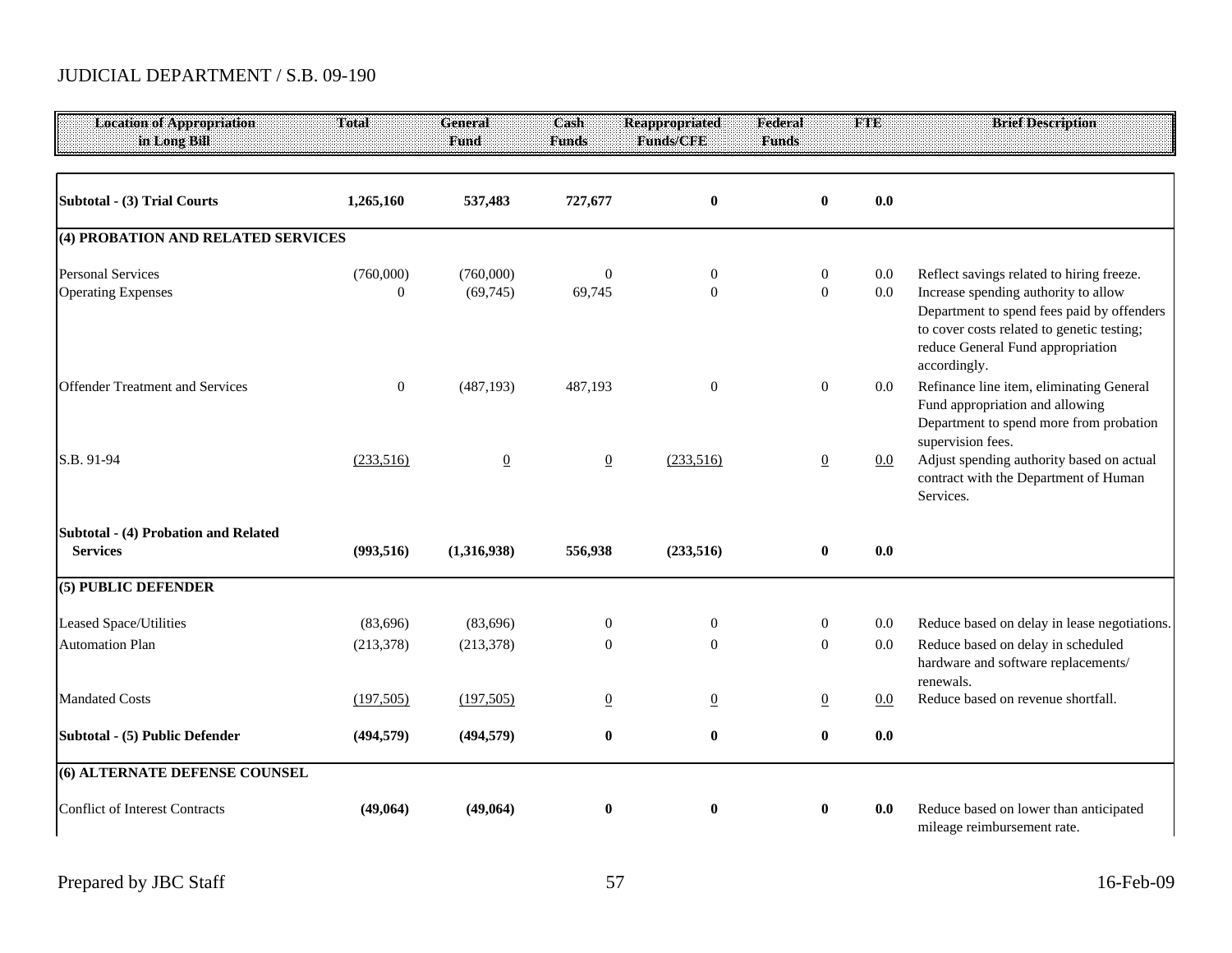| <b>Location of Appropriation</b><br>in Long Bill                                                                 | Total     | General<br>Fund | Cash<br><b>Funds</b> | <b>Reappropriated</b><br>Funds/CFE | Federal<br><b>Funds</b> | <b>TOBB</b> | <b>Brief Description</b>                                                                                                                                 |
|------------------------------------------------------------------------------------------------------------------|-----------|-----------------|----------------------|------------------------------------|-------------------------|-------------|----------------------------------------------------------------------------------------------------------------------------------------------------------|
|                                                                                                                  |           |                 |                      |                                    |                         |             |                                                                                                                                                          |
| (7) OFFICE OF THE CHILD'S REPRESENTATIVE                                                                         |           |                 |                      |                                    |                         |             |                                                                                                                                                          |
| <b>Court Appointed Counsel</b>                                                                                   | 1,133,043 | 1,133,043       | $\mathbf{0}$         | $\bf{0}$                           | $\mathbf{0}$            | 0.0         | Increase to cover projected increase in<br>contract attorney costs and to remove<br>Controller's restriction related to FY 2007-<br>08 over expenditure. |
| <b>Total Recommended Change to the FY 2008-09</b>                                                                |           |                 |                      |                                    |                         |             |                                                                                                                                                          |
| Appropriation in H.B. 08-1375                                                                                    | 1,025,340 | (1,773,055)     | 2,906,911            | (108, 516)                         | $\mathbf{0}$            | 1.8         |                                                                                                                                                          |
| Recommended Changes to the FY 2007-08 Appropriations to the Department in S.B. 07-239 (The FY 2007-08 Long Bill) |           |                 |                      |                                    |                         |             |                                                                                                                                                          |
| (7) OFFICE OF THE CHILD'S REPRESENTATIVE                                                                         |           |                 |                      |                                    |                         |             |                                                                                                                                                          |
|                                                                                                                  |           |                 |                      |                                    |                         |             |                                                                                                                                                          |
| <b>Court Appointed Counsel</b>                                                                                   | 686,137   | 686,137         | $\mathbf{0}$         | $\mathbf{0}$                       | $\mathbf{0}$            | 0.0         | Increase to cover projected contract attorney<br>costs.                                                                                                  |
| <b>Total Recommended Change to the FY 2007-08</b><br>Appropriation in S.B. 07-239                                | 686,137   | 686,137         | $\mathbf{0}$         | $\mathbf{0}$                       | $\mathbf{0}$            | 0.0         |                                                                                                                                                          |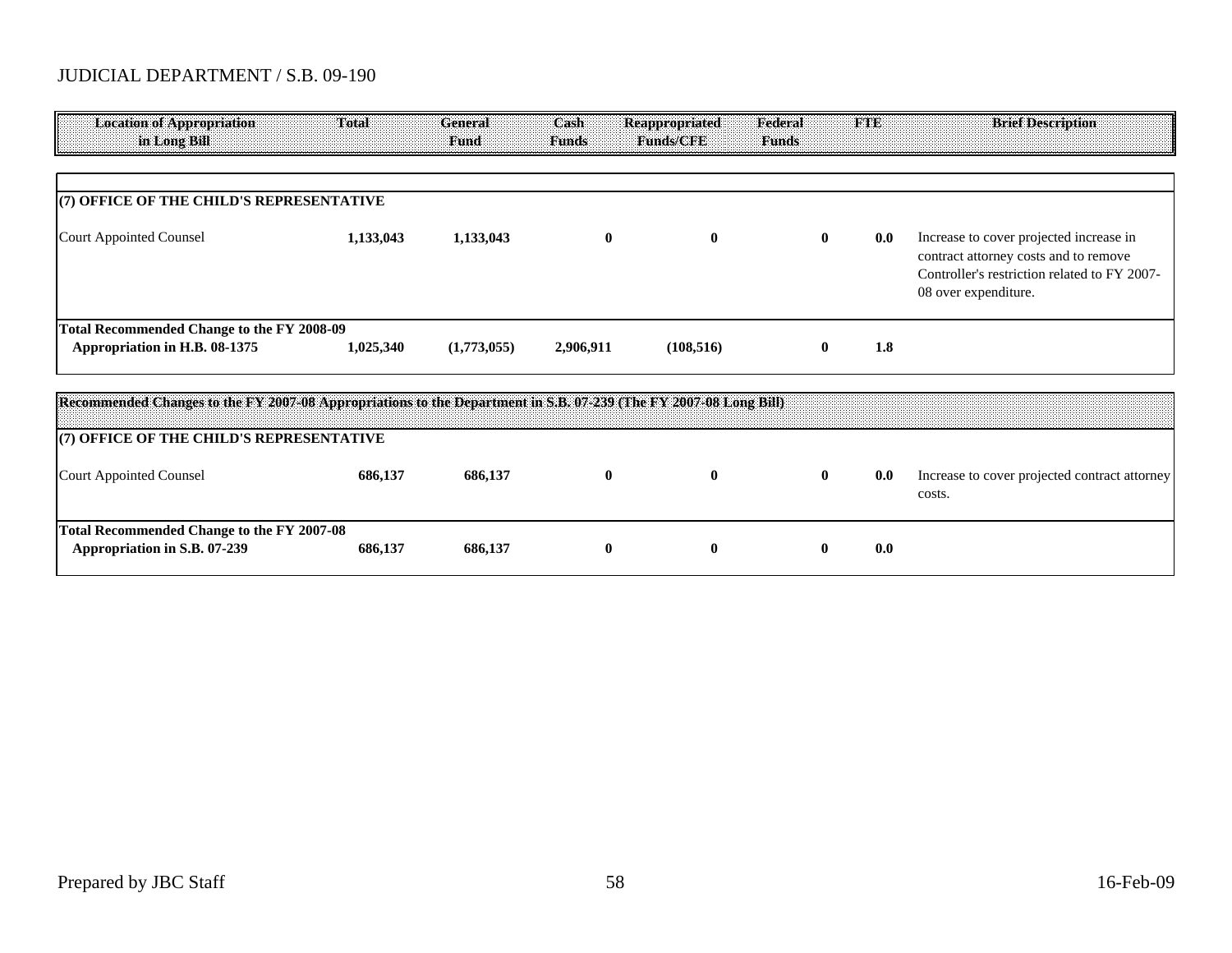## DEPARTMENT OF LABOR AND EMPLOYMENT / S.B. 09-191

| <b>Location of Appropriation</b><br>in Long Bill                                                       | Total          | General<br>Fund          | Cash<br><b>Funds</b> | <b>Reappropriated</b><br><b>Funds</b> | Federal<br><b>Funds</b> | <b>FTE</b> | <b>Brief Description</b>                                                                                                                                                                                                 |
|--------------------------------------------------------------------------------------------------------|----------------|--------------------------|----------------------|---------------------------------------|-------------------------|------------|--------------------------------------------------------------------------------------------------------------------------------------------------------------------------------------------------------------------------|
| Summary of Recommended Changes to the Total Appropriations to the Department of Labor and Employment   |                |                          |                      |                                       |                         |            |                                                                                                                                                                                                                          |
| Current FY 2008-09 Appropriation                                                                       | \$161,772,597  | \$0                      | \$62,716,073         | \$1,621,014                           | \$97,435,510            | 1,118.0    |                                                                                                                                                                                                                          |
| <b>Recommended Changes</b>                                                                             | (554, 051)     | $\underline{\mathbf{0}}$ | (475, 827)           | <b>467</b>                            | (78,691)                | 6.7        |                                                                                                                                                                                                                          |
| New FY 2008-09 Appropriation                                                                           | \$161,218,546  | \$0                      | \$62,240,246         | \$1,621,481                           | \$97,356,819            | 1.124.7    |                                                                                                                                                                                                                          |
| Recommended Changes to the FY 2008-09 Appropriations to the Department in H.B. 08-1375 (The Long Bill) |                |                          |                      |                                       |                         |            |                                                                                                                                                                                                                          |
| (1) EXECUTIVE DIRECTOR'S OFFICE                                                                        |                |                          |                      |                                       |                         |            |                                                                                                                                                                                                                          |
| <b>Personal Services</b>                                                                               | (254, 951)     | $\boldsymbol{0}$         | (131, 914)           | (660)                                 | (122, 377)              | 0.0        | Reflect savings related to hiring freeze;<br>consolidate funding of Governor's Office of<br>IT.                                                                                                                          |
| <b>MANAGEMENT AND</b><br><b>ADMINISTRATION OF OIT</b>                                                  | 112,757        | $\underline{0}$          | 57,039               | 1,127                                 | 54,591                  | 0.0        | New line item to consolidate the funding of<br>the Governor's Office of IT.                                                                                                                                              |
| <b>Subtotal - (1) Executive Director's</b><br><b>Office</b>                                            | (142, 194)     | $\bf{0}$                 | (74, 875)            | 467                                   | (67, 786)               | 0.0        |                                                                                                                                                                                                                          |
| (2) DIVISION OF EMPLOYMENT AND TRAINING                                                                |                |                          |                      |                                       |                         |            |                                                                                                                                                                                                                          |
| (B) Unemployment Insurance                                                                             |                |                          |                      |                                       |                         |            |                                                                                                                                                                                                                          |
| <b>Fraud Program</b><br>Program Costs                                                                  | (50, 414)      | $\boldsymbol{0}$         | (50, 414)            | $\mathbf{0}$                          | $\mathbf{0}$            | 0.0        | Reflect savings related to hiring freeze.                                                                                                                                                                                |
| (C) Employment and Training Programs                                                                   |                |                          |                      |                                       |                         |            |                                                                                                                                                                                                                          |
| Workforce Improvement Grants                                                                           | $\overline{0}$ | $\overline{0}$           | $\overline{0}$       | $\overline{0}$                        | $\overline{0}$          | 6.7        | September 2008 interim supplemental to<br>add 6.7 FTE from the Department of Human<br>Services for the Disability Program<br>Navigator; funding for the Program was<br>transferred to the Department by S.B. 08-<br>231. |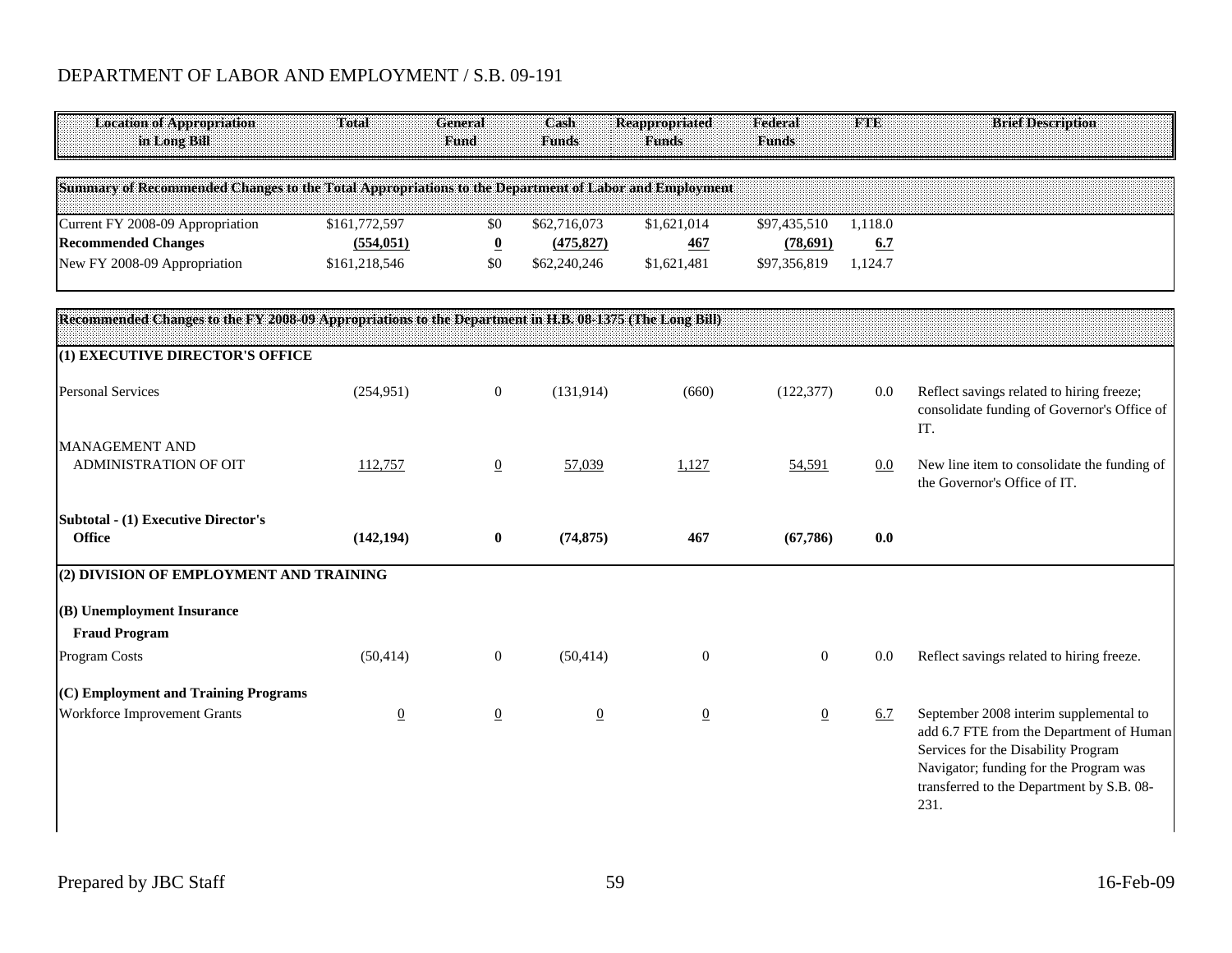# DEPARTMENT OF LABOR AND EMPLOYMENT / S.B. 09-191

| <b>Location of Appropriation</b><br>in Long Bill                                   | <b>Total</b> | General<br>Fund | Cash<br><b>Funds</b> | <b>Reappropriated</b><br><b>Funds</b> | Federal<br><b>Funds</b> | FTE | <b>Brief Description</b>                           |
|------------------------------------------------------------------------------------|--------------|-----------------|----------------------|---------------------------------------|-------------------------|-----|----------------------------------------------------|
| <b>Subtotal - (2) Division of Employment</b>                                       |              |                 |                      |                                       |                         |     |                                                    |
| and Training                                                                       | (50, 414)    | $\bf{0}$        | (50, 414)            | $\bf{0}$                              | $\bf{0}$                | 6.7 |                                                    |
| (3) DIVISION OF LABOR                                                              |              |                 |                      |                                       |                         |     |                                                    |
| Program Costs                                                                      | (74, 784)    | $\bf{0}$        | (74, 784)            | $\bf{0}$                              | $\bf{0}$                | 0.0 | Reflect savings related to hiring freeze.          |
| (4) DIVISION OF OIL AND PUBLIC SAFETY                                              |              |                 |                      |                                       |                         |     |                                                    |
| <b>Personal Services</b>                                                           | (186,370)    | $\overline{0}$  | (175, 465)           | $\mathbf{0}$                          | (10, 905)               | 0.0 | Reflect savings related to hiring freeze.          |
| <b>Indirect Cost Assessment</b>                                                    | 467          | $\overline{0}$  | 467                  | $\overline{0}$                        | $\overline{0}$          | 0.0 | Consolidate funding of Governor's Office of<br>IT. |
| Subtotal - (4) Division of Oil and                                                 |              |                 |                      |                                       |                         |     |                                                    |
| <b>Public Safety</b>                                                               | (185,903)    | $\mathbf{0}$    | (174,998)            | $\bf{0}$                              | (10,905)                | 0.0 |                                                    |
| (5) DIVISION OF WORKERS' COMPENSATION                                              |              |                 |                      |                                       |                         |     |                                                    |
| (A) Workers' Compensation                                                          |              |                 |                      |                                       |                         |     |                                                    |
| <b>Personal Services</b>                                                           | (41, 414)    | $\overline{0}$  | (41, 414)            | $\boldsymbol{0}$                      | $\mathbf{0}$            | 0.0 | Reflect savings related to hiring freeze.          |
| (B) Major Medical Insurance<br>and Subsequent Injury Funds                         |              |                 |                      |                                       |                         |     |                                                    |
| <b>Personal Services</b>                                                           | (59, 342)    | $\overline{0}$  | (59, 342)            | $\overline{0}$                        | $\underline{0}$         | 0.0 | Reflect savings related to hiring freeze.          |
| Subtotal - (5) Division of Workers'                                                |              |                 |                      |                                       |                         |     |                                                    |
| Compensation                                                                       | (100, 756)   | $\bf{0}$        | (100, 756)           | $\bf{0}$                              | $\bf{0}$                | 0.0 |                                                    |
| <b>Total Recommended Change to the FY 2008-09</b><br>Appropriation in H.B. 08-1375 | (554, 051)   | $\bf{0}$        | (475, 827)           | 467                                   | (78,691)                | 6.7 |                                                    |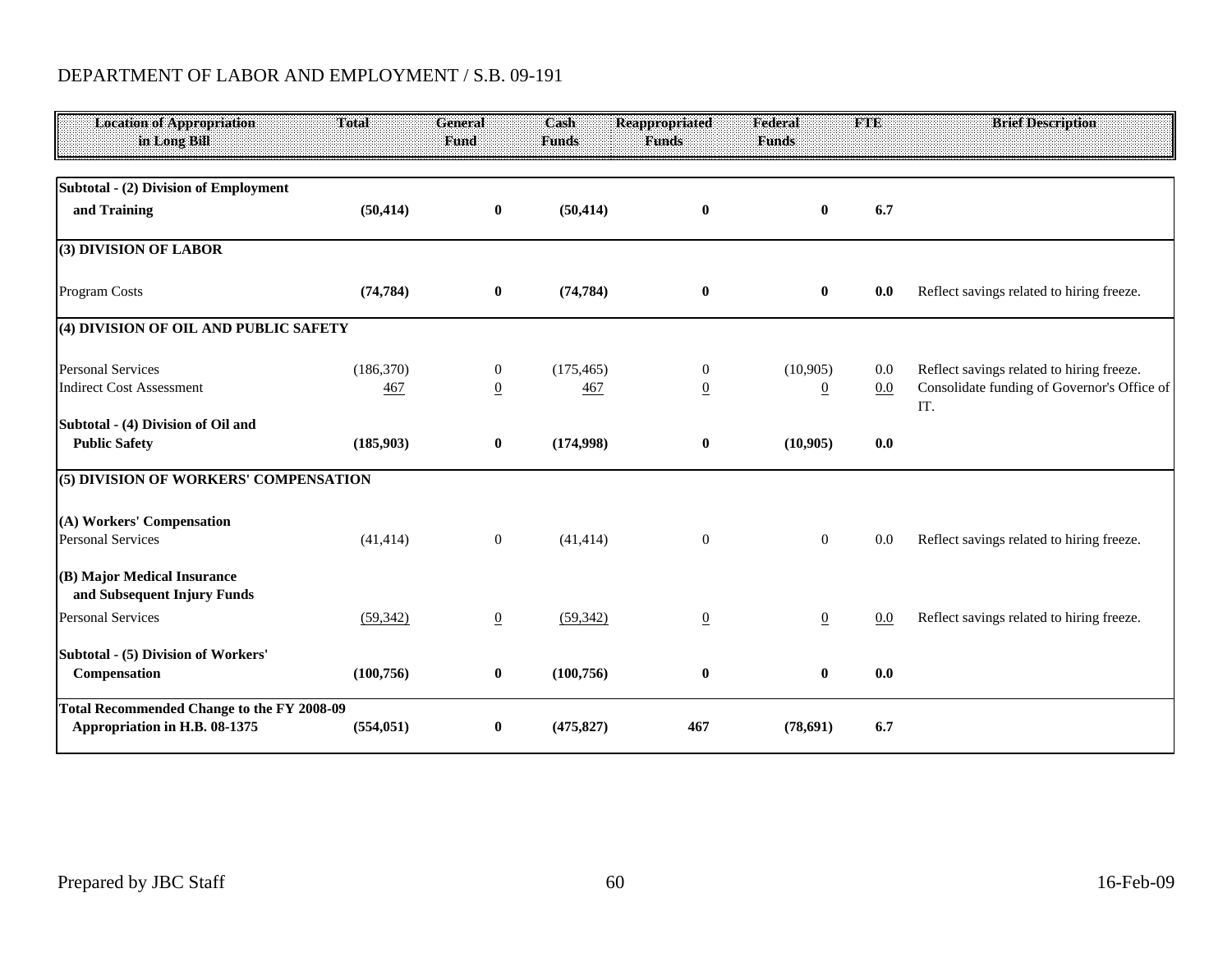| <b>Location of Appropriation</b><br>in Long Bill                                                       | Total                                      | General<br>Fund                                       | Cash<br><b>Funds</b>                                  | <b>Reappropriated</b><br>Funds/CFE      | Federal<br><b>Funds</b>                | FTE                   | <b>Brief Description</b>                                                                      |
|--------------------------------------------------------------------------------------------------------|--------------------------------------------|-------------------------------------------------------|-------------------------------------------------------|-----------------------------------------|----------------------------------------|-----------------------|-----------------------------------------------------------------------------------------------|
| Summary of Recommended Changes to the Total Appropriations to the Department of Law                    |                                            |                                                       |                                                       |                                         |                                        |                       |                                                                                               |
| Current FY 2008-09 Appropriation<br><b>Recommended Changes</b><br>New FY 2008-09 Appropriation         | \$47,956,013<br>(179, 195)<br>\$47,776,818 | \$9,645,044<br>(790,000)<br>\$8,855,044               | \$7,758,602<br>359,144<br>\$8,117,746                 | \$29,395,316<br>311,661<br>\$29,706,977 | \$1,157,051<br>(60,000)<br>\$1,097,051 | 390.9<br>1.5<br>392.4 |                                                                                               |
| Current FY 2007-08 Appropriation<br><b>Recommended Changes</b><br>New FY 2007-08 Appropriation         | \$46,016,992<br>22,000<br>\$46,038,992     | \$8,675,523<br>$\overline{\mathbf{0}}$<br>\$8,675,523 | \$6,817,942<br>$\overline{\mathbf{0}}$<br>\$6,817,942 | \$29,428,172<br>22,000<br>\$29,450,172  | \$1,095,355<br>\$1,095,355             | 378.4<br>0.0<br>378.4 |                                                                                               |
| Recommended Changes to the FY 2008-09 Appropriations to the Department in H.B. 08-1375 (The Long Bill) |                                            |                                                       |                                                       |                                         |                                        |                       |                                                                                               |
| (1) ADMINISTRATION                                                                                     |                                            |                                                       |                                                       |                                         |                                        |                       |                                                                                               |
| Health, Life and Dental                                                                                | (9,113)                                    | (9,113)                                               | $\boldsymbol{0}$                                      | $\boldsymbol{0}$                        | $\mathbf{0}$                           | 0.0                   | Will be paid from Defense of the Colorado<br>River Basin Compact appropriation.               |
| S.B. 04-257 Amortization Equalization<br>Disbursement                                                  | (3,921)                                    | (3,921)                                               | $\boldsymbol{0}$                                      | $\boldsymbol{0}$                        | $\boldsymbol{0}$                       | $0.0\,$               | Will be paid from Defense of the Colorado<br>River Basin Compact appropriation.               |
| S.B. 06-235 Supplemental Amortization<br><b>Equalization Disbursement</b>                              | (1,918)                                    | (1,918)                                               | $\boldsymbol{0}$                                      | $\mathbf{0}$                            | $\boldsymbol{0}$                       | 0.0                   | Will be paid from Defense of the Colorado<br>River Basin Compact appropriation.               |
| Salary Survey for Classified Employees                                                                 | (90,062)                                   | (90,062)                                              | $\boldsymbol{0}$                                      | $\boldsymbol{0}$                        | $\boldsymbol{0}$                       | $0.0\,$               | Vacancy savings from the hiring freeze have<br>freed funds to pay part of this appropriation. |
| Salary Survey for Exempt Employees                                                                     | (9,128)                                    | (9,128)                                               | $\mathbf{0}$                                          | $\theta$                                | $\mathbf{0}$                           | 0.0                   | Will be paid from Defense of the Colorado<br>River Basin Compact appropriation.               |
| Performance-based Pay Awards for<br><b>Classified Employees</b>                                        | (23, 827)                                  | (23, 827)                                             | $\mathbf{0}$                                          | $\mathbf{0}$                            | $\boldsymbol{0}$                       | $0.0\,$               | Vacancy savings from the hiring freeze have<br>freed funds to pay part of this appropriation. |
| Performance-based Pay Awards for<br><b>Exempt Employees</b>                                            | (3,167)                                    | (3,167)                                               | $\boldsymbol{0}$                                      | $\boldsymbol{0}$                        | $\boldsymbol{0}$                       | $0.0\,$               | Will be paid from Defense of the Colorado<br>River Basin Compact appropriation.               |
| Workers' Compensation                                                                                  | (673)                                      | (673)                                                 | $\overline{0}$                                        | $\overline{0}$                          | $\mathbf{0}$                           | $0.0\,$               | Will be paid from Defense of the Colorado<br>River Basin Compact appropriation.               |
| Capital Complex Leased Space                                                                           | (9,696)                                    | (9,696)                                               | $\overline{0}$                                        | $\overline{0}$                          | $\underline{0}$                        | 0.0                   | Will be paid from Defense of the Colorado<br>River Basin Compact appropriation.               |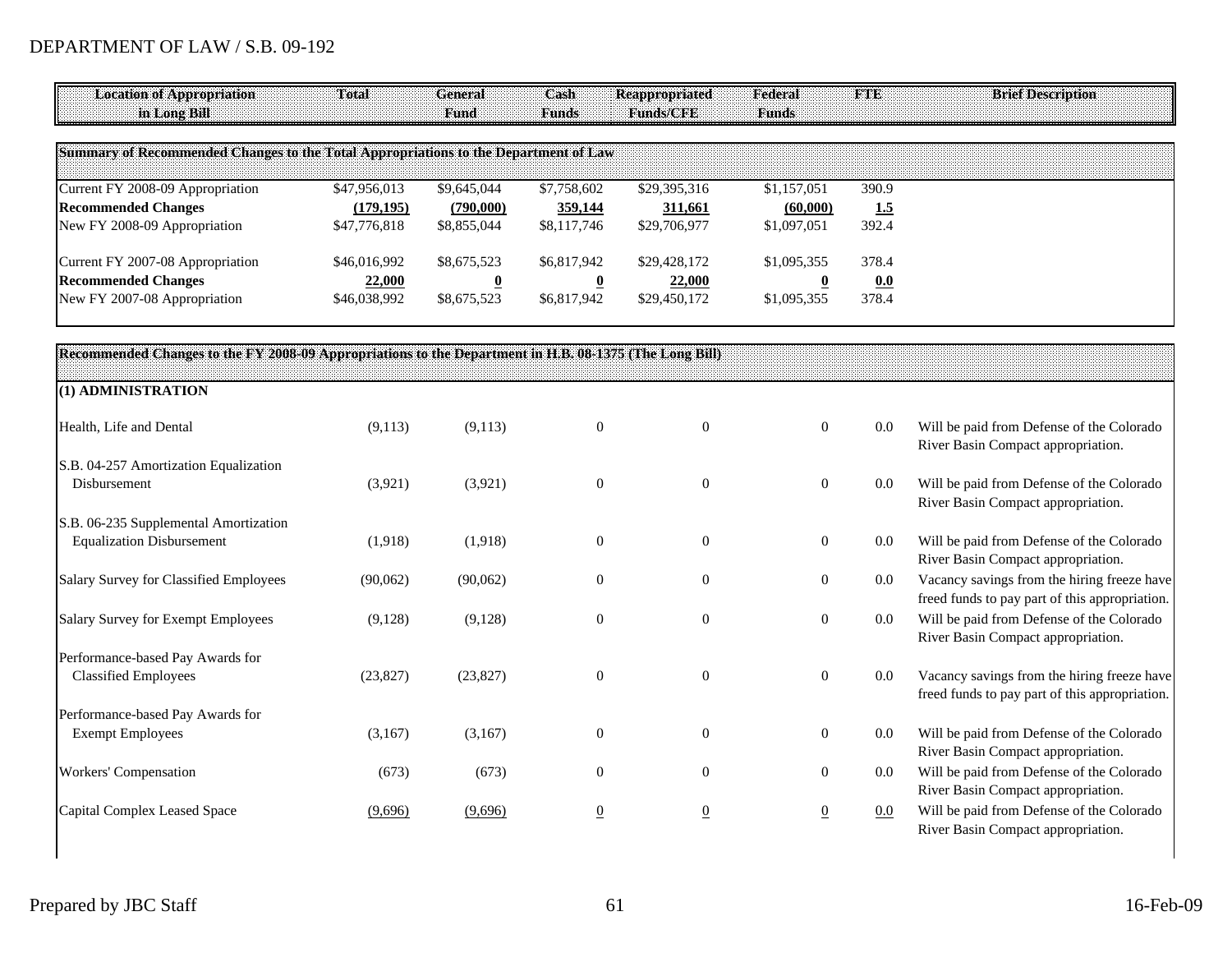| <b>Location of Appropriation</b><br>in Long Bill        | Total      | General<br>Fund | Cash<br><b>Funds</b> | <b>Reappropriated</b><br><b>Funds/CFE</b> | Federal<br>Funds | FIE     | <b>Brief Description</b>                                                                                                                          |
|---------------------------------------------------------|------------|-----------------|----------------------|-------------------------------------------|------------------|---------|---------------------------------------------------------------------------------------------------------------------------------------------------|
| Subtotal - (1) Administration                           | (151, 505) | (151, 505)      | $\mathbf{0}$         | $\mathbf{0}$                              | $\mathbf{0}$     | 0.0     |                                                                                                                                                   |
| (2) LEGAL SERVICES TO STATE AGENCIES                    |            |                 |                      |                                           |                  |         |                                                                                                                                                   |
| <b>Personal Services</b>                                | 196,944    | $\overline{0}$  | $\boldsymbol{0}$     | 196,944                                   | $\mathbf{0}$     | 1.7     | Increased legal services for Departments of<br>Education, State, Regulatory Agencies,<br>Public Health and Environment; decrease<br>for Judicial. |
| Operating and Litigation                                | 49,236     | $\overline{0}$  | $\overline{0}$       | 49,236                                    | $\overline{0}$   | 0.0     | Increased legal services for Departments of<br>Education, State, Regulatory Agencies,<br>Public Health and Environment; decrease<br>for Judicial. |
| Subtotal - (2) Legal Services to                        |            |                 |                      |                                           |                  |         |                                                                                                                                                   |
| <b>State Agencies</b>                                   | 246,180    | $\mathbf{0}$    | $\bf{0}$             | 246,180                                   | $\bf{0}$         | 1.7     |                                                                                                                                                   |
| (3) CRIMINAL JUSTICE AND APPELLATE                      |            |                 |                      |                                           |                  |         |                                                                                                                                                   |
| Special Prosecutions Unit                               | (10,000)   | (10,000)        | $\boldsymbol{0}$     | $\boldsymbol{0}$                          | $\boldsymbol{0}$ | 0.0     | Based on year-to-date expenditures,<br>appropriation can be reduced.                                                                              |
| <b>Securities Fraud Unit</b>                            | (10,000)   | (10,000)        | $\theta$             | $\theta$                                  | $\mathbf{0}$     | $0.0\,$ | Reduced operating and litigation<br>expenditures.                                                                                                 |
| Appellate Unit                                          | (120,000)  | (120,000)       | $\boldsymbol{0}$     | $\boldsymbol{0}$                          | $\mathbf{0}$     | $0.0\,$ | Vacancy savings.                                                                                                                                  |
| <b>Medicaid Fraud Grant</b>                             | (80,000)   | (20,000)        | $\Omega$             | $\Omega$                                  | (60,000)         | 0.0     | Based on year-to-date expenditures,                                                                                                               |
| Capital Crimes Prosecution Unit                         | (70,000)   | (70,000)        | $\overline{0}$       | $\overline{0}$                            | $\underline{0}$  | 0.0     | appropriation can be reduced.<br>Based on year-to-date expenditures,<br>appropriation can be reduced.                                             |
| <b>Subtotal - (3) Criminal Justice</b><br>and Appellate | (290,000)  | (230,000)       | $\bf{0}$             | $\bf{0}$                                  | (60,000)         | 0.0     |                                                                                                                                                   |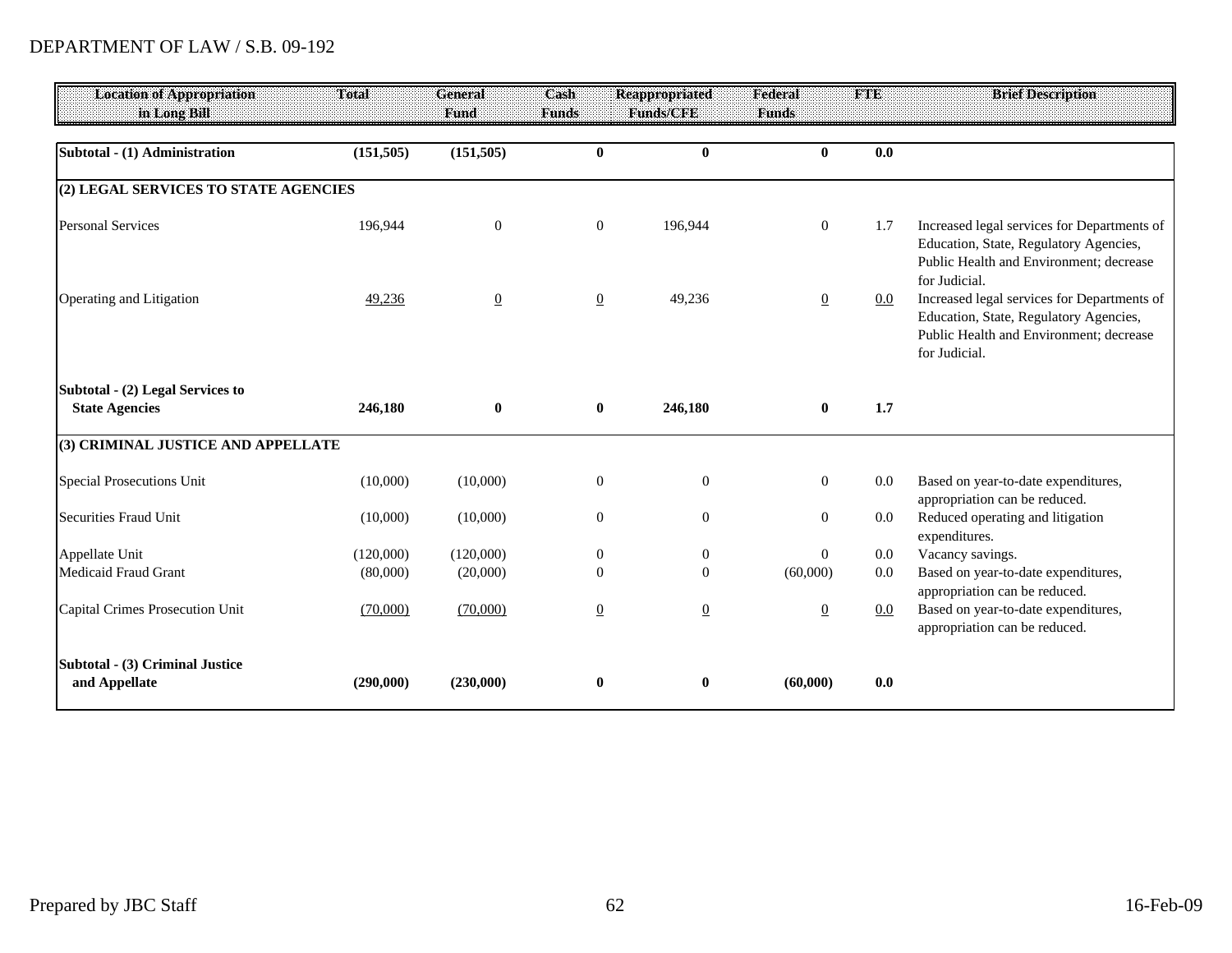| 0.0<br>Based on year-to-date expenditures,<br>appropriation can be reduced.                                                                                                                                |
|------------------------------------------------------------------------------------------------------------------------------------------------------------------------------------------------------------|
|                                                                                                                                                                                                            |
|                                                                                                                                                                                                            |
|                                                                                                                                                                                                            |
|                                                                                                                                                                                                            |
| Payments received from Utah, Wyoming<br>$0.0\,$<br>and New Mexico will now pay \$150,000 of<br>the cash funds appropriation.                                                                               |
|                                                                                                                                                                                                            |
| Republican River arbitration expenses.<br>$0.0\,$                                                                                                                                                          |
| Arkansas River litigation expenses.<br>0.0                                                                                                                                                                 |
|                                                                                                                                                                                                            |
|                                                                                                                                                                                                            |
| Unit's work load is declining.<br>(0.5)                                                                                                                                                                    |
|                                                                                                                                                                                                            |
|                                                                                                                                                                                                            |
| Reduce spending by \$130,000 by delaying<br>0.0<br>work; refinance \$25,000 from the<br>Hazardous Substance Response Fund,<br>received via a Department of Public Health<br>and Environment appropriation. |
|                                                                                                                                                                                                            |
| (0.5)                                                                                                                                                                                                      |
|                                                                                                                                                                                                            |
| Refinance \$120,000 of General Fund with<br>0.0<br>cash funds; \$33,495 vacancy savings; shift<br>4.0 FTE from Reappropriated Funds to Cash<br>Funds to fix a technical error.                             |
|                                                                                                                                                                                                            |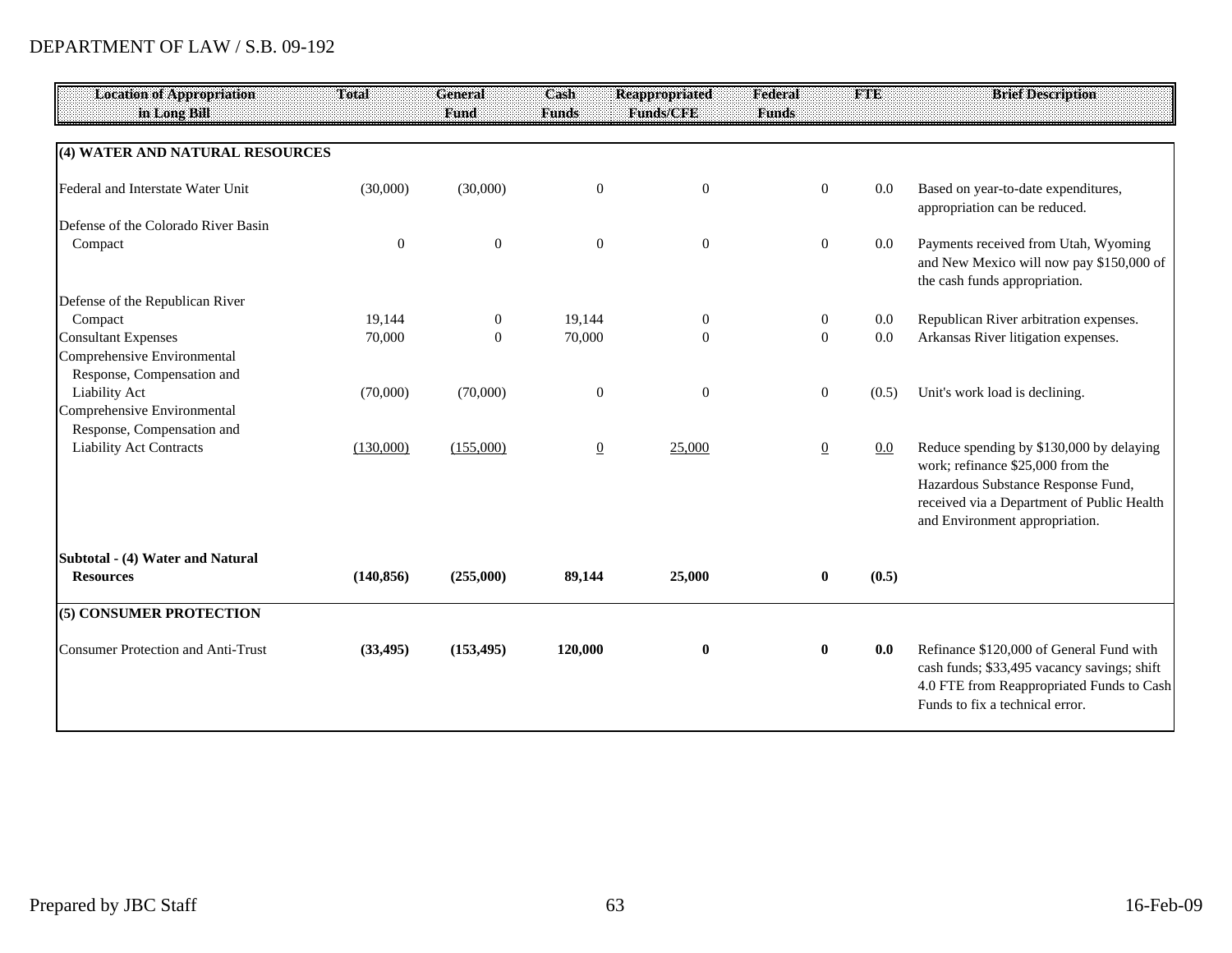| <b>Location of Appropriation</b>           | Total     | General   | Cash         | Reappropriated   | Federal      |         | <b>Brief Description</b><br><b>BENDER ANDERSON ANDERSON ANDERS SOM DE SON DE SON DE SON DE SON DE SON DE SON DE SON DE SON DE SON DE SON DE</b> |
|--------------------------------------------|-----------|-----------|--------------|------------------|--------------|---------|-------------------------------------------------------------------------------------------------------------------------------------------------|
| in Long Bill                               |           | :Fund     | <b>Funds</b> | <b>Funds/CFE</b> | <b>Funds</b> |         |                                                                                                                                                 |
|                                            |           |           |              |                  |              |         |                                                                                                                                                 |
| (6) SPECIAL PURPOSE                        |           |           |              |                  |              |         |                                                                                                                                                 |
| Litigation Management and Technology       |           |           |              |                  |              |         |                                                                                                                                                 |
| Fund                                       | 150,000   | v         | 150,000      |                  |              | 0.0     | Outside counsel for Mill Levy lawsuit                                                                                                           |
|                                            |           |           |              |                  |              |         |                                                                                                                                                 |
| Total Recommended Change to the FY 2008-09 |           |           |              |                  |              |         |                                                                                                                                                 |
| Appropriation in H.B. 08-1375              | (219,676) | (790,000) | 359,144      | 271,180          | (60,000)     | $1.2\,$ |                                                                                                                                                 |

| Recommended Changes to the FY 2007-08 Appropriations to the Department in S.B. 07-239 (The Long Bill) |          |          |          |          |          |     |                                        |
|-------------------------------------------------------------------------------------------------------|----------|----------|----------|----------|----------|-----|----------------------------------------|
| (3) CRIMINAL JUSTICE AND APPELLATE                                                                    |          |          |          |          |          |     |                                        |
| Capital Crimes Prosecution Unit                                                                       | (20,000) | (20,000) | $\bf{0}$ | $\bf{0}$ | $\bf{0}$ | 0.0 | Vacancy savings.                       |
| (4) WATER AND NATURAL RESOURCES                                                                       |          |          |          |          |          |     |                                        |
| <b>Consultant Expenses</b>                                                                            | 20,000   | 20,000   | $\bf{0}$ | $\bf{0}$ | $\bf{0}$ | 0.0 | Arkansas River litigation.             |
| (6) SPECIAL PURPOSE                                                                                   |          |          |          |          |          |     |                                        |
| Litigation Management and<br><b>Technology Fund</b>                                                   | 22,000   | $\bf{0}$ | $\bf{0}$ | 22,000   | $\bf{0}$ | 0.0 | Outside counsel for Mill Levy lawsuit. |
| Total Recommended Change to the FY 2007-08<br>Appropriation in S.B. 07-239                            | 22,000   | $\bf{0}$ | $\bf{0}$ | 22,000   | $\bf{0}$ | 0.0 |                                        |

**Recommended Changes to the FY 2008-09 Appropriations to the Department in H.B. 08-1353 (Verify Conservation Easement Tax Credits)**

| (2) LEGAL SERVICES TO STATE AGENCIES                             |        |          |   |        |            |                                                                    |
|------------------------------------------------------------------|--------|----------|---|--------|------------|--------------------------------------------------------------------|
| <b>Personal Services</b>                                         | 32,385 | $\theta$ | O | 32,385 | 0.3        | This appropriation was inadvertently<br>omitted from H.B. 08-1353. |
| <b>Operating and Litigation</b>                                  | 8,096  |          |   | 8,096  | <u>0.0</u> | This appropriation was inadvertently<br>omitted from H.B. 08-1353. |
| <b>Subtotal - (3) Legal Services to</b><br><b>State Agencies</b> | 40,481 | 0        | v | 40,481 | 0.3        |                                                                    |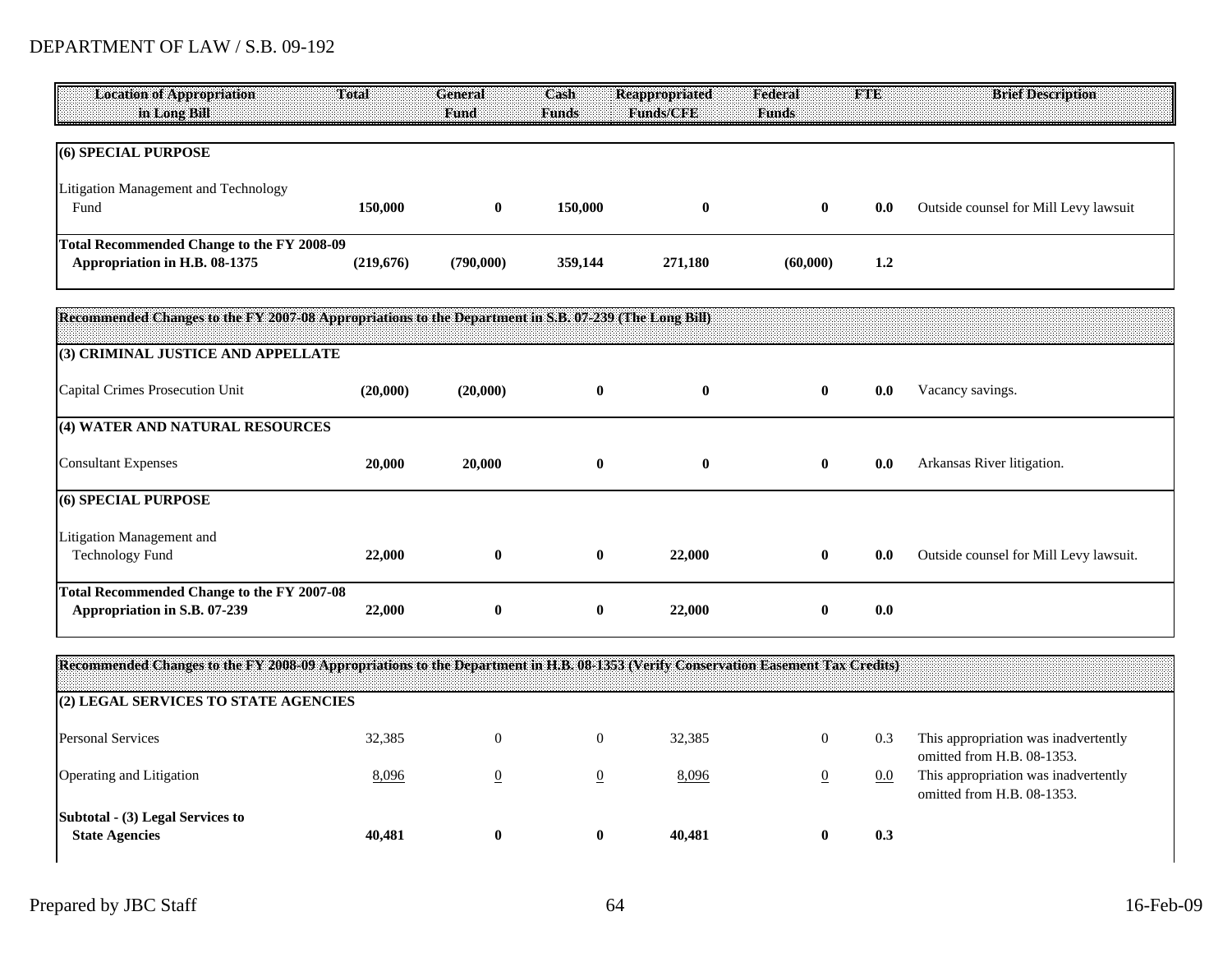| .<br><b>Example 2018</b> In Long Rill <b>Example 2019</b> Fund <b>Example 2019</b> Fund <b>Example 2019</b> | Tota   | ast |        | Federal |            |  |
|-------------------------------------------------------------------------------------------------------------|--------|-----|--------|---------|------------|--|
| commended Change to the FY 2008-09<br>ropriation in H.B. 08-1353                                            | 40.481 |     | 40.481 |         | <b>U.L</b> |  |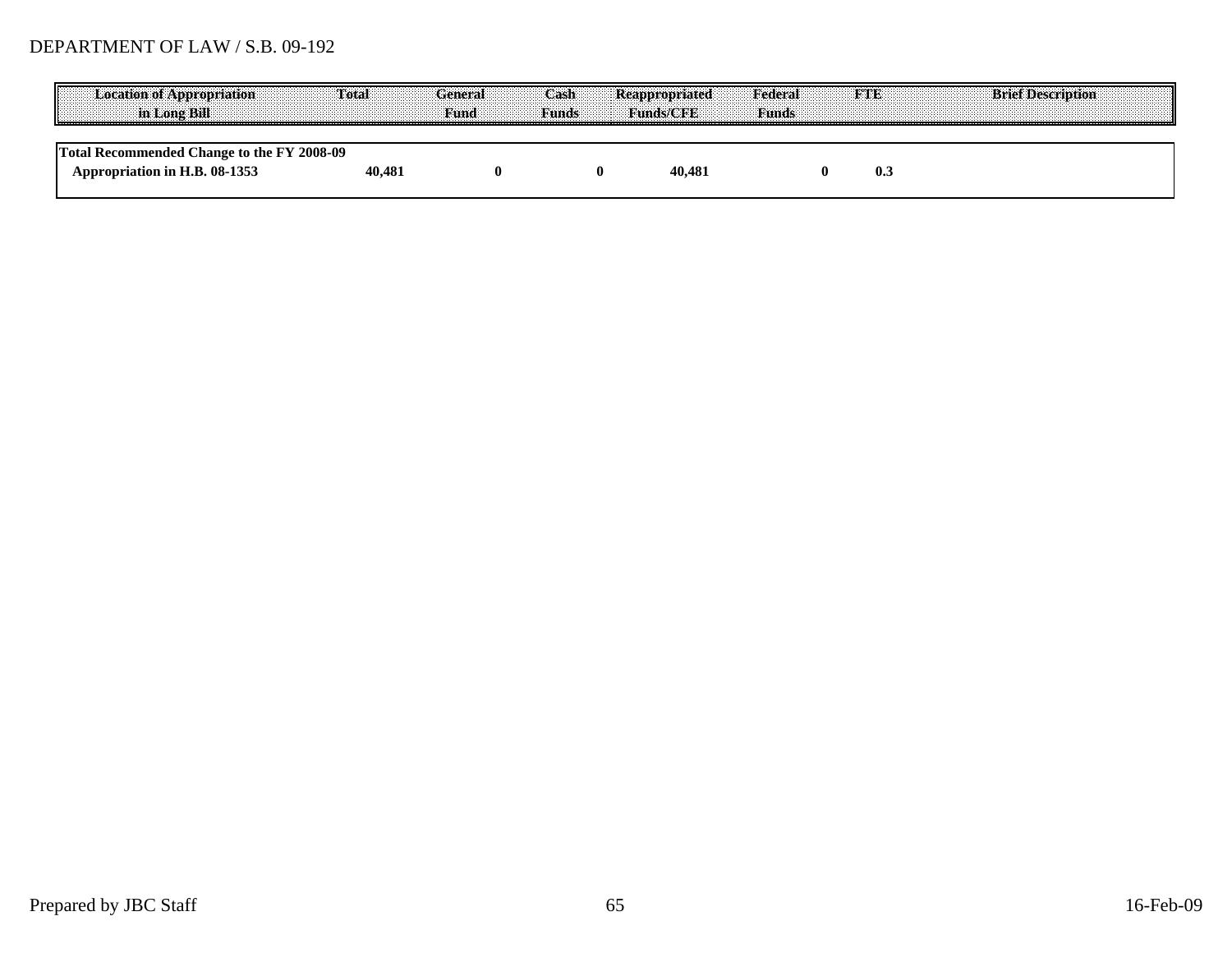### DEPARTMENT OF LOCAL AFFAIRS / S.B. 09-193

| <b>Location of Appropriation</b><br>in Long Bill                                                       | Total                       | General<br>Fund           | Cash<br><b>Funds</b>      | <b>Reappropriated</b><br><b>Funds</b> | Federal<br>Funds       | <b>FTE</b>   | <b>Brief Description</b>                                                                                                                                                           |
|--------------------------------------------------------------------------------------------------------|-----------------------------|---------------------------|---------------------------|---------------------------------------|------------------------|--------------|------------------------------------------------------------------------------------------------------------------------------------------------------------------------------------|
| Summary of Recommended Changes to the Total Appropriations to the Department of Local Affairs          |                             |                           |                           |                                       |                        |              |                                                                                                                                                                                    |
|                                                                                                        |                             |                           |                           |                                       |                        | 180.5        |                                                                                                                                                                                    |
| Current FY 2008-09 Appropriation                                                                       | \$263,753,937               | \$12,778,187              | \$190,796,121             | \$5,288,590                           | \$54,891,039           |              |                                                                                                                                                                                    |
| <b>Recommended Changes</b><br>New FY 2008-09 Appropriation                                             | (386, 830)<br>\$263,367,107 | (425,548)<br>\$12,352,639 | (12,372)<br>\$190,783,749 | 36,132<br>\$5,324,722                 | 14,958<br>\$54,905,997 | 0.0<br>180.5 |                                                                                                                                                                                    |
| Recommended Changes to the FY 2008-09 Appropriations to the Department in H.B. 08-1375 (The Long Bill) |                             |                           |                           |                                       |                        |              |                                                                                                                                                                                    |
| (1) EXECUTIVE DIRECTOR'S OFFICE                                                                        |                             |                           |                           |                                       |                        |              |                                                                                                                                                                                    |
| <b>Personal Services</b>                                                                               | (728)                       | (728)                     | $\mathbf{0}$              | $\mathbf{0}$                          | $\overline{0}$         | 0.0          | Consolidate funding of Governor's Office of                                                                                                                                        |
| <b>Operating Expenses</b><br><b>MANAGEMENT AND</b>                                                     | $\mathbf{0}$                | (97, 920)                 | $\mathbf{0}$              | 97,920                                | $\overline{0}$         | 0.0          | IT.<br>Refinanced with indirect cost recoveries.                                                                                                                                   |
| ADMINISTRATION OF OIT                                                                                  | 13,682                      | 5,671                     | $\theta$                  | $\mathbf{0}$                          | 8,011                  | 0.0          | New line item; consolidate funding of<br>Governor's Office of IT.                                                                                                                  |
| <b>Communication Services Payments</b>                                                                 | $\overline{0}$              | (6,947)                   | $\overline{0}$            | $\overline{0}$                        | 6,947                  | $0.0\,$      | Refinance with federal Emergency<br>Management Performance Grant moneys.                                                                                                           |
| <b>Subtotal - (1) Executive Director's</b><br><b>Office</b>                                            | 12,954                      | (99, 924)                 | $\bf{0}$                  | 97,920                                | 14,958                 | 0.0          |                                                                                                                                                                                    |
|                                                                                                        |                             |                           |                           |                                       |                        |              |                                                                                                                                                                                    |
| (2) PROPERTY TAXATION                                                                                  |                             |                           |                           |                                       |                        |              |                                                                                                                                                                                    |
| Division of Property Taxation                                                                          | (38,508)                    | (1, 457)                  | $\mathbf{0}$              | (37,051)                              | $\mathbf{0}$           | $0.0\,$      | Reflect savings (\$37,051 reappropriated<br>funds) related to hiring freeze; and a<br>reduction of (\$1,457 General Fund) for the<br>consolidation of the Governor's Office of IT. |
| <b>Board of Assessment Appeals</b>                                                                     | (1,092)                     | (1,092)                   | $\overline{0}$            | $\overline{0}$                        | $\overline{0}$         | $0.0\,$      | Consolidate funding of Governor's Office of<br>IT.                                                                                                                                 |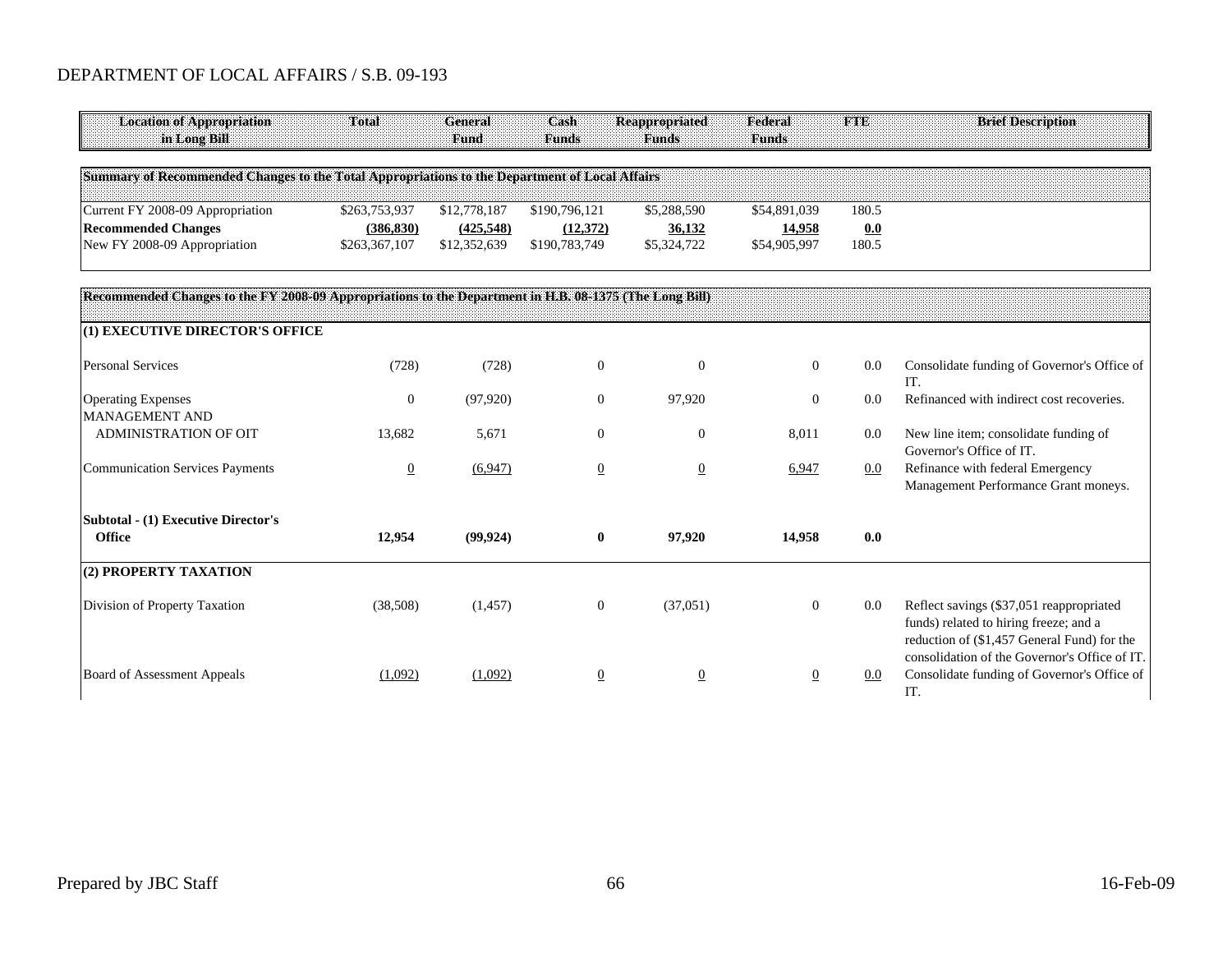### DEPARTMENT OF LOCAL AFFAIRS / S.B. 09-193

| <b>Location of Appropriation</b><br>in Long Bill                  | Total      | General<br>Fund  | Cash<br><b>Funds</b> | <b>Reappropriated</b><br><b>Funds</b> | Federal<br><b>Funds</b> | FIE                       | <b>Brief Description</b>                                                                                                                                                                                        |
|-------------------------------------------------------------------|------------|------------------|----------------------|---------------------------------------|-------------------------|---------------------------|-----------------------------------------------------------------------------------------------------------------------------------------------------------------------------------------------------------------|
| Subtotal - (2) Division of Property<br><b>Taxation</b>            | (39,600)   | (2,549)          | $\bf{0}$             | (37, 051)                             |                         | $\bf{0}$<br>0.0           |                                                                                                                                                                                                                 |
| (3) DIVISION OF HOUSING                                           |            |                  |                      |                                       |                         |                           |                                                                                                                                                                                                                 |
| Manufactured Buildings Program                                    | (31, 546)  | $\boldsymbol{0}$ | (31, 546)            | $\mathbf{0}$                          |                         | $\boldsymbol{0}$<br>0.0   | Reflect savings (\$30,089) related to hiring<br>freeze; and savings (\$1,457) related to the<br>consolidation of the Governor's Office of IT.                                                                   |
| <b>Indirect Cost Assessment</b>                                   | 19,174     | $\overline{0}$   | 19,174               | $\overline{0}$                        |                         | $\overline{0}$<br>$0.0\,$ | Refinancing of operating expenses in the<br>Executive Director's Office with indirect cost<br>recoveries.                                                                                                       |
| Subtotal - (3) Division of Housing                                | (12, 372)  | $\bf{0}$         | (12, 372)            | $\boldsymbol{0}$                      |                         | $\bf{0}$<br>0.0           |                                                                                                                                                                                                                 |
| (4) DIVISION OF LOCAL GOVERNMENT                                  |            |                  |                      |                                       |                         |                           |                                                                                                                                                                                                                 |
| (A) Local Government and Community Services<br>(1) Administration |            |                  |                      |                                       |                         |                           |                                                                                                                                                                                                                 |
| <b>Personal Services</b>                                          | (47, 725)  | (23, 490)        | $\mathbf{0}$         | (24, 235)                             |                         | $\mathbf{0}$<br>0.0       | Reflect savings (\$22,216 General Fund and<br>\$24,235 reappropriated funds) related to<br>hiring freeze; and savings (\$1,274 General<br>Fund) related to the consolidation of the<br>Governor's Office of IT. |
| (2) Local Government Services                                     |            |                  |                      |                                       |                         |                           |                                                                                                                                                                                                                 |
| Volunteer Firefighter Retirement Plans                            | (149, 028) | (149, 028)       | $\boldsymbol{0}$     | $\boldsymbol{0}$                      |                         | $\boldsymbol{0}$<br>0.0   | Eliminate General Fund Exempt that would<br>otherwise revert at the end of the fiscal year.                                                                                                                     |
| (B) Field Services                                                |            |                  |                      |                                       |                         |                           |                                                                                                                                                                                                                 |
| Program Costs                                                     | (91,076)   | (11,828)         | $\boldsymbol{0}$     | (79, 248)                             |                         | $\boldsymbol{0}$<br>0.0   | Reflect savings (\$10,554 General Fund and<br>\$79,248 reappropriated funds) related to<br>hiring freeze; and a reduction (\$1,274)<br>General Fund) for the consolidation of the<br>Governor's Office of IT.   |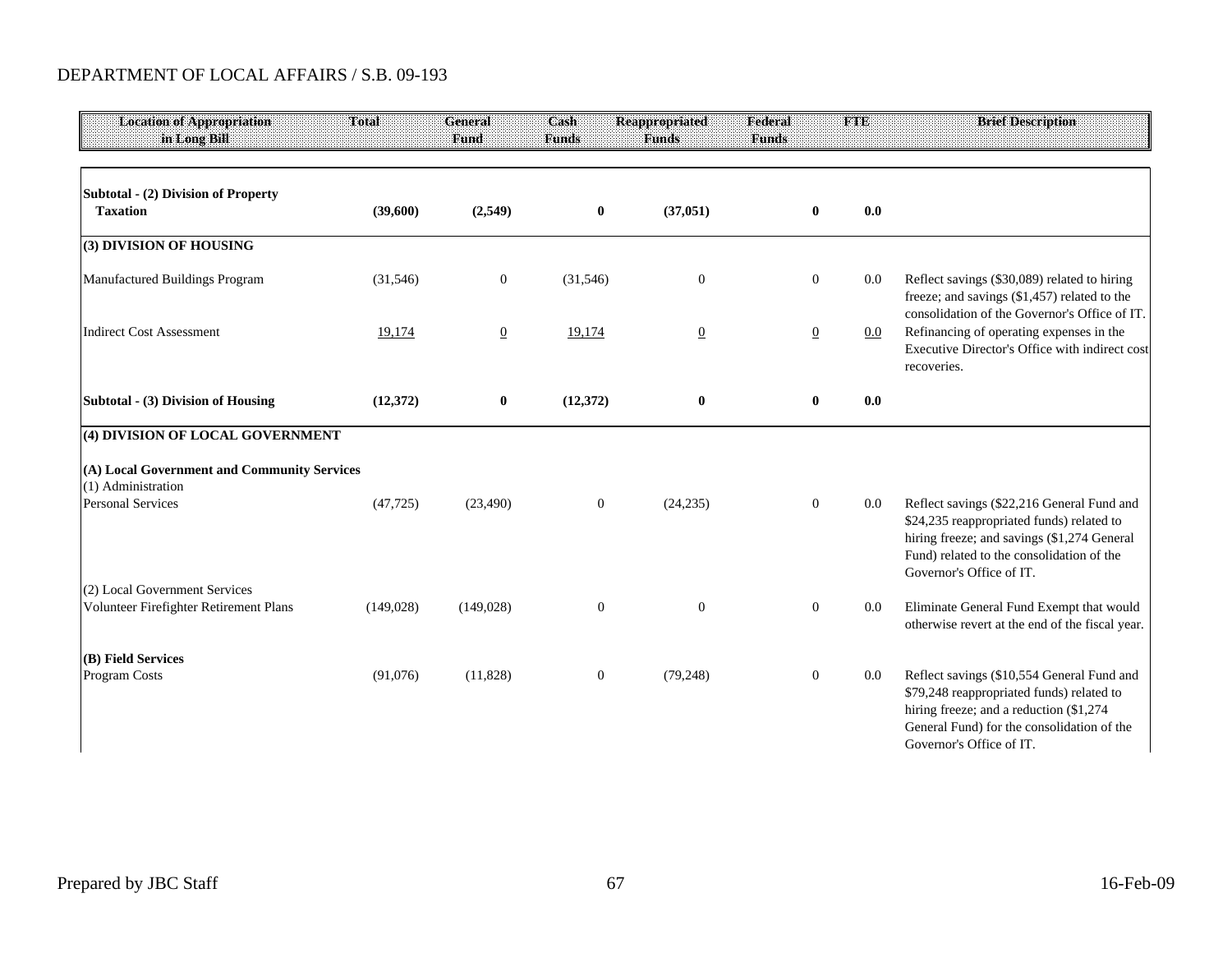### DEPARTMENT OF LOCAL AFFAIRS / S.B. 09-193

| <b>Location of Appropriation</b><br>in Long Bill                            | Total      | General<br>Fund | Cash<br><b>Funds</b> | <b>Reappropriated</b><br><b>Funds</b> | Federal<br><b>Funds</b> | <b>FTE</b> | <b>Brief Description</b>                                                  |
|-----------------------------------------------------------------------------|------------|-----------------|----------------------|---------------------------------------|-------------------------|------------|---------------------------------------------------------------------------|
|                                                                             |            |                 |                      |                                       |                         |            |                                                                           |
| Colorado Heritage Communities Grant<br>Fund                                 | (138,000)  | (138,000)       | $\mathbf{0}$         | $\theta$                              | $\mathbf{0}$            | 0.0        | Eliminate uncommitted grant moneys.                                       |
| (C) Indirect Cost Assessments                                               | 78,746     | $\overline{0}$  | $\overline{0}$       | 78,746                                | $\overline{0}$          | 0.0        | Refinance operating expenses in the EDO<br>with indirect cost recoveries. |
| Subtotal - (4) Division of Local<br>Government                              | (347, 083) | (322, 346)      | $\bf{0}$             | (24, 737)                             | $\bf{0}$                | 0.0        |                                                                           |
| (5) DIVISION OF EMERGENCY MANAGEMENT                                        |            |                 |                      |                                       |                         |            |                                                                           |
| Administration                                                              | (729)      | (729)           | $\bf{0}$             | $\bf{0}$                              | $\bf{0}$                | 0.0        | Consolidate funding of Governor's Office of<br>IT.                        |
| Total Recommended Change to the FY 2008-09<br>Appropriation in H.B. 08-1375 | (386, 830) | (425, 548)      | (12,372)             | 36,132                                | 14,958                  | 0.0        |                                                                           |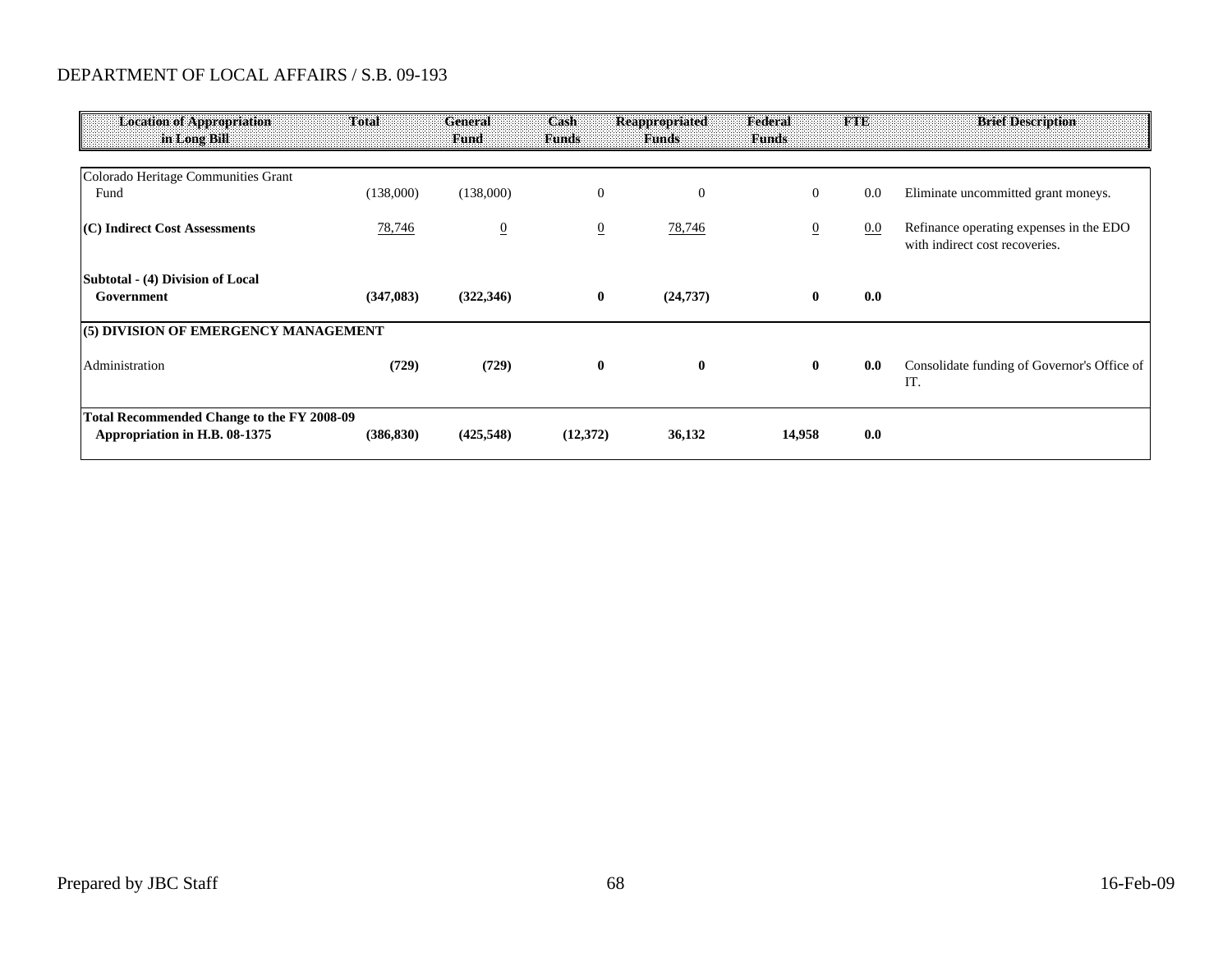# DEPARTMENT OF MILITARY AND VETERANS AFFAIRS / S.B. 09-194

| <b>Location of Appropriation</b><br>in Long Bill                                                              | Total                                        | <b>General</b><br>Fund                   | Cash<br><b>Funds</b>                              | <b>Reappropriated</b><br><b>Funds</b>             | Federal<br><b>Funds</b>                    | <b>FTE</b>                | <b>Brief Description</b>                                                                                                           |
|---------------------------------------------------------------------------------------------------------------|----------------------------------------------|------------------------------------------|---------------------------------------------------|---------------------------------------------------|--------------------------------------------|---------------------------|------------------------------------------------------------------------------------------------------------------------------------|
| Summary of Recommended Changes to the Total Appropriations to the Department of Military and Veterans Affairs |                                              |                                          |                                                   |                                                   |                                            |                           |                                                                                                                                    |
| Current FY 2008-09 Appropriation<br><b>Recommended Changes</b><br>New FY 2008-09 Appropriation                | \$203,247,032<br>(242, 158)<br>\$203,004,874 | \$5,854,264<br>(168, 551)<br>\$5,685,713 | \$958,889<br>$\overline{\mathbf{0}}$<br>\$958,889 | \$653,509<br>$\overline{\mathbf{0}}$<br>\$653,509 | \$195,780,370<br>(73,607)<br>\$195,706,763 | 1,386.9<br>0.0<br>1,386.9 |                                                                                                                                    |
| Recommended Changes to the FY 2008-09 Appropriations to the Department in H.B. 08-1375 (The Long Bill)        |                                              |                                          |                                                   |                                                   |                                            |                           |                                                                                                                                    |
| (1) EXECUTIVE DIRECTOR AND ARMY NATIONAL GUARD                                                                |                                              |                                          |                                                   |                                                   |                                            |                           |                                                                                                                                    |
| <b>Personal Services</b>                                                                                      | (18,769)                                     | (18, 769)                                | $\boldsymbol{0}$                                  | $\mathbf{0}$                                      | $\mathbf{0}$                               | $0.0\,$                   | Reflect savings related to hiring freeze<br>(\$10,000); reduction to consolidate funding<br>for Governor's Office of IT (\$8,769). |
| <b>Operating Expenses</b>                                                                                     | (27, 178)                                    | (27, 178)                                | $\boldsymbol{0}$                                  | $\mathbf{0}$                                      | $\boldsymbol{0}$                           | 0.0                       | Reduction in operating expenses from<br>deferral of maintenance.                                                                   |
| <b>Information Technology Asset</b><br>Maintenance<br><b>MANAGEMENT AND</b>                                   | (5,000)                                      | (5,000)                                  | $\overline{0}$                                    | $\overline{0}$                                    | $\overline{0}$                             | 0.0                       | Defers replacement of IT assets.                                                                                                   |
| ADMINISTRATION OF OIT                                                                                         | 14,977                                       | 14,977                                   | $\Omega$                                          | $\underline{0}$                                   | $\overline{0}$                             | $0.0\,$                   | New line item; consolidate funding of<br>Governor's Office of IT.                                                                  |
| Subtotal - (1) Executive Director<br>and Army National Guard                                                  | (35,970)                                     | (35,970)                                 | $\bf{0}$                                          | $\bf{0}$                                          | $\mathbf{0}$                               | 0.0                       |                                                                                                                                    |
| (2) DIVISION OF VETERANS AFFAIRS                                                                              |                                              |                                          |                                                   |                                                   |                                            |                           |                                                                                                                                    |
| <b>Veterans Service Operations</b><br>County Veterans Service Officer                                         | (22,500)                                     | (22,500)                                 | $\mathbf{0}$                                      | $\mathbf{0}$                                      | $\overline{0}$                             | 0.0                       | Reductions in operating expenses.                                                                                                  |
| Payments                                                                                                      | (45,000)                                     | (45,000)                                 | $\overline{0}$                                    | $\underline{0}$                                   | $\underline{0}$                            | 0.0                       | Savings in pilot program for increased<br>county payments.                                                                         |
| <b>Subtotal - (2) Division of Veterans</b><br><b>Affairs</b>                                                  | (67,500)                                     | (67,500)                                 | $\bf{0}$                                          | $\bf{0}$                                          | 0                                          | 0.0                       |                                                                                                                                    |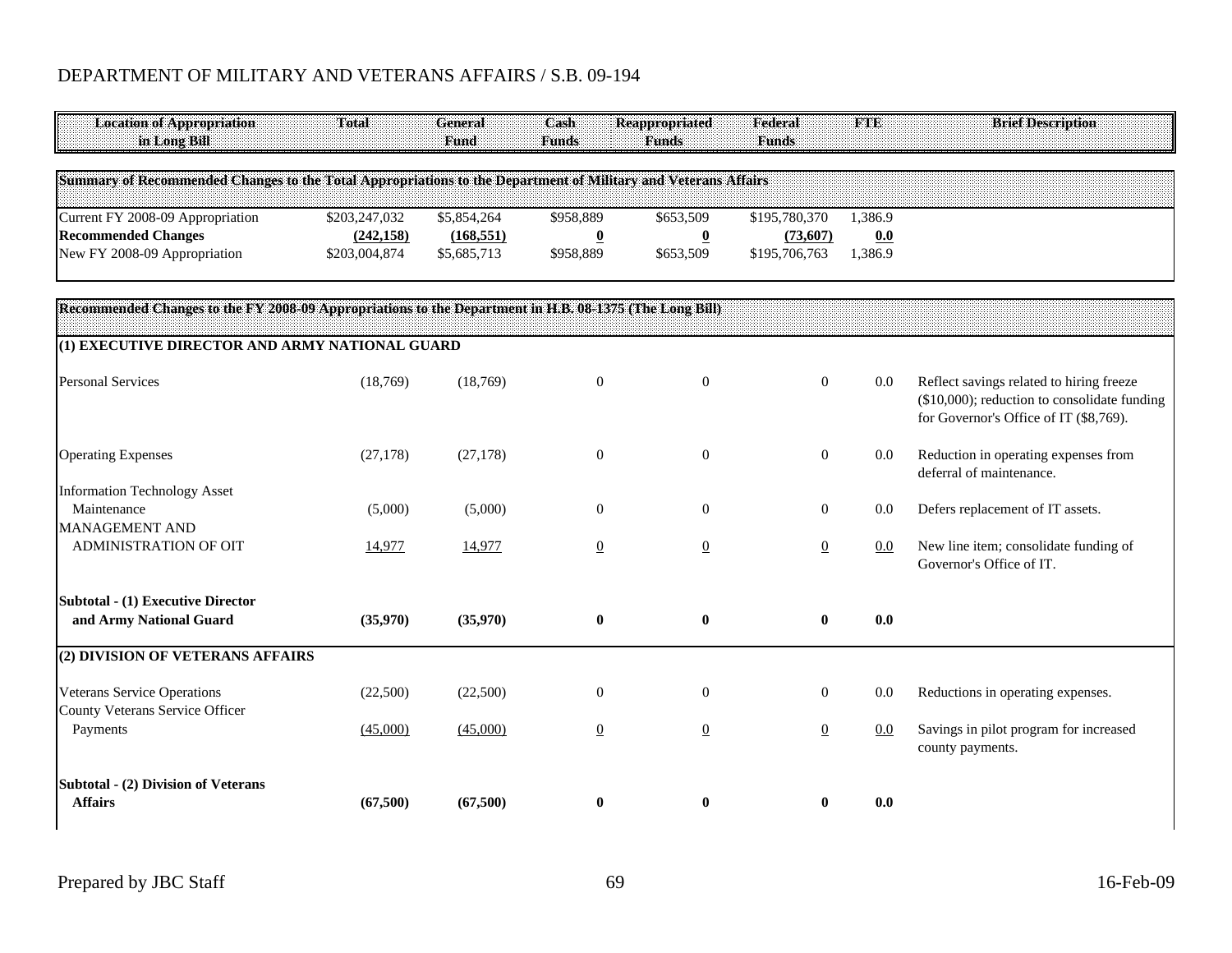# DEPARTMENT OF MILITARY AND VETERANS AFFAIRS / S.B. 09-194

| <b>Location of Appropriation</b><br>in Long Bill                            | Total      | General<br>Fund | Cash<br><b>Funds</b> | Reappropriated<br><b>Funds</b> | Federal<br><b>Funds</b> |     | <b>Brief Description</b>                                                                                                          |
|-----------------------------------------------------------------------------|------------|-----------------|----------------------|--------------------------------|-------------------------|-----|-----------------------------------------------------------------------------------------------------------------------------------|
| (3) AIR NATIONAL GUARD                                                      |            |                 |                      |                                |                         |     |                                                                                                                                   |
| <b>Operations and Maintenance</b><br>Agreement for Buckley/Greeley          | (138.688)  | (65,081)        | 0                    | $\mathbf{0}$                   | (73,607)                | 0.0 | Reflect savings related to hiring freeze<br>$(\$92,00)$ ; savings from deferral of<br>maintenance and repair projects (\$46,697). |
| Total Recommended Change to the FY 2008-09<br>Appropriation in H.B. 08-1375 | (242, 158) | (168, 551)      | $\bf{0}$             | $\mathbf{0}$                   | (73,607)                | 0.0 |                                                                                                                                   |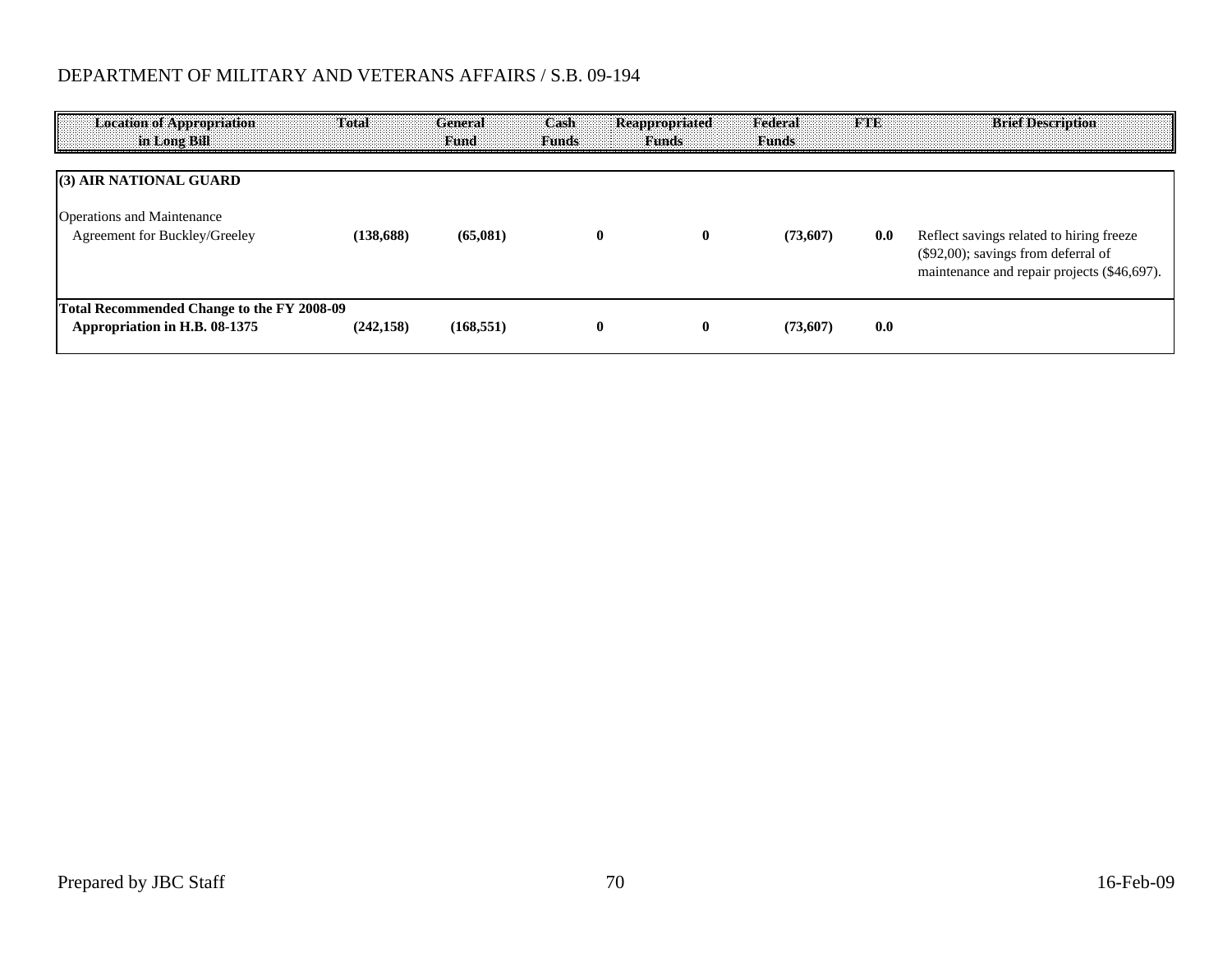| Location of Appropriation<br>in Long Bill                                                 | Total                       | General<br><b>Fund</b> :   | Cash<br>:Runds:              | : Funds                     | Federal<br>Funds         |                  |  |  |
|-------------------------------------------------------------------------------------------|-----------------------------|----------------------------|------------------------------|-----------------------------|--------------------------|------------------|--|--|
| of Recommended Changes to the Total Appropriations to the Department of Natural Resources |                             |                            |                              |                             |                          |                  |  |  |
| Current FY 2008-09 Appropriation                                                          | \$237,797,503               | \$32,095,945               | \$180,970,014                | \$7,374,280                 | \$17,357,264             | 1,549.8          |  |  |
| <b>Recommended Changes</b><br>New FY 2008-09 Appropriation                                | 3,627,924)<br>\$234,169,579 | (1.038.446<br>\$31,057,499 | (2,568,995)<br>\$178,401,019 | <u>3,489</u><br>\$7,377,769 | (23,972)<br>\$17,333,292 | (3.0)<br>1,546.8 |  |  |

| Recommended Changes to the FY 2008-09 Appropriations to the Department in H.B. 08-1375 (The Long Bill) |            |           |                  |                |              |     |                                                                                                                                                                                                                                                                                                                                                                                     |
|--------------------------------------------------------------------------------------------------------|------------|-----------|------------------|----------------|--------------|-----|-------------------------------------------------------------------------------------------------------------------------------------------------------------------------------------------------------------------------------------------------------------------------------------------------------------------------------------------------------------------------------------|
| (1) EXECUTIVE DIRECTOR'S OFFICE                                                                        |            |           |                  |                |              |     |                                                                                                                                                                                                                                                                                                                                                                                     |
| <b>Personal Services</b>                                                                               | (96, 583)  | (93, 938) | $\boldsymbol{0}$ | (2,645)        | $\mathbf{0}$ | 0.0 | Reflect \$84,240 General Fund savings related<br>to hiring freeze; \$7,415 General Fund<br>reduction of Colorado Employment Data<br>System Contract (EDSYS); \$4,928<br>reappropriated funds reduction for Governor's<br>Office of IT consolidation; and a refinance of<br>\$2,283 General Fund with reappropriated<br>funds as part of a consolidation of cellular<br>phone plans. |
| Health, Life, and Dental                                                                               | (190, 483) | (80, 483) | (110,000)        | $\overline{0}$ | $\Omega$     | 0.0 | Reflect vacancy savings of \$110,000 cash<br>funds due to delays in filling 21 new positions<br>for the Oil and Gas Conservation Commission<br>that were authorized for FY 08-09; \$80,483<br>General Fund reduction due to department-<br>wide vacancy savings.                                                                                                                    |
| Short-term Disability                                                                                  | (2,390)    | (1,390)   | (1,000)          | $\mathbf{0}$   | $\mathbf{0}$ | 0.0 | Reflect department-wide vacancy savings of<br>\$1,390 General Fund; vacancy savings of<br>\$1,000 cash funds due to delays in filling 21<br>new positions for the OGCC that were<br>authorized for FY 08-09.                                                                                                                                                                        |
| S.B. 04-257 Amortization Equalization<br>Disbursement                                                  | (10, 476)  | (10, 476) | $\overline{0}$   | $\Omega$       | $\Omega$     | 0.0 | Reflect department wide vacancy savings.                                                                                                                                                                                                                                                                                                                                            |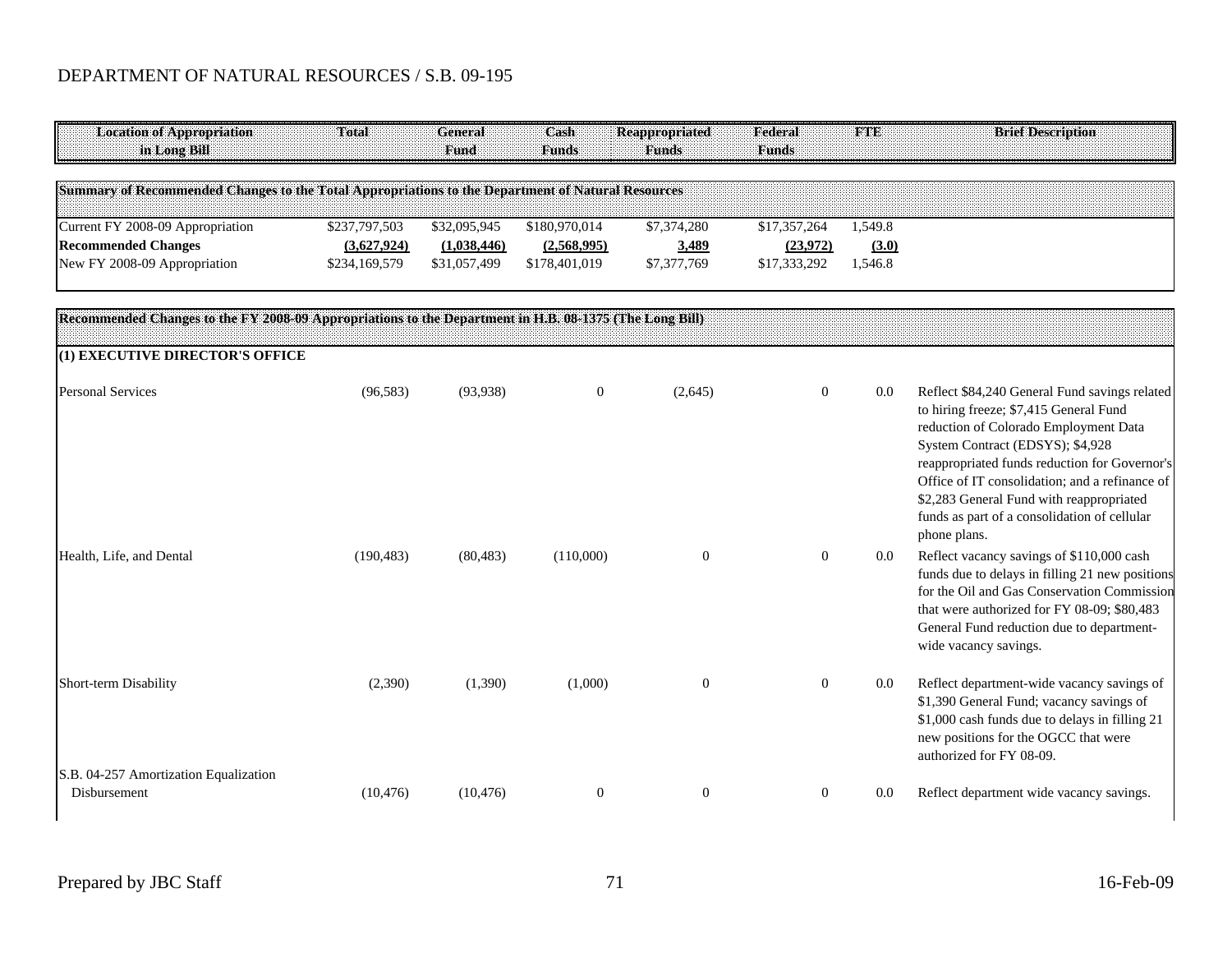| <b>Location of Appropriation</b><br>in Long Bill | Total            | General<br>Fund | Cash<br><b>Funds</b> | <b>Reappropriated</b><br><b>Funds</b> | Federal<br><b>Funds</b> | <b>FTE</b> | <b>Brief Description</b>                                                                                                                                                                |
|--------------------------------------------------|------------------|-----------------|----------------------|---------------------------------------|-------------------------|------------|-----------------------------------------------------------------------------------------------------------------------------------------------------------------------------------------|
|                                                  |                  |                 |                      |                                       |                         |            |                                                                                                                                                                                         |
| S.B. 06-235 Supplemental Amortization            |                  |                 |                      |                                       |                         |            |                                                                                                                                                                                         |
| <b>Equalization Disbursement</b>                 | (5,228)          | (5,228)         | $\boldsymbol{0}$     | $\boldsymbol{0}$                      | $\mathbf{0}$            | 0.0        | Reflect department wide vacancy savings.                                                                                                                                                |
| <b>Operating Expenses</b>                        | (2,283)          | $\mathbf{0}$    | $\boldsymbol{0}$     | (2,283)                               | $\boldsymbol{0}$        | $0.0\,$    | Reflect savings related to department<br>consolidation of cellular phone plans.                                                                                                         |
| Legal Services for 43,952 hours                  | $\boldsymbol{0}$ | (50,000)        | 50,000               | $\mathbf{0}$                          | $\overline{0}$          | $0.0\,$    | Refinance State Parks legal services costs with<br>funds from the Parks and Outdoor Recreation<br>Cash Fund.                                                                            |
| MANAGEMENT AND                                   |                  |                 |                      |                                       |                         |            |                                                                                                                                                                                         |
| ADMINISTRATION OF OIT                            | 226,424          | 47,835          | 165,212              | 8,417                                 | 4,960                   | $0.0\,$    | New line item reflecting consolidation of<br>funding for Governor's Office of IT.                                                                                                       |
| Vehicle Lease Payments                           | (10,000)         | $\mathbf{0}$    | (10,000)             | $\boldsymbol{0}$                      | $\boldsymbol{0}$        | $0.0\,$    | Vacancy savings due to delays in filling 21<br>new positions for the OGCC that were<br>authorized for FY 08-09.                                                                         |
| <b>Leased Space</b>                              | 19,596           | 16,798          | 2,798                | $\overline{0}$                        | $\overline{0}$          | $0.0\,$    | Reflect various adjustments and inflationary<br>increases.                                                                                                                              |
| Subtotal - (1) Executive Director's              |                  |                 |                      |                                       |                         |            |                                                                                                                                                                                         |
| <b>Office</b>                                    | (71, 423)        | (176, 882)      | 97,010               | 3,489                                 | 4,960                   | 0.0        |                                                                                                                                                                                         |
| (2) DIVISION OF RECLAMATION, MINING, AND SAFETY  |                  |                 |                      |                                       |                         |            |                                                                                                                                                                                         |
| (A) Coal Land Reclamation                        |                  |                 |                      |                                       |                         |            |                                                                                                                                                                                         |
| Program Costs                                    | (29, 223)        | $\overline{0}$  | (6,135)              | $\boldsymbol{0}$                      | (23,088)                | $0.0\,$    | Reflect \$26,914 savings related to hiring<br>freeze; \$2,026 reduction to consolidate<br>funding of Governor's Office of IT; and \$283<br>savings to consolidate cellular phone plans. |
| (B) Inactive Mines<br>Program Costs              | (2,087)          | $\overline{0}$  | $\mathbf{0}$         | $\mathbf{0}$                          | (2,087)                 | $0.0\,$    | Reflect \$1,303 reduction to consolidate<br>funding of Governor's Office of IT; and \$784<br>savings to consolidate cellular phone plans.                                               |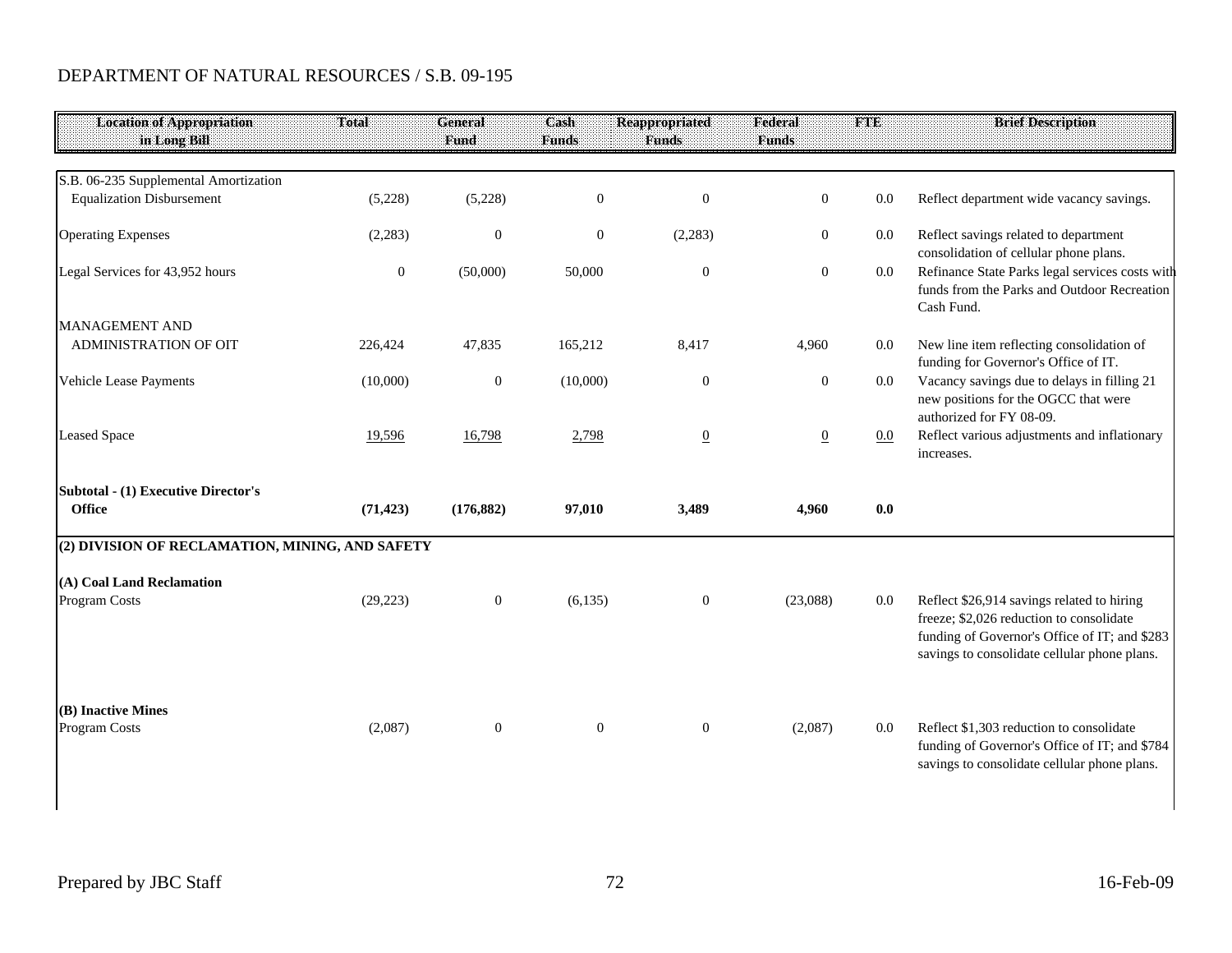| <b>Location of Appropriation</b><br>in Long Bill        | Total      | <b>General</b><br>Fund | Cash<br><b>Funds</b> | <b>Reappropriated</b><br><b>Funds</b> | Federal<br><b>Funds</b> | <b>FTE</b> | <b>Brief Description</b>                                                                                                                                                                      |
|---------------------------------------------------------|------------|------------------------|----------------------|---------------------------------------|-------------------------|------------|-----------------------------------------------------------------------------------------------------------------------------------------------------------------------------------------------|
|                                                         |            |                        |                      |                                       |                         |            |                                                                                                                                                                                               |
| (C) Minerals<br>Program Costs                           | (237, 216) | $\boldsymbol{0}$       | (237, 216)           | $\boldsymbol{0}$                      | $\mathbf{0}$            | $0.0\,$    | Reflect \$234,090 savings related to hiring<br>freeze; \$1,914 reduction to consolidate<br>funding of Governor's Office of IT; and<br>\$1,212 savings to consolidate cellular phone<br>plans. |
| (D) Mines Program                                       |            |                        |                      |                                       |                         |            |                                                                                                                                                                                               |
| Colorado and Federal Mine Safety<br>Program             | (942)      | $\overline{0}$         | (726)                | $\underline{0}$                       | (216)                   | $0.0\,$    | Reflect \$557 savings to consolidate cellular<br>phone plans; and \$385 savings related to<br>hiring freeze.                                                                                  |
| Subtotal - (2) Division of                              |            |                        |                      |                                       |                         |            |                                                                                                                                                                                               |
| <b>Reclamation, Mining, and Safety</b>                  | (269, 468) | $\bf{0}$               | (244, 077)           | $\bf{0}$                              | (25,391)                | 0.0        |                                                                                                                                                                                               |
| (3) GEOLOGICAL SURVEY                                   |            |                        |                      |                                       |                         |            |                                                                                                                                                                                               |
| Environmental Geology and Geological<br>Hazards Program | (84,780)   | $\boldsymbol{0}$       | (84,780)             | $\mathbf{0}$                          | $\boldsymbol{0}$        | $0.0\,$    | Reflect \$82,470 savings related to hiring<br>freeze; \$1,654 reduction to consolidate<br>funding of Governor's Office of IT; and \$656<br>savings to consolidate cellular phone plans.       |
| Mineral Resources and Mapping                           | (75, 869)  | $\overline{0}$         | (75, 869)            | $\overline{0}$                        | $\overline{0}$          | 0.0        | Reflect \$73,741 savings related to hiring<br>freeze; \$1,654 reduction to consolidate<br>funding of Governor's Office of IT; and \$474<br>savings to consolidate cellular phone plans.       |
| Subtotal - (3) Colorado Geological<br><b>Survey</b>     | (160, 649) | $\bf{0}$               | (160, 649)           | $\bf{0}$                              | $\bf{0}$                | 0.0        |                                                                                                                                                                                               |

 $\mathsf{l}$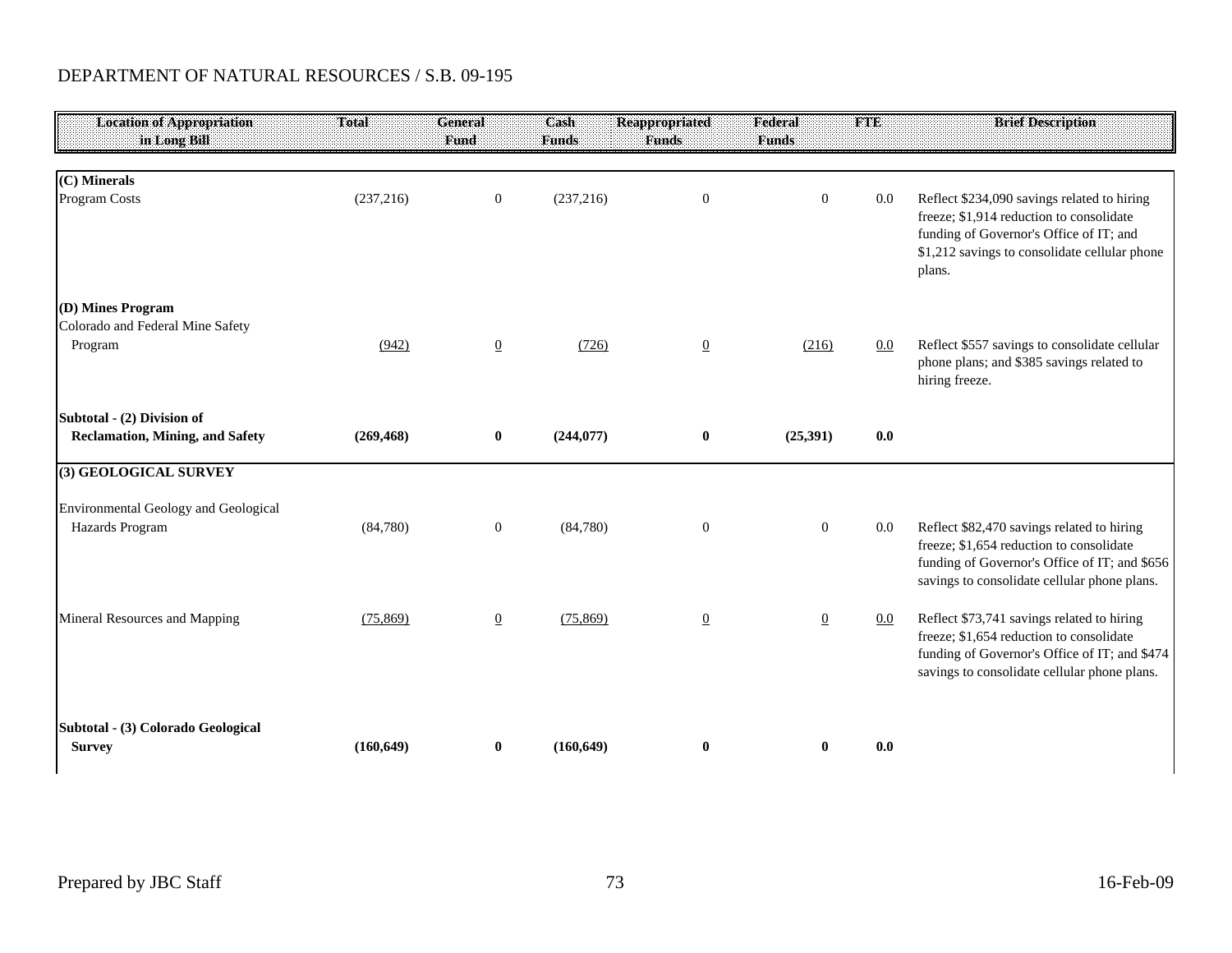| <b>Location of Appropriation</b><br>in Long Bill | Total      | <b>General</b><br>Fund | Cash<br>Funds | <b>Reappropriated</b><br><b>Funds</b> | Federal<br><b>Funds</b> | FIE   | <b>Brief Description</b>                                                                                                                                                                                                                                                                                                                                                                                                                                                                                                                                                                                         |
|--------------------------------------------------|------------|------------------------|---------------|---------------------------------------|-------------------------|-------|------------------------------------------------------------------------------------------------------------------------------------------------------------------------------------------------------------------------------------------------------------------------------------------------------------------------------------------------------------------------------------------------------------------------------------------------------------------------------------------------------------------------------------------------------------------------------------------------------------------|
| (4) OIL AND GAS CONSERVATION COMMISSION          |            |                        |               |                                       |                         |       |                                                                                                                                                                                                                                                                                                                                                                                                                                                                                                                                                                                                                  |
| Program Costs                                    | (684, 516) | $\bf{0}$               | (684, 516)    | $\bf{0}$                              | $\bf{0}$                | (3.0) | Reflect \$679,000 vacancy savings due to<br>delays in filling 21 new positions for the<br>OGCC that were authorized for FY 08-09;<br>replace 3.0 FTE with contract positions;<br>\$5,425 reduction to consolidate funding of<br>Governor's Office of IT; and \$91 savings to<br>consolidate cellular phone plans.                                                                                                                                                                                                                                                                                                |
| (5) STATE BOARD OF LAND COMMISSIONERS            |            |                        |               |                                       |                         |       |                                                                                                                                                                                                                                                                                                                                                                                                                                                                                                                                                                                                                  |
| Program Costs                                    | (73, 674)  | $\bf{0}$               | (73, 674)     | $\bf{0}$                              | $\bf{0}$                | 0.0   | Reflect \$69,141 savings related to hiring<br>freeze; \$3,689 reduction to consolidate<br>funding of Governor's Office of IT; and \$844<br>savings to consolidate cellular phone plans.                                                                                                                                                                                                                                                                                                                                                                                                                          |
| (6) PARKS AND OUTDOOR RECREATION                 |            |                        |               |                                       |                         |       |                                                                                                                                                                                                                                                                                                                                                                                                                                                                                                                                                                                                                  |
| (A) State Park Operations                        | (321,099)  | (168, 897)             | (148, 661)    | $\boldsymbol{0}$                      | (3,541)                 | 0.0   | Reflect \$169,586 savings related to hiring<br>freeze; \$48,550 reduction for uniforms and<br>equipment; \$25,207 reduction to consolidate<br>funding of Governor's Office of IT; \$25,000<br>reduction for delayed replacement of field<br>laptops; \$15,000 reduction of travel and<br>operating costs; \$14,840 savings related to a<br>switch to voice-over internet protocol phones<br>at several state park locations; \$12,000<br>savings related to seasonal employee contract;<br>\$5,916 savings to consolidate cellular phone<br>plans; and \$5,000 savings related to temporary<br>accounting staff. |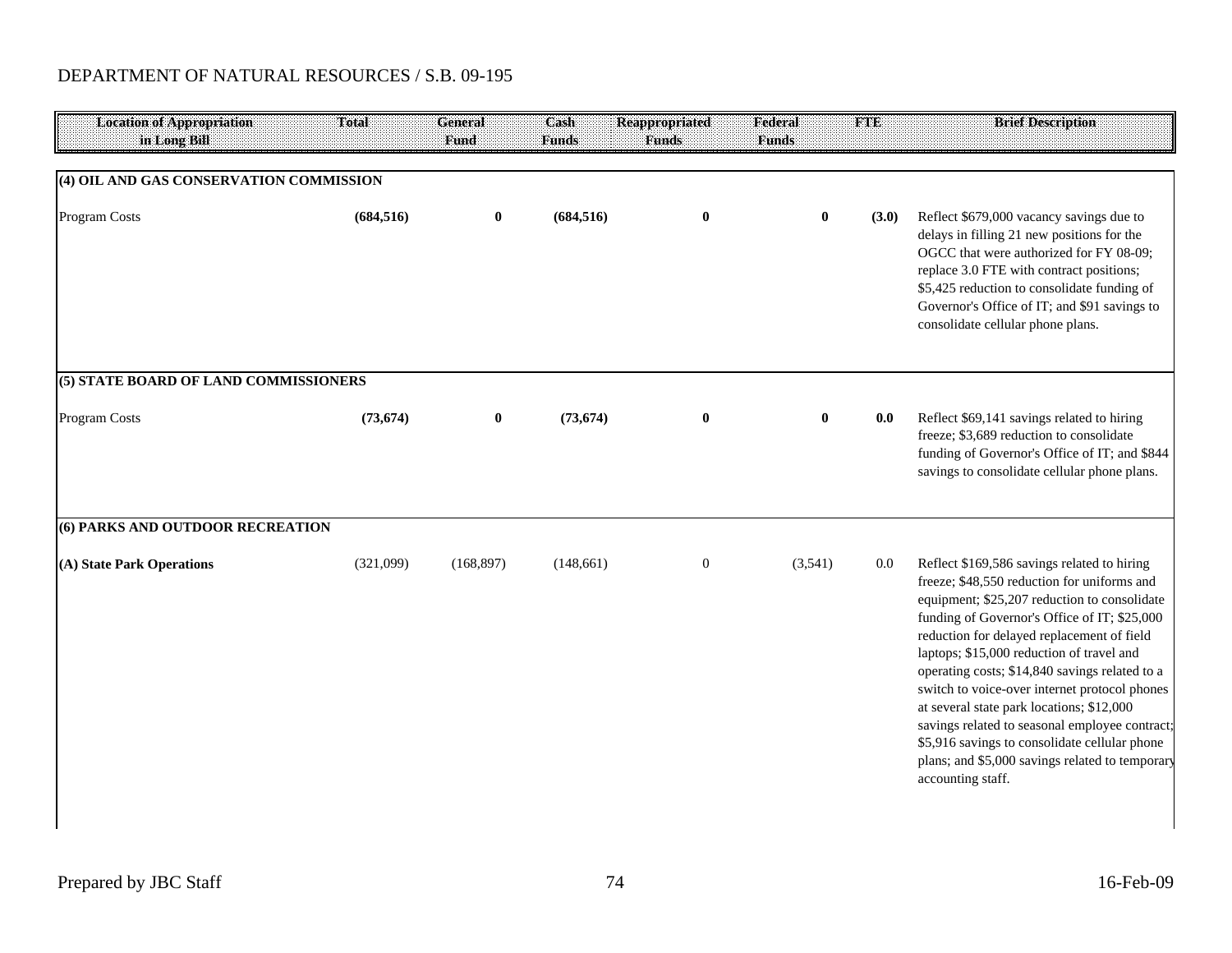| <b>Location of Appropriation</b><br>in Long Bill | Total      | <b>General</b><br>Fund | Cash<br><b>Funds</b> | <b>Reappropriated</b><br><b>Funds</b> | Federal<br><b>Funds</b> | <b>FTE</b> | <b>Brief Description</b>                                                                                                          |
|--------------------------------------------------|------------|------------------------|----------------------|---------------------------------------|-------------------------|------------|-----------------------------------------------------------------------------------------------------------------------------------|
|                                                  |            |                        |                      |                                       |                         |            |                                                                                                                                   |
| (C) Special Purpose<br>Snowmobile Program        | (15,207)   | $\overline{0}$         | (15,207)             | $\underline{0}$                       | $\underline{0}$         | 0.0        | Reflect savings related to hiring freeze.                                                                                         |
| Subtotal - (6) Parks and Outdoor<br>Recreation   | (336, 306) | (168, 897)             | (163, 868)           | $\bf{0}$                              | (3,541)                 | 0.0        |                                                                                                                                   |
| (7) COLORADO WATER CONSERVATION BOARD            |            |                        |                      |                                       |                         |            |                                                                                                                                   |
| (A) Administration                               |            |                        |                      |                                       |                         |            |                                                                                                                                   |
| <b>Personal Services</b>                         | (58, 801)  | $\overline{0}$         | (58, 801)            | $\boldsymbol{0}$                      | $\mathbf{0}$            | 0.0        | Reflect \$50,071 savings related to hiring<br>freeze; and \$8,730 reduction to consolidate<br>funding of Governor's Office of IT. |
| <b>Operating Expenses</b>                        | (178)      | $\overline{0}$         | (178)                | $\boldsymbol{0}$                      | $\boldsymbol{0}$        | 0.0        | Reflect savings to consolidate cellular phone<br>plans.                                                                           |
| <b>Interstate Compacts</b>                       | (155)      | $\mathbf{0}$           | (155)                | $\boldsymbol{0}$                      | $\boldsymbol{0}$        | 0.0        | Reflect savings to consolidate cellular phone<br>plans.                                                                           |
| (B) Special Purpose                              |            |                        |                      |                                       |                         |            |                                                                                                                                   |
| Intrastate Water Management and                  |            |                        |                      |                                       |                         |            |                                                                                                                                   |
| Development                                      | (301)      | $\overline{0}$         | (301)                | $\boldsymbol{0}$                      | $\boldsymbol{0}$        | 0.0        | Reflect savings to consolidate cellular phone<br>plans.                                                                           |
| Water Conservation Program                       | (24,109)   | $\mathbf{0}$           | (24, 109)            | $\boldsymbol{0}$                      | $\boldsymbol{0}$        | 0.0        | Reflect \$23,897 savings related to hiring<br>freeze; and \$212 savings to consolidate<br>cellular phone plans.                   |
| H.B. 05-1254 Water Efficiency Grant              |            |                        |                      |                                       |                         |            |                                                                                                                                   |
| Program<br>Platte River Basin Cooperative        | (39,660)   | $\boldsymbol{0}$       | (39,660)             | $\boldsymbol{0}$                      | $\boldsymbol{0}$        | 0.0        | Reflect savings related to hiring freeze.                                                                                         |
| Agreement                                        | (432)      | $\underline{0}$        | (432)                | $\overline{0}$                        | $\underline{0}$         | 0.0        | Reflect savings to consolidate cellular phone<br>plans.                                                                           |
| Subtotal - (7) Colorado Water                    |            |                        |                      |                                       |                         |            |                                                                                                                                   |
| <b>Conservation Board</b>                        | (123, 636) | $\bf{0}$               | (123, 636)           | $\bf{0}$                              | $\bf{0}$                | 0.0        |                                                                                                                                   |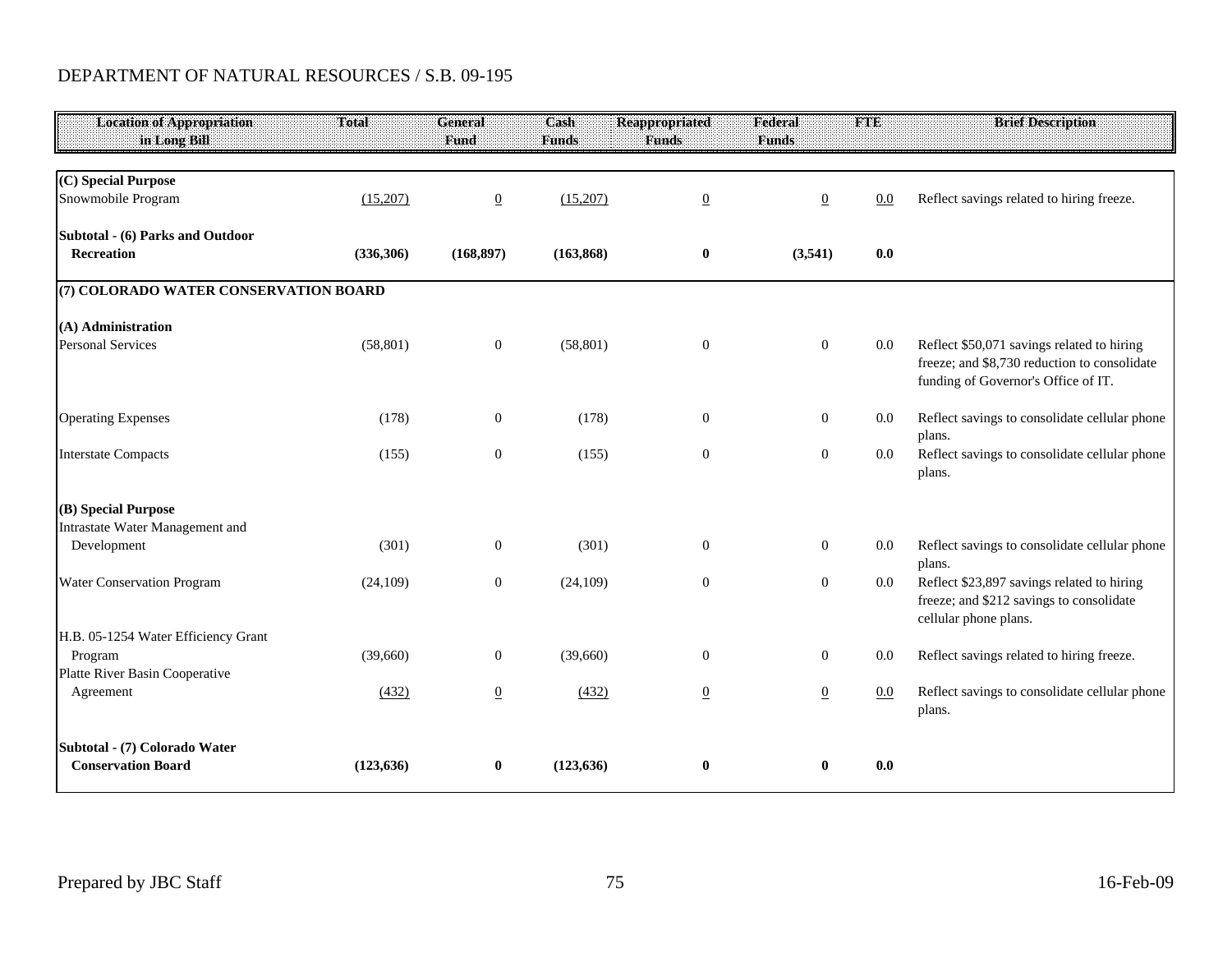| <b>Location of Appropriation</b><br>in Long Bill         | Total      | General<br>Fund | Cash<br><b>Funds</b> | <b>Reappropriated</b><br><b>Funds</b> | Federal<br><b>Funds</b> | <b>FTE</b> | <b>Brief Description</b>                                                                                                                                                                                                                                                                                         |
|----------------------------------------------------------|------------|-----------------|----------------------|---------------------------------------|-------------------------|------------|------------------------------------------------------------------------------------------------------------------------------------------------------------------------------------------------------------------------------------------------------------------------------------------------------------------|
| <b>(8) WATER RESOURCES DIVISION</b>                      |            |                 |                      |                                       |                         |            |                                                                                                                                                                                                                                                                                                                  |
| <b>Personal Services</b>                                 | (417, 457) | (417, 457)      | $\boldsymbol{0}$     | $\mathbf{0}$                          | $\mathbf{0}$            | $0.0\,$    | Reflect \$374,590 savings related to hiring<br>freeze; \$22,422 reduction in personal services<br>contracting for water level measurement; and<br>\$20,445 reduction to consolidate funding of<br>Governor's Office of IT.                                                                                       |
| <b>Operating Expenses</b>                                | (84,095)   | (113,095)       | 29,000               | $\mathbf{0}$                          | $\mathbf{0}$            | $0.0\,$    | Reflect \$54,486 General Fund reduction for<br>travel and training costs; \$23,981 General<br>Fund reduction for information technology<br>hardware replacement; \$5,628 savings to<br>consolidate cellular phone plans; and refinance<br>\$29,000 General Fund with fees from the<br>Water Data Bank Cash Fund. |
| Republican River Compact Compliance                      | (19,008)   | (113,008)       | 94,000               | $\mathbf{0}$                          | $\mathbf{0}$            | $0.0\,$    | Reflect refinance of \$94,000 General Fund<br>with fees from the Well Enforcement Cash<br>Fund; and \$19,008 savings related to hiring<br>freeze.                                                                                                                                                                |
| Satellite Monitoring System                              | (1,107)    | (49,107)        | 48,000               | $\mathbf{0}$                          | $\overline{0}$          | 0.0        | Reflect \$48,000 General Fund refinance with<br>cash funds from the Satellite Monitoring<br>System Cash Fund; and \$1,107 savings to<br>consolidate cellular phone plans.                                                                                                                                        |
| <b>River Decision Support Systems</b>                    | (32,969)   | $\overline{0}$  | (32.969)             | $\underline{0}$                       | $\overline{0}$          | 0.0        | Reflect savings related to hiring freeze.                                                                                                                                                                                                                                                                        |
| <b>Subtotal - (8) Water Resources</b><br><b>Division</b> | (554, 636) | (692, 667)      | 138,031              | $\bf{0}$                              | $\bf{0}$                | 0.0        |                                                                                                                                                                                                                                                                                                                  |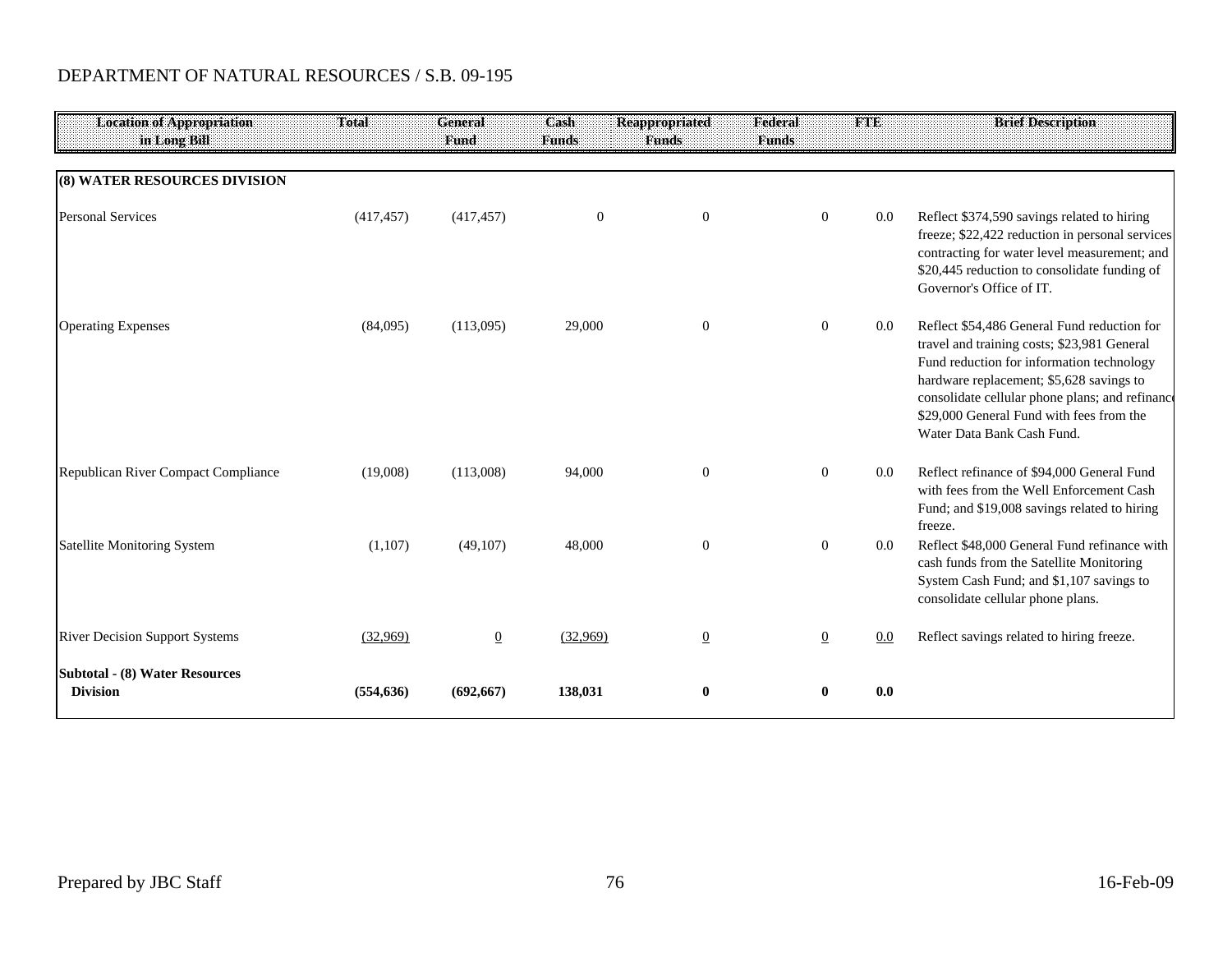| <b>Location of Appropriation</b><br>in Long Bill                            | Total       | General<br>Fund | Cash<br>Funds | <b>Reappropriated</b><br><b>Funds</b> | Federal<br><b>Funds</b> | <b>FTE</b> | <b>Brief Description</b>                                                                                                                                                                    |
|-----------------------------------------------------------------------------|-------------|-----------------|---------------|---------------------------------------|-------------------------|------------|---------------------------------------------------------------------------------------------------------------------------------------------------------------------------------------------|
| (9) DIVISION OF WILDLIFE                                                    |             |                 |               |                                       |                         |            |                                                                                                                                                                                             |
| (A) Division Operations                                                     |             |                 |               |                                       |                         |            |                                                                                                                                                                                             |
| (1) Director's Office                                                       | (94, 879)   | $\overline{0}$  | (94, 879)     | $\Omega$                              | $\overline{0}$          | $0.0\,$    | Reflect \$55,212 reduction to consolidate<br>funding of Governor's Office of IT; \$39,105<br>in savings related to hiring freeze; and \$562<br>savings to consolidate cellular phone plans. |
| (2) Wildlife Management                                                     | (1,249,085) | $\overline{0}$  | (1,249,085)   | $\overline{0}$                        | $\mathbf{0}$            | $0.0\,$    | Reflect \$1,218,204 savings related to hiring<br>freeze; and \$30,881 savings to consolidate<br>cellular phone plans.                                                                       |
| (3) Technical Services                                                      | (1,342)     | $\overline{0}$  | (1, 342)      | $\mathbf{0}$                          | $\mathbf{0}$            | 0.0        | Reflect savings to consolidate cellular phone<br>plans.                                                                                                                                     |
| (4) Information Technology                                                  | (8,310)     | $\overline{0}$  | (8,310)       | $\overline{0}$                        | $\overline{0}$          | $0.0\,$    | Reflect savings to consolidate cellular phone<br>plans.                                                                                                                                     |
| Subtotal - (9) Division of Wildlife                                         | (1,353,616) | $\bf{0}$        | (1,353,616)   | $\bf{0}$                              | $\bf{0}$                | 0.0        |                                                                                                                                                                                             |
| Total Recommended Change to the FY 2008-09<br>Appropriation in H.B. 08-1375 | (3,627,924) | (1,038,446)     | (2,568,995)   | 3,489                                 | (23,972)                | (3.0)      |                                                                                                                                                                                             |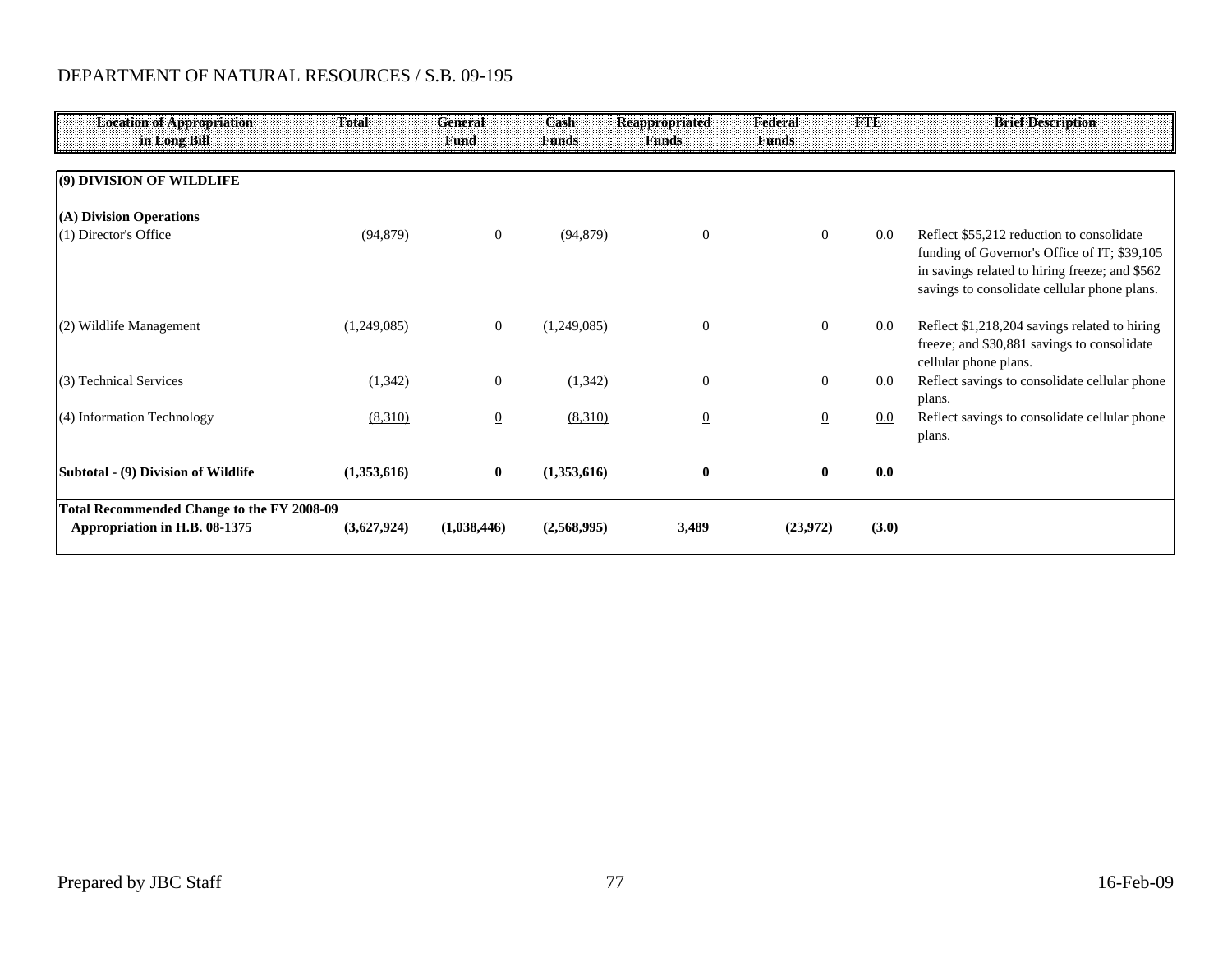| Location of Appropriation<br>in Long Bill                                                         | Total         | General<br>Fund | Cash<br>Funds | Reappropriated<br>Funds | Federal<br><b>Funds</b> | <b>FILE</b> | <b>Brief Description</b> |
|---------------------------------------------------------------------------------------------------|---------------|-----------------|---------------|-------------------------|-------------------------|-------------|--------------------------|
|                                                                                                   |               |                 |               |                         |                         |             |                          |
| Summary of Recommended Changes to the Total Appropriations to the Department of Natural Resources |               |                 |               |                         |                         |             |                          |
| Current FY 2008-09 Appropriation                                                                  | \$147,082,557 | \$6,378,983     | \$6,396,415   | \$134,307,159           | \$0                     | 392.9       |                          |
| <b>Recommended Changes</b>                                                                        | 1.421.975     | (594,261)       | 271,254       | 1,744,982               |                         | 0.0         |                          |
| New FY 2008-09 Appropriation                                                                      | \$148,504,532 | \$5,784,722     | \$6,667,669   | \$136,052,141           | \$0                     | 392.9       |                          |
| Current FY 2007-08 Appropriation                                                                  | \$182,724,497 | \$11,439,122    | \$14,676,758  | \$156,487,617           | \$121,000               | 567.5       |                          |
| <b>Recommended Changes</b>                                                                        | 7,541,987     |                 |               | 7,541,987               |                         | 0.0         |                          |
| New FY 2007-08 Appropriation                                                                      | \$190,266,484 | \$11,439,122    | \$14,676,758  | \$164,029,604           | \$121,000               | 567.5       |                          |

| Recommended Changes to the FY 2008-09 Appropriations to the Department in H.B. 08-1375 (The Long Bill) |           |          |                |                |                |     |                                                                                         |
|--------------------------------------------------------------------------------------------------------|-----------|----------|----------------|----------------|----------------|-----|-----------------------------------------------------------------------------------------|
| (1) EXECUTIVE DIRECTOR'S OFFICE                                                                        |           |          |                |                |                |     |                                                                                         |
| <b>Personal Services</b>                                                                               | (43,772)  | $\Omega$ | $\theta$       | (43,772)       | $\Omega$       | 0.0 | Reflect savings related to hiring freeze.                                               |
| Legal Services for 3,945 4,785 hours                                                                   | 63,052    | 63,052   | $\Omega$       |                | $\overline{0}$ | 0.0 | Additional funds for 840 legal services hours<br>for the Independent Ethics Commission. |
| MANAGEMENT AND                                                                                         |           |          |                |                |                |     |                                                                                         |
| <b>ADMINISTRATION OF OIT</b>                                                                           | 57,291    | 15,658   | 292            | 41,341         | $\overline{0}$ | 0.0 | New line item reflecting the consolidation of<br>funding for Governor's Office of IT.   |
| <b>Leased Space</b>                                                                                    | (33, 544) | $\theta$ | $\overline{0}$ | (33, 544)      | $\overline{0}$ | 0.0 | Consolidation of funding for Governor's<br>Office of IT.                                |
| <b>Employee Emeritus Retirement</b>                                                                    | (4,080)   | (4,080)  | $\overline{0}$ | $\overline{0}$ |                | 0.0 | Reflect adjustment to anticipated payouts for<br>employee emeritus retirement program.  |
| <b>Subtotal - (1) Executive Director's</b><br><b>Office</b>                                            | 38,947    | 74,630   | 292            | (35,975)       | $\mathbf{0}$   | 0.0 |                                                                                         |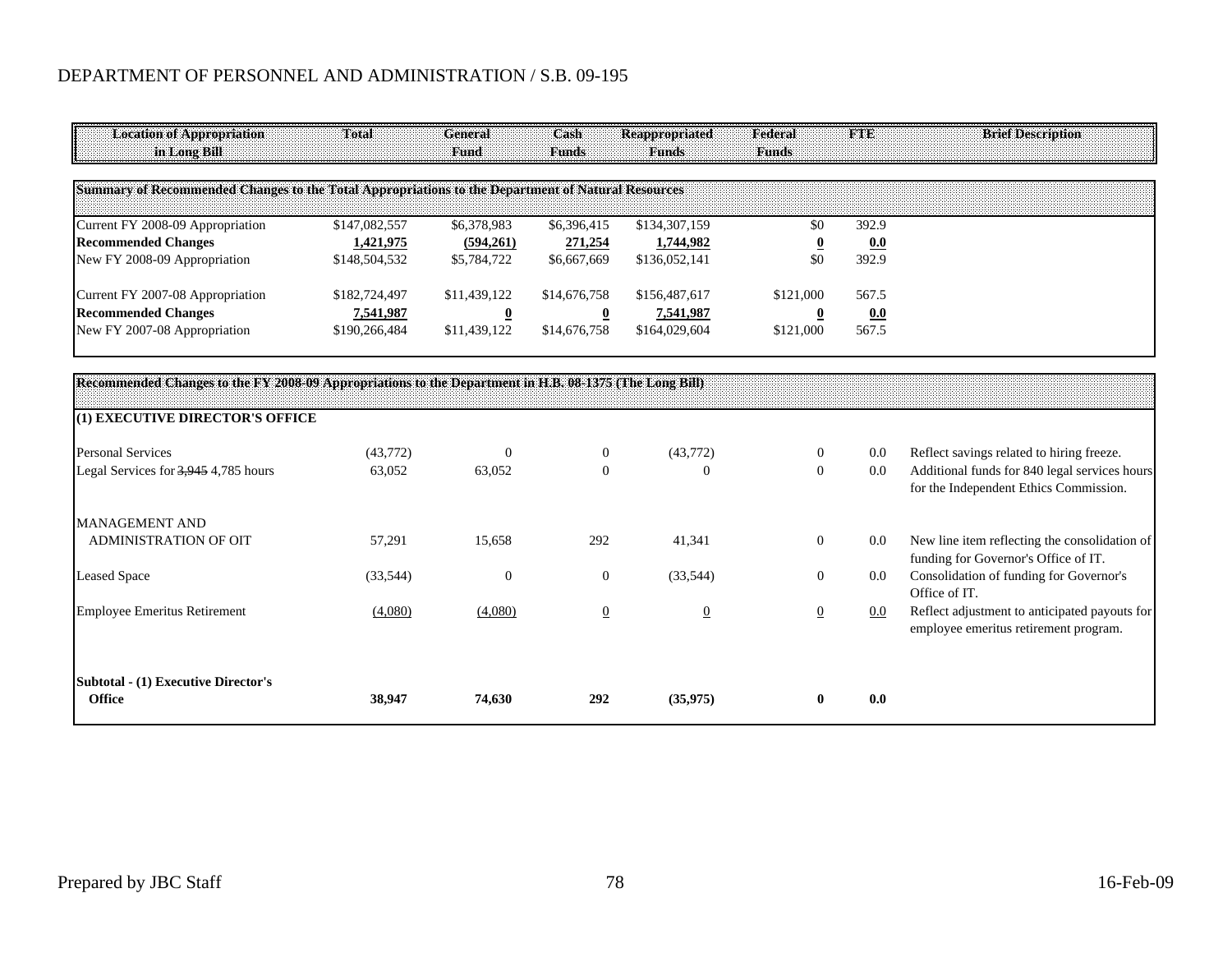| <b>Location of Appropriation</b><br>in Long Bill             | Total            | General<br>Fund  | Cash<br><b>Funds</b> | <b>Reappropriated</b><br><b>Funds</b> | Federal<br><b>Funds</b> | <b>FTE</b> | <b>Brief Description</b>                                                                            |
|--------------------------------------------------------------|------------------|------------------|----------------------|---------------------------------------|-------------------------|------------|-----------------------------------------------------------------------------------------------------|
|                                                              |                  |                  |                      |                                       |                         |            |                                                                                                     |
| (2) DIVISION OF HUMAN RESOURCES                              |                  |                  |                      |                                       |                         |            |                                                                                                     |
| (A) Human Resource Services                                  |                  |                  |                      |                                       |                         |            |                                                                                                     |
| (1) State Agency Services                                    |                  |                  |                      |                                       |                         |            |                                                                                                     |
| <b>Personal Services</b>                                     | (68, 840)        | $\mathbf{0}$     | $\overline{0}$       | (68, 840)                             | $\mathbf{0}$            | 0.0        | Reflect savings of \$44,857 for personal<br>services; \$23,983 savings related to hiring<br>freeze. |
| <b>Operating Expenses</b>                                    | (7,519)          | $\boldsymbol{0}$ | $\mathbf{0}$         | (7,519)                               | $\boldsymbol{0}$        | 0.0        | Reflect savings for operating expenses.                                                             |
| (2) Training Services                                        | 44,857           | $\overline{0}$   | 25,679               | 19,178                                | $\mathbf{0}$            | $0.0\,$    | Reflect increase in projections of training<br>revenue.                                             |
| (3) Colorado State Employees<br>Assistance Program           |                  |                  |                      |                                       |                         |            |                                                                                                     |
| <b>Personal Services</b>                                     | (69,089)         | $\mathbf{0}$     | $\mathbf{0}$         | (69,089)                              | $\mathbf{0}$            | 0.0        | Reflect savings related to hiring freeze.                                                           |
| (B) Employee Benefits Services                               |                  |                  |                      |                                       |                         |            |                                                                                                     |
| <b>Personal Services</b>                                     | $\boldsymbol{0}$ | (21, 883)        | 21,883               | $\overline{0}$                        | $\boldsymbol{0}$        | $0.0\,$    | Refinance General Fund with cash funds.                                                             |
| <b>Operating Expenses</b>                                    | $\overline{0}$   | (70, 500)        | 70,500               | $\Omega$                              | $\boldsymbol{0}$        | $0.0\,$    | Refinance General Fund with cash funds.                                                             |
| (C) Risk Management Services                                 |                  |                  |                      |                                       |                         |            |                                                                                                     |
| <b>Personal Services</b>                                     | (58,010)         | $\overline{0}$   | $\overline{0}$       | (58,010)                              | $\overline{0}$          | 0.0        | Reflect savings related to hiring freeze.                                                           |
| Subtotal - (2) Division of                                   |                  |                  |                      |                                       |                         |            |                                                                                                     |
| <b>Human Resources</b>                                       | (158, 601)       | (92, 383)        | 118,062              | (184, 280)                            | $\bf{0}$                | 0.0        |                                                                                                     |
| (3) PERSONNEL BOARD                                          |                  |                  |                      |                                       |                         |            |                                                                                                     |
| <b>Operating Expenses</b>                                    | (6,000)          | $\bf{0}$         | $\bf{0}$             | (6,000)                               | $\bf{0}$                | 0.0        | Reflect savings for operating expenses.                                                             |
| (4) CENTRAL SERVICES                                         |                  |                  |                      |                                       |                         |            |                                                                                                     |
| (B) Integrated Document Factory<br>(1) Reprographic Services |                  |                  |                      |                                       |                         |            |                                                                                                     |
| <b>Operating Expenses</b>                                    | 1,355,282        | $\mathbf{0}$     | $\mathbf{0}$         | 1,355,282                             | $\boldsymbol{0}$        | 0.0        | Reflect increased workload for printing jobs<br>done for state agencies.                            |
| (2) Document Solutions Group<br><b>Personal Services</b>     | 330,198          | $\boldsymbol{0}$ | 43,336               | 286,862                               | $\boldsymbol{0}$        | 0.0        | Reflect increased workload for scanning jobs<br>done for state agencies and counties.               |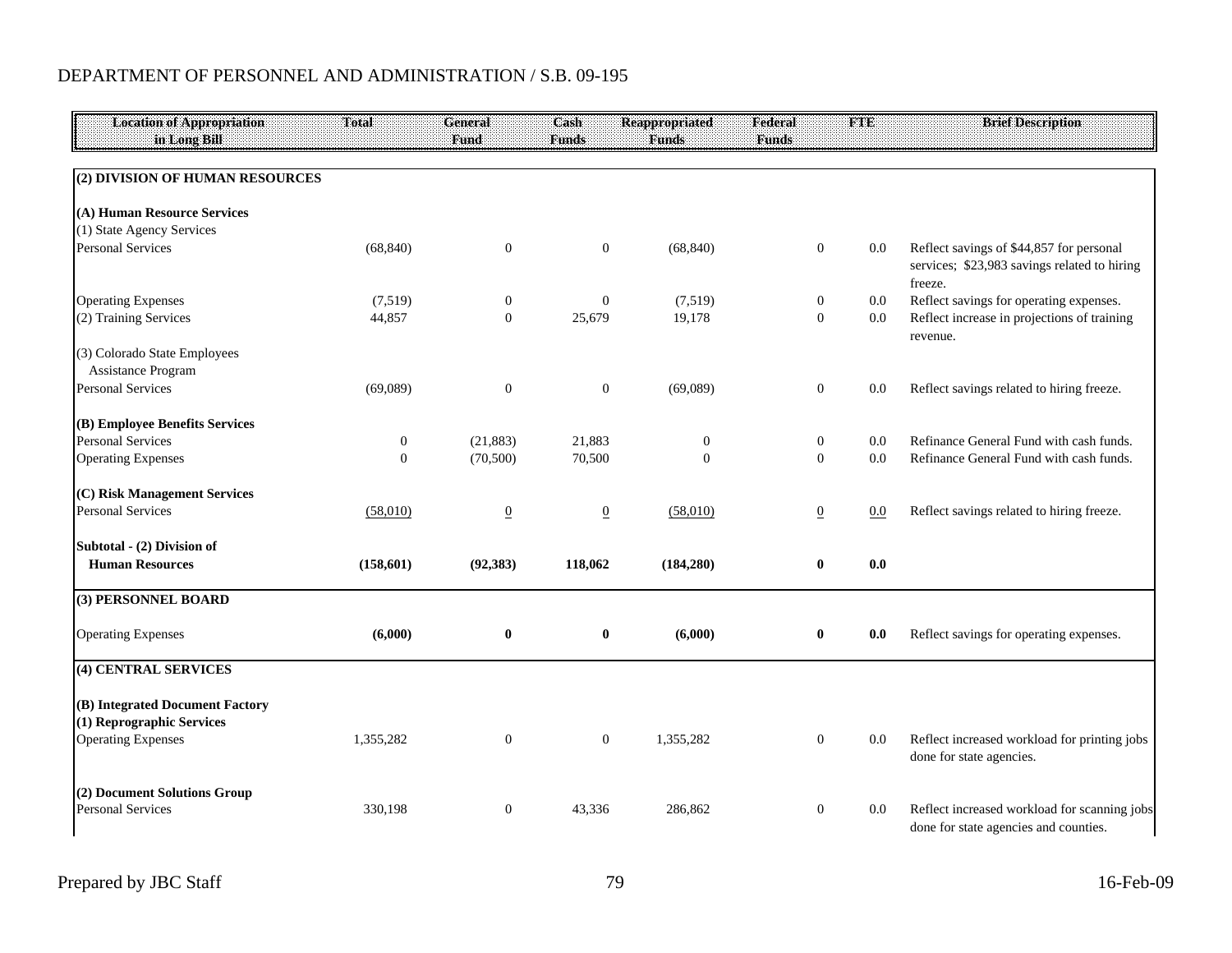| <b>Location of Appropriation</b>                                                                                  | <b>Total</b>   | <b>General</b> | Cash           | <b>Reappropriated</b> | Federal          | <b>FINE</b> | <b>Brief Description</b>                                                                                                                                                                                                                                                                                                                                                                          |
|-------------------------------------------------------------------------------------------------------------------|----------------|----------------|----------------|-----------------------|------------------|-------------|---------------------------------------------------------------------------------------------------------------------------------------------------------------------------------------------------------------------------------------------------------------------------------------------------------------------------------------------------------------------------------------------------|
| in Long Bill                                                                                                      |                | Fund           | <b>Funds</b>   | <b>Funds</b>          | <b>Funds</b>     |             |                                                                                                                                                                                                                                                                                                                                                                                                   |
| <b>Operating Expenses</b><br>(C) Fleet Management Program and                                                     | 123,458        | $\overline{0}$ | $\theta$       | 123,458               | $\Omega$         | 0.0         | Reflect increase of \$115,884 for the purchase<br>of licenses for the Electronic Data<br>Warehouse (EDW); and \$7,574 for increased<br>workload for scanning jobs.                                                                                                                                                                                                                                |
| <b>Motor Pool Services</b>                                                                                        |                |                |                |                       |                  |             |                                                                                                                                                                                                                                                                                                                                                                                                   |
| Vehicle Replacement Lease, Purchase<br>or Lease/Purchase                                                          | $\overline{0}$ | $\overline{0}$ | $\overline{0}$ | $\overline{0}$        | $\overline{0}$   | $0.0\,$     | Reflect technical correction to letternote<br>defining the total amount of a lease-purchase<br>agreement that the Department is authorized<br>to enter into for FY 2008-09 approved<br>vehicle replacements.                                                                                                                                                                                      |
| <b>Subtotal - (4) Central Services</b>                                                                            | 1,808,938      | $\bf{0}$       | 43,336         | 1,765,602             | $\mathbf{0}$     | 0.0         |                                                                                                                                                                                                                                                                                                                                                                                                   |
| (5) FINANCE AND PROCUREMENT                                                                                       |                |                |                |                       |                  |             |                                                                                                                                                                                                                                                                                                                                                                                                   |
| (A) State Controller's Office and<br><b>Procurement Services</b>                                                  |                |                |                |                       |                  |             |                                                                                                                                                                                                                                                                                                                                                                                                   |
| <b>Personal Services</b>                                                                                          | (181, 571)     | (512, 515)     | 91,660         | 239,284               | $\mathbf{0}$     | $0.0\,$     | Reflect \$174,563 savings related to hiring<br>freeze; \$7,008 reduction in personal services;<br>and refinance General Fund as a result of an<br>increase in procurement card rebates, in<br>statewide indirect cost recoveries from the<br>Department of Higher Education, and an<br>increase in indirect cost recoveries as a result<br>of reductions to appropriations in other<br>divisions. |
| <b>Operating Expenses</b>                                                                                         | (7,658)        | (14, 648)      | $\overline{0}$ | 6,990                 | $\boldsymbol{0}$ | $0.0\,$     | Reduce operating expenses and refinance<br>General Fund with reappropriated funds.                                                                                                                                                                                                                                                                                                                |
| (D) Real Estate Services Program<br>Coordination of Capital Construction,<br>Controlled Maintenance Requests, and |                |                |                |                       |                  |             |                                                                                                                                                                                                                                                                                                                                                                                                   |
| <b>Building Lease Review</b>                                                                                      | (16,034)       | (16,034)       | $\overline{0}$ | $\overline{0}$        | $\overline{0}$   | 0.0         | Reflect savings for operating expenses.                                                                                                                                                                                                                                                                                                                                                           |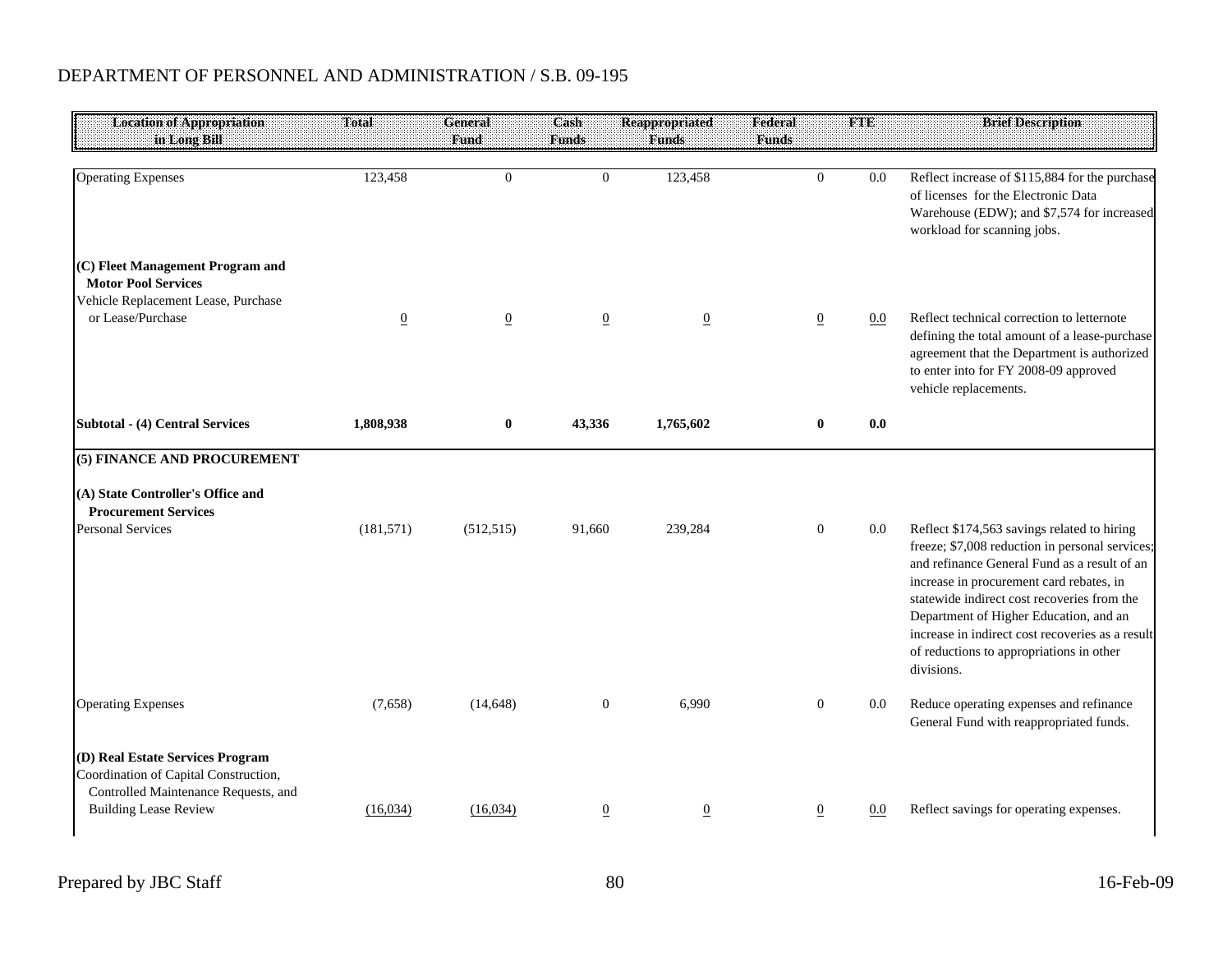| <b>Location of Appropriation</b><br>in Long Bill                                   | Total      | General<br>Fund | Cash<br><b>Funds</b> | <b>Reappropriated</b><br><b>Funds</b> | Federal<br><b>Funds</b> | FTE     | <b>Brief Description</b>                                                                                                          |
|------------------------------------------------------------------------------------|------------|-----------------|----------------------|---------------------------------------|-------------------------|---------|-----------------------------------------------------------------------------------------------------------------------------------|
| Subtotal - (5) Finance and                                                         |            |                 |                      |                                       |                         |         |                                                                                                                                   |
| Procurement                                                                        | (205, 263) | (543, 197)      | 91,660               | 246,274                               | $\bf{0}$                | 0.0     |                                                                                                                                   |
| (6) INFORMATION AND ARCHIVAL<br><b>SERVICES</b>                                    |            |                 |                      |                                       |                         |         |                                                                                                                                   |
| <b>Personal Services</b>                                                           | (22, 663)  | (22,663)        | $\theta$             | $\Omega$                              | $\overline{0}$          | $0.0\,$ | Reduce for vacancy savings.                                                                                                       |
| <b>Operating Expenses</b>                                                          | (9,712)    | (31,500)        | 17,904               | 3,884                                 | $\overline{0}$          | 0.0     | Reflect refinance of General Fund with cash<br>and reappropriated funds from fees.                                                |
| Subtotal - (6) Information and Archival                                            |            |                 |                      |                                       |                         |         |                                                                                                                                   |
| <b>Services</b>                                                                    | (32,375)   | (54, 163)       | 17,904               | 3,884                                 | $\bf{0}$                | 0.0     |                                                                                                                                   |
| (7) ADMINISTRATIVE COURTS                                                          |            |                 |                      |                                       |                         |         |                                                                                                                                   |
| <b>Personal Services</b>                                                           | (34,250)   | 10,273          | $\overline{0}$       | (44, 523)                             | $\overline{0}$          | $0.0\,$ | Reflect savings of \$51,368 related to hiring<br>freeze; increase \$17,118 General Fund for the<br>Independent Ethics Commission. |
| <b>Operating Expenses</b>                                                          | 10,579     | 10,579          | $\overline{0}$       | $\overline{0}$                        | $\overline{0}$          | 0.0     | Increase funds for the Independent Ethics<br>Commission.                                                                          |
| Subtotal - (7) Administrative Courts                                               | (23,671)   | 20,852          | $\bf{0}$             | (44, 523)                             | $\bf{0}$                | 0.0     |                                                                                                                                   |
| <b>Total Recommended Change to the FY 2008-09</b><br>Appropriation in H.B. 08-1375 | 1,421,975  | (594,261)       | 271,254              | 1,744,982                             | $\bf{0}$                | 0.0     |                                                                                                                                   |

| [Recommended Changes to the FY 2007-08 Appropriations to the Department in S.B. 07-239 (2007 Long Bill) |           |  |           |     |                                                                   |
|---------------------------------------------------------------------------------------------------------|-----------|--|-----------|-----|-------------------------------------------------------------------|
| (2) DIVISION OF HUMAN RESOURCES                                                                         |           |  |           |     |                                                                   |
| (C) Risk Management Services<br>Workers' Compensation Premiums                                          | 5,666,266 |  | 5,666,266 | 0.0 | Reflect increase in payments for workers'<br>compensation claims. |
| (4) CENTRAL SERVICES                                                                                    |           |  |           |     |                                                                   |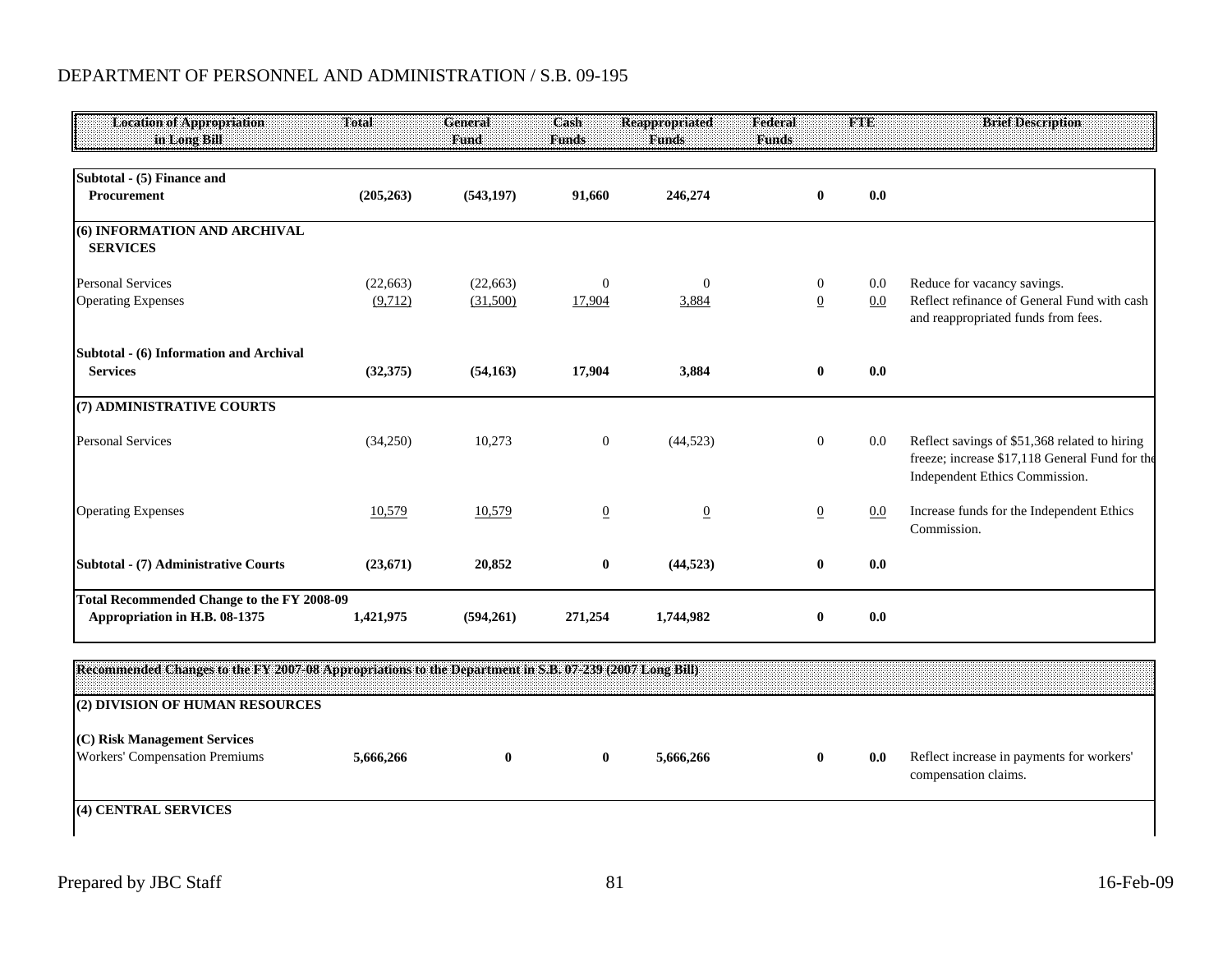| <b>Location of Appropriation</b><br>in Long Bill                                            | <b>Total</b> | General<br>-Fund: | <b>Cash</b><br><b>Funds</b> | Reappropriated<br><b>Funds</b> | Federal<br><b>Funds</b> | <b>STATISTICAL</b> | <b>Brief Description</b>                                                     |
|---------------------------------------------------------------------------------------------|--------------|-------------------|-----------------------------|--------------------------------|-------------------------|--------------------|------------------------------------------------------------------------------|
| (C) Fleet Management Program and<br><b>Motor Pool Services</b><br><b>Operating Expenses</b> | 1,875,721    | $\mathbf{0}$      |                             | 1,875,721                      | 0                       | 0.0                | Reflect increase in fuel and maintenance cost<br>of the state fleet program. |
| Total Recommended Change to the FY 2007-08<br>Appropriation in S.B. 07-239                  | 7,541,987    | $\mathbf{0}$      |                             | 7,541,987                      |                         | 0.0                |                                                                              |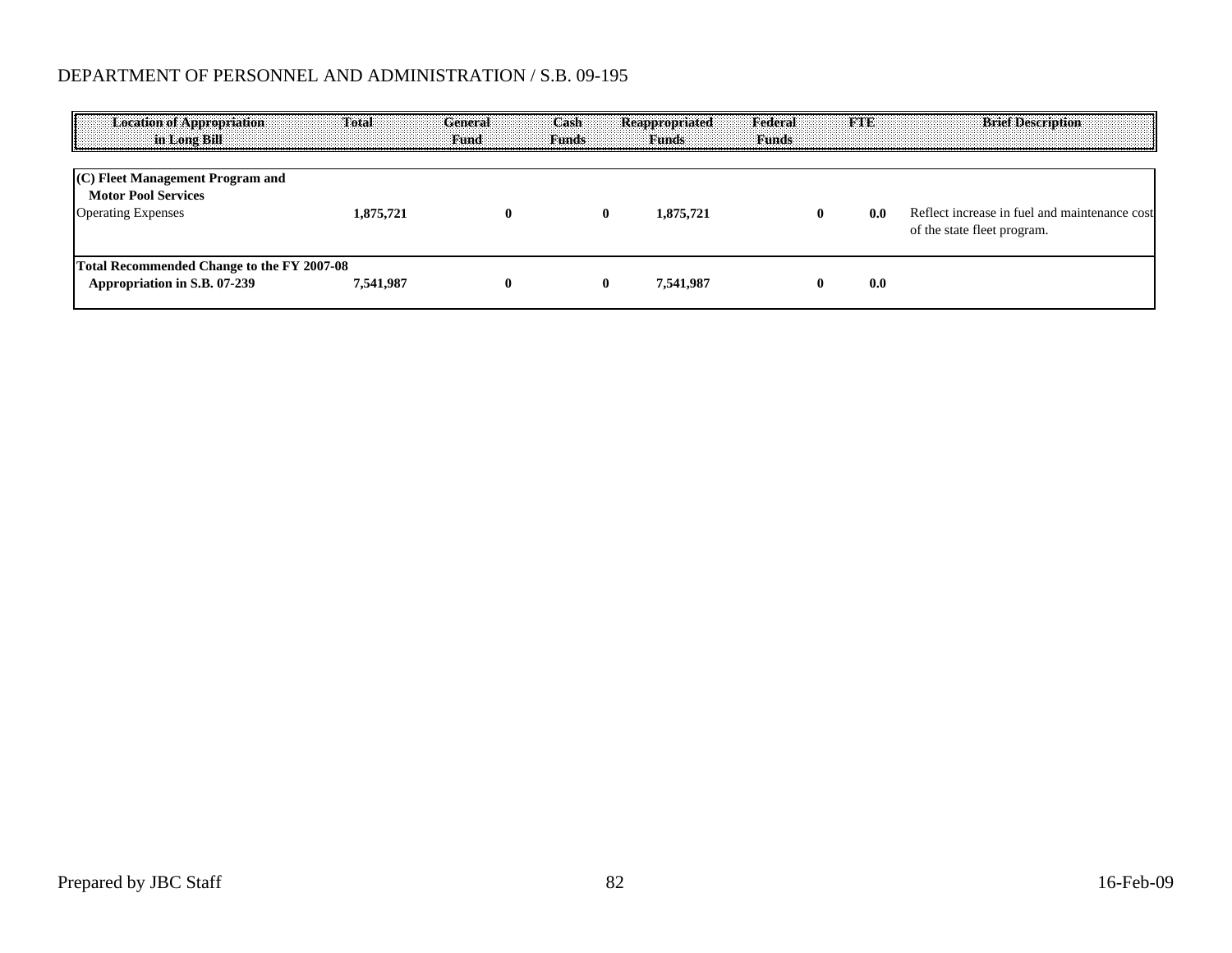| <b>Location of Appropriation</b><br>in Long Bill                                                              | Total            | <b>General</b><br>Fund | Cash<br>Funds    | <b>Reappropriated</b><br><b>Funds</b> | Federal<br><b>Funds</b> | <b>FTE</b> | <b>Brief Description</b>                                                                                                        |
|---------------------------------------------------------------------------------------------------------------|------------------|------------------------|------------------|---------------------------------------|-------------------------|------------|---------------------------------------------------------------------------------------------------------------------------------|
| Summary of Recommended Changes to the Total Appropriations to the Department of Public Health and Environment |                  |                        |                  |                                       |                         |            |                                                                                                                                 |
| Current FY 2008-09 Appropriation                                                                              | \$467,221,928    | \$26,833,837           | \$161,562,745    | \$69,183,635                          | \$209,641,711           | 1.225.1    |                                                                                                                                 |
| <b>Recommended Changes</b>                                                                                    | 2,958,141        | (247, 480)             | 3,091,564        | 142,052                               | (27,995)                | (0.3)      |                                                                                                                                 |
| New FY 2008-09 Appropriation                                                                                  | \$470,180,069    | \$26,586,357           | \$164,654,309    | \$69,325,687                          | \$209,613,716           | 1,224.8    |                                                                                                                                 |
| Recommended Changes to the FY 2008-09 Appropriations to the Department in H.B. 08-1375 (The Long Bill)        |                  |                        |                  |                                       |                         |            |                                                                                                                                 |
| (1) ADMINISTATION AND SUPPORT                                                                                 |                  |                        |                  |                                       |                         |            |                                                                                                                                 |
| (A) Administration                                                                                            |                  |                        |                  |                                       |                         |            |                                                                                                                                 |
| <b>Personal Services</b>                                                                                      | (44,500)         | (30,750)               | $\boldsymbol{0}$ | (13,750)                              | $\boldsymbol{0}$        | 0.0        | Savings of \$44,500 from hiring freeze;<br>\$13,750 refinanced with indirect costs.                                             |
| Health, Life and Dental                                                                                       | $\boldsymbol{0}$ | $\boldsymbol{0}$       | $\boldsymbol{0}$ | $\boldsymbol{0}$                      | $\boldsymbol{0}$        | 0.0        | Reappropriated funding sources changed.                                                                                         |
| Short-term Disability                                                                                         | $\theta$         | $\theta$               | $\theta$         | $\theta$                              | $\boldsymbol{0}$        | 0.0        | Reappropriated funding sources changed.                                                                                         |
| S.B. 04-257 Amortization Equalization                                                                         |                  |                        |                  |                                       |                         |            |                                                                                                                                 |
| Disbursement                                                                                                  | $\Omega$         | $\theta$               | $\theta$         | $\theta$                              | $\boldsymbol{0}$        | 0.0        | Reappropriated funding sources changed.                                                                                         |
| S.B. 06-235 Supplemental<br>Amortization Equalization                                                         |                  |                        |                  |                                       |                         |            |                                                                                                                                 |
| Disbursement                                                                                                  | $\boldsymbol{0}$ | $\boldsymbol{0}$       | $\mathbf{0}$     | $\theta$                              | $\mathbf{0}$            | 0.0        | Reappropriated funding sources changed.                                                                                         |
| Salary Survey and Senior Executive                                                                            |                  |                        |                  |                                       |                         |            |                                                                                                                                 |
| Service                                                                                                       | $\Omega$         | $\theta$               | $\theta$         | $\Omega$                              | 0                       | 0.0        | Reappropriated funding sources changed.                                                                                         |
| Performance-based Pay Awards                                                                                  | $\Omega$         | $\theta$               | 0                | $\Omega$                              | $\theta$                | 0.0        | Reappropriated funding sources changed.                                                                                         |
| <b>Operating Expenses</b>                                                                                     | 51,403           | $\Omega$               | $\Omega$         | 51,403                                | $\overline{0}$          | 0.0        | Refinanced with indirect costs.                                                                                                 |
| Legal Services for 25,742 25,777 hours                                                                        | 2,628            | (8, 132)               | 2,628            | 8,132                                 | $\mathbf{0}$            | 0.0        | Switch \$8,132 of General Fund legal<br>appropriation to non-GF programs; \$2,628<br>for legal work for Oil and Gas Commission. |
| <b>Leased Space</b>                                                                                           | 21,053           | $\mathbf{0}$           | 21,053           | $\theta$                              | $\mathbf{0}$            | 0.0        | Increase for the Denver Emission Technical<br>Center.                                                                           |
| <b>Indirect Cost Assessment</b>                                                                               | 98,676           | $\overline{0}$         | 158,435          | (59,759)                              | $\overline{0}$          | 0.0        | Updated to reflect latest cash- and federally-<br>funded expenditures and increased use of<br>indirect costs.                   |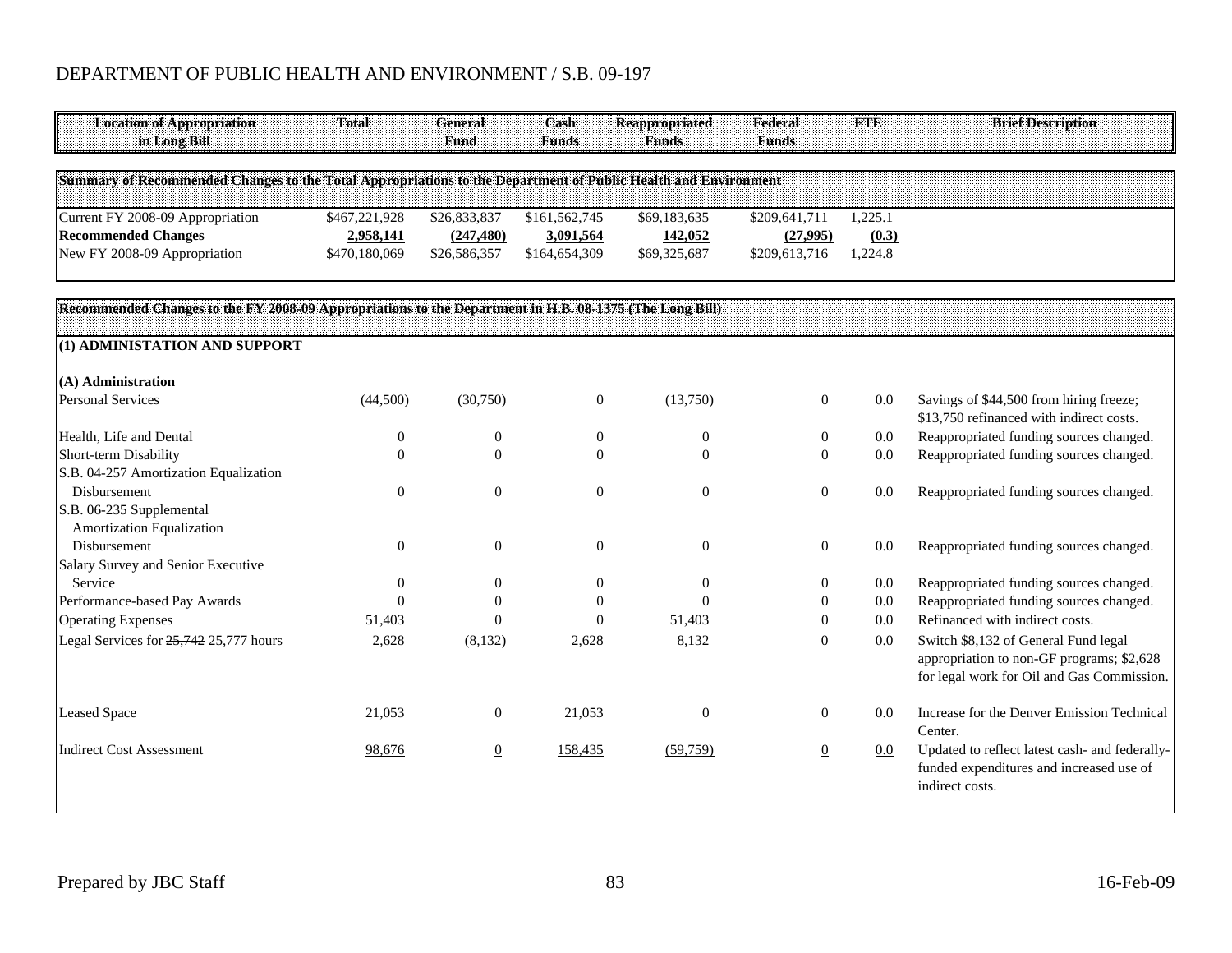| <b>Location of Appropriation</b><br>in Long Bill                                                                                    | Total    | <b>General</b><br>Fund | Cash<br><b>Funds</b> | <b>Reappropriated</b><br><b>Funds</b> | Federal<br><b>Funds</b> | <b>FTE</b> | <b>Brief Description</b>                                                                                      |
|-------------------------------------------------------------------------------------------------------------------------------------|----------|------------------------|----------------------|---------------------------------------|-------------------------|------------|---------------------------------------------------------------------------------------------------------------|
| Subtotal - (1) Administration and<br><b>Support</b>                                                                                 | 129,260  | (38, 882)              | 182,116              | (13,974)                              | $\bf{0}$                | 0.0        |                                                                                                               |
| (2) CENTER FOR HEALTH AND ENVIRONMENTAL INFORMATION                                                                                 |          |                        |                      |                                       |                         |            |                                                                                                               |
| (B) Information Technology Services<br><b>Personal Services</b>                                                                     | (9, 552) | (9, 552)               | $\boldsymbol{0}$     | $\mathbf{0}$                          | $\boldsymbol{0}$        | (0.2)      | Reduce for budget balancing.                                                                                  |
| <b>MANAGEMENT AND</b><br><b>ADMINISTRATION OF OIT</b>                                                                               | 111,907  | $\theta$               | $\mathbf{0}$         | 111,907                               | $\boldsymbol{0}$        | 0.0        | New line item; consolidate funding of<br>Governor's Office of IT.                                             |
| (C) Indirect Cost Assessment                                                                                                        | 153,699  | $\overline{0}$         | 118,021              | 35,678                                | $\overline{0}$          | $0.0\,$    | Updated to reflect latest cash- and federally-<br>funded expenditures and increased use of<br>indirect costs. |
| Subtotal - (2) Center for Health and<br><b>Environmental Information</b>                                                            | 256,054  | (9, 552)               | 118,021              | 147,585                               | $\bf{0}$                | (0.2)      |                                                                                                               |
| (3) LABORATORY SERVICES                                                                                                             |          |                        |                      |                                       |                         |            |                                                                                                               |
| (A) Director's Office<br><b>Indirect Cost Assessment</b>                                                                            | 205,416  | $\bf{0}$               | 208,569              | (3,153)                               | $\bf{0}$                | 0.0        | Updated to reflect latest cash- and federally-<br>funded expenditures and increased use of<br>indirect costs. |
| (4) LOCAL HEALTH SERVICES                                                                                                           |          |                        |                      |                                       |                         |            |                                                                                                               |
| (A) Local Liaison<br>Public Health Nurses in areas not<br>served by local health departments<br>Environmental Health Specialists in | (21,930) | $\overline{0}$         | (21,930)             | $\mathbf{0}$                          | $\boldsymbol{0}$        | 0.0        | Reduce to reflect lower than anticipated<br>tobacco-settlement revenues.                                      |
| areas not served by local health<br>departments                                                                                     | (6,060)  | (6,060)                | $\boldsymbol{0}$     | $\boldsymbol{0}$                      | $\overline{0}$          | 0.0        | Reduce for budget balancing.                                                                                  |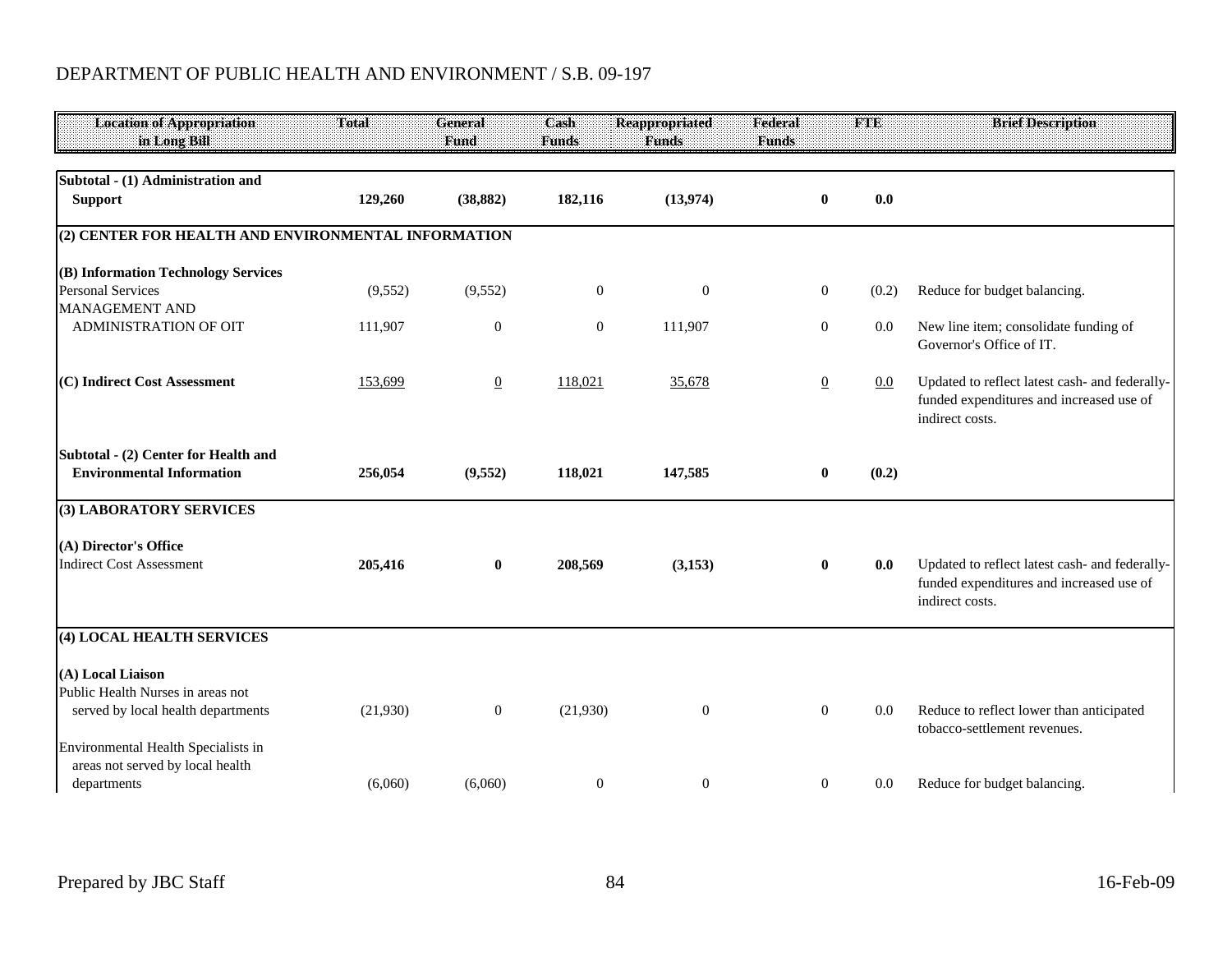| <b>Location of Appropriation</b><br>in Long Bill                         | Total      | General<br>Fund  | Cash<br><b>Funds</b> | <b>Reappropriated</b><br><b>Funds</b> | Federal<br><b>Funds</b> | <b>FTE</b> | <b>Brief Description</b>                                                                                                                                                                            |
|--------------------------------------------------------------------------|------------|------------------|----------------------|---------------------------------------|-------------------------|------------|-----------------------------------------------------------------------------------------------------------------------------------------------------------------------------------------------------|
|                                                                          |            |                  |                      |                                       |                         |            |                                                                                                                                                                                                     |
| Local, District and Regional Health<br>Department Distributions pursuant |            |                  |                      |                                       |                         |            |                                                                                                                                                                                                     |
| to Section 25-1-516, C.R.S.                                              | (106, 272) | $\mathbf{0}$     | (106, 272)           | $\mathbf{0}$                          | $\boldsymbol{0}$        | 0.0        | Reduce to reflect lower than anticipated                                                                                                                                                            |
|                                                                          |            |                  |                      |                                       |                         |            | tobacco-settlement revenues.                                                                                                                                                                        |
| (B) Community Nursing                                                    |            |                  |                      |                                       |                         |            |                                                                                                                                                                                                     |
| <b>Personal Services</b>                                                 | (38, 154)  | (38, 154)        | $\overline{0}$       | $\overline{0}$                        | $\mathbf{0}$            | (0.4)      | Reduce for budget balancing.                                                                                                                                                                        |
| <b>Indirect Cost Assessment</b>                                          | 1,439      | $\mathbf{0}$     | $\overline{0}$       | $\underline{0}$                       | 1,439                   | $0.0\,$    | Updated to reflect latest cash- and federally-<br>funded expenditures and increased use of<br>indirect costs.                                                                                       |
| Subtotal - (4) Local Health Services                                     | (170, 977) | (44, 214)        | (128,202)            | $\bf{0}$                              | 1,439                   | (0.4)      |                                                                                                                                                                                                     |
| (5) AIR QUALITY CONTROL DIVISION                                         |            |                  |                      |                                       |                         |            |                                                                                                                                                                                                     |
| (A) Administration                                                       |            |                  |                      |                                       |                         |            |                                                                                                                                                                                                     |
| <b>Indirect Cost Assessment</b>                                          | (144, 062) | $\overline{0}$   | (144, 062)           | $\overline{0}$                        | $\boldsymbol{0}$        | 0.0        | Additional funding for computer<br>programming expenses related to the<br>implementation of regulations pursuant to<br>H.B. 07-1341 to provide consultations<br>related to oil and gas development. |
| (C) Mobile Sources                                                       |            |                  |                      |                                       |                         |            |                                                                                                                                                                                                     |
| <b>Personal Services</b>                                                 | (18, 177)  | $\mathbf{0}$     | (18, 177)            | $\mathbf{0}$                          | $\overline{0}$          | 0.0        | Reflect savings related to hiring freeze.                                                                                                                                                           |
| (D) Stationary Sources                                                   |            |                  |                      |                                       |                         |            |                                                                                                                                                                                                     |
| <b>Personal Services</b>                                                 | 71,375     | $\boldsymbol{0}$ | 71,375               | $\mathbf{0}$                          | $\boldsymbol{0}$        | 0.3        | Additional funding for FTE (\$24,952) and<br>computer programming costs (\$64,600) to<br>implement regulations pursuant to H.B. 07-<br>1341; reflect \$18,177 reduction related to                  |
| <b>Operating Expenses</b>                                                | 5,466      | $\overline{0}$   | 5,466                | $\underline{0}$                       | $\underline{0}$         | 0.0        | the hiring freeze.<br>Additional funding to implement regulations<br>pursuant to H.B. 07-1341.                                                                                                      |
| Subtotal - (5) Air Quality Control<br><b>Division</b>                    | (85,398)   | $\bf{0}$         | (85,398)             | $\bf{0}$                              | $\bf{0}$                | 0.3        |                                                                                                                                                                                                     |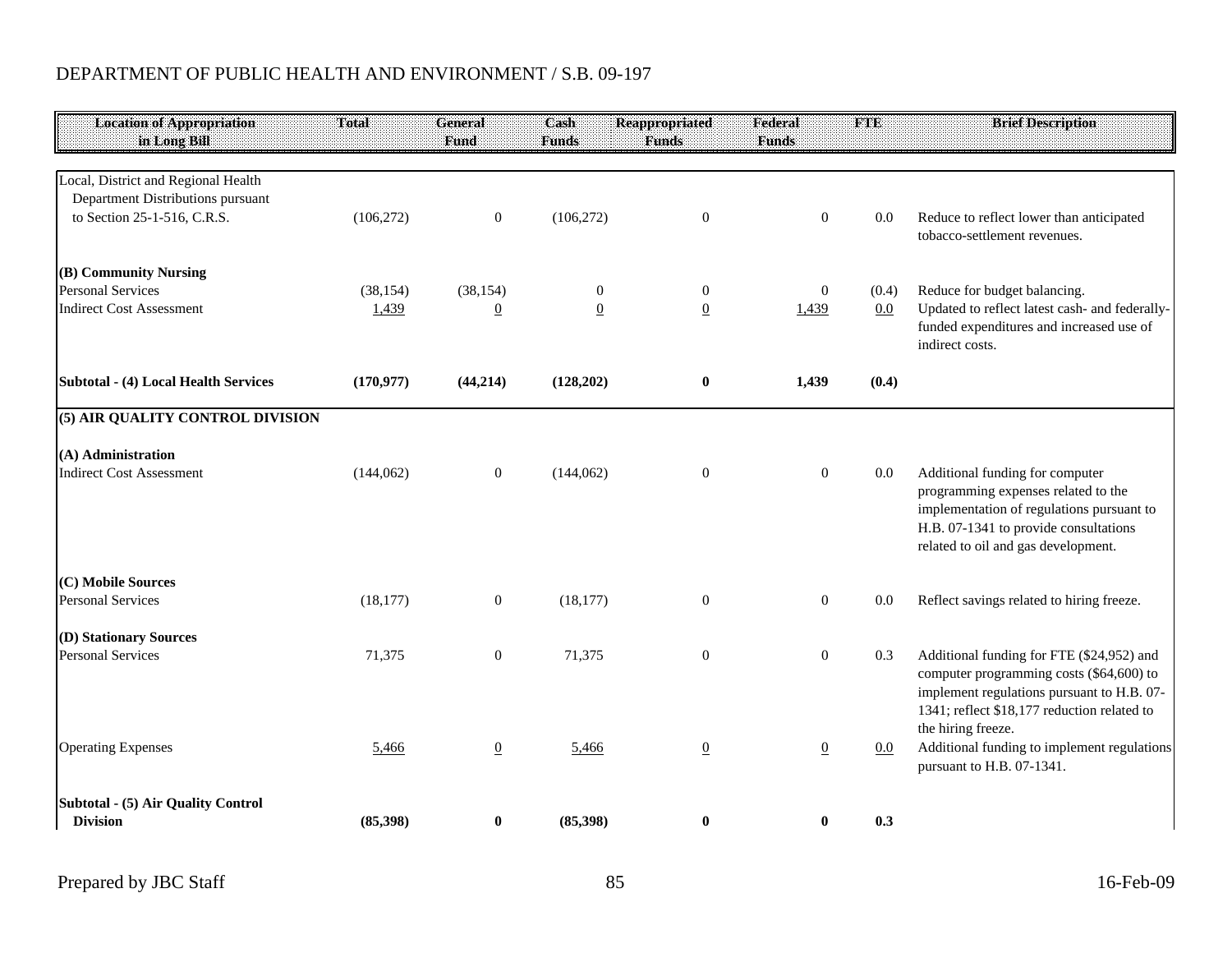| <b>Location of Appropriation</b><br>in Long Bill  | Total      | General<br>Fund | Cash<br><b>Funds</b> | <b>Reappropriated</b><br><b>Funds</b> | Federal<br><b>Funds</b> | <b>FTE</b> | <b>Brief Description</b>                                                                                      |
|---------------------------------------------------|------------|-----------------|----------------------|---------------------------------------|-------------------------|------------|---------------------------------------------------------------------------------------------------------------|
|                                                   |            |                 |                      |                                       |                         |            |                                                                                                               |
| (6) WATER QUALITY CONTROL DIVISION                |            |                 |                      |                                       |                         |            |                                                                                                               |
| (A) Administration                                |            |                 |                      |                                       |                         |            |                                                                                                               |
| <b>Indirect Cost Assessment</b>                   | (116, 804) | $\overline{0}$  | (14, 180)            | $\overline{0}$                        | (102, 624)              | 0.0        | Updated to reflect latest cash- and federally-<br>funded expenditures and increased use of<br>indirect costs. |
| (B) Watershed Assessment, Outreach,               |            |                 |                      |                                       |                         |            |                                                                                                               |
| and Assistance                                    |            |                 |                      |                                       |                         |            |                                                                                                               |
| <b>Personal Services</b>                          | (5,135)    | (5,135)         | $\boldsymbol{0}$     | $\boldsymbol{0}$                      | $\overline{0}$          | 0.0        | Reflect savings related to hiring freeze.                                                                     |
| <b>Operating Expenses</b>                         | (17, 823)  | (17, 823)       | $\theta$             | $\Omega$                              | $\theta$                | 0.0        | Reduce for budget balancing.                                                                                  |
| (C) Permitting and Compliance<br><b>Assurance</b> |            |                 |                      |                                       |                         |            |                                                                                                               |
| <b>Personal Services</b>                          | (120, 467) | (9,087)         | (111, 380)           | $\boldsymbol{0}$                      | $\mathbf{0}$            | 0.0        | Reflect savings related to hiring freeze.                                                                     |
| <b>Operating Expenses</b>                         | (28, 363)  | (28, 363)       | $\overline{0}$       | $\Omega$                              | $\theta$                | 0.0        | Reduce for budget balancing.                                                                                  |
| (D) Drinking Water Program                        |            |                 |                      |                                       |                         |            |                                                                                                               |
| <b>Personal Services</b>                          | (26, 431)  | (5,225)         | (21,206)             | $\boldsymbol{0}$                      | $\boldsymbol{0}$        | 0.0        | Reflect savings related to hiring freeze.                                                                     |
| <b>Operating Expenses</b>                         | (19,014)   | (19,014)        | $\overline{0}$       | $\underline{0}$                       | $\underline{0}$         | 0.0        | Reduce for budget balancing.                                                                                  |
| <b>Subtotal - (6) Water Quality Control</b>       |            |                 |                      |                                       |                         |            |                                                                                                               |
| <b>Division</b>                                   | (334, 037) | (84, 647)       | (146, 766)           | 0                                     | (102, 624)              | 0.0        |                                                                                                               |
| (7) HAZARDOUS WASTE AND WASTE MANAGEMENT DIVISION |            |                 |                      |                                       |                         |            |                                                                                                               |
| (A) Administration                                |            |                 |                      |                                       |                         |            |                                                                                                               |
| <b>Indirect Cost Assessment</b>                   | (204, 621) | $\mathbf{0}$    | (197, 576)           | (7,045)                               | $\overline{0}$          | 0.0        | Updated to reflect latest cash- and federally-<br>funded expenditures and increased use of<br>indirect costs. |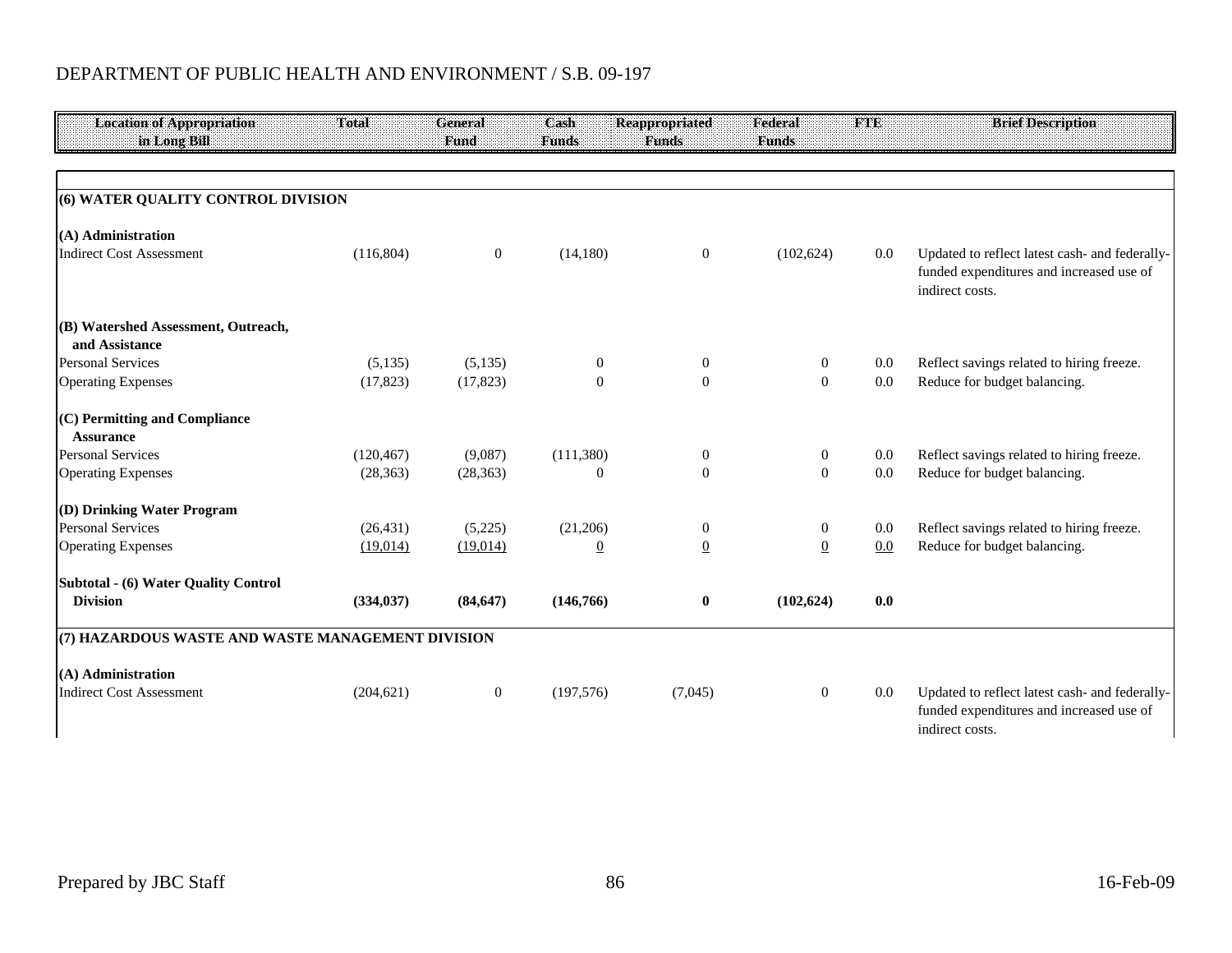| <b>Location of Appropriation</b><br>in Long Bill                                                             | Total      | <b>General</b><br>Fund | Cash<br><b>Funds</b> | <b>Reappropriated</b><br><b>Funds</b> | Federal<br><b>Funds</b> | <b>FTE</b> | <b>Brief Description</b>                                                                                           |
|--------------------------------------------------------------------------------------------------------------|------------|------------------------|----------------------|---------------------------------------|-------------------------|------------|--------------------------------------------------------------------------------------------------------------------|
| (E) Contaminated Site Cleanups<br>Transfer to the Department of Law for<br><b>CERCLA Contract Oversight-</b> |            |                        |                      |                                       |                         |            |                                                                                                                    |
| <b>Related Costs</b>                                                                                         | 25,000     | $\mathbf{0}$           | 25,000               | $\boldsymbol{0}$                      | $\boldsymbol{0}$        | $0.0\,$    | Increase transfer to Department of Law to<br>support Rocky Flats legal work.                                       |
| (F) Rocky Flats Agreement                                                                                    |            |                        |                      |                                       |                         |            |                                                                                                                    |
| Legal Services for 139 550 hours                                                                             | 30,866     | $\overline{0}$         | $\overline{0}$       | $\overline{0}$                        | 30,866                  | 0.0        | Additional funding for legal services related<br>to the implementation of regulations<br>pursuant to H.B. 07-1341. |
| Subtotal - (7) Hazardous Waste and<br><b>Waste Management Division</b>                                       | (148, 755) | $\bf{0}$               | (172, 576)           | (7,045)                               | 30,866                  | 0.0        |                                                                                                                    |
| (8) CONSUMER PROTECTION                                                                                      |            |                        |                      |                                       |                         |            |                                                                                                                    |
| <b>Personal Services</b>                                                                                     | (37,021)   | (16,259)               | (20, 762)            | $\boldsymbol{0}$                      | $\overline{0}$          | 0.0        | Reflect savings related to hiring freeze.                                                                          |
| <b>Indirect Cost Assessment</b>                                                                              | (14, 458)  | $\overline{0}$         | (14, 458)            | $\overline{0}$                        | $\overline{0}$          | 0.0        | Updated to reflect latest cash- and federally-<br>funded expenditures and increased use of<br>indirect costs.      |
| Subtotal - (8) Consumer Protection                                                                           | (51, 479)  | (16,259)               | (35,220)             | $\bf{0}$                              | $\bf{0}$                | 0.0        |                                                                                                                    |
| (9) DISEASE CONTROL AND ENVIRONMENTAL EPIDEMIOLOGY DIVISION                                                  |            |                        |                      |                                       |                         |            |                                                                                                                    |
| (A) Administration, General Disease<br><b>Control and Surveillance</b>                                       |            |                        |                      |                                       |                         |            |                                                                                                                    |
| <b>Indirect Cost Assessment</b>                                                                              | 33,000     | $\overline{0}$         | 33,000               | $\theta$                              | $\overline{0}$          | 0.0        | Update to reflect latest cash- and federally-<br>funded expenditures and increased use of<br>indirect costs.       |
| (B) Special Purpose Disease Control<br><b>Programs</b>                                                       |            |                        |                      |                                       |                         |            |                                                                                                                    |
| (1) Immunization<br><b>Operating Expenses</b>                                                                | (73,259)   | $\overline{0}$         | (73,259)             | $\boldsymbol{0}$                      | $\mathbf{0}$            | 0.0        | Reduce to reflect lower than anticipated                                                                           |
|                                                                                                              |            |                        |                      |                                       |                         |            | tobacco-settlement revenues.                                                                                       |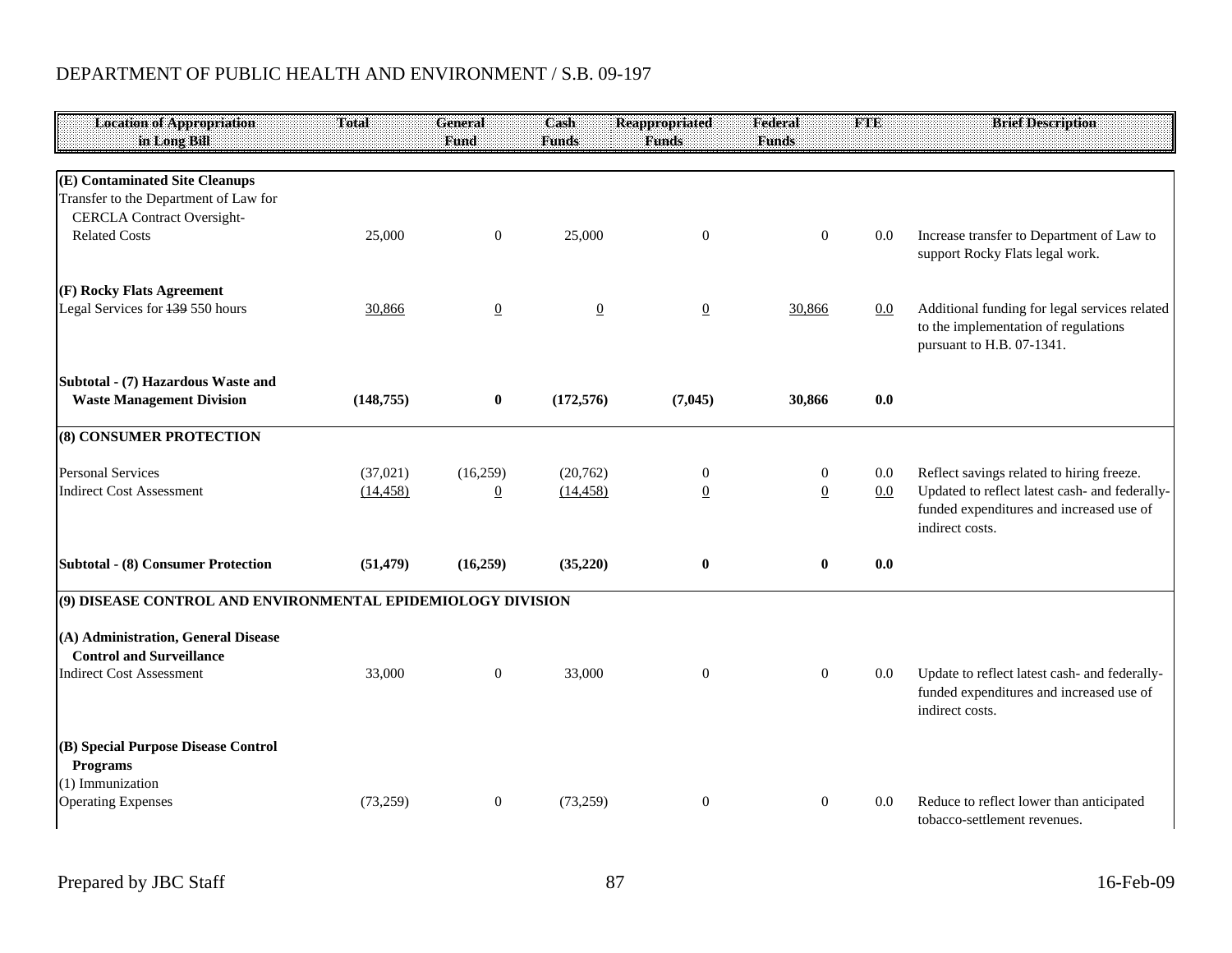| <b>Location of Appropriation</b><br>in Long Bill                                                          | Total      | General<br>Fund | Cash<br><b>Funds</b> | <b>Reappropriated</b><br><b>Funds</b> | Federal<br><b>Funds</b> | <b>FTE</b> | <b>Brief Description</b>                                                                                      |
|-----------------------------------------------------------------------------------------------------------|------------|-----------------|----------------------|---------------------------------------|-------------------------|------------|---------------------------------------------------------------------------------------------------------------|
| (3) Ryan White Act                                                                                        |            |                 |                      |                                       |                         |            |                                                                                                               |
| <b>Operating Expenses</b>                                                                                 | (105, 468) | $\overline{0}$  | (105, 468)           | $\boldsymbol{0}$                      | $\boldsymbol{0}$        | 0.0        | Reduce to reflect lower than anticipated<br>tobacco-settlement revenues.                                      |
| (E) Federal Grants                                                                                        | (32,761)   | $\overline{0}$  | $\underline{0}$      | $\underline{0}$                       | (32,761)                | 0.0        | Consolidate funding of Governor's Office of<br>IT.                                                            |
| Subtotal - (9) Disease Control and<br><b>Environmental Epidemiology</b><br><b>Division</b>                | (178, 488) | $\bf{0}$        | (145, 727)           | $\bf{0}$                              | (32,761)                | 0.0        |                                                                                                               |
| (10) PREVENTION SERVICES DIVISION                                                                         |            |                 |                      |                                       |                         |            |                                                                                                               |
| (A) Prevention Programs<br>(1) Programs and Administration                                                |            |                 |                      |                                       |                         |            |                                                                                                               |
| <b>Personal Services</b><br>Prevention, Early Detection, and                                              | (5,983)    | (5,983)         | $\mathbf{0}$         | $\mathbf{0}$                          | $\mathbf{0}$            | 0.0        | Reduce for budget balancing.                                                                                  |
| <b>Treatment Fund Expenditures</b>                                                                        | 3,959,550  | $\mathbf{0}$    | 3,959,550            | $\mathbf{0}$                          | $\boldsymbol{0}$        | $0.0\,$    | Fixes technical error in appropriation of<br>Amendment 35 tobacco funds.                                      |
| <b>Indirect Cost Assessment</b>                                                                           | 35,000     | $\overline{0}$  | 10,000               | 25,000                                | $\boldsymbol{0}$        | $0.0\,$    | Updated to reflect latest cash- and federally-<br>funded expenditures and increased use of<br>indirect costs. |
| (D) Prevention Partnership<br>(1) Interagency Prevention Programs<br>Coordination                         |            |                 |                      |                                       |                         |            |                                                                                                               |
| <b>Personal Services</b><br>(2) Tony Grampsas Youth Services<br>Program                                   | (22, 943)  | (22, 943)       | $\theta$             | $\overline{0}$                        | $\boldsymbol{0}$        | 0.0        | Reduce for budget balancing.                                                                                  |
| <b>Prevention Services Programs</b>                                                                       | (120, 535) | $\overline{0}$  | (120, 535)           | $\boldsymbol{0}$                      | $\boldsymbol{0}$        | 0.0        | Reduce to reflect lower than anticipated<br>tobacco-settlement revenues.                                      |
| (E) Family and Community Health<br>(2) Child, Adolescent, and School Health<br>Nurse Home Visitor Program | (391, 739) | $\overline{0}$  | (391, 739)           | $\mathbf{0}$                          | $\boldsymbol{0}$        | 0.0        | Reduce to reflect lower than anticipated                                                                      |
|                                                                                                           |            |                 |                      |                                       |                         |            | tobacco-settlement revenues.                                                                                  |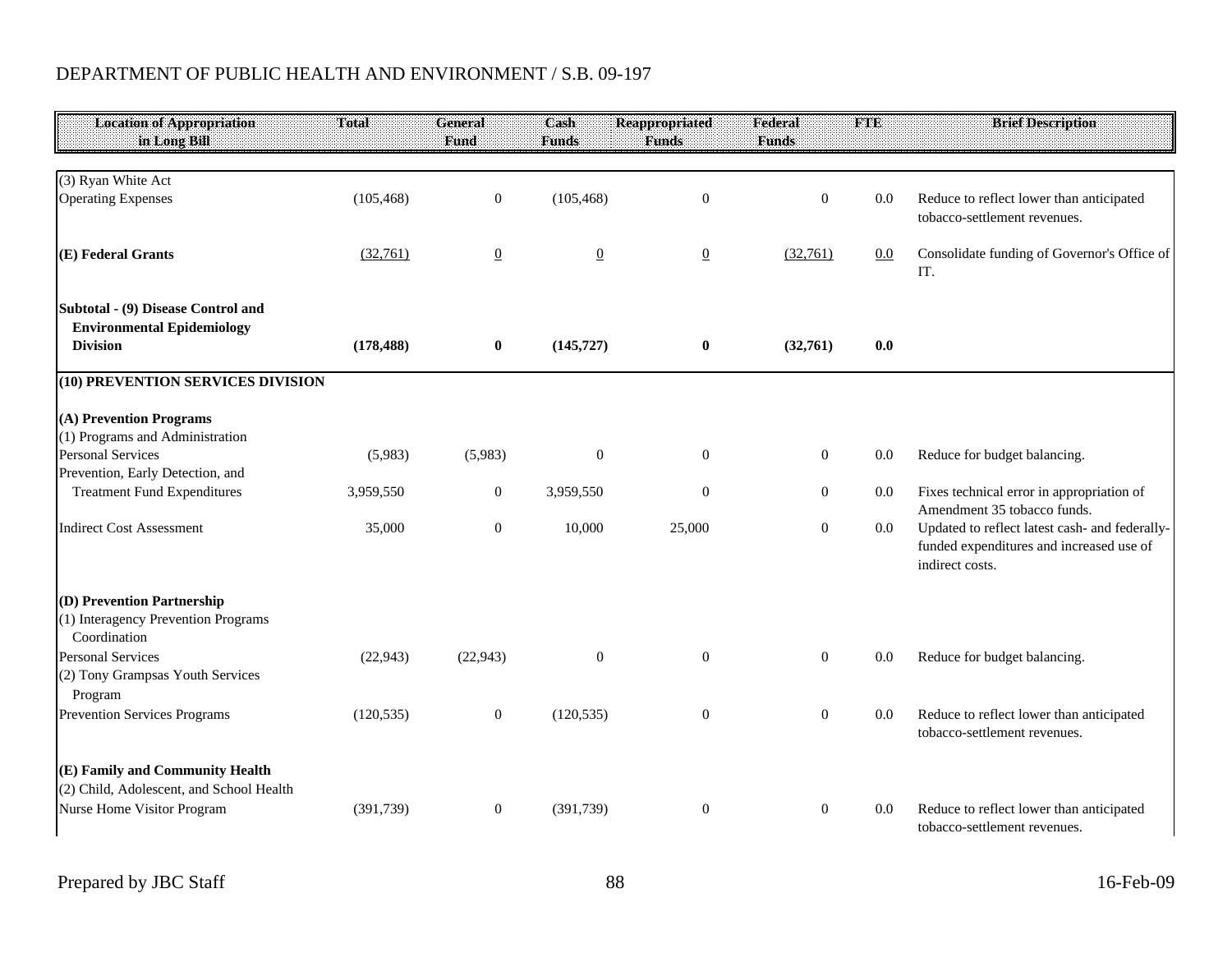| <b>Location of Appropriation</b>                               | <b>Total</b> | <b>General</b>   | Cash            | <b>Reappropriated</b> | Federal        | <b>FTE</b> | <b>Brief Description</b>                                                            |
|----------------------------------------------------------------|--------------|------------------|-----------------|-----------------------|----------------|------------|-------------------------------------------------------------------------------------|
| in Long Bill                                                   |              | Fund             | <b>Funds</b>    | <b>Funds</b>          | <b>Funds</b>   |            |                                                                                     |
| School-based Health Centers                                    | (25,000)     | (25,000)         | $\overline{0}$  | $\overline{0}$        | $\Omega$       | 0.0        | Reduce for budget balancing.                                                        |
|                                                                |              |                  |                 |                       |                |            |                                                                                     |
| (F) Nutrition Services<br>Women, Infants, and Children         |              |                  |                 |                       |                |            |                                                                                     |
| Supplemental Food Grant                                        | (32,761)     | $\underline{0}$  | $\underline{0}$ | $\boldsymbol{0}$      | (32,761)       | 0.0        | Consolidate funding of Governor's Office of                                         |
|                                                                |              |                  |                 |                       |                |            | IT.                                                                                 |
| <b>Subtotal - (10) Prevention Services</b>                     |              |                  |                 |                       |                |            |                                                                                     |
| <b>Division</b>                                                | 3,395,589    | (53, 926)        | 3,457,276       | 25,000                | (32,761)       | 0.0        |                                                                                     |
| (11) HEALTH FACILITIES AND EMERGENCY MEDICAL SERVICES DIVISION |              |                  |                 |                       |                |            |                                                                                     |
| (A) Licensure                                                  |              |                  |                 |                       |                |            |                                                                                     |
| (1) Health Facilities General Licensure                        |              |                  |                 |                       |                |            |                                                                                     |
| <b>Personal Services</b>                                       | (90, 920)    | $\boldsymbol{0}$ | (90, 920)       | $\mathbf{0}$          | $\overline{0}$ | 0.0        | Reflect savings related to hiring freeze.                                           |
| (B) Medicaid/Medicare Certification                            |              |                  |                 |                       |                |            |                                                                                     |
| Program                                                        |              |                  |                 |                       |                |            |                                                                                     |
| <b>Personal Services</b>                                       | (17, 854)    | $\boldsymbol{0}$ | $\mathbf{0}$    | (6,361)               | (11, 493)      | 0.0        | Savings of \$17,854 from hiring freeze;                                             |
|                                                                |              |                  |                 |                       |                |            | reappropriated funds from HCPF contain<br>\$58,116 more General Fund, \$58,116 less |
|                                                                |              |                  |                 |                       |                |            | federal funds.                                                                      |
| (C) Emergency Medical Services                                 |              |                  |                 |                       |                |            |                                                                                     |
| (1) State EMS Coordination, Planning                           |              |                  |                 |                       |                |            |                                                                                     |
| and Certification Program                                      | (39, 678)    | $\mathbf{0}$     | (39,678)        | $\overline{0}$        | $\overline{0}$ | 0.0        | Reflect savings related to hiring freeze.                                           |
| (D) Indirect Cost Assessment                                   | 89,408       | $\overline{0}$   | (29, 931)       | $\underline{0}$       | 119,339        | 0.0        | Updated to reflect latest cash- and federally-                                      |
|                                                                |              |                  |                 |                       |                |            | funded expenditures and increased use of<br>indirect costs.                         |
| Subtotal - (11) Health Facilities and                          |              |                  |                 |                       |                |            |                                                                                     |
| <b>Emergency Medical Services</b>                              |              |                  |                 |                       |                |            |                                                                                     |
| <b>Division</b>                                                | (59, 044)    | $\mathbf{0}$     | (160, 529)      | (6,361)               | 107,846        | 0.0        |                                                                                     |
|                                                                |              |                  |                 |                       |                |            |                                                                                     |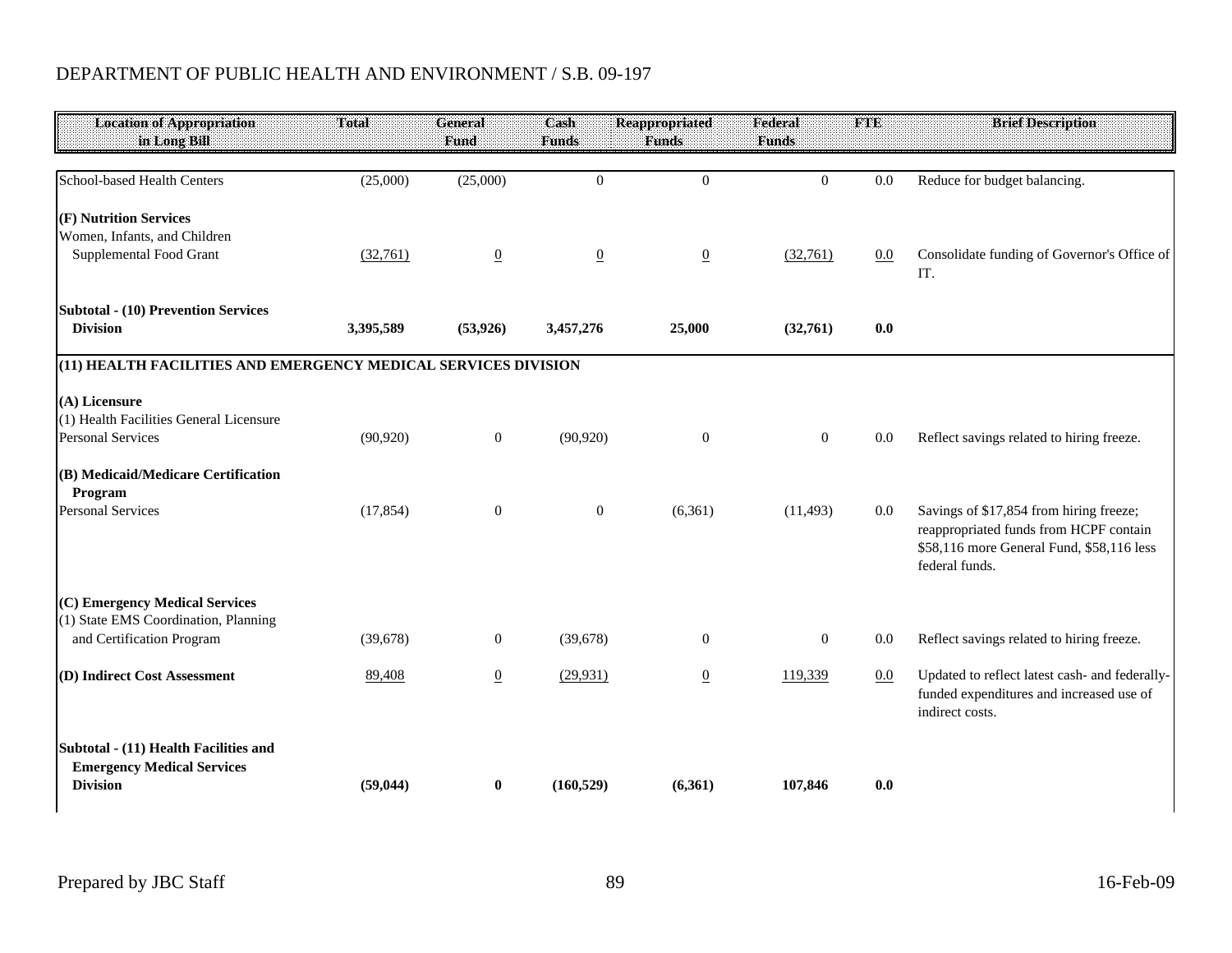| <b>Location of Appropriation</b><br>in Long Bills                           | $T0$ tal  | General<br><b>Fund</b> | -Cash<br>Funds | <b>Reappropriated</b><br>aannas maanda | Federal<br><b>Funds</b> |       | <b>ETE</b> Brief Description<br>. |
|-----------------------------------------------------------------------------|-----------|------------------------|----------------|----------------------------------------|-------------------------|-------|-----------------------------------|
| Total Recommended Change to the FY 2008-09<br>Appropriation in H.B. 08-1375 | 2.958.141 | (247, 480)             | 3.091.564      | 142.052                                | 27.995                  | (0.3) |                                   |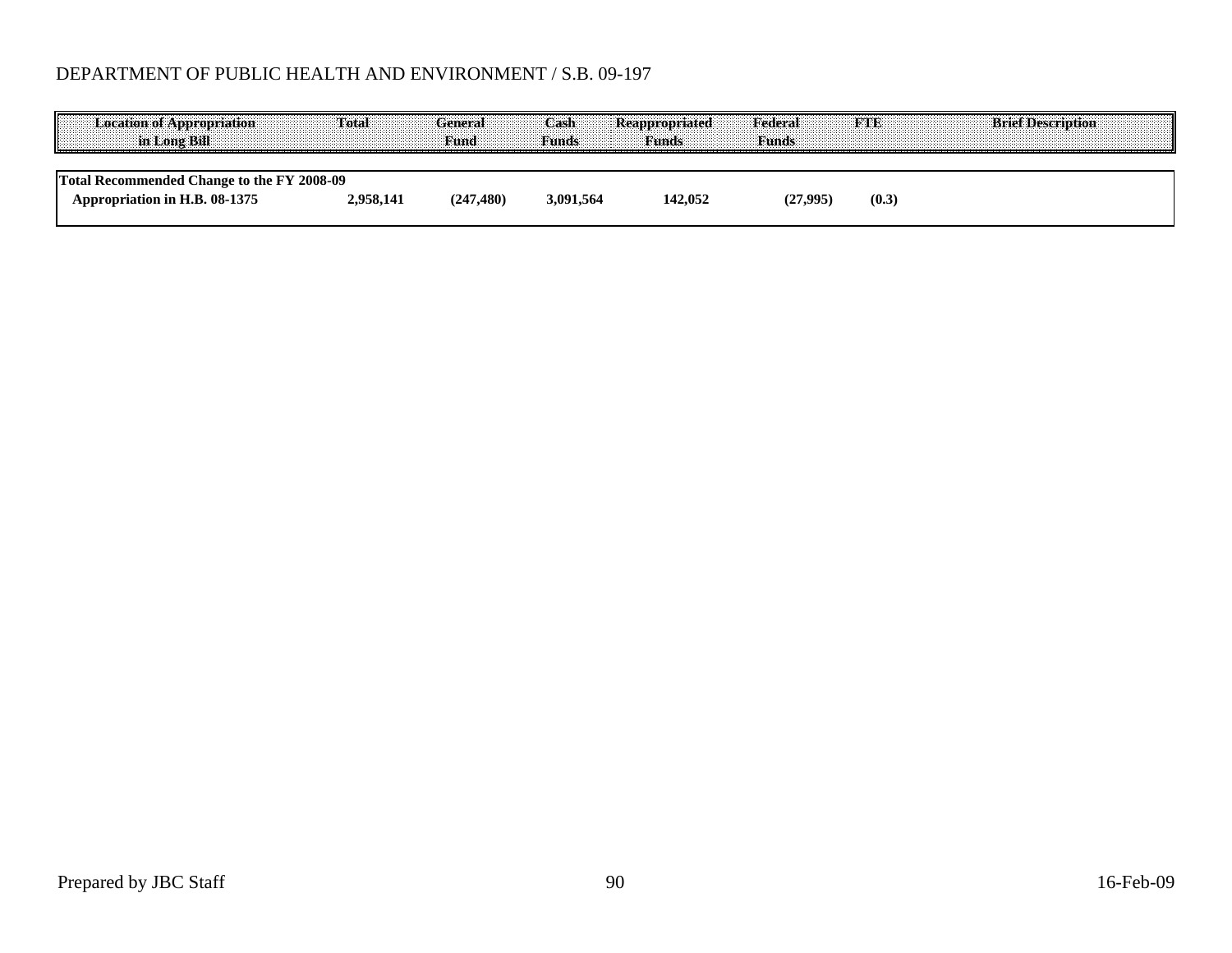| <b>Location of Appropriation</b><br>in Long Bill                                                       | Total            | <b>General</b><br>Fund | Cash<br><b>Funds</b> | <b>Reappropriated</b><br><b>Funds</b> | Federal<br><b>Funds</b>  | <b>FTE</b> | <b>Brief Description</b>                                                                                                          |
|--------------------------------------------------------------------------------------------------------|------------------|------------------------|----------------------|---------------------------------------|--------------------------|------------|-----------------------------------------------------------------------------------------------------------------------------------|
| Summary of Recommended Changes to the Total Appropriations to the Department of Public Safety          |                  |                        |                      |                                       |                          |            |                                                                                                                                   |
| Current FY 2008-09 Appropriation                                                                       | \$248,005,939    | \$82,378,618           | \$117,502,488        | \$21,637,002                          | \$26,487,831             | 1,357.2    |                                                                                                                                   |
| <b>Recommended Changes</b>                                                                             | (2,270,455)      | (2,643,177)            | 339,865              | 32,857                                | $\underline{\mathbf{0}}$ | (6.3)      |                                                                                                                                   |
| New FY 2008-09 Appropriation                                                                           | \$245,735,484    | \$79,735,441           | \$117,842,353        | \$21,669,859                          | \$26,487,831             | 1,350.9    |                                                                                                                                   |
| Recommended Changes to the FY 2008-09 Appropriations to the Department in H.B. 08-1375 (The Long Bill) |                  |                        |                      |                                       |                          |            |                                                                                                                                   |
| (1) EXECUTIVE DIRECTOR'S OFFICE                                                                        |                  |                        |                      |                                       |                          |            |                                                                                                                                   |
| (A) Administration                                                                                     |                  |                        |                      |                                       |                          |            |                                                                                                                                   |
| <b>Personal Services</b>                                                                               | (34,711)         | $\boldsymbol{0}$       | $\boldsymbol{0}$     | (34,711)                              | $\boldsymbol{0}$         | 0.0        | Reflect savings related to hiring freeze.                                                                                         |
| <b>Operating Expenses</b>                                                                              | (3,857)          | $\boldsymbol{0}$       | $\mathbf{0}$         | (3,857)                               | $\boldsymbol{0}$         | 0.0        | Consolidate funding of Governor's Office of<br>IT.                                                                                |
| <b>MANAGEMENT AND</b>                                                                                  |                  |                        |                      |                                       |                          |            |                                                                                                                                   |
| ADMINISTRATION OF OIT                                                                                  | 212,803          | 115,299                | 93,420               | 4,084                                 | $\mathbf{0}$             | 0.0        | New line item to consolidate funding of<br>Governor's Office of IT.                                                               |
| Payment to Risk Management and                                                                         |                  |                        |                      |                                       |                          |            |                                                                                                                                   |
| <b>Property Funds</b>                                                                                  | $\boldsymbol{0}$ | (38, 568)              | $\mathbf{0}$         | 38,568                                | $\boldsymbol{0}$         | 0.0        | Refinance with reappropriated funds from<br>indirect cost recoveries.                                                             |
| <b>Leased Space</b>                                                                                    | (184, 548)       | (184, 548)             | $\mathbf{0}$         | $\theta$                              | $\boldsymbol{0}$         | 0.0        | Reflect one-year reduction in lease costs at<br>the Colorado Bureau of Investigation (CBI)<br>Grand Junction laboratory facility. |
| (B) Special Programs                                                                                   |                  |                        |                      |                                       |                          |            |                                                                                                                                   |
| (1) Witness Protection Program                                                                         |                  |                        |                      |                                       |                          |            |                                                                                                                                   |
| <b>Witness Protection Fund</b>                                                                         | 29,000           | 29,000                 | $\mathbf{0}$         | $\theta$                              | $\mathbf{0}$             | 0.0        | Reflect anticipated expenses for Witness<br>Protection Program for remainder of FY<br>2008-09.                                    |
| Witness Protection Fund Expenditures                                                                   | 52,444           | $\underline{0}$        | 23,444               | 29,000                                | $\underline{0}$          | 0.0        | Reflect anticipated expenses for Witness<br>Protection Program for remainder of FY<br>2008-09.                                    |
| Subtotal - (1) Executive Director's<br><b>Office</b>                                                   | 71,131           | (78, 817)              | 116,864              | 33,084                                | $\bf{0}$                 | 0.0        |                                                                                                                                   |
|                                                                                                        |                  |                        |                      |                                       |                          |            |                                                                                                                                   |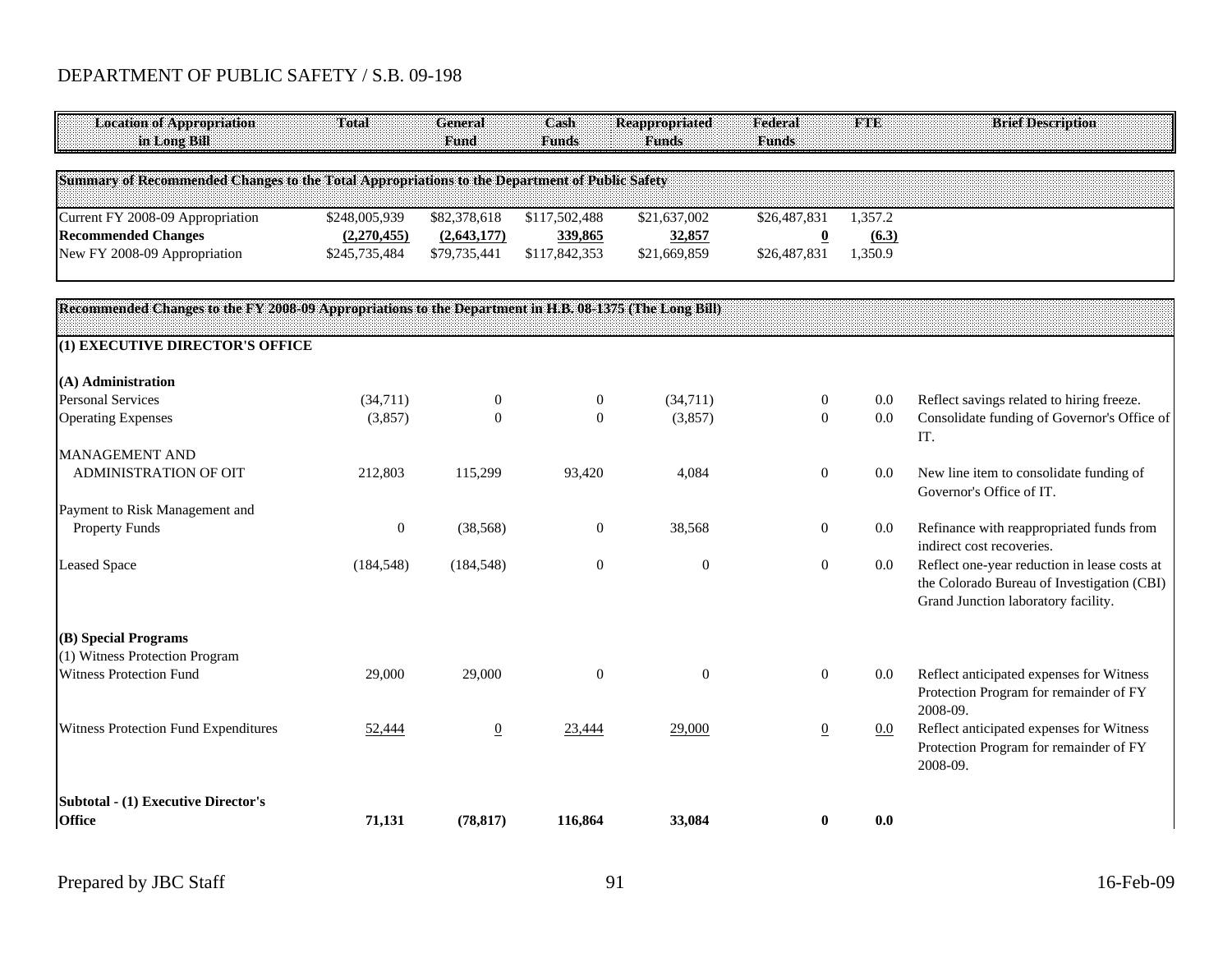| <b>Location of Appropriation</b><br>in Long Bill                           | Total            | General<br><b>Fund</b> | Cash<br><b>Funds</b> | <b>Reappropriated</b><br><b>Funds</b> | Federal<br><b>Funds</b> | <b>FTE</b> | <b>Brief Description</b>                                                                                                                                                  |
|----------------------------------------------------------------------------|------------------|------------------------|----------------------|---------------------------------------|-------------------------|------------|---------------------------------------------------------------------------------------------------------------------------------------------------------------------------|
|                                                                            |                  |                        |                      |                                       |                         |            |                                                                                                                                                                           |
| (2) COLORADO STATE PATROL<br>Sergeants, Technicians, and Troopers          | (140, 400)       | (140, 400)             | $\theta$             | $\theta$                              | $\theta$                | (2.0)      | Reduce January 2009 Colorado State Patrol<br>(CSP) Law Enforcement Training Academy<br>cadet class by five cadets for budget<br>balancing; estimated net loss of 2.0 FTE. |
| Civilians                                                                  | (92, 622)        | $\overline{0}$         | (92, 622)            | $\boldsymbol{0}$                      | $\boldsymbol{0}$        | 0.0        | Consolidate funding of Governor's Office of<br>IT.                                                                                                                        |
| Vehicle Lease Payments                                                     | $\boldsymbol{0}$ | (62, 682)              | 62,682               | $\overline{0}$                        | $\boldsymbol{0}$        | 0.0        | Refinance with cash funds from the sale of<br>CSP vehicles prior to 2001; eliminates<br>Vehicle Sales cash fund balance.                                                  |
| <b>Executive and Capitol Complex</b><br><b>Security Program</b>            | (65,570)         | (65,570)               | $\underline{0}$      | $\underline{0}$                       | $\overline{0}$          | 0.0        | Eliminate double payment for work related<br>to the Democratic National Convention.                                                                                       |
| Subtotal - (2) Colorado State Patrol                                       | (298, 592)       | (268, 652)             | (29, 940)            | $\bf{0}$                              | $\bf{0}$                | (2.0)      |                                                                                                                                                                           |
| (3) OFFICE OF PREPAREDNESS, SECURITY, AND FIRE SAFETY                      |                  |                        |                      |                                       |                         |            |                                                                                                                                                                           |
| <b>Personal Services</b>                                                   | (398)            | (113)                  | (285)                | $\boldsymbol{0}$                      | $\boldsymbol{0}$        | $0.0\,$    | Consolidate funding of Governor's Office of<br>IT.                                                                                                                        |
| <b>Operating Expenses</b>                                                  | (740)            | $\underline{0}$        | (513)                | (227)                                 | $\underline{0}$         | 0.0        | Consolidate funding of Governor's Office of<br>IT.                                                                                                                        |
| Subtotal - (3) Office of Preparedness,<br><b>Security, and Fire Safety</b> | (1, 138)         | (113)                  | (798)                | (227)                                 | $\bf{0}$                | 0.0        |                                                                                                                                                                           |
| (4) DIVISION OF CRIMINAL JUSTICE                                           |                  |                        |                      |                                       |                         |            |                                                                                                                                                                           |
| (A) Administration<br><b>Personal Services</b>                             | 25,000           | $\overline{0}$         | 25,000               | $\boldsymbol{0}$                      | $\boldsymbol{0}$        | 0.0        | Technical correction to provide Victims<br>Assistance and Law Enforcement (VALE)<br>funds for Victims Rights Act administrative<br>expenses.                              |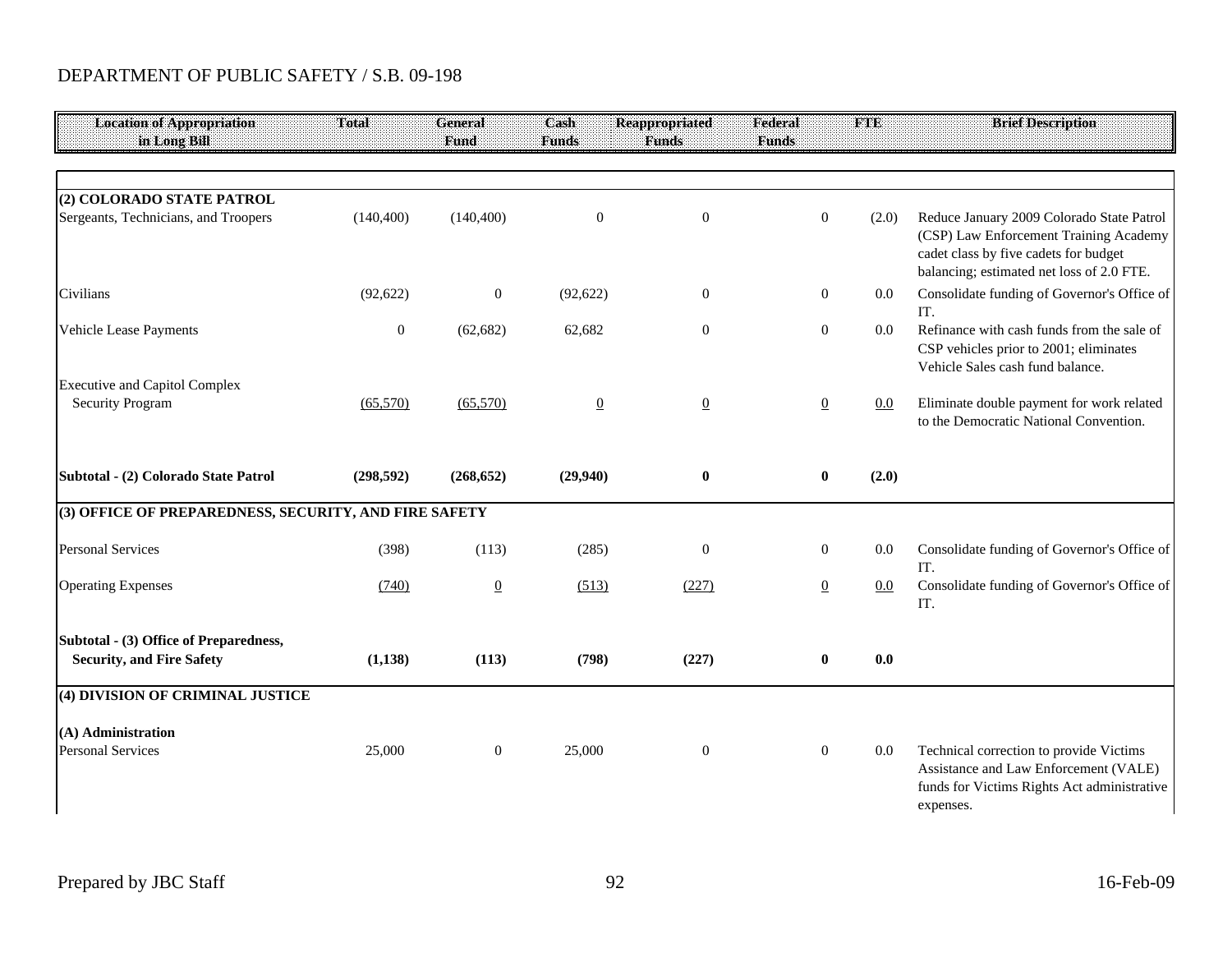| Total       | <b>General</b> | Cash             | <b>Reappropriated</b> | Federal          | <b>FTE</b>   | <b>Brief Description</b>                                                                                                                                                                                                                                                                                                                                                                                                                                                                                    |
|-------------|----------------|------------------|-----------------------|------------------|--------------|-------------------------------------------------------------------------------------------------------------------------------------------------------------------------------------------------------------------------------------------------------------------------------------------------------------------------------------------------------------------------------------------------------------------------------------------------------------------------------------------------------------|
|             |                |                  |                       |                  |              |                                                                                                                                                                                                                                                                                                                                                                                                                                                                                                             |
| (5,688)     | (5,688)        | $\overline{0}$   | $\overline{0}$        | $\overline{0}$   | 0.0          | Consolidate funding of Governor's Office of<br>IT.                                                                                                                                                                                                                                                                                                                                                                                                                                                          |
| (250,000)   | (250,000)      | $\boldsymbol{0}$ | $\boldsymbol{0}$      | $\boldsymbol{0}$ | $0.0\,$      | Reduce due to projected over-appropriation.                                                                                                                                                                                                                                                                                                                                                                                                                                                                 |
| (25,000)    | $\mathbf{0}$   | (25,000)         | $\mathbf{0}$          | $\mathbf{0}$     | $0.0\,$      | Technical correction to provide VALE funds<br>for Victims Rights Act administrative<br>expenses.                                                                                                                                                                                                                                                                                                                                                                                                            |
| (42, 474)   | (42, 474)      | $\boldsymbol{0}$ | $\mathbf{0}$          | $\boldsymbol{0}$ | $0.0\,$      | Reduce to correspond with reduction in<br>Community Corrections programs.                                                                                                                                                                                                                                                                                                                                                                                                                                   |
| (1,061,851) | (1,061,851)    | $\boldsymbol{0}$ | $\boldsymbol{0}$      | $\boldsymbol{0}$ | 0.0          | Reduce \$317,995 related to the elimination                                                                                                                                                                                                                                                                                                                                                                                                                                                                 |
|             |                |                  |                       |                  |              | of the General Fund differential per diem<br>for 98 intensive residential treatment (IRT)<br>beds for transition Community Corrections<br>offenders for the second half of FY 2008-09;<br>reduce \$674,980 to eliminate the General<br>Fund base bed per diem for those 98 IRT<br>beds for the second half of FY 2008-09; and<br>reduce \$68,876 to eliminate the General<br>Fund per diem for 10 transition Community<br>Corrections beds intended for sex offenders<br>for the second half of FY 2008-09. |
|             |                | Fund             | <b>Funds</b>          | <b>Funds</b>     | <b>Funds</b> |                                                                                                                                                                                                                                                                                                                                                                                                                                                                                                             |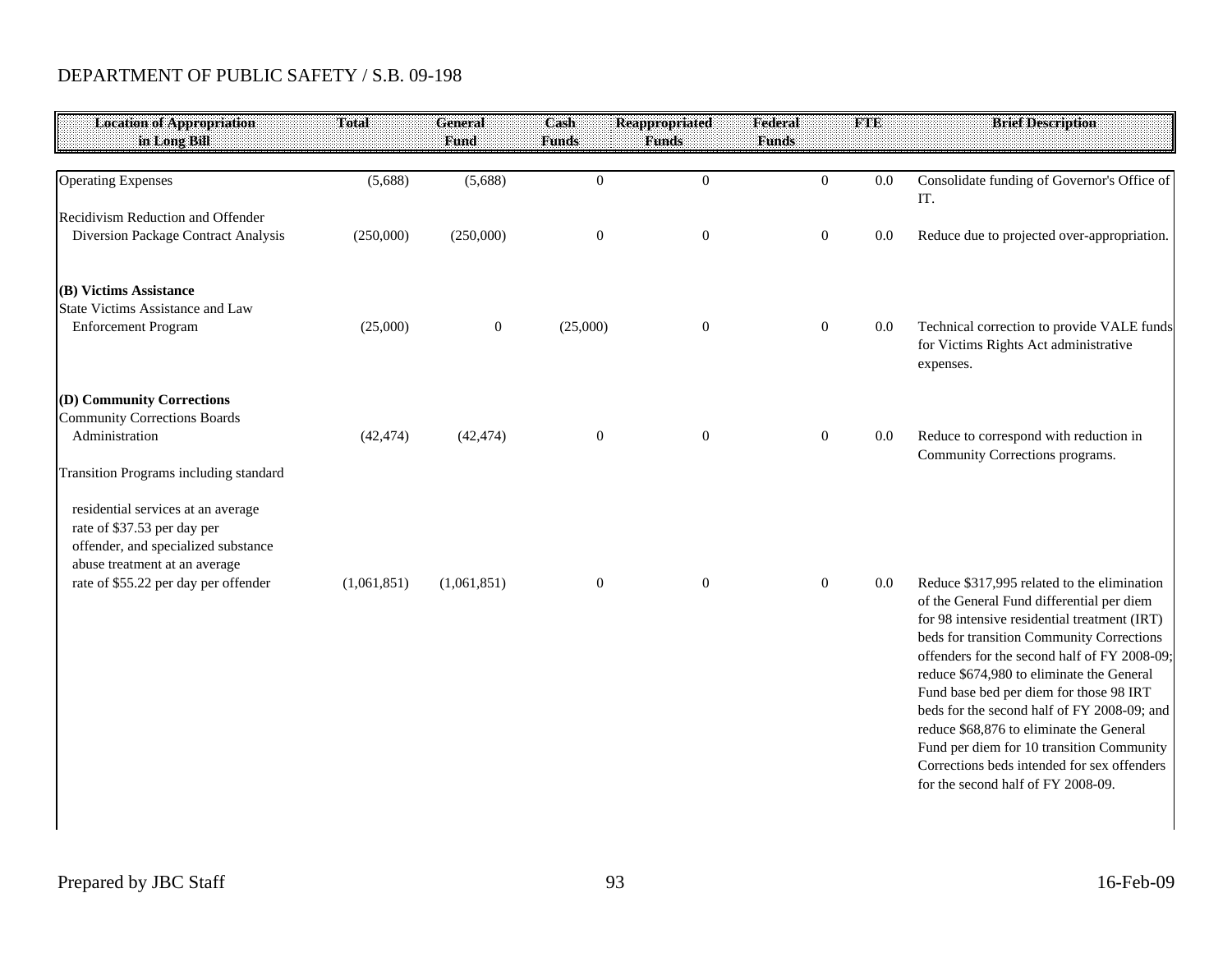| <b>Location of Appropriation</b><br>in Long Bill                      | Total       | General<br><b>Fund</b> | Cash<br><b>Funds</b> | <b>Reappropriated</b><br><b>Funds</b> | Federal<br><b>Funds</b> | <b>FTE</b> | <b>Brief Description</b>                                                                                           |
|-----------------------------------------------------------------------|-------------|------------------------|----------------------|---------------------------------------|-------------------------|------------|--------------------------------------------------------------------------------------------------------------------|
| Day Reporting Center                                                  | (69, 872)   | (69, 872)              | $\mathbf{0}$         | $\overline{0}$                        | $\overline{0}$          | 0.0        | Eliminate 23 day reporting slots for the<br>second half of FY 2008-09.                                             |
| Outpatient Therapeutic Community                                      |             |                        |                      |                                       |                         |            |                                                                                                                    |
| Programs                                                              | (388,960)   | (388,960)              | $\mathbf{0}$         | $\overline{0}$                        | $\mathbf{0}$            | $0.0\,$    | Reduce appropriation due to a lack of<br>demand for outpatient therapeutic<br>community beds in southern Colorado. |
| (E) Crime Control and System                                          |             |                        |                      |                                       |                         |            |                                                                                                                    |
| Improvement                                                           |             |                        |                      |                                       |                         |            |                                                                                                                    |
| METHAMPHETAMINE ABUSE<br><b>TASK FORCE FUNDS</b>                      | 43,739      | $\overline{0}$         | 43,739               |                                       |                         | $0.0\,$    | New line item; technical correction to                                                                             |
|                                                                       |             |                        |                      | $\overline{0}$                        | $\overline{0}$          |            | provide private grant spending authority.                                                                          |
| Subtotal - (4) Division of Criminal                                   |             |                        |                      |                                       |                         |            |                                                                                                                    |
| <b>Justice</b>                                                        | (1,775,106) | (1,818,845)            | 43,739               | $\bf{0}$                              | $\bf{0}$                | 0.0        |                                                                                                                    |
| (5) COLORADO BUREAU OF INVESTIGATION                                  |             |                        |                      |                                       |                         |            |                                                                                                                    |
| (B) Colorado Crime Information Center                                 |             |                        |                      |                                       |                         |            |                                                                                                                    |
| (1) CCIC Program Support<br><b>Operating Expenses</b>                 | (23,000)    | (23,000)               | $\boldsymbol{0}$     | $\mathbf{0}$                          | $\overline{0}$          | 0.0        | Reduce operating expenses appropriation<br>for budget balancing.                                                   |
| (3) Information Technology                                            |             |                        |                      |                                       |                         |            |                                                                                                                    |
| <b>Operating Expenses</b>                                             | (21,292)    | (21,292)               | $\boldsymbol{0}$     | $\overline{0}$                        | $\mathbf{0}$            | $0.0\,$    | Consolidate funding of Governor's Office of<br>IT.                                                                 |
| (C) Laboratory and Investigative Services<br><b>Personal Services</b> | (29,773)    | (29,773)               | $\boldsymbol{0}$     | $\boldsymbol{0}$                      | $\overline{0}$          | 0.0        | Eliminate double payment for work related<br>to the Democratic National Convention.                                |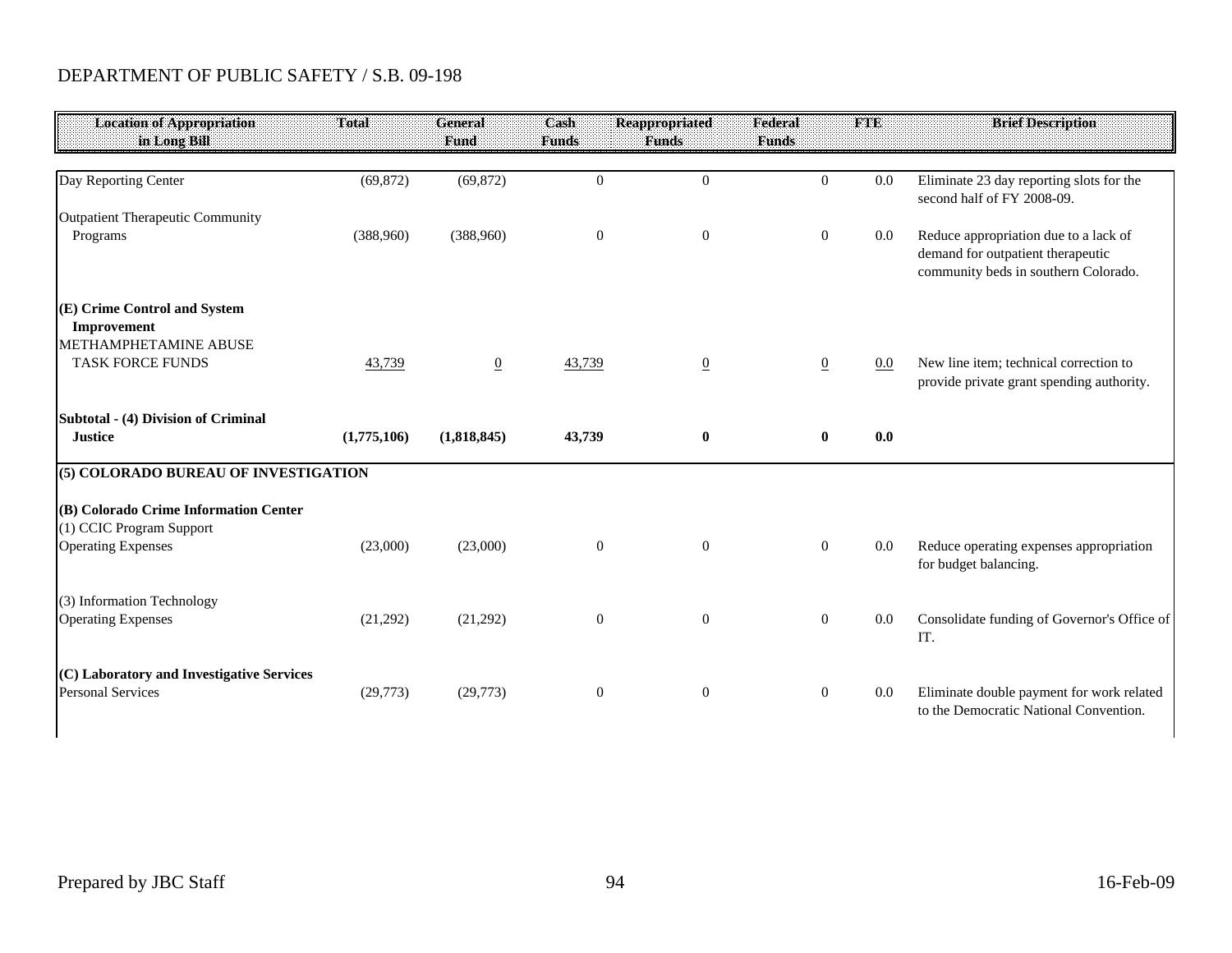| <b>Location of Appropriation</b><br>in Long Bill                                          | Total       | General<br>Fund | Cash<br><b>Funds</b> | <b>Reappropriated</b><br><b>Funds</b> | Federal<br><b>Funds</b> | <b>FTE</b> | <b>Brief Description</b>                                                                                                                                                                                                                                                                                                                                                                        |
|-------------------------------------------------------------------------------------------|-------------|-----------------|----------------------|---------------------------------------|-------------------------|------------|-------------------------------------------------------------------------------------------------------------------------------------------------------------------------------------------------------------------------------------------------------------------------------------------------------------------------------------------------------------------------------------------------|
| <b>Operating Expenses</b>                                                                 | 219,548     | 9,548           | 210,000              | $\theta$                              | $\Omega$                | 0.0        | Increase \$184,548 General Fund for<br>operating and maintenance expenses at the<br>Grand Junction laboratory facility; refinance<br>\$175,000 General Fund with cash funds<br>from the Offender Identification Fund;<br>increase \$35,000 cash funds for a grant<br>from the Grand Junction Economic<br>Partnership to relocate personnel and<br>equipment from Montrose to Grand<br>Junction. |
| (D) State Point of Contact - National Instant<br><b>Criminal Background Check Program</b> |             |                 |                      |                                       |                         |            |                                                                                                                                                                                                                                                                                                                                                                                                 |
| <b>Personal Services</b>                                                                  | (94,200)    | (94,200)        | $\theta$             | $\overline{0}$                        | $\overline{0}$          | 0.0        | Reflect savings related to hiring freeze.                                                                                                                                                                                                                                                                                                                                                       |
| <b>Operating Expenses</b>                                                                 | (104, 330)  | (104, 330)      | $\overline{0}$       | $\overline{0}$                        | $\overline{0}$          | 0.0        | Reduce operating expenses appropriation<br>for budget balancing.                                                                                                                                                                                                                                                                                                                                |
| Subtotal - (5) Colorado Bureau of                                                         |             |                 |                      |                                       |                         |            |                                                                                                                                                                                                                                                                                                                                                                                                 |
| Investigation                                                                             | (53, 047)   | (263, 047)      | 210,000              | $\mathbf{0}$                          |                         | 0.0        |                                                                                                                                                                                                                                                                                                                                                                                                 |
| <b>Total Recommended Change to the FY 2008-09</b><br>Appropriation in H.B. 08-1375        | (2,056,752) | (2,429,474)     | 339,865              | 32,857                                |                         | (2.0)      |                                                                                                                                                                                                                                                                                                                                                                                                 |

| Recommended Changes to the FY 2008-09 Appropriations to the Department in S.B. 08-001 (School Safety Resource Center) |           |           |  |   |       |                                                                                                                         |
|-----------------------------------------------------------------------------------------------------------------------|-----------|-----------|--|---|-------|-------------------------------------------------------------------------------------------------------------------------|
| (1) EXECUTIVE DIRECTOR'S OFFICE                                                                                       |           |           |  |   |       |                                                                                                                         |
| (B) Special Programs<br>(3) School Resource Center Services                                                           | (213.703) | (213,703) |  | U | (4.3) | Reflect vacancy savings and unutilized FTE<br>resulting from a delayed startup of the<br>School Safety Resource Center. |
| Total Recommended Change to the FY 2008-09<br>Appropriation in S.B. 08-001                                            | (213.703) | (213,703) |  |   | (4.3) |                                                                                                                         |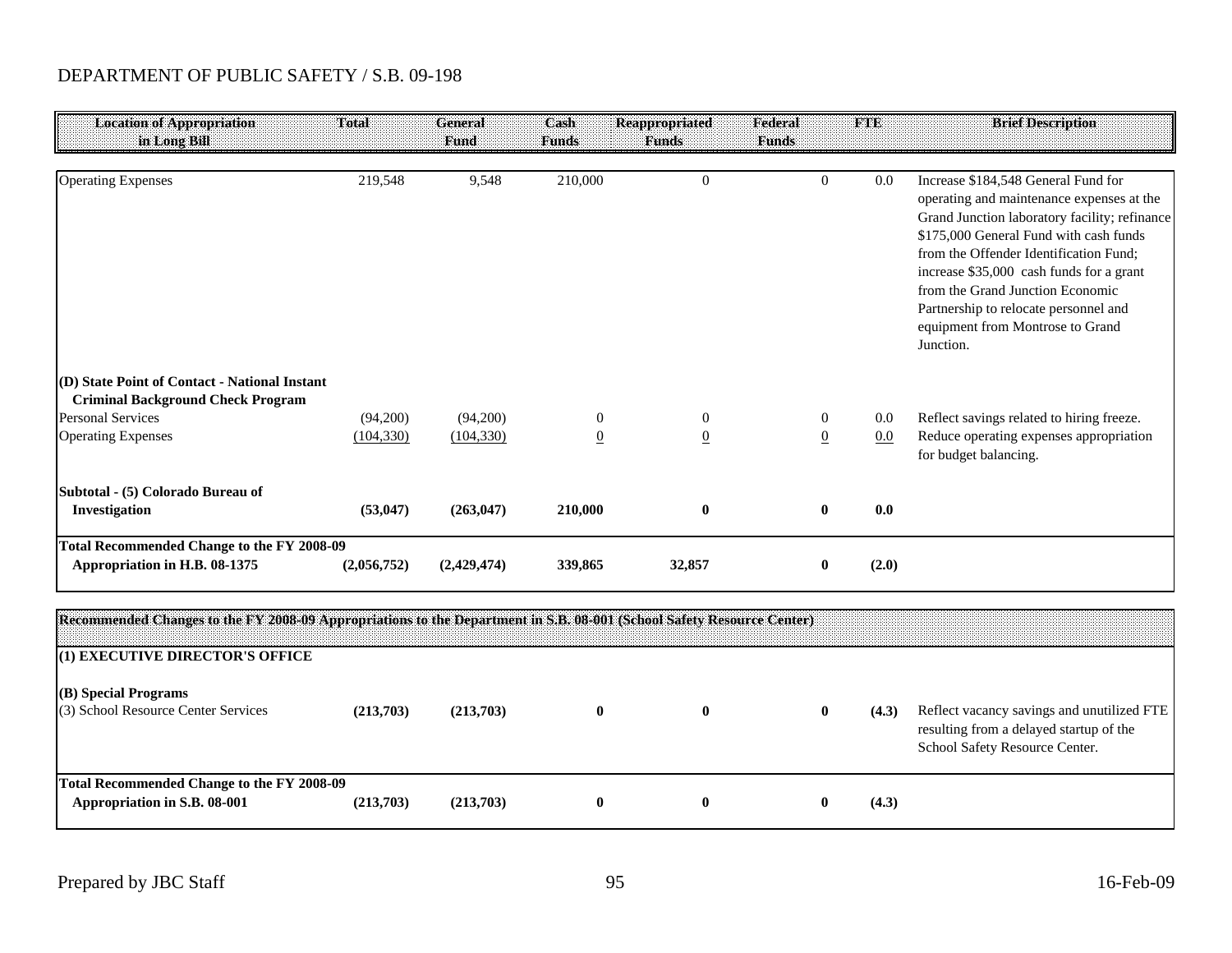| <b>Location of Appropriation</b><br>in Long Bill                                                       | Total        | <b>General</b><br>Fund | Cash<br><b>Funds</b> | <b>Reappropriated</b><br><b>Funds</b> | Federal<br><b>Funds</b> | <b>FTE</b> | <b>Brief Description</b>                                                                                                                         |
|--------------------------------------------------------------------------------------------------------|--------------|------------------------|----------------------|---------------------------------------|-------------------------|------------|--------------------------------------------------------------------------------------------------------------------------------------------------|
| Summary of Recommended Changes to the Total Appropriations to the Department of Regulatory Agencies    |              |                        |                      |                                       |                         |            |                                                                                                                                                  |
| Current FY 2008-09 Appropriation                                                                       | \$78,771,182 | \$1,578,627            | \$67,283,577         | \$8,590,895                           | \$1,318,083             | 579.6      |                                                                                                                                                  |
| <b>Recommended Changes</b>                                                                             | (1,060,714)  | (112,765)              | (952, 455)           | 4,255                                 | 251                     | (3.5)      |                                                                                                                                                  |
| New FY 2008-09 Appropriation                                                                           | \$77,710,468 | \$1,465,862            | \$66,331,122         | \$8,595,150                           | \$1,318,334             | 576.1      |                                                                                                                                                  |
| Recommended Changes to the FY 2008-09 Appropriations to the Department in H.B. 08-1375 (The Long Bill) |              |                        |                      |                                       |                         |            |                                                                                                                                                  |
| (1) EXECUTIVE DIRECTOR'S OFFICE                                                                        |              |                        |                      |                                       |                         |            |                                                                                                                                                  |
| <b>Personal Services</b>                                                                               | (3,910)      | (22)                   | (36)                 | (3,852)                               | $\boldsymbol{0}$        | 0.0        | Consolidate funding of Governor's Office of<br>IT.                                                                                               |
| <b>MANAGEMENT AND</b><br>ADMINISTRATION OF OIT                                                         | 67,106       | 1,525                  | 54,708               | 10,267                                | 606                     | $0.0\,$    | New line item added to consolidate funding of<br>Governor's Office of IT.                                                                        |
| <b>Subtotal - (1) Executive Director's</b><br><b>Office</b>                                            | 63,196       | 1,503                  | 54,672               | 6,415                                 | 606                     | 0.0        |                                                                                                                                                  |
| (2) DIVISION OF BANKING                                                                                |              |                        |                      |                                       |                         |            |                                                                                                                                                  |
| <b>Personal Services</b>                                                                               | (100, 091)   | $\mathbf 0$            | (100,091)            | $\bf{0}$                              | $\bf{0}$                | 0.0        | Reflect savings of \$97,315 related to hiring<br>freeze; reflect reduction of \$2,776 for<br>consolidated funding of Governor's Office of<br>IT. |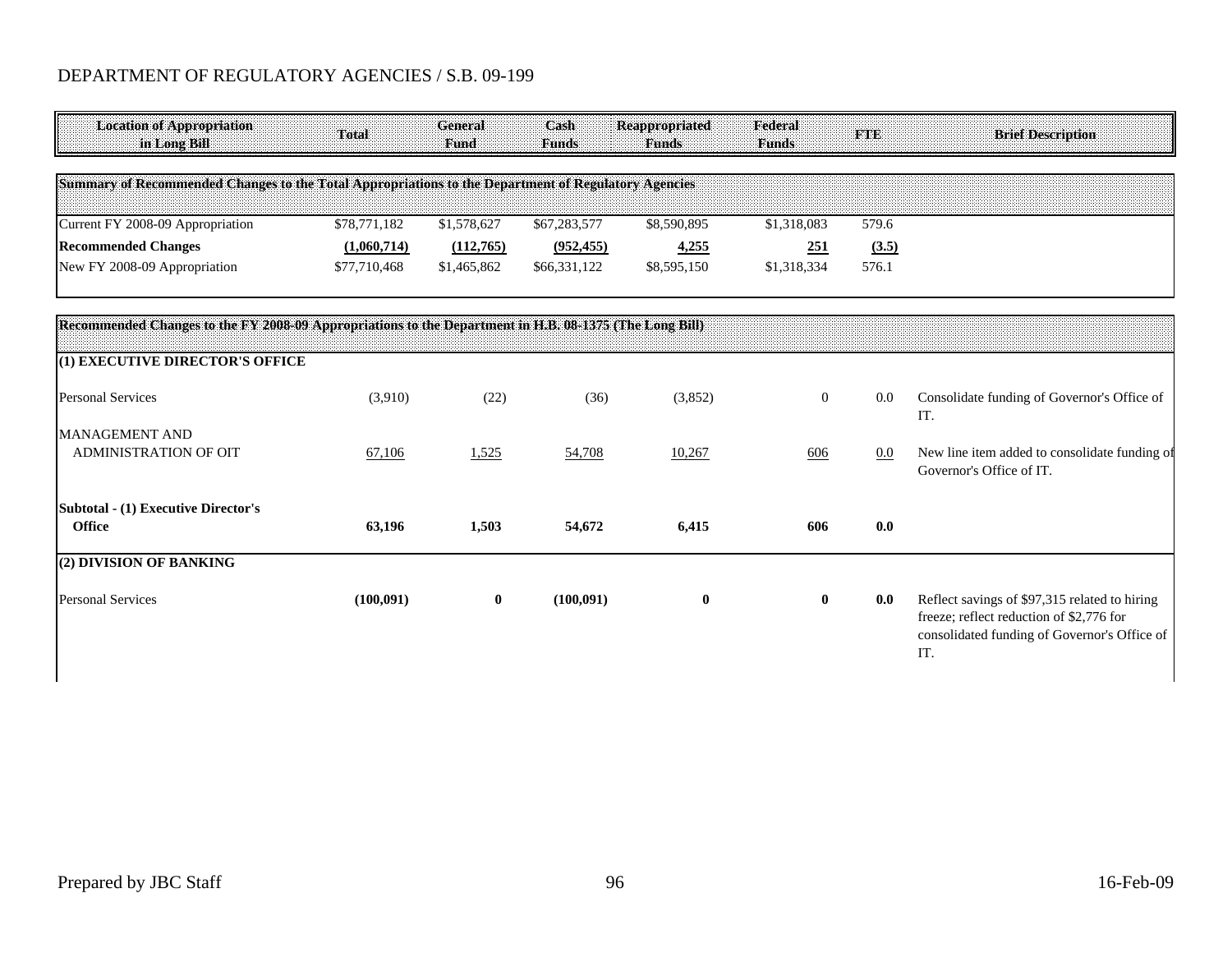| <b>Location of Appropriation</b><br>in Long Bill | Total      | General<br>Fund | Cash<br>Funds | <b>Reappropriated</b><br><b>Funds</b> | Federal<br><b>Funds</b> | <b>FTE</b> | <b>Brief Description</b>                                                                                                                                                                                                                                      |
|--------------------------------------------------|------------|-----------------|---------------|---------------------------------------|-------------------------|------------|---------------------------------------------------------------------------------------------------------------------------------------------------------------------------------------------------------------------------------------------------------------|
| (3) CIVIL RIGHTS DIVISION                        |            |                 |               |                                       |                         |            |                                                                                                                                                                                                                                                               |
| <b>Personal Services</b>                         | (115, 037) | (114, 268)      | $\bf{0}$      | (414)                                 | (355)                   | (1.4)      | Reflect savings of \$113,398 General Fund and<br>1.4 FTE related to vacancy savings and filling<br>positions below grades positions were<br>budgeted for; reflect reduction of \$1,639 total<br>funds for consolidated funding of Governor's<br>Office of IT. |
| (4) OFFICE OF CONSUMER COUNSEL                   |            |                 |               |                                       |                         |            |                                                                                                                                                                                                                                                               |
| <b>Personal Services</b>                         | (764)      | $\mathbf{0}$    | (764)         | $\bf{0}$                              | $\mathbf{0}$            | 0.0        | Consolidate funding of Governor's Office of<br>IT.                                                                                                                                                                                                            |
| (5) DIVISION OF FINANCIAL SERVICES               |            |                 |               |                                       |                         |            |                                                                                                                                                                                                                                                               |
| <b>Personal Services</b>                         | (945)      | $\mathbf{0}$    | (945)         | $\mathbf{0}$                          | $\boldsymbol{0}$        | 0.0        | Consolidate funding of Governor's Office of<br>IT.                                                                                                                                                                                                            |
| <b>Operating Expenses</b>                        | 45,592     | $\overline{0}$  | 45,592        | $\overline{0}$                        | $\overline{0}$          | 0.0        | Increase due to increased travel of<br>examination staff.                                                                                                                                                                                                     |
| Subtotal - (5) Division of Financial             |            |                 |               |                                       |                         |            |                                                                                                                                                                                                                                                               |
| <b>Services</b>                                  | 44,647     | $\bf{0}$        | 44,647        | $\bf{0}$                              | $\bf{0}$                | 0.0        |                                                                                                                                                                                                                                                               |
| (6) DIVISION OF INSURANCE                        |            |                 |               |                                       |                         |            |                                                                                                                                                                                                                                                               |
| <b>Personal Services</b>                         | (264, 899) | $\overline{0}$  | (264, 899)    | $\mathbf{0}$                          | $\boldsymbol{0}$        | (2.1)      | Reflect savings of \$104,890 due to hiring<br>freeze; 2.5 percent reduction of \$154,276 and<br>2.1 FTE to enable additional insurance<br>premium tax to flow into the General Fund;<br>reduce \$5,733 to consolidate funding of<br>Governor's Office of IT.  |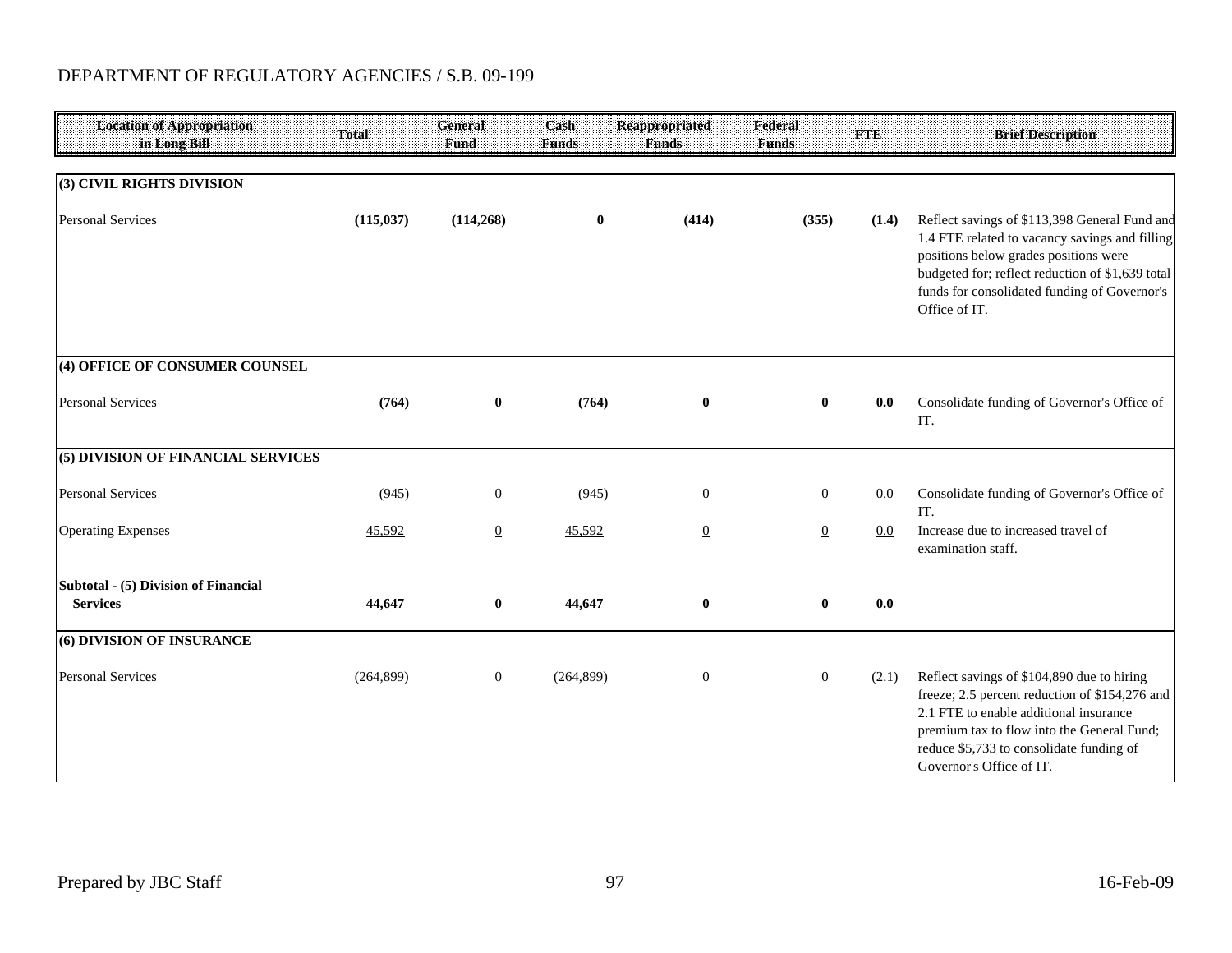| <b>Location of Appropriation</b><br>in Long Bill  | Total      | General<br>Fund | Cash<br>Funds | <b>Reappropriated</b><br><b>Funds</b> | Federal<br>Funds | <b>FTE</b> | <b>Brief Description</b>                                                                                                                                                                                                                                                               |
|---------------------------------------------------|------------|-----------------|---------------|---------------------------------------|------------------|------------|----------------------------------------------------------------------------------------------------------------------------------------------------------------------------------------------------------------------------------------------------------------------------------------|
| <b>Operating Expenses</b>                         | (10, 109)  | $\overline{0}$  | (10, 109)     | $\overline{0}$                        | $\overline{0}$   | $0.0\,$    | Reduce 2.5 percent to enable additional<br>insurance premium tax to flow into the<br>General Fund.                                                                                                                                                                                     |
| <b>TRANSFER TO CAPCO</b><br><b>ADMINISTRATION</b> | 91,930     | $\overline{0}$  | 91,930        | $\overline{0}$                        | $\overline{0}$   | $0.0\,$    | New line item added to account for the<br>reappropriated funds for the Certified Capitol<br>Companies Program Administration (CAPCO<br>Administration) line item in the Governor's<br>Office; CAPCO Administration is statutorily<br>funded by the Division of Insurance Cash<br>Fund. |
| Subtotal - (6) Division of Insurance              | (183,078)  | $\bf{0}$        | (183, 078)    | $\bf{0}$                              | $\bf{0}$         | (2.1)      |                                                                                                                                                                                                                                                                                        |
| (7) PUBLIC UTILITIES COMMISSION                   |            |                 |               |                                       |                  |            |                                                                                                                                                                                                                                                                                        |
| <b>Personal Services</b>                          | (445, 565) | $\overline{0}$  | (445, 565)    | $\overline{0}$                        | $\mathbf{0}$     | 0.0        | Reflect savings related to hiring freeze;<br>consolidate funding of Governor's Office of<br>IT.                                                                                                                                                                                        |
| Transfer to Reading Services for                  |            |                 |               |                                       |                  |            |                                                                                                                                                                                                                                                                                        |
| the Blind                                         | 50,000     | $\overline{0}$  | 50,000        | $\overline{0}$                        | $\overline{0}$   | 0.0        | Correct technical error.                                                                                                                                                                                                                                                               |
| Subtotal - (7) Public Utilities<br>Commission     | (395, 565) | $\bf{0}$        | (395, 565)    | $\bf{0}$                              | $\bf{0}$         | 0.0        |                                                                                                                                                                                                                                                                                        |
| (8) DIVISION OF REAL ESTATE                       |            |                 |               |                                       |                  |            |                                                                                                                                                                                                                                                                                        |
| <b>Personal Services</b>                          | (113, 684) | $\bf{0}$        | (113, 684)    | $\bf{0}$                              | $\mathbf{0}$     | 0.0        | Reflect savings related to hiring freeze;<br>consolidate funding of Governor's Office of<br>IT.                                                                                                                                                                                        |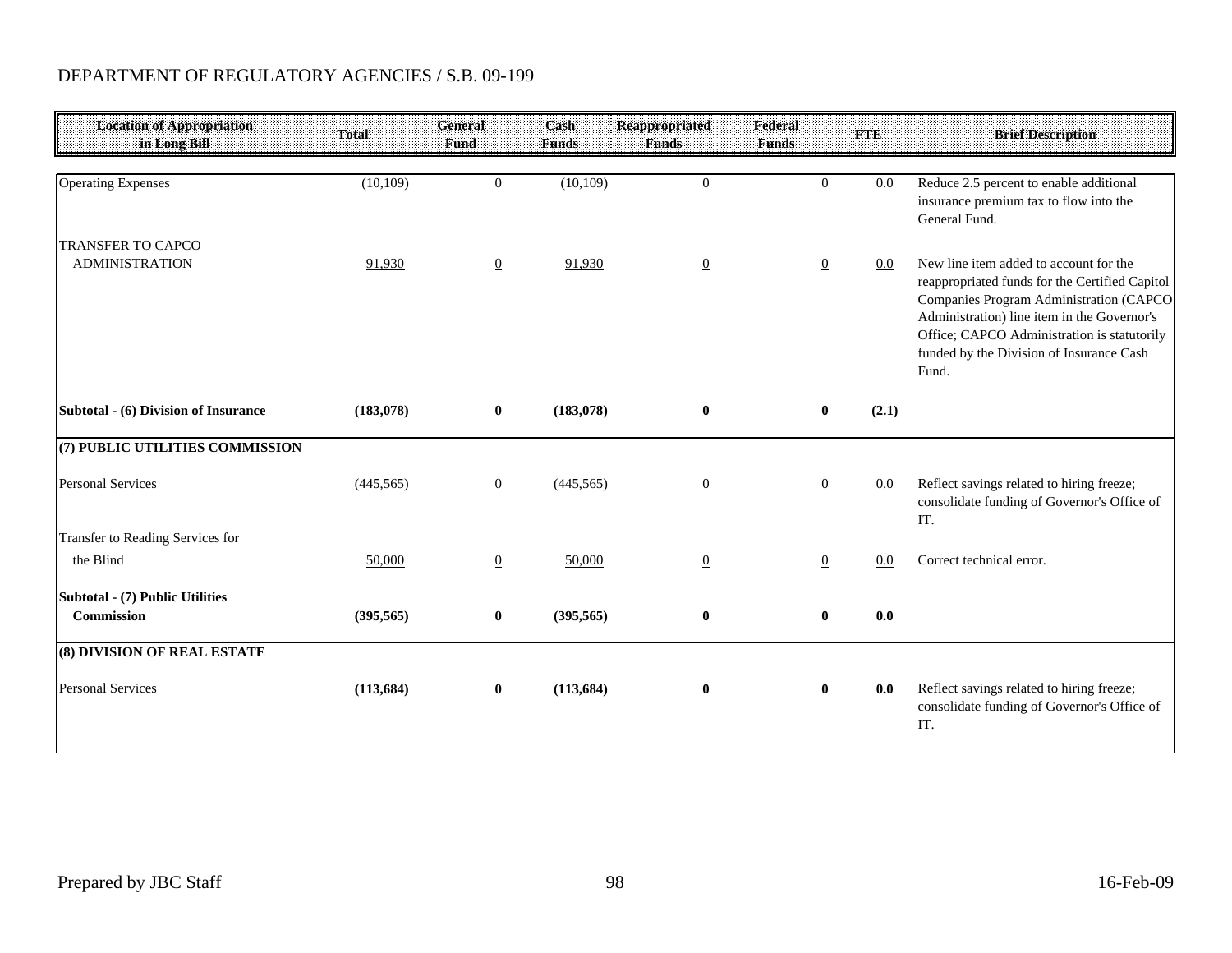| <b>Location of Appropriation</b><br>in Long Bill                                                                    | Total       | General<br>Fund | Cash<br>Funds | <b>Reappropriated</b><br><b>Funds</b> | Federal<br>Funds | TSHE  | <b>Brief Description</b>                                                                                                                                    |
|---------------------------------------------------------------------------------------------------------------------|-------------|-----------------|---------------|---------------------------------------|------------------|-------|-------------------------------------------------------------------------------------------------------------------------------------------------------------|
| (9) DIVISION OF REGISTRATIONS                                                                                       |             |                 |               |                                       |                  |       |                                                                                                                                                             |
| <b>Personal Services</b>                                                                                            | (240,988)   | $\overline{0}$  | (239, 242)    | (1,746)                               | $\overline{0}$   | 0.0   | Reflect savings of \$230,160 cash funds<br>related to hiring freeze; reduce \$10,828 total<br>funds for consolidated funding of Governor's<br>Office of IT. |
| Subtotal - (9) Division of<br><b>Registrations</b>                                                                  | (240,988)   | $\bf{0}$        | (239, 242)    | (1,746)                               | $\bf{0}$         | 0.0   | Correct letternote concerning sources of<br>reappropriated funds for this division.                                                                         |
| (10) DIVISION OF SECURITIES                                                                                         |             |                 |               |                                       |                  |       |                                                                                                                                                             |
| <b>Personal Services</b>                                                                                            | (1,710)     | $\bf{0}$        | (1,710)       | $\bf{0}$                              | $\bf{0}$         | 0.0   | Consolidate funding of Governor's Office of<br>IT.                                                                                                          |
| <b>Total Recommended Change to the FY 2008-09</b>                                                                   |             |                 |               |                                       |                  |       |                                                                                                                                                             |
| Appropriation in H.B. 08-1375                                                                                       | (1,043,074) | (112,765)       | (934, 815)    | 4,255                                 | 251              | (3.5) |                                                                                                                                                             |
| Recommended Changes to the EV 2008-00 Appropriations to the Department in H R 08, 1058 (Uniform Athlete Agents Act) |             |                 |               |                                       |                  |       |                                                                                                                                                             |

| Recommended Changes to the FY 2008-09 Appropriations to the Department in H.B. 08-1058 (Uniform Athlete Agents Act) |         |         |  |     |                          |
|---------------------------------------------------------------------------------------------------------------------|---------|---------|--|-----|--------------------------|
| (1) EXECUTIVE DIRECTOR'S OFFICE                                                                                     |         |         |  |     |                          |
| Lease Space                                                                                                         | 2.520)  | (2,520) |  | 0.0 | Correct technical error. |
| Total Recommended Change to the FY 2008-09<br>Appropriation in S.B. 08-1058                                         | (2.520) | (2,520) |  | 0.0 |                          |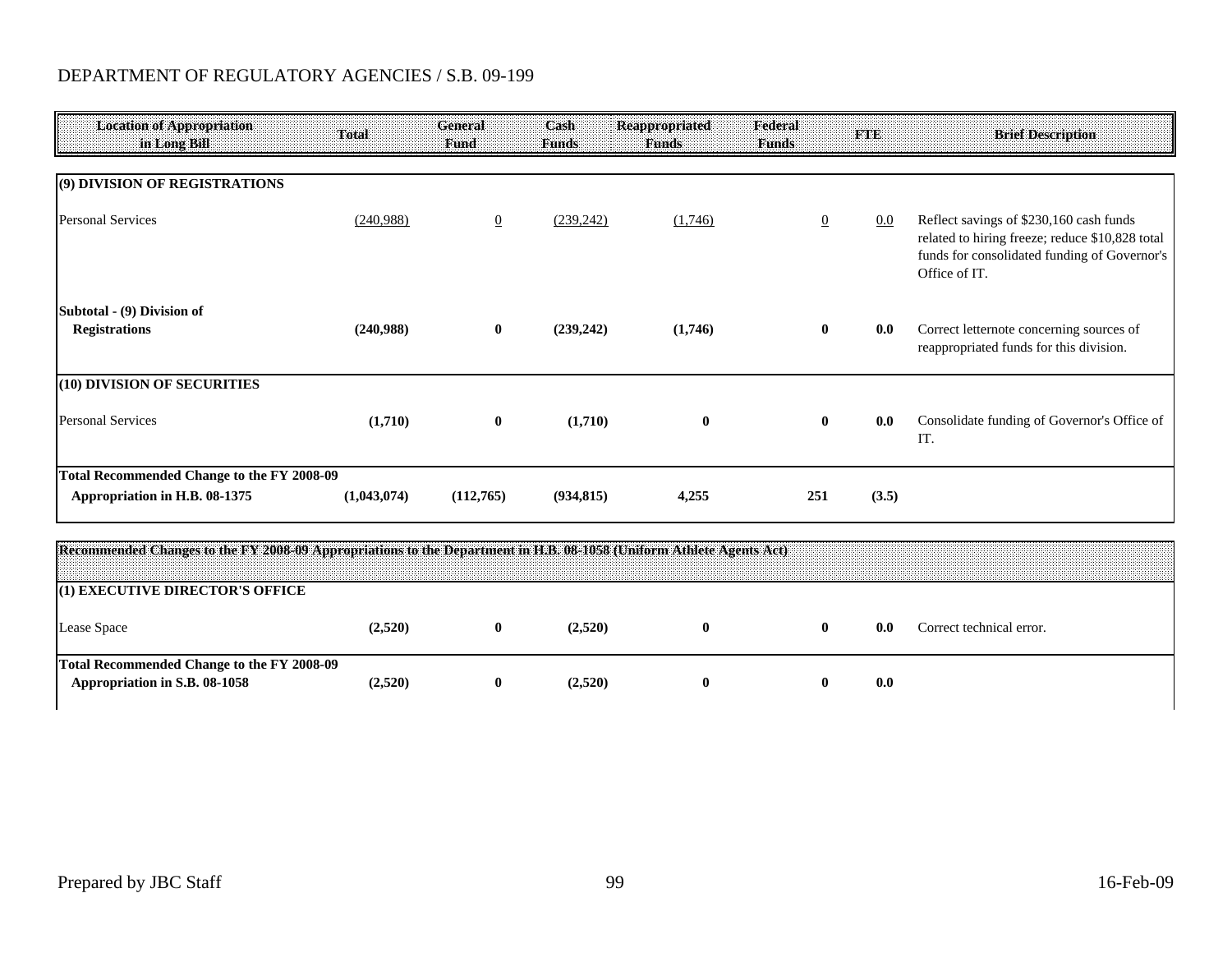| <b>Location of Appropriation</b><br>in Long Bill                                                                                  | Total     | General<br>:Fund: | Cash<br><b>Funds</b> | <b>Reappropriated</b><br><b>Funds</b> | Federal<br><b>Funds</b> | nano | <b>Brief Description</b> |
|-----------------------------------------------------------------------------------------------------------------------------------|-----------|-------------------|----------------------|---------------------------------------|-------------------------|------|--------------------------|
|                                                                                                                                   |           |                   |                      |                                       |                         |      |                          |
| Recommended Changes to the FY 2008-09 Appropriations to the Department in H.B. 08-1353 (Verify Conservation Easement Tax Credits) |           |                   |                      |                                       |                         |      |                          |
| (1) EXECUTIVE DIRECTOR'S OFFICE                                                                                                   |           |                   |                      |                                       |                         |      |                          |
| Lease Space                                                                                                                       | (15.120)  | $\bf{0}$          | (15, 120)            | $\mathbf{0}$                          | $\mathbf{0}$            | 0.0  | Correct technical error. |
| Total Recommended Change to the FY 2008-09<br>Appropriation in S.B. 08-1353                                                       | (15, 120) | $\bf{0}$          | (15, 120)            | $\bf{0}$                              |                         | 0.0  |                          |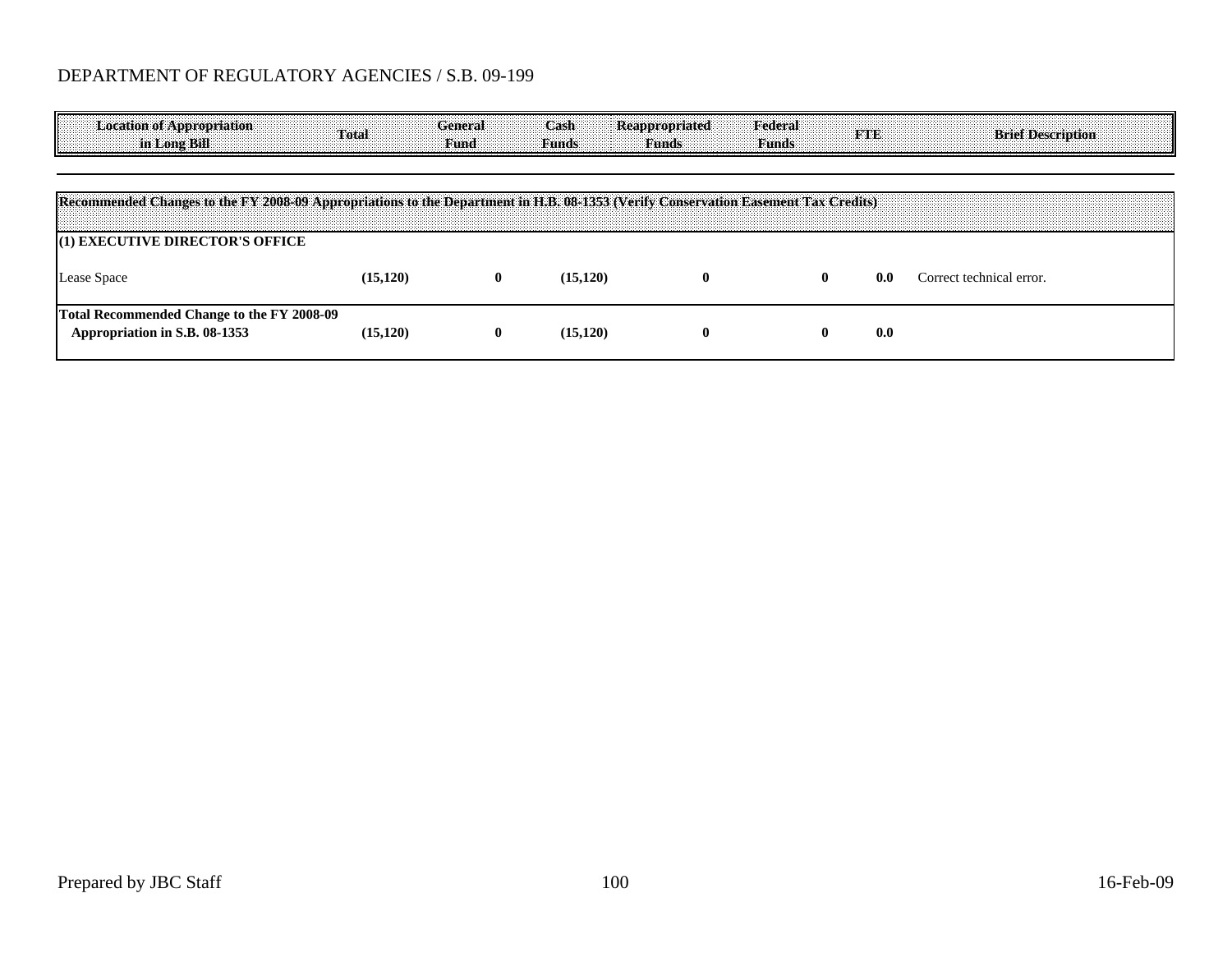| <b>Location of Appropriation</b><br>in Long Bill                                                       | Total         | <b>General</b><br>Fund | Cash<br><b>Funds</b> | <b>Reappropriated</b><br><b>Funds</b> | Federal<br><b>Funds</b>  | <b>FTE</b> | <b>Brief Description</b>                                                                                                          |
|--------------------------------------------------------------------------------------------------------|---------------|------------------------|----------------------|---------------------------------------|--------------------------|------------|-----------------------------------------------------------------------------------------------------------------------------------|
| Summary of Recommended Changes to the Total Appropriations to the Department of Revenue                |               |                        |                      |                                       |                          |            |                                                                                                                                   |
| Current FY 2008-09 Appropriation                                                                       | \$622,103,639 | \$101,575,192          | \$517,664,401        | \$1,392,448                           | \$1,471,598              | 1,495.4    |                                                                                                                                   |
| <b>Recommended Changes</b>                                                                             | 64,697,885    | (1, 428, 538)          | 66,126,423           | $\overline{\mathbf{0}}$               | $\underline{\mathbf{0}}$ | 0.0        |                                                                                                                                   |
| New FY 2008-09 Appropriation                                                                           | \$686,801,524 | \$100,146,654          | \$583,790,824        | \$1,392,448                           | \$1,471,598              | 1,495.4    |                                                                                                                                   |
| Recommended Changes to the FY 2008-09 Appropriations to the Department in H.B. 08-1375 (The Long Bill) |               |                        |                      |                                       |                          |            |                                                                                                                                   |
| (1) EXECUTIVE DIRECTOR'S OFFICE                                                                        |               |                        |                      |                                       |                          |            |                                                                                                                                   |
| <b>Personal Services</b><br><b>MANAGEMENT AND</b>                                                      | (34,711)      | (34,711)               | $\mathbf{0}$         | $\boldsymbol{0}$                      | $\boldsymbol{0}$         | 0.0        | Reflects savings related to hiring freeze.                                                                                        |
| ADMINISTRATION OF OIT                                                                                  | 423,821       | 423,821                | $\overline{0}$       | $\underline{0}$                       | $\overline{0}$           | 0.0        | New line item; consolidates funding of<br>Governor's Office of IT.                                                                |
| <b>Subtotal - (1) Executive Director's</b>                                                             |               |                        |                      |                                       |                          |            |                                                                                                                                   |
| <b>Office</b>                                                                                          | 389,110       | 389,110                | $\bf{0}$             | $\bf{0}$                              | $\bf{0}$                 | 0.0        |                                                                                                                                   |
| (2) CENTRAL DEPARTMENT OPERATIONS                                                                      |               |                        |                      |                                       |                          |            |                                                                                                                                   |
| Postage                                                                                                | 90,072        | 100,328                | (10,256)             | $\bf{0}$                              | $\bf{0}$                 | 0.0        | Reflects USPS rate increase.                                                                                                      |
| (3) INFORMATION TECHNOLOGY DIVISION                                                                    |               |                        |                      |                                       |                          |            |                                                                                                                                   |
| (A) Systems Support                                                                                    |               |                        |                      |                                       |                          |            |                                                                                                                                   |
| <b>Personal Services</b>                                                                               | (253, 041)    | (253,041)              | $\mathbf{0}$         | $\boldsymbol{0}$                      | $\mathbf{0}$             | $0.0\,$    | \$4,892 reflects savings related to hiring<br>freeze; reduction of \$248,149 to consolidate<br>funding of Governor's Office of IT |
| Programming Costs for 2008                                                                             |               |                        |                      |                                       |                          |            |                                                                                                                                   |
| <b>Session Legislation</b>                                                                             | (24, 762)     | 57,234                 | (81,996)             | $\mathbf{0}$                          | $\boldsymbol{0}$         | 0.0        | Reflects accurate costs for programming<br>new legislation.                                                                       |
| (B) Colorado State Titling and<br><b>Registration Account</b>                                          |               |                        |                      |                                       |                          |            |                                                                                                                                   |
| <b>Personal Services</b>                                                                               | (3,811)       | $\overline{0}$         | (3,811)              | $\overline{0}$                        | $\overline{0}$           | $0.0\,$    | Reflects savings related to hiring freeze.                                                                                        |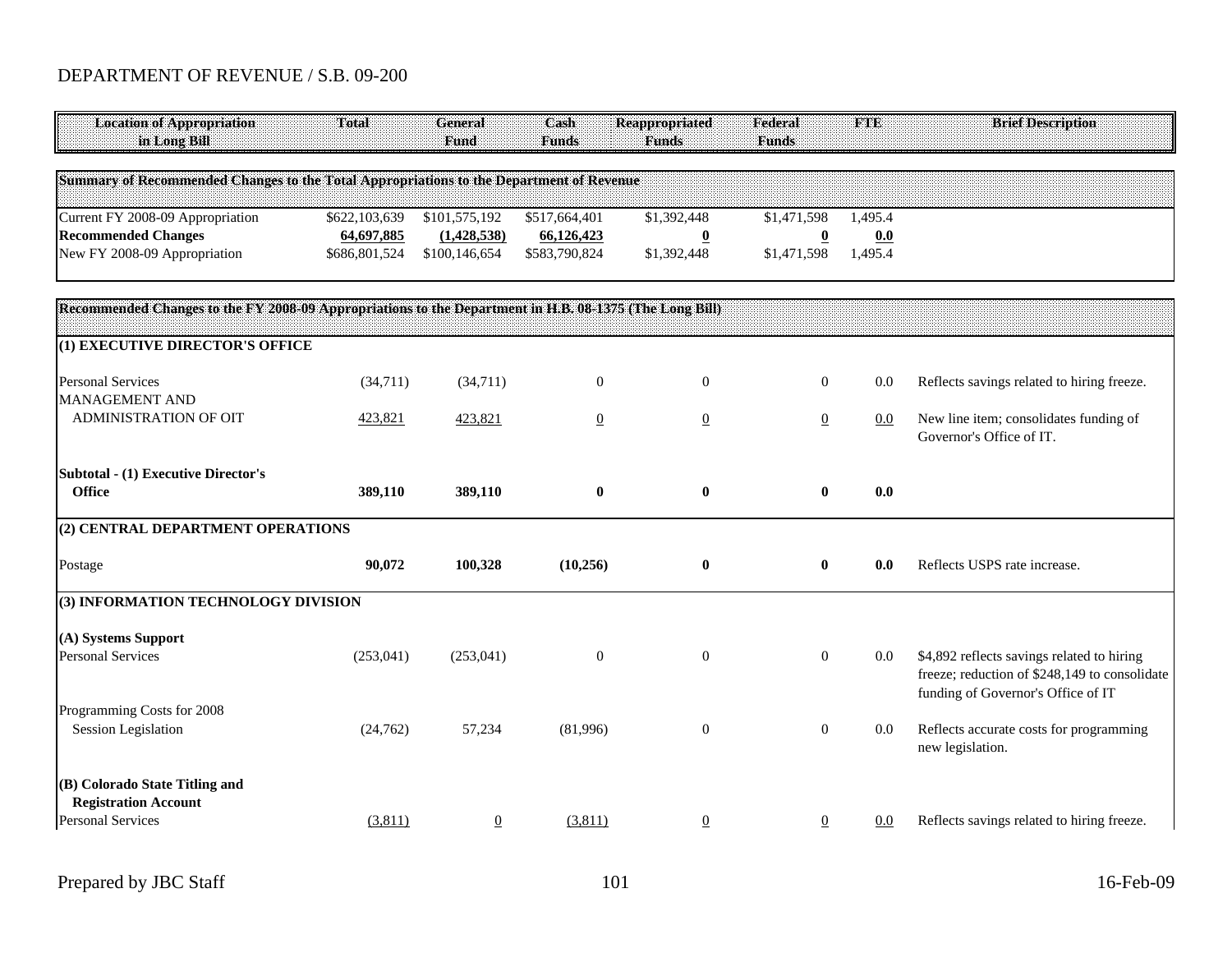| <b>Location of Appropriation</b><br>in Long Bill                                         | Total                | <b>General</b><br>Fund      | Cash<br><b>Funds</b>    | <b>Reappropriated</b><br><b>Funds</b> | Federal<br><b>Funds</b> | <b>FTE</b>                     | <b>Brief Description</b>                                                                                                                                                                                                                                                                                                                                                                                                                                                                                                                                             |
|------------------------------------------------------------------------------------------|----------------------|-----------------------------|-------------------------|---------------------------------------|-------------------------|--------------------------------|----------------------------------------------------------------------------------------------------------------------------------------------------------------------------------------------------------------------------------------------------------------------------------------------------------------------------------------------------------------------------------------------------------------------------------------------------------------------------------------------------------------------------------------------------------------------|
| <b>Subtotal - (2) Information Technology</b><br><b>Division</b>                          | (281, 614)           | (195, 807)                  | (85, 807)               | $\bf{0}$                              |                         | $\bf{0}$                       | 0.0                                                                                                                                                                                                                                                                                                                                                                                                                                                                                                                                                                  |
| (4) TAXATION BUSINESS GROUP                                                              |                      |                             |                         |                                       |                         |                                |                                                                                                                                                                                                                                                                                                                                                                                                                                                                                                                                                                      |
| (C) Taxpayer Service Division<br><b>Personal Services</b>                                | (23, 011)            | (23, 011)                   | $\bf{0}$                | $\bf{0}$                              |                         | $\bf{0}$                       | Reflects savings related to hiring freeze.<br>0.0                                                                                                                                                                                                                                                                                                                                                                                                                                                                                                                    |
| (5) DIVISION OF MOTOR VEHICLES                                                           |                      |                             |                         |                                       |                         |                                |                                                                                                                                                                                                                                                                                                                                                                                                                                                                                                                                                                      |
| (B) Driver and Vehicle Services<br><b>Personal Services</b><br><b>Operating Expenses</b> | 50,987<br>(624, 257) | (1,699,158)<br>$\mathbf{0}$ | 1,750,145<br>(624, 257) | $\boldsymbol{0}$<br>$\mathbf{0}$      |                         | $\overline{0}$<br>$\mathbf{0}$ | Reflects savings related to hiring freeze<br>$0.0\,$<br>(\$72,643 General Fund and \$24,235 cash<br>funds); \$1,021,965 General Fund<br>refinanced from Driver's License<br>Administrative Revocation Account;<br>\$604,550 General Fund refinanced from<br>Licensing Services Cash Fund. Due to pay<br>date shift for General Fund, Driver's License<br><b>Administrative Revocation Account</b><br>increases by \$92,906 and Licensing<br>Services Cash Fund increases by \$54,959.<br>One time reduction to fund Capital<br>$0.0\,$<br>Construction supplemental. |
| <b>Drivers License Documents</b>                                                         | 122,755              | $\boldsymbol{0}$            | 122,755                 | $\boldsymbol{0}$                      |                         | $\overline{0}$                 | Reflects increased numbers of driver's<br>0.0                                                                                                                                                                                                                                                                                                                                                                                                                                                                                                                        |
| License Plate Ordering                                                                   | 514,206              | $\boldsymbol{0}$            | 514,206                 | $\boldsymbol{0}$                      |                         | $\overline{0}$                 | licenses issued.<br>Reflects increased license plate inventory<br>$0.0\,$<br>requirements at county clerks offices.                                                                                                                                                                                                                                                                                                                                                                                                                                                  |
| (C) Vehicle Emissions<br><b>Personal Services</b><br>(D) Titles                          | (41, 643)            | $\boldsymbol{0}$            | (41, 643)               | $\boldsymbol{0}$                      |                         | $\overline{0}$                 | Reflects savings related to hiring freeze.<br>0.0                                                                                                                                                                                                                                                                                                                                                                                                                                                                                                                    |
| <b>Personal Services</b>                                                                 | (24,701)             | $\overline{0}$              | (24,701)                | $\underline{0}$                       |                         | $\overline{0}$                 | Reflects savings related to hiring freeze.<br>0.0                                                                                                                                                                                                                                                                                                                                                                                                                                                                                                                    |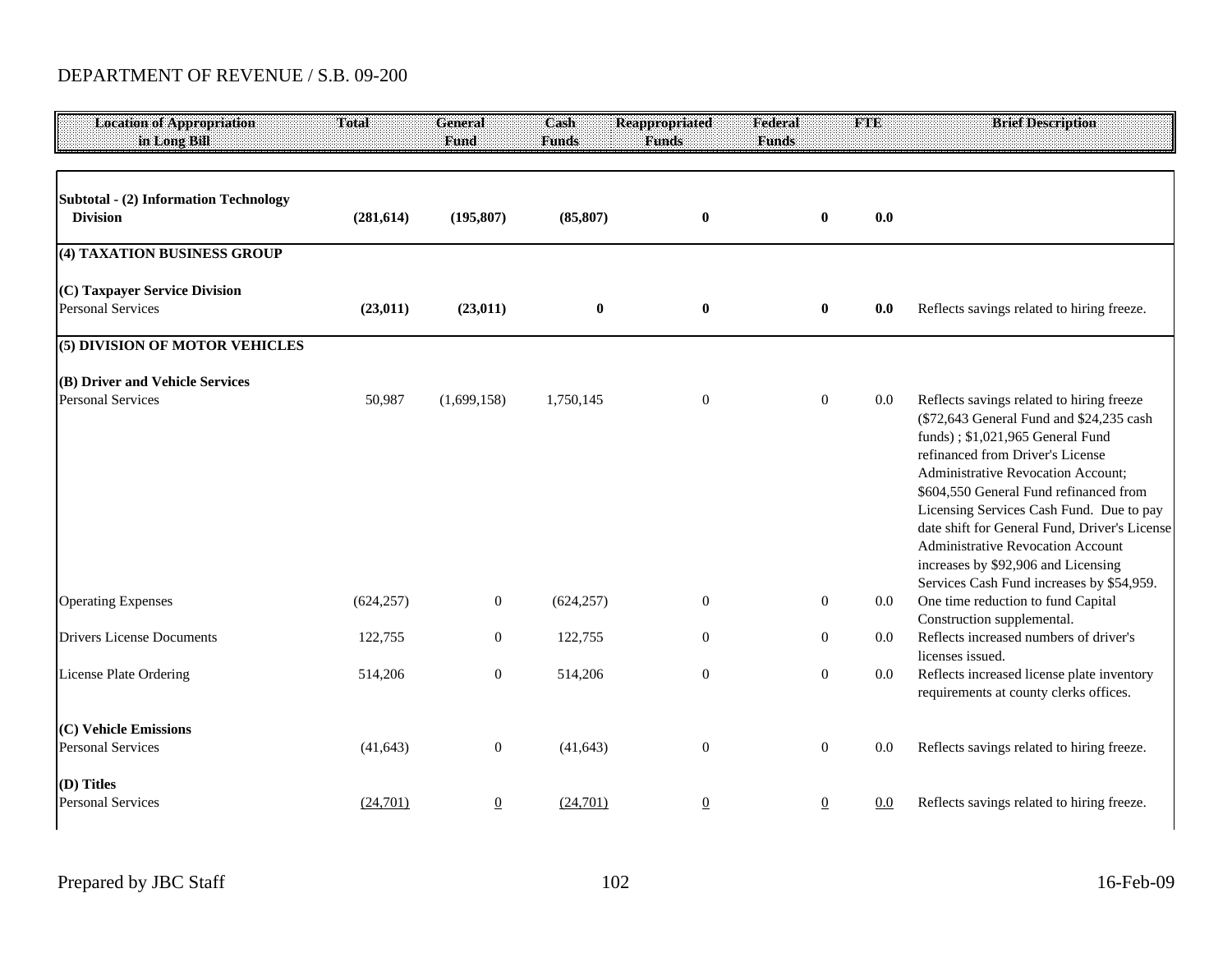| <b>Location of Appropriation</b><br>in Long Bill                                | Total                   | <b>General</b><br>Fund       | Cash<br><b>Funds</b>    | <b>Reappropriated</b><br><b>Funds</b> | Federal<br><b>Funds</b>              | <b>FTE</b>     | <b>Brief Description</b>                                                                                                                                                                                     |
|---------------------------------------------------------------------------------|-------------------------|------------------------------|-------------------------|---------------------------------------|--------------------------------------|----------------|--------------------------------------------------------------------------------------------------------------------------------------------------------------------------------------------------------------|
| Subtotal (5) Division of Motor<br><b>Vehicles</b>                               | (2,653)                 | (1,699,158)                  | 1,696,505               | $\boldsymbol{0}$                      | $\pmb{0}$                            | 0.0            |                                                                                                                                                                                                              |
| (7) ENFORCEMENT BUSINESS GROUP                                                  |                         |                              |                         |                                       |                                      |                |                                                                                                                                                                                                              |
| (C) Liquor Enforcement Division<br><b>Personal Services</b>                     | (110, 520)              | $\boldsymbol{0}$             | (110,520)               | $\boldsymbol{0}$                      | $\boldsymbol{0}$                     | $0.0\,$        | Reflects savings related to hiring freeze.                                                                                                                                                                   |
| (E) Division of Racing Events<br><b>Personal Services</b>                       | (43,715)                | $\mathbf{0}$                 | (43,715)                | $\boldsymbol{0}$                      | $\boldsymbol{0}$                     | 0.0            | Reflects savings related to hiring freeze.                                                                                                                                                                   |
| (G) Motor Vehicle Dealer<br><b>Licensing Board</b><br><b>Operating Expenses</b> | 20,700                  | $\overline{0}$               | 20,700                  | $\underline{0}$                       | $\overline{0}$                       | 0.0            | Increase due to paying for background<br>checks for applicants from line item<br>rather than directly from cash fund.                                                                                        |
| <b>Subtotal - (7) Enforcement Business</b><br>Group                             | (133, 535)              | $\bf{0}$                     | (133, 535)              | $\pmb{0}$                             | $\pmb{0}$                            | 0.0            |                                                                                                                                                                                                              |
| <b>(8) STATE LOTTERY DIVISION</b>                                               |                         |                              |                         |                                       |                                      |                |                                                                                                                                                                                                              |
| <b>Personal Services</b><br>Vendor Fees                                         | (220, 322)<br>1,802,338 | $\mathbf{0}$<br>$\mathbf{0}$ | (220, 322)<br>1,802,338 | $\boldsymbol{0}$<br>$\mathbf{0}$      | $\boldsymbol{0}$<br>$\boldsymbol{0}$ | 0.0<br>$0.0\,$ | Reflects savings related to hiring freeze.<br>Mid-year adjustments to reflect updated<br>sales information.                                                                                                  |
| Prizes                                                                          | 55,859,560              | $\mathbf{0}$                 | 55,859,560              | $\boldsymbol{0}$                      | $\boldsymbol{0}$                     | 0.0            | Mid-year adjustments to reflect updated                                                                                                                                                                      |
| Powerball Prize Variance                                                        | 2,956,000               | $\overline{0}$               | 2,956,000               | $\mathbf{0}$                          | $\boldsymbol{0}$                     | $0.0\,$        | sales information.<br>Mid-year adjustments to reflect updated<br>sales information.                                                                                                                          |
| <b>Retailer Compensation</b>                                                    | 7,120,410               | $\boldsymbol{0}$             | 7,120,410               | $\boldsymbol{0}$                      | $\boldsymbol{0}$                     | $0.0\,$        | Mid-year adjustments to reflect updated<br>sales information.                                                                                                                                                |
| <b>Ticket Costs</b>                                                             | (2,858,470)             | $\underline{0}$              | (2,858,470)             | $\underline{0}$                       | $\underline{0}$                      | 0.0            | Increase of \$541,530 for mid-year<br>adjustments to reflect updated sales<br>information; a reduction of \$3,400,000 for<br>bringing warehousing functions in-house<br>and delay of increased ticket costs. |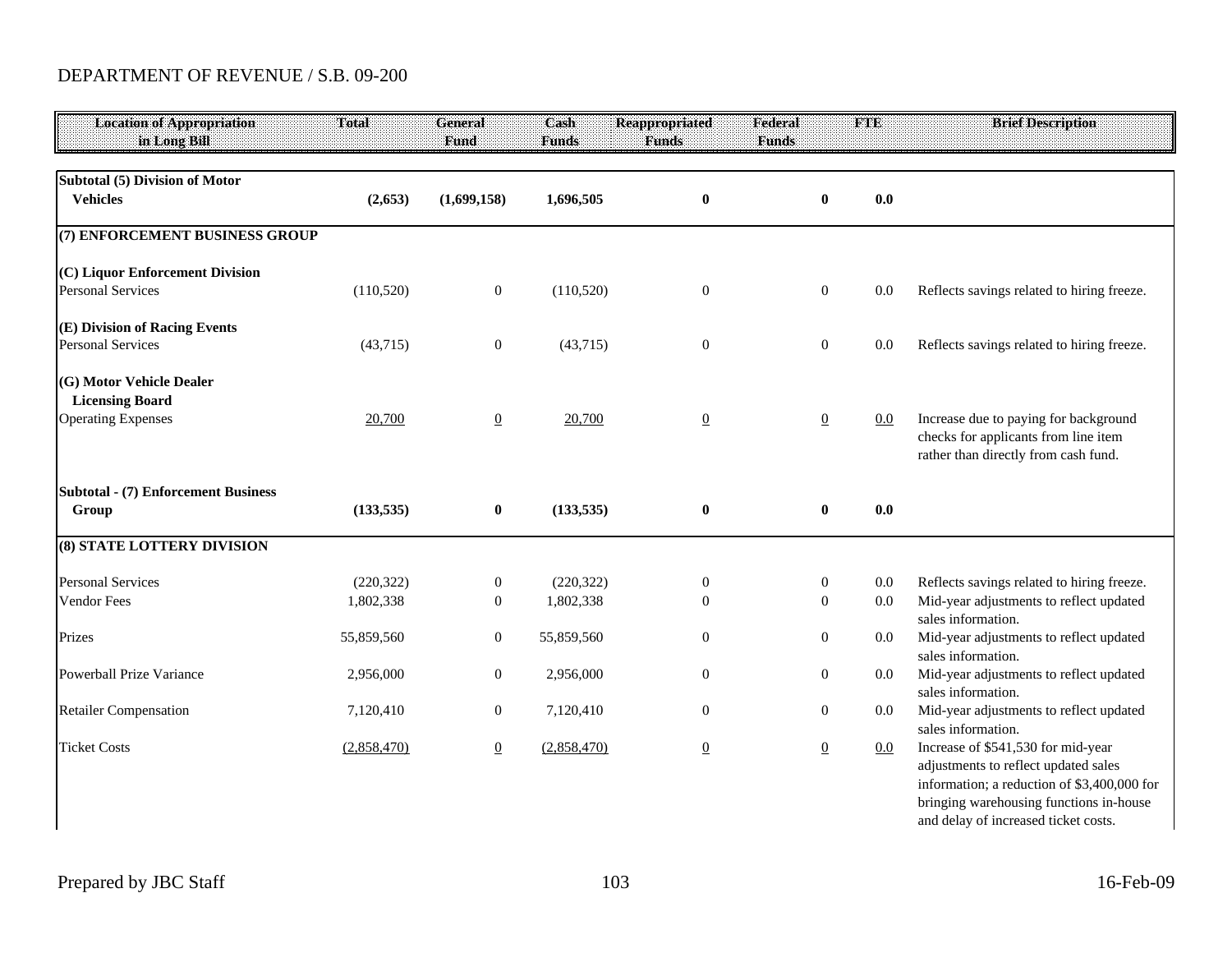| <b>Location of Appropriation</b><br>in Long Bill                            | Total      | General<br><b>Fund</b> | Cash<br><b>Funds</b> | <b>Reappropriated</b><br><b>Funds</b> | Federal<br><b>Funds</b> | <b>SE 20 N 34</b><br><b>Brief Description</b> |
|-----------------------------------------------------------------------------|------------|------------------------|----------------------|---------------------------------------|-------------------------|-----------------------------------------------|
| Subtotal - (8) State Lottery Division                                       | 64.659.516 |                        | 64.659.516           |                                       |                         | 0.0                                           |
| Total Recommended Change to the FY 2008-09<br>Appropriation in H.B. 08-1375 | 64,697,885 | (1,428,538)            | 66.126.423           |                                       |                         | 0.0                                           |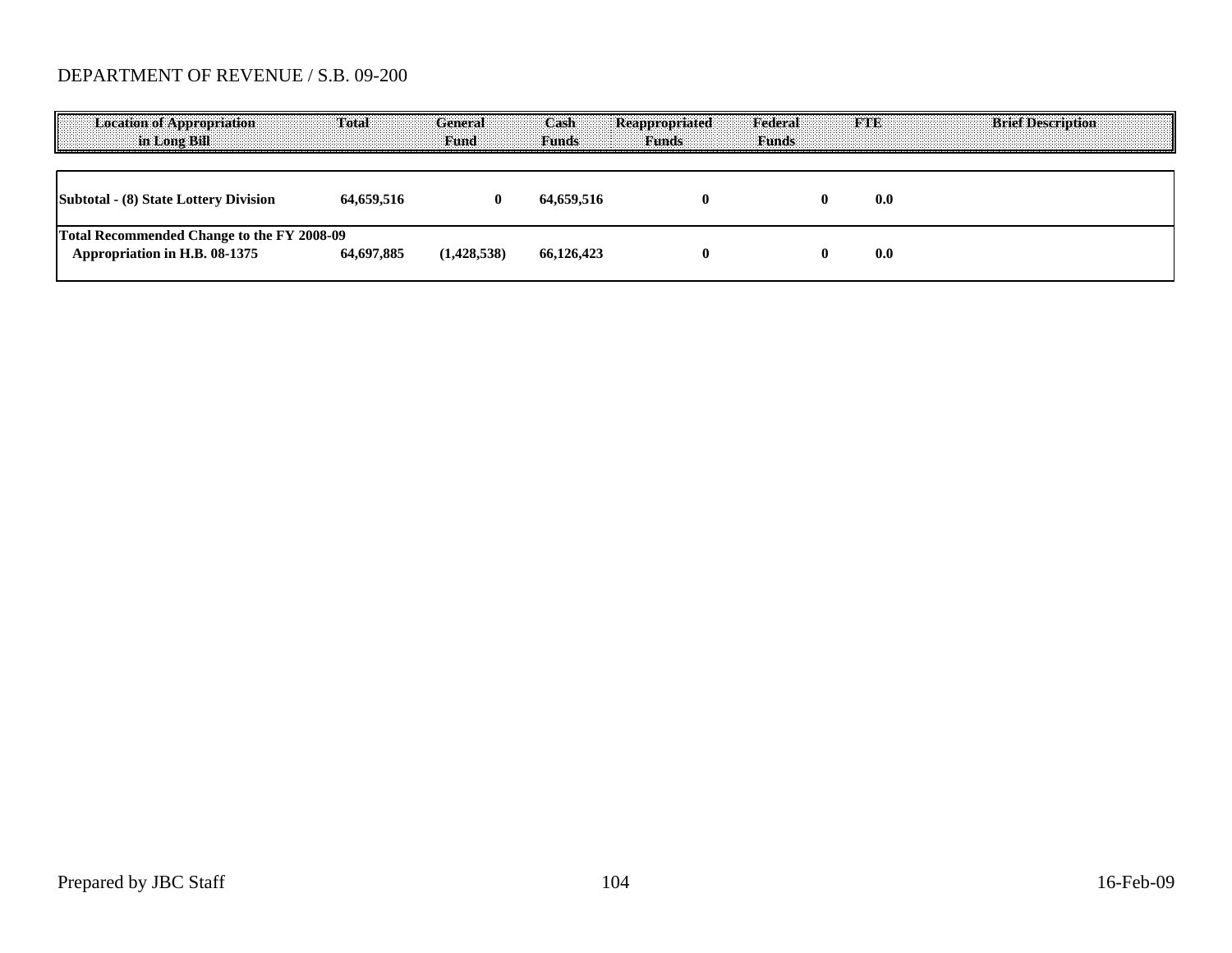# DEPARTMENT OF STATE / S.B. 09-201

| <b>Location of Appropriation</b><br>in Long Bill                                                       | Total        | General<br>Fund          | Cash<br><b>Funds</b> | <b>Reappropriated</b><br><b>Funds</b> | Federal<br><b>Funds</b> | FTE   | <b>Brief Description</b>                                                                                                                                                                 |
|--------------------------------------------------------------------------------------------------------|--------------|--------------------------|----------------------|---------------------------------------|-------------------------|-------|------------------------------------------------------------------------------------------------------------------------------------------------------------------------------------------|
| Summary of Recommended Changes to the Total Appropriations to the Department of State                  |              |                          |                      |                                       |                         |       |                                                                                                                                                                                          |
| Current FY 2008-09 Appropriation                                                                       | \$28,352,933 | \$0                      | \$28,352,933         | \$0                                   | \$0                     | 133.1 |                                                                                                                                                                                          |
| <b>Recommended Changes</b>                                                                             | (783, 539)   | $\underline{\mathbf{0}}$ | (783, 539)           | $\overline{\mathbf{0}}$               | $\overline{\mathbf{0}}$ | (6.0) |                                                                                                                                                                                          |
| New FY 2008-09 Appropriation                                                                           | \$27,569,394 | \$0                      | \$27,569,394         | \$0                                   | \$0                     | 127.1 |                                                                                                                                                                                          |
| Recommended Changes to the FY 2008-09 Appropriations to the Department in H.B. 08-1375 (The Long Bill) |              |                          |                      |                                       |                         |       |                                                                                                                                                                                          |
| (1) ADMINISTRATION                                                                                     |              |                          |                      |                                       |                         |       |                                                                                                                                                                                          |
| <b>Personal Services</b>                                                                               | (373, 605)   | $\boldsymbol{0}$         | (373, 605)           | $\boldsymbol{0}$                      | $\boldsymbol{0}$        | (4.0) | Reflect savings of \$250,000 related to hiring<br>freeze; decrease by \$123,065 for improved<br>efficiencies.                                                                            |
| <b>Operating Expenses</b>                                                                              | (3,800)      | $\boldsymbol{0}$         | (3,800)              | $\mathbf{0}$                          | $\boldsymbol{0}$        | 0.0   | Decrease in personnel costs.                                                                                                                                                             |
| Legal Services for 7,118 5,187 hours                                                                   | (145,000)    | $\theta$                 | (145,000)            | $\theta$                              | $\overline{0}$          | 0.0   | Transfer funds to Initiative and Referendum<br>line item.                                                                                                                                |
| <b>Address Confidentiality Program</b>                                                                 | 2,878        | $\overline{0}$           | 2,878                | $\underline{0}$                       | $\overline{0}$          | 0.0   | Increase for additional postage and printing<br>costs.                                                                                                                                   |
| Subtotal - (1) Administration                                                                          | (519, 527)   | $\boldsymbol{0}$         | (519, 527)           | $\bf{0}$                              | $\bf{0}$                | (4.0) |                                                                                                                                                                                          |
| (2) SPECIAL PURPOSE                                                                                    |              |                          |                      |                                       |                         |       |                                                                                                                                                                                          |
| Initiative and Referendum                                                                              | 145,000      | $\bf{0}$                 | 145,000              | $\bf{0}$                              | $\bf{0}$                | 0.0   | Increase in initiatives submitted for<br>verification and placement on the ballot.                                                                                                       |
| (3) INFORMATION TECHNOLOGY SERVICES                                                                    |              |                          |                      |                                       |                         |       |                                                                                                                                                                                          |
| (A) Information Technology                                                                             |              |                          |                      |                                       |                         |       |                                                                                                                                                                                          |
| <b>Personal Services</b>                                                                               | (341, 880)   | $\mathbf{0}$             | (341, 880)           | $\boldsymbol{0}$                      | $\overline{0}$          | (1.0) | Eliminate \$66,880 for vacant position;<br>reflect savings of \$275,000 related to hiring<br>freeze; add footnote to permit \$705,000 roll<br>forward spending authority for FY 2009-10. |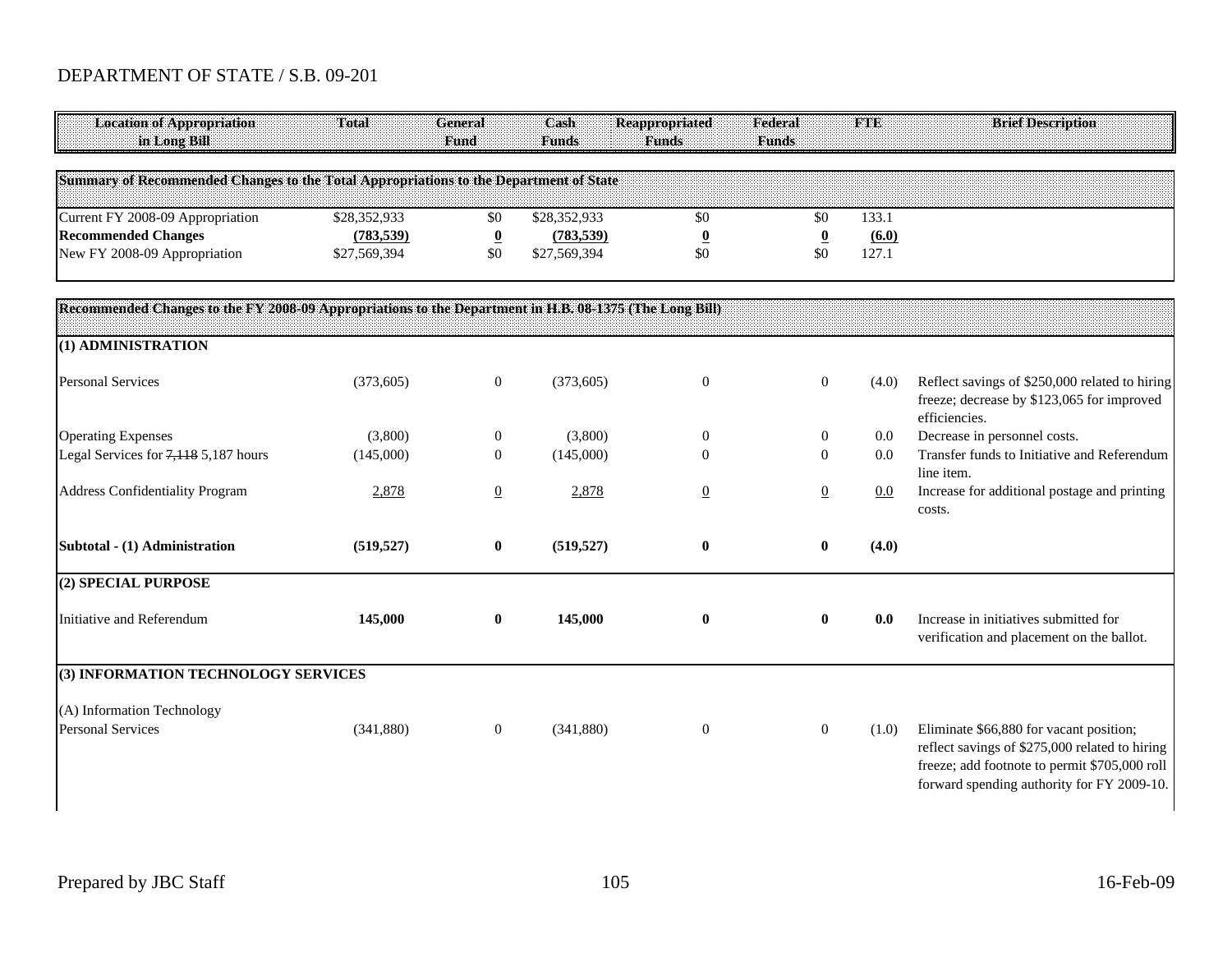### DEPARTMENT OF STATE / S.B. 09-201

| <b>Location of Appropriation</b><br>in Long Bill | Total      | <b>General</b><br><b>Fund</b> | Cash<br><b>Funds</b> | Reappropriated<br><b>Funds</b> | Federal<br><b>Funds</b> | <b>FTE</b> | <b>Brief Description</b>                                                                                                                                    |
|--------------------------------------------------|------------|-------------------------------|----------------------|--------------------------------|-------------------------|------------|-------------------------------------------------------------------------------------------------------------------------------------------------------------|
|                                                  |            |                               |                      |                                |                         |            |                                                                                                                                                             |
| <b>Operating Expenses</b>                        | (950)      | $\overline{0}$                | (950)                | $\overline{0}$                 |                         | 0.0        | Reduce \$950 operating costs associated<br>with eliminated position; add footnote to<br>permit \$115,000 roll forward spending<br>authority for FY 2009-10. |
| (B) Statewide Disaster Recovery Center           |            |                               |                      |                                |                         |            |                                                                                                                                                             |
| <b>Personal Services</b>                         | (65, 232)  | $\theta$                      | (65, 232)            | $\overline{0}$                 | $\theta$                | (1.0)      | Eliminate vacant position.                                                                                                                                  |
| <b>Operating Expenses</b>                        | (950)      | $\overline{0}$                | (950)                | $\overline{0}$                 | $\overline{0}$          | 0.0        | Reduce operating costs associated with<br>eliminated position.                                                                                              |
| Subtotal - (3) Information                       |            |                               |                      |                                |                         |            |                                                                                                                                                             |
| <b>Technology Services</b>                       | (409, 012) | $\mathbf{0}$                  | (409, 012)           | $\bf{0}$                       | $\bf{0}$                | (2.0)      |                                                                                                                                                             |
| Total Recommended Change to the FY 2008-09       |            |                               |                      |                                |                         |            |                                                                                                                                                             |
| Appropriation in H.B. 08-1375                    | (783, 539) | $\bf{0}$                      | (783, 539)           | $\bf{0}$                       |                         | (6.0)      |                                                                                                                                                             |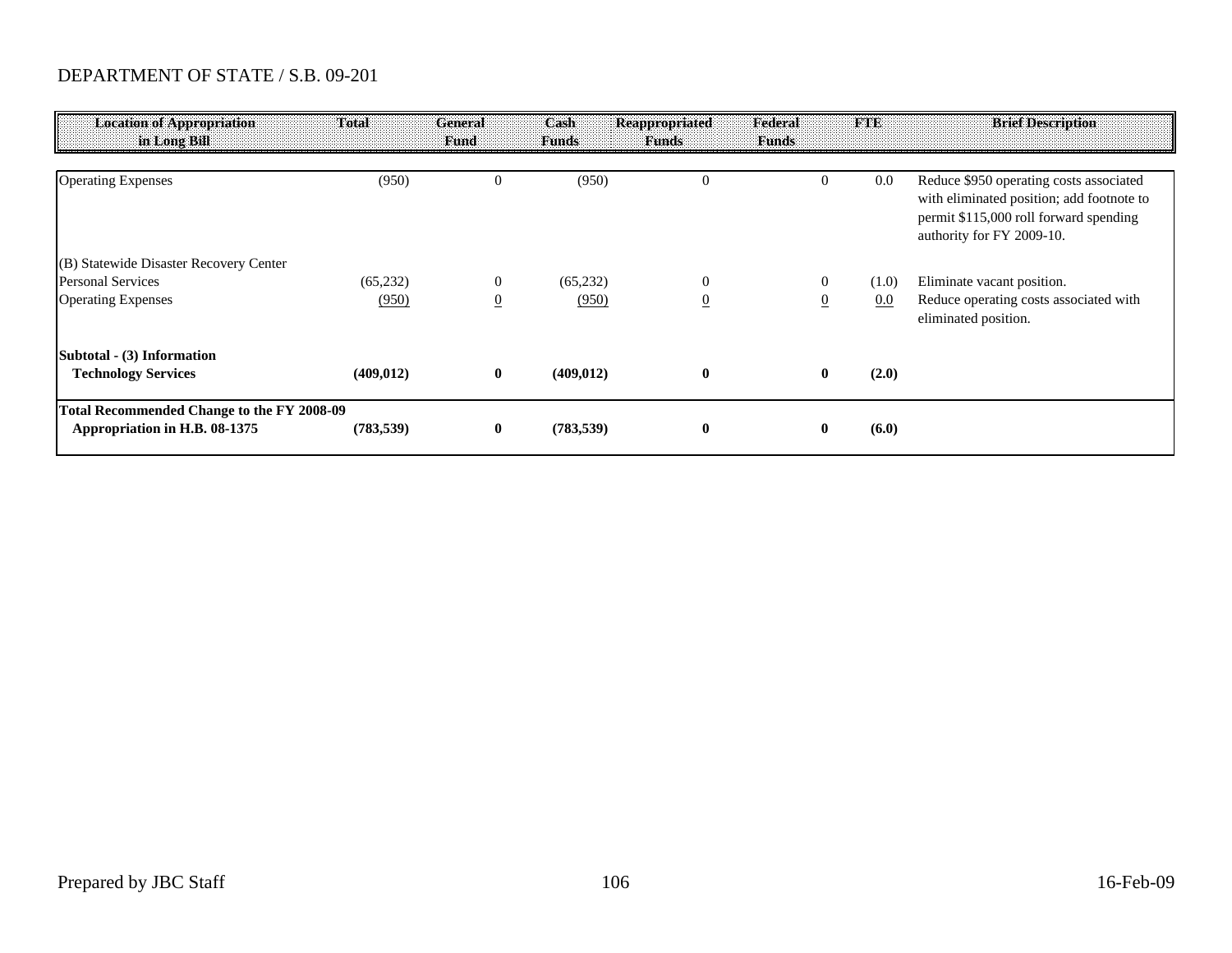#### DEPARTMENT OF TRANSPORTATION / S.B. 09-202

| <b>Location of Appropriation</b><br>in Long Bill                                   | Total                                                                                                  | General<br>Fund         | Cash<br><b>Funds</b> | <b>Reappropriated</b><br><b>Funds</b> | Federal<br><b>Funds</b> | <b>TOBB</b> | <b>Brief Description</b>                                                                                                                              |  |  |  |
|------------------------------------------------------------------------------------|--------------------------------------------------------------------------------------------------------|-------------------------|----------------------|---------------------------------------|-------------------------|-------------|-------------------------------------------------------------------------------------------------------------------------------------------------------|--|--|--|
|                                                                                    | Summary of Recommended Changes to the Total Appropriations to the Department of Transportation         |                         |                      |                                       |                         |             |                                                                                                                                                       |  |  |  |
| Current FY 2008-09 Appropriation                                                   | \$1,301,794,846                                                                                        | \$0                     | \$852,277,142        | \$3,984,546                           | \$445,533,158           | 3,350.5     |                                                                                                                                                       |  |  |  |
| <b>Recommended Changes</b>                                                         | (60, 966)                                                                                              | $\overline{\mathbf{0}}$ | $\overline{0}$       | (60, 966)                             | $\overline{\mathbf{0}}$ | 0.0         |                                                                                                                                                       |  |  |  |
| New FY 2008-09 Appropriation                                                       | \$1,301,733,880                                                                                        | \$0                     | \$852,277,142        | \$3,923,580                           | \$445,533,158           | 3,350.5     |                                                                                                                                                       |  |  |  |
|                                                                                    | Recommended Changes to the FY 2008-09 Appropriations to the Department in H.B. 08-1375 (The Long Bill) |                         |                      |                                       |                         |             |                                                                                                                                                       |  |  |  |
| (1) ADMINISTRATION                                                                 |                                                                                                        |                         |                      |                                       |                         |             |                                                                                                                                                       |  |  |  |
| Administration                                                                     | (305, 263)                                                                                             | $\bf{0}$                | (244, 297)           | (60, 966)                             | $\bf{0}$                | 0.0         | Reflect savings related to hiring freeze; cash<br>funds will shift to the non-appropriated<br>Construction, Maintenance, and Operations<br>line item. |  |  |  |
| (2) CONSTRUCTION, MAINTENANCE, AND OPERATIONS                                      |                                                                                                        |                         |                      |                                       |                         |             |                                                                                                                                                       |  |  |  |
| Construction, Maintenance, and                                                     |                                                                                                        |                         |                      |                                       |                         |             |                                                                                                                                                       |  |  |  |
| Operations                                                                         | 244,297                                                                                                | $\bf{0}$                | 244,297              | $\bf{0}$                              | $\bf{0}$                | 0.0         | Increase due to shift of funds from the<br>Administration line item as a result of the<br>hiring freeze.                                              |  |  |  |
| <b>Total Recommended Change to the FY 2008-09</b><br>Appropriation in H.B. 08-1375 | (60, 966)                                                                                              | $\bf{0}$                | $\bf{0}$             | (60, 966)                             | $\mathbf 0$             | 0.0         |                                                                                                                                                       |  |  |  |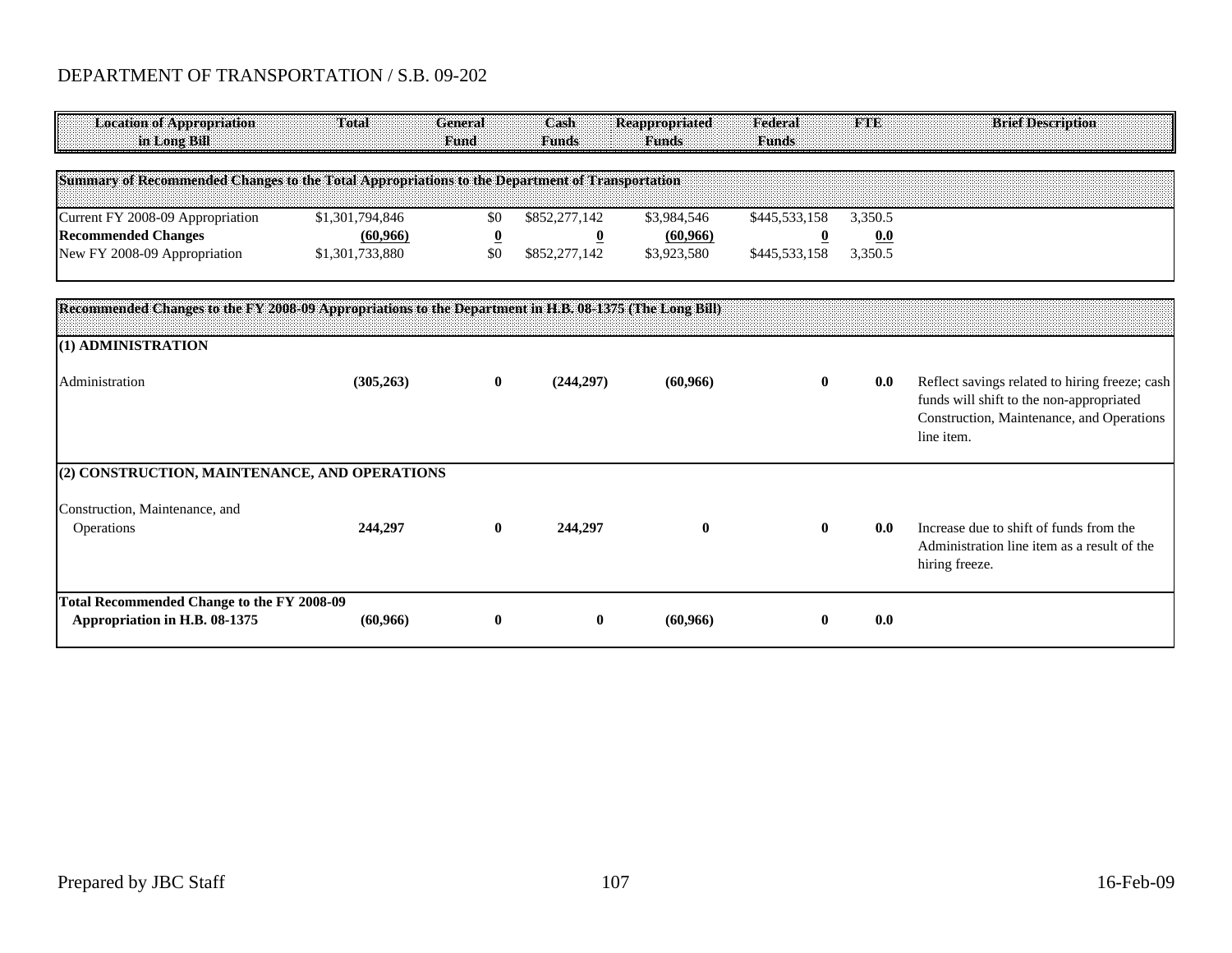#### DEPARTMENT OF THE TREASURY / S.B. 09-203

| Location of Appropriation                                                                    | Total         | General       | Cash          | <b>Reappropriated</b> | Federal      |      | <b>Brief Description</b> |
|----------------------------------------------------------------------------------------------|---------------|---------------|---------------|-----------------------|--------------|------|--------------------------|
| in Long Bill                                                                                 |               | <b>Fund</b>   | <b>Funds</b>  | <b>Funds</b>          | <b>Funds</b> |      |                          |
|                                                                                              |               |               |               |                       |              |      |                          |
| Summary of Recommended Changes to the Total Appropriations to the Department of the Treasury |               |               |               |                       |              |      |                          |
|                                                                                              |               |               |               |                       |              |      |                          |
| Current FY 2008-09 Appropriation                                                             | \$424,262,136 | \$122,008,844 | \$302,253,292 |                       |              | 29.5 |                          |
| <b>Recommended Changes</b>                                                                   | (9,506,799)   | (9,721,189)   | 214,390       |                       |              | 0.0  |                          |
| New FY 2008-09 Appropriation                                                                 | \$414,755,337 | \$112,287,655 | \$302,467,682 |                       |              | 29.5 |                          |
|                                                                                              |               |               |               |                       |              |      |                          |

| Recommended Changes to the FY 2008-09 Appropriations to the Department in H.B. 08-1375 (The Long Bill) |                |              |                |                |                |         |                                                                                                                                                                                                                                                                       |
|--------------------------------------------------------------------------------------------------------|----------------|--------------|----------------|----------------|----------------|---------|-----------------------------------------------------------------------------------------------------------------------------------------------------------------------------------------------------------------------------------------------------------------------|
| (1) ADMINISTRATION                                                                                     |                |              |                |                |                |         |                                                                                                                                                                                                                                                                       |
| <b>Personal Services</b>                                                                               | $\overline{0}$ | (239, 304)   | 239,304        | $\theta$       | $\overline{0}$ | $0.0\,$ | Refinance \$176,634 General Fund with cash<br>funds (Treasury Transaction Fees) to reflect<br>actual fees collected; refinance \$62,670<br>General Fund with cash funds (Unclaimed<br>Property Trust Fund) to reflect supervision of<br>Unclaimed Property Program by |
| <b>Operating Expenses</b>                                                                              | (25,792)       | (25,792)     | $\overline{0}$ | $\overline{0}$ | $\overline{0}$ | $0.0\,$ | Reduce cyber-security to account for delayed<br>contract.                                                                                                                                                                                                             |
| Subtotal - (1) Administration                                                                          | (25,792)       | (265,096)    | 239,304        | $\bf{0}$       | 0              | 0.0     |                                                                                                                                                                                                                                                                       |
| (2) UNCLAIMED PROPERTY PROGRAM                                                                         |                |              |                |                |                |         |                                                                                                                                                                                                                                                                       |
| <b>Personal Services</b>                                                                               | (24, 914)      | $\mathbf{0}$ | (24, 914)      | $\mathbf{0}$   | $\mathbf{0}$   | 0.0     | Reflect savings from hiring freeze.                                                                                                                                                                                                                                   |
| (3) SPECIAL PURPOSE                                                                                    |                |              |                |                |                |         |                                                                                                                                                                                                                                                                       |
| Fire and Police Pension Association -<br>Old Hire Plans                                                | (9,456,093)    | (9,456,093)  | $\bf{0}$       | $\bf{0}$       | 0              | 0.0     | Reduce payments to old hire fire and police<br>pension plans.                                                                                                                                                                                                         |
| Total Recommended Change to the FY 2008-09<br>Appropriation in H.B. 08-1375                            | (9,506,799)    | (9,721,189)  | 214,390        | $\mathbf{0}$   | 0              | 0.0     |                                                                                                                                                                                                                                                                       |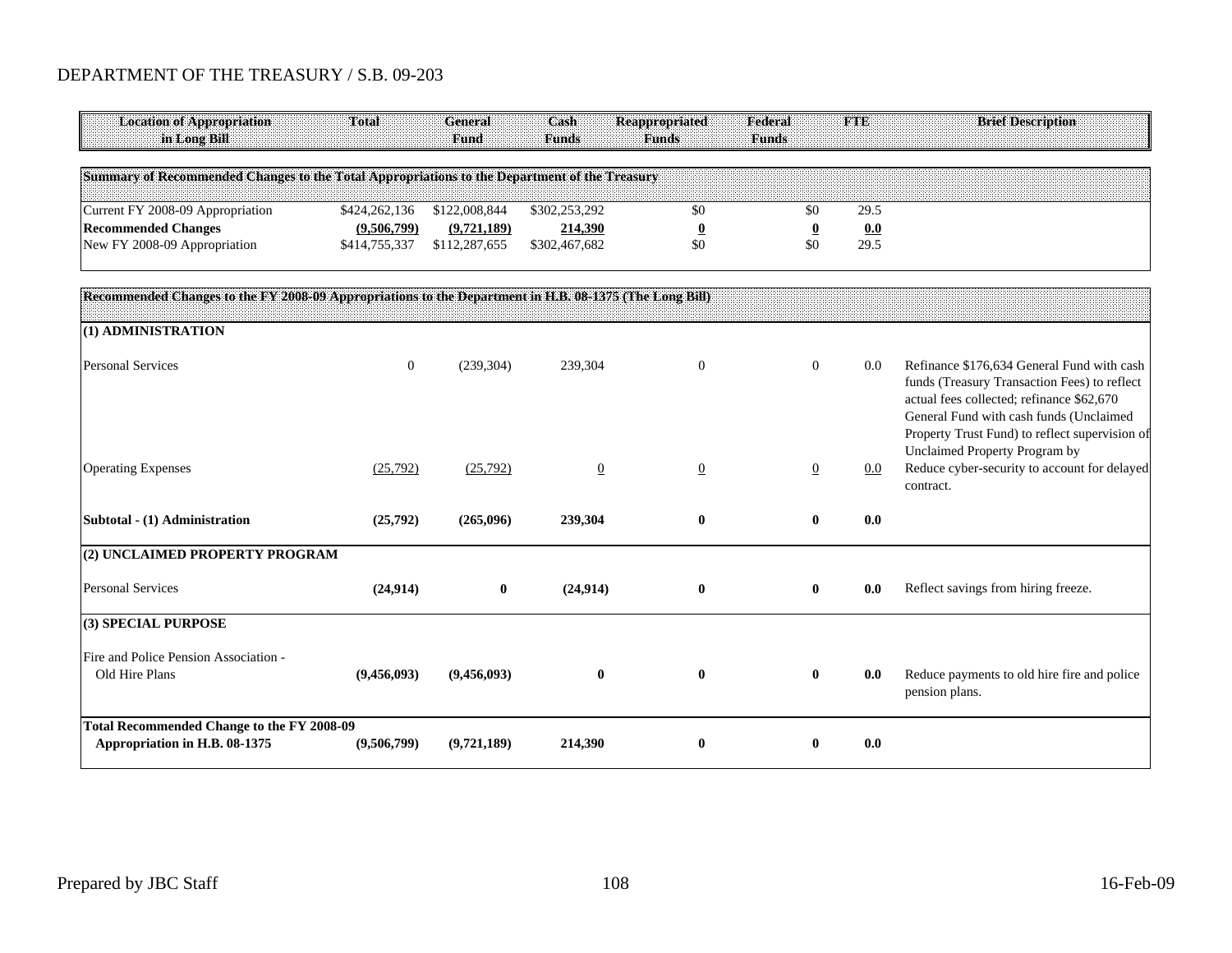### **SUMMARY OF S.B. 09-204:**

## **CHANGES TO THE DESIGNATION OF FUNDS CONSTITUTING THE STATE EMERGENCY RESERVE FOR STATE FISCAL YEAR 2008-09.**

Prime Sponsors: Senator White and Representative Ferrandino

### **Bill Summary**

This bill changes the designation of the TABOR reserve for FY 2008-09. It eliminates the inclusion of the Subsequent Injury Fund (a decrease of \$16,000,000) and the Workers' Compensation Cash Fund (a decrease of \$14,000,000) and increases the amount associated with the Major Medical Insurance Fund (an increase of \$30,000,000).

### **Fiscal Impact**

The bill does not change actual appropriations in these funds. It changes the designated TABOR reserve. Therefore, there is no fiscal impact.

## **Background Information**

This bill does not impact the total amount designated as the TABOR reserve. It simply redefines the amount designated. The following Table shows the designation under current law and the designation as a result of S.B. 09-204:

|                                 | <b>Current Law</b> | As Amended by<br>SB 09-204 |
|---------------------------------|--------------------|----------------------------|
| Major Medical Insurance Fund    | \$64,000,000       | \$94,000,000               |
| Subsequent Injury Fund          | \$16,000,000       | \$0                        |
| Workers' Compensation Cash Fund | \$14,000,000       | \$0                        |
| Wildlife Cash Fund              | \$100,000,000      | \$100,000,000              |
| <b>State Properties</b>         | \$114,500,000      | \$114,500,000              |
| <b>Total</b>                    | \$308,500,000      | \$308,500,000              |

The JBC has included as part of its plan the change to the designation of the TABOR reserve included in this bill. If this change of designation does not occur, funds would not be available in the Subsequent Injury Fund and the Workers' Compensation Cash Fund for transfer to the General Fund.

Prepared by JBC Staff 109 16-Feb-09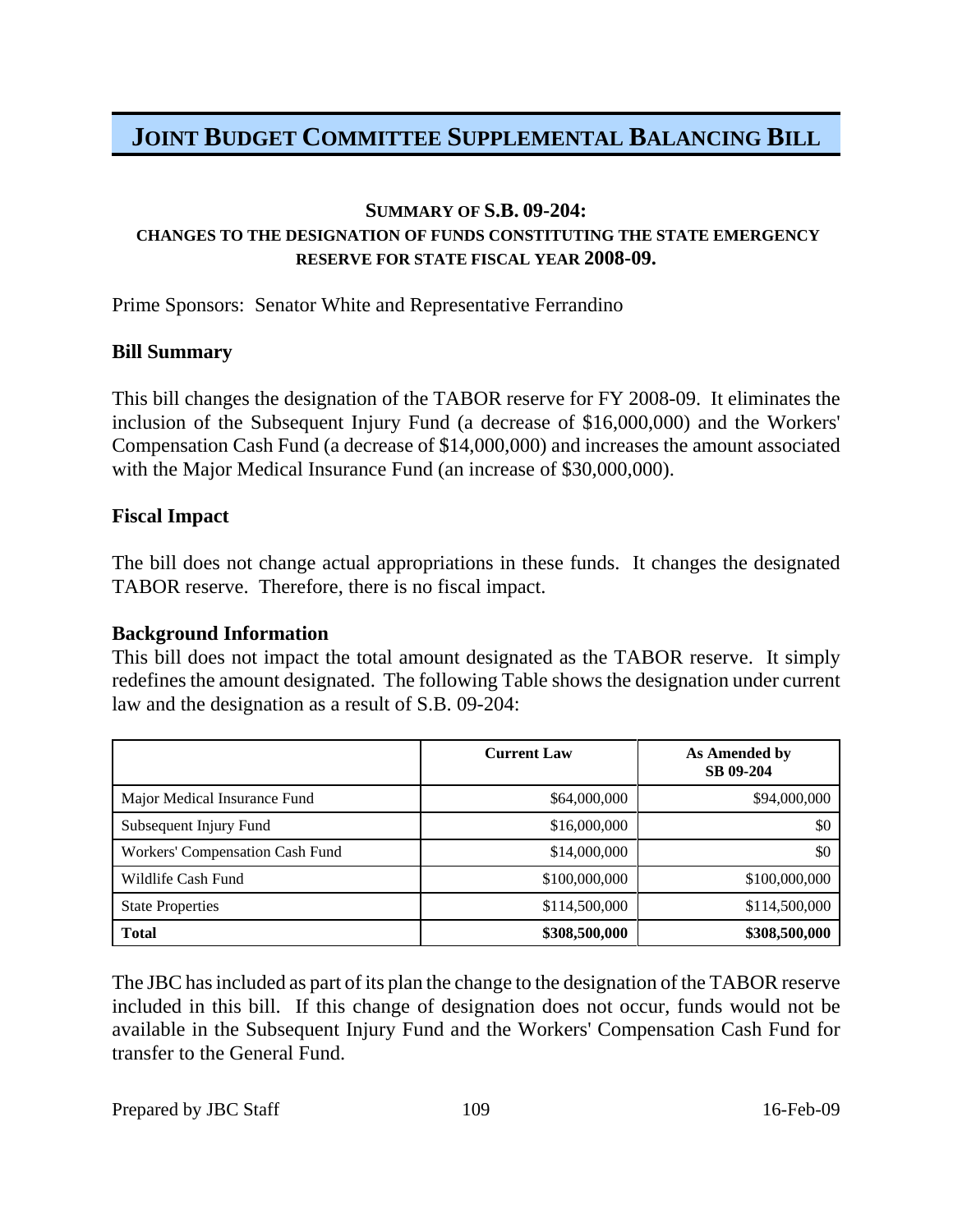## **SUMMARY OF S.B. 09-205**

## **CONCERNING THE ANNUAL STATE CONTRIBUTION TO THE FIRE AND POLICE PENSION ASSOCIATION TO ASSIST IN AMORTIZING THE UNFUNDED ACCRUED LIABILITY OF OLD HIRE PENSION PLANS, AND, IN CONNECTION THEREWITH, ELIMINATING THE STATE CONTRIBUTION TO THE OLD HIRE PENSION PLANS FOR THE 2008-09, 2009-10, AND 2010-11 STATE FISCAL YEARS AND EXTENDING THE STATE CONTRIBUTION THROUGH THE 2014-15 STATE FISCAL YEAR.**

Prime Sponsors: Senator Tapia and Representative Pommer

#### **Bill Summary**

The bill suspends for three years the transfers to the Fire and Police Pension Association (FPPA) "Old-hire" pension plans as required by statute and extends the period of time which the State has to eliminate the unfunded liabilities in the plan.

Specifically, this bill makes the following changes:

- **Section 1** changes the date by which the State and employers must eliminate the unfunded liabilities in the pension plans from June 30, 2012 to June 30, 2015, or until the plans are fully funded, whichever comes first.
- **Section 2** changes the date until which an updated actuarial study must be filed with the FPPA from June 30, 2012 to June 30, 2015 or until the plans are fully funded, whichever comes first.
- **Section 3** eliminates for three fiscal years (FY 2008-09, 2009-10, and 2010-11) the annual transfers to the FPPA for the "Old-hire" pension plans, with payments restarting on April 30, 2012 and continuing through April 30, 2015, or until the plans are fully funded.
- **Section 4** amends the appropriation in the Long Bill (H.B. 08-1375) by reducing the appropriation by \$25,321,079.
- **Section 5** adds a safety clause so that the bill can be effective immediately upon the Governor's signature.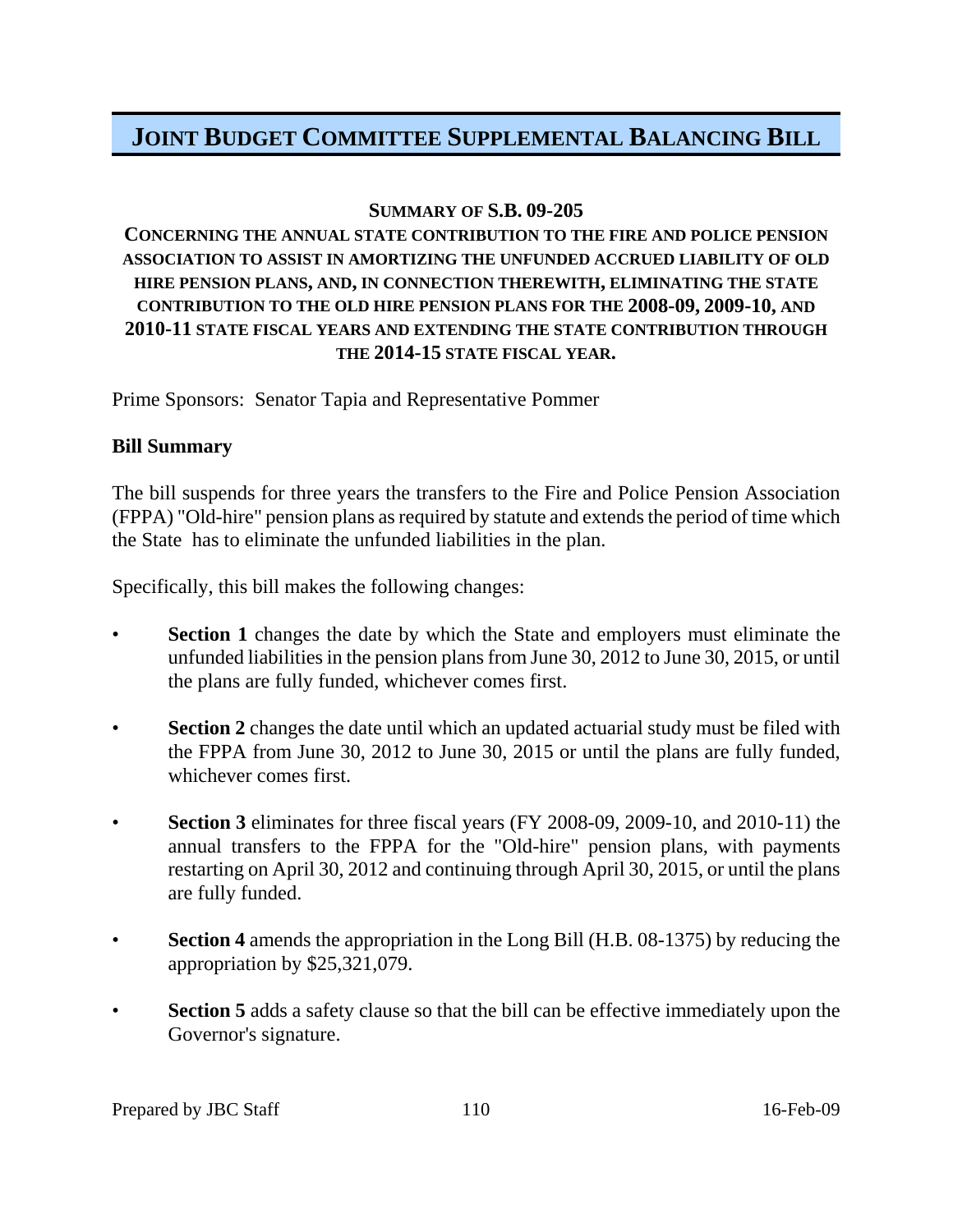## **Fiscal Impact**

This bill will reduce State General Fund Exempt expenditures by \$25,321,079 in FY 2008- 09, FY 2009-10, and FY 2010-11. These expenditures will resume in FY 2011-12, and continue through FY 2014-15 or until all the "old-hire" plans are fully funded. These funds shall be deemed not to be an appropriation subject to the limitations of Section 24-75-201.1, C.R.S.

## **Background Information**

Section 31-30.5-307, C.R.S., requires the State to pay part of the unfunded liability of retirement plans that cover police officers and firefighters who were hire before 1978 ("old hire" pension plans). The Treasurer annually transfers the required amount from the General Fund to the Fire and Police Pension Association (FPPA) which administers these plans. These transfers are reflected in the Long Bill as coming from the General Fund Exempt Account. The annual transfer is included in the Long Bill for informational purposes; this appropriation is not subject to the statutory six percent limit on General Fund Appropriations.

Twice, the General assembly has suspended transfers to the "old hire" pension plans, the last time occurring in FY 2003-04 and FY 2004-05. As part of the bill that suspended the transfers, the General Assembly also extended the time by which the plans must be fully funded to April 30, 2012 and included a provision that the suspended payments must be repaid along with interest in order for the plans to be fully funded.

This bill would suspend transfers to the "old hire" plans for three fiscal years, and extend the date by which the plans must be fully funded until April 30, 2012. Under current statute, the minimum annual transfer is \$25,321,079. In the 2006 session, the General Assembly adopted a plan to increase payments by \$9,456,093 for four years, coinciding with the Referendum C "time-out" so that the balloon payment otherwise scheduled on April 30, 2012 could be avoided. In the Treasury Department's supplemental appropriations bill, the JBC has approved eliminating the additional \$9.5 million payment in FY 2008-09 and FY 2009-10.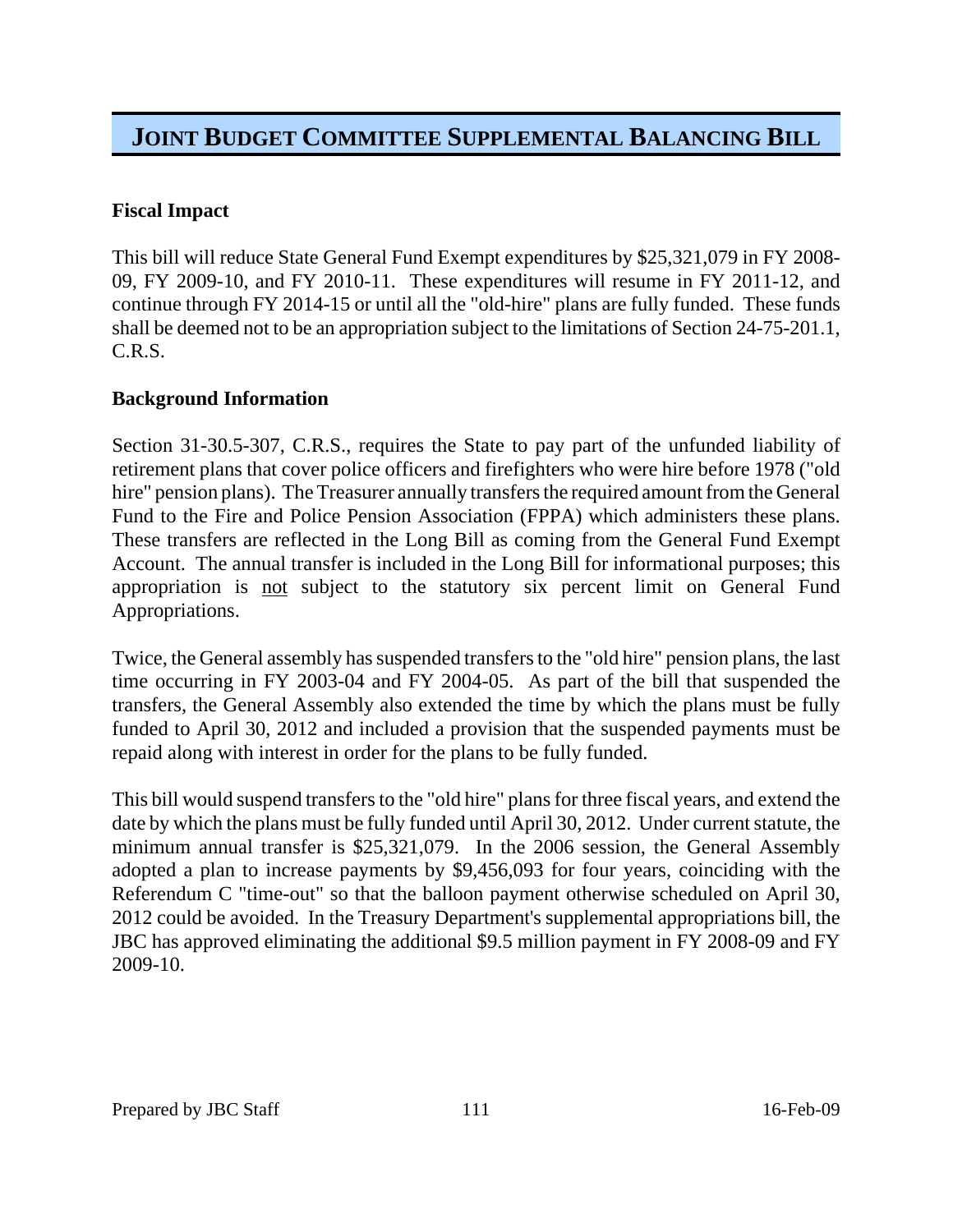#### **SUMMARY OF S.B. 09-206**

### **CONCERNING THE REPEAL OF THE WAITING LIST NAVIGATOR PILOT PROGRAM.**

Prime Sponsors: Senator Keller and Representative Pommer

### **Bill Summary**

This bill repeals Section 27-10.5-1001, C.R.S., the developmental disability waiting list pilot navigator program.

### **Fiscal Impact**

The bill eliminates a \$500,000 General Fund appropriation for FY 2008-09.

### **Background Information**

House Bill 08-1031 (Pommer/Keller) created the waiting list pilot navigator program. On or before November 1, 2008, the Department of Human Services, in consultation with community centered boards, was to develop the program in one or more community centered board regions of the state. The program was to serve individuals and their families waiting for developmental disability services and to examine the feasibility of establishing such a program statewide. The bill included one-time funding of \$500,000 General Fund and required a report to the JBC and Health and Human Services Committees of the General Assembly by November 1, 2009.

Senate Bill 09-206 eliminates the provisions of H.B. 08-1031, repealing the pilot program and eliminating the associated appropriation.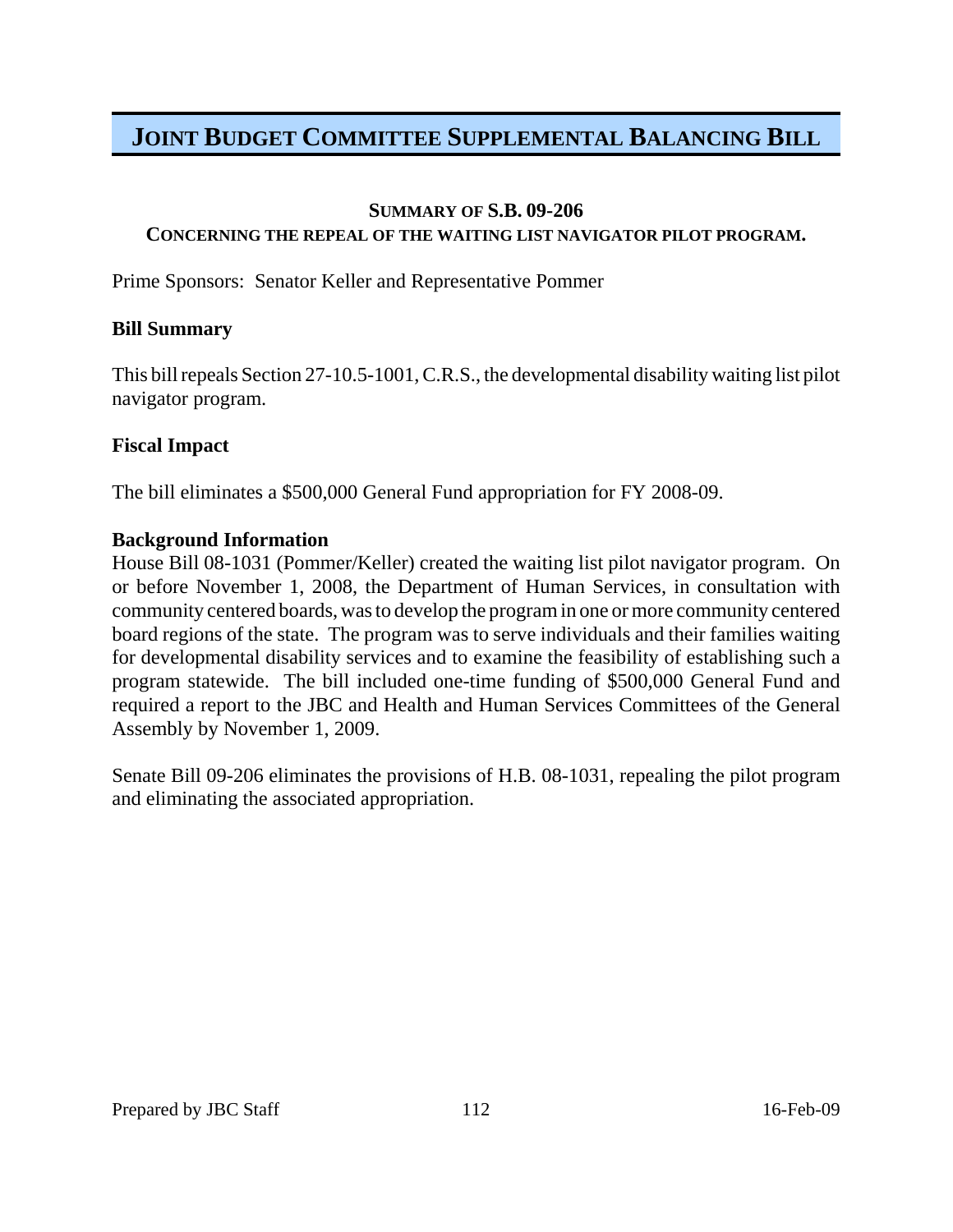### **SUMMARY OF S.B. 09-207: CONCERNING DELAYING IMPLEMENTATION OF THE CHILD WELFARE AND MENTAL HEALTH SERVICES PILOT PROGRAM.**

Prime Sponsors: Senator White and Representative Marostica

### **Bill Summary**

This bill delays Section 19-3-208.5, C.R.S., the child welfare mental health pilot. This statute requires the Department of Human Services to develop and implement, through a contractor, a program to provide mental health screening and evaluations and mental health services for any child ages 4 through 10 who is the subject of a substantiated case of abuse or neglect, and to his or her siblings. This bill delays all dates currently reflected in the statute by seven years. The table below reflects the changes.

| <b>Activity Required</b>                                           | <b>Previous Date</b> | <b>New Date</b>  |
|--------------------------------------------------------------------|----------------------|------------------|
| Issue Request for Proposals for Pilot on or before                 | July 1, 2008         | July 1, 2015     |
| Promulgate Rules on or before                                      | April 1, 2009        | April 1, 2016    |
| Implement Pilot on or before                                       | July 1, 2009         | July 1, 2016     |
| End Pilot                                                          | June 30, 2012        | June 30, 2019    |
| Evaluate and report to committees of General Assembly on or before | January 30, 2012     | January 30, 2019 |
| Repeal                                                             | July 1, 2012         | July 1, 2019     |

## **Fiscal Impact**

This bill eliminates an appropriation of \$2,100,169 General Fund in FY 2008-09 and eliminates the need for requested/projected appropriations of \$3,472,530 General Fund in fiscal years 2009-10, 2010-11, and 2011-12. However, similar appropriations would be required for four years starting in FY 2015-16 and ending in FY 2018-19.

## **Background Information**

House Bill 08-1391 (Romanoff and Buescher/Keller and Morse), codified at Section 19-3- 208.5, C.R.S., created the child welfare mental health pilot. It required the Department of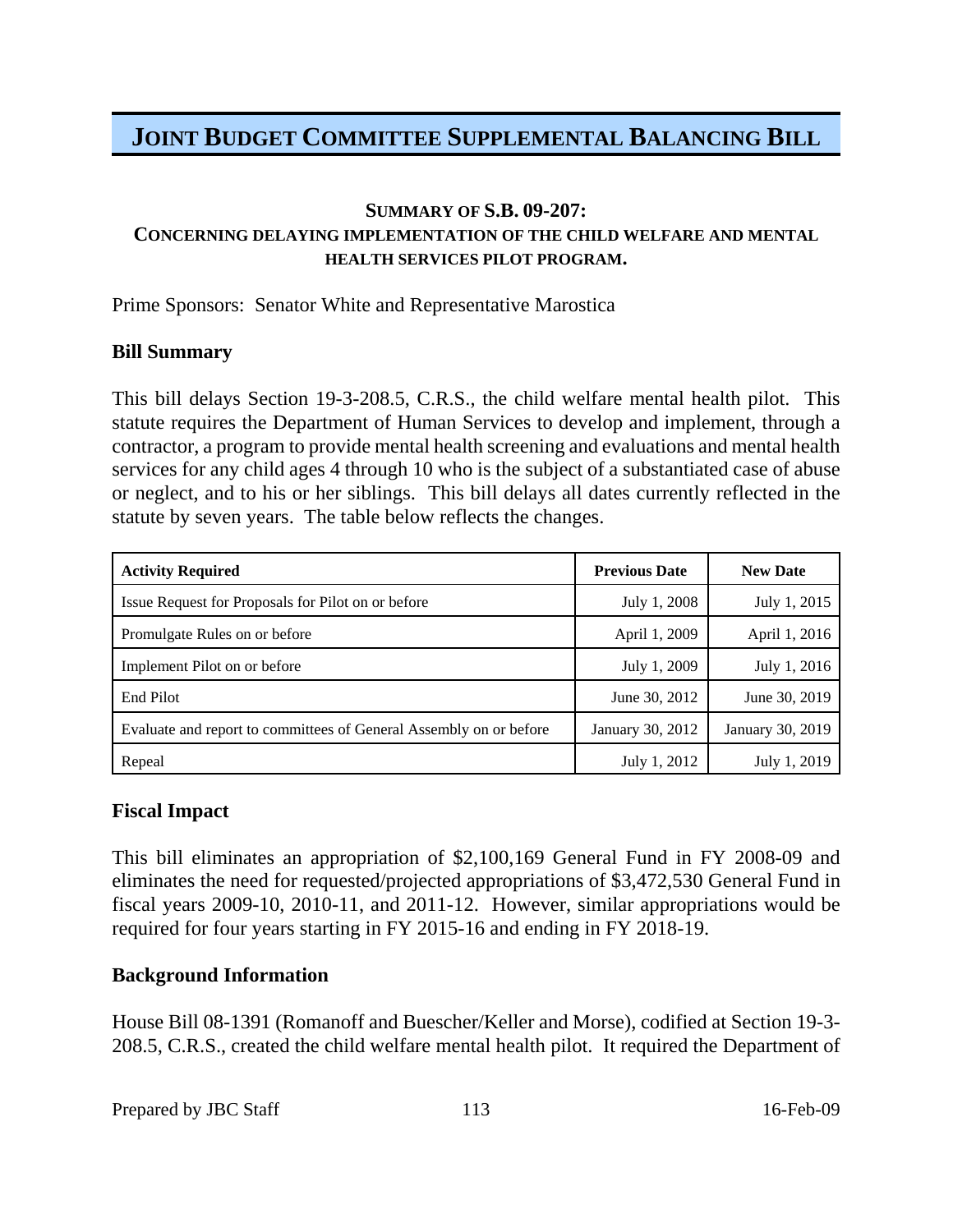Human Services to issue a request for proposals (RFP) for the selection of a contractor to develop and implement a program to provide mental health screening and evaluations and mental health services for any child ages 4 through 10 who is the subject of a substantiated case of abuse or neglect, and to his or her siblings. The pilot program was to be implemented in a minimum of three Colorado counties on or before July 1, 2009 and was to be repealed July 1, 2012.

An RFP for the pilot site development contractor was awaiting an amendment when a funding freeze was implemented by the Executive. The RFP was then withdrawn from the state website three days before the deadline for proposals. A second RFP, for independent program evaluation services, was issued and received one qualified bidder. The contract was never finalized because of the Executive funding freeze.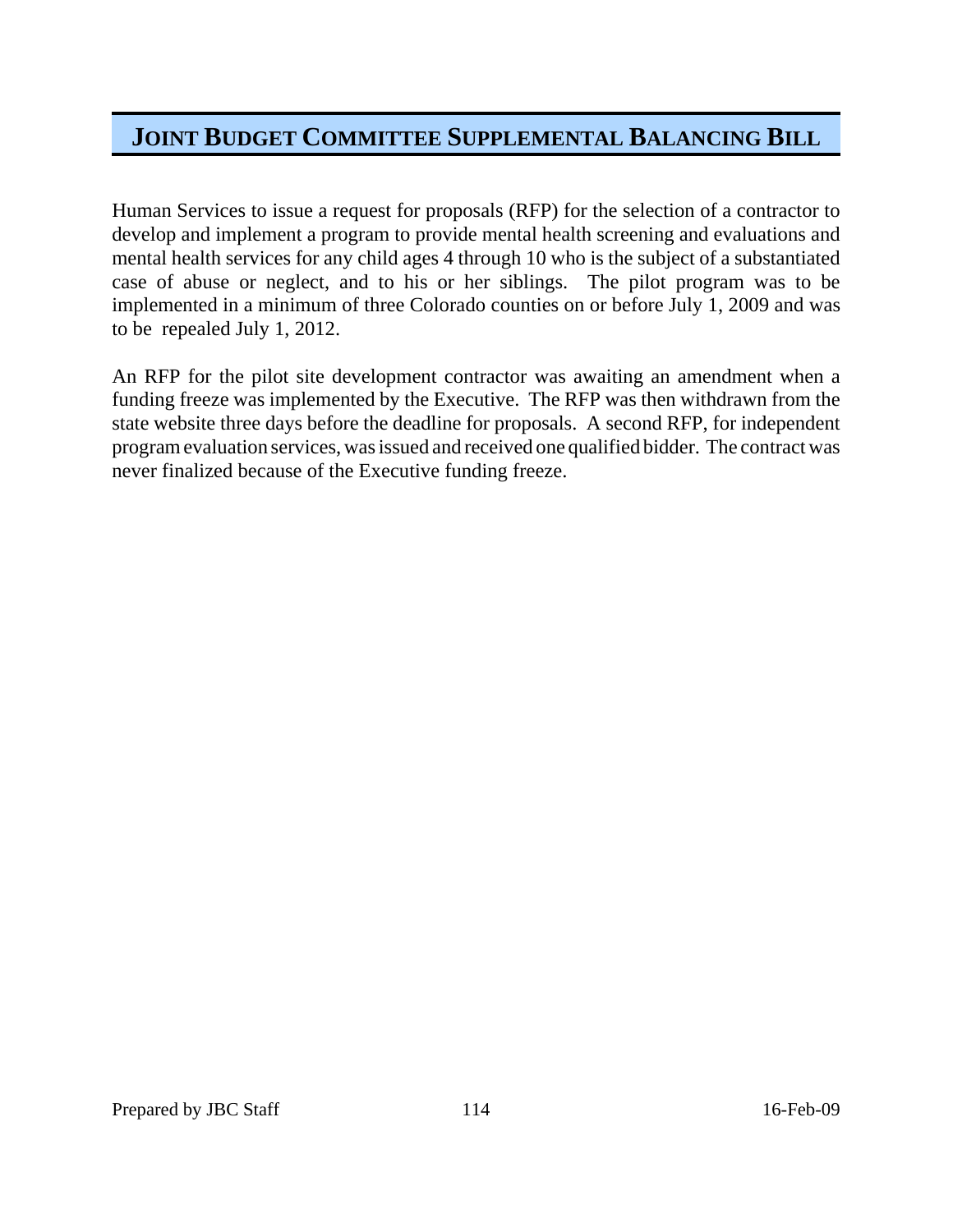#### **Summary of S.B. 09-208:**

## **CONCERNING THE AUGMENTATION OF THE GENERAL FUND THROUGH TRANSFERS OF CERTAIN MONEYS IN THE 2008-09 FISCAL YEAR.**

Prime Sponsors: Senator Tapia and Representative Pommer

### **Bill Summary**

For purposes of augmenting General Fund revenues for FY 2008-09, this bill requires the State Treasurer to transfer funds from various cash funds to the General Fund. Such transfers are summarized in the following table:

| <b>Section</b><br>of Bill | <b>Name of Fund</b>                                          | <b>Department/Program Area:</b><br><b>Description of Transfer</b>                                                                                      | <b>Amount of</b><br><b>Transfer</b> |
|---------------------------|--------------------------------------------------------------|--------------------------------------------------------------------------------------------------------------------------------------------------------|-------------------------------------|
| 1                         | <b>Workers' Compensation Cash</b><br>Fund                    | Department of Labor: Transfer of fund<br>balance above that needed for Workers'<br>Compensation programs.                                              | \$15,700,000                        |
| $\overline{2}$            | Subsequent Injury Fund                                       | Department of Labor: Transfer \$26.5<br>million of fund balance, above that<br>needed to provide annual medical<br>benefits.                           | 26,500,000                          |
| 3                         | <b>Major Medical Insurance</b><br>Fund                       | Department of Labor: Transfer \$69.5<br>million to General Fund. This transfer<br>will not impact the Department's ability to<br>pay medical benefits. | 69,500,000                          |
| 4                         | <b>Employment Support Fund</b>                               | Department of Labor: Transfer \$5 million<br>to the General Fund.                                                                                      | 5,000,000                           |
| 5                         | <b>Local Government Limited</b><br><b>Gaming Impact Fund</b> | Department of Local Affairs. Transfer<br>\$950,000 to the General Fund                                                                                 | 950,000                             |
| 6                         | Notary Administration Cash<br>Fund                           | Department of State: Transfers \$575,000<br>from excess reserve to the General Fund                                                                    | 575,000                             |
| $\tau$                    | Court Security Cash Fund                                     | Judicial Branch: Transfer \$1,500,000, a<br>portion of the amount reverted in FY<br>2007-08, to the General Fund.                                      | 1,500,000                           |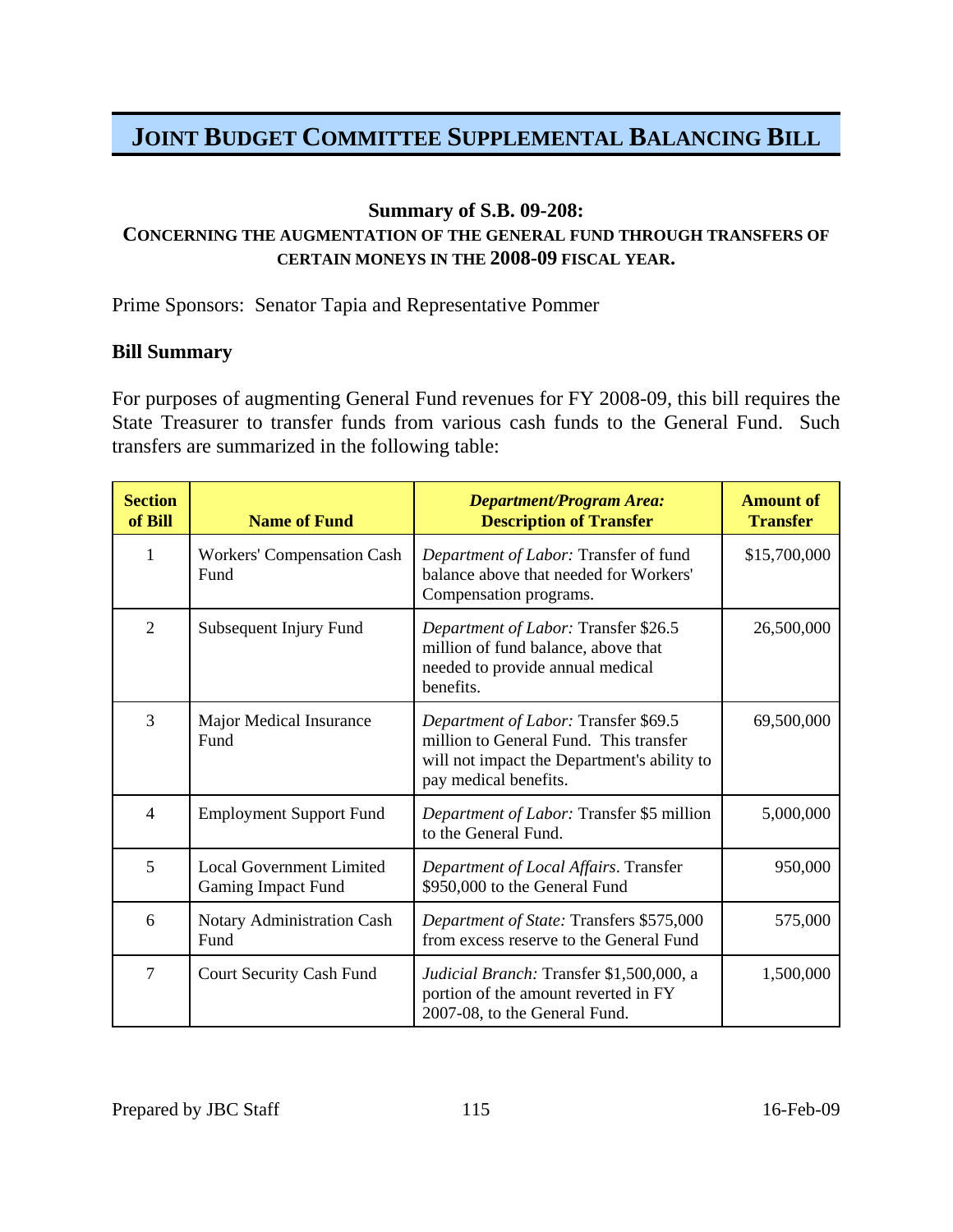| <b>Section</b><br>of Bill | <b>Name of Fund</b>                                                         | <b>Department/Program Area:</b><br><b>Description of Transfer</b>                                                                                                  | <b>Amount of</b><br><b>Transfer</b> |
|---------------------------|-----------------------------------------------------------------------------|--------------------------------------------------------------------------------------------------------------------------------------------------------------------|-------------------------------------|
| 8                         | Family-friendly Court<br>Program Cash Fund                                  | Judicial Branch: Transfer \$200,000 to the<br>General Fund.                                                                                                        | 200,000                             |
| 9                         | <b>State Commission on Judicial</b><br>Performance Cash Fund                | Judicial Branch: Transfer \$900,000 to the<br>General Fund.                                                                                                        | 900,000                             |
| 10                        | Dispute Resolution Fund                                                     | Judicial Branch: Transfer balance to the<br>General Fund.                                                                                                          | 32,500                              |
| 11                        | Guardian Ad Litem Fund                                                      | Judicial Branch: Transfer balance to the<br>General Fund and repeal fund.                                                                                          | 8,000                               |
| 12                        | <b>Offender Services Fund</b>                                               | Judicial Branch: Transfer \$250,000 to the<br>General Fund.                                                                                                        | 250,000                             |
| 13                        | Drug Offender Surcharge<br>Fund                                             | Judicial Branch: Transfer \$151,341 to the<br>General Fund.                                                                                                        | 151,341                             |
| 13                        | Drug Offender Treatment<br>Fund                                             | Judicial Branch: Transfer \$350,000, the<br>amount reverted from the "S.B. 03-318<br>Community Treatment Funding" line item<br>in FY 2007-08, to the General Fund. | 350,000                             |
| 14                        | <b>Contingency Reserve Fund</b>                                             | Department of Education. Transfer \$3.1<br>million to the General Fund.                                                                                            | 3,082,452                           |
| 15                        | <b>Higher Education</b><br>Maintenance and Reserve<br>Fund                  | Department of Higher Education/Capital<br>Construction. Transfer balance in the<br>fund up to \$33.7 million.                                                      | 33,700,000                          |
| 16                        | Department of State Cash<br>Fund                                            | Department of State. Transfer of excess<br>fund balance to General Fund.                                                                                           | 2,175,000                           |
| 17                        | <b>Capitol Complex Facilities</b><br>Fund                                   | Department of Personnel. Transfer \$2.3<br>million to the General Fund.                                                                                            | 2,300,000                           |
| 18                        | Motor Fleet Management<br>Fund                                              | Department of Personnel. Transfer of \$1<br>million to the General Fund.                                                                                           | 1,000,000                           |
| 19                        | Alcohol and Drug Abuse<br>Community Prevention and<br><b>Treatment Fund</b> | Department of Human Services. Transfer<br>balance to General Fund.                                                                                                 | 61,186                              |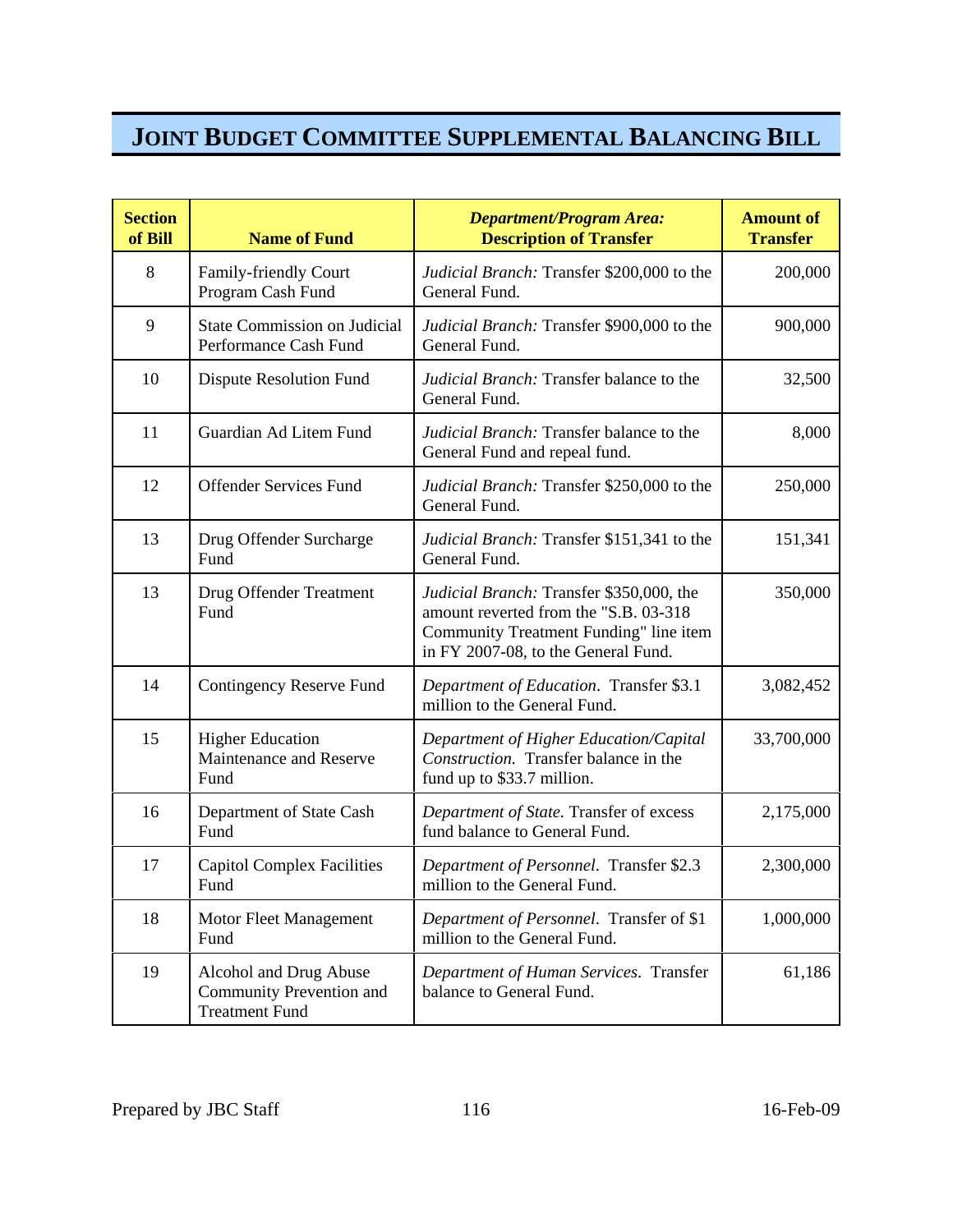| <b>Section</b><br>of Bill | <b>Name of Fund</b>                                            | <b>Department/Program Area:</b><br><b>Description of Transfer</b>                                                            | <b>Amount of</b><br><b>Transfer</b> |
|---------------------------|----------------------------------------------------------------|------------------------------------------------------------------------------------------------------------------------------|-------------------------------------|
| 20                        | Medical Marijuana Program<br>Cash Fund                         | <b>Public Health and Environment:</b><br>Transfer a portion of the fund balance to<br>the General Fund.                      | 258,735                             |
| 21                        | Tobacco Programs Cash<br>Fund                                  | <b>Public Health and Environment:</b><br>Transfer the fund balance to the General<br>Fund. Repeals the cash fund afterwards. | 240,619                             |
| 22                        | <b>Streptococcus Cash Fund</b>                                 | <b>Public Health and Environment:</b><br>Transfer the fund balance to the General<br>Fund.                                   | 9                                   |
| 23                        | <b>Water Quality Improvement</b><br>Fund                       | <b>Public Health and Environment:</b><br>Transfer \$700,000 to the General Fund.                                             | 700,000                             |
| 24                        | <b>Hazardous Substance</b><br><b>Response Fund</b>             | <b>Public Health and Environment:</b><br>Transfer \$12.5 million to the General<br>Fund.                                     | 12,500,000                          |
| 25                        | <b>Recycling Resources</b><br><b>Economic Opportunity Fund</b> | <b>Public Health and Environment:</b><br>Transfer \$1.5 million to the General<br>Fund.                                      | 1,500,000                           |
| 26                        | Cathode Ray Cash Fund                                          | <b>Public Health and Environment:</b><br>Transfer the fund balance to the General<br>Fund.                                   | 2,332                               |
| 27                        | <b>Youth Mentoring Services</b><br>Cash Fund                   | <b>Public Health and Environment:</b><br>Transfer the fund balance to the General<br>Fund.                                   | 11,561                              |
| 28                        | <b>Student Dropout Prevention</b><br>and Intervention Fund     | <b>Public Health and Environment:</b><br>Transfer the fund balance to the General<br>Fund.                                   | 11,057                              |
| 29                        | <b>Stroke Prevention and</b><br><b>Treatment Cash Fund</b>     | <b>Public Health and Environment:</b><br>Transfer the fund balance to the General<br>Fund. Repeals the cash fund afterwards. | 4,045                               |
| 30                        | Short-term Innovative Health<br>Programs Grant Fund            | <b>Public Health and Environment:</b><br>Transfer a portion of the fund balance to<br>the General Fund.                      | 4,352,319                           |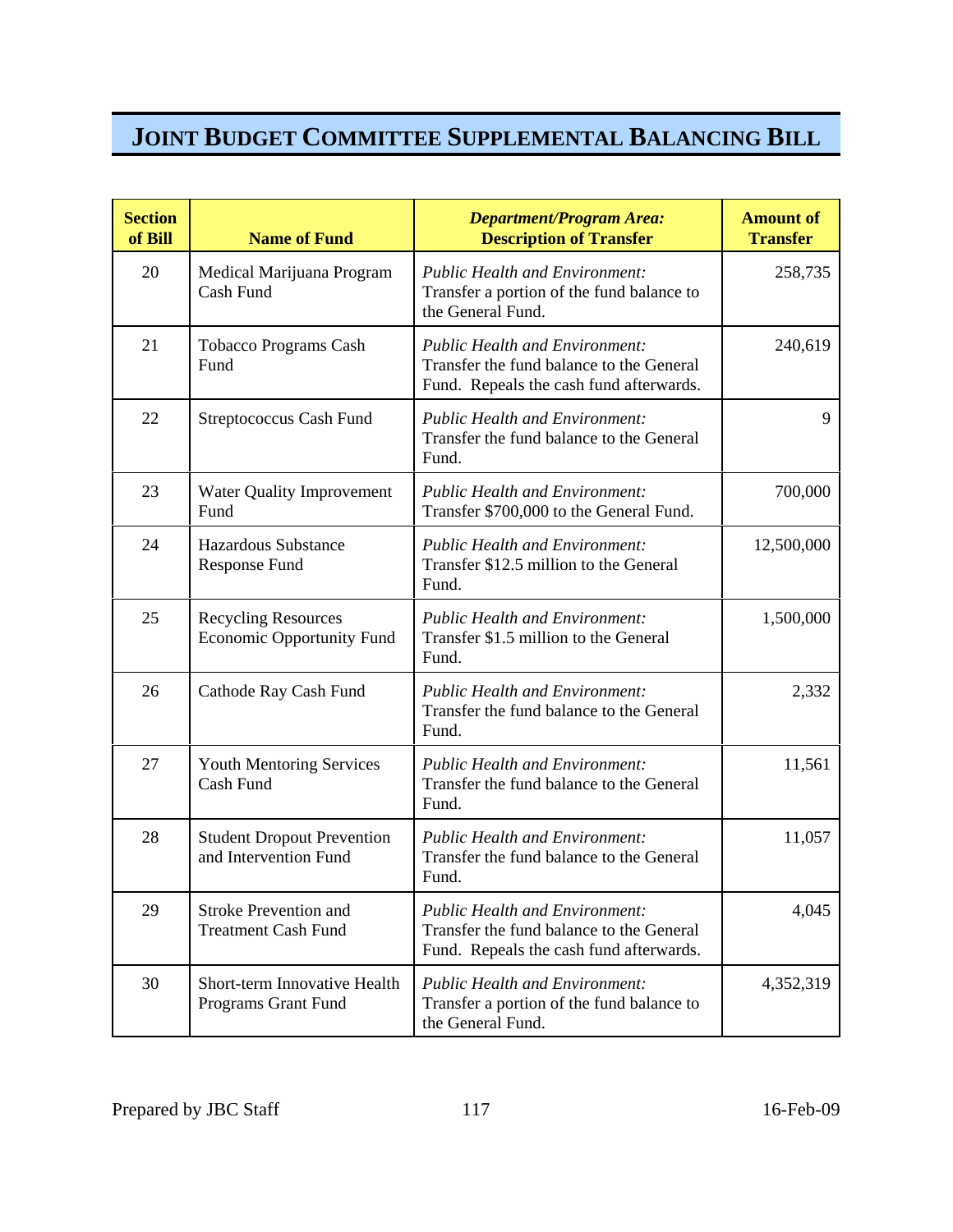| <b>Section</b><br>of Bill | <b>Name of Fund</b>                                                   | <b>Department/Program Area:</b><br><b>Description of Transfer</b>                          | <b>Amount of</b><br><b>Transfer</b> |
|---------------------------|-----------------------------------------------------------------------|--------------------------------------------------------------------------------------------|-------------------------------------|
| 31                        | <b>Health Care Services Fund</b>                                      | Department of Human Services. Transfer<br>\$500,000 to the General Fund.                   | 500,000                             |
| 32                        | <b>Breast and Cervical Cancer</b><br>Prevention and Treatment<br>Fund | <b>Public Health and Environment:</b><br>Transfer \$6 million to the General Fund.         | 6,000,000                           |
| 33                        | Colorado Traumatic Brain<br><b>Injury Trust Fund</b>                  | Department of Human Services. Transfer<br>\$1,500,000 to the General Fund.                 | 1,500,000                           |
| 34                        | <b>Offender Mental Health</b><br><b>Services Fund</b>                 | Department of Human Services. Transfer<br>tobacco-revenue reserves to the General<br>Fund. | 246,350                             |
| 35                        | <b>Colorado Water Conservation</b><br><b>Board Construction Fund</b>  | Department of Natural Resources.<br>Transfers \$10,250,000 to the General<br>Fund.         | 10,250,000                          |
| 36                        | Perpetual Base Account of<br>the Severance Tax Trust<br>Fund          | Department of Natural Resources.<br>Transfers \$20 million to the General<br>Fund.         | 20,000,000                          |
| 37                        | <b>Transportation Infrastructure</b><br>Revolving Fund                | Department of Transportation. Transfers<br>\$3 million to the General Fund.                | 3,000,000                           |
| 38                        | <b>State Rail Bank Fund</b>                                           | Department of Transportation. Transfers<br>\$1.5 million to the General Fund.              | 1,543,937                           |
| 39                        | Safety clause.                                                        |                                                                                            |                                     |
| <b>Total Transfers</b>    |                                                                       |                                                                                            | \$226,556,443                       |

All of the transfers would occur on the effective date of the act, with the following exceptions:

| Subsequent Injury Fund:                               | March 30, 2009 |
|-------------------------------------------------------|----------------|
| Major Medical Insurance Fund:                         | March 30, 2009 |
| Workers' Compensation Cash Fund:                      | March 30, 2009 |
| <b>Higher Education Maintenance and Reserve Fund:</b> | June 30, 2009  |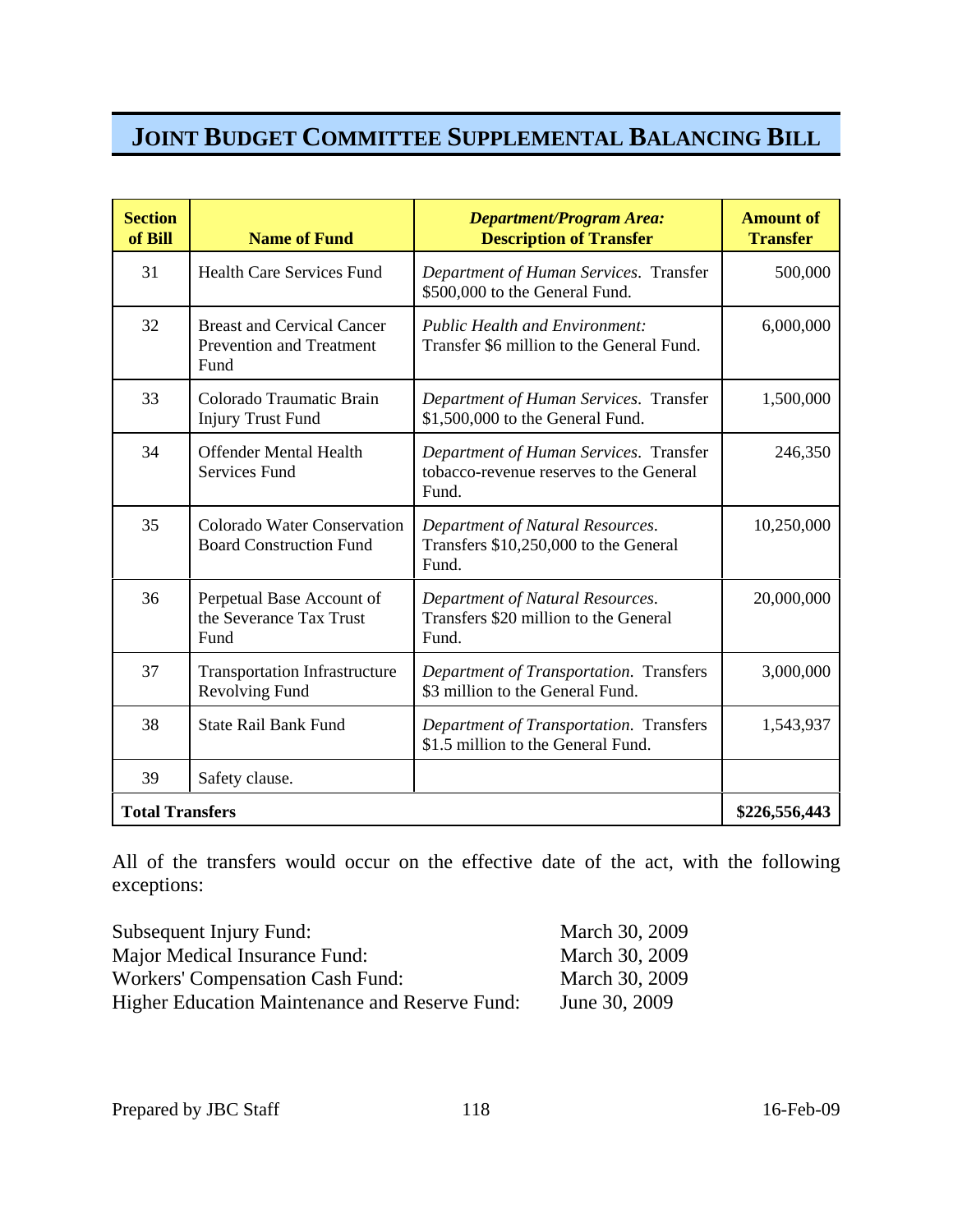## **APPENDIX TO CASH FUND TRANSFERS TO THE GENERAL FUND**

 Please note that the cash fund transfers are ordered by the following convention: **Bill section number -- Fund Name -- Transfer Amount** *Impacted State Agency*

## **Section 1 -- Workers' Compensation Cash Fund -- \$15,700,000**

*Department of Labor*

| <b>Workers' Compensation Cash Fund</b>                                                                          |                             |                                      |                               |                                      |
|-----------------------------------------------------------------------------------------------------------------|-----------------------------|--------------------------------------|-------------------------------|--------------------------------------|
|                                                                                                                 | <b>FY 2007-08</b><br>Actual | <b>FY 2008-09</b><br><b>Estimate</b> | FY 2009-10<br><b>Estimate</b> | <b>FY 2010-11</b><br><b>Estimate</b> |
| <b>Beginning FY Balance</b>                                                                                     | \$22,938,227                | \$21,165,550                         | \$1,990,550                   | $(\$459,450)$                        |
| Revenues                                                                                                        | 12,047,673                  | 10.625,000                           | 11,050,000                    | 11,381,500                           |
| Expenditures                                                                                                    | (13,820,350)                | (14,100,000)                         | (13,500,000)                  | (13,905,000)                         |
| Ending FY Balance without transfer                                                                              | \$21,165,550                | \$17,690,550                         | $(\$459,450)$                 | $(\$2,982,950)$                      |
| Recommended Transfer                                                                                            | $\underline{0}$             | (15,700,000)                         | $\overline{0}$                | $\overline{0}$                       |
| <b>Ending FY Balance</b>                                                                                        | \$21,165,550                | \$1,990,550                          | $(\$459,450)$                 | $(\$2,982,950)$                      |
| <i>Fee Impact:</i> A surcharge is paid by every captive insurance company, insurance carrier including Pinnacol |                             |                                      |                               |                                      |

Assurance, every mutual company or insurance company pursuant to Section 8-44-112 (1) (a), excluding self-insured employers pursuant to Section 8-44-112 (II).

## **Section 2 -- Subsequent Injury Fund -- \$26,500,000**

*Department of Labor*

| <b>Subsequent Injury Fund</b><br><b>JBC</b> Recommendation |                             |                               |                               |                               |
|------------------------------------------------------------|-----------------------------|-------------------------------|-------------------------------|-------------------------------|
|                                                            | <b>FY 2007-08</b><br>Actual | FY 2008-09<br><b>Estimate</b> | FY 2009-10<br><b>Estimate</b> | FY 2010-11<br><b>Estimate</b> |
| <b>Beginning FY Balance</b>                                | \$43,748,437                | \$44,498,437                  | \$18,748,437                  | \$19,498,437                  |
| Revenues                                                   | 3,000,000                   | 3,000,000                     | 3,000,000                     | 3,000,000                     |
| Expenditures                                               | (2,250,000)                 | (2,250,000)                   | (2,250,000)                   | (2,250,000)                   |
| Ending FY Balance without transfer                         | \$44,498,437                | \$45,248,437                  | \$19,498,437                  | \$20,248,437                  |
| Proposed Transfer                                          | $\overline{0}$              | (26,500,000)                  | 0                             |                               |

Prepared by JBC Staff 119 16-Feb-09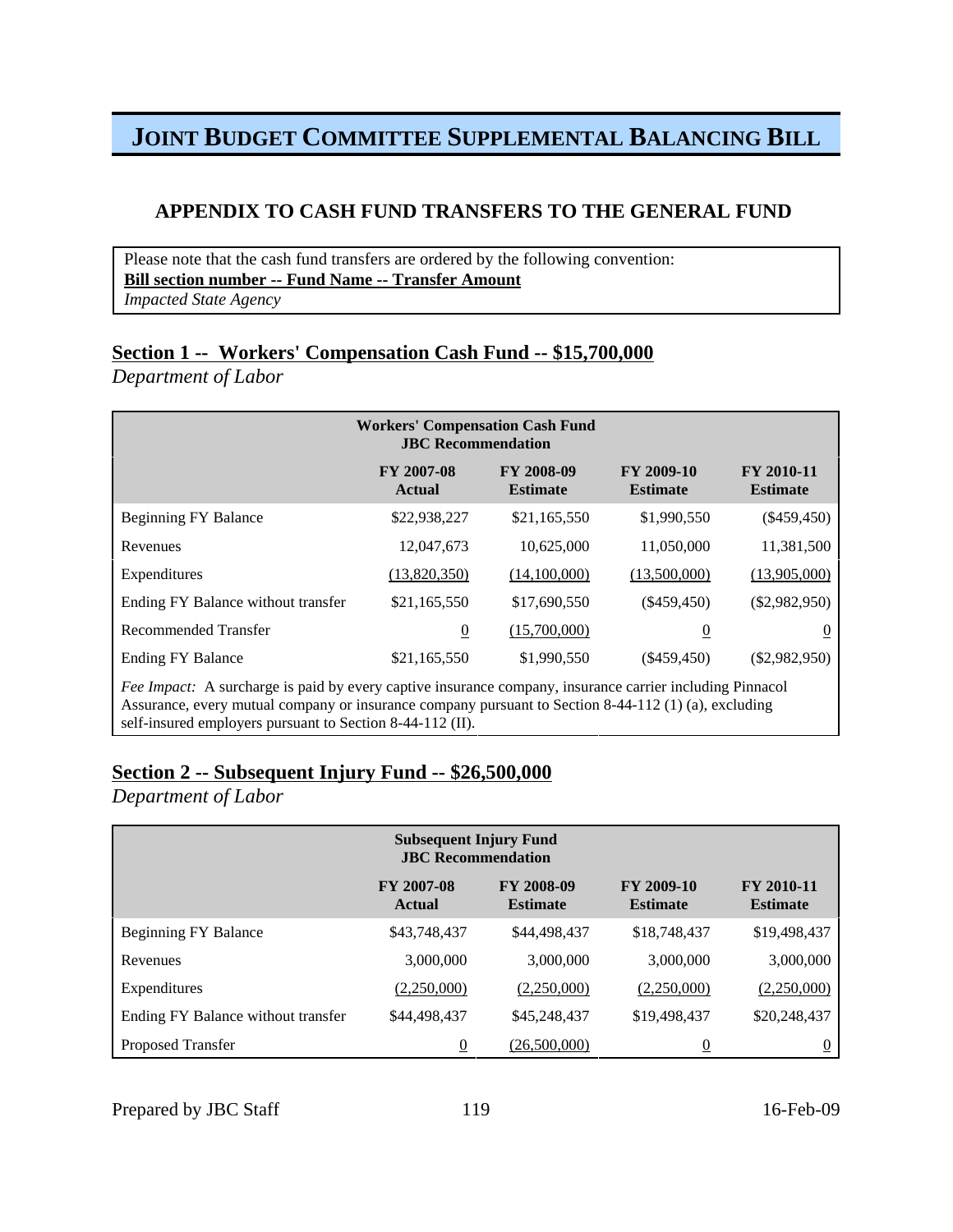| <b>Subsequent Injury Fund</b><br><b>JBC</b> Recommendation                                                                                                                                                                                                                                                 |                                                                                                                                                     |              |              |              |  |  |
|------------------------------------------------------------------------------------------------------------------------------------------------------------------------------------------------------------------------------------------------------------------------------------------------------------|-----------------------------------------------------------------------------------------------------------------------------------------------------|--------------|--------------|--------------|--|--|
|                                                                                                                                                                                                                                                                                                            | <b>FY 2008-09</b><br><b>FY 2009-10</b><br><b>FY 2007-08</b><br><b>FY 2010-11</b><br><b>Estimate</b><br><b>Estimate</b><br><b>Estimate</b><br>Actual |              |              |              |  |  |
| Ending Balance after transfer                                                                                                                                                                                                                                                                              | \$44,498,437                                                                                                                                        | \$18,748,437 | \$19,498,437 | \$20,248,437 |  |  |
| Fee Impact: A surcharge is paid by every captive insurance company, insurance carrier including Pinnacol<br>Assurance, every mutual company or insurance company pursuant to Section 8-46-102 (2) (a) (I), self-insured<br>employers also pays the surcharge, pursuant to Section 8-46-102 (2) (c), C.R.S. |                                                                                                                                                     |              |              |              |  |  |

## **Section 3 -- Major Medical Insurance Fund -- \$69,500,000**

*Department of Labor*

| <b>Major Medical Insurance Fund</b><br><b>JBC</b> Recommendation                                                                                                                                                                                                                                           |                             |                               |                               |                               |  |
|------------------------------------------------------------------------------------------------------------------------------------------------------------------------------------------------------------------------------------------------------------------------------------------------------------|-----------------------------|-------------------------------|-------------------------------|-------------------------------|--|
|                                                                                                                                                                                                                                                                                                            | <b>FY 2007-08</b><br>Actual | FY 2008-09<br><b>Estimate</b> | FY 2009-10<br><b>Estimate</b> | FY 2010-11<br><b>Estimate</b> |  |
| <b>Beginning FY Balance</b>                                                                                                                                                                                                                                                                                | \$156,499,249               | \$183,499,249                 | \$140,999,249                 | \$140,999,249                 |  |
| Revenues                                                                                                                                                                                                                                                                                                   | 40,000,000                  | 40,000,000                    | 40,000,000                    | 40,000,000                    |  |
| Expenditures                                                                                                                                                                                                                                                                                               | (13,000,000)                | (13,000,000)                  | (13,000,000)                  | (13,000,000)                  |  |
| Ending FY Balance without transfer                                                                                                                                                                                                                                                                         | \$183,499,249               | \$210,499,249                 | \$167,999,249                 | \$167,999,249                 |  |
| Proposed Transfer                                                                                                                                                                                                                                                                                          | $\overline{0}$              | (69,500,000)                  | (27,000,000)                  | U                             |  |
| Ending Balance after transfer<br>\$183,499,249<br>\$140,999,249<br>\$140,999,249<br>\$167,999,249                                                                                                                                                                                                          |                             |                               |                               |                               |  |
| Fee Impact: A surcharge is paid by every captive insurance company, insurance carrier including Pinnacol<br>Assurance, every mutual company or insurance company pursuant to Section 8-46-102 (2) (a) (I), self-insured<br>employers also pays the surcharge, pursuant to Section 8-46-102 (2) (c), C.R.S. |                             |                               |                               |                               |  |

## **Section 4 -- Employment Support Fund - Fund 232 -- \$5,000,000**

*Department of Labor*

|                             | <b>FY 2007-08</b><br>Actual | FY 2008-09<br><b>Estimate</b> | FY 2009-10<br><b>Estimate</b> | <b>FY 2010-11</b><br><b>Estimate</b> |
|-----------------------------|-----------------------------|-------------------------------|-------------------------------|--------------------------------------|
| <b>Beginning FY Balance</b> | \$39,371,799                | \$44,498,437                  | \$34,986,915                  | \$30,136,799                         |
| Projected Revenues          | 25,691,732                  | 22,049,351                    | 22,600,585                    | 23,165,599                           |

Prepared by JBC Staff 120 16-Feb-09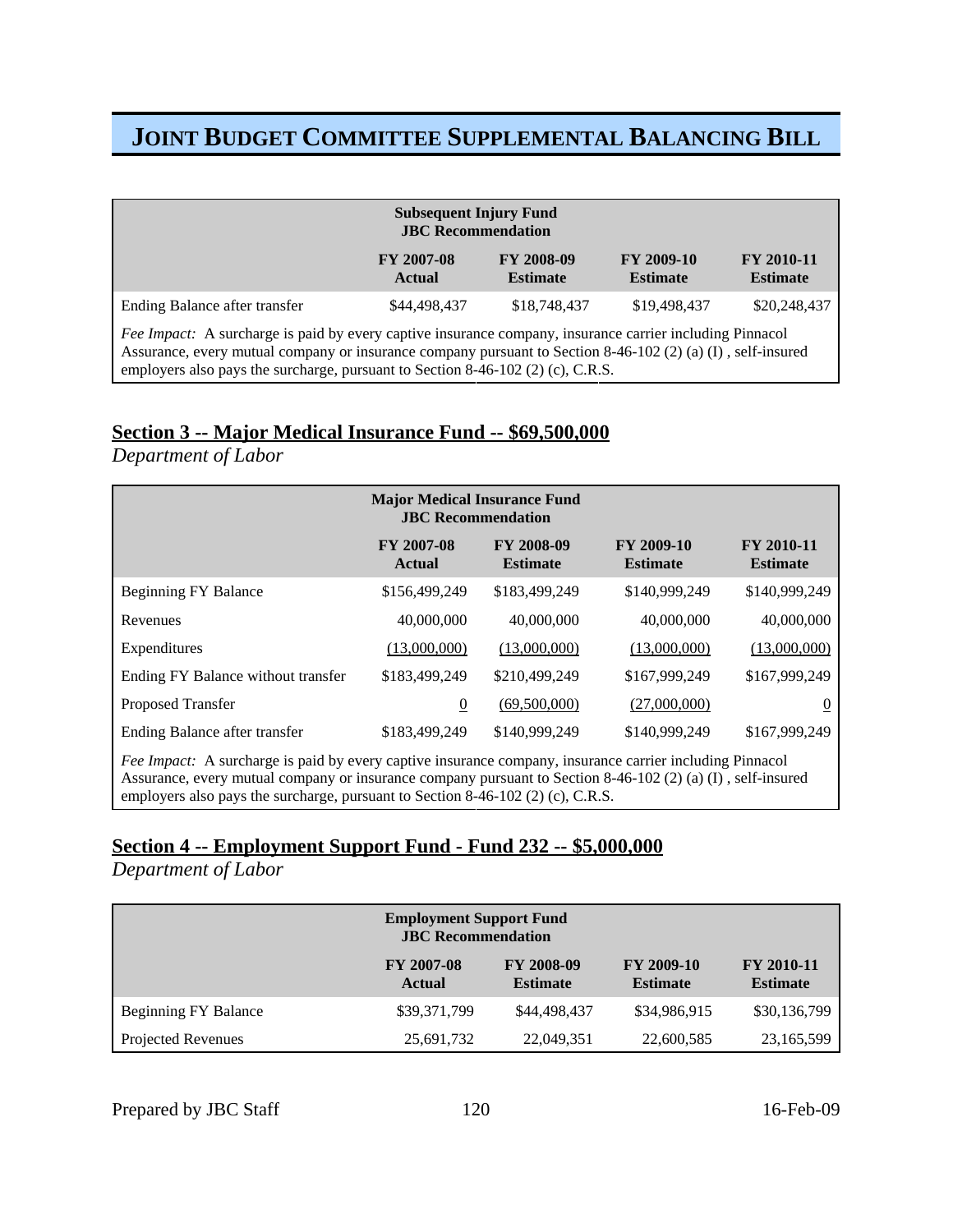|                                                                                                                                                                                                                                     | <b>Employment Support Fund</b><br><b>JBC</b> Recommendation |                                      |                               |                                      |  |
|-------------------------------------------------------------------------------------------------------------------------------------------------------------------------------------------------------------------------------------|-------------------------------------------------------------|--------------------------------------|-------------------------------|--------------------------------------|--|
|                                                                                                                                                                                                                                     | <b>FY 2007-08</b><br><b>Actual</b>                          | <b>FY 2008-09</b><br><b>Estimate</b> | FY 2009-10<br><b>Estimate</b> | <b>FY 2010-11</b><br><b>Estimate</b> |  |
| Expenditures                                                                                                                                                                                                                        | (20, 565, 094)                                              | (26, 560, 873)                       | (27, 450, 701)                | (25,359,092)                         |  |
| Ending FY Balance without transfer                                                                                                                                                                                                  | \$44,498,437                                                | \$39,986,915                         | \$30,136,799                  | \$27,943,306                         |  |
| Recommended Transfer                                                                                                                                                                                                                | $\overline{0}$                                              | (5,000,000)                          | $\boldsymbol{0}$              | $\overline{0}$                       |  |
| Ending FY Balance after transfer                                                                                                                                                                                                    | \$44,498,437                                                | \$34,986,915                         | \$30,136,799                  | \$27,943,306                         |  |
| <i>Fee Impact:</i> The surcharge (.22%, half of which goes into the Fund) is paid by employers, unless an employer<br>has not had any unemployment benefit claims against them in which case that employer does not have to pay the |                                                             |                                      |                               |                                      |  |

surcharge, pursuant to Section 8-76-102 (4) (a), C.R.S.

## **Section 5 -- Local Government Limited Gaming Impact Fund -- \$950,000**

*Department of Local Affairs*

| <b>Local Government Limited Gaming Impact Fund</b><br><b>JBC</b> Recommendation                                                                |                                    |                                      |                               |                               |  |
|------------------------------------------------------------------------------------------------------------------------------------------------|------------------------------------|--------------------------------------|-------------------------------|-------------------------------|--|
|                                                                                                                                                | <b>FY 2007-08</b><br><b>Actual</b> | <b>FY 2008-09</b><br><b>Estimate</b> | FY 2009-10<br><b>Estimate</b> | FY 2010-11<br><b>Estimate</b> |  |
| Beginning FY Balance                                                                                                                           | \$12,260,477                       | \$13,455,987                         | \$9,606                       | \$6,379,586                   |  |
| Revenues                                                                                                                                       | 6,538,460                          | 6,966,339                            | 7,369,980                     | 7,874,054                     |  |
| Expenditures                                                                                                                                   | (5,342,950)                        | $\overline{0}$                       | $\overline{0}$                | $\theta$                      |  |
| Ending FY Balance without transfer                                                                                                             | \$13,455,987                       | \$20,422,326                         | \$7,379,586                   | \$14,253,640                  |  |
| Proposed Transfer                                                                                                                              | $\overline{0}$                     | (950,000)                            | (1,000,000)                   | $\theta$                      |  |
| Ending Balance after transfer                                                                                                                  | \$13,455,987                       | \$19,472,326                         | \$6,379,586                   | \$14,253,640                  |  |
| Commitments (Informational)                                                                                                                    | $\mathbf{0}$                       | (19, 462, 720)                       | $\Omega$                      | $\theta$                      |  |
| Ending Liquid Balance after<br>Commitments (Informational)                                                                                     | \$13,455,987                       | \$9,606                              | \$6,379,586                   | \$14,253,640                  |  |
| <i>Fee Impact:</i> None. The Fund receives 6.5 percent of the total adjusted gross limited gaming proceeds (after<br>administrative expenses). |                                    |                                      |                               |                               |  |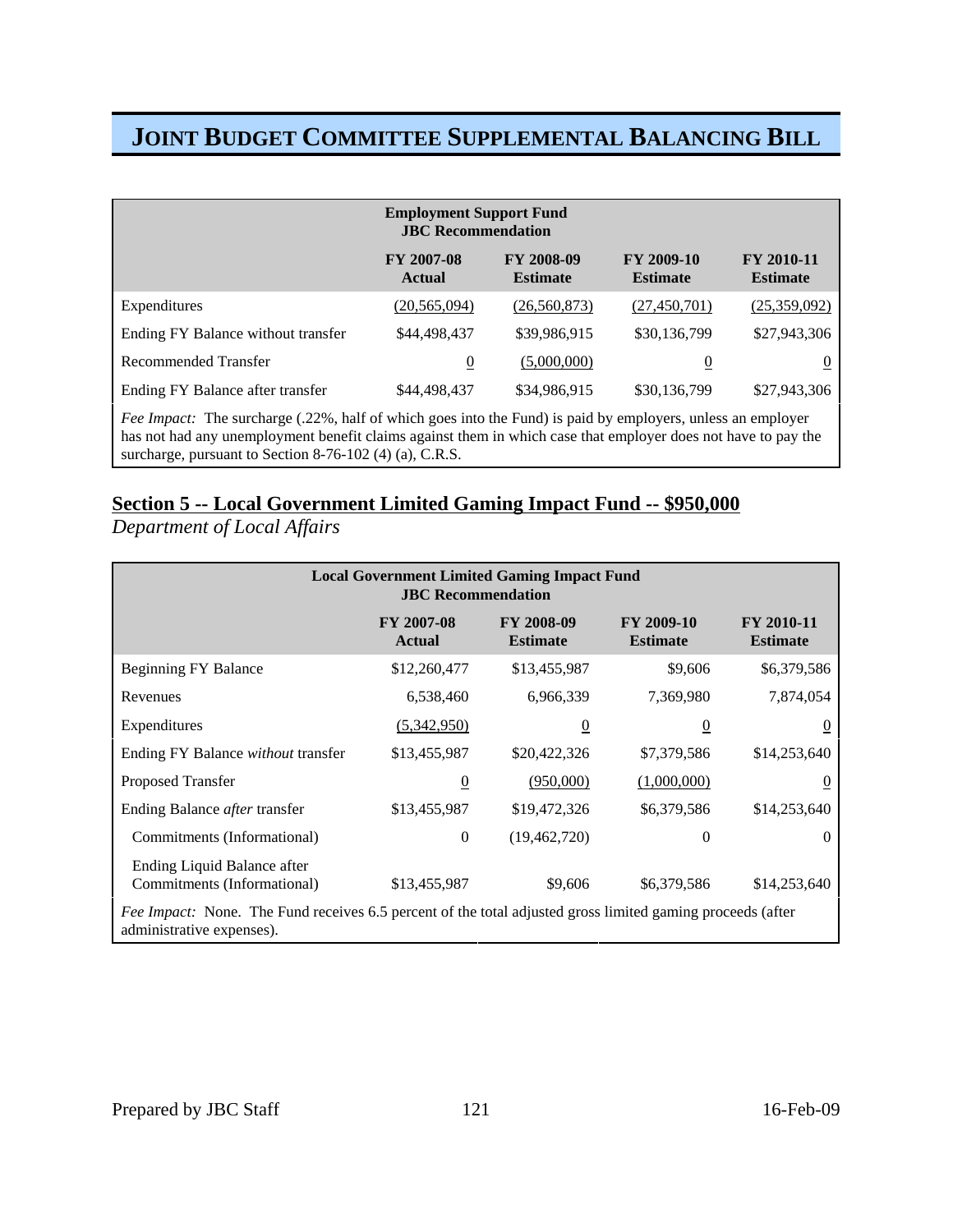## **Section 6 -- Notary Administration Cash Fund -- \$575,000**

*Department of State*

|                                                                                          | <b>FY 2007-08</b><br><b>Actual</b> | <b>FY 2008-09</b><br><b>Estimate</b> | FY 2009-10<br><b>Estimate</b> | <b>FY 2010-11</b><br><b>Estimate</b> |
|------------------------------------------------------------------------------------------|------------------------------------|--------------------------------------|-------------------------------|--------------------------------------|
| <b>Beginning FY Balance</b>                                                              | \$756,382                          | \$752,374                            | \$155,165                     | \$112,887                            |
| Revenues                                                                                 | 343,171                            | 494,168                              | 642,109                       | 642,109                              |
| Expenditures                                                                             | (347,179)                          | (516, 377)                           | (684, 387)                    | (684,387)                            |
| Ending FY Balance without transfer                                                       | \$752,374                          | \$730,165                            | \$112,887                     | \$70,609                             |
| <b>Proposed Transfer</b>                                                                 | $\overline{0}$                     | (575,000)                            | $\overline{0}$                | $\theta$                             |
| Ending Balance after transfer                                                            | \$752,374                          | \$155,165                            | \$112,887                     | \$70,609                             |
| <i>Fee Impact:</i> Paid by notaries public when they are commissioned by the Department. |                                    |                                      |                               |                                      |

### **Section 7 -- Court Security Cash Fund -- \$1,500,000**

*Judicial Branch*

|                                    | <b>FY 2007-08</b><br>Actual | FY 2008-09<br><b>Estimate</b> | FY 2009-10<br><b>Estimate</b> | FY 2010-11<br><b>Estimate</b> |
|------------------------------------|-----------------------------|-------------------------------|-------------------------------|-------------------------------|
| <b>Beginning FY Balance</b>        | \$0                         | \$2,363,329                   | \$818,707                     | \$487,054                     |
| Revenues                           | 2,707,636                   | 2,900,000                     | 3,000,000                     | 3,100,000                     |
| Expenditures                       | (344, 307)                  | (2,944,622)                   | (3,331,653)                   | (3,331,653)                   |
| Ending FY Balance without transfer | \$2,363,329                 | \$2,318,707                   | \$487,054                     | \$255,401                     |
| Recommended Transfer               | $\overline{0}$              | (1,500,000)                   | $\overline{0}$                | $\overline{0}$                |
| Ending FY Balance after transfer   | \$2,363,329                 | \$818,707                     | \$487,054                     | \$255,401                     |

*Fee Impact:* Filing fees and docket fees paid by individuals using the court system, and those who violate traffic laws [\$5 surcharge on: docket fees and jury fees for certain civil actions; docket fees for criminal convictions, special proceeding filings, and certain traffic infraction penalties; filing fees for certain probate filings; and fees for certain filings on water matters].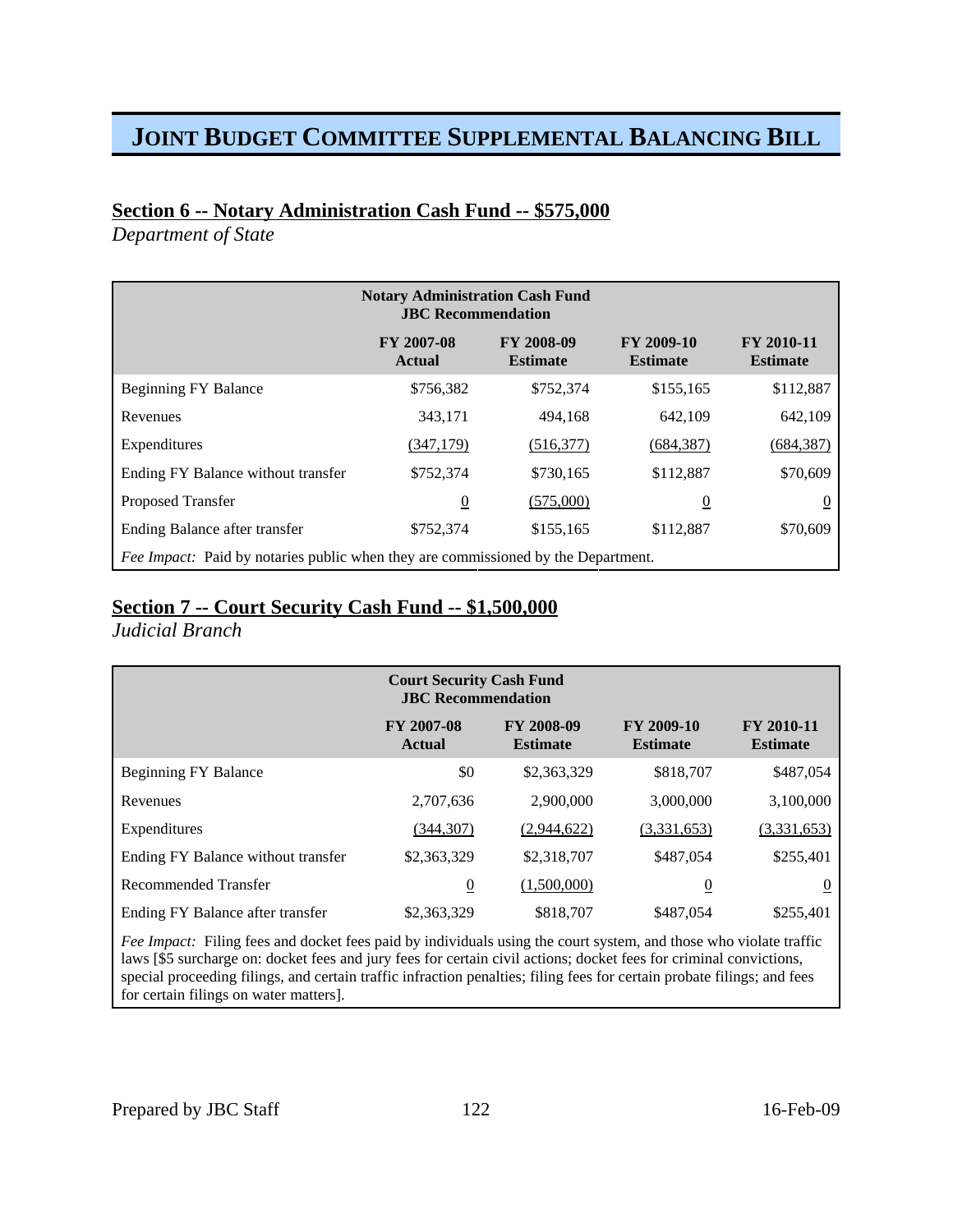# **Section 8 -- Family-friendly Court Program Cash Fund -- \$200,000**

*Judicial Branch*

| <b>Family-friendly Court Program Cash Fund</b><br><b>JBC</b> Recommendation |                                    |                                      |                               |                                      |
|-----------------------------------------------------------------------------|------------------------------------|--------------------------------------|-------------------------------|--------------------------------------|
|                                                                             | <b>FY 2007-08</b><br><b>Actual</b> | <b>FY 2008-09</b><br><b>Estimate</b> | FY 2009-10<br><b>Estimate</b> | <b>FY 2010-11</b><br><b>Estimate</b> |
| <b>Beginning FY Balance</b>                                                 | \$359,120                          | \$332,571                            | \$91,148                      | \$65,597                             |
| <b>Projected Revenues</b>                                                   | 363,961                            | 374,879                              | 384,451                       | 391,936                              |
| Expenditures                                                                | (390, 510)                         | (416,302)                            | (410,002)                     | (410,002)                            |
| Ending FY Balance without transfer                                          | \$332,571                          | \$291,148                            | \$65,597                      | \$47,531                             |
| Recommended Transfer                                                        | $\overline{0}$                     | (200,000)                            | $\overline{0}$                |                                      |
| Ending FY Balance after transfer                                            | \$332,571                          | \$91,148                             | \$65,597                      | \$47,531                             |
| Fee Impact: Surcharges paid by individuals who violate traffic laws.        |                                    |                                      |                               |                                      |

### **Section 9 -- State Commission on Judicial Performance Cash Fund -- \$900,000** *Judicial Branch*

| <b>State Commission on Judicial Performance Cash Fund</b><br><b>JBC</b> Recommendation |                      |                               |                               |                               |
|----------------------------------------------------------------------------------------|----------------------|-------------------------------|-------------------------------|-------------------------------|
|                                                                                        | FY 2007-08<br>Actual | FY 2008-09<br><b>Estimate</b> | FY 2009-10<br><b>Estimate</b> | FY 2010-11<br><b>Estimate</b> |
| <b>Beginning FY Balance</b>                                                            | \$1,574,507          | \$1,578,839                   | \$612,928                     | \$540,534                     |
| <b>Projected Revenues</b>                                                              | 871,003              | 897,133                       | 924,047                       | 951,768                       |
| Expenditures                                                                           | (866, 671)           | (963,044)                     | (996, 441)                    | (996,441)                     |
| Ending FY Balance without transfer                                                     | \$1,578,839          | \$1,512,928                   | \$540,534                     | \$495,861                     |
| Recommended Transfer                                                                   | $\overline{0}$       | (900,000)                     | $\overline{0}$                | $\theta$                      |
| Ending FY Balance after transfer                                                       | \$1,578,839          | \$612,928                     | \$540,534                     | \$495,861                     |
| Fee Impact: Docket fees paid by individuals using the court system.                    |                      |                               |                               |                               |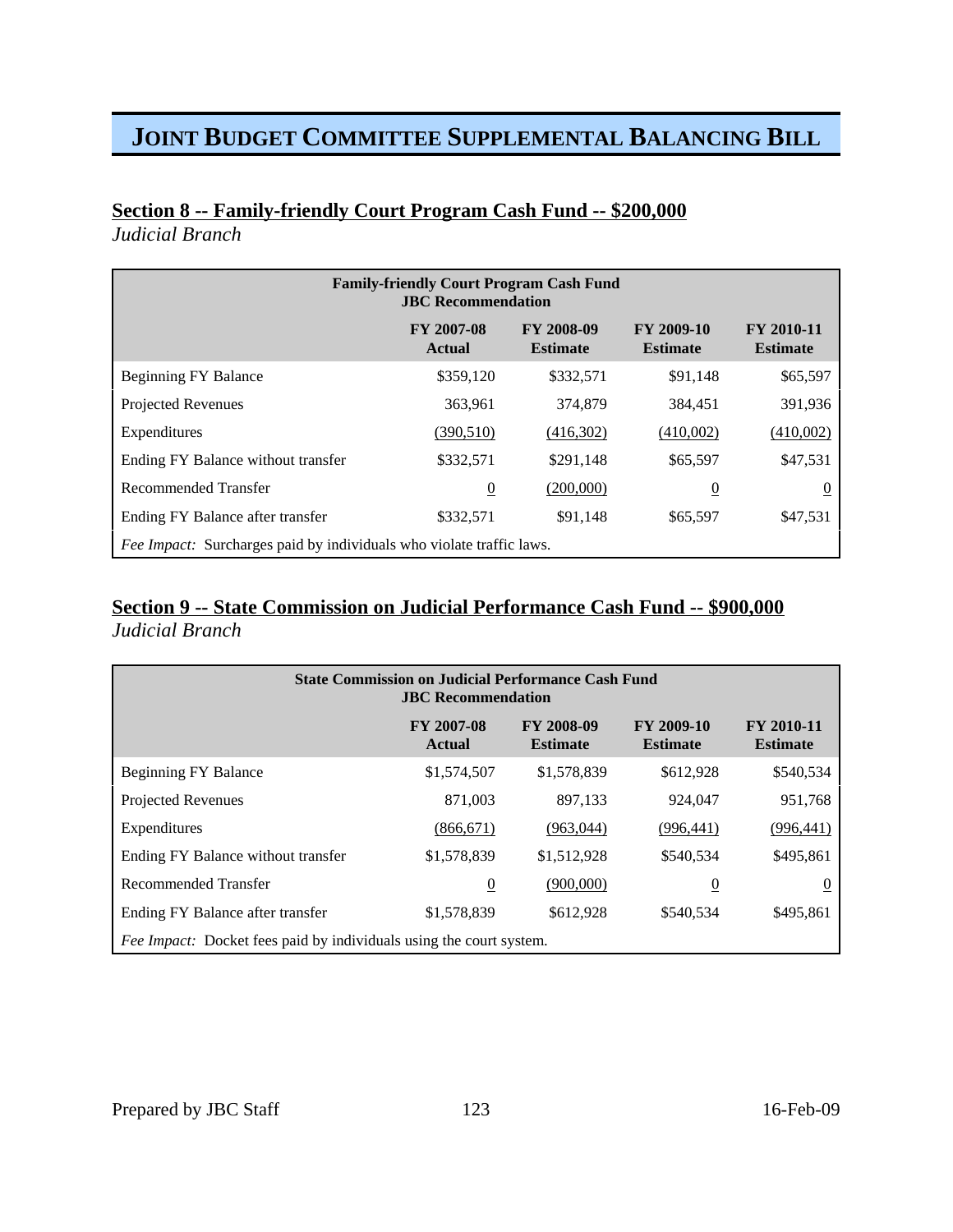## **Section 10 -- Dispute Resolution Fund -- \$32,500 (fund balance)**

*Judicial Branch*

Established in 1983, this fund consists of fees paid by parties using mediation services provided through judicial districts' dispute resolution programs. This fund has not been utilized for a number of years. *Fee Impact:* None (as described).

#### **Section 11 -- Guardian Ad Litem Fund -- \$8,000 (fund balance)** *Judicial Branch*

This fund was established through H.B. 00-1371, the act that created the Office of the Child's Representative. This fund has not been utilized for a number of years, and the existing fund balance essentially represents unspent start-up funds. *Fee Impact:* None (as described).

## **Section 12 -- Offender Services Fund -- \$250,000**

*Judicial Branch*

|                                                                     | <b>Offender Services Fund</b><br><b>JBC</b> Recommendation |                               |                               |                               |
|---------------------------------------------------------------------|------------------------------------------------------------|-------------------------------|-------------------------------|-------------------------------|
|                                                                     | FY 2007-08<br><b>Actual</b>                                | FY 2008-09<br><b>Estimate</b> | FY 2009-10<br><b>Estimate</b> | FY 2010-11<br><b>Estimate</b> |
| <b>Beginning FY Balance</b>                                         | \$6,227,078                                                | \$8,365,847                   | \$7,835,290                   | \$4,250,689                   |
| <b>Projected Revenues</b>                                           | 10,723,009                                                 | 11,366,389                    | 12,048,373                    | 12,771,275                    |
| Expenditures                                                        | (8,584,240)                                                | (11, 646, 946)                | (15,632,974)                  | (15, 632, 974)                |
| Ending FY Balance without transfer                                  | \$8,365,847                                                | \$8,085,290                   | \$4,250,689                   | \$1,388,990                   |
| Recommended Transfer                                                | $\overline{0}$                                             | (250,000)                     | $\overline{0}$                | $\overline{0}$                |
| Ending FY Balance after transfer                                    | \$8,365,847                                                | \$7,835,290                   | \$4,250,689                   | \$1,388,990                   |
| <i>Fee Impact:</i> Supervision fees paid by offenders on probation. |                                                            |                               |                               |                               |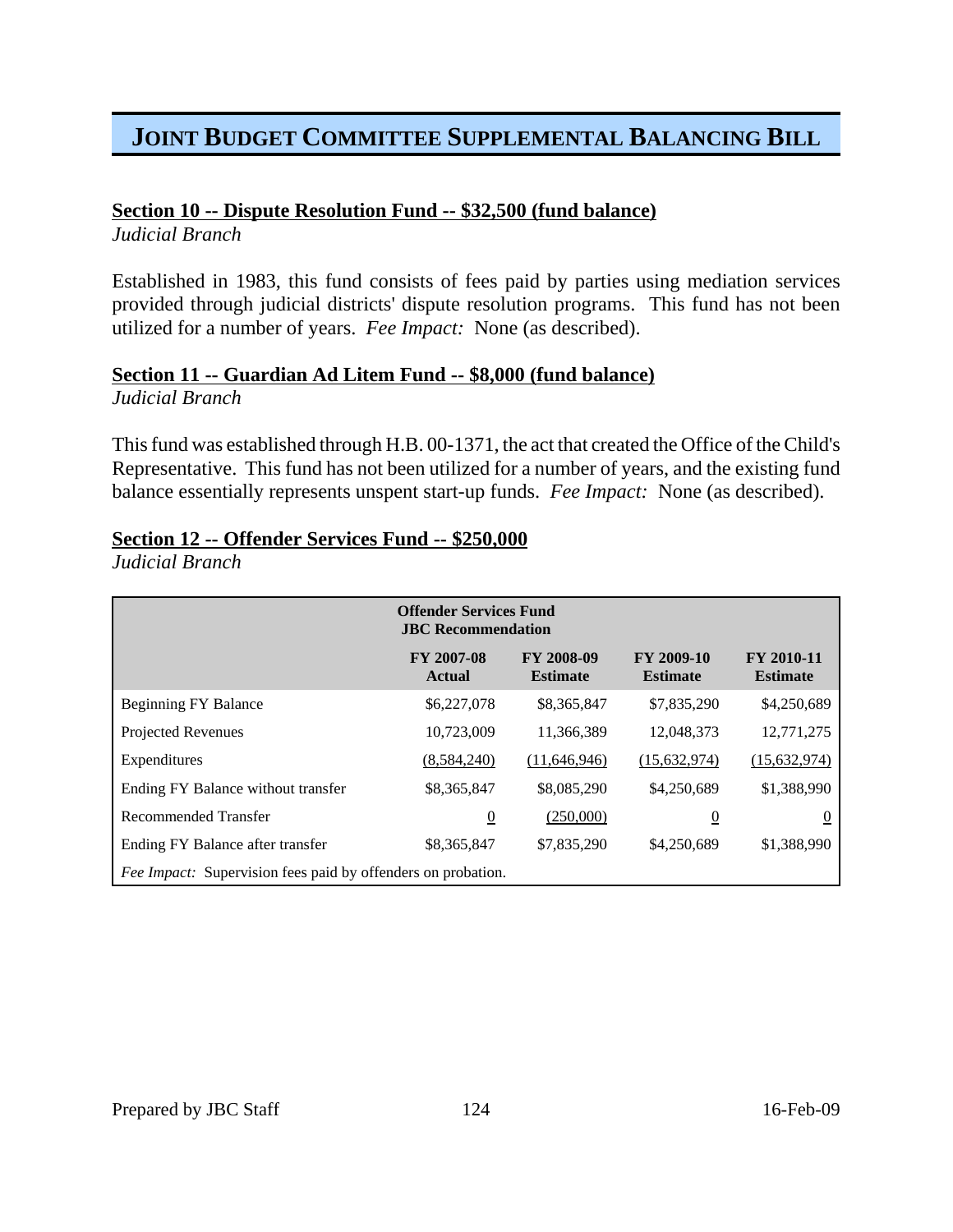### **Section 13 -- Drug Offender Surcharge Fund -- \$151,341**

*Judicial Branch*

| <b>Drug Offender Surcharge Fund</b><br><b>JBC</b> Recommendation |                             |                               |                               |                               |
|------------------------------------------------------------------|-----------------------------|-------------------------------|-------------------------------|-------------------------------|
|                                                                  | FY 2007-08<br><b>Actual</b> | FY 2008-09<br><b>Estimate</b> | FY 2009-10<br><b>Estimate</b> | FY 2010-11<br><b>Estimate</b> |
| <b>Beginning FY Balance</b>                                      | \$3,005,884                 | \$2,851,059                   | \$3,327,622                   | \$3,023,568                   |
| Projected Revenues                                               | 4,862,410                   | 4,965,668                     | 5,064,981                     | 5,216,930                     |
| Expenditures                                                     | (5,017,235)                 | (4,337,764)                   | (5,369,035)                   | (5,653,335)                   |
| Ending FY Balance without transfer                               | \$2,851,059                 | \$3,478,963                   | \$3,023,568                   | \$2,587,163                   |
| Recommended Transfer                                             | $\overline{0}$              | (151, 341)                    | $\overline{0}$                | <u>0</u>                      |
| Ending FY Balance after transfer                                 | \$2,851,059                 | \$3,327,622                   | \$3,023,568                   | \$2,587,163                   |
| <i>Fee Impact:</i> Surcharges paid by drug offenders.            |                             |                               |                               |                               |

## **Section 13 -- Drug Offender Treatment Fund -- \$350,000**

*Judicial Branch*

Moneys in this fund are subject to annual appropriation to the Judicial Department for community-based substance abuse treatment. The existing fund balance essentially represents that portion of the \$2.2 million General Fund appropriation for this program that reverted at the end of FY 2007-08. *Fee Impact:* None (as described).

## **Section 14 -- Public School Contingency Reserve Fund -- \$3,082,452**

*Department of Education*

| <b>Public School Contingency Reserve Fund</b><br><b>JBC</b> Recommendation |                                    |                               |                               |                                      |
|----------------------------------------------------------------------------|------------------------------------|-------------------------------|-------------------------------|--------------------------------------|
|                                                                            | <b>FY 2007-08</b><br><b>Actual</b> | FY 2008-09<br><b>Estimate</b> | FY 2009-10<br><b>Estimate</b> | <b>FY 2010-11</b><br><b>Estimate</b> |
| <b>Beginning FY Balance</b>                                                | \$4,770,988                        | \$4,614,740                   | \$0                           | \$0                                  |
| Revenues                                                                   | 0                                  | 0                             | 0                             | $\Omega$                             |
| Expenditures                                                               | (156, 248)                         | (1,532,288)                   | $\overline{0}$                | $\overline{0}$                       |
| Ending FY Balance without transfer                                         | \$4,614,740                        | \$3,082,452                   | \$0                           | \$0                                  |
| Proposed Transfer                                                          | 0                                  | (3,082,452)                   |                               |                                      |

Prepared by JBC Staff 125 16-Feb-09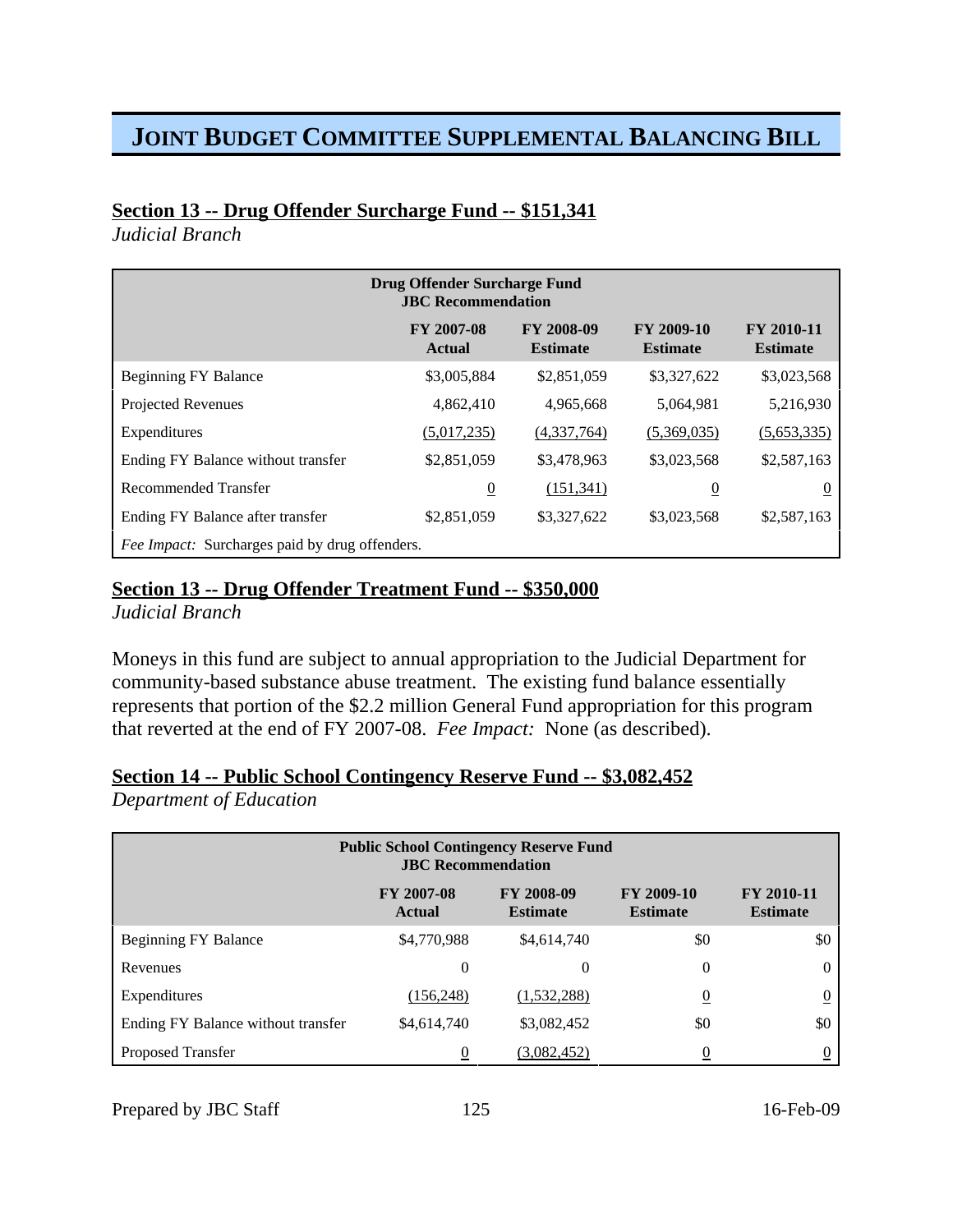| <b>Public School Contingency Reserve Fund</b><br><b>JBC</b> Recommendation              |                                    |                                      |                               |                                      |
|-----------------------------------------------------------------------------------------|------------------------------------|--------------------------------------|-------------------------------|--------------------------------------|
|                                                                                         | <b>FY 2007-08</b><br><b>Actual</b> | <b>FY 2008-09</b><br><b>Estimate</b> | FY 2009-10<br><b>Estimate</b> | <b>FY 2010-11</b><br><b>Estimate</b> |
| Ending Balance after transfer                                                           | \$4,614,740                        | \$0                                  | \$0                           | \$0                                  |
| Fee Impact: None. Moneys originally transferred to the Fund were from the General Fund. |                                    |                                      |                               |                                      |

## **Section 15 -- Higher Education Maintenance and Reserve Fund -- \$33,700,000**

*Department of Higher Education / Capital Construction*

| <b>Higher Education Maintenance and Reserve Fund</b><br><b>JBC</b> Recommendation |                                    |                               |                               |                               |
|-----------------------------------------------------------------------------------|------------------------------------|-------------------------------|-------------------------------|-------------------------------|
|                                                                                   | <b>FY 2007-08</b><br><b>Actual</b> | FY 2008-09<br><b>Estimate</b> | FY 2009-10<br><b>Estimate</b> | FY 2010-11<br><b>Estimate</b> |
| <b>Beginning FY Balance</b>                                                       | N.A.                               | N.A.                          | \$0                           | \$8,300,000                   |
| <b>Projected Revenues</b>                                                         |                                    | 33,700,000                    | 8,300,000                     | 8,500,000                     |
| Expenditures                                                                      |                                    | $\overline{0}$                | <u>0</u>                      |                               |
| Ending FY Balance without<br>transfer                                             |                                    | \$33,700,000                  | \$8,300,000                   | \$16,800,000                  |
| <b>Recommended Transfer</b>                                                       |                                    | (33,700,000)                  | $\overline{0}$                |                               |
| Ending FY Balance after transfer                                                  | \$0                                | \$0                           | \$8,300,000                   | \$16,800,000                  |

*Fee Impact:* None. The Fund receives 50 percent of federal mineral lease bonus (fixed and up-front) payments. It can also receive a spillover if income to the Higher Education Federal Mineral Lease Revenues Fund (Revenues Fund) exceeds \$50 million. The principal of the Fund remains in the fund as a reserve. Interest earnings may be used for higher education controlled maintenance. As of February 12, the fund had a balance of \$30.8 million.

## **Section 16 -- Department of State Cash Fund -- \$2,175,000**

*Department of State*

| <b>Department of State Cash Fund</b><br><b>JBC</b> Recommendation |                                    |                                      |                               |                                      |
|-------------------------------------------------------------------|------------------------------------|--------------------------------------|-------------------------------|--------------------------------------|
|                                                                   | <b>FY 2007-08</b><br><b>Actual</b> | <b>FY 2008-09</b><br><b>Estimate</b> | FY 2009-10<br><b>Estimate</b> | <b>FY 2010-11</b><br><b>Estimate</b> |
| <b>Beginning FY Balance</b>                                       | \$3,273,840                        | \$4,504,714                          | \$1,080,146                   | \$925,436                            |
| Revenues                                                          | 14,903,899                         | 17,914,751                           | 18,228,695                    | 18,228,695                           |
| Expenditures                                                      | (13,673,025)                       | (19,164,319)                         | (18, 383, 405)                | (18,383,405)                         |

Prepared by JBC Staff 126 16-Feb-09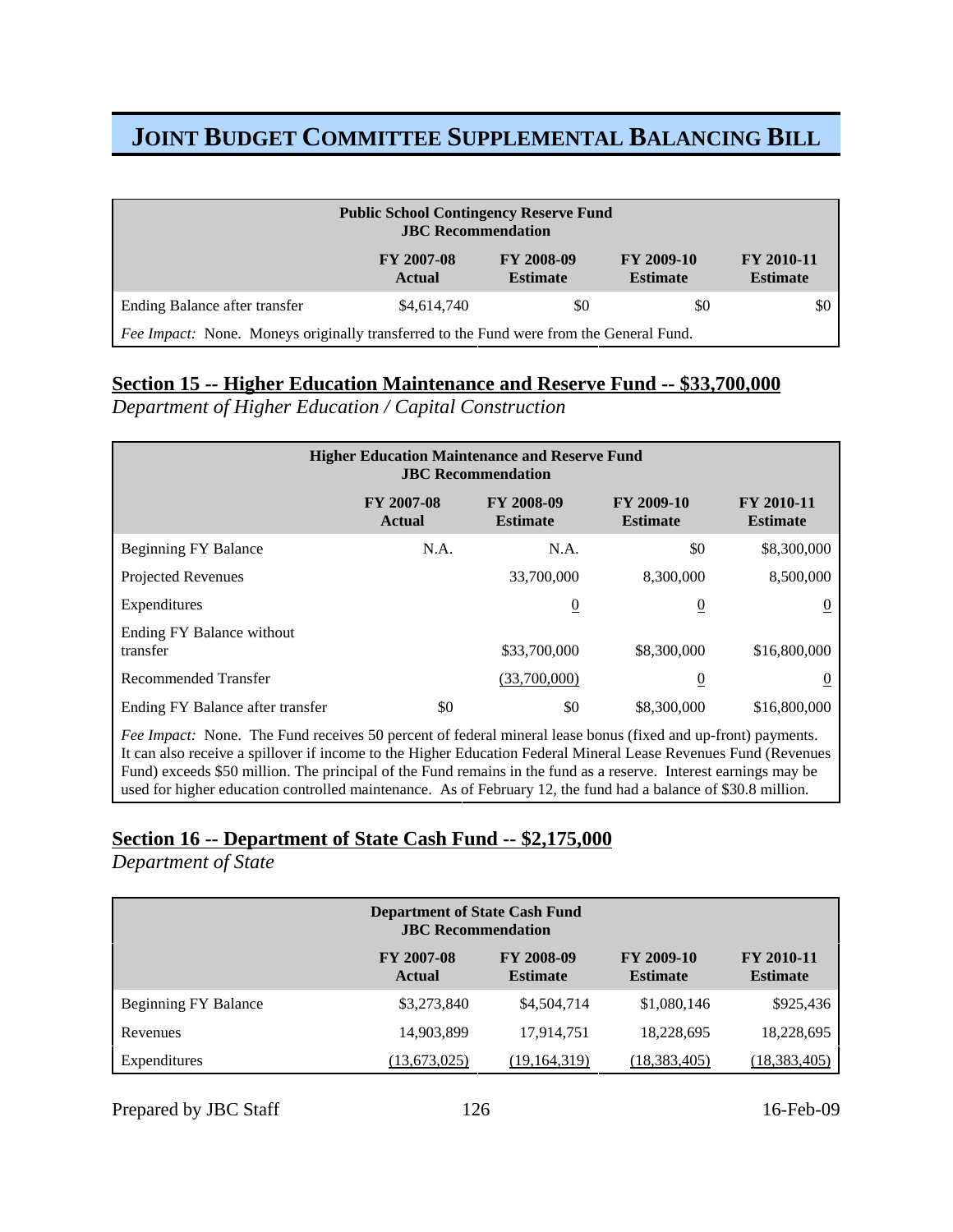| <b>Department of State Cash Fund</b><br><b>JBC</b> Recommendation                                                                                          |                             |                                      |                               |                                      |
|------------------------------------------------------------------------------------------------------------------------------------------------------------|-----------------------------|--------------------------------------|-------------------------------|--------------------------------------|
|                                                                                                                                                            | <b>FY 2007-08</b><br>Actual | <b>FY 2008-09</b><br><b>Estimate</b> | FY 2009-10<br><b>Estimate</b> | <b>FY 2010-11</b><br><b>Estimate</b> |
| Ending FY Balance without transfer                                                                                                                         | \$4,504,714                 | \$3,255,146                          | \$925,436                     | \$770,726                            |
| <b>Proposed Transfer</b>                                                                                                                                   | $\overline{0}$              | (2,175,000)                          | 0                             |                                      |
| Ending Balance after transfer                                                                                                                              | \$4,504,714                 | \$1,080,146                          | \$925,436                     | \$770,726                            |
| <i>Fee Impact:</i> Fees are paid by people who conduct business filings, submit annual reports, register trade names,<br>among other formal registrations. |                             |                                      |                               |                                      |

### **Section 17 -- Capitol Complex Facilities Fund -- \$2,300,000**

#### *Department of Personnel*

| <b>Capitol Complex Facilities Fund</b><br><b>JBC</b> Recommendation                                            |                                    |                               |                               |                               |
|----------------------------------------------------------------------------------------------------------------|------------------------------------|-------------------------------|-------------------------------|-------------------------------|
|                                                                                                                | <b>FY 2007-08</b><br><b>Actual</b> | FY 2008-09<br><b>Estimate</b> | FY 2009-10<br><b>Estimate</b> | FY 2010-11<br><b>Estimate</b> |
| <b>Beginning FY Balance</b>                                                                                    | \$1,366,721                        | \$2,306,978                   | \$767,770                     | \$766,429                     |
| Revenues                                                                                                       | 11,516,200                         | 12,418,205                    | 12,044,249                    | 12,346,576                    |
| Expenditures                                                                                                   | (10, 575, 943)                     | (11, 657, 413)                | (12,045,590)                  | (12, 346, 432)                |
| Ending FY Balance without transfer                                                                             | \$2,306,978                        | \$3,067,770                   | \$766,429                     | \$766,573                     |
| Proposed Transfer                                                                                              | $\overline{0}$                     | (2,300,000)                   | $\overline{0}$                | $\overline{0}$                |
| Ending Balance after transfer                                                                                  | \$2,306,978                        | \$767,770                     | \$766,429                     | \$766,573                     |
| Fee Impact: None. The fund collects charges to state agencies for leased space occupied in the Capitol Complex |                                    |                               |                               |                               |

and auxiliary locations (Grand Junction State Services Building and the Camp George West campus). Moneys in the fund are used to cover the costs of the physical operation and maintenance for facilities within the Capitol Complex and auxiliary locations.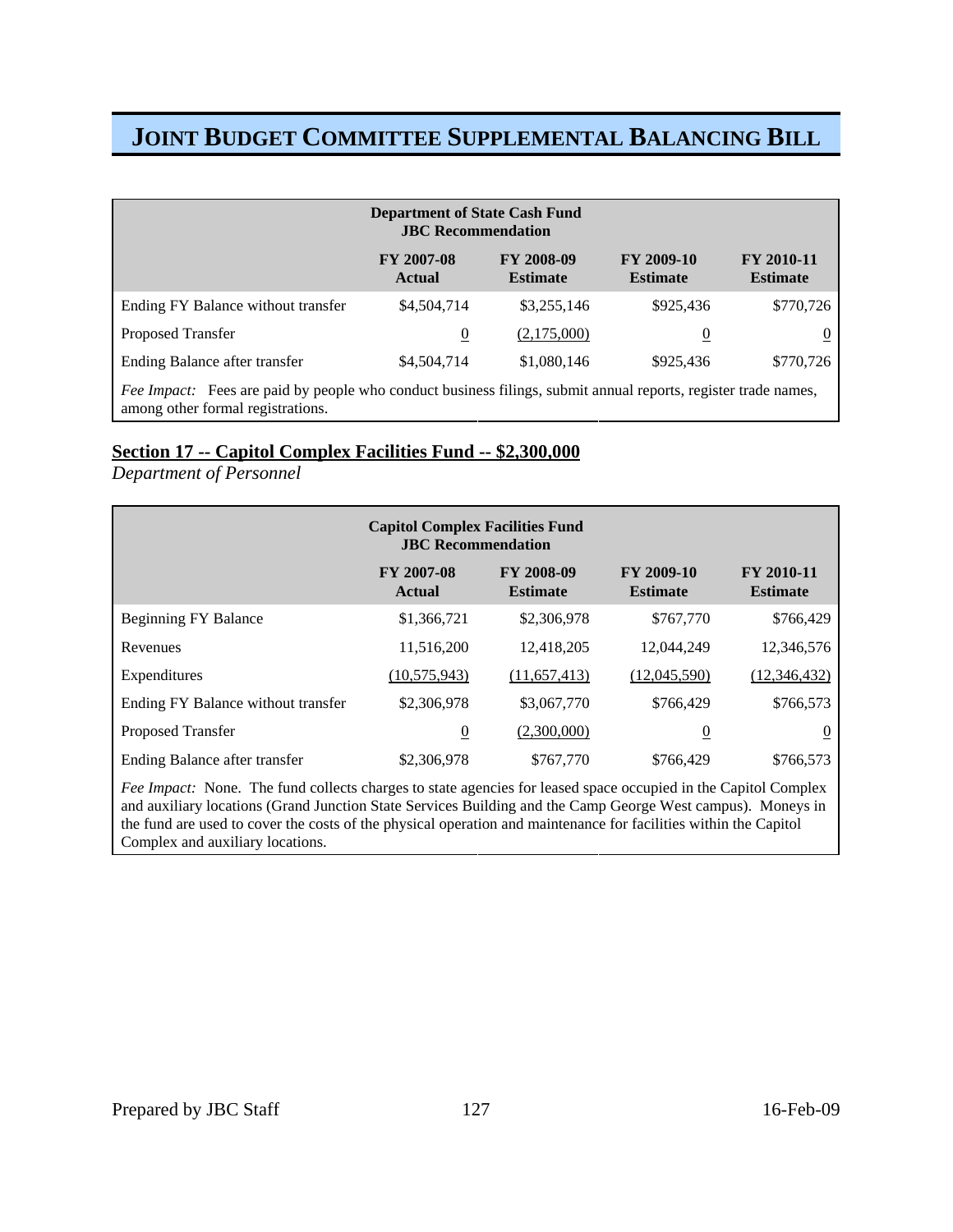#### **Section 18 -- Motor Fleet Management Fund -- \$1,000,000**

*Department of Personnel*

| <b>Motor Fleet Management Fund</b><br><b>JBC</b> Recommendation |                                      |                               |                               |  |
|-----------------------------------------------------------------|--------------------------------------|-------------------------------|-------------------------------|--|
| <b>FY 2007-08</b><br><b>Actual</b>                              | <b>FY 2008-09</b><br><b>Estimate</b> | FY 2009-10<br><b>Estimate</b> | FY 2010-11<br><b>Estimate</b> |  |
| \$2,803,745                                                     | \$1,420,054                          | \$1,082,990                   | \$1,077,327                   |  |
| 25,258,106                                                      | 26, 243, 628                         | 30,897,015                    | 32,033,771                    |  |
| (26, 641, 797)                                                  | (25,580,692)                         | (30,902,678)                  | (32,028,229)                  |  |
| \$1,420,054                                                     | \$2,082,990                          | \$1,077,327                   | \$1,082,869                   |  |
| $\overline{0}$                                                  | (1,000,000)                          | $\overline{0}$                | $\bf{0}$                      |  |
| \$1,420,054                                                     | \$1,082,990                          | \$1,077,327                   | \$1,082,869                   |  |
|                                                                 |                                      |                               |                               |  |

*Fee Impact:* None. The Fund receives funds from charges to state agencies to cover costs of maintenance and operation of the State motor vehicle fleet. Services provided include leasing new and used vehicles to State agencies and authorizing all vehicle related maintenance expenses.

## **Section 19 -- Alcohol and Drug Abuse Community Prevention and Treatment Fund -- \$61,186**

*Department of Human Services*

This cash fund does not carry an annual balance. It serves as a pass-through for tobacco litigation settlement dollars prior to their appropriation to the Offender Mental Health Program line item. Due to the nature of the provider contracts, these funds can not be utilized and would revert to the Short-term Innovative Health Grant Program fund at the end of FY 2008-09. *Fee Impact:* None. The Fund receive tobacco-settlement revenues.

#### **Section 20 -- Medical Marijuana Program Cash Fund -- \$258,735**

*Department of Public Health and Environment*

The Medical Marijuana Program Cash Fund is supported by a fee paid by people enrolled in the state's Medical Marijuana Registry. Currently the fee is \$90. *Fee Impact:* As described.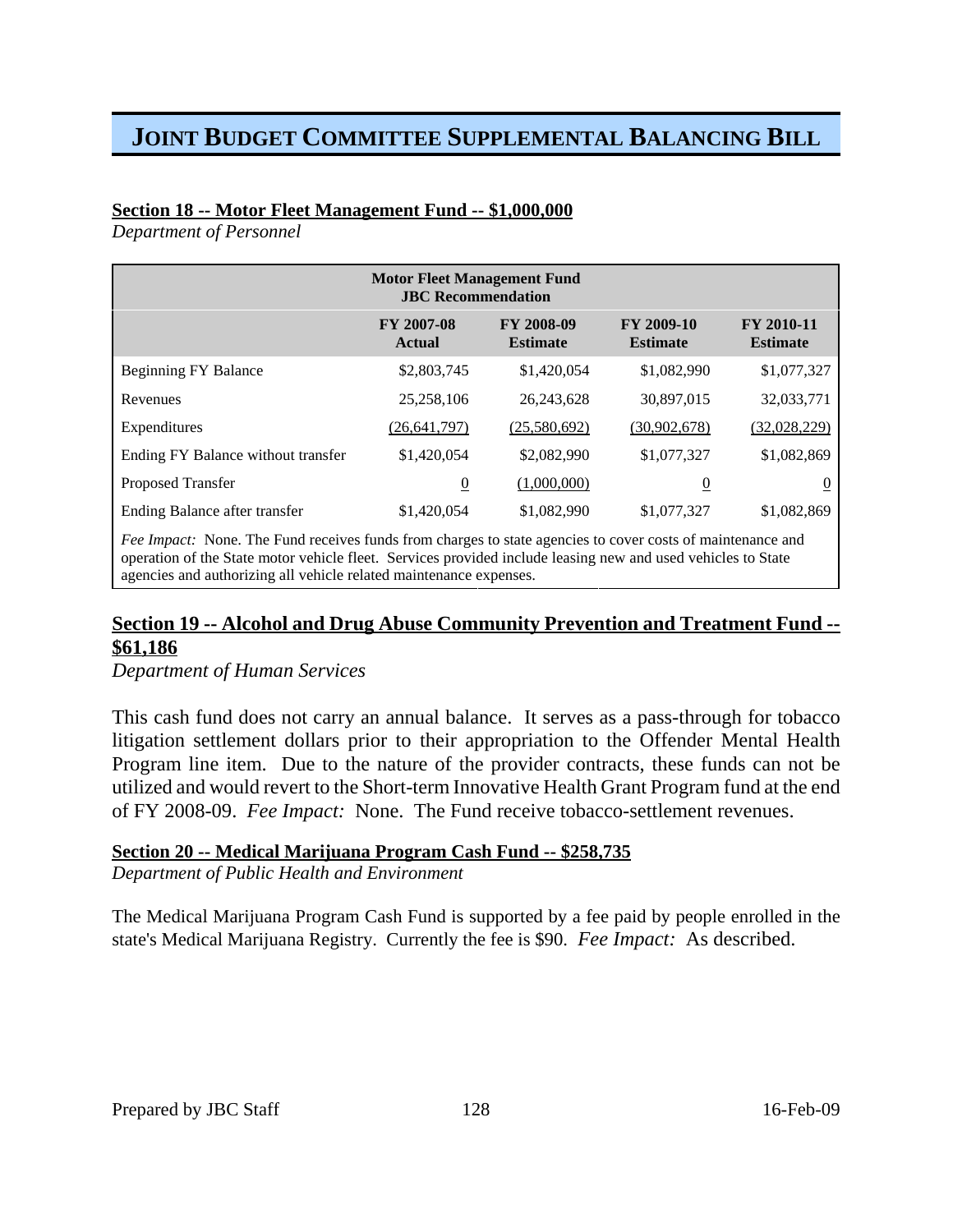#### **Section 21 -- Tobacco Programs Cash Fund -- \$240,619**

*Department of Public Health and Environment*

This inactive cash fund has had no recent activity and will have no activity in the future. The entire fund balance will be transferred to the General Fund. *Fee Impact:* None (fund inactive).

#### **Section 22 -- Streptococcus Cash Fund -- \$9**

*Department of Public Health and Environment*

This inactive cash fund has had no recent activity and will have no activity in the future. The entire fund balance will be transferred to the General Fund. *Fee Impact:* None (fund inactive).

#### **Section 23 -- Water Quality Improvement Fund -- \$700,000**

*Department of Public Health and Environment*

| <b>Water Quality Improvement Fund</b><br><b>JBC</b> Recommendation                        |                             |                               |                                      |                               |
|-------------------------------------------------------------------------------------------|-----------------------------|-------------------------------|--------------------------------------|-------------------------------|
|                                                                                           | <b>FY 2007-08</b><br>Actual | FY 2008-09<br><b>Estimate</b> | <b>FY 2009-10</b><br><b>Estimate</b> | FY 2010-11<br><b>Estimate</b> |
| <b>Beginning FY Balance</b>                                                               | \$76,654                    | \$429,464                     | \$261,468                            | \$793,472                     |
| <b>Projected Revenues</b>                                                                 | 407,973                     | 650,000                       | 650,000                              | 650,000                       |
| Expenditures                                                                              | (55, 163)                   | (117,996)                     | (117,996)                            | (117,996)                     |
| Ending FY Balance without transfer                                                        | \$429,464                   | \$961,468                     | \$793,472                            | \$1,325,476                   |
| Recommended Transfer                                                                      | $\overline{0}$              | (700,000)                     | $\overline{0}$                       | $\boldsymbol{0}$              |
| Ending FY Balance after transfer                                                          | \$429,464                   | \$261,468                     | \$793,472                            | \$1,325,476                   |
| <i>Fee Impact:</i> From penalties for water quality violations (primarily by businesses). |                             |                               |                                      |                               |

#### **Section 24 -- Hazardous Substance Response Fund -- \$12,500,000**

*Department of Public Health and Environment*

| <b>Hazardous Substance Response Fund</b><br><b>JBC</b> Recommendation |                                    |                                      |                               |                                      |
|-----------------------------------------------------------------------|------------------------------------|--------------------------------------|-------------------------------|--------------------------------------|
|                                                                       | <b>FY 2007-08</b><br><b>Actual</b> | <b>FY 2008-09</b><br><b>Estimate</b> | FY 2009-10<br><b>Estimate</b> | <b>FY 2010-11</b><br><b>Estimate</b> |
| Beginning FY Balance                                                  | \$37,759,000                       | \$40,639,257                         | \$29,917,135                  | \$30,500,557                         |
| Revenues                                                              | 5,348,332                          | 4,496,751                            | 4,349,707                     | 4,352,921                            |

Prepared by JBC Staff 129 16-Feb-09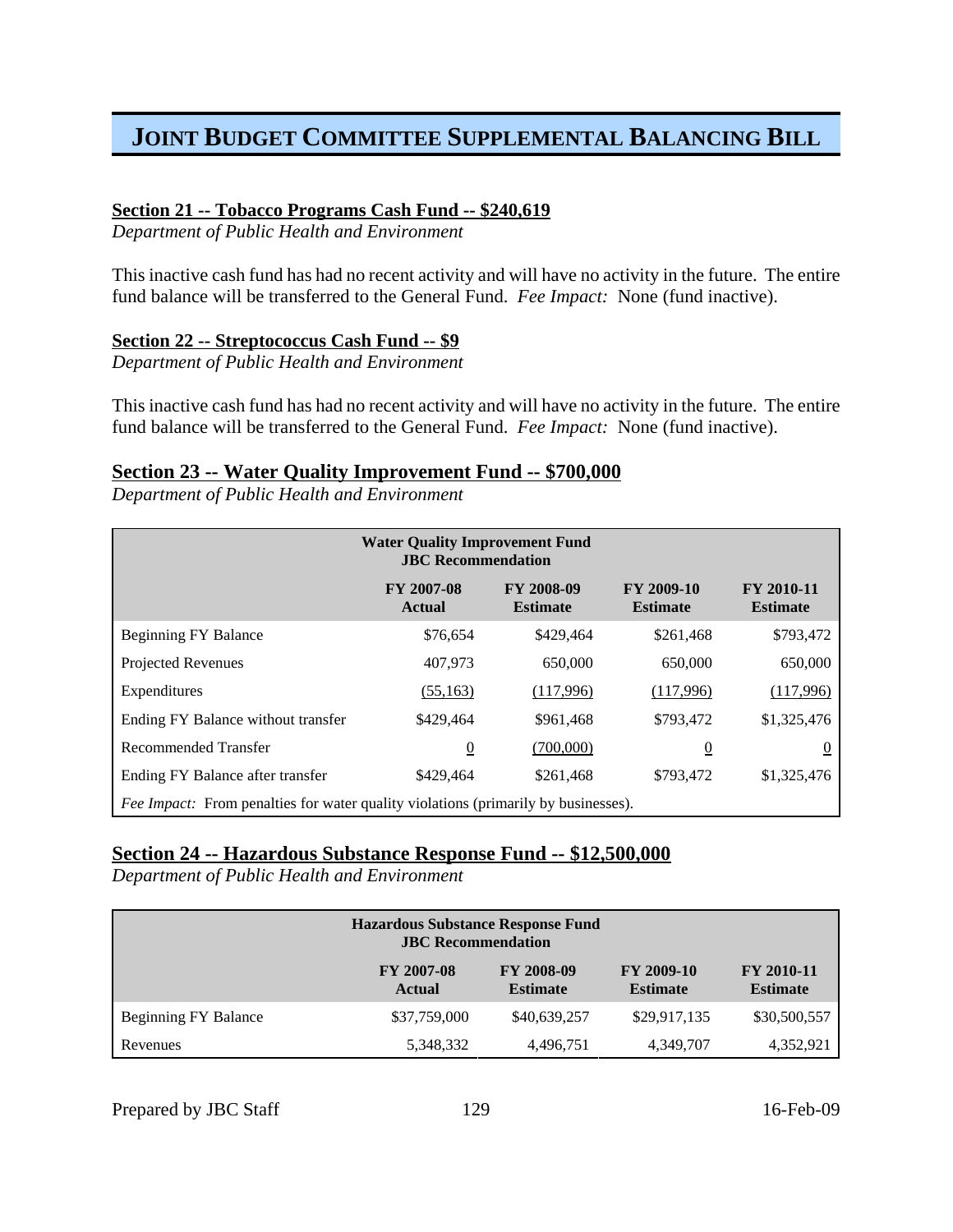| <b>Hazardous Substance Response Fund</b><br><b>JBC</b> Recommendation |                                                                                                                      |                                      |                               |                                      |  |
|-----------------------------------------------------------------------|----------------------------------------------------------------------------------------------------------------------|--------------------------------------|-------------------------------|--------------------------------------|--|
|                                                                       | <b>FY 2007-08</b><br><b>Actual</b>                                                                                   | <b>FY 2008-09</b><br><b>Estimate</b> | FY 2009-10<br><b>Estimate</b> | <b>FY 2010-11</b><br><b>Estimate</b> |  |
| Expenditures                                                          | (2,468,075)                                                                                                          | (2,718,873)                          | (3,766,285)                   | (4,280,856)                          |  |
| Ending FY Balance without transfer                                    | \$40,639,257                                                                                                         | \$42,417,135                         | \$30,500,557                  | \$30,572,622                         |  |
| <b>Proposed Transfer</b>                                              | $\overline{0}$                                                                                                       | (12,500,000)                         | $\overline{0}$                | $\overline{0}$                       |  |
| Ending Balance after transfer                                         | \$40,639,257                                                                                                         | \$29,917,135                         | \$30,500,557                  | \$30,572,622                         |  |
|                                                                       | <i>Fee Impact:</i> Fees primarily paid by businesses for the disposal of solid waste (primarily by trash companies). |                                      |                               |                                      |  |

### **Section 25 -- Recycling Resources Economic Opportunity Fund -- \$1,500,000**

*Department of Public Health and Environment*

| <b>Recycling Resources Economic Opportunity Fund</b><br><b>JBC</b> Recommendation                                                                                                            |                                    |                               |                               |                                      |
|----------------------------------------------------------------------------------------------------------------------------------------------------------------------------------------------|------------------------------------|-------------------------------|-------------------------------|--------------------------------------|
|                                                                                                                                                                                              | <b>FY 2007-08</b><br><b>Actual</b> | FY 2008-09<br><b>Estimate</b> | FY 2009-10<br><b>Estimate</b> | <b>FY 2010-11</b><br><b>Estimate</b> |
| <b>Beginning FY Balance</b>                                                                                                                                                                  | \$0                                | \$1,291,648                   | \$202,645                     | \$414,456                            |
| Revenues                                                                                                                                                                                     | 1,633,095                          | 2,629,361                     | 2,629,361                     | $\theta$                             |
| Expenditures                                                                                                                                                                                 | (341,447)                          | (2,218,364)                   | (2,417,550)                   | 0                                    |
| Ending FY Balance without transfer                                                                                                                                                           | \$1,291,648                        | \$1,702,645                   | \$414,456                     | \$414,456                            |
| Recommended Transfer                                                                                                                                                                         | $\overline{0}$                     | (1,500,000)                   | $\overline{0}$                | O                                    |
| Ending FY Balance after transfer                                                                                                                                                             | \$1,291,648                        | \$202,645                     | \$414,456                     | \$414,456                            |
| <i>Fee Impact:</i> From two sources (1) primarily business (solid waste disposal fees); and (2) individuals (waste tire<br>disposal fees paid by individuals but collected by tire dealers). |                                    |                               |                               |                                      |

### **Section 26 -- Cathode Ray Cash Fund -- \$2,332**

*Department of Public Health and Environment*

This inactive cash fund has had no recent activity and will have no activity in the future. The entire fund balance will be transferred to the General Fund. *Fee Impact:* None (fund inactive).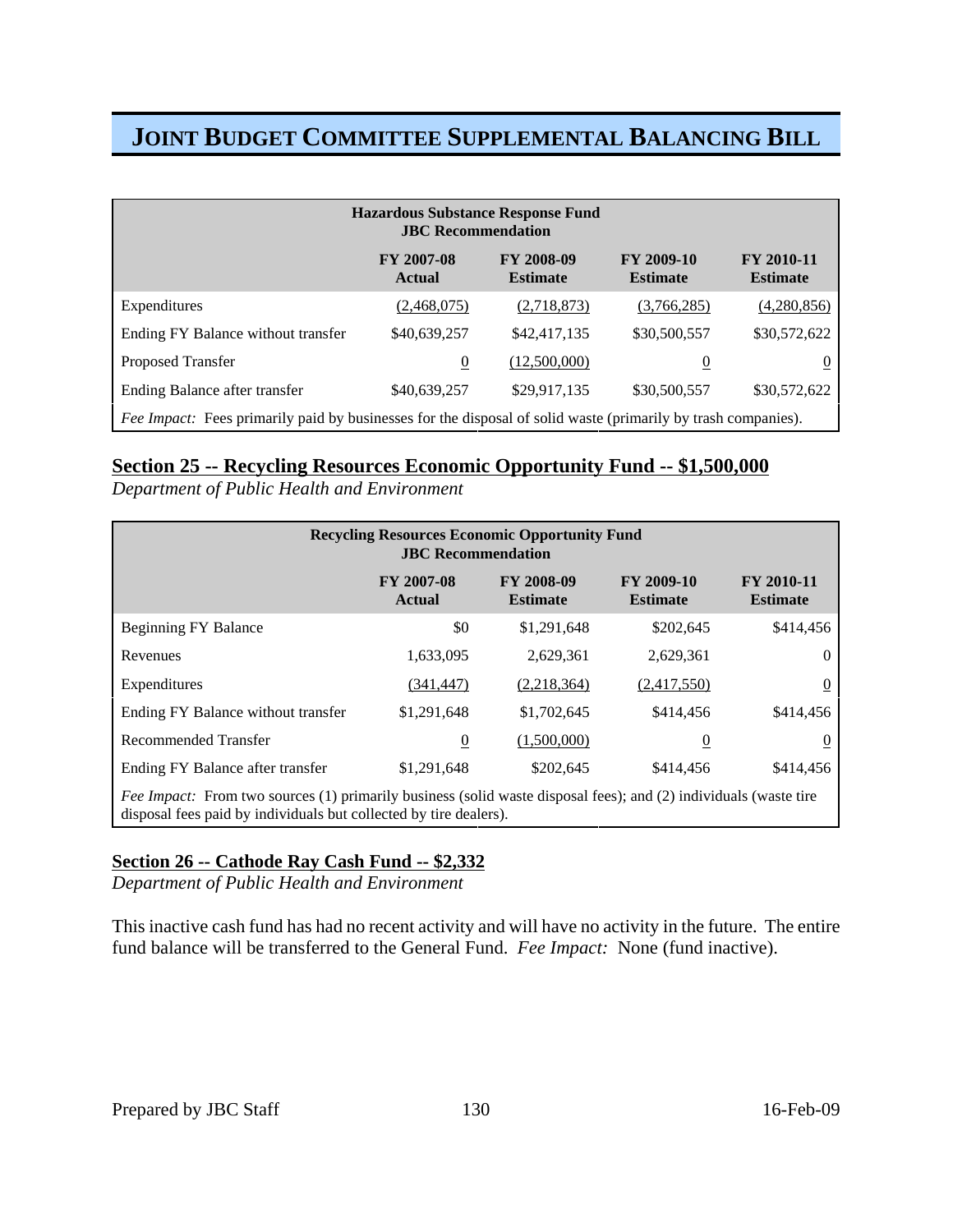#### **Section 27 -- Youth Mentoring Services Cash Fund -- \$11,561**

*Department of Public Health and Environment*

This inactive cash fund has had no recent activity and will have no activity in the future. The entire fund balance will be transferred to the General Fund. *Fee Impact:* None (fund inactive).

#### **Section 28 -- Student Dropout Prevention and Intervention Fund -- \$11,057**

*Department of Public Health and Environment*

This inactive cash fund has had no recent activity and will have no activity in the future. The entire fund balance will be transferred to the General Fund. *Fee Impact:* None (fund inactive).

#### **Section 29 -- Stroke Prevention and Treatment Cash Fund -- \$4,045**

*Department of Public Health and Environment*

This inactive cash fund has had no recent activity and will have no activity in the future. The entire fund balance will be transferred to the General Fund. *Fee Impact:* None (fund inactive).

#### **Section 30 -- Section Short Term Innovative Health Program Grant Fund -- \$4,352,319** *Department of Public Health and Environment*

| <b>Short Term Innovative Health Program Grant Fund</b><br><b>JBC</b> Recommendation |                                                                |                               |                               |                               |  |  |
|-------------------------------------------------------------------------------------|----------------------------------------------------------------|-------------------------------|-------------------------------|-------------------------------|--|--|
|                                                                                     | <b>FY 2007-08</b><br><b>Actual</b>                             | FY 2008-09<br><b>Estimate</b> | FY 2009-10<br><b>Estimate</b> | FY 2010-11<br><b>Estimate</b> |  |  |
| <b>Beginning FY Balance</b>                                                         | \$0                                                            | \$209,265                     | \$0                           | \$1,558,984                   |  |  |
| Revenues                                                                            | 1,042,205                                                      | 5,105,054                     | 2,200,000                     | 2,200,000                     |  |  |
| Expenditures                                                                        | <u>(832,940)</u>                                               | (962,000)                     | (641,016)                     | (641, 016)                    |  |  |
| Ending FY Balance without transfer                                                  | \$209,265                                                      | \$4,352,319                   | \$1,558,984                   | \$3,117,968                   |  |  |
| <b>Proposed Transfer</b>                                                            | $\overline{0}$                                                 | (4,352,319)                   | $\overline{0}$                |                               |  |  |
| Ending Balance after transfer                                                       | \$209,265                                                      | \$0                           | \$1,558,984                   | \$3,117,968                   |  |  |
|                                                                                     | <i>Fee Impact:</i> None. Receives tobacco-settlement revenues. |                               |                               |                               |  |  |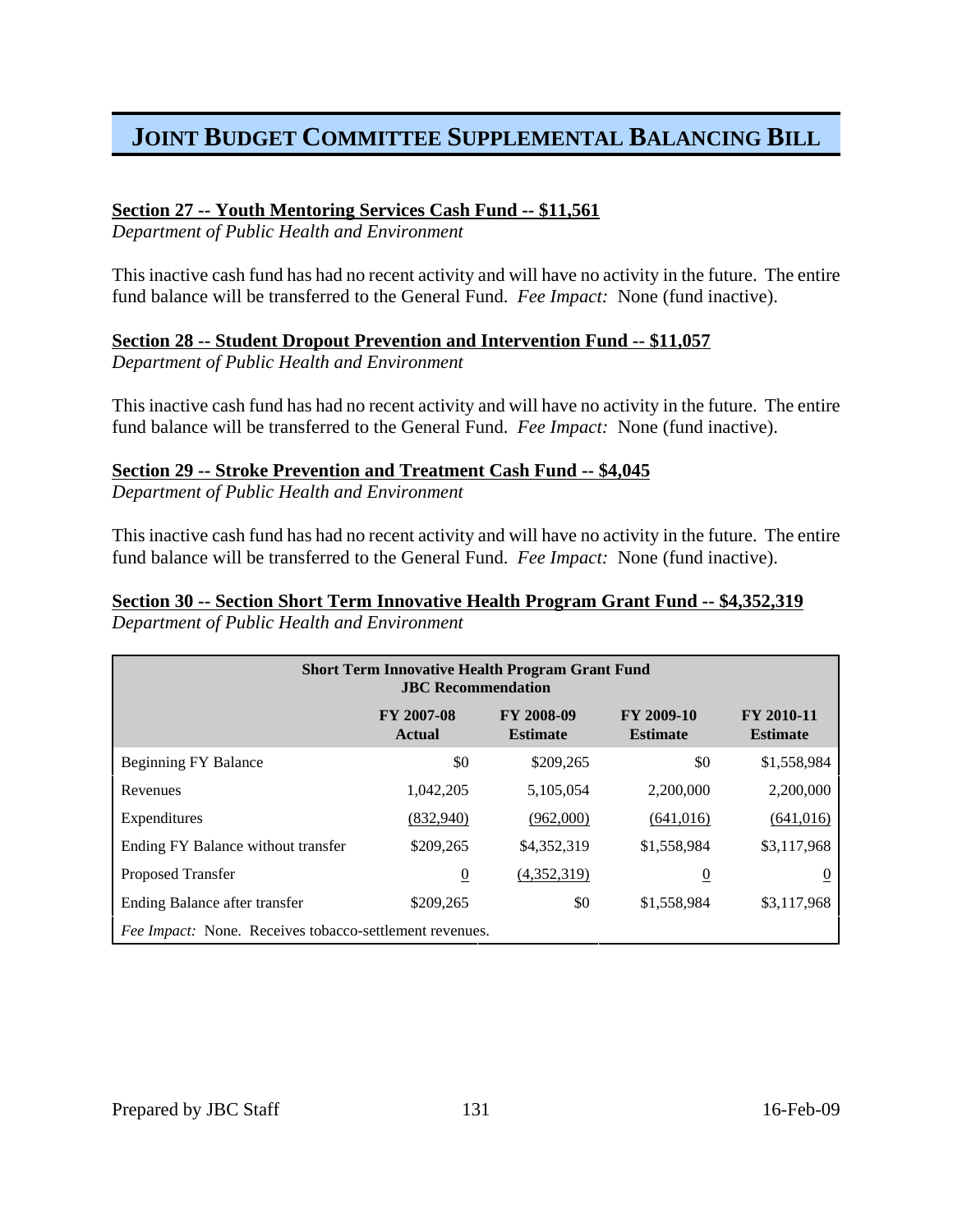## **Section 31 -- Health Care Services Fund -- \$500,000**

*Department of Human Services*

|                                                                                                                                                        | <b>Health Care Services Fund</b><br><b>Staff Recommendation</b> |                                      |                               |                               |  |  |  |
|--------------------------------------------------------------------------------------------------------------------------------------------------------|-----------------------------------------------------------------|--------------------------------------|-------------------------------|-------------------------------|--|--|--|
|                                                                                                                                                        | <b>FY 2007-08</b><br>Actual                                     | <b>FY 2008-09</b><br><b>Estimate</b> | FY 2009-10<br><b>Estimate</b> | FY 2010-11<br><b>Estimate</b> |  |  |  |
| <b>Beginning FY Balance</b>                                                                                                                            | \$516,000                                                       | \$538,400                            | \$60,154                      | \$81,939                      |  |  |  |
| Projected Revenues                                                                                                                                     | 15,022,400                                                      | 15,021,754                           | 15,021,785                    | 815                           |  |  |  |
| Expenditures                                                                                                                                           | (15,000,000)                                                    | (15,000,000)                         | (15,000,000)                  | $\boldsymbol{0}$              |  |  |  |
| Ending FY Balance without transfer                                                                                                                     | \$538,400                                                       | \$560,154                            | \$81,939                      | \$82,754                      |  |  |  |
| Recommended Transfer                                                                                                                                   | $\overline{0}$                                                  | (500,000)                            | $\overline{0}$                | 0                             |  |  |  |
| Ending FY Balance after transfer                                                                                                                       | \$538,400                                                       | \$60,154                             | \$81,939                      | \$82,754                      |  |  |  |
| <i>Fee Impact:</i> None. Revenue is transferred pursuant to a statutory required annual transfer of \$15.0 million<br>General Fund through FY 2009-10. |                                                                 |                                      |                               |                               |  |  |  |

#### **Section 32 -- Breast and Cervical Cancer Prevention and Treatment Fund -- \$6,000,000**

*Department of Public Health and Environment*

| <b>Breast and Cervical Cancer Prevention and Treatment Fund</b><br><b>Staff Recommendation</b>                                  |                             |                               |                               |                                      |  |  |  |
|---------------------------------------------------------------------------------------------------------------------------------|-----------------------------|-------------------------------|-------------------------------|--------------------------------------|--|--|--|
|                                                                                                                                 | FY 2007-08<br><b>Actual</b> | FY 2008-09<br><b>Estimate</b> | FY 2009-10<br><b>Estimate</b> | <b>FY 2010-11</b><br><b>Estimate</b> |  |  |  |
| <b>Beginning FY Balance</b>                                                                                                     | \$8,445,560                 | \$10,269,298                  | \$3,247,530                   | \$3,202,293                          |  |  |  |
| <b>Projected Revenues</b>                                                                                                       | 2,463,160                   | 1,300,000                     | 1,300,000                     | 1,300,000                            |  |  |  |
| Expenditures                                                                                                                    | (639, 422)                  | (2,321,768)                   | (1,345,237)                   | (1,345,237)                          |  |  |  |
| Ending FY Balance without transfer                                                                                              | \$10,269,298                | \$9,247,530                   | \$3,202,293                   | \$3,157,056                          |  |  |  |
| Recommended Transfer                                                                                                            | $\overline{0}$              | (6,000,000)                   | $\overline{0}$                | v                                    |  |  |  |
| Ending FY Balance after transfer                                                                                                | \$10,269,298                | \$3,247,530                   | \$3,202,293                   | \$3,157,056                          |  |  |  |
| Fee Impact: None. Revenue is transferred from the interest earnings from the Master Tobacco Litigation<br>Settlement Cash Fund. |                             |                               |                               |                                      |  |  |  |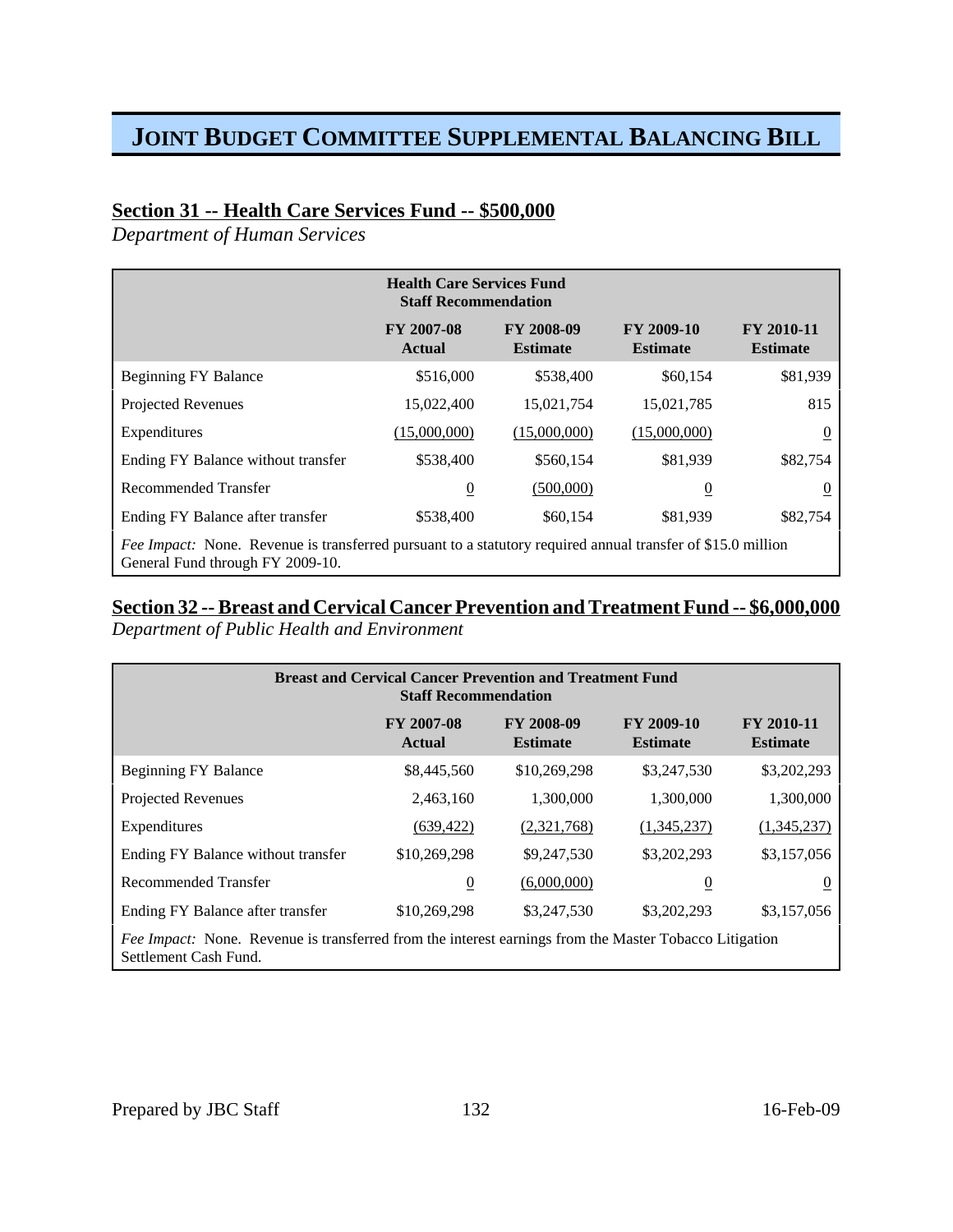## **Section 33 -- Traumatic Brain Injury Trust Fund -- \$1,500,000**

*Department of Human Services*

| <b>Traumatic Brain Injury Trust Fund</b><br><b>JBC</b> Recommendation |                                    |                               |                                |                         |  |  |  |  |
|-----------------------------------------------------------------------|------------------------------------|-------------------------------|--------------------------------|-------------------------|--|--|--|--|
|                                                                       | <b>FY 2007-08</b><br><b>Actual</b> | FY 2008-09<br><b>Estimate</b> | <b>FY 2009-10</b><br>Estimate* | FY 2010-11<br>Estimate* |  |  |  |  |
| <b>Beginning FY Balance</b>                                           | \$2,910,420                        | \$3,111,709                   | \$969,372                      | \$438,746               |  |  |  |  |
| Projected Revenues*                                                   | 2,012,404                          | 1,770,251                     | 1,891,328                      | 1,891,328               |  |  |  |  |
| Expenditures*                                                         | (1,811,115)                        | (2,412,588)                   | (2,421,954)                    | (2,421,954)             |  |  |  |  |
| Ending FY Balance without transfer                                    | \$3,111,709                        | \$2,469,372                   | \$438,746                      | $(\$91,880)$            |  |  |  |  |
| Recommended Transfer                                                  | $\overline{0}$                     | (1,500,000)                   | $\overline{0}$                 | $\theta$                |  |  |  |  |
| Ending FY Balance after transfer                                      | \$3,111,709                        | \$969,372                     | \$438,746                      | $(\$91,880)$            |  |  |  |  |
| Fee Impact: Fees derived from moneys collected on traffic offenses.   |                                    |                               |                                |                         |  |  |  |  |

## **Section 34 -- Offender Mental Health Fund -- \$246,350**

*Department of Human Services*

This cash fund does not carry an annual balance. It serves as a pass-through for tobacco litigation settlement dollars prior to their appropriation to the Offender Mental Health Program line item. Due to the nature of the provider contracts, these funds can not be utilized and would revert to the Short-term Innovative Health Grant Program fund at the end of FY 2008-09. *Fee Impact:* None. Receives tobacco-settlement revenues.

## **Section 35 -- Colorado Water Conservation Board Construction Fund -- \$10,250,000** *Department of Natural Resources*

| <b>Colorado Water Conservation Board Construction Fund</b><br><b>JBC</b> Recommendation                                                                    |                |              |               |               |  |  |  |
|------------------------------------------------------------------------------------------------------------------------------------------------------------|----------------|--------------|---------------|---------------|--|--|--|
| <b>FY 2009-10</b><br><b>FY 2007-08</b><br><b>FY 2008-09</b><br><b>FY 2010-11</b><br><b>Estimate</b><br><b>Estimate</b><br><b>Estimate</b><br><b>Actual</b> |                |              |               |               |  |  |  |
| <b>Beginning FY Balance</b>                                                                                                                                | \$8,775,717    | \$13,282,580 | \$5,215,272   | $(\$630,439)$ |  |  |  |
| Revenues                                                                                                                                                   | 28,884,363     | 28,529,612   | 30,174,809    | 31,757,209    |  |  |  |
| Expenditures                                                                                                                                               | (24, 377, 500) | (26,346,920) | (36,020,520)  | (32,699,696)  |  |  |  |
| Ending FY Balance without transfer                                                                                                                         | \$13,282,580   | \$15,465,272 | $(\$630,439)$ | (\$1,572,926) |  |  |  |

Prepared by JBC Staff 133 16-Feb-09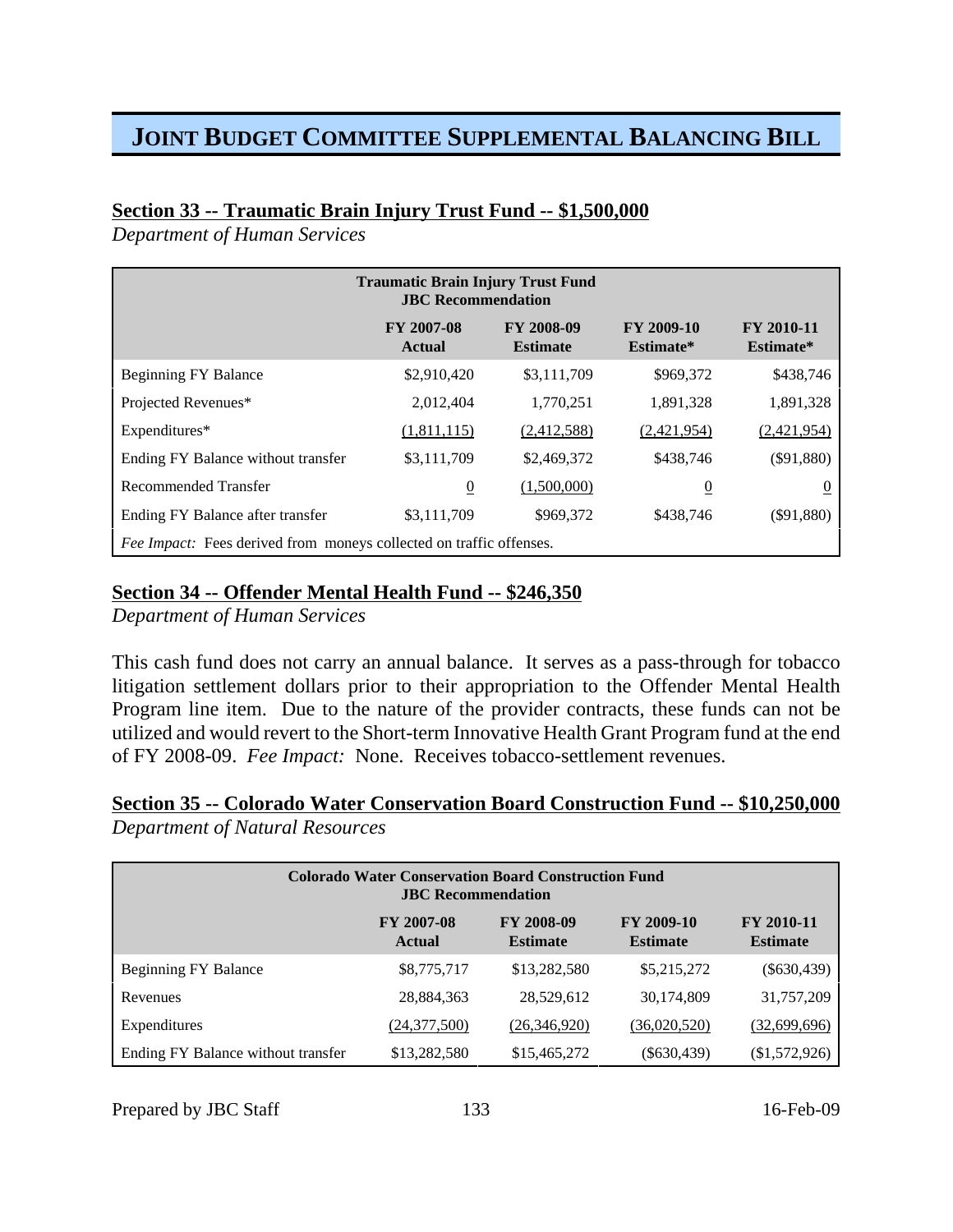| <b>Colorado Water Conservation Board Construction Fund</b><br><b>JBC</b> Recommendation                                                                                                                                                                                                                           |                  |              |                |             |  |  |  |
|-------------------------------------------------------------------------------------------------------------------------------------------------------------------------------------------------------------------------------------------------------------------------------------------------------------------|------------------|--------------|----------------|-------------|--|--|--|
| <b>FY 2008-09</b><br>FY 2009-10<br><b>FY 2007-08</b><br><b>FY 2010-11</b><br><b>Estimate</b><br><b>Estimate</b><br><b>Estimate</b><br><b>Actual</b>                                                                                                                                                               |                  |              |                |             |  |  |  |
| Proposed Transfer                                                                                                                                                                                                                                                                                                 | $\boldsymbol{0}$ | (10,250,000) | $\overline{0}$ |             |  |  |  |
| Ending Balance after transfer                                                                                                                                                                                                                                                                                     | \$13,282,580     | \$5,215,272  | $(\$630,439)$  | \$1,572,926 |  |  |  |
| Fee Impact: None. The Construction Fund is a partially self-supporting revolving loan fund. Revenues come<br>from the return of principal and interest on outstanding loans, interest earned on the cash balance of the fund<br>through investments by the State Treasurer, and mineral lease fund distributions. |                  |              |                |             |  |  |  |

## **Section 36 -- Perpetual Base Account of the Severance Tax Trust Fund -- \$20,000,000**

*Department of Natural Resources*

| Perpetual Base Account of the Severance Tax Trust Fund<br><b>JBC</b> Recommendation                                                                               |                                    |                                      |                               |                                      |  |  |  |
|-------------------------------------------------------------------------------------------------------------------------------------------------------------------|------------------------------------|--------------------------------------|-------------------------------|--------------------------------------|--|--|--|
|                                                                                                                                                                   | <b>FY 2007-08</b><br><b>Actual</b> | <b>FY 2008-09</b><br><b>Estimate</b> | FY 2009-10<br><b>Estimate</b> | <b>FY 2010-11</b><br><b>Estimate</b> |  |  |  |
| <b>Beginning FY Balance</b>                                                                                                                                       | \$43,702,079                       | \$18,058,960                         | \$19,869,753                  | \$13,898,580                         |  |  |  |
| Revenues                                                                                                                                                          | 51,107,081                         | 67,460,793                           | 40,028,827                    | 56,126,725                           |  |  |  |
| Expenditures                                                                                                                                                      | (76, 750, 200)                     | (45,650,000)                         | (46,000,000)                  | (61,000,000)                         |  |  |  |
| Ending FY Balance without transfer                                                                                                                                | \$18,058,960                       | \$39,869,753                         | \$13,898,580                  | \$9,025,305                          |  |  |  |
| <b>Proposed Transfer</b>                                                                                                                                          | $\overline{0}$                     | (20,000,000)                         | $\overline{0}$                | $\mathbf{0}$                         |  |  |  |
| Ending Balance after transfer                                                                                                                                     | \$18,058,960                       | \$19,869,753                         | \$13,898,580                  | \$9,025,305                          |  |  |  |
| Fee Impact: None. The Severance Tax Perpetual Base Account receives half of receipts to the severance tax<br>trust fund (one fourth of all severance tax income). |                                    |                                      |                               |                                      |  |  |  |

### **Section 37 -- Transportation Infrastructure Revolving Fund -- \$3,000,000**

*Department of Transportation*

| <b>Transportation Infrastructure Revolving Fund</b><br><b>JBC</b> Recommendation                                                                    |              |              |                  |              |  |  |  |
|-----------------------------------------------------------------------------------------------------------------------------------------------------|--------------|--------------|------------------|--------------|--|--|--|
| FY 2009-10<br><b>FY 2007-08</b><br><b>FY 2008-09</b><br><b>FY 2010-11</b><br><b>Estimate</b><br><b>Estimate</b><br><b>Actual</b><br><b>Estimate</b> |              |              |                  |              |  |  |  |
| <b>Beginning FY Balance</b>                                                                                                                         | \$15,939,644 | \$34,980,285 | \$32,783,222     | \$33,522,151 |  |  |  |
| Revenues                                                                                                                                            | 23,240,641   | 802.937      | 738,929          | 667,089      |  |  |  |
| Expenditures                                                                                                                                        | (4,200,000)  | 0            | $\boldsymbol{0}$ |              |  |  |  |

Prepared by JBC Staff 134 16-Feb-09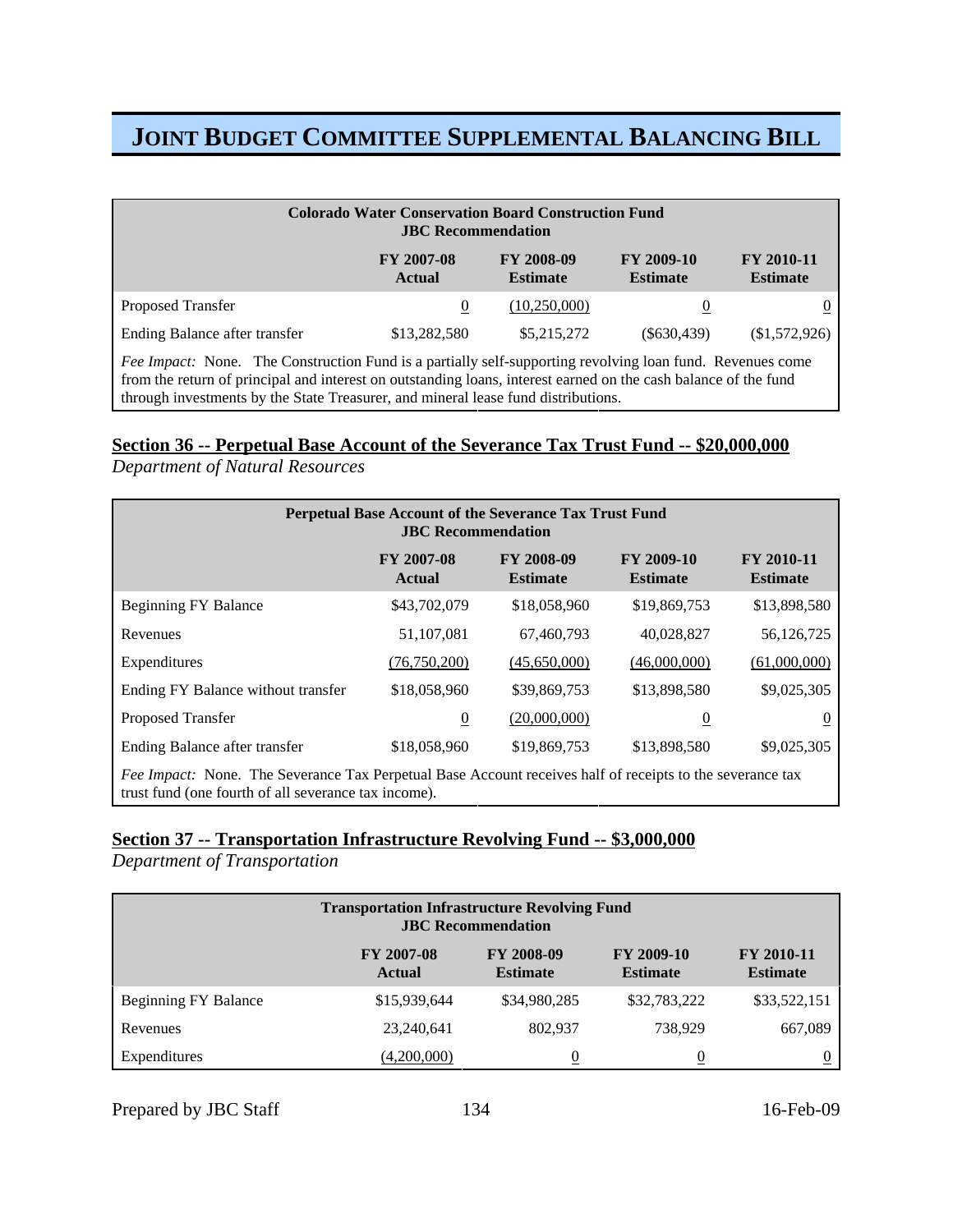| <b>Transportation Infrastructure Revolving Fund</b><br><b>JBC</b> Recommendation                                                                    |                |              |                |              |  |  |  |
|-----------------------------------------------------------------------------------------------------------------------------------------------------|----------------|--------------|----------------|--------------|--|--|--|
| <b>FY 2008-09</b><br><b>FY 2009-10</b><br><b>FY 2010-11</b><br><b>FY 2007-08</b><br><b>Estimate</b><br><b>Estimate</b><br><b>Estimate</b><br>Actual |                |              |                |              |  |  |  |
| Ending FY Balance without<br>transfer                                                                                                               | \$34,980,285   | \$35,783,222 | \$33,522,151   | \$34,189,240 |  |  |  |
| <b>Proposed Transfer</b>                                                                                                                            | $\overline{0}$ | (3,000,000)  | $\overline{0}$ |              |  |  |  |
| Ending Balance after transfer                                                                                                                       | \$34,980,285   | \$32,783,222 | \$33,522,151   | \$34,189,240 |  |  |  |
| Fee Impact: None. Revenues are transferred are from appropriations from the Capital Construction Fund.                                              |                |              |                |              |  |  |  |

### **Section 38 -- State Rail Bank Fund -- \$1,543,937**

*Department of Transportation*

| <b>State Rail Bank Fund</b><br><b>JBC</b> Recommendation                                      |                                    |                                      |                               |                               |  |  |  |
|-----------------------------------------------------------------------------------------------|------------------------------------|--------------------------------------|-------------------------------|-------------------------------|--|--|--|
|                                                                                               | <b>FY 2007-08</b><br><b>Actual</b> | <b>FY 2008-09</b><br><b>Estimate</b> | FY 2009-10<br><b>Estimate</b> | FY 2010-11<br><b>Estimate</b> |  |  |  |
| <b>Beginning FY Balance</b>                                                                   | \$1,543,937                        | \$1,543,937                          | \$0                           | \$0                           |  |  |  |
| <b>Projected Revenues</b>                                                                     | $\mathbf{0}$                       | 0                                    | $\overline{0}$                | 0                             |  |  |  |
| Expenditures                                                                                  | $\overline{0}$                     | $\boldsymbol{0}$                     | $\overline{0}$                | 0                             |  |  |  |
| Ending FY Balance without<br>transfer                                                         | \$1,543,937                        | \$1,543,937                          | \$0                           | \$0                           |  |  |  |
| Recommended Transfer                                                                          | $\overline{0}$                     | (1,543,937)                          | $\overline{0}$                | 0                             |  |  |  |
| Ending FY Balance after transfer                                                              | \$1,543,937                        | \$0                                  | \$0                           | \$0                           |  |  |  |
| Fee Impact: None. Revenues are from appropriations and lease payments on the Towner Railroad. |                                    |                                      |                               |                               |  |  |  |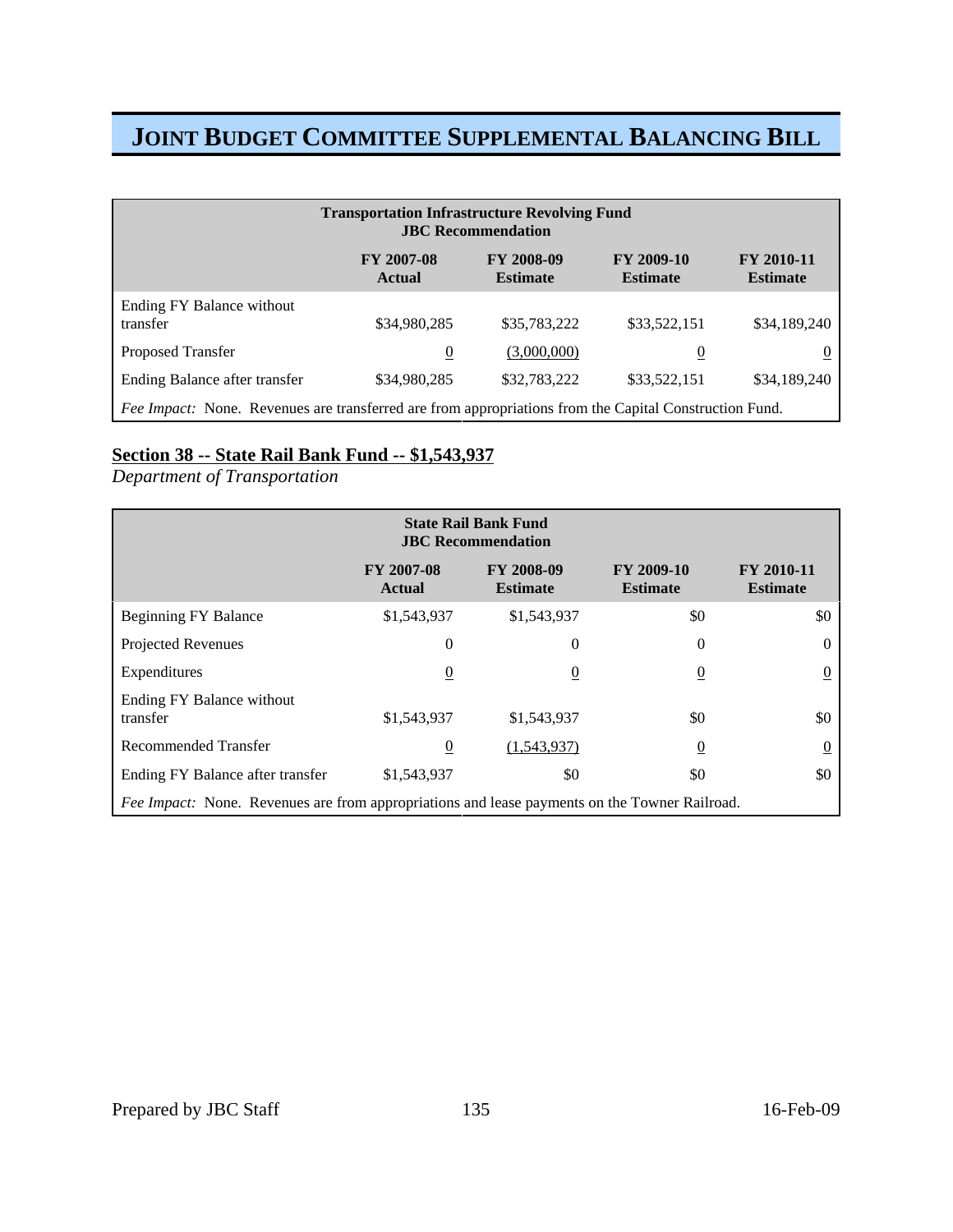#### **SUMMARY OF S.B. 09-209:**

## **CONCERNING THE REPEAL OF THE INMATE ASSISTANCE DEMONSTRATION GRANT PROGRAM.**

Prime Sponsors: Senator White and Representative Marostica

### **Bill Summary**

This bill removes the Inmate Assistance Demonstration Grant Program from statute, and removes the appropriation for the program that was made in S.B. 08-7.

Specifically, this bill makes the following changes:

- Section 1 of the bill repeals Section 17-26-138, C.R.S. This is the section which created the grant program.
- Section 2 strikes paragraphs (1) and (2) of the appropriations clause from S.B. 08-7. These paragraphs made appropriations to the Department of Human Services and Health Care Policy and Financing for the implementation of the grant program.
- Section 3 is a safety clause, necessary to insure that the General Fund savings occur upon signing, rather than being reversions that do not occur until the end of the fiscal year.

## **Fiscal Impact**

This bill will decrease the total FY 2008-09 General Fund appropriation to the Department of Human Services by \$279,000. The bill will decrease the total FY 2008-09 General Fund appropriation to the Department of Health Care Policy and Financing by \$1,000. An additional \$1,000 in Medicaid federal matching dollars which had been anticipated for the Department of Health Care Policy and Financing are removed from that Department's budget.

#### **Background Information**

Senate Bill 08-7 created the Inmate Assistance Demonstration Grant Program in statute (Section 17-26-138, C.R.S.) and made appropriations totaling \$280,000 General Fund and \$1,000 in anticipated federal funds for implementation. The intent of the program is to fund

Prepared by JBC Staff 136 16-Feb-09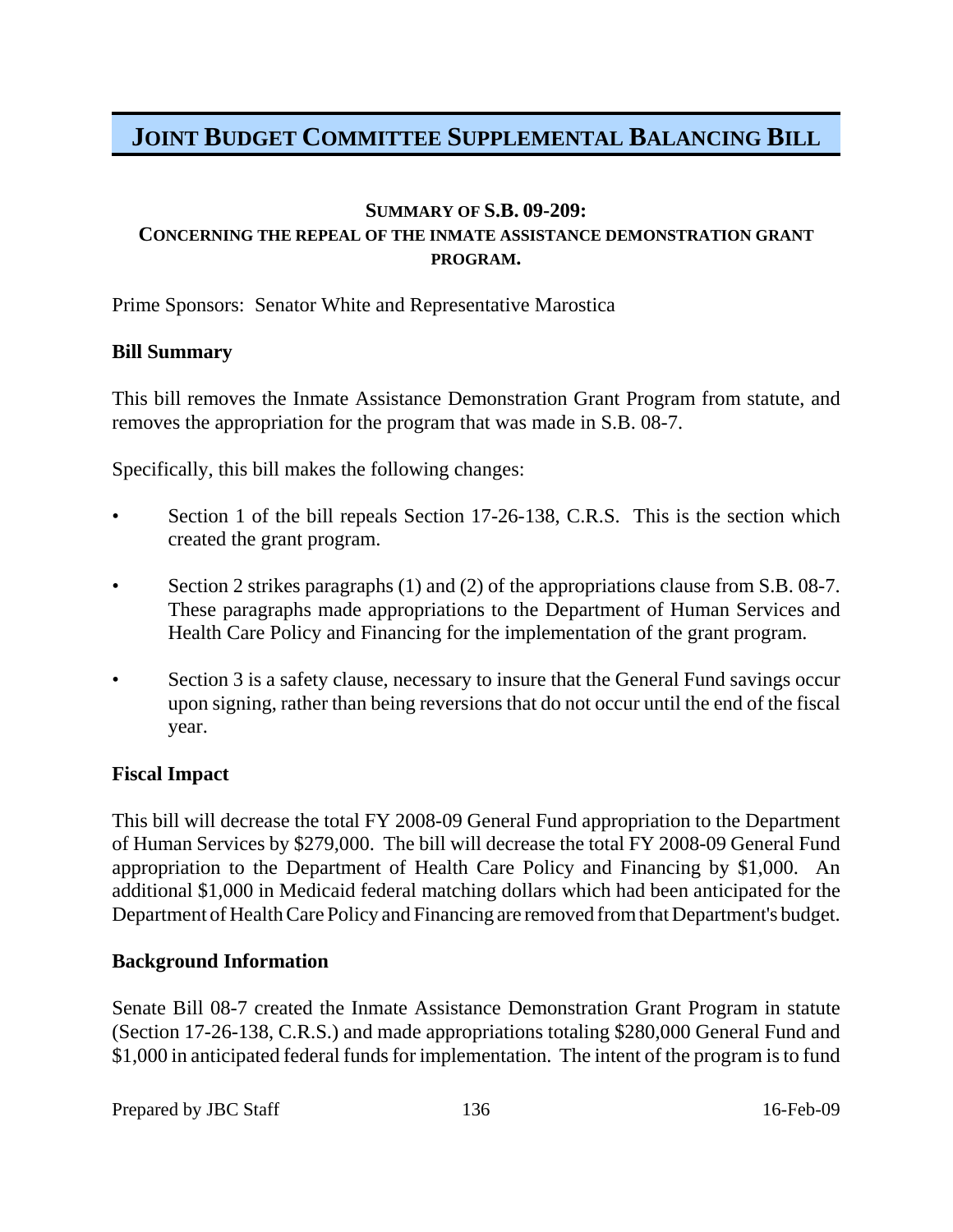demonstration programs that prepare inmates in county jails to receive public assistance for which they are eligible upon their release. Currently, inmates do not have the opportunity to apply for assistance until they are released; normal delays in processing may result in their not receiving any assistance for a period of some weeks. In many cases, inmates are not aware of the public assistance for which they will qualify.

The Grant Program required the Department of Human Services to solicit proposals from Colorado counties, or groups of counties, for pilot programs. Current statute requires that the Department complete the process of awarding grants by November 15, 2008. The Governor froze the program in October 2008 before any grants had been awarded. The Department of Human Services states that they would not have been able to meet the November 15 deadline in any case, due to the poor response to their request for proposals, and the need to repeat the solicitation portion of the process.

As part of his budget-balancing proposals, the Governor requested that the implementation of the program be delayed indefinitely. The Joint Budget Committee approved that request, and this bill removes the program from statute and eliminates the FY 2008-09 appropriations for the program. The Committee believes this is a cleaner solution than leaving the program in place with no meaningful deadlines and no funding.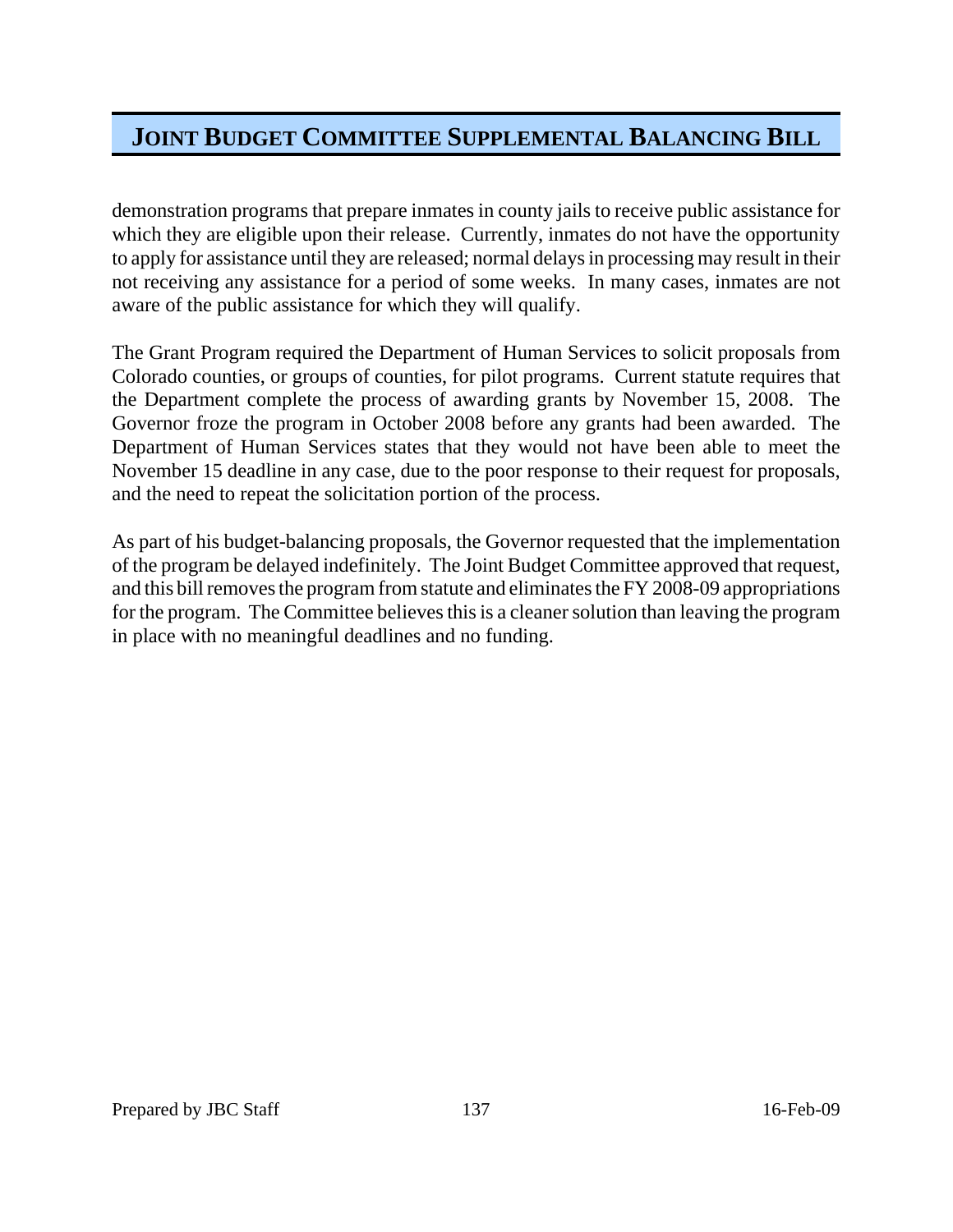#### **SUMMARY OF S.B. 09-210:**

## **CONCERNING TRANSFERS FOR HEALTH PROGRAMS FROM THE TOBACCO LITIGATION FUNDS.**

Prime Sponsors: Senator Tapia and Representative Ferrandino

#### **Bill Summary**

This bill transfers \$1.7 million of tobacco-settlement moneys to the General Fund in FY 2008-09 and \$1.5 million in FY 2009-10. The FY 2008-09 transfers are comprised of: (1) \$65,000 from the AIDS Drug Assistance Program in the Department of Public Health and Environment (DPHE); (2) \$149,070 from the fund that supports the "per capita" payments that the State makes to local health agencies in DPHE; and (3) \$1.5 million from the Comprehensive Primary and Preventative Grants program's Tier 2 distribution in the Department of Health Care Policy and Financing (HCPF). The FY 2009-10 transfer is \$1.5 million from the Comprehensive Primary and Preventative Grants program Tier I distribution in HCPF. The bill also increases the General Assembly's funding flexibility and simplifies budgeting by merging two streams of tobacco settlement revenue that support the Children's Basic Health Plan and restructuring funding for the "Home- and Communitybased Services for Children with Autism Act."

## **Fiscal Impact**

|                                                                  | FY 2008-09*    |                 |                 | FY 2009-10      |                |                  |
|------------------------------------------------------------------|----------------|-----------------|-----------------|-----------------|----------------|------------------|
|                                                                  | <b>DPHE</b>    | <b>HCPF</b>     | <b>Total</b>    | <b>DPHE</b>     | <b>HCPF</b>    | <b>Total</b>     |
| Expenditure Impact                                               |                |                 |                 |                 |                |                  |
| Cash Fund                                                        | (\$214,070)    | (\$1,500,000)   | (\$1,714,070)   | \$0             | (\$1,500,000)  | (\$1,500,000)    |
| <b>Federal Funds</b>                                             | $\overline{0}$ | (1,500,000)     | (1,500,000)     | $\underline{0}$ | $\overline{0}$ | $\boldsymbol{0}$ |
| <b>Total Funds</b>                                               | (\$214,070)    | $(\$3,000,000)$ | $(\$3,214,070)$ | \$0             | (\$1,500,000)  | (\$1,500,000)    |
| Revenue Impact                                                   |                |                 |                 |                 |                |                  |
| Transfers of tobacco-<br>settlement funds to the<br>General Fund | \$214,070      | \$1,500,000     | \$1,714,070     | \$0             | \$1,500,000    | \$1,500,000      |

\*FY 2008-09 equals the appropriation clause contained in the bill.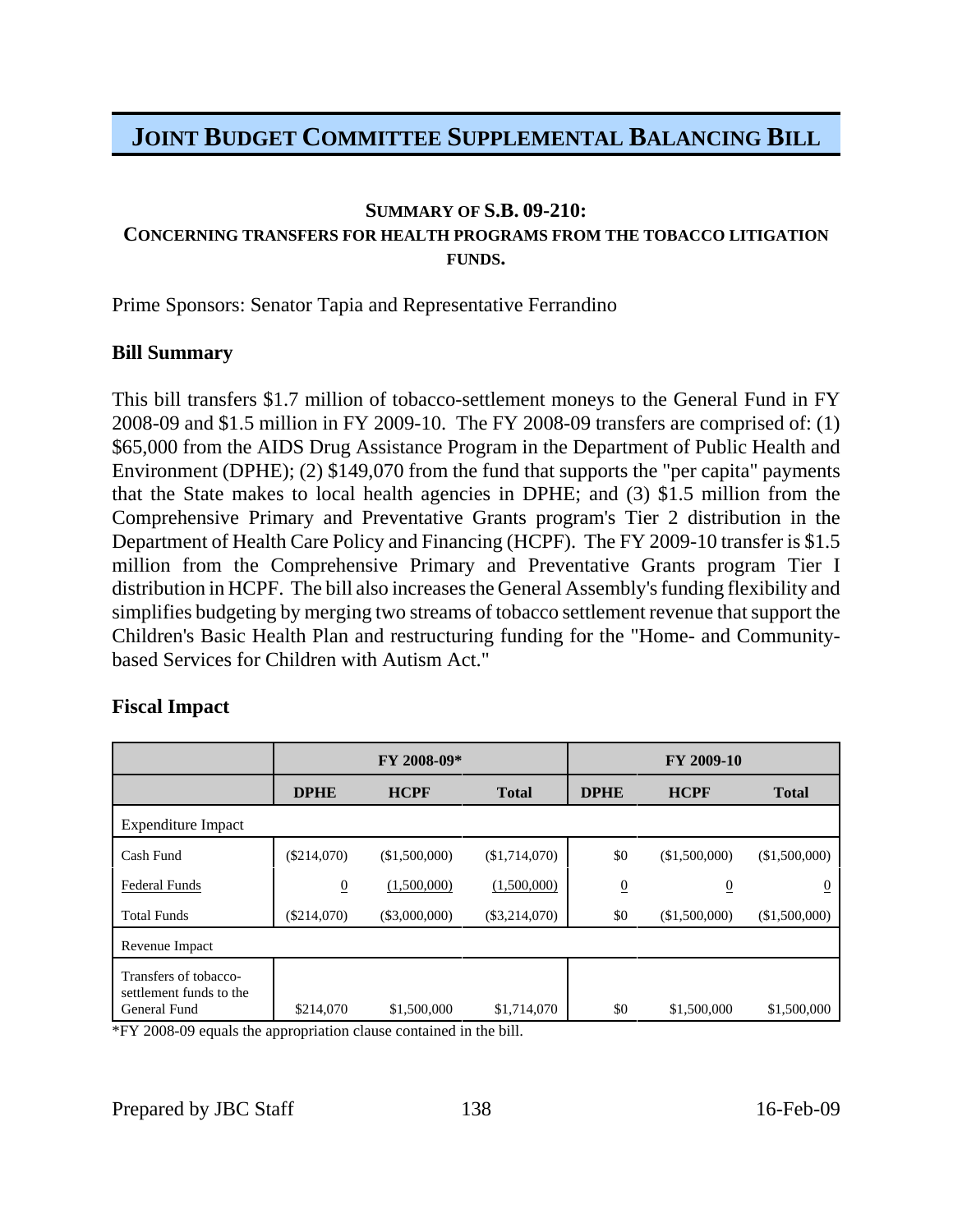#### **SUMMARY OF S.B. 09-211: CONCERNING A DELAY IN THE EXPANSION OF ELIGIBILITY FOR THE CHILDREN'S BASIC HEALTH PLAN.**

Prime Sponsors: Senator Keller and Representative Ferrandino

### **Bill Summary**

This bill eliminates the requirement that the Children's Basic Health Plan (CBHP) program be expanded to 225 percent of federal poverty level (FPL) for children by March 1, 2009 and for adult pregnant women by October 1, 2009. Current law allows the CBHP program to be expanded to 250 percent of FPL if appropriations become available. This provision is retained in law.

This bill should be enacted by March 1, 2009 and contains a safety clause.

### **Fiscal Impact**

The bill is estimated to have the following FY 2008-09 and FY 2009-10 expenditure impact.

|                                                                                 | FY 2008-09*     |                  |                 | FY 2009-10       |                 |                |
|---------------------------------------------------------------------------------|-----------------|------------------|-----------------|------------------|-----------------|----------------|
|                                                                                 | <b>Children</b> | <b>Prenatal</b>  | <b>Total</b>    | <b>Children</b>  | <b>Prenatal</b> | <b>Total</b>   |
| Caseload Change                                                                 | (1,750)         | $\boldsymbol{0}$ | (1,750)         | (5, 333)         | (254)           | (5,587)        |
| <b>Change to Appropriations</b>                                                 |                 |                  |                 |                  |                 |                |
| Cash Fund - Enrollment<br>Fees in CBHP Trust                                    | $(\$30,328)$    | \$0              | $(\$30,328)$    | \$0              | \$0             | \$0            |
| Cash Fund -<br><b>CBHP</b> Trust Fund                                           | (1,097,296)     | $\overline{0}$   | (1,097,296)     | (3,620,890)      | (1,127,281)     | (4,748,171)    |
| Reappropriated Funds -<br><b>Enrollment Fees from</b><br><b>CBHP</b> Trust Fund | (30, 328)       | $\mathbf{0}$     | (30, 328)       | (31,069)         | $\overline{0}$  | (31,069)       |
| Federal Funds                                                                   | (2,037,837)     | $\underline{0}$  | (2,037,837)     | (6, 724, 512)    | (2,093,523)     | (8,818,035)    |
| <b>Total Funds</b>                                                              | $(\$3,195,789)$ | \$0              | $(\$3,195,789)$ | $(\$10,376,471)$ | $(\$3,220,804)$ | (\$13,597,275) |

\* Matches the appropriation clause contained in the bill which amends and the existing appropriation clause for S.B. 08- 160.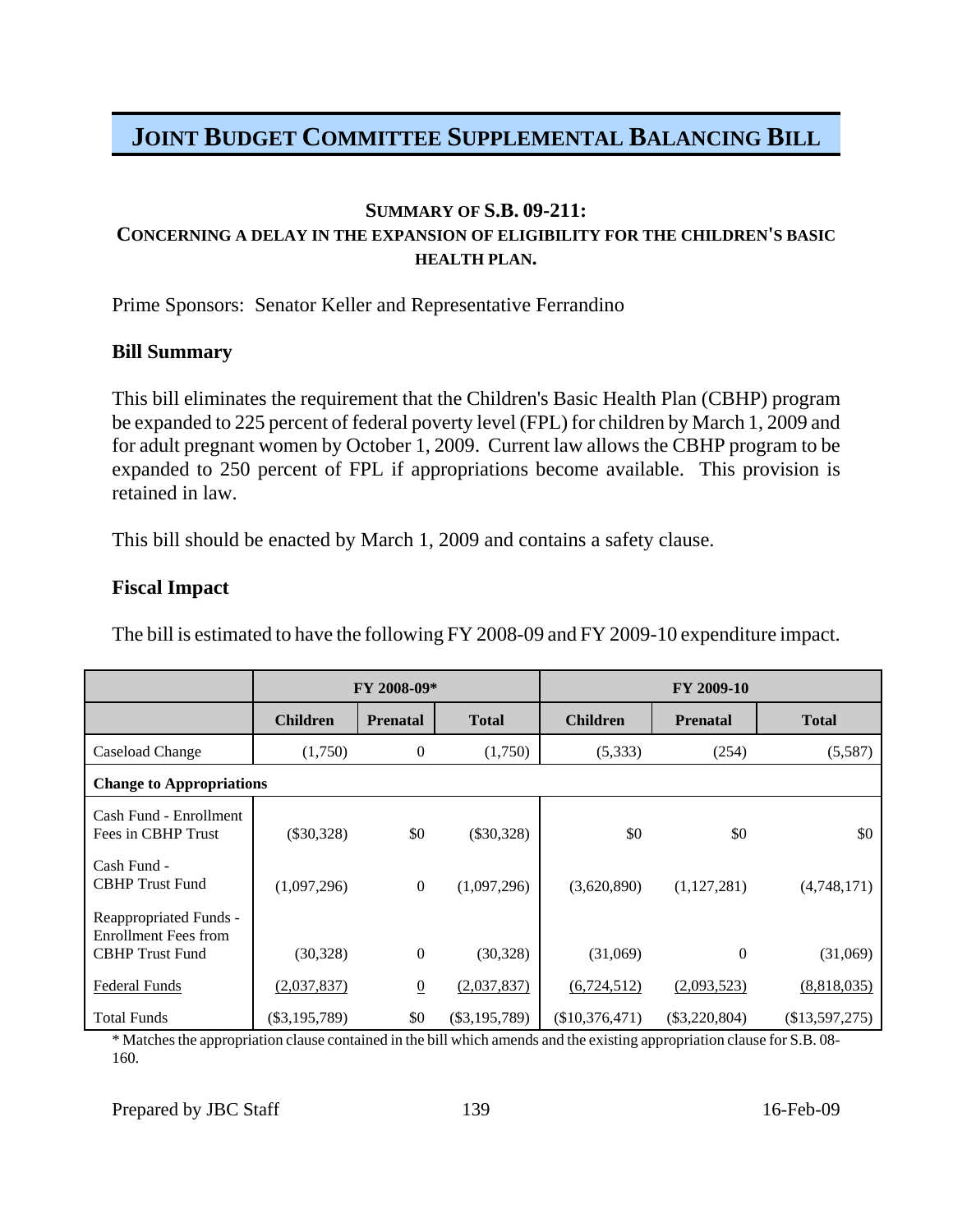By reducing expenditures from the CBHP Trust Fund in FY 2008-09 and FY 2009-10, the bill will reduce the amount of the General Fund subsidy needed for the CBHP program in FY 2009-10. Based on the Department of Health Care Policy and Financing's estimate, the projected FY 2009-10 deficit in the CBHP Trust Fund will be reduced from \$10.5 million to \$2.8 million. The tables below show the estimated fund balance in the CBHP Trust Fund without S.B. 09-211 and with S.B. 09-211.

| <b>Children's Basic Health Plan Trust Fund Analysis</b>   |              |                               |                  |                              |              |                 |  |  |  |
|-----------------------------------------------------------|--------------|-------------------------------|------------------|------------------------------|--------------|-----------------|--|--|--|
|                                                           |              | <b>Current Law Projection</b> |                  | <b>Impact of S.B. 09-211</b> |              |                 |  |  |  |
|                                                           | FY 2007-08   | FY 2008-09                    | FY 2009-10       | FY 2007-08                   | FY 2008-09   | FY 2009-10      |  |  |  |
| Beginning<br><b>Balance</b>                               | \$7,776,123  | \$9,231,076                   | \$4,341,497      | \$7,776,123                  | \$9,231,076  | \$5,469,121     |  |  |  |
| General Fund<br>Appropriation                             | 5,564,404    | $\overline{0}$                | $\Omega$         | 5,564,404                    | $\mathbf{0}$ | $\theta$        |  |  |  |
| <b>Other Trust</b><br>Revenues                            | 23,761,814   | 25,712,006                    | 25,594,322       | 23,761,814                   | 25,712,006   | 25,594,322      |  |  |  |
| <b>Total CBHP Trust</b><br>Available                      | \$37,102,341 | \$34,943,082                  | \$29,935,819     | \$37,102,341                 | \$34,943,082 | \$31,063,443    |  |  |  |
| <b>Total Projected</b><br>Expenditures<br>from Trust Fund | 27,871,265   | 30,601,585                    | 40,485,775       | 27,871,265                   | 29,473,961   | 33,929,742      |  |  |  |
| Remaining<br>Balance                                      | \$9,231,076  | \$4,341,497                   | $(\$10,549,956)$ | \$9,231,076                  | \$5,469,121  | $(\$2,866,299)$ |  |  |  |

## *Background:*

Last year the General Assembly passed S.B. 08-160 which expanded eligibility into the CBHP Program to 250 percent FPL based on the availability of appropriations. However, S.B. 08-160 required that the eligibility be expanded 225 percent by March 1, 2009 for children and by October 1, 2009 for adult pregnant women. This bill eliminates the requirement to expand eligibility by a date certain. However, the ability to expand up to 250 percent FPL, will remain in statute if appropriations become available in the future.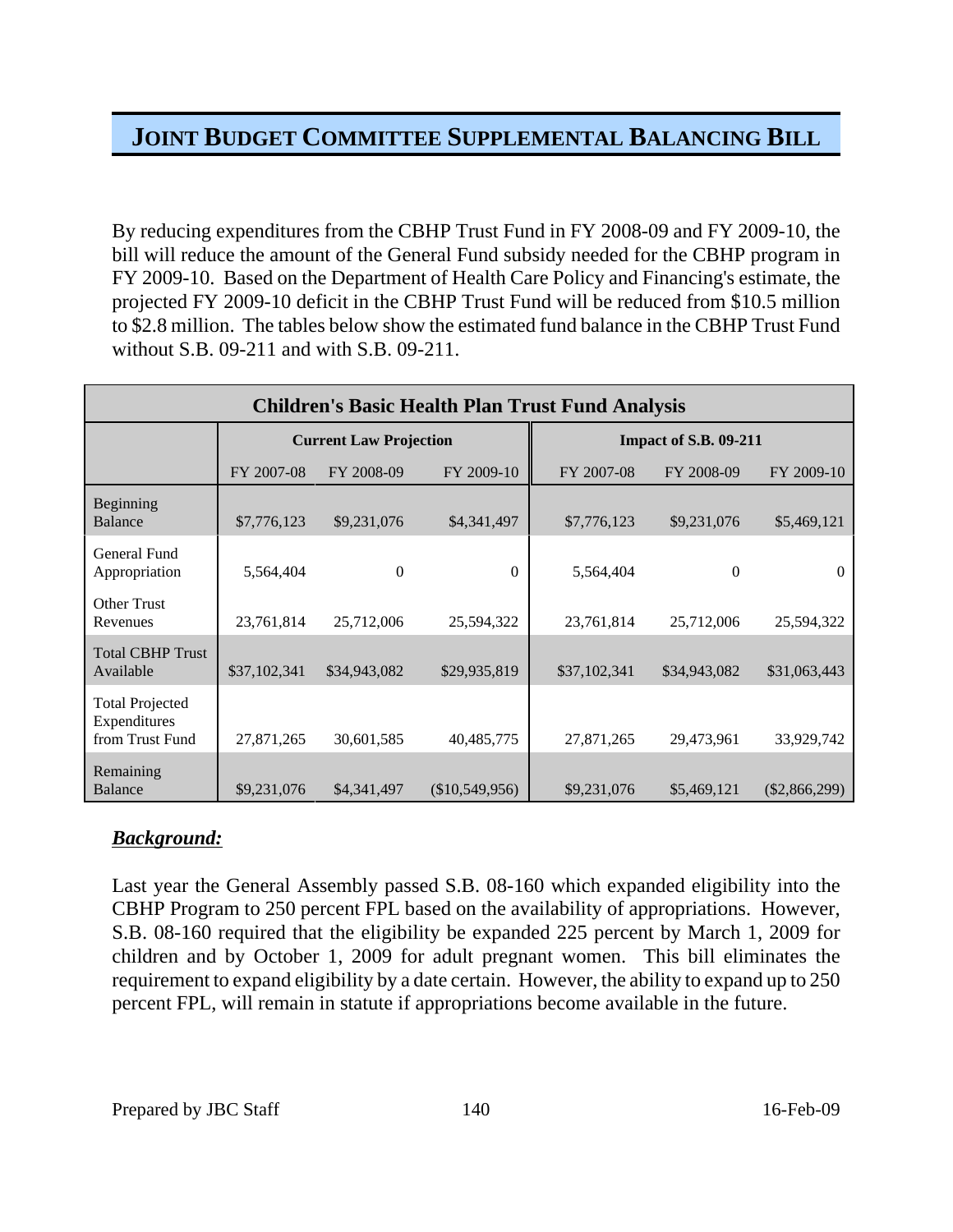### **SUMMARY OF S.B. 09-212**

## **CONCERNING A TEMPORARY LIMITATION ON THE MAXIMUM AMOUNT OF STATE SALES AND USE TAX REVENUES THAT MAY BE RETAINED BY A RETAIL VENDOR TO COMPENSATE FOR THE VENDOR'S EXPENSES INCURRED IN THE COLLECTION AND REMITTANCE OF THE TAX REVENUES TO THE STATE.**

Prime Sponsors: Senator White and Representative Pommer

### **Bill Summary**

The bill will cap the amount of the Vendor Fee (the fee vendors are allowed to keep for acting as the collection agent of the state sales tax) at \$417 per month.

Specifically, this bill makes the following changes:

- **Section 1** specifies that the amount of sales tax retained by a vendor to cover the vendor's expense in collecting and remitting tax shall not exceed \$417 a month for returns made on or after March 1, 2009 through June 30, 2012.
- **Section 2** removes language about the vendor fee that duplicates other language in the statute and replaces that language with a phrase that refers to the "fee retained by the retailer" that is already in another section within the article.
- **Section 3** adds a safety clause, which is necessary if the law is to go into effect in FY 2008-09, as intended.

#### **Fiscal Impact**

Based upon the December 19, 2008 OSPB revenue forecast, General Fund revenues will increase by \$12.8 million for the remaining four months of FY 2008-09, \$39.1 million in FY 2009-10, and \$41.1 million in FY 2010-11. The proposal will impact approximately 1,700 vendors (out of 91,500 currently collecting sales taxes for the state) whose taxable sales exceed approximately \$431,000 per month.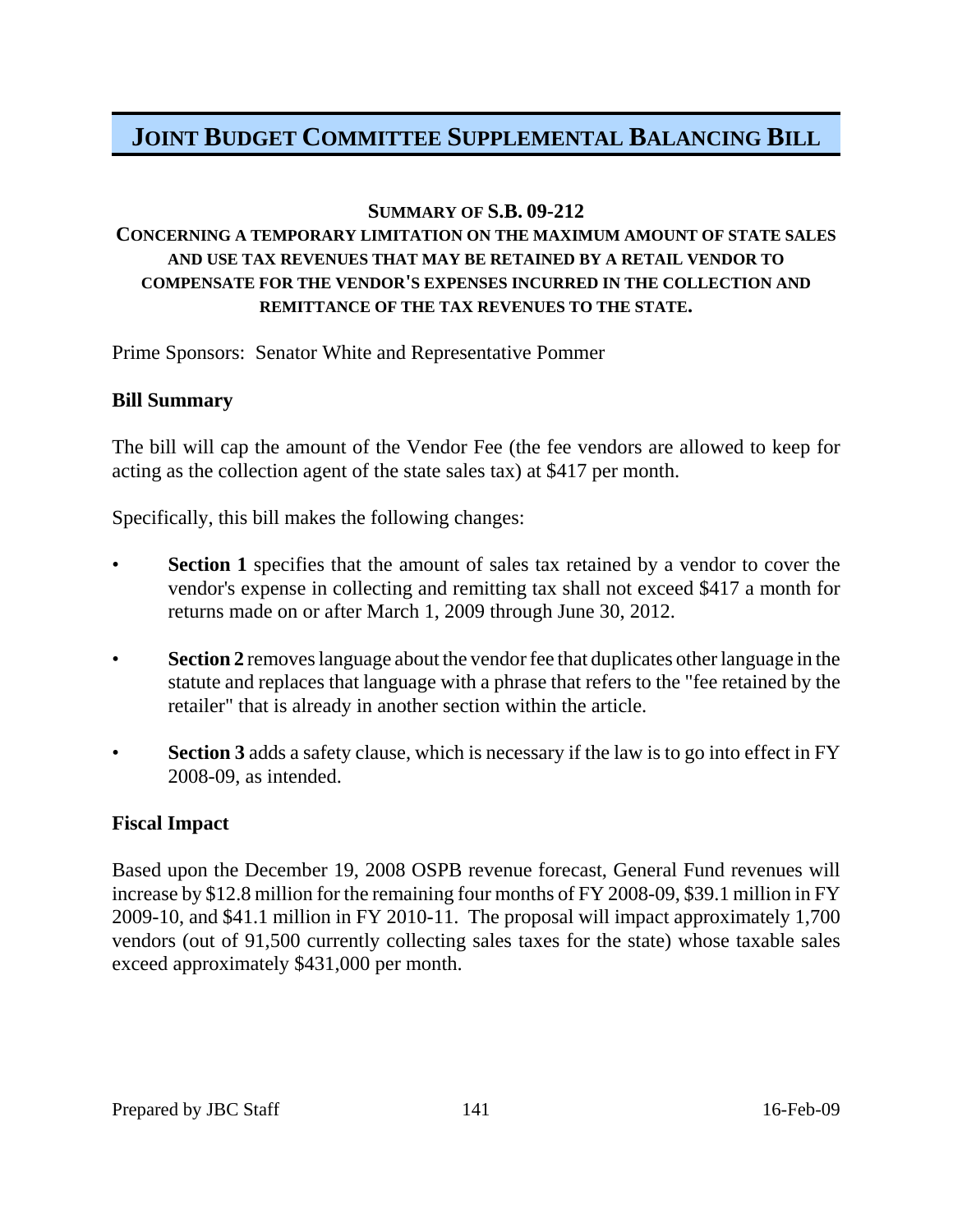### **Background Information**

Statute requires vendors to collect sales taxes for the State. As compensation for the administrative costs of collecting the sales tax, vendors are allowed to keep a portion of the taxes collected. Currently, that portion is three and one-third percent of taxes collected, which is one of the most generous vendor fees in the nation.

The proposed law would "cap" the vendor fee at \$417 per month. The table below shows the effect this would have on vendors of various sizes. Vendors with taxable sales up to \$431,034 per month would not be affected. Approximately 98 percent of the State's vendors would not be affected.

| <b>Effect of Capping Vendor Fee on Various Size Vendors</b> |           |           |           |             |             |              |
|-------------------------------------------------------------|-----------|-----------|-----------|-------------|-------------|--------------|
| Monthly Taxable<br><b>Sales</b>                             | \$100,000 | \$250,000 | \$431,034 | \$1,000,000 | \$5,000,000 | \$10,000,000 |
| <b>State Sales Tax</b><br>Collected per month               | 2,900     | 7,250     | 12,500    | 29,000      | 145,000     | 290,000      |
| Vendor Fee retained                                         | 97        | 242       | 417       | 967         | 4,833       | 9,667        |
| "Capped" Vendor<br>Fee                                      | 417       | 417       | 417       | 417         | 417         | 417          |
| Difference                                                  | \$0       | \$0       | \$0       | \$550       | \$4,416     | \$9,250      |

State General Fund revenue would be increased by the following amounts while the vendor fee cap is in place. Estimates are based on the December 19, 2008 OSPB revenue forecast.

| Fiscal Year                 | <b>Increased General</b><br><b>Fund Revenue</b> |
|-----------------------------|-------------------------------------------------|
| FY 2008-09<br>(Four months) | \$12,800,000                                    |
| FY 2009-10                  | \$39,100,000                                    |
| FY 2010-11                  | \$41,000,000                                    |
| FY 2011-12                  | \$43,700,000                                    |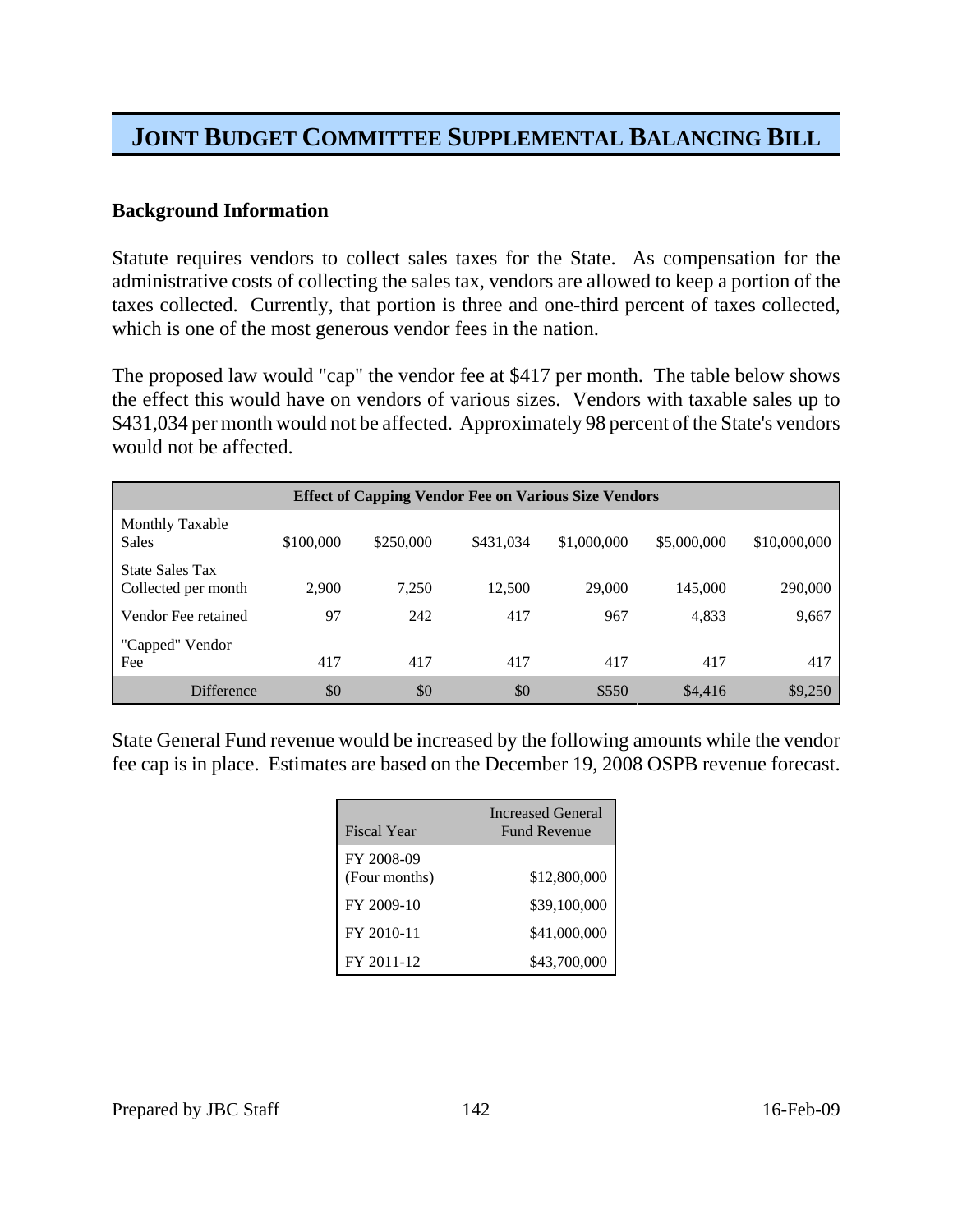### **SUMMARY OF S.B. 09-213: CONCERNING APPROPRIATIONS FOR THE ALTERNATIVE TEACHER COMPENSATION PLAN GRANT PROGRAM.**

Prime Sponsors: Senator Tapia and Representative Pommer

#### **Bill Summary**

Suspends the Alternative Teacher Compensation Plan, resulting in a one time reduction of \$1.0 million cash funds from the State Education Fund.

Specifically, this bill makes the following changes:

| <b>Section</b> | <b>Description of Bill Section</b>                                                                                                                                       |
|----------------|--------------------------------------------------------------------------------------------------------------------------------------------------------------------------|
|                | Adds permissive language such that the General Assembly may determine the amount<br>appropriate from the State Education Fund or from any other source for this program. |
|                | Repeals the FY 2008-09 appropriation of \$1.0 million made available through H.B. 08-1384.                                                                               |
|                | Safety clause                                                                                                                                                            |

### **Fiscal Impact**

The Alternative Teacher Compensation Plan program is funded with moneys from the State Education Fund. Thus, by reducing the appropriation to this program from this funding source, additional moneys from the State Education Fund are available to offset qualifying education programs currently funded with General Fund.

### **Background Information**

The Alternative Teacher Compensation Plan program provides seed money through a competitive grant program for districts to create plans which can serve as a mechanism for rewarding teaching excellence and encouraging creative and innovative approaches to helping Colorado improve the academic performance of all students and meet its education goals the include, but are not limited to, decreasing the dropout rate, closing the achievement gap, and increasing the number of postsecondary degrees and certificates awarded to Colorado students. The Department has not expended any moneys related to the program in the current year, thus making available the reduction of its full appropriation.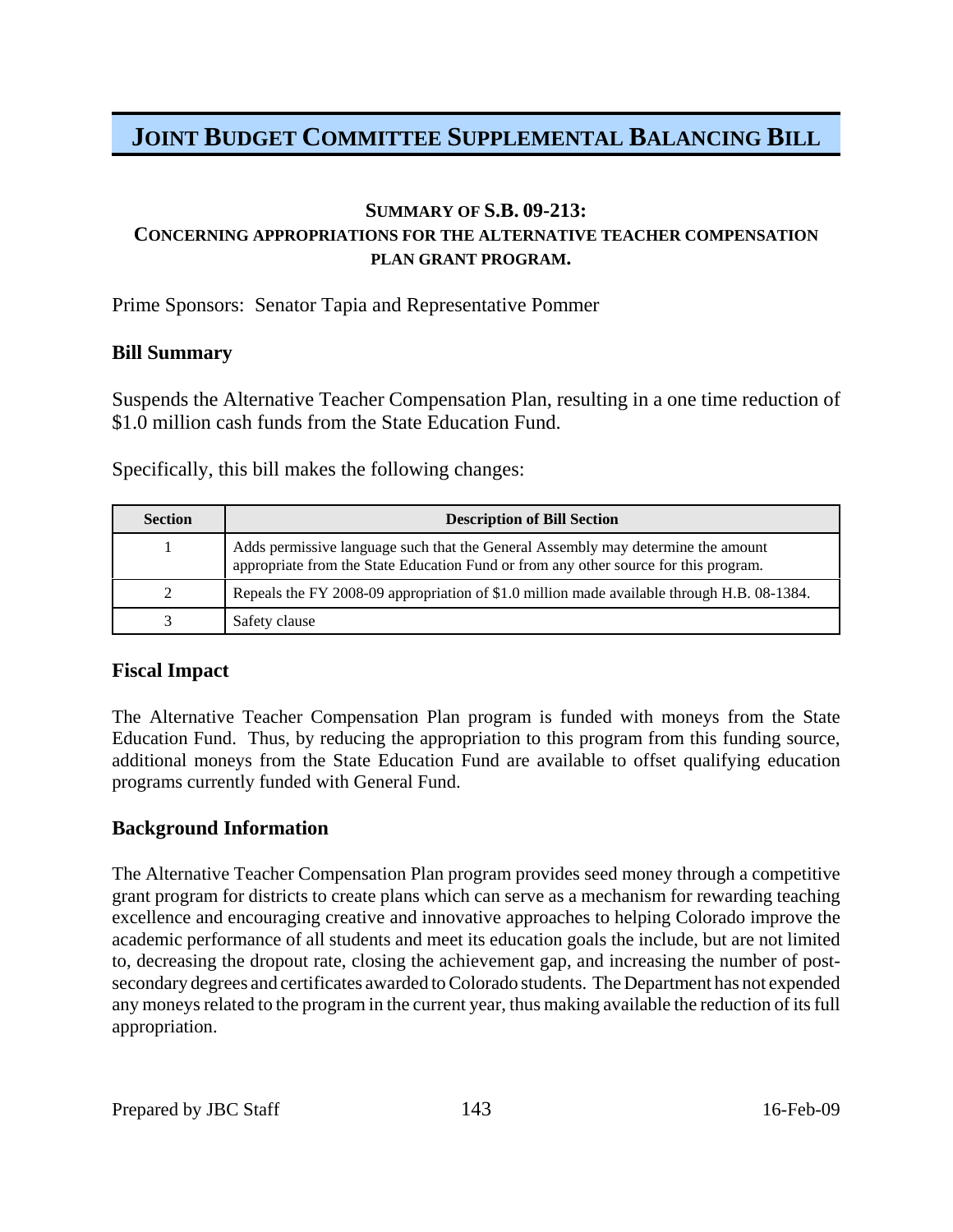#### **SUMMARY OF S.B. 09-214:**

### **CONCERNING APPROPRIATIONS FOR THE QUALITY TEACHER PROGRAM CREATED IN 2008.**

Prime Sponsors: Senator Tapia and Representative Pommer

#### **Bill Summary**

Suspends of the Teacher Quality Recruitment Program, resulting in a one time reduction of \$1,156,997 cash funds from the State Education Fund.

Specifically, this bill makes the following changes:

| <b>Section</b> | <b>Description of Bill Section</b>                                                                                                                             |
|----------------|----------------------------------------------------------------------------------------------------------------------------------------------------------------|
|                | Adds permissive language such that subject to available appropriations, the Department shall<br>administer a biennial teaching and learning conditions survey. |
|                | Add permissive language such that subject to available appropriations, the Department shall<br>award stipends and bonuses to qualifying teachers.              |
|                | Repeals the FY 2008-09 appropriation of \$1,156,997 made available through H.B. 08-1388<br>(School Finance Act).                                               |
|                | Safety clause                                                                                                                                                  |

### **Fiscal Impact**

The Teacher Quality Recruitment Program is funded with moneys from the State Education Fund. Thus, by reducing the appropriation to this program from this funding source, additional moneys from the State Education Fund are available to offset qualifying education programs currently funded with General Fund.

### **Background Information**

The Teacher Quality Recruitment Program provides stipends to teachers who achieve National Board for Professional Teaching Standards certification. The current appropriation was based on the estimated number of certified teachers and a preset stipend which could be raised based on a teacher working in a low-performing school. Estimated number of National Board Certified teachers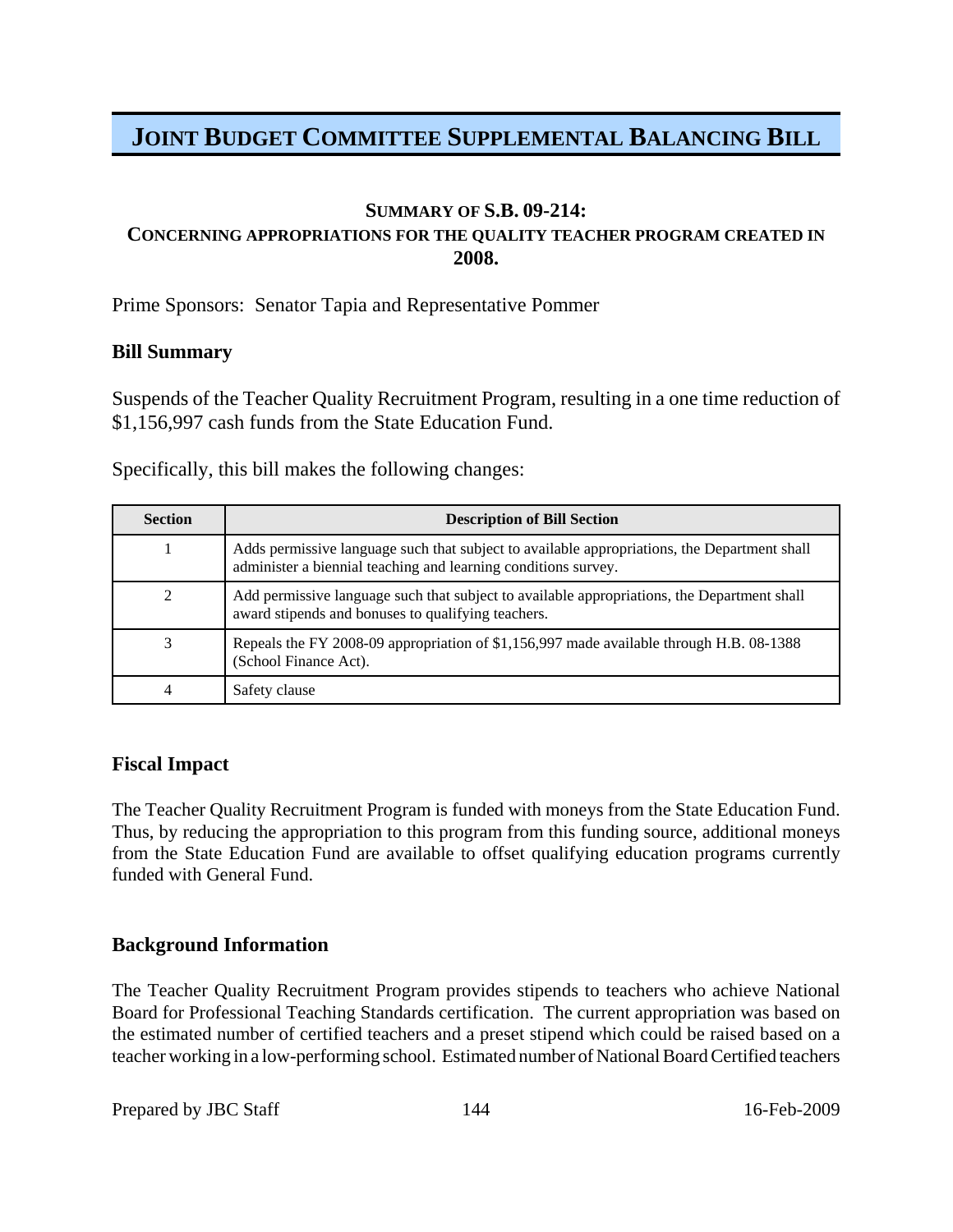in Colorado for FY 2008-09 is 403 with each teacher receiving a stipend of \$1,600 with an additional \$3,200 for working in a low-performing school. The Department has not expended any moneys related to the program in the current year, thus making available the reduction of its full appropriation.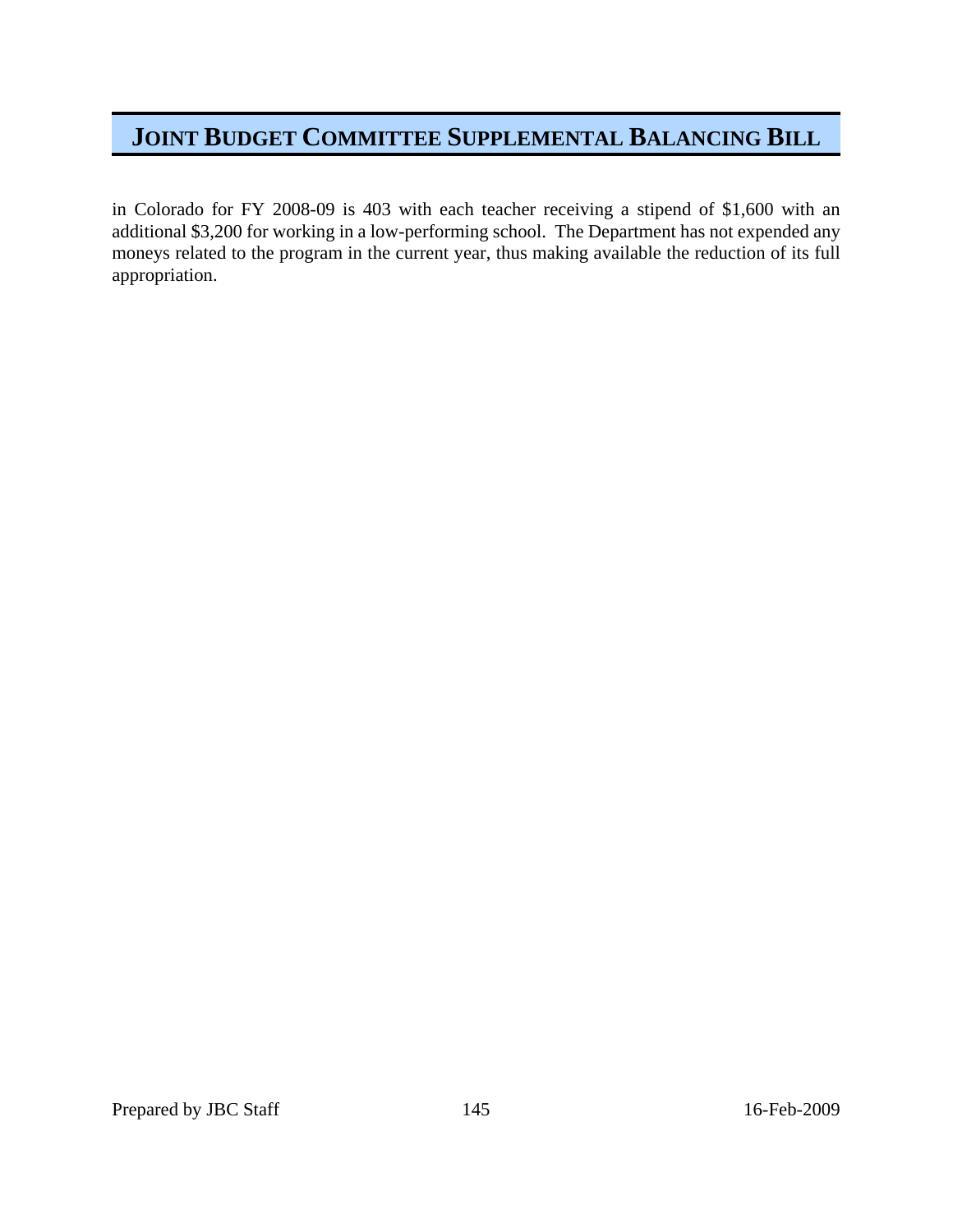### **SUMMARY OF S.B. 09-215:**

## **CONCERNING MODIFICATIONS TO APPROPRIATIONS TO ACHIEVE A REDUCTION IN THE STATE EXPENDITURES FOR THE FINANCING OF PUBLIC SCHOOLS.**

Prime Sponsors: Senator Keller and Representative Pommer

### **Bill Summary**

This bill makes several modifications to Article 54 of Title 22, the "Public School Finance Act of 1994", described below.

- **Section 1** specifies that for FY 2008-09, the *statewide base per pupil funding* shall be \$5,250.41, an annual increase of 3.2 percent (inflation plus one percent). Eliminates from the statewide base per pupil funding the additional \$19.72 per pupil that is not constitutionally required.
- **Section 2** allows the Department of Education to transfer its direct and indirect costs for administering the School Finance Act from the annual appropriation for the State Share of Districts' Total Program Funding. Directs the Department to reduce the state aid for each school district and Institute charter school accordingly. This *"off-the-top" funding mechanism* reduces both General Fund and State Education Fund expenditures, while maintaining critical Department functions.
- **Section 3** reduces the appropriation for *charter school capital construction* for FY 2008-09 from \$10,000,000 to \$5,135,000. Continues to specify that \$135,000 of this amount shall be distributed to the charter school for the deaf and blind.
- **Section 4** *delays*, for one year, the *requirement that the Department* contract with a private person or entity to *conduct a study* to evaluate how declining pupil enrollment in school districts statewide impact the students that remain in the declining enrollment districts.
- **Sections 5 and 6** adjust FY 2008-09 appropriations in both the FY 2008-09 Long Bill (Section 5) and H.B. 08-1388 (Section 6). These adjustments are detailed in Table 1, below.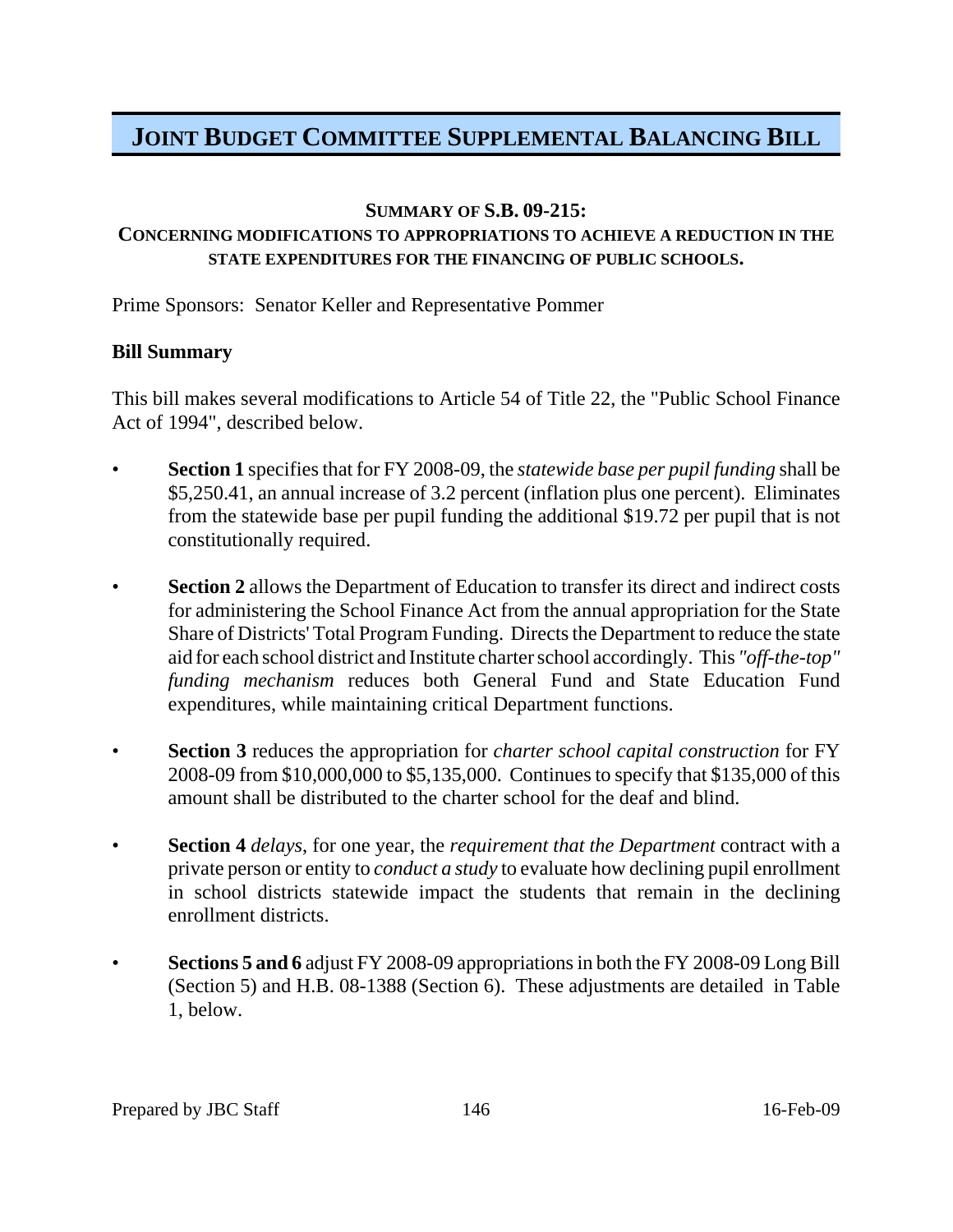| Table 1: Adjustments to FY 2008-09 Appropriations                |                  |               |  |
|------------------------------------------------------------------|------------------|---------------|--|
|                                                                  | \$               | <b>FTE</b>    |  |
| Authorize "Off-the-top" Funding for Administrative Costs of Act: |                  |               |  |
| School finance unit - General Fund ("GF")                        | (\$1,145,439)    | (13.0)        |  |
| School finance unit - State Education Fund ("SEF")               | (348,071)        | (5.0)         |  |
| School finance unit - Reappropriated Funds ("RF")                | 1,493,510        | 18.0          |  |
| Legal services - GF                                              | (100,000)        |               |  |
| Legal services - RF                                              | 100,000          |               |  |
| Information technology services - GF                             | (100,000)        | (1.2)         |  |
| Information technology services - RF                             | 100,000          | 1.2           |  |
| Subtotal - GF                                                    | (1,345,439)      | (14.2)        |  |
| <b>SEF</b>                                                       | (348,071)        | (5.0)         |  |
| RF                                                               | 1,693,510        | 19.2          |  |
| Full-day kindergarten capital constr. grant program staff - SEF  | (82, 545)        | (1.0)         |  |
| Charter school capital construction funding - SEF                | (4,865,000)      |               |  |
| Declining enrollment study - SEF                                 | (200,000)        |               |  |
| <b>Total</b>                                                     | (5, 147, 545)    | (1.0)         |  |
| GF                                                               | (1,345,439)      | (14.2)        |  |
| <b>SEF</b>                                                       | (5,495,616)      | (6.0)         |  |
| RF                                                               | <u>1.693.510</u> | <u> 19.2 </u> |  |

### **Fiscal Impact**

This bill reduces state expenditures by a total of \$26.9 million in FY 2008-09, including: \$20.0 million related to the reduction in base per pupil funding, \$4.9 million related to the reduction in funding for charter school facilities, \$1.7 million utilizing the off-the-top funding mechanism, and \$200,000 due to the delay in the declining enrollment study.

In addition, Section 6 of this bill eliminates funding for 1.0 FTE (\$82,545) that was added through H.B. 08-1388 to administer the Full-day Kindergarten Capital Construction Grant Program. This program was frozen by the Governor last Fall, so the Department has not filled this position.

The following Table 2 details the impact of this bill on state expenditures.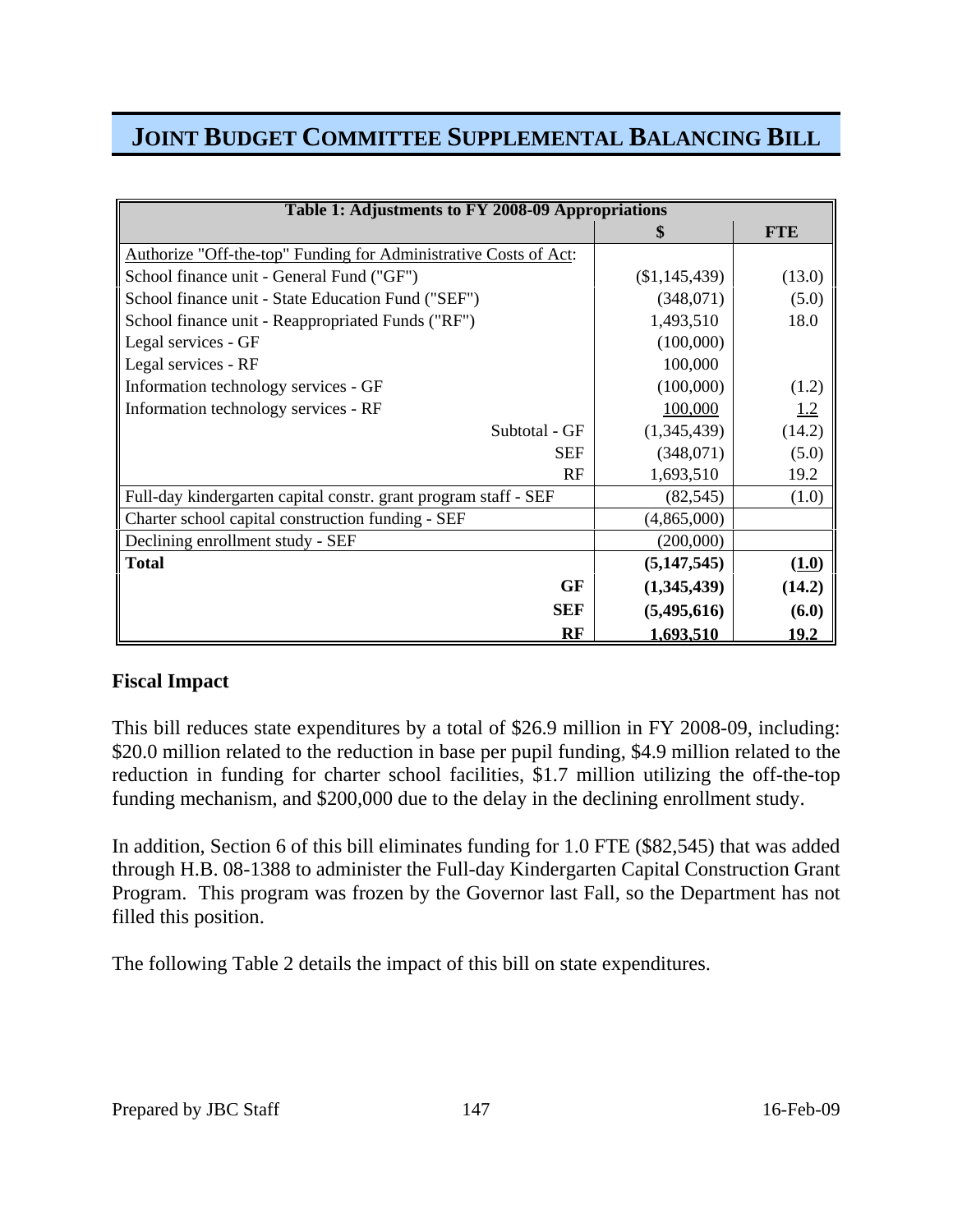| Table 2: Fiscal Impact of S.B. 09-215 on State Expenditures       |                  |                  |  |
|-------------------------------------------------------------------|------------------|------------------|--|
| <b>Provision</b>                                                  | FY 2008-09       | FY 2009-10       |  |
| Eliminate Additional Increase in Base Per Pupil Funding (\$19.72) | $(\$20,017,374)$ | $(\$20,861,163)$ |  |
| Authorize "Off-the-top" Funding for Administrative Costs of Act:  |                  |                  |  |
| School finance unit <sup>1</sup>                                  | (1,493,510)      | (1,509,218)      |  |
| Legal services (related to School Finance Act)                    | (100,000)        | (100,000)        |  |
| Information technology services (related to School Finance Act)   | (100,000)        | (100,000)        |  |
| Total "off-the-top" funding                                       | (1,693,510)      | (1,709,218)      |  |
| Full-Day Kindergarten Capital Construction Grant Program - staff  | (82, 545)        | (82, 545)        |  |
|                                                                   | $(1.0$ FTE)      | $(1.0$ FTE)      |  |
| <b>Charter School Capital Construction Funding</b>                | (4,865,000)      |                  |  |
| <b>Study Impact of Declining Enrollment on Students</b>           | (200,000)        | 200,000          |  |
| <b>Total</b>                                                      | $(\$26,858,429)$ | $(\$22,452,926)$ |  |
|                                                                   | $(1.0$ FTE)      | $(1.0$ FTE)      |  |
| <b>General Fund</b>                                               | $(\$1,345,439)$  | (\$1,384,877)    |  |
| <b>State Education Fund</b>                                       | $(\$25,512,990)$ | $(\$21,068,049)$ |  |

There are two differences between the above Table 2, and the changes to FY 2008-09 appropriations that are included in this bill (detailed in Table 1).

First, as indicated in the above table, by reducing the statewide base per pupil funding amount by \$19.72 this bill reduces school districts' total program funding by \$20.0 million in FY 2008-09. The Department of Education requested a mid-year increase in state funding for districts' total program funding totaling \$26.3 million. The Joint Budget Committee did not approve this request, so existing appropriations fall \$26.3 million short of fully funding total program under current law. Thus, this bill does not include an adjustment to further reduce FY 2008-09 appropriations by \$20.0 million.

Second, this bill includes appropriations totaling \$1,693,510 from reappropriated funds to allow the Department to spend moneys transferred from the State Share of Districts' Total Program Funding line item. These amounts do not appear in Table 2, above.

## **Background Information: Mid-year Adjustments to the State Share Appropriation**

 $1$  This unit includes staff responsible for administering and providing technical assistance related to the School Finance Act, the Colorado Preschool Program, and full-day kindergarten programs. This unit also includes staff responsible for auditing school districts to ensure compliance with the federal school lunch program, public school transportation, and English language proficiency programs.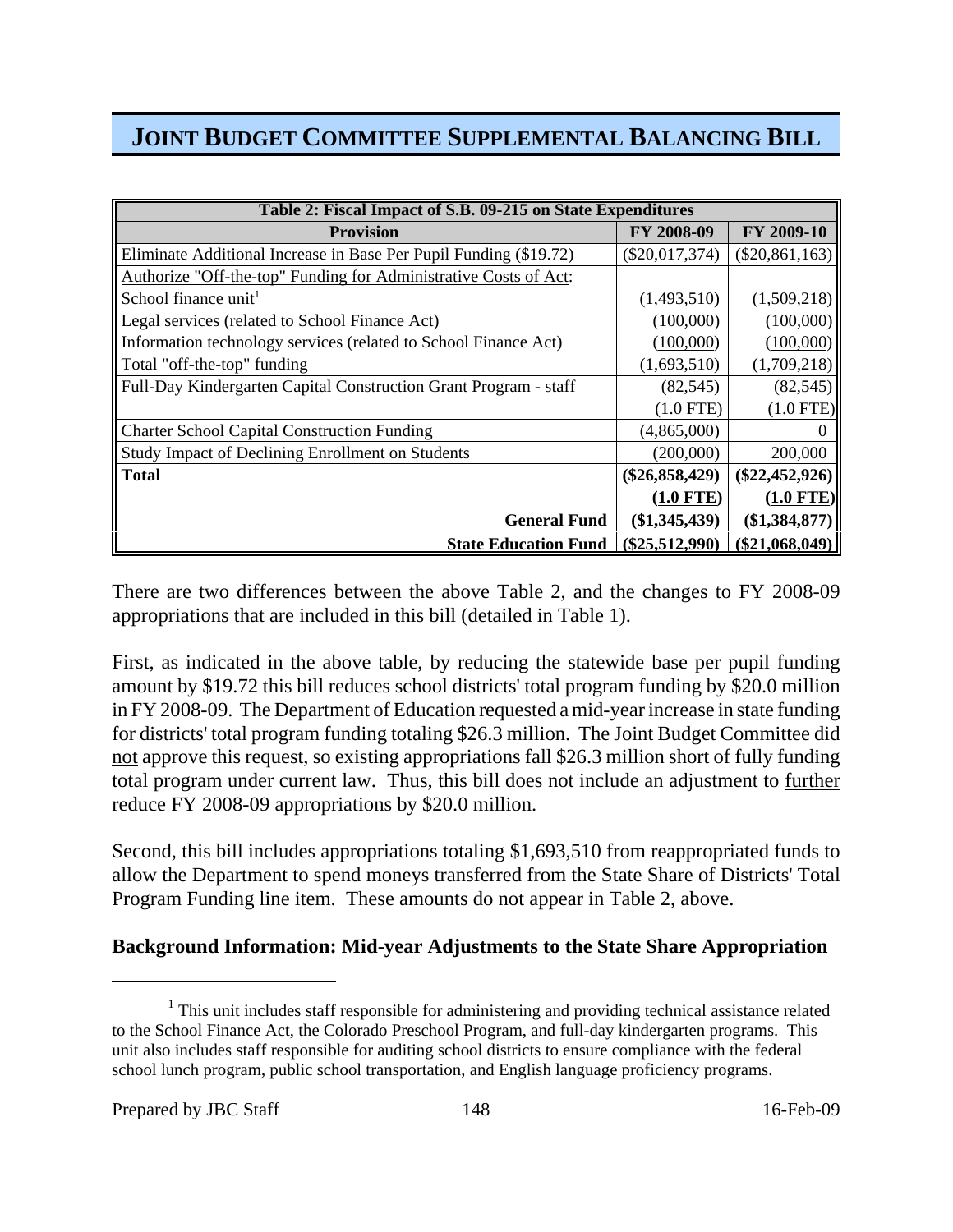While the applicable inflation rate is known at the time the Long Bill appropriation is established (and thus the required increase in base per pupil funding is known), other data that affects the State Share of Districts' Total Program Funding are not known. Specifically, the appropriation is based on estimates of the funded pupil count, the number of at-risk students, available local tax revenues, and certain sources of state revenues. This data is available by January within the fiscal year.

As required by Section 22-54-106 (4) (b), C.R.S., the Department annually submits a supplemental request to adjust the current year appropriation based on actual student counts and local tax revenues. If existing appropriations are insufficient and the General Assembly does not provide additional funds, or a supplemental appropriation is made to reduce existing appropriations, the Department is required to reduce state aid for each school district and each Institute charter school on a pro rata basis.

Last month, the Department submitted a supplemental request for an additional \$26,265,104 from the State Education Fund. This request was primarily due to three factors:

- The actual funded pupil count is 2,119 FTE (0.3 percent) higher than anticipated, increasing total program funding by approximately \$14.6 million.
- The statewide average per pupil funding amount is \$3.15 higher than anticipated, increasing total program funding by approximately \$2.4 million.
- Actual local tax revenues are \$9.2 million lower than projected last May, requiring an additional \$9.2 million for the state share of funding.

The Joint Budget Committee did not approve this funding request. If the General Assembly approves the Committee's recommendations contained in the Department of Education supplemental bill (S.B. 09-185), the Department will be required to reduce state aid for each school district and each Institute charter school on a pro rata basis.

This bill, by reducing statewide base per pupil funding in FY 2008-09, reduces districts' total program funding by \$20.1 million. Thus, if the General Assembly adopts both this bill and the supplemental bill, FY 2008-09 appropriations will fall \$6.2 million short of fully funding districts' total program.

## **Background Information: "Off-the-top" Funding for Administration**

Prepared by JBC Staff 149 16-Feb-09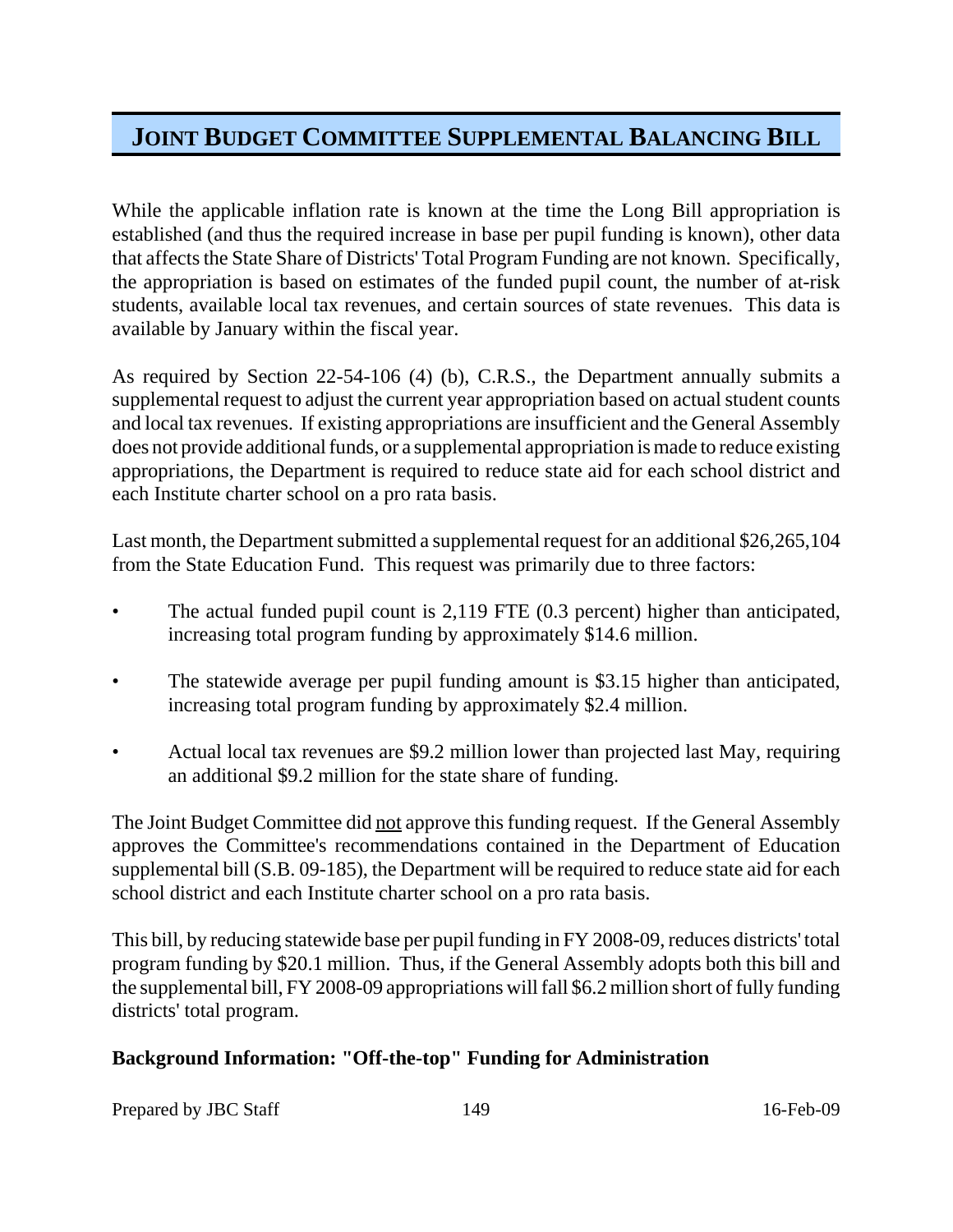During the last recession, the General Assembly funded the Department's school finance unit "off-the-top" of the State Share of Districts' Total Program Funding line item in order to reduce General Fund expenditures, maintain critical Department functions, and comply with constitutional funding requirements. While this practice had been in place prior to FY 2004- 05, a statutory provision was added to codify and clarify this practice through H.B. 04-1397. This off-the-top funding mechanism was utilized in FY 2004-05 and FY 2005-06, until this statutory provision was repealed through H.B. 06-1375.

This bill reinstates this funding mechanism, authorizing the Department to utilize off-the-top funding to support the School Finance Unit, as well as legal services and information technology services related to the administration of the School Finance Act. Please note that this language is permissive. Thus, while this bill makes the associated changes to FY 2008- 09 appropriations, the General Assembly would make an annual determination in future fiscal years about whether and how much to appropriate utilizing this funding mechanism. The fiscal impact identified for FY 2009-10 in Table 2 assumes that the General Assembly will elect to continue to utilize this funding mechanism in FY 2009-10.

## **Background Information: Charter School Capital Construction**

The General Assembly annually appropriates moneys from the State Education Fund to assist eligible charter schools with facilities expenses. Any charter school with capital construction costs is eligible to receive funding (except any charter that operates within a state facility). Moneys appropriated each year are allocated among charter schools on a per pupil basis, except that any charter school operating in a school district facility that does not have ongoing financial obligations to repay the outstanding costs of new construction undertaken for the charter school's benefit receives one-half the amount per pupil that other charter schools received.

The FY 2008-09 Long Bill includes a \$5 million appropriation for charter school capital construction, as required by Section 22-54-124 (3) (a) (III) (A), C.R.S. In addition, H.B. 08- 1388 included a provision that increased this requirement for FY 2008-09 only, to \$10 million. This provision required that \$135,000 of the additional \$5 million be distributed to a charter school for the deaf and the blind.

The appropriation for this line item was \$5.0 million in FYs 2004-05, 2005-06, and 2007-08, and current law requires a \$5.0 million appropriation for FY 2009-10. For FY 2007-08, the General Assembly provided a one-time increase to \$7.8 million. The following table

Prepared by JBC Staff 150 16-Feb-09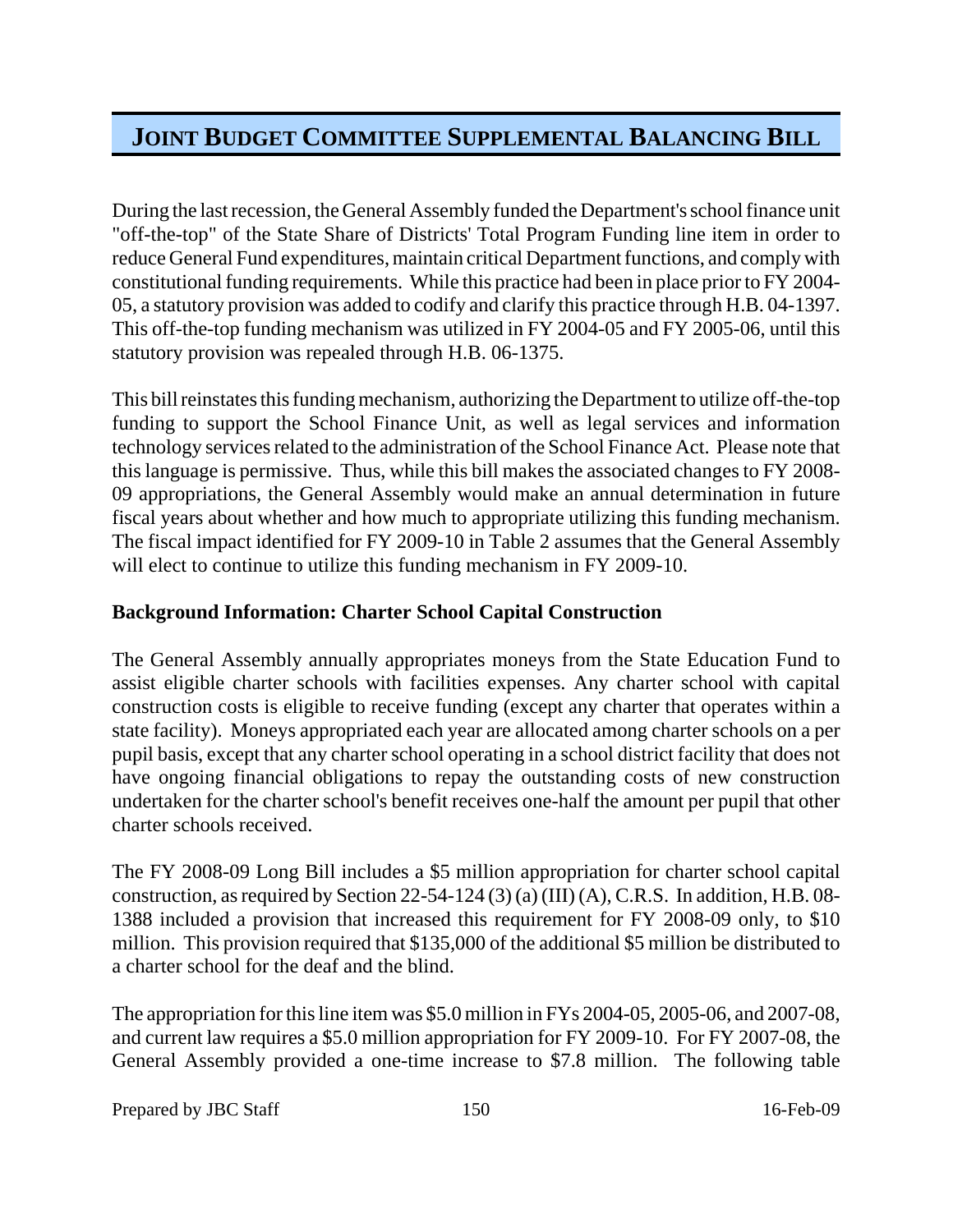identifies the amounts eligible charter schools actually received per pupil the last four fiscal years, as well as the amount schools will receive in FY 2008-09 based on current law as well as this bill.

| <b>State Funding for Charter School Capital Construction Costs</b> |                               |                                                                      |  |
|--------------------------------------------------------------------|-------------------------------|----------------------------------------------------------------------|--|
| <b>Fiscal Year</b>                                                 | <b>Total</b><br>Appropriation | <b>Funding per Pupil for Schools</b><br>Eligible for Funding <a></a> |  |
| 2004-05                                                            | \$5,000,000                   | \$171.06                                                             |  |
| 2005-06                                                            | 5,000,000                     | \$145.09                                                             |  |
| 2006-07                                                            | 7,800,000                     | \$201.17                                                             |  |
| 2007-08                                                            | 5,000,000                     | \$115.77                                                             |  |
| $2008-09$ (current law)                                            | 10,000,000                    | \$212.06                                                             |  |
| $2008-09$ (proposed)                                               | 5,135,000                     | \$107.48                                                             |  |
| 2009-10<br>(current law)                                           | 5,000,000                     | n/a                                                                  |  |

<a> This figure represents the amount that most eligible schools receive; eligible schools *operating in a district facility* receive one-half this amount per student.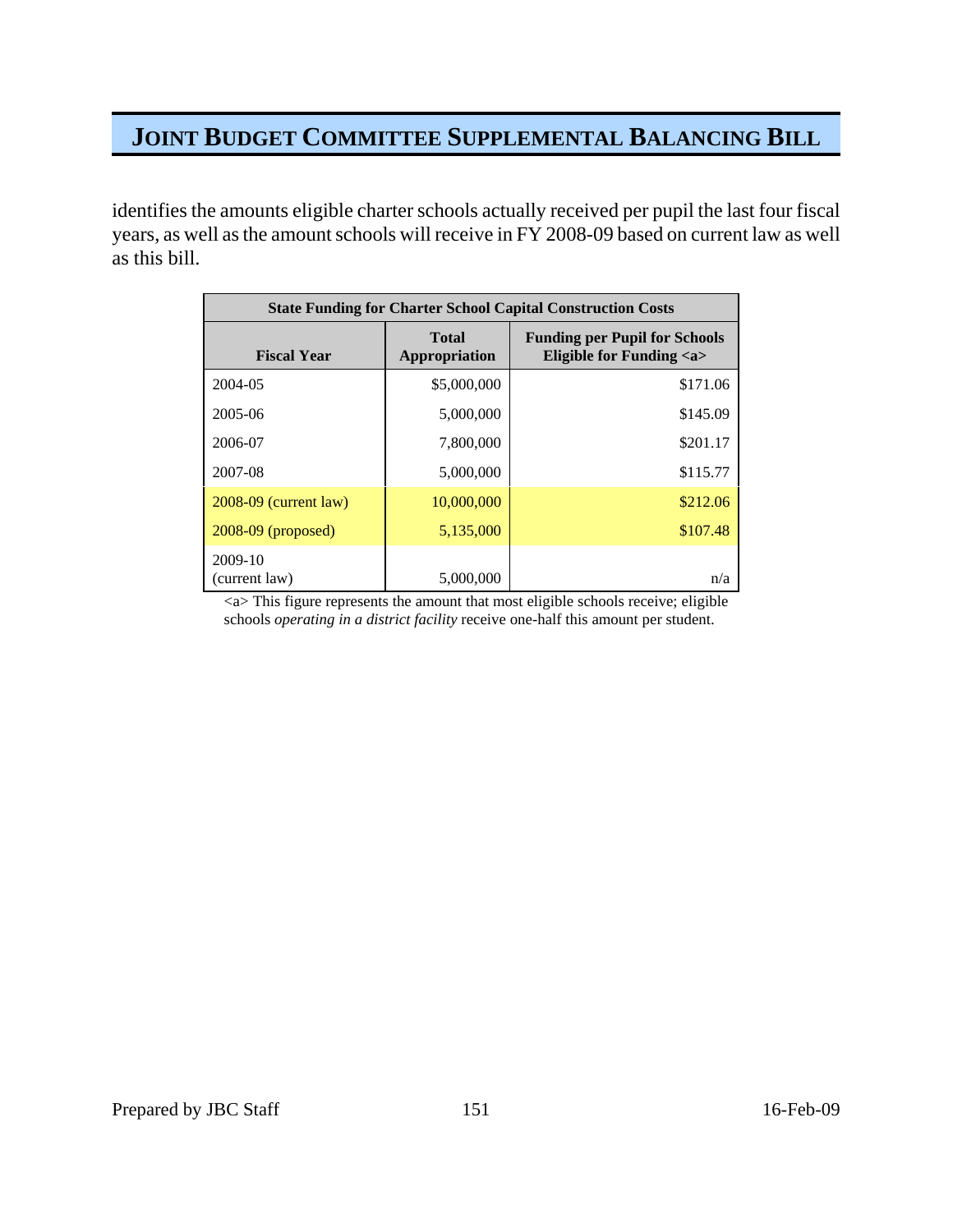## **SUMMARY OF S.B. 09-216:**

## **CONCERNING INCREASES IN THE FEES PAID TO THE DIVISION OF WATER RESOURCES IN THE DEPARTMENT OF NATURAL RESOURCES, AND, IN CONNECTION THEREWITH, MODIFYING APPROPRIATIONS MADE TO THE DIVISION OF WATER RESOURCES IN THE FISCAL YEAR 2008-09 LONG APPROPRIATIONS BILL.**

Prime Sponsors: Senator Tapia and Representative Pommer

This bill is part of the Joint Budget Committee's critical budget reduction package. The Joint Budget Committee bill increases well-permitting fees and thus enhances the self-sufficiency of the Division of Water Resources (State Engineer's Office) in the Department of Natural Resources. Currently, the General Fund is subsidizing specific well permitting and related activities that are not covered by fees in the Division of Water Resources.

**In FY 2008-09 the General Fund is subsidizing approximately 4.2 million of the well permitting and water management activities that should be bourne by the fees.**

For FY 2008-09, the well permitting program is estimated to cost \$5.0 million. However, only about \$768,000 in total revenue from this purpose is received by the State. [*Of the \$768,000 in revenue, \$184,024 is received by the General Fund, \$357,509 is received by the Ground Water Management Cash Fund, and \$226,835 is received by the Well Inspection Fund.*]

**The Joint Budget Committee's bill ensures that a greater amount of the cost of well-permitting is borne by the users, thereby reducing part of the General Fund subsidy.**

**The Joint Budget Committee bill adjusts the current fees in order to better cover the costs of the program.** Such proposed fees would still be lower than comparable costs (such as a Jefferson County septic permit fee of \$800. Or a Jefferson County building permit fee which is \$1,027 for the first \$100 thousand of the value of the building and \$7 for every \$1,000 of additional value above \$100 thousand. For a building costing \$400 thousand, the Jefferson County building permit fee would be \$3,127.) In FY 2008-09, a \$500 thousand General Fund savings can be achieved through increasing various well-permit fees in FY 2008-09 assuming March 1, 2009 implementation date.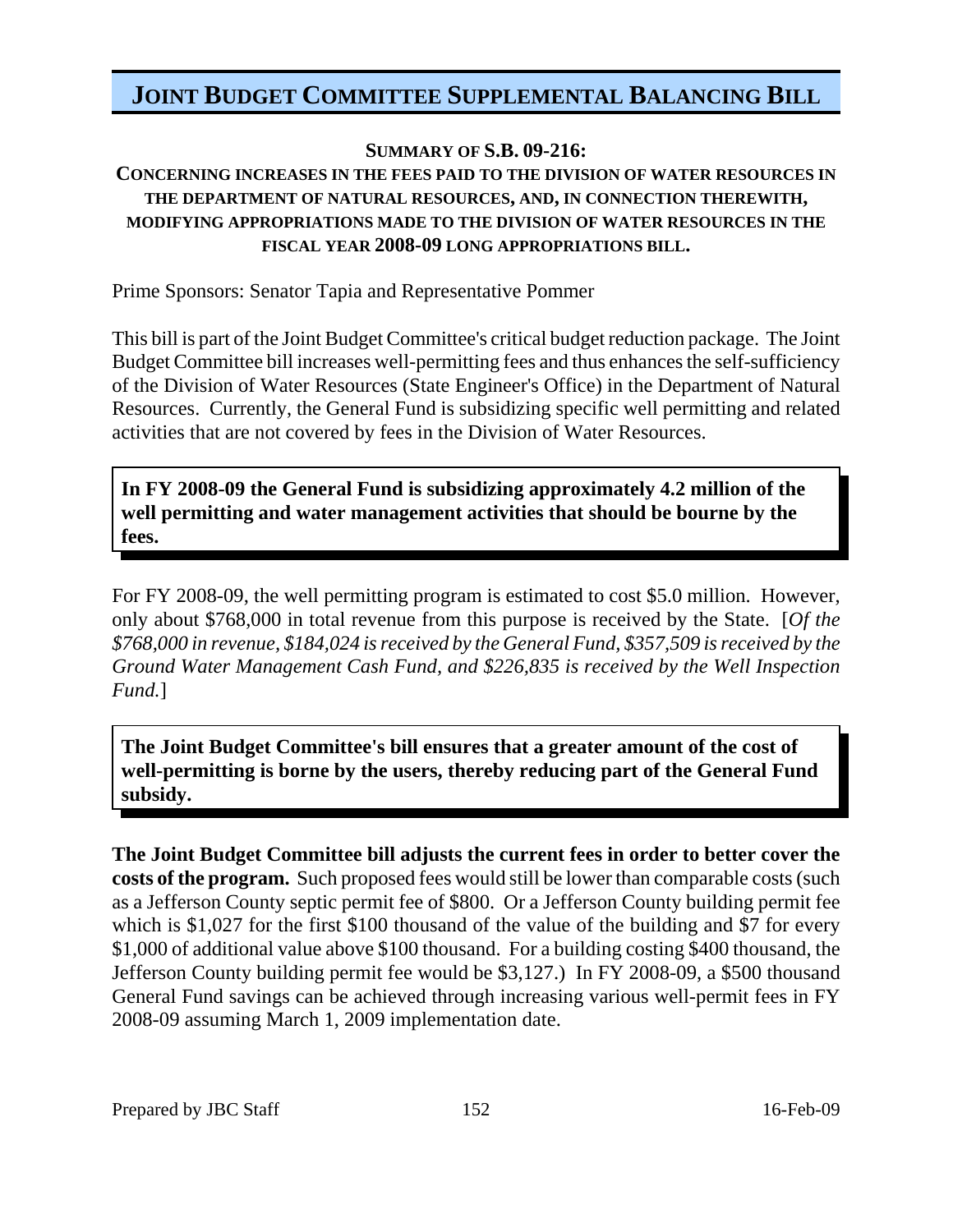Currently, the well-permitting program is projected to cost an estimated \$5.25 million in FY 2009-10 but only \$768 thousand will be brought in by fees; thus the General Fund will be subsidizing \$4.5 million of the activities. **The JBC bill saves \$2.5 million in General Fund in FY 2009-10.**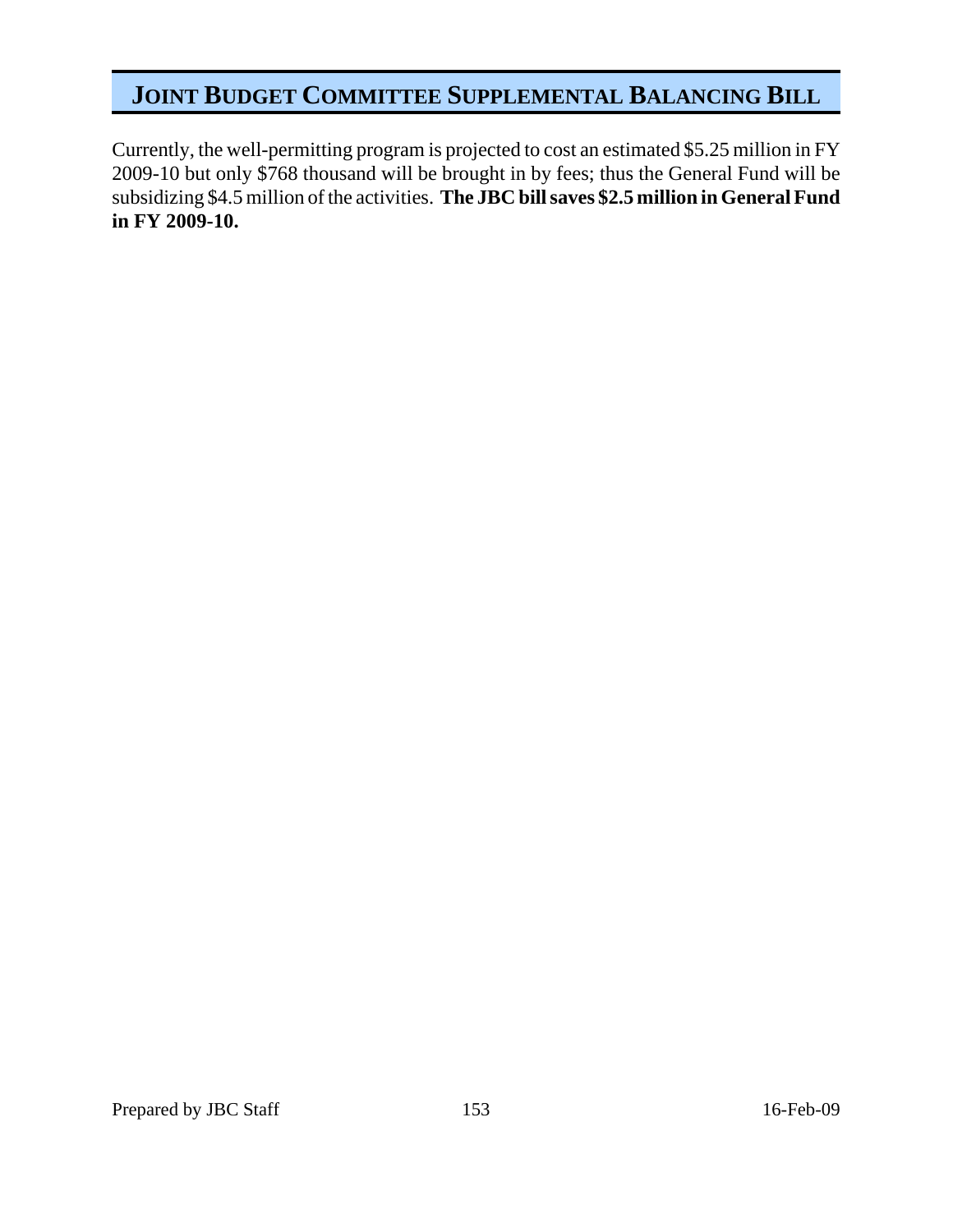### **SUMMARY OF S.B. 09-217:**

## **CONCERNING THE REDUCTION OF MONEYS TRANSFERRED TO CERTAIN FUNDS FROM THE PORTION OF LIMITED GAMING FUND MONEYS THAT WOULD OTHERWISE BE TRANSFERRED TO THE GENERAL FUND AFTER THE TRANSFER TO THE LOCAL GOVERNMENT LIMITED GAMING IMPACT FUND.**

Prime Sponsors: Senator White and Representative Ferrandino

### **Bill Summary**

This bill reduces the statutory transfers to be made at the end of FY 2008-09 from the Limited Gaming Fund to four cash funds that are used for a variety of programs in the Governor's Office of Economic Development. The bill also assures that those transfers, or a portion thereof, will be made at the end of FY 2008-09 without consideration of forecasts of the General Fund revenues for the year.

Specifically, this bill makes the following changes:

Section 1 of the bill revises Section 12-47.1-701 (4), C.R.S., so that the following transfers are made from the Limited Gaming Fund at the end of FY 2008-09 to the cash funds shown in the following table. If the Limited Gaming Fund balance is not sufficient to make the full amount of these transfers, they are all reduced proportionally. For fiscal years after FY 2008-09, calculation of the transfers will revert to the previous statutory formula.

| Fund                                       | <b>Amount</b> to be<br><b>Transferred</b> |
|--------------------------------------------|-------------------------------------------|
| Colorado Travel and Tourism Promotion Fund | 15,578,699                                |
| State Council on the Arts Fund             | 1,200,026                                 |
| New Jobs Incentives Fund                   | 1,400,052                                 |
| Film Incentives Fund                       | 480,011                                   |
| Total                                      | 18,658,788                                |

Section 2 is a safety clause. The safety clause is necessary to insure that the statutory change is effective prior to the end of FY 2008-09.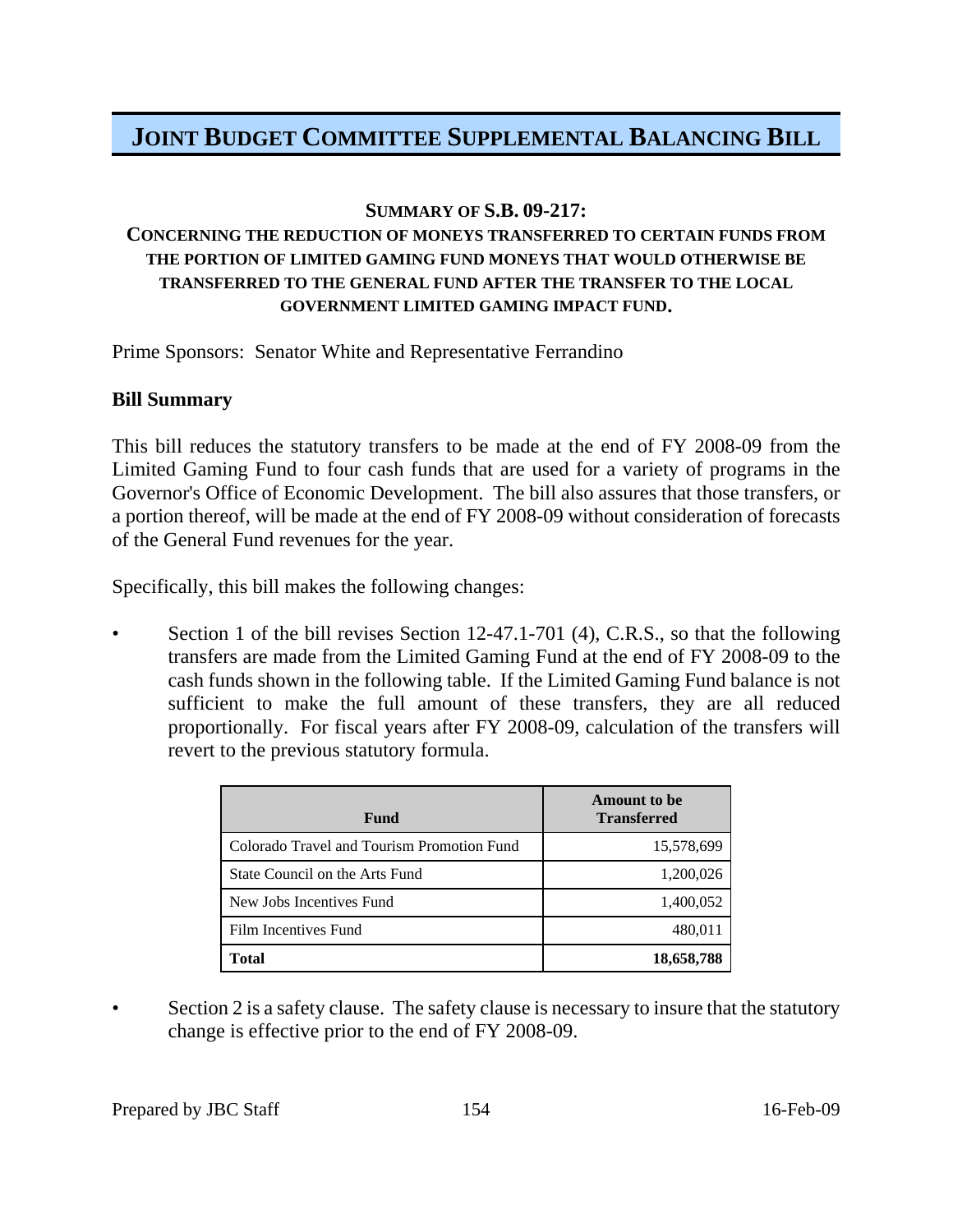## **Fiscal Impact**

Under the most recent Legislative Council Staff revenue forecasts, this bill will result in a transfer of approximately \$2.7 million to the General Fund at the end of FY 2008-09.

### **Background Information**

Section 12-47.1-701 (4), C.R.S., provides for several transfers from the Limited Gaming Fund at the end of each fiscal year, after the required transfer to the Local Government Limited Gaming Impact Fund. Under normal fiscal circumstances, inflation-adjusted transfers are made to the Travel and Tourism Fund, the Council on the Arts Fund, the New Jobs Incentives Fund, and the Films Incentives Fund. However, if there are insufficient General Fund revenues to support the 6.0 percent limit on increased General Fund appropriations, none of these transfers occur without action by the Joint Budget Committee, and the money that would have gone to these four funds is transferred to the General Fund instead.

Acting under the provided statutory authority, this JBC bill specifies alternate amounts for the transfers to the cash funds. The amounts specified in the bill represent 75.0 percent of the FY 2008-09 appropriations from each of the cash funds, except that the transfer to the New Jobs Incentive fund is 75.0 percent of the FY 2008-09 appropriation less \$1.0 million. If the monies available in the Limited Gaming Fund at the end of FY 2008-09 do not support the full amounts of these transfers, all four transfers are to be reduced proportionally.

The most recent Legislative Council Staff revenue forecast indicates that approximately \$22.4 million will be available in the Limited Gaming Fund for transfers to these funds. If that forecast is accurate, the \$18.7 million in transfers itemized above will be made, and the remaining \$2.7 million will be transferred to the General Fund. If the balance in the Limited Gaming Fund is larger than \$22.4 million, more will be transferred to the General Fund. If the balance is less than \$22.4 million, less will be transferred to the General Fund. If the balance falls below the amount specified for the transfers to the four funds, no transfer to the General Fund will occur.

The specified transfer amounts apply only to the transfers to be made at the end of FY 2008- 09. In subsequent fiscal years, the statutory transfer rules will return to their previous state.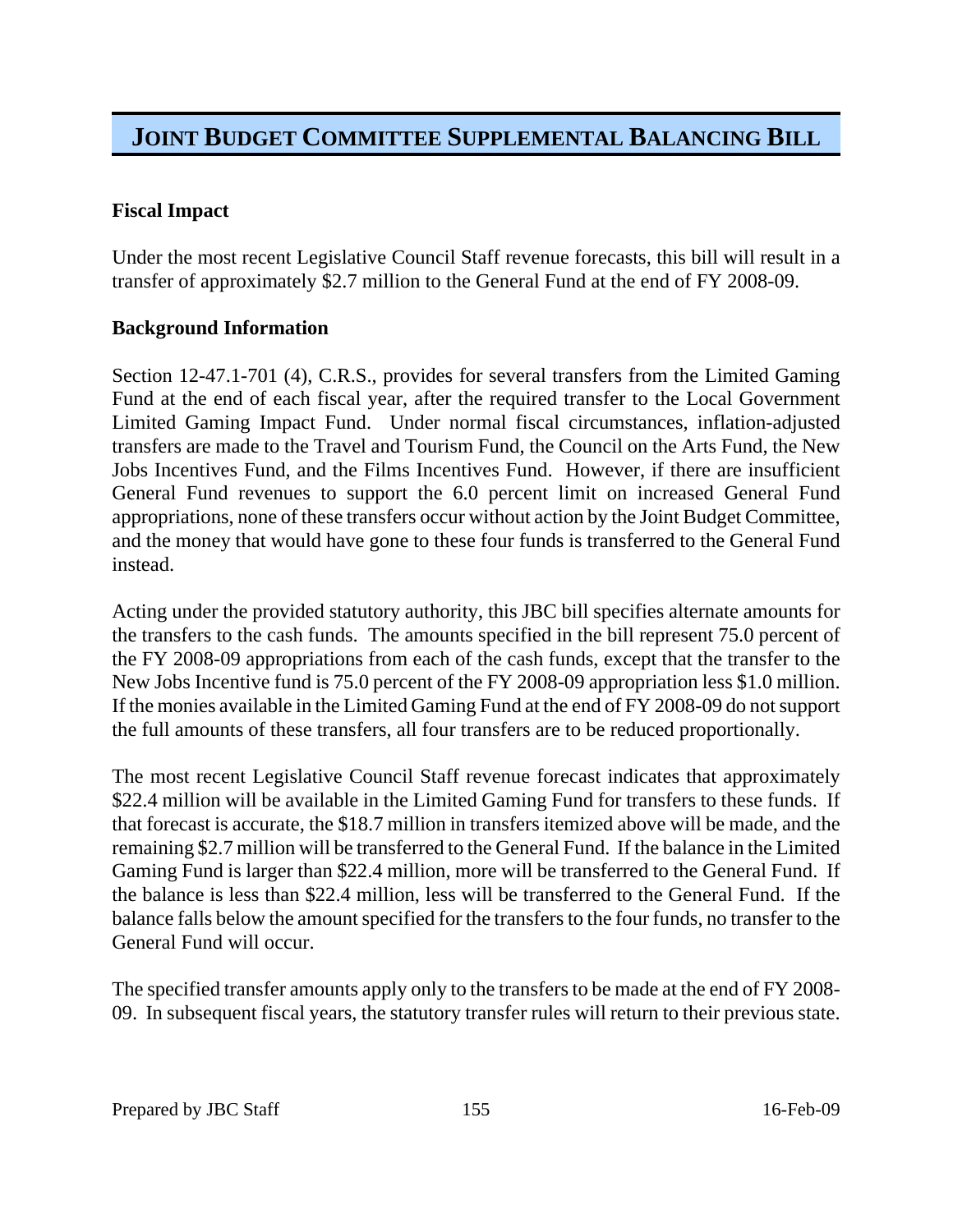### **SUMMARY OF S.B. 09-218:**

### **CONCERNING AN INCREASE IN THE AMOUNT OF MONEYS APPROPRIATED FROM THE STATE GENERAL FUND TO THE CONTROLLED MAINTENANCE TRUST FUND FOR THE FISCAL YEAR BEGINNING JULY 1, 2007.**

Prime Sponsors: Senator White and Representative Ferrandino

### **Bill Summary and Fiscal Impact**

The bill appropriates an additional \$326,990 General Fund to the Controlled Maintenance Trust Fund in FY 2007-08. That is the sole purpose of the bill.

### **Background Information**

Over the summer the Joint Budget Committee, through the procedure allowed by H.B. 98- 1331 for emergency supplementals when the General Assembly is not in session, approved supplemental changes to the FY 2007-08 appropriations for various departments. The net impact of those supplemental changes was to reduce General Fund appropriations by \$326,990. To maintain the same FY 2007-08 General Fund base for calculating the six percent growth allowed for FY 2008-09, the JBC approved a supplemental increase in appropriations to the Controlled Maintenance Trust Fund.